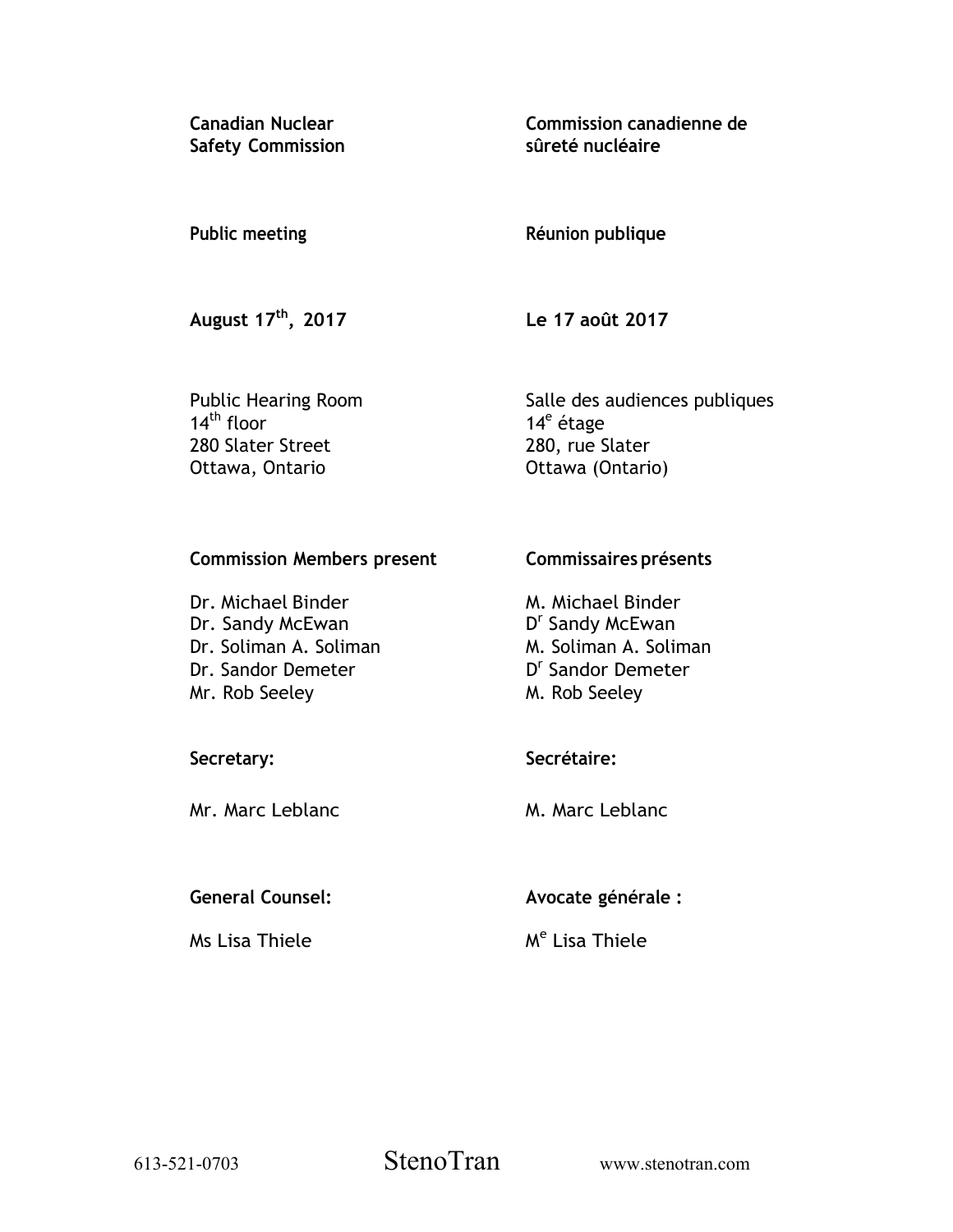## **TABLE OF CONTENTS**

|                                                                    | <b>PAGE</b> |
|--------------------------------------------------------------------|-------------|
| Opening Remarks                                                    |             |
| CMD 17-M35/17 M35.A<br>Presentation from CNSC Staff                | 3           |
| CMD 17-M36/M36.A<br>Presentation by CNSC staff                     | 161         |
| CMD 17-M13/17 M13.A<br>Presentation from CNSC Staff                | 199         |
| CMD 17-M38<br>Submission from CNSC staff                           | 226         |
| Status Update on<br>Discovery of Radioactive Material in North Bay | 257         |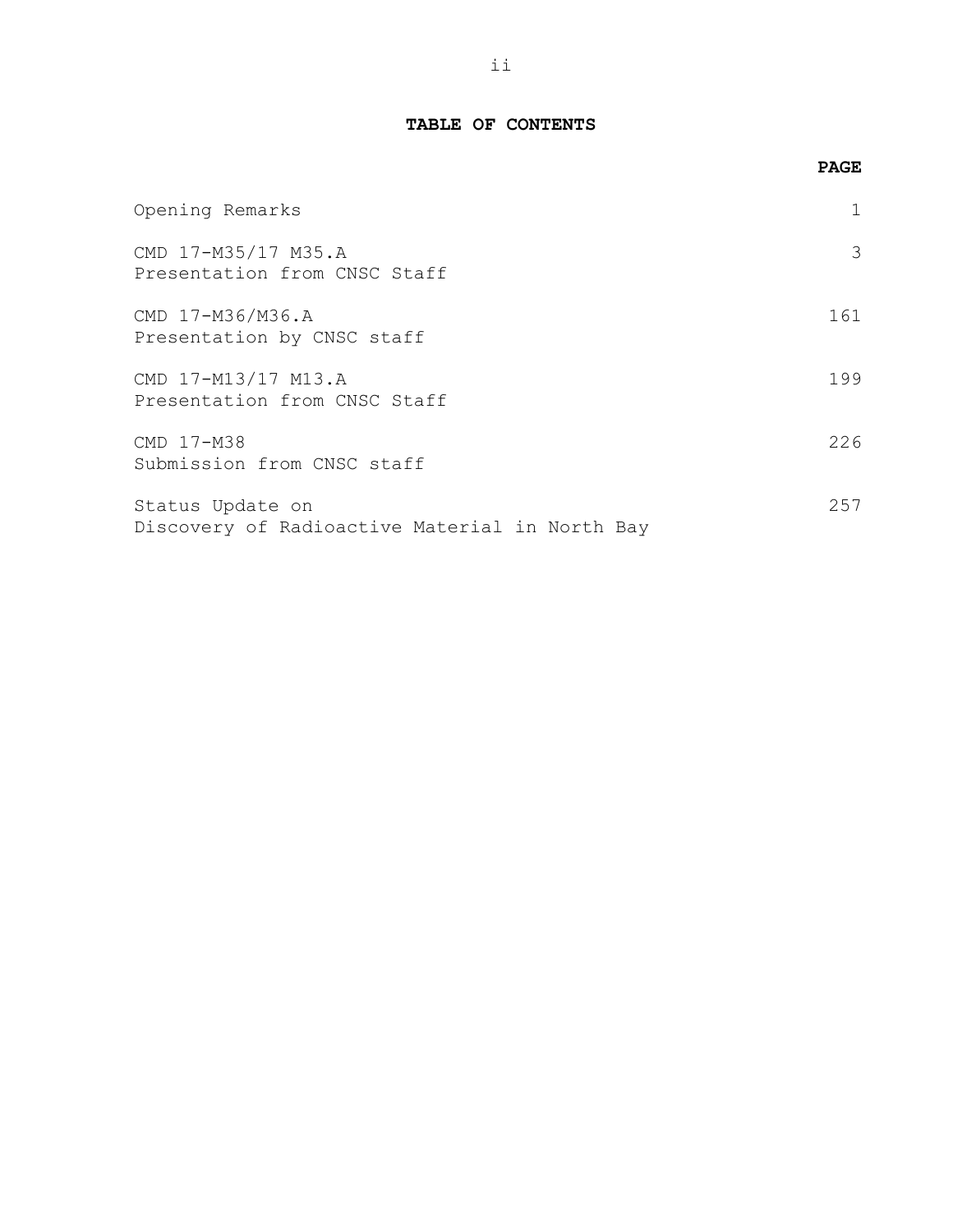<span id="page-2-0"></span>Ottawa, Ontario / Ottawa (Ontario) --- Upon resuming on Thursday, August 17, 2017 at 9:02 a.m. / La réunion reprend le jeudi 17 août 2017 à 9 h 02

#### **Opening Remarks**

**M. LEBLANC :** Bonjour, Mesdames et Messieurs. Bienvenue à cette deuxième journée de la réunion publique de la Commission canadienne de sûreté nucléaire.

This morning as always we have simultaneous interpretation. Please keep the pace of speech relatively slow so that the interpreters have a chance to keep up.

Des appareils pour l'interprétation sont disponibles à la réception. La version française est au poste 2 and the English version is on channel 1.

Please identify yourself before speaking so that the transcripts are as complete and clear as possible.

En parlant de la transcription, celle-ci sera disponible sur le site Web de la Commission dans environ 10 jours.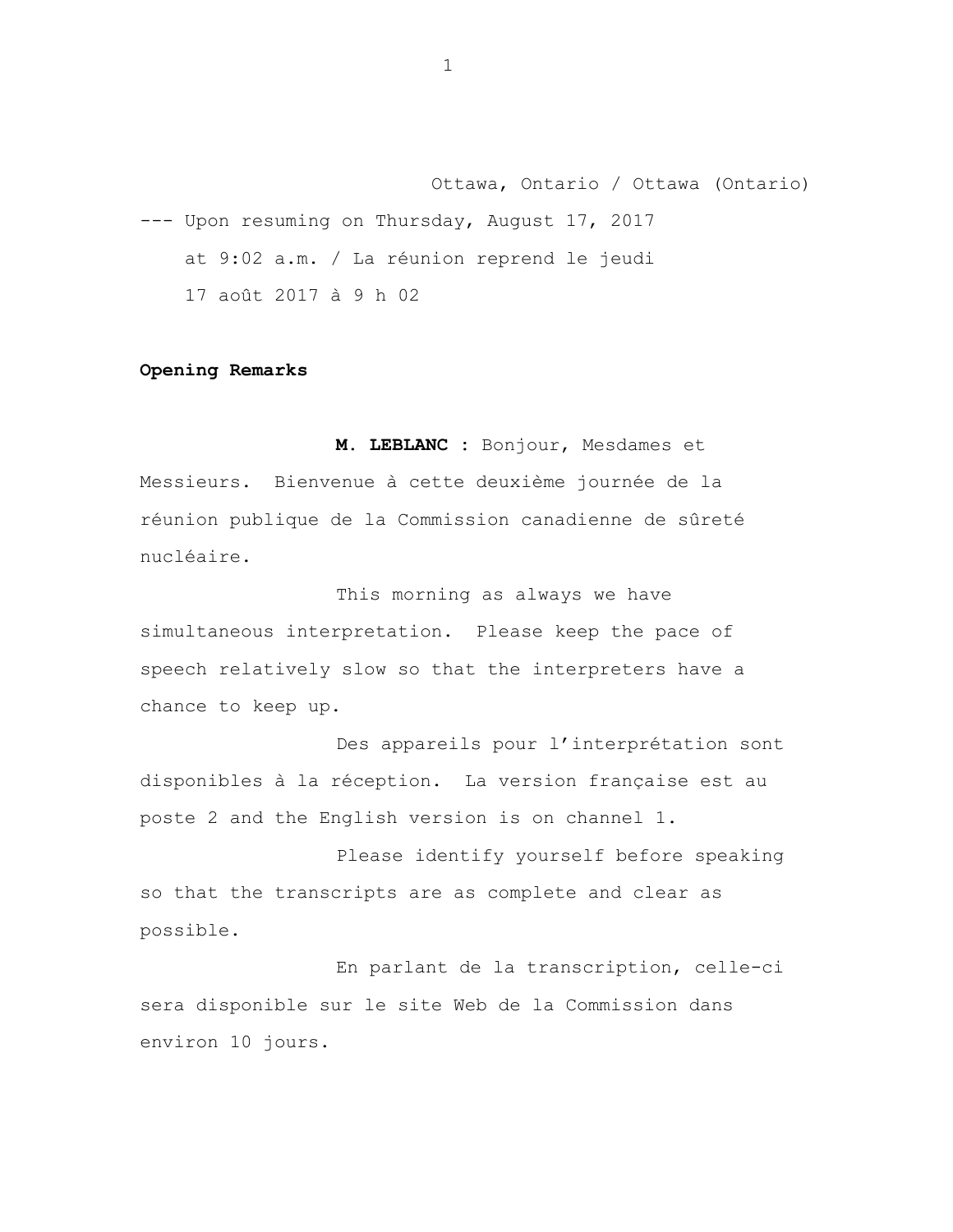I would also like to note that this proceeding is being video webcast live and that archives of these proceedings will be available on our website for a three-month period after the closure of the proceedings.

Please silence your cell phones and other electronic devices.

Monsieur Binder, président et premier dirigeant de la CCSN, va présider la réunion publique d'aujourd'hui.

President Binder...?

**LE PRÉSIDENT :** Merci, Marc.

Good morning and welcome to the continuation of the meeting of the Canadian Nuclear Safety Commission.

Mon nom est Michael Binder. Je suis le président de la Commission canadienne de sûreté nucléaire. Je vous souhaite la bienvenue, and welcome to all of you who are joining us via the webcast.

I would like to start by introducing the Members of the Commission.

To my right is Dr. Soliman; to my left are Dr. Demeter, Dr. McEwan and Mr. Seeley.

We already heard from our Secretary Marc Leblanc and we also have with us Ms Lisa Thiele, Senior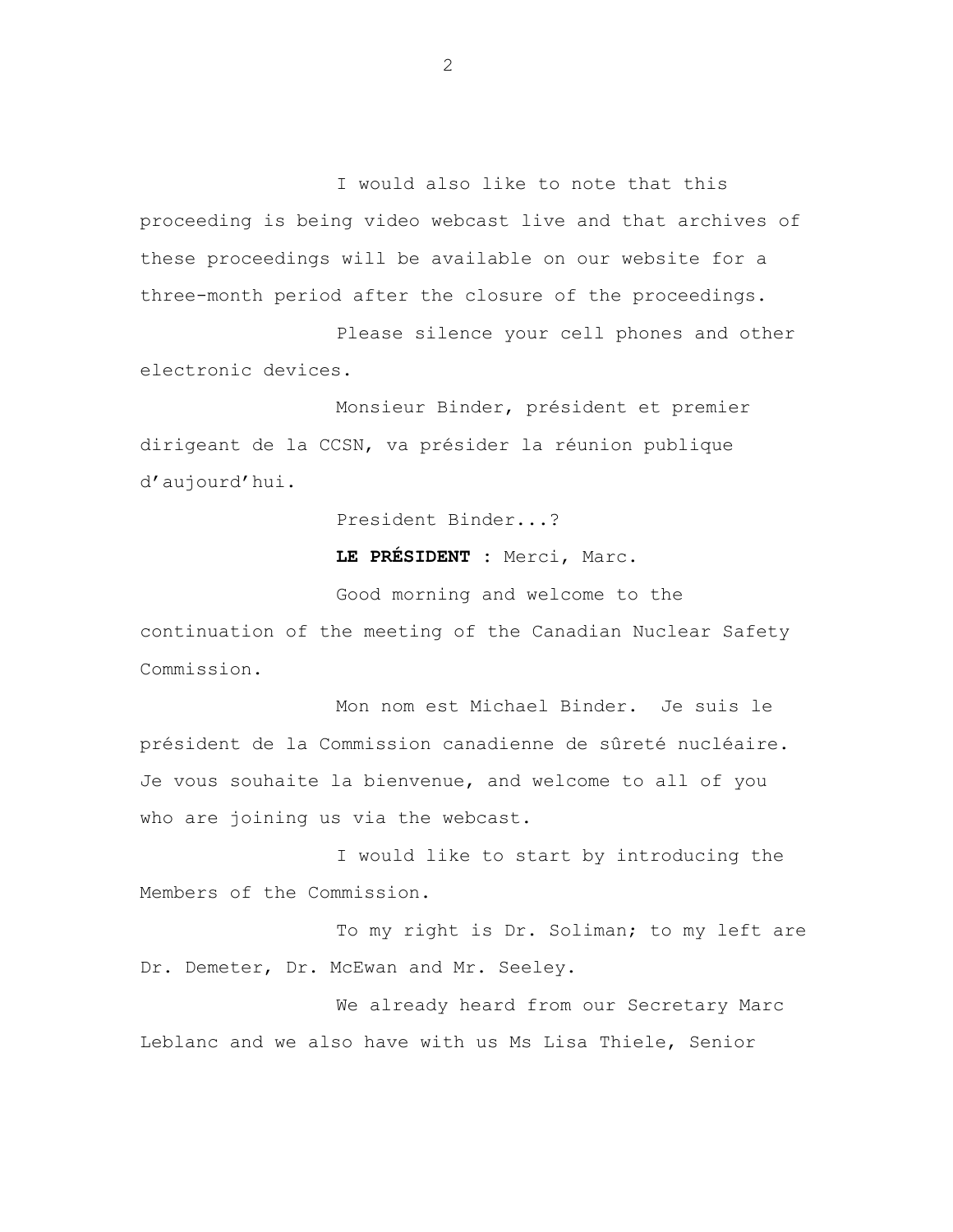<span id="page-4-0"></span>General Counsel to the Commission.

**MR. LEBLANC:** The *Nuclear Safety and Control Act* authorizes the Commission to hold meetings for the conduct of its business.

The agenda was approved yesterday. Please refer to the agenda CMD 17-M32.A for the complete list of items to be presented today.

Mr. President...?

#### **CMD 17-M35/17-M35.A**

### **Presentation from CNSC Staff**

**THE PRESIDENT:** So the next item on the agenda is a decision item on the Regulatory Document REGDOC-2.2.4, Fitness for Duty*,* which is outlined in CMDs 17-M35 and 17-M35.A.

I understand before we get to staff's presentation that we have somebody joining us via teleconference. Mr. Harris, can you hear us? --- Pause

**THE PRESIDENT:** Checking technology, always a good idea. Mr. Harris?

Mr. Harris is not with us?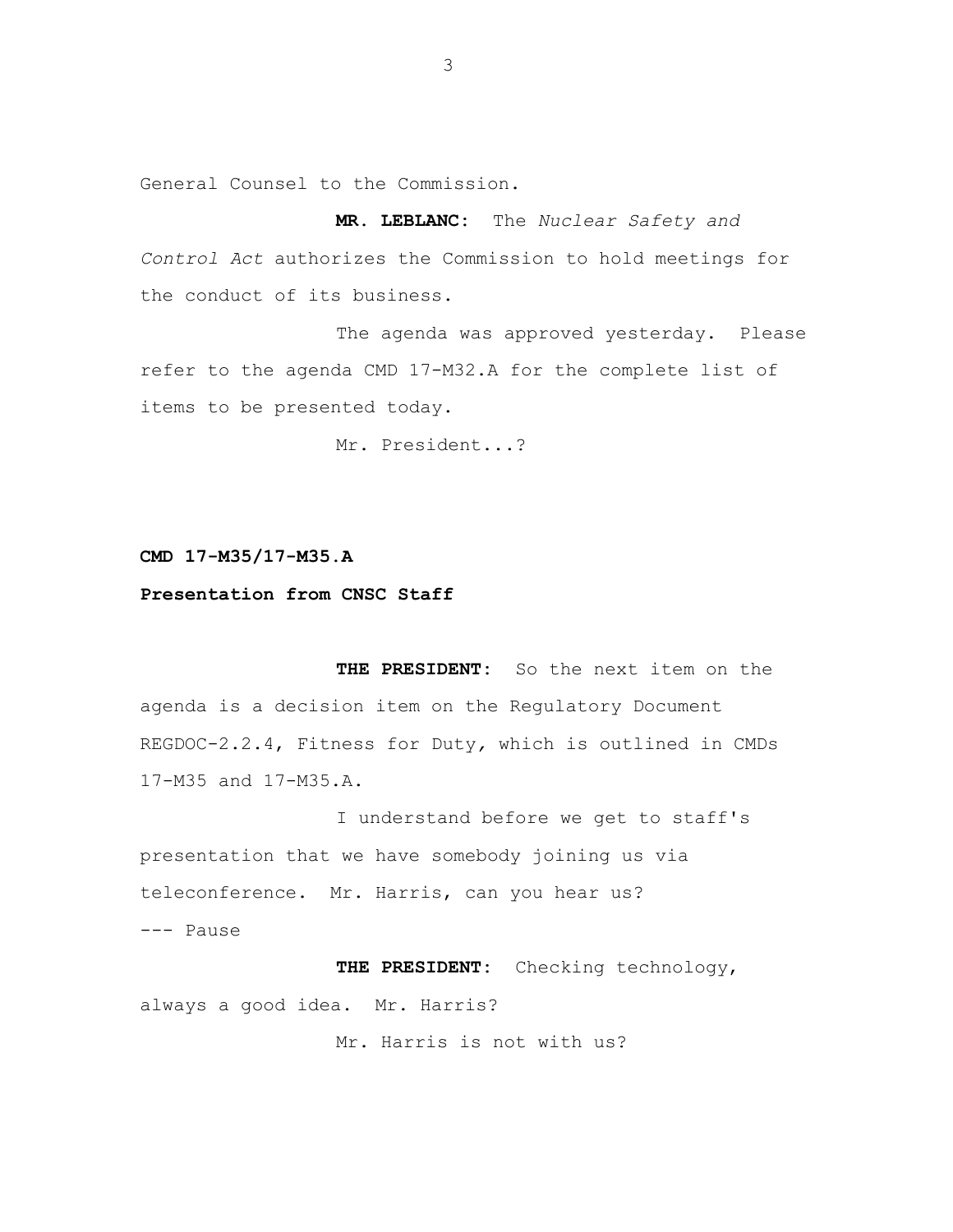**MR. LEBLANC:** No. I will inform you when he's on the line.

**THE PRESIDENT:** Okay. We will let you know when he joins us.

I understand that CNSC staff, it says here Ms Owen-Whitred, but that's not you, so go ahead, please.

**M. LAMARRE :** Bonjour, Monsieur le

Président, membres de la Commission. My name is Greg Lamarre, I am the Director General of the Directorate of Safety Management.

With me today are:

Ms Karen Owen-Whitred, Director of the Regulatory Framework Division;

Mr. Brian Torrie, Director General of the Regulatory Policy Directorate;

André Bouchard, Director of the Human and Organizational Performance Division;

Lynda Hunter and Aaron Derouin, who are Human and Organizational Factors Specialists in Mr. Bouchard's Division.

In addition to the CNSC subject-matter experts, several consultants and specialists are with us today to support CNSC staff in answering some of the technical questions the Commission may have with respect to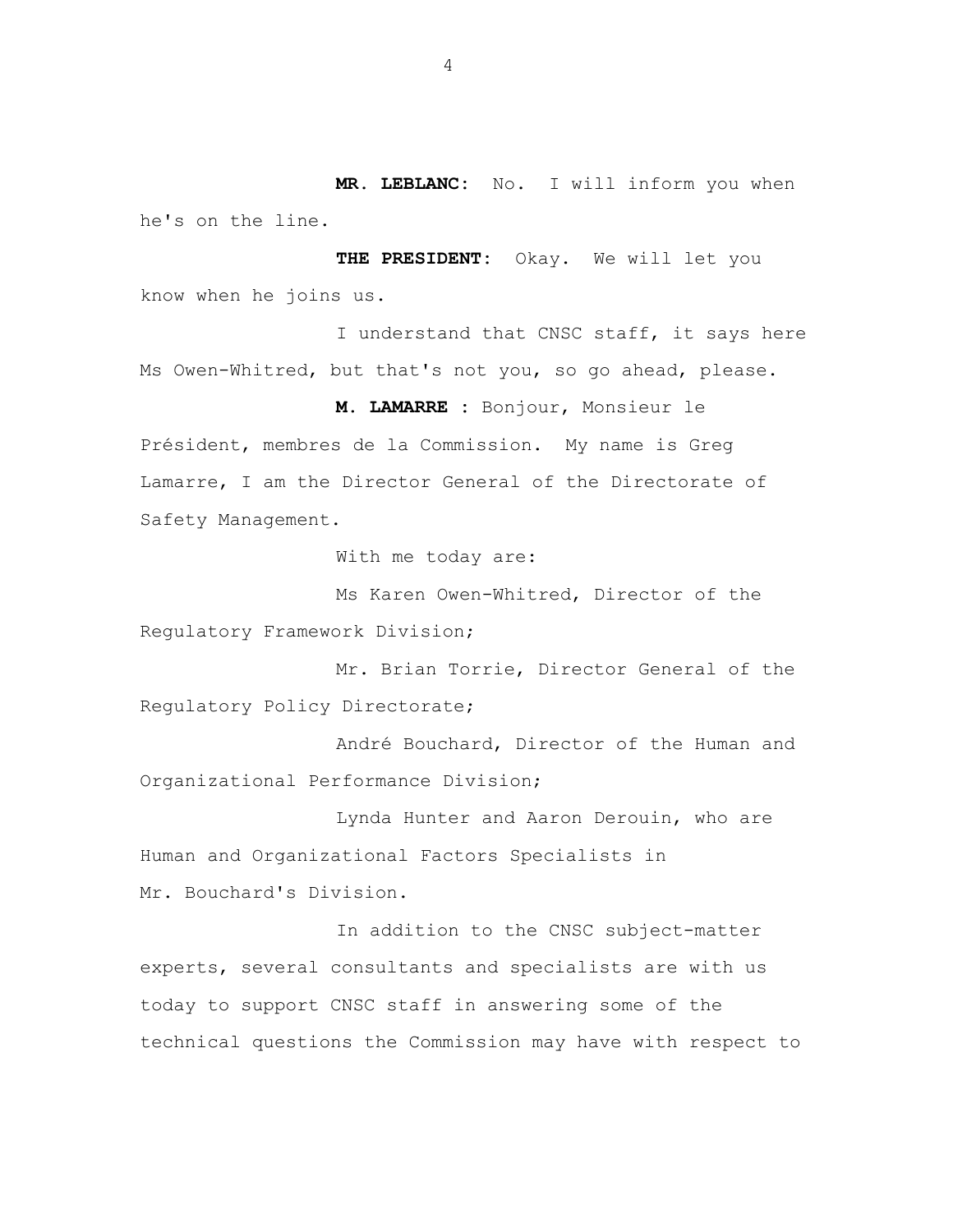fitness for duty.

So to my right, first let me introduce Dr. Albert Fraser. Dr. Fraser received his PhD in Biochemistry in 1976, is certified by the American Board of Forensic Toxicology as a Forensic Toxicologist, and is certified in Canada and the U.S. as a Clinical Biochemist and Clinical Chemist, respectively. Aside from his extensive scholarly record, most noteworthy is the fact that Dr. Fraser is trained as a Laboratory Inspector for the Substance Abuse and Mental Health Services Administration, or SAMHSA, and has conducted over 70 inspections of SAMHSA accredited laboratories in both Canada and the U.S.

Next to him, Mr. James Wigmore worked for over 29 years as a Forensic Alcohol Toxicologist at the Centre of Forensic Sciences in Toronto. Mr. Wigmore has testified in over 700 criminal cases throughout Canada in personal injury civil cases and coroner's inquests. In 2005, he was awarded the prestigious Derome Award from the Canadian Society of Forensic Science in recognition of outstanding contributions in the field of forensic science. He is also author of the book titled, "Wigmore on Alcohol".

Next to him, Dr. Ronald Davidson is a medical physician with extensive qualifications, training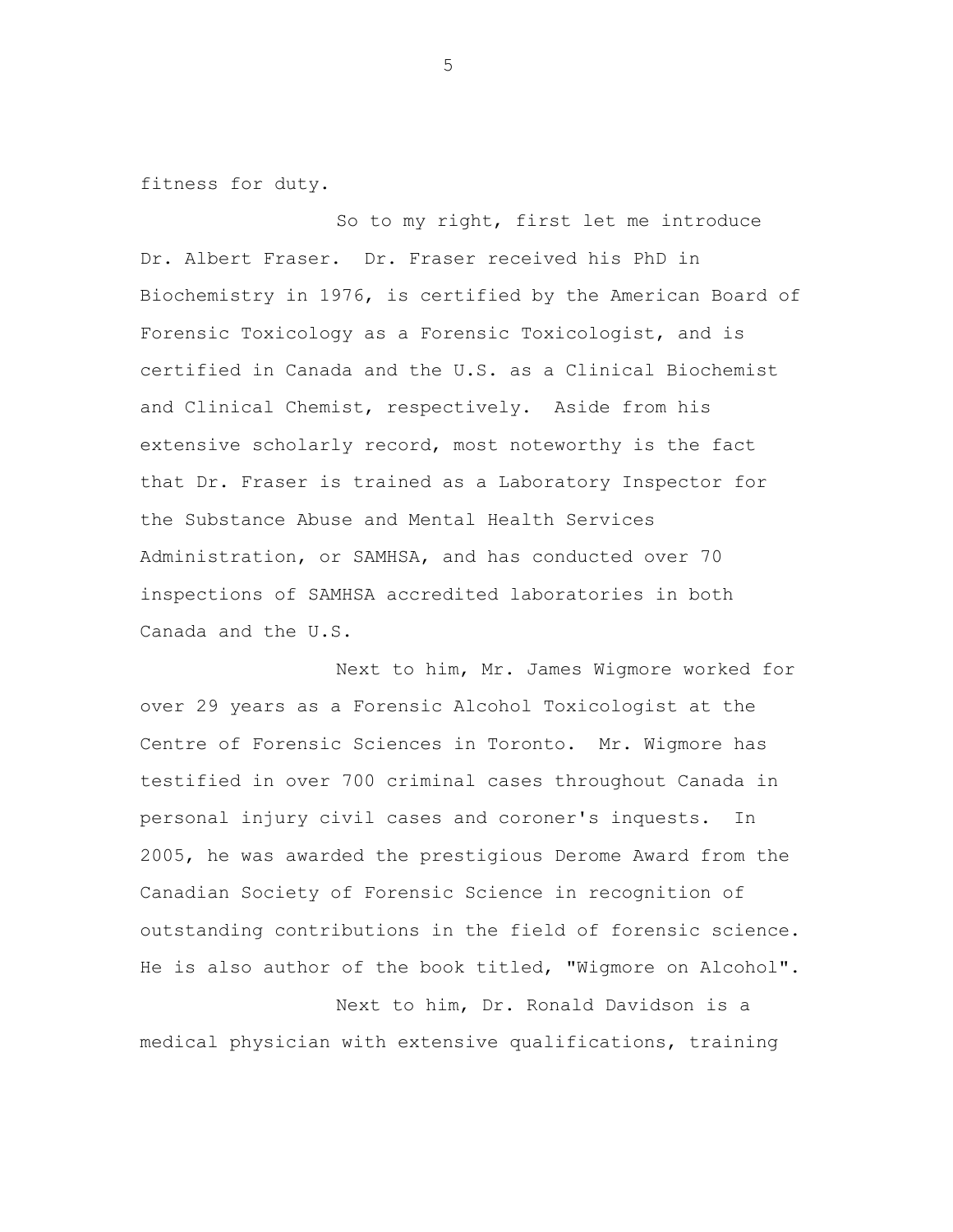and experience in occupational and aviation medicine, including 29 years of service to the Canadian Forces Medical Services. In 2005, Dr. Davidson, retired as Colonel in the Medical Branch of the Canadian Forces Medical Services and as a board-certified Aerospace Medicine Specialist. In his last military assignment he was the Medical Advisor to the Chief of the Air Staff and Aviation Medical Advisor to the Minister of National Defence.

As we move to the next row behind them, Dr. Amy Porath**,** Director of the Research and Policy Division at the Canadian Centre on Substance Abuse (CCSA) and is responsible for ensuring that the CCSA advances knowledge in the substance use field to inform policies and professional practice. In 2008, Dr. Porath received a PhD in Psychology and has focused her research program for the past 16 years on substance use issues, specifically in the areas of cannabis, drug-impaired driving, and the Drug Evaluation and Classification program.

Next to her, Ms Shawna Meister, M.A., is a Research and Policy Analyst with the Canadian Centre on Substance Use and Addiction (CCSA) and conducts research on Substance Use Affecting the Workplace and on Problematic Alcohol Use on Campuses. Prior to joining CCSA, Ms Meister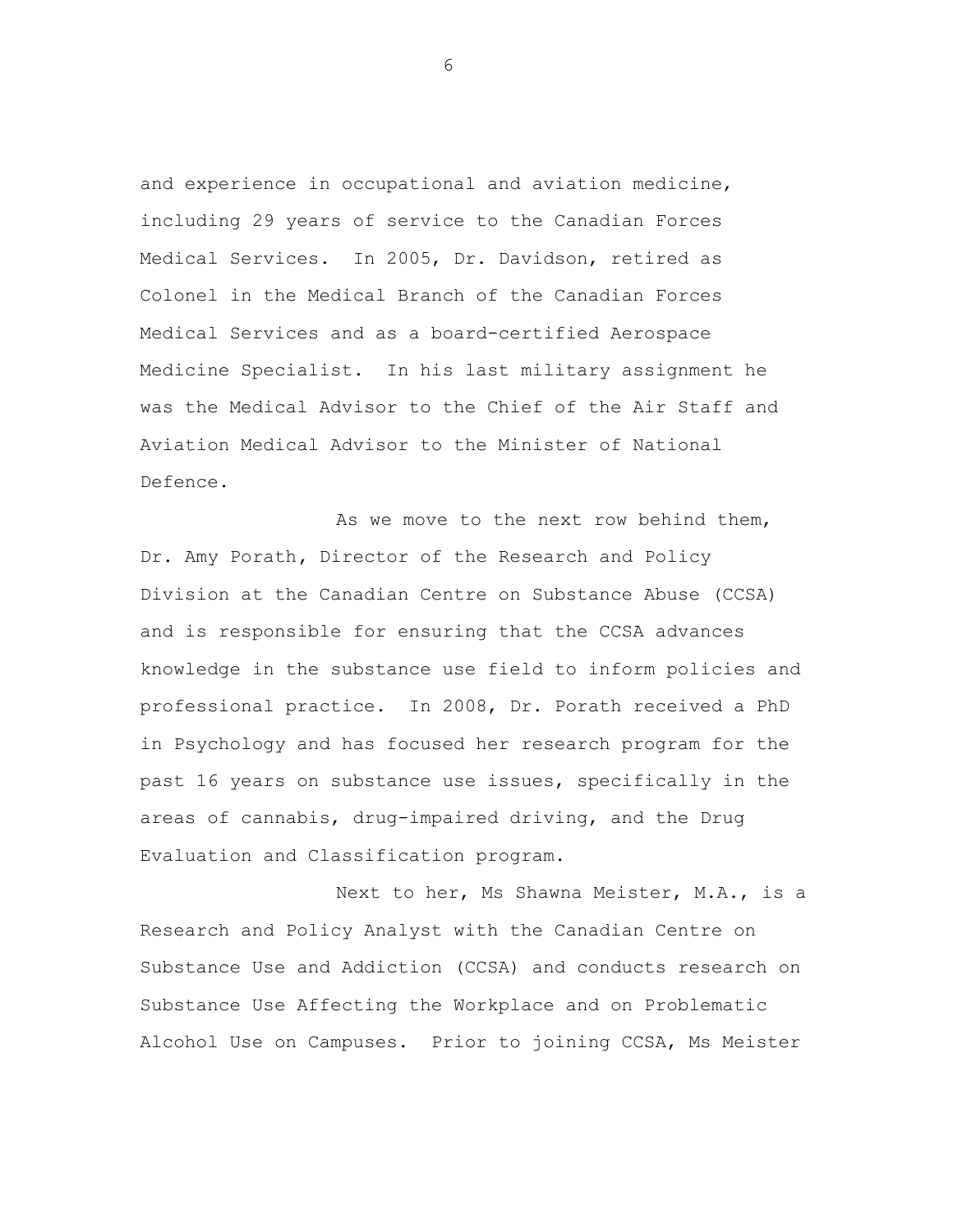conducted research projects in Canada and the United States on human behaviour and road safety, including alcohol-impaired driving.

Finally, Dr. Doug Beirness currently serves as a Senior Research Associate with CCSA and is member of the Drugs and Driving Committee of the Canadian Society of Forensic Science. Dr. Beirness received his PhD in Psychology, specializing in alcohol studies. Throughout his career, he has participated in and has published numerous experimental and epidemiological studies in a variety of areas, such as drug and alcohol-impaired driving, the Drug Evaluation and Classification Program, and the perception of intoxication and impairment.

Also joining us via teleconference, at 10 o'clock I have been told, will be Mr. Paul Harris representing the U.S. NRC. Mr. Harris is currently the NRC's Senior Program Manager responsible for policy, rulemaking and guidance development associated with the drug and alcohol testing provisions in 10 CFR Part 26, "Fitness-for-Duty Programs."

And I am also aware that Mr. Harris will be supported by a number of other staff at the U.S. NRC as well as a number of experts from the U.S. Department of Health and Human Services, and they should all be on the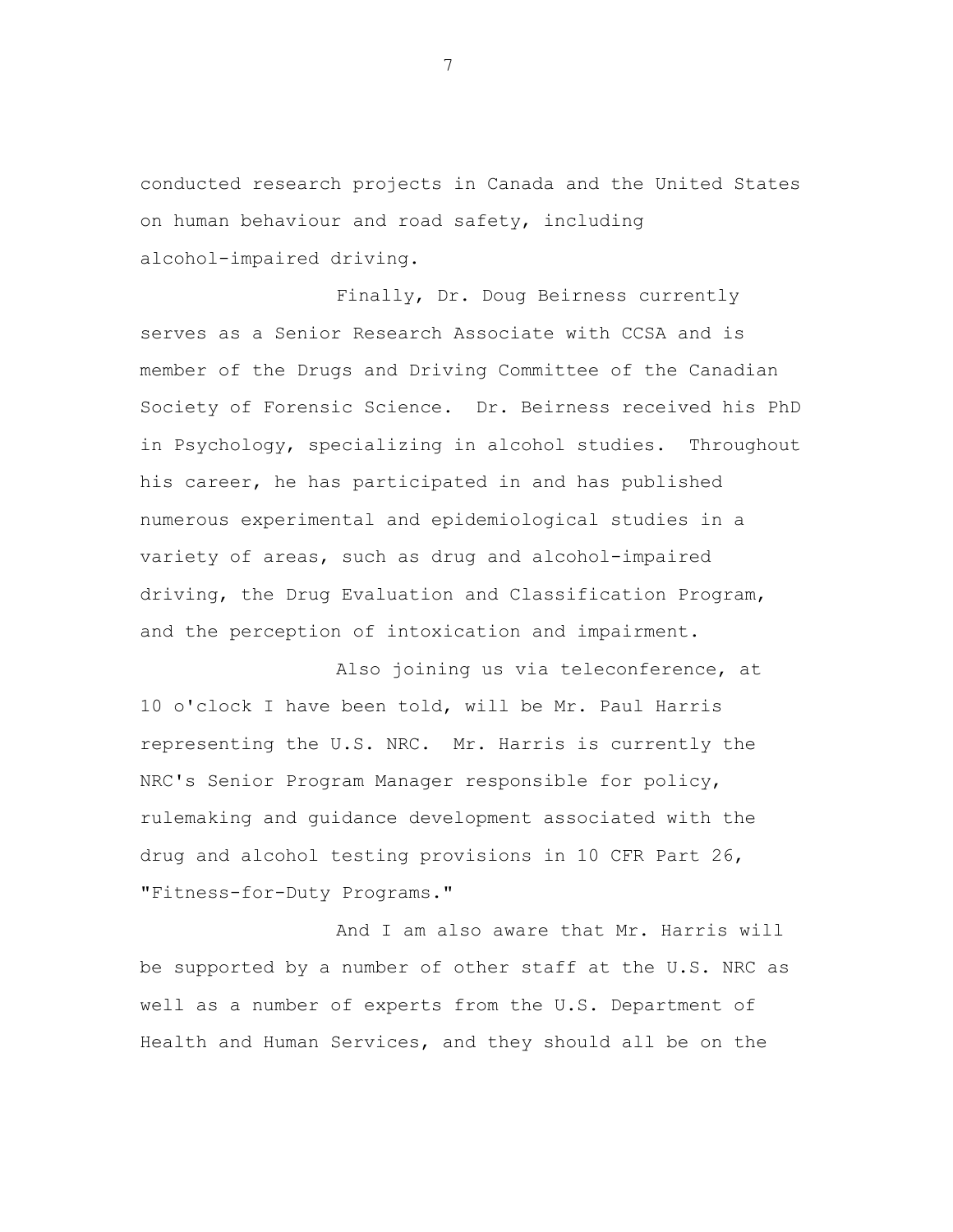line we expect around 10 o'clock.

**MR. LEBLANC:** I think we already have Mr. Flegel and Mr. LoDico from the U.S. Department of Health on the line.

> Can you confirm if you are on the line? **MR. LoDICO:** Yes, we are. **MR. LEBLANC:** Thank you very much. **MR. FLEGEL:** Yes, thank you. **MR. HARRIS:** And this is Paul Harris from

the Nuclear Regulatory Commission and we are on the line as well.

**MR. LEBLANC:** Thank you very much,

Mr. Harris.

**MR. LAMARRE:** Good news. I will now hand the presentation over to Ms Owen-Whitred.

**MS OWEN-WHITRED:** Thank you.

For the record my name is Karen

Owen-Whitred, I am the Director of the Regulatory Framework Division.

We are here today to request that

REGDOC-2.2.4, Fitness for Duty, be approved for publication and for use by CNSC staff in assessing the acceptability of licensee's fitness for duty provisions.

The origins of the project go back to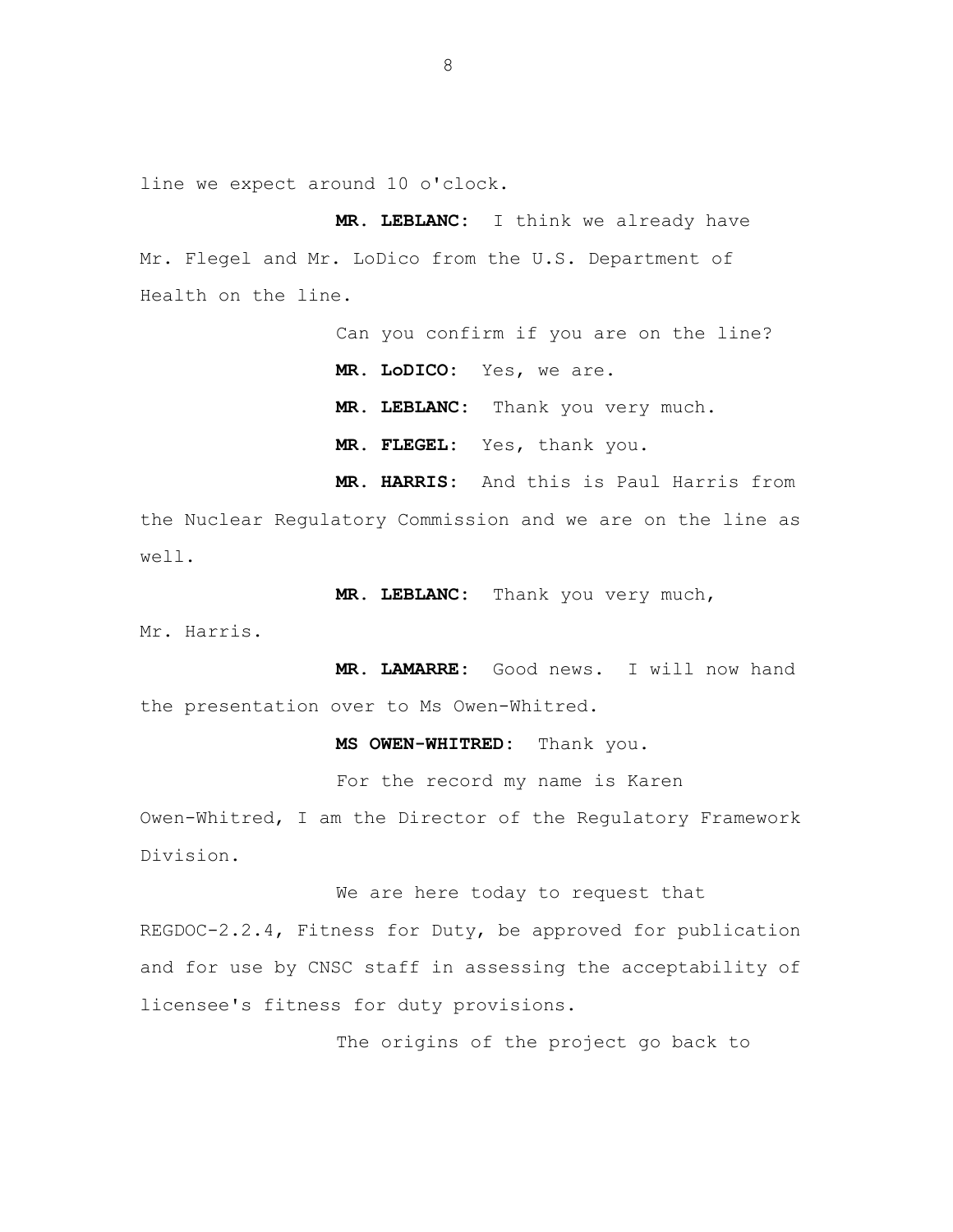2009. At a Commission meeting following the publication of RD-204, Certification of Persons Working at Nuclear Power Plants, the Commission identified fitness for duty as an area that required additional clarity.

Before turning the presentation over to Monsieur Bouchard who will discuss the document in detail, I will briefly review where REGDOC-2.2.4 is situated within the CNSC's regulatory document framework.

To enhance accessibility of our regulatory expectations, the CNSC structures our regulatory documents according to the framework shown here. This slide shows where REGDOC-2.2.4 fits into the CNSC's broader document framework. We have highlighted section 2.2, Human Performance Management, as that is where this REGDOC resides.

Fitness for duty is going to be addressed in two different regulatory documents. The first part, REGDOC-2.2.4, Fitness for Duty: Managing Worker Fatigue, was published on March 21, 2017 and that topic is not included in this broader document. Together, the two REGDOC-2.2.4 documents will provide a thorough overview of the CNSC's regulatory expectations related to fitness for duty.

During today's presentation, CNSC staff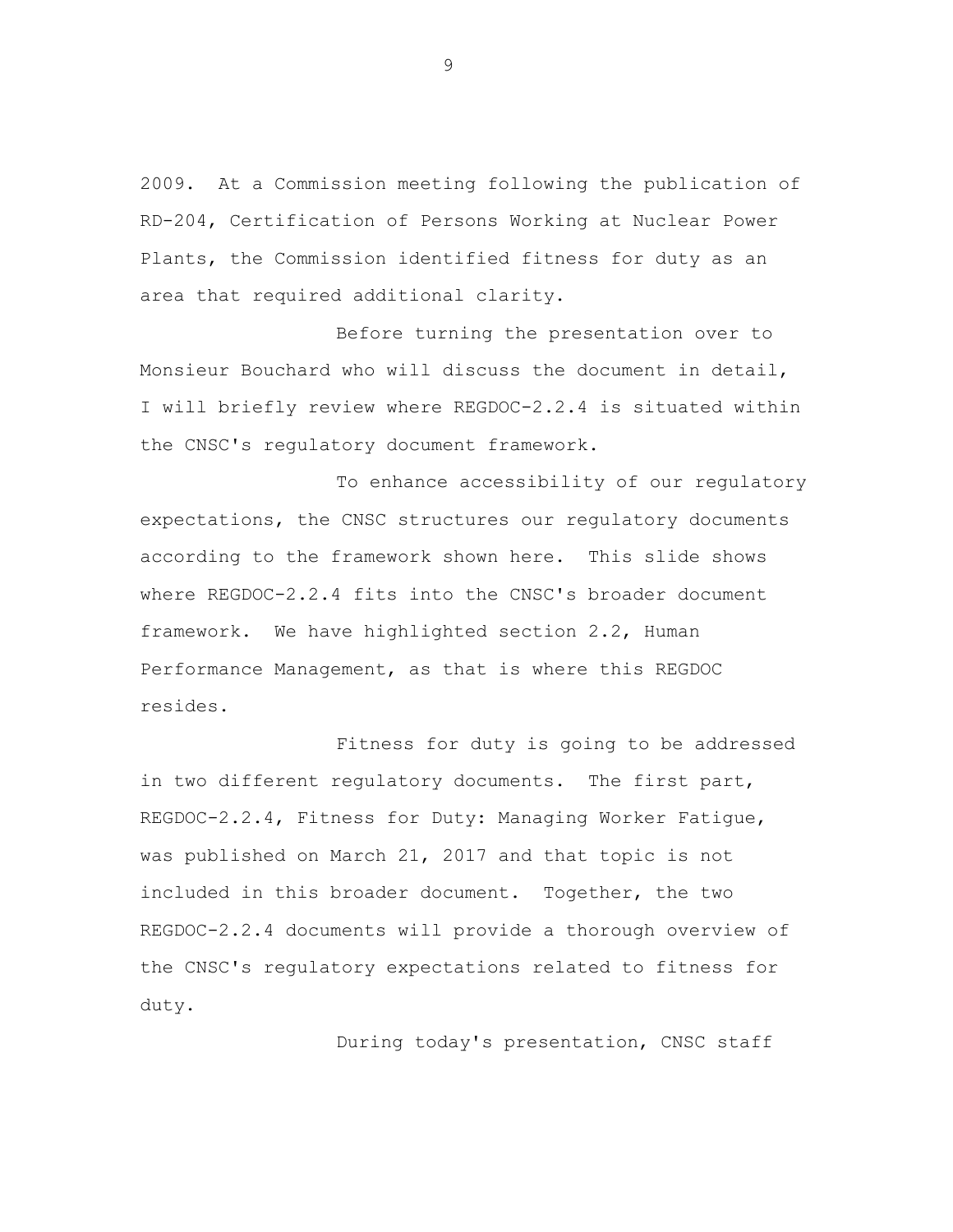will identify the rationale for the REGDOC and its goals; provide and overview of the REGDOC's contents; and discuss how the REGDOC strengthens fitness for duty.

Staff will describe the public consultation process and also identify some key themes from the comments received. Of particular interest for stakeholders were provisions related to alcohol and drug testing, as well as medical and psychological evaluations.

The presentation will close with a short discussion on implementation, followed by staff's conclusion and our recommendation to the Commission to approve the REGDOC for publication.

REGDOC-2.2.4 requirements apply only to high-security sites, which is defined in the *Nuclear Security Regulations* as:

> "A nuclear power plant or a nuclear facility where Category I or II nuclear material is processed, used or stored."

Category I and II nuclear materials are defined based on the type of substance and the amounts of that substance present at a facility.

This slide outlines the locations of Canada's seven high-security sites. The types of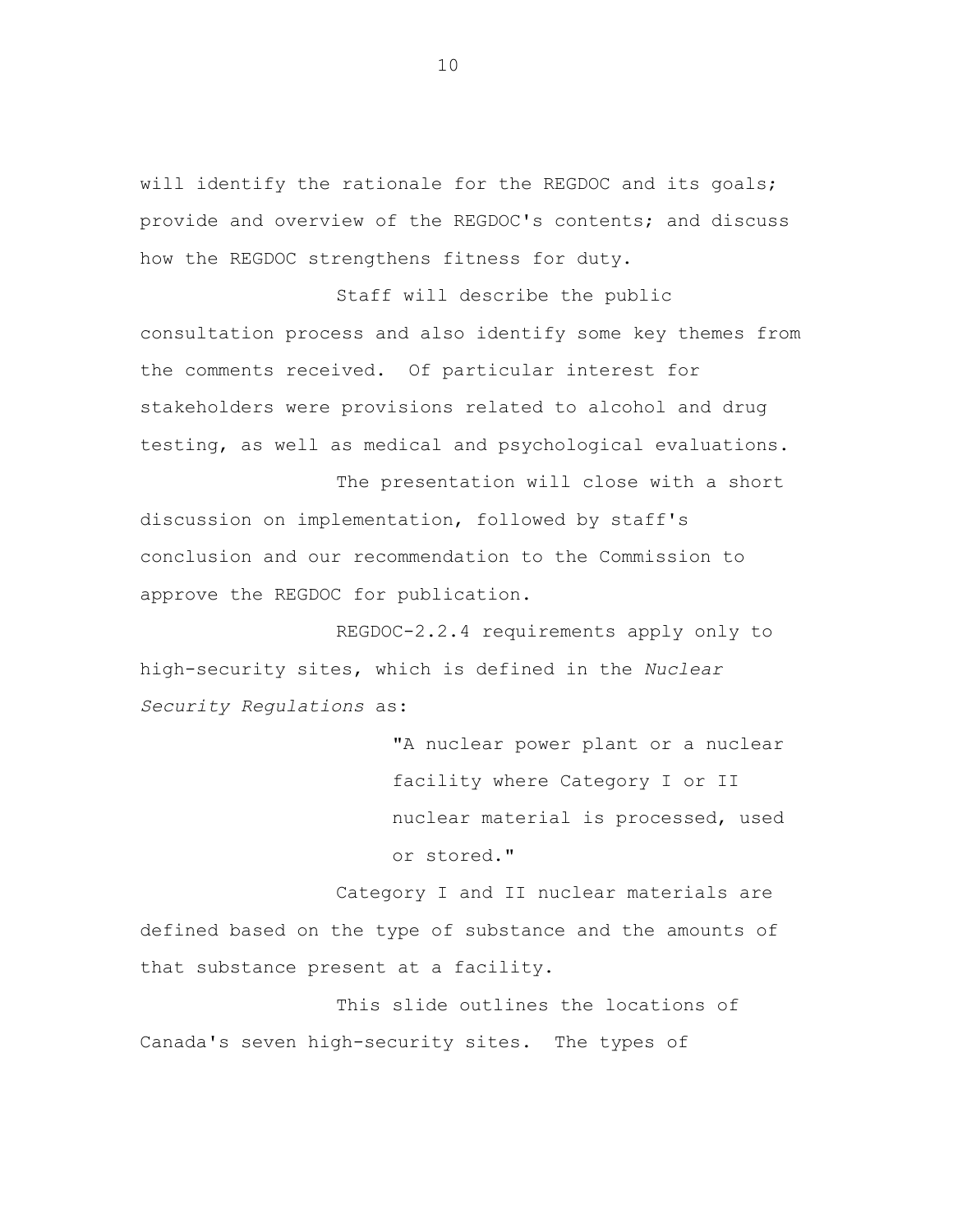facilities and activities at these sites include operating nuclear power plants with their associated spent fuel management facilities at the Point Lepreau, Gentilly-2, Darlington, Pickering and Bruce sites, as well as operating research reactor and spent fuel management at the Canadian Nuclear Laboratories Chalk River site and spent fuel management at its Whiteshell Laboratories facility in Manitoba and the Douglas Point Facility on the Bruce site.

The REGDOC has been written to clarify the CNSC's position on fitness for duty and to provide associated clear, risk-informed and enforceable requirements that will support consistency in licensing and compliance activities across Canada. The REGDOC also clearly identifies the regulated population, including which requirements apply to which work groups.

The document contains requirements and guidance related to medical, psychological and occupational fitness of workers at high-security sites, as well as alcohol and drug-related aspects, including testing. The document will provide regulatory clarity, strengthen the fitness for duty regulatory framework and ensure that the fitness for duty of workers is managed for the purposes of nuclear safety and security. The document is consistent with the International Atomic Energy Agency, or IAEA,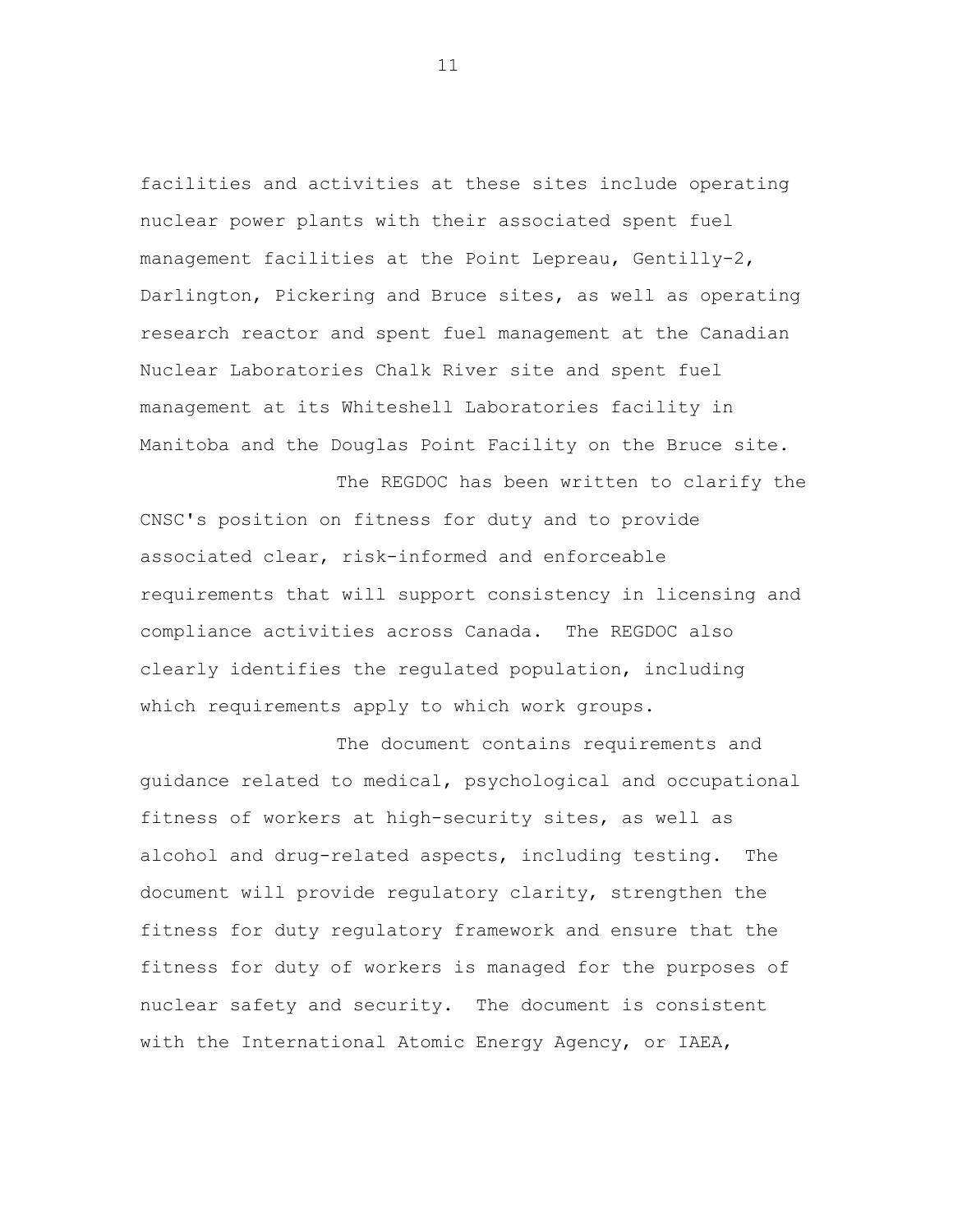expectations to have nuclear facilities address fitness for duty.

I would now like to turn the presentation over to Monsieur André Bouchard.

**MR. BOUCHARD:** Thank you, Karen.

In moving forward with the Commission instruction to bring clarity around fitness for duty, staff defined fitness for duty as:

> "A condition in which workers are physically, physiologically, and psychologically capable of competently and safely performing their tasks."

This broad definition encompasses all aspects of fitness and describes the purpose of being fit as one of the elements that supports worker performance.

It is important that a comprehensive approach capturing all five elements of fitness for duty risks be established.

On the left, with the box framed in green, are risks related to fatigue. This risk is addressed in the newly published REGDOC-2.2.4, Managing Worker Fatigue, and will not be discussed, as we said earlier, here today. The proposed REGDOC-2.2.4, Fitness for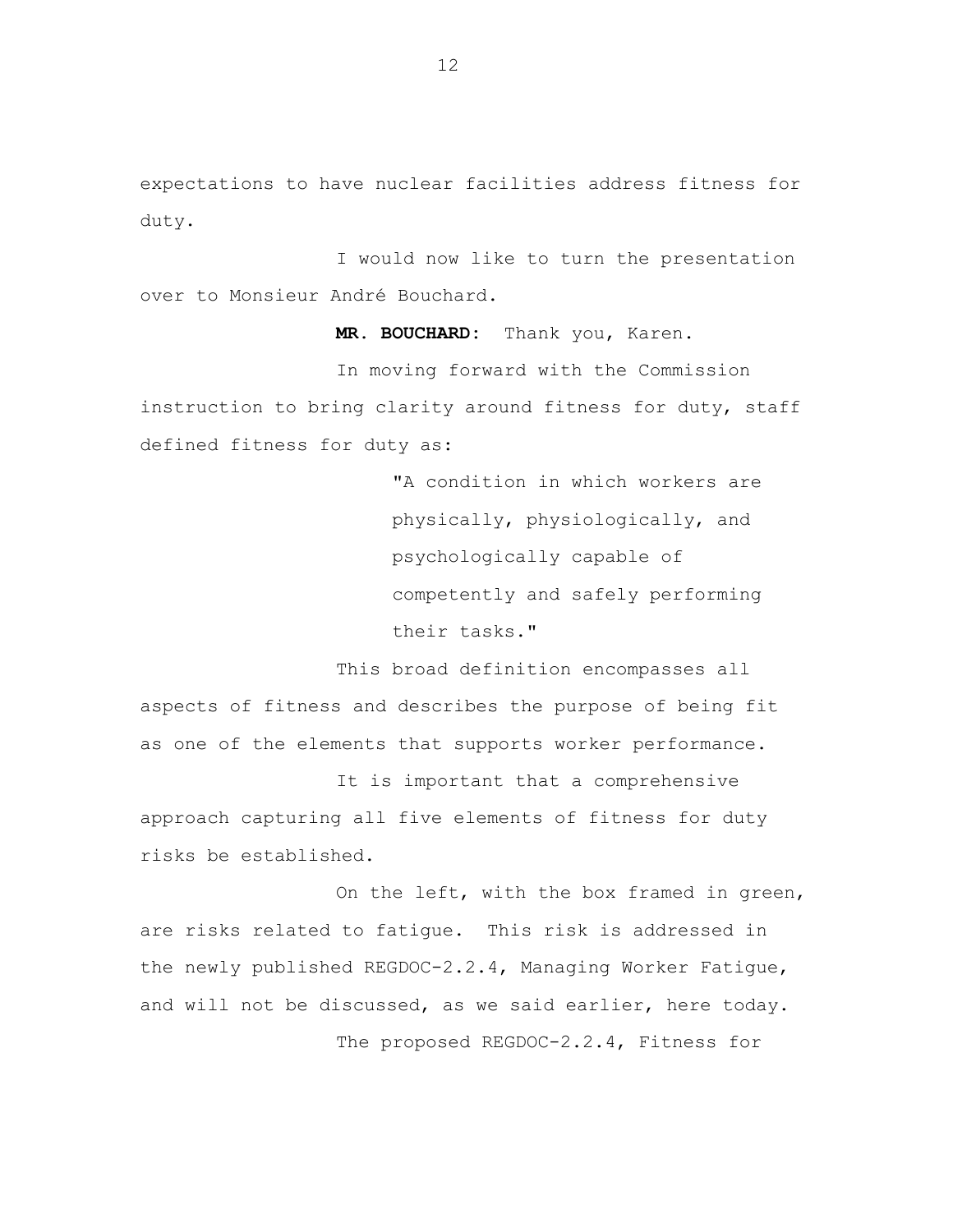Duty, presented here today addresses the box framed in blue, capturing the four remaining risk elements: medical, psychological, occupational fitness, and alcohol and drug usage.

Together these two REGDOCs will form comprehensive requirements addressing all risks that are part of fitness for duty in an effort to reduce the likelihood of human error that could be caused by potentially unfit workers.

The next slide provides a representation of how fitness for duty is assessed.

To assess fitness for duty it is important to have a clear fitness for duty assessment framework.

The left vertical portion of this figure represents the components of a comprehensive fitness for duty assessment framework.

On the horizontal lower portion of this figure are the circumstances in which a fitness for duty assessment may be conducted and range from pre-placement to random.

Any fitness for duty component may be combined with a specific circumstance to define the assessment approach adopted. For example, an applicant can be subject to a pre-placement medical assessment.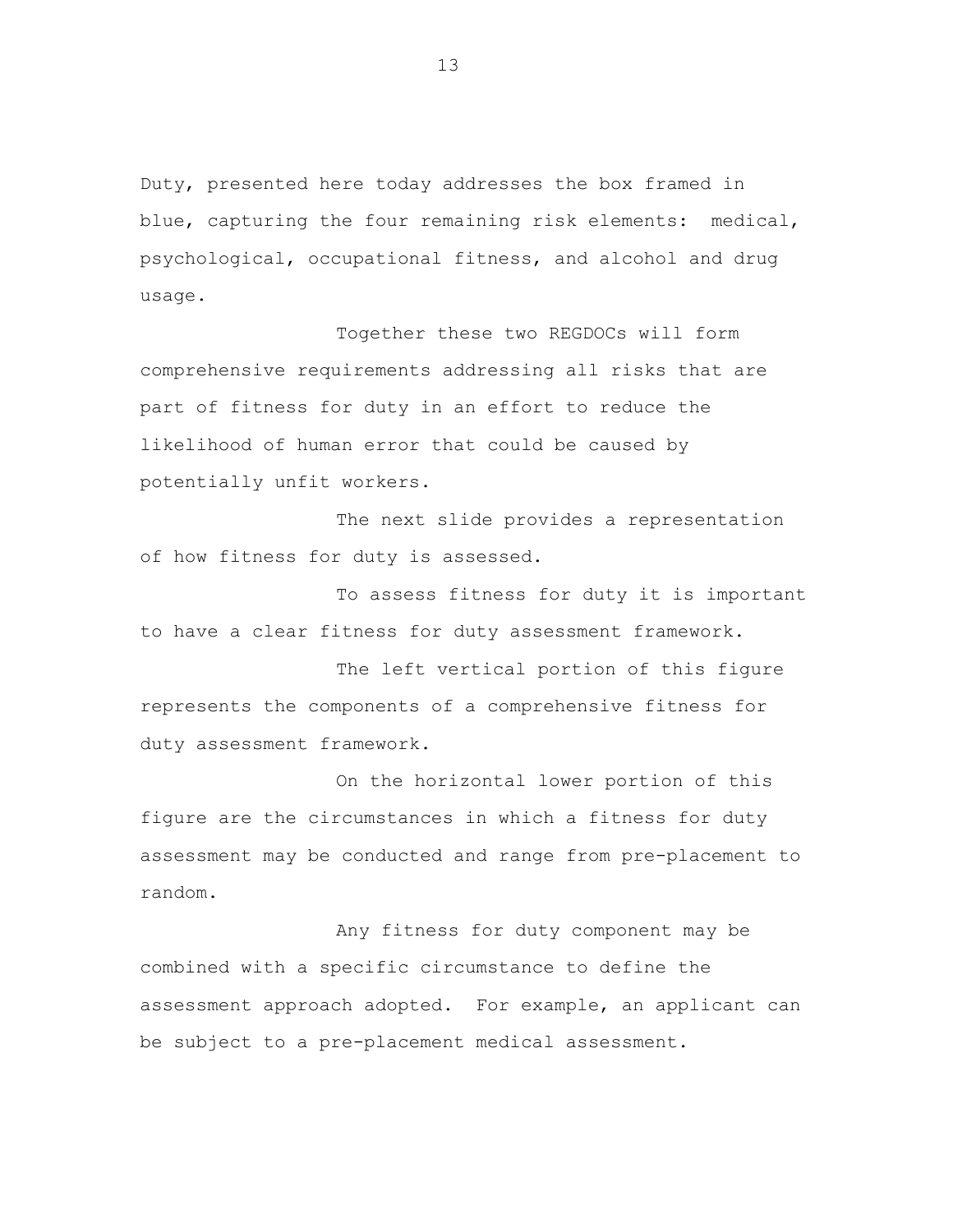The outcome of a fitness for duty assessment will be a determination of whether the worker is fit, fit with work restrictions, or unfit. This determination may be permanent or temporary.

Details regarding the components and circumstances included in the regulatory document will be covered later in the presentation.

In order to prevent unreasonable risk to the safety and security of nuclear workforce, the public and the environment, comprehensive fitness for duty assessments are needed to manage risks associated with fitness for duty.

This slide provides an overview of the provisions of the *Nuclear Safety and Control Act* and its regulations that provide the legal basis related to fitness for duty.

As you will see later in the presentation, the CNSC's legal basis was raised as a key concern during the consultation process.

As indicated in the *Nuclear Safety and Control Act*, an object of the Commission is to regulate the nuclear industry in order to prevent unreasonable risks. As such, the Commission may establish classes of licences and will not issue a licence unless, in the opinion of the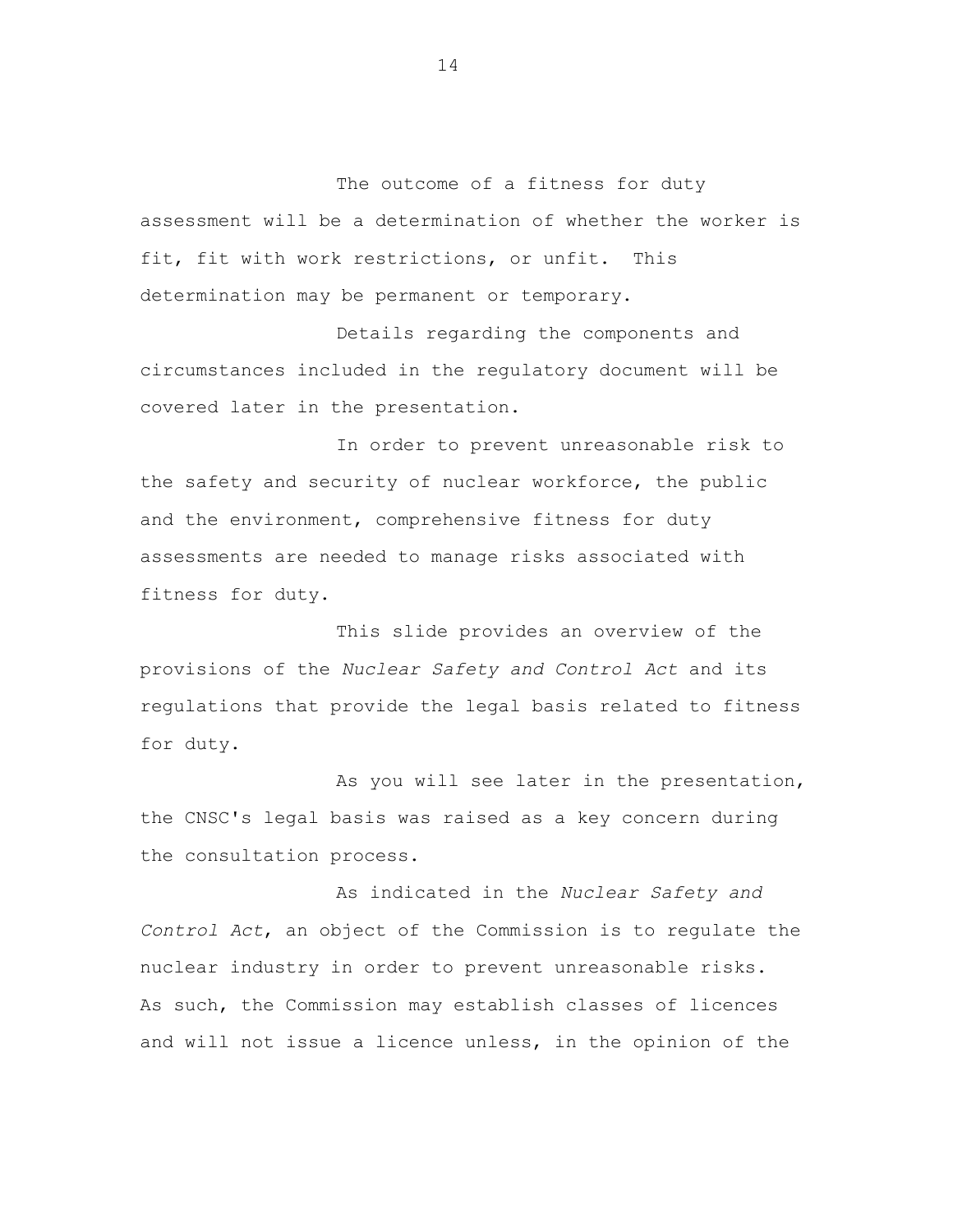Commission, adequate provisions are made.

A licence may contain any terms or conditions that the Commission considers necessary for the purpose of the Act.

 Furthermore, the *General Nuclear Safety and Control Regulations* require licensees to ensure the presence of a sufficient number of qualified workers. In order for these workers to perform their work competently and safely, they must be fit.

The *Nuclear Security Regulations*, as part of the authorization process for Nuclear Security Officers, requires medical, psychological and physical fitness assessments. Certificates must certify that the person is able to perform their task.

Finally, a licence condition already exists for licensees to have a Human Performance Program in place. The current REGDOC would be one of the measures under the Human Performance Program.

But what measures are in place now? High-security site licensees have implemented fitness for duty measures for many years.

The CNSC has had a number of requirements and guidance in place as well. However, some of these requirements were high level and needed further details.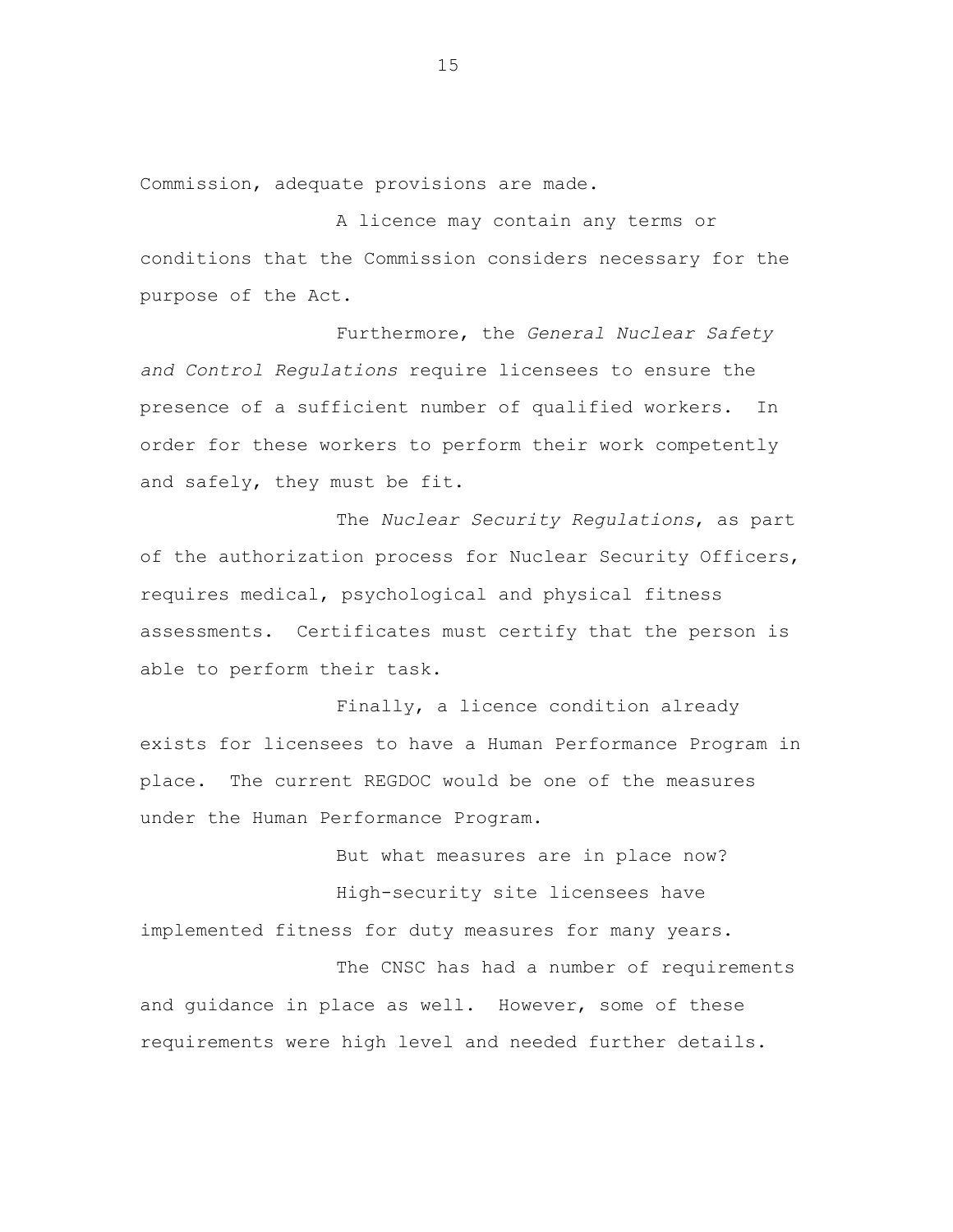G-323, which is Minimum Shift Complement, and RD-204, Operator Certification, contain requirements and guidance for licensees to have a fitness for duty program in place. However, both documents do not describe in detail what are fitness for duty programs and what they include.

Detailed requirements are specified in the CSA N293, Fire Protection for Nuclear Power Plants, which includes fitness requirements for emergency responders.

In addition, specific fitness for duty requirements currently exist in two documents: RD-363, which applies to Nuclear Security Officers, and REGDOC-2.12.1, which applies to Nuclear Response Force members.

And of course REGDOC-2.2.4, Managing Worker Fatigue, was recently published and addresses fatigue management.

If REGDOC-2.2.4, Fitness for Duty, is approved for publication, the existing regulatory documents listed on this slide will be updated to reference the Fitness for Duty REGDOC where appropriate.

It should be noted that the entire content of RD-363 for Nuclear Security Officers, related to their fitness for duty, has been amalgamated into the proposed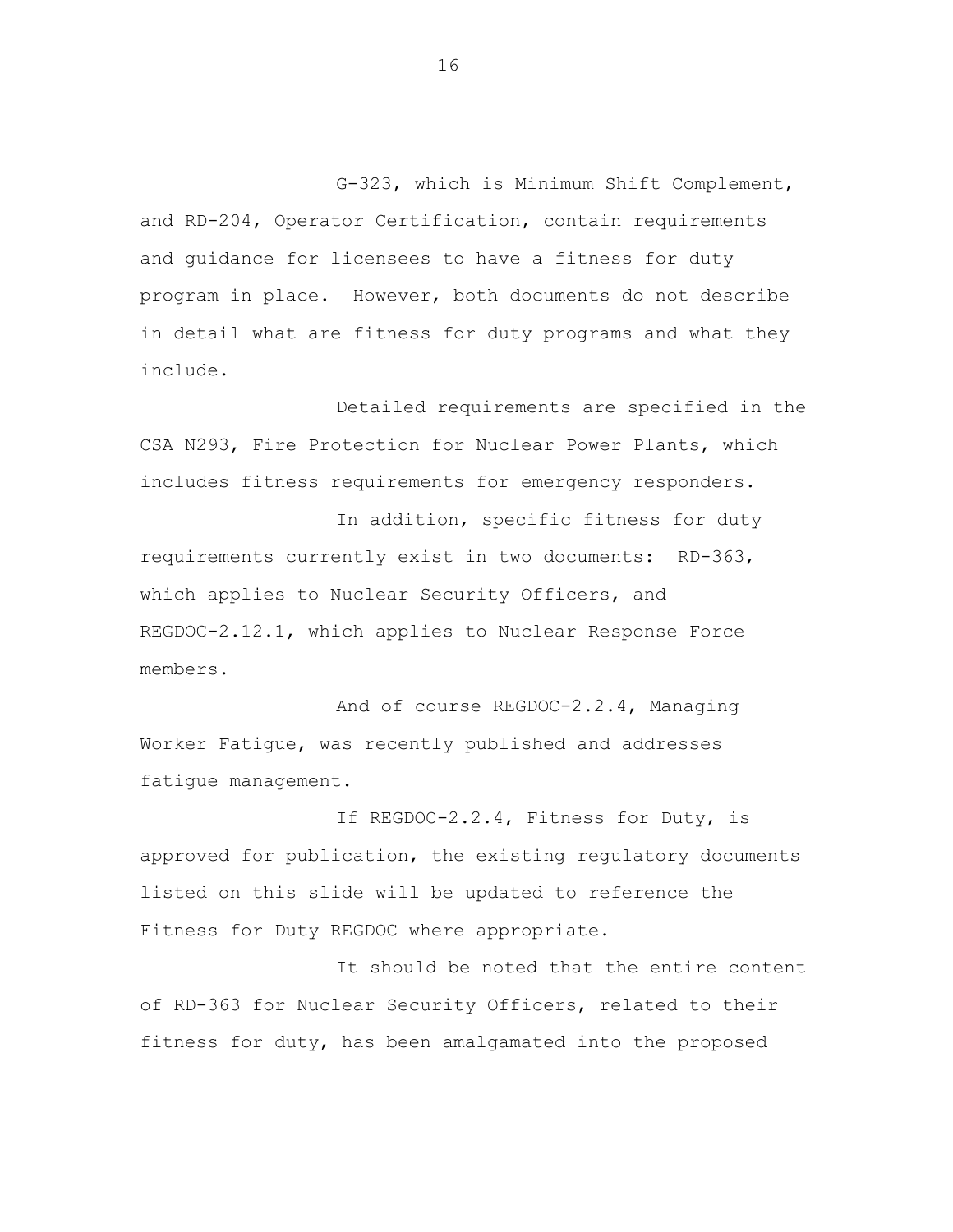regulatory document. Therefore, RD-363 will be superseded by the Fitness for Duty REGDOC once it is fully implemented.

With all these requirements, one could ask: What is the rationale for bringing forward a Fitness for Duty REGDOC now?

Workers are key contributors to the safety and security of nuclear facilities. Recognizing this, the CNSC requires licensees to implement and maintain human performance programs.

These programs address a broad range of factors that affect human performance, with the aim of minimizing the potential for errors that could affect nuclear safety and security.

Fitness for duty is one of the factors that can impact a worker's performance. Therefore, risks associated with fitness for duty must be managed.

The CNSC has a proactive regulatory approach, which means that it addresses potential issues before they cause events or accidents.

Following this approach, staff is proposing a RegDoc that addresses all elements of fitness for duty, with the objective of supporting workers to perform their duties safely.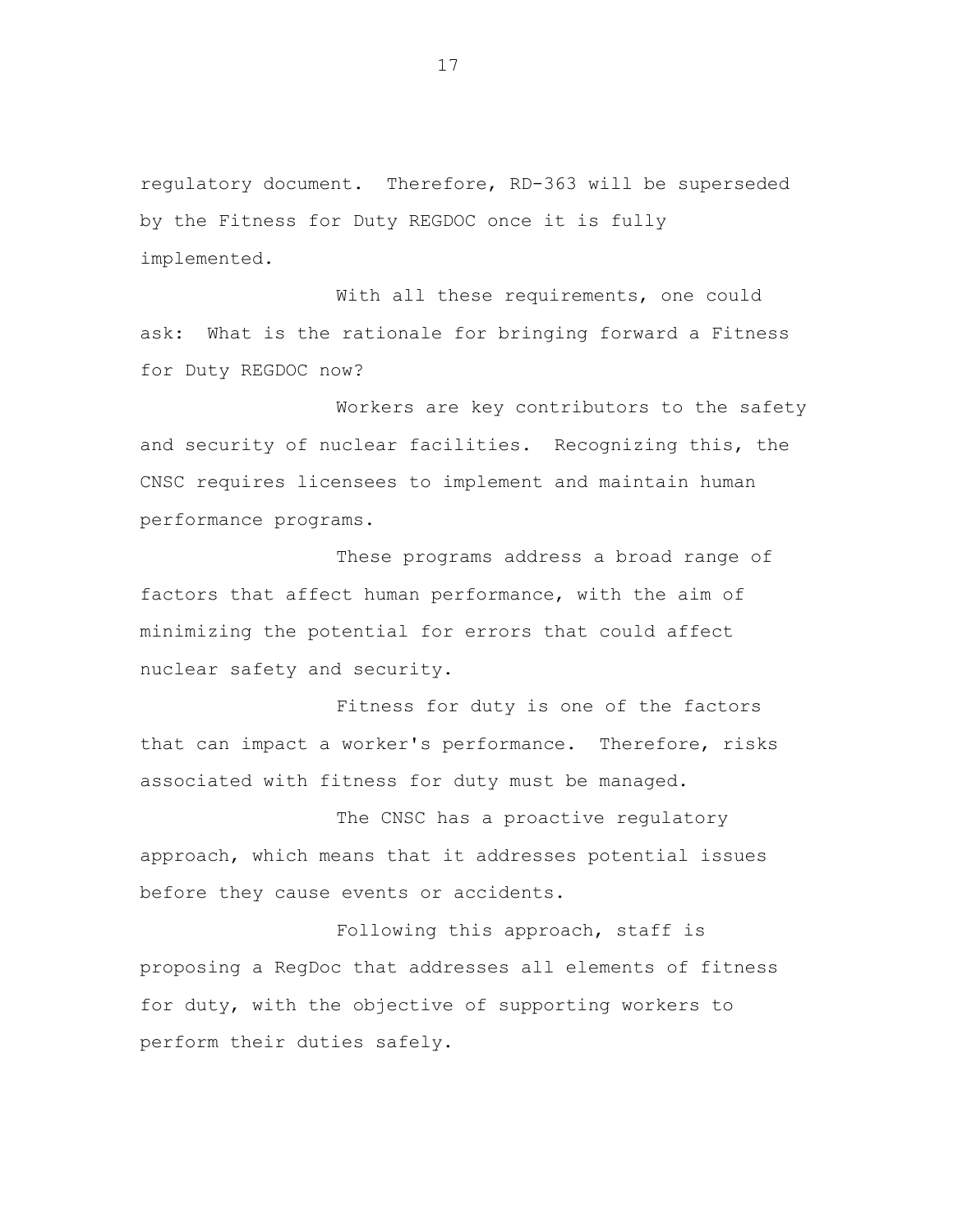Last but not least, the proposed RegDoc will provide transparent, consistent and risk informed requirements that amalgamates, clarify and update existing requirements.

To support international best practices, peer review missions are organized by the IAEA to assess its country members against best practices. In the recent past, Canada was the host of three of these peer missions, the two listed on the slide as well as an operation safety review team mission at Pickering in 2016.

As a result of these missions, Canada received a recommendation pertaining to fitness for duty, more specifically for random alcohol and drug testing to be performed.

The proposed Regulatory Document is consistent with these expectations and recommendations, taking into account the Canadian legislative context.

I will now turn the presentation over to Lynda Hunter.

**MS HUNTER:** Thank you, André.

Good morning. My name is Lynda Hunter. I'm a Human and Organizational Factors Specialist with the Human and Organizational Performance Division.

In developing the content of RegDoc 2.2.4,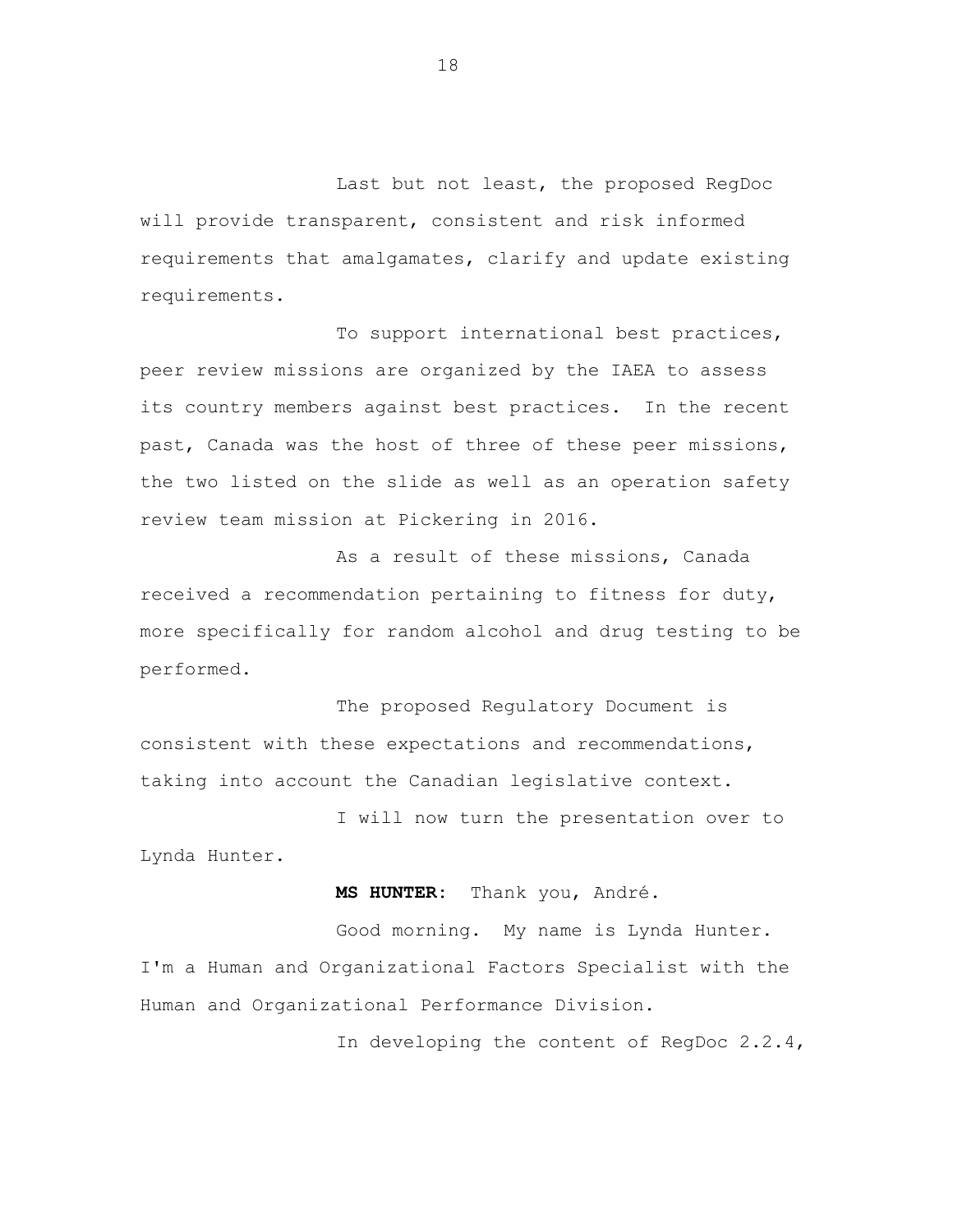Fitness for Duty, CNSC Staff gathered input from a wide range of consultants and specialists, many of whom are participating today. This slide contains a list of the sources of this input, which was considered by Staff in both the approach taken and some technical content in the Regulatory Document.

Key advice was received from occupational medicine specialists, toxicologists, alcohol and drug policy specialists, exercise physiologists as well as experts from the health -- from Health Canada and the Canadian Human Rights Commission.

Staff also consulted various other sources and reviewed a large amount of scientific literature.

Several reports were commissioned by the CNSC. A list of these reports can be found in the appendix slide at the end of this presentation.

Staff are confident that the Regulatory Document has a strong scientific foundation.

In addition to expert advice, CNSC Staff conducted extensive benchmarking. Detailed results are discussed later in the presentation.

Staff collected data regarding nuclear practices internationally as well as data on other safety sensitive industries in Canada. Key information interviews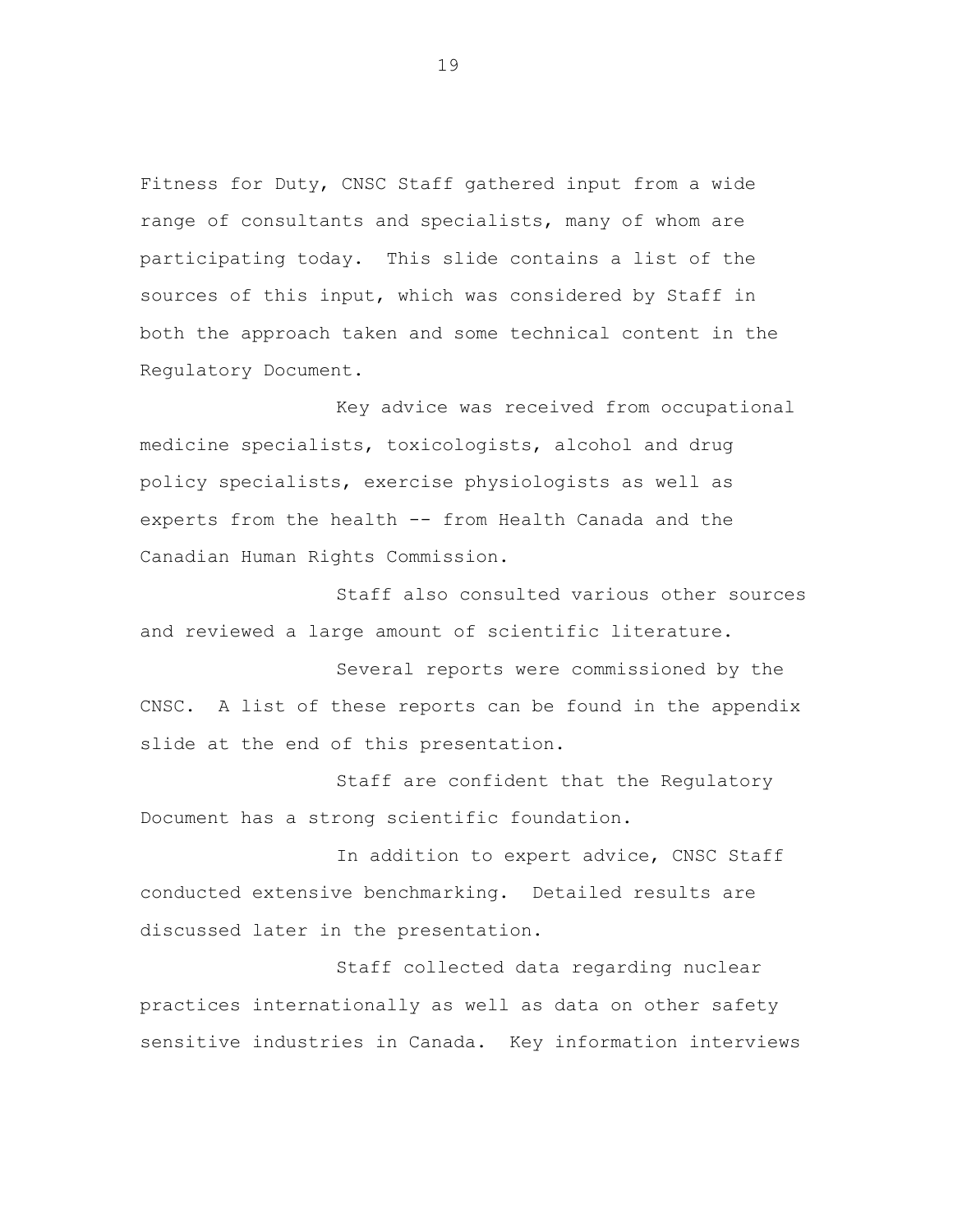were conducted as well as policy reviews, literature searches and case law reviews.

International expectations were also reviewed. The IAEA has expectations related to fitness for duty in many documents. The proposed Regulatory Document is consistent with these expectations.

These include the need for policy statements on fitness for duty, for medical assessments to be conducted at recruitment and periodically for operations staff, having a program to identify workers with a tendency toward drug and alcohol abuse, and behavioural observation.

As domestic and international practices continue to evolve, Staff revisited benchmarking data several times throughout the consultation process.

Staff has consulted extensively on this Regulatory Document. Public consultation occurred in two phases.

Engagement on fitness for duty began in 2012 with the public consultation on discussion paper DIS-12-03, Fitness for Duty: Proposals for Strengthening Alcohol and Drug Policy, Programs and Testing.

The discussion paper presented CNSC's broad view of fitness for duty, and included specific proposals for alcohol and drug policy, programs and testing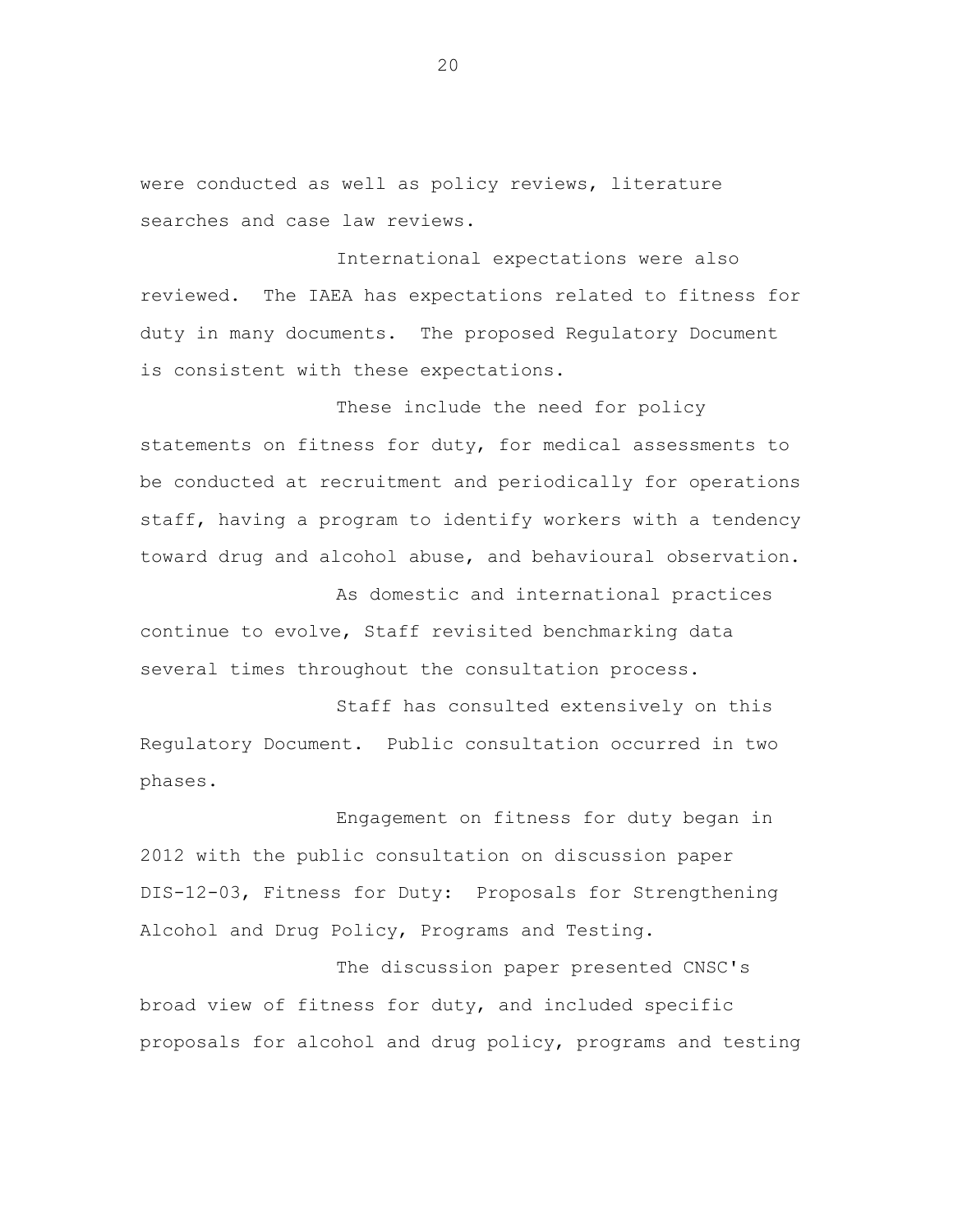requirements.

The CNSC received 44 submissions from a variety of stakeholders totalling over 300 pages. A "What we heard" report was published in the fall of 2013.

While RegDoc 2.2.4, Fitness for Duty, was being developed, CNSC staff continued to engage stakeholders. Presentations were made to a variety of forums, including as part of the CNSC 101 sessions, which are used to educate the public on the CNSC's robust regulatory framework, program and activities.

A draft version of RegDoc 2.2.4 was issued for public consultation in November 2015.

In total, the CNSC received 26 submissions from unions, licensees, third party experts, testing companies, industry associations, the general public and the Canadian Human Rights Commission amounting to 325 pages of comments.

In addition, all stakeholders who submitted comments were invited to further discuss any remaining areas of concern or clarification. Teleconferences were held with several licensees, unions and testing companies.

Staff gained a better understanding of stakeholder positions, and all comments were carefully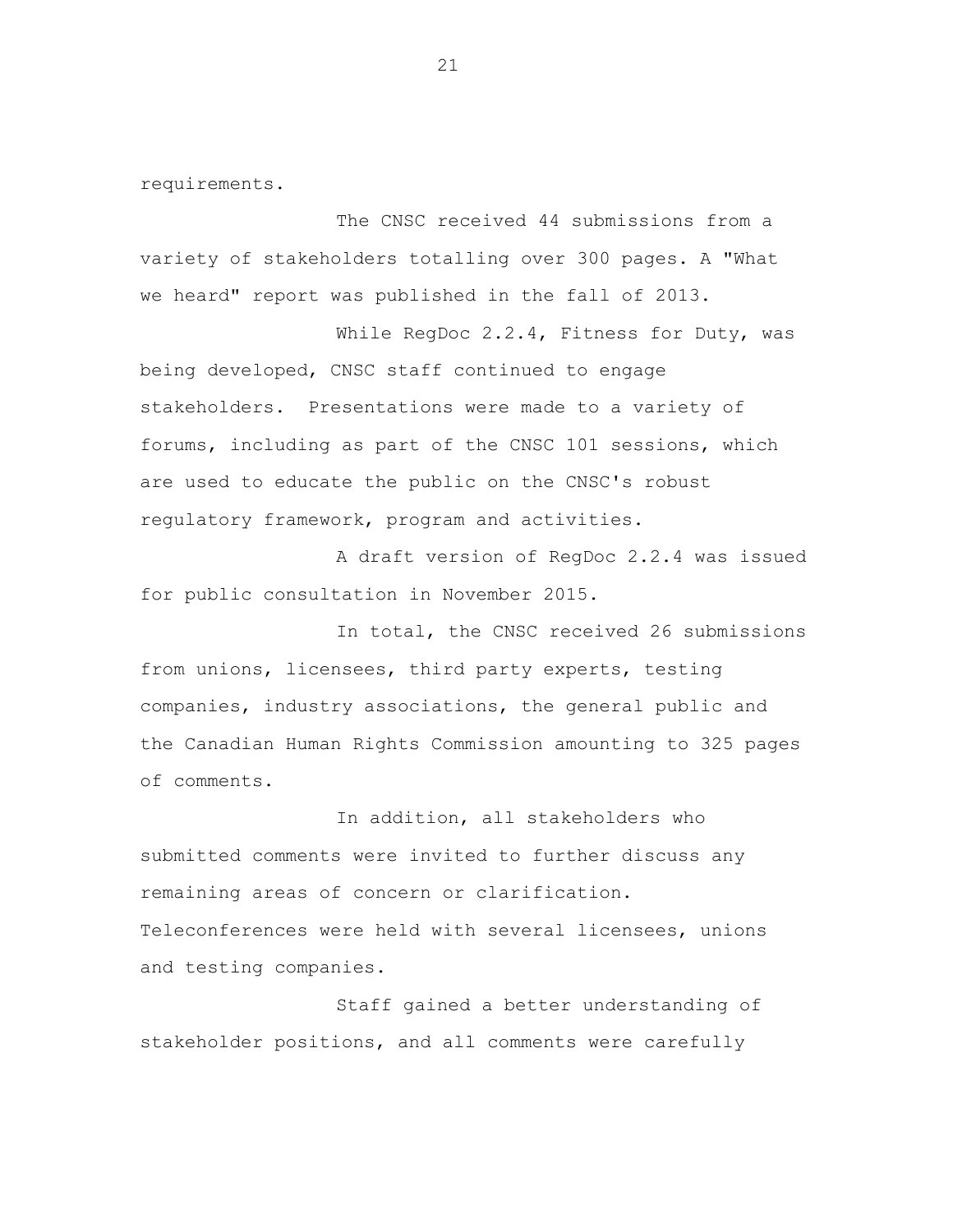considered. Staff are confident that sufficient and meaningful stakeholder consultations have occurred.

The next slide provides an overview of key stakeholder comments.

The four key concerns raised were the need for a Regulatory Document on fitness for duty, the legality of random and pre-placement alcohol and drug testing, some specific technical aspects of the assessment process and alcohol and drug testing methodologies, and, finally, the worker population subject to psychological and medical assessments was an area of concern.

The next four slides will go through these in detail.

The first concern that emerged during public consultation is that licensees and unions questioned the need for a Regulatory Document and stated that existing measures in place were adequate. Concerns were also raised regarding implementation, stating that implementation may take many years of union negotiation and litigation.

CNSC Staff's position remains that the oversight of fitness for duty requires strengthening. This initiative is part of the CNSC's continual improvement of its regulatory framework, and the CNSC does not wait until events occur to act to strengthen an area important to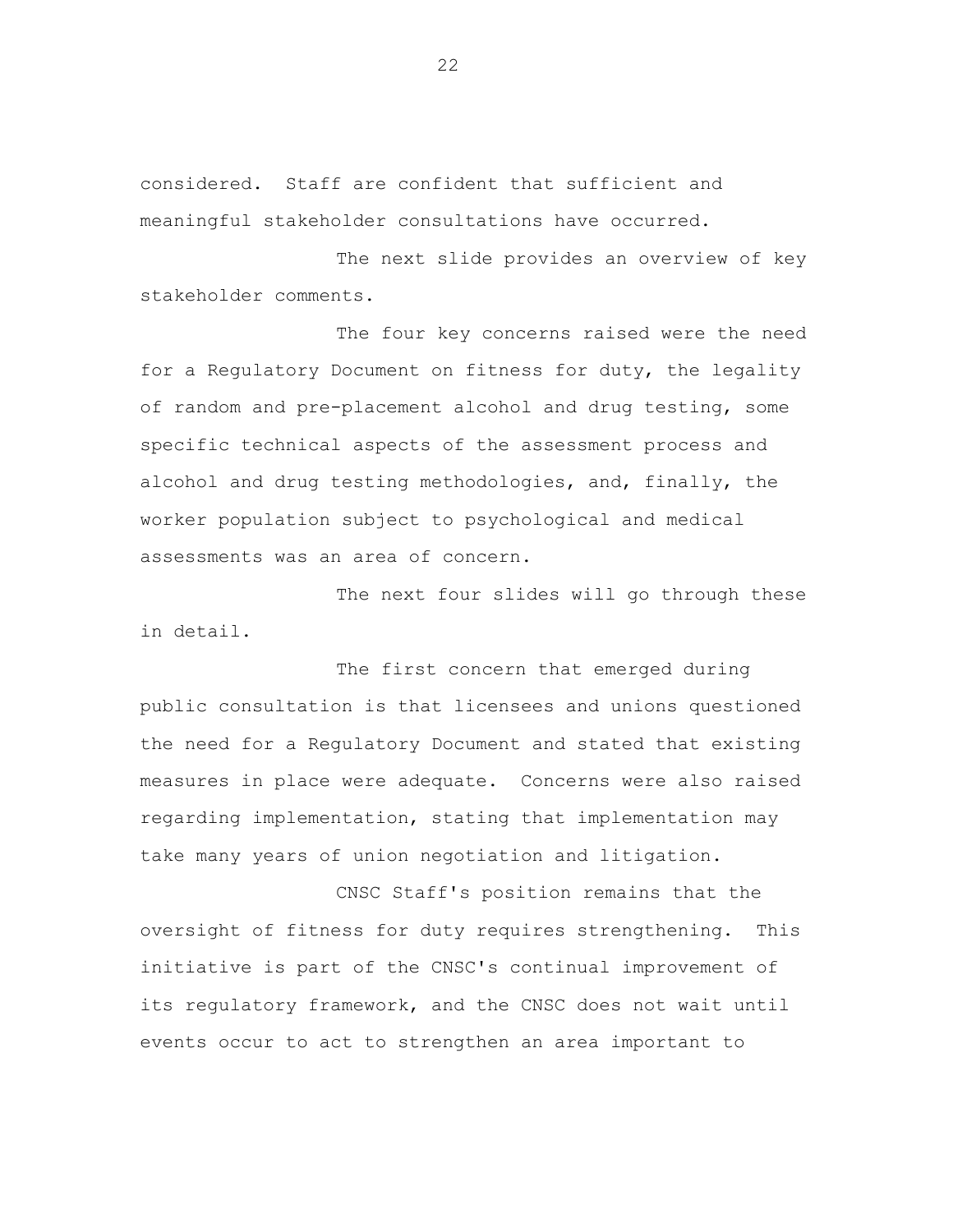safety.

Having a strong fitness -- having strong fitness for duty provisions in place reduces the risk of human performance failures and ensures that expectations related to fitness for duty are transparent, consistent and enforceable.

CNSC staff acknowledge that there may be implementation challenges which will likely implement - sorry, impact the implementation period.

The second concern, unions and licensees expressed concern regarding the legal basis for random and pre-placement alcohol and drug testing, and indicated human rights and privacy rights may be violated.

With respect to the legal basis, CNSC staff's response is that the *Nuclear Safety and Control Act*  provides a clear legal basis for the Commission to set licence conditions and to require any term or condition that the Commission considers necessary to prevent unreasonable risk to the environment and to the health and safety of persons.

Based on comments received and in consideration of the balance between nuclear safety and security and human and privacy rights, the population of workers subject to random and pre-placement alcohol and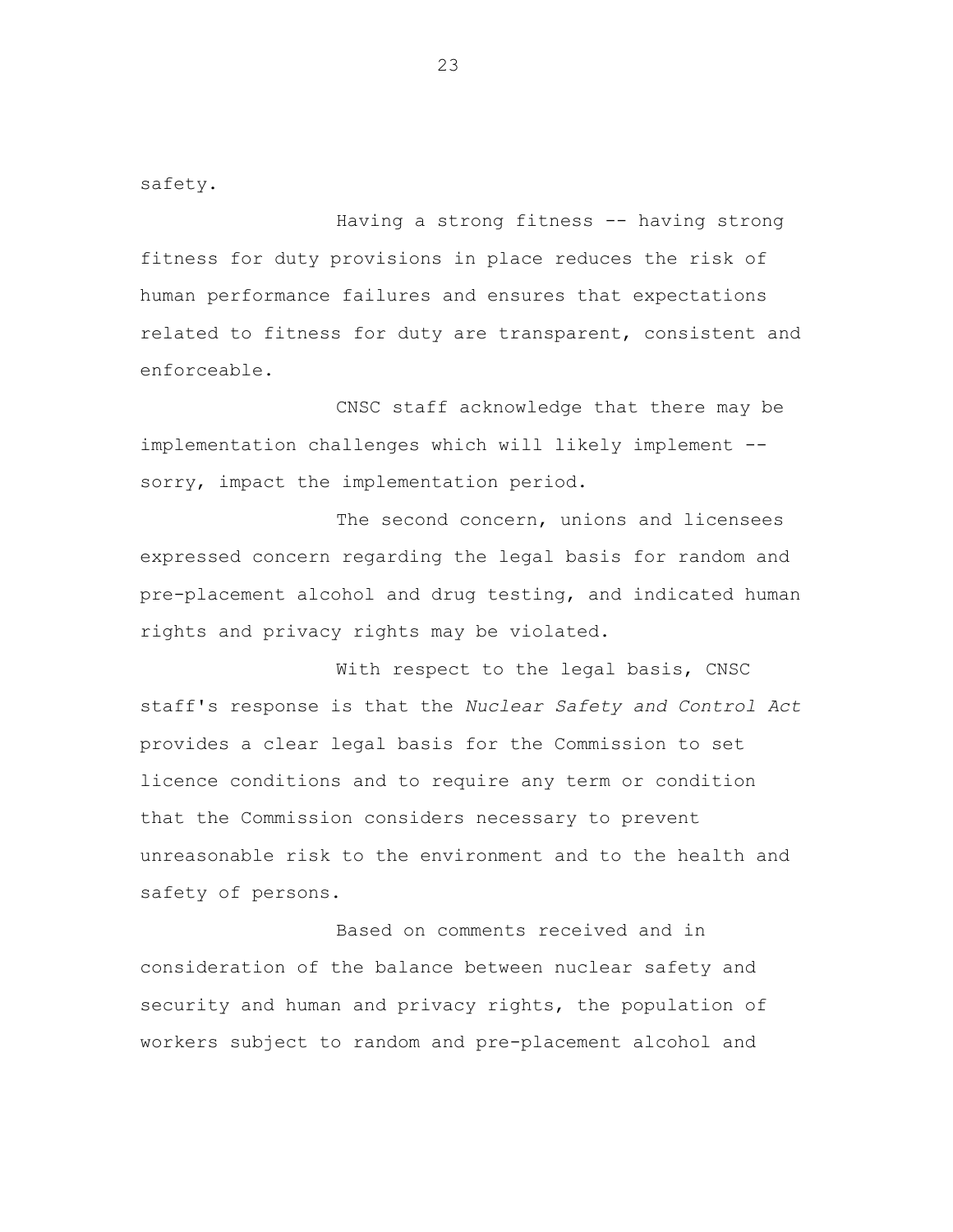drug testing has been considerably reduced from all with unescorted access proposed in the discussion paper to only a sub-set of workers with the most direct and immediate impact on safety. A description of these workers will be provided later in the presentation.

This change is in line with comments received from the Canadian Human Rights Commission, which emphasized the importance of limiting alcohol and drug testing to workers in safety sensitive positions. Furthermore, additional information on privacy and the employer's duty to accommodate workers was also added to the Regulatory Document in response to comments received.

With respect to the third area of concern, a variety of stakeholders raised concerns regarding some of the technical aspects of the assessment processes and testing methodologies. To address comments, several changes were made to the Regulatory Document in consideration of best practices and expert advice. For example, clarity was added regarding the outcome of workers who test positive for alcohol and drugs.

The Regulatory Document now clearly states that workers shall be removed from safety sensitive duties and referred to a mandatory substance abuse evaluation.

In addition, some minor changes to the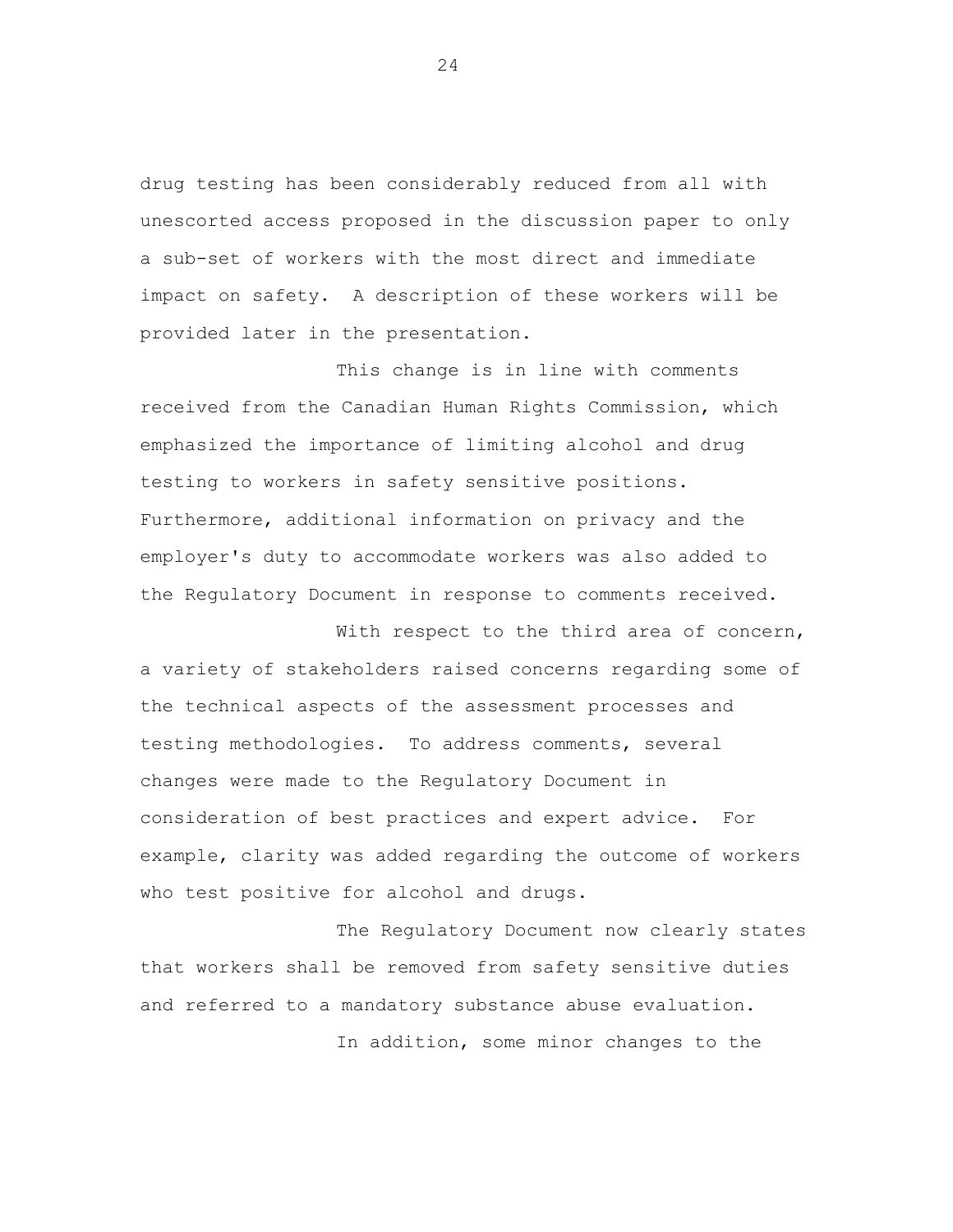list of drugs and thresholds were made based on Canadian practices, and clarity was added to the glossary of terms.

In the fourth and final area, stakeholders

raised concerns that the scope of psychological and medical assessments is too broad. Stakeholders stated that they support the current obligation to assess security staff, but do not believe expanding it to other roles would demonstrably improve existing fitness for duty programs.

With respect to psychological assessments, recent data indicates that 20 to 30 percent of Canadians will experience mental health illness in their lifetime. Given that psychological assessments are to be tailored based on job performance requirements and are commensurate with the roles and responsibilities of each work group, CNSC staff's position remains that psychological assessments are reasonable measures to ensure nuclear safety.

In addition to existing security personnel, psychological assessments would be limited to certified staff pre-placement or for cause when a mental health concern is suspected or identified.

Medical assessments would be expanded to safety sensitive positions. Given that safety sensitive positions are those workers where impaired performance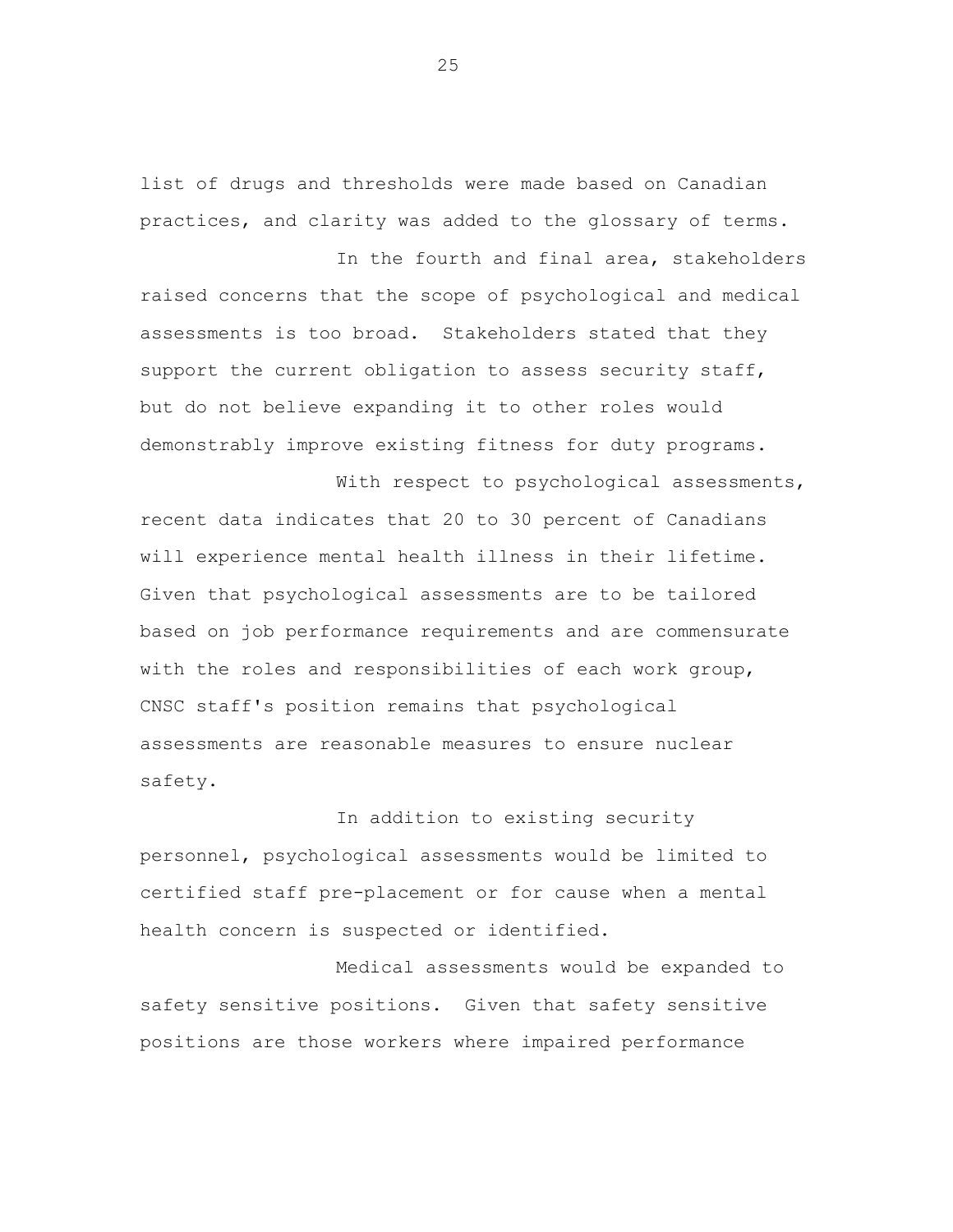could result in a significant incident, CNSC staff believe this to be reasonable and is consistent with domestic and international practices.

In summary, extensive stakeholder consultation has occurred throughout the development of REGDOC 2.2.4, Fitness for Duty. The consultation was significant and stakeholder comments were carefully considered and resulted in significant changes to the regulatory document where appropriate. For example, the population of workers subject to random alcohol and drug testing was substantially reduced.

We will now turn to the content of the regulatory document. The regulatory document includes programmatic requirements which are in-line with licensee management systems.

These program elements are also consistent with those contained in the managing worker fatigue regulatory document. They include the requirement for licensees to have:

Fitness for Duty policy statements, a program and processes to manage Fitness for Duty with clear authorities, accountabilities and responsibilities, and a requirement for licensees to assess and strive to continual improvement their Fitness for Duty program.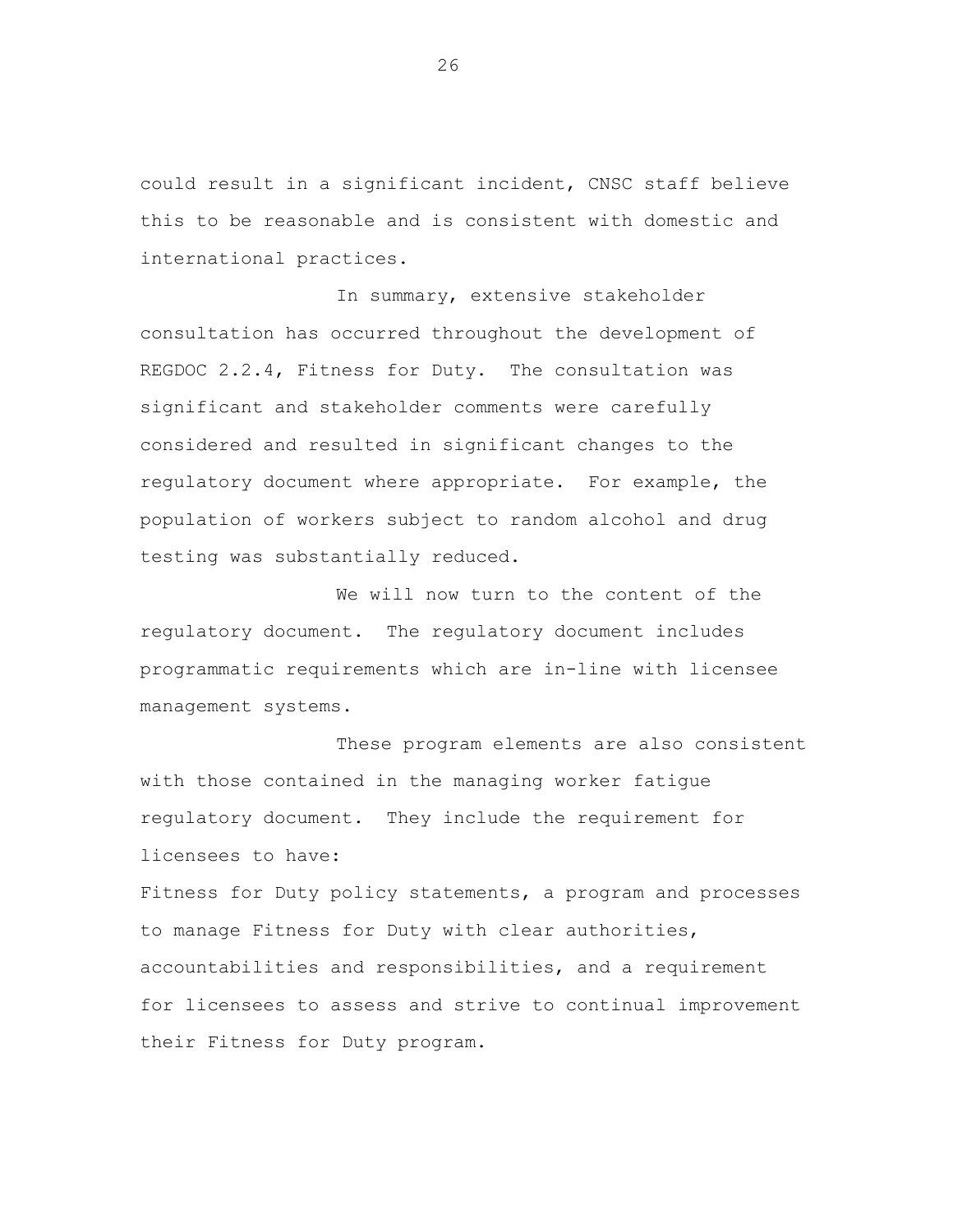In addition, supervisory awareness, and peer observation and reporting is included. A supervisory awareness program is already required under the *Nuclear Security Regulations.* 

In its correspondence to the CNSC, the Canadian Human Rights Commission emphasized the importance of "including a focus on employee support programs in its proposal including worker awareness and education, supervisory awareness, and employee assistance programs." Each of these measures have been included in the REGDOC. Staff's position is that these non-punitive measures to support workers are key elements of an effective Fitness for Duty program.

Similar to the Managing Worker Fatigue regulatory document, this regulatory document takes a graded approach to the requirements that apply to workers at high-security sites, depending on their potential impact on safety and security.

As can be seen in the graphic on the right, the largest circle represents the "broad population" that is those workers with the potential to pose a risk to nuclear safety or security. This population is estimated at approximately 12,000 workers. It should be noted that this estimate of number of workers -- all of the estimates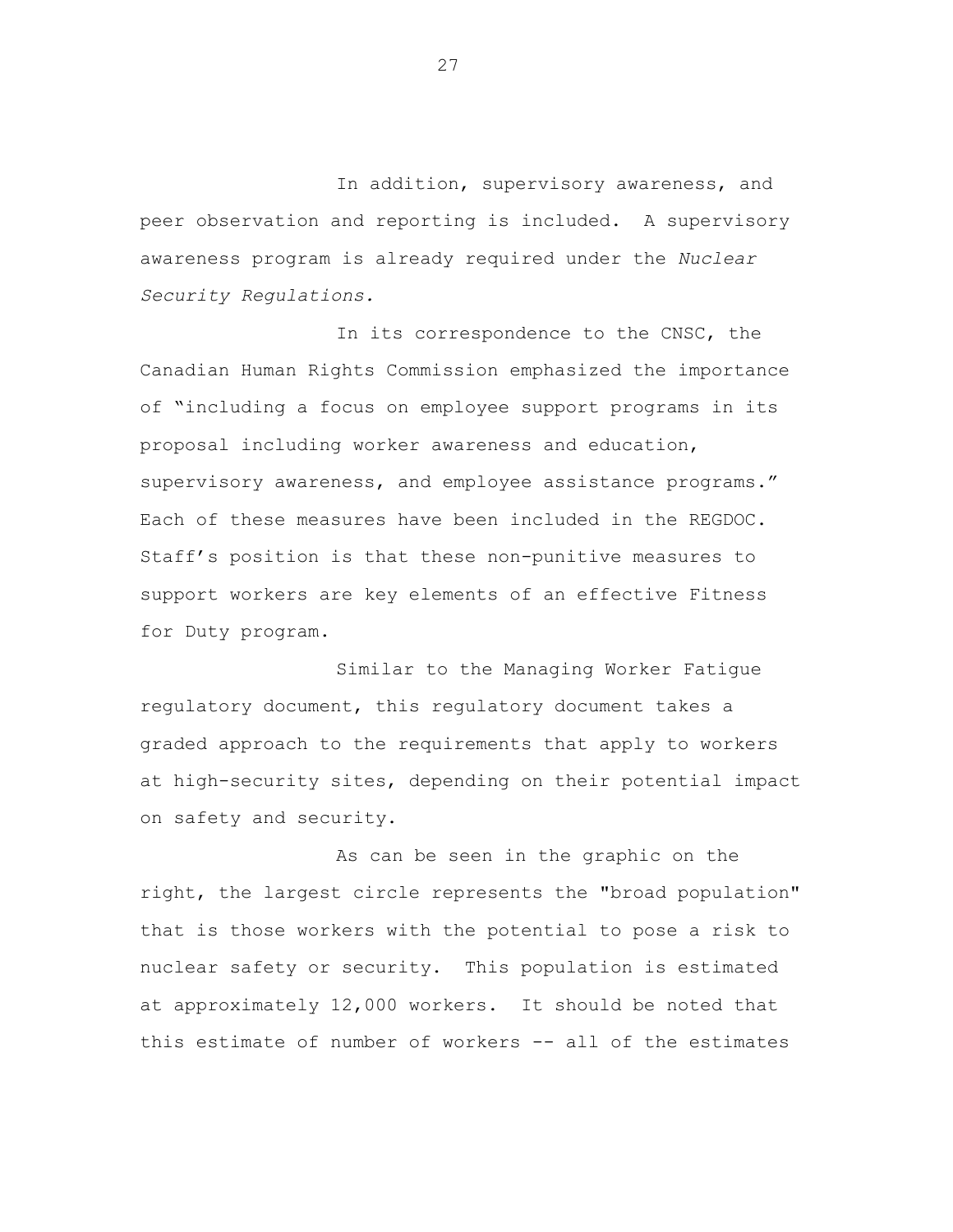of workers on the slide are very approximate and based on nuclear power plant data which represents approximately - which represents, sorry, five of the seven sites.

The medium circle represents a smaller set of workers occupying safety-sensitive positions, that is, those workers whose impaired performance could result in a significant incident. These include certified staff, some security, minimum staff complement and any other safety-sensitive positions identified by licensees using a risk-informed analysis. This population is estimated at approximately 4,500 workers or 3,700 -- sorry, 37 percent of the broad population.

And the smallest circle represents a small subset of the safety-sensitive positions which have the most direct and immediate effect on safety and security, estimated at 900 workers or 8 percent of the broad population.

The requirements are graded in that the level of prescription varies with the most prescriptive measures, that is pre-placement and random alcohol and drug testing being limited to the smallest number of workers, commensurate with risk.

The next few slides will describe the requirements associated with each of these worker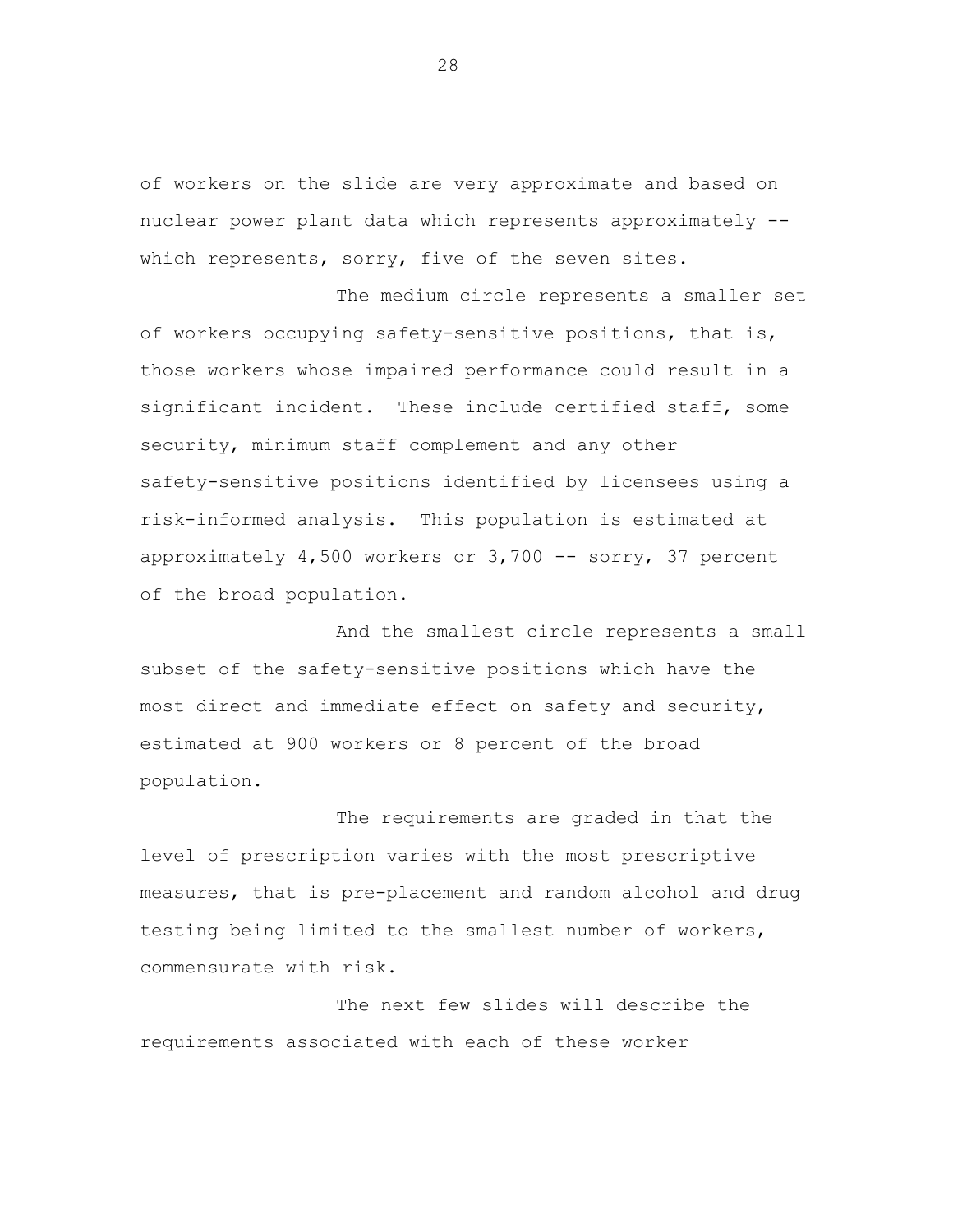populations in more detail.

For the largest population of workers, licensees are required to manage the fitness for duty of workers through the program elements in their management system. For these workers, the regulatory document does not require specific assessments or tests. But rather, licensees are required to have measures in place that address the full set of fitness for duty risks.

We will now turn to an overview of requirements applicable to safety-sensitive positions. In addition to program elements, licensees would be required to identify medical, psychological, and occupational fitness requirements for safety-sensitive positions. These would be based on the worker's job performance requirements. However, the CNSC has already identified some work group-specific assessments and tests that would be required. Medical, psychological and occupational fitness assessments and tests included in the regulatory document are existing requirements for nuclear security officers and have been expanded in some cases to other workers in safety-sensitive positions. These assessments would be job specific and based on job performance requirements. There are also new requirements pertaining to alcohol and drug testing and substance abuse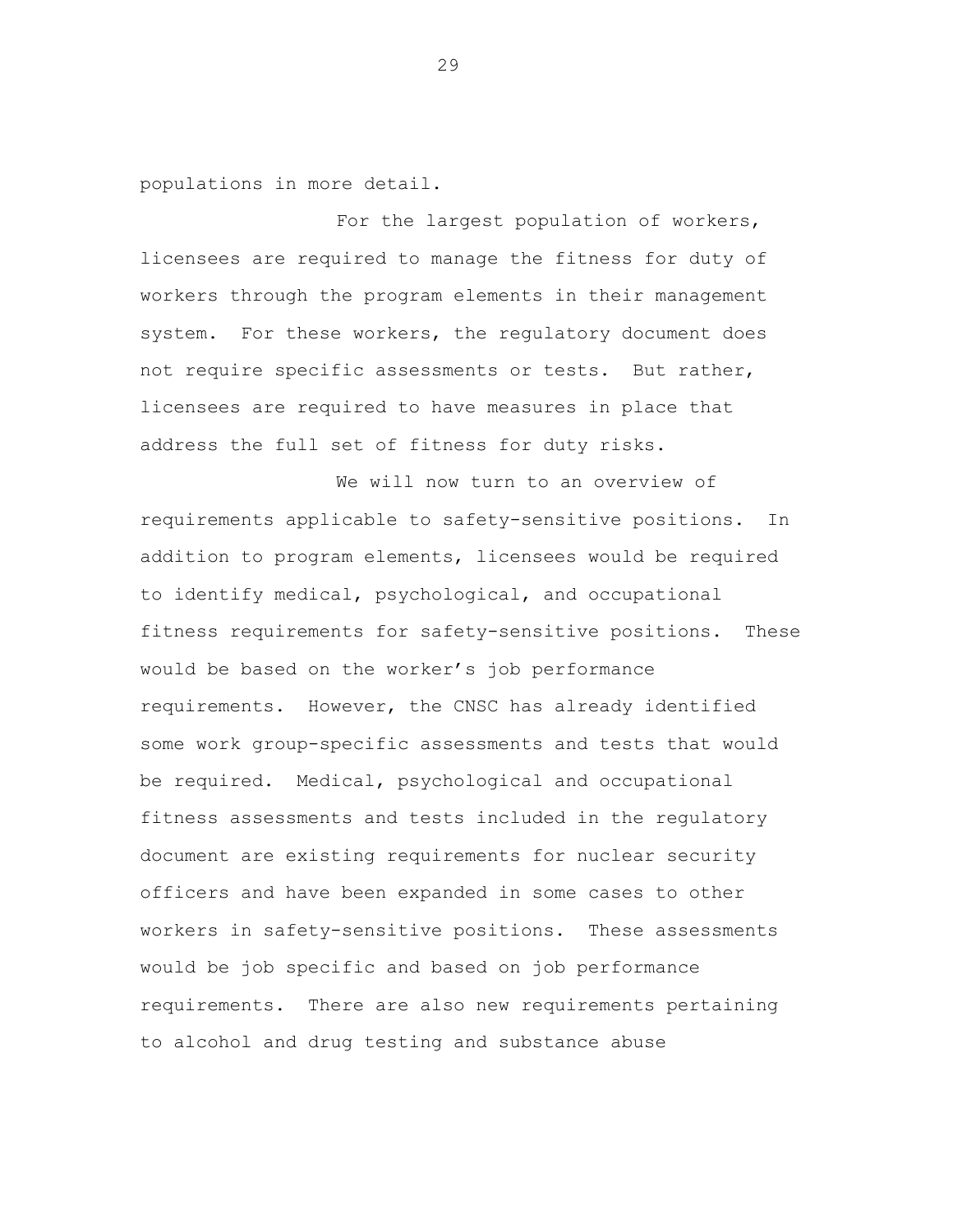evaluations.

I will now turn the presentation over to my colleague, Aaron Derouin, who will go through the specific assessments and tests required by work group.

> **MR. DEROUIN:** Thank you, Lynda. Thank you, Lynda.

My name is Aaron Derouin and I am a human factors specialist within the Human and Organizational Performance Division.

Currently, medical assessments are requirements for select nuclear security positions, such as Nuclear Security Officers.

In addition, emergency response team members are required to meet medical requirements in N293, "Fire Protection for Nuclear Power Plants". The draft regulatory document proposes to expand the requirement for medical assessments to all other safety-sensitive positions. These would be conducted pre-placement, periodically at intervals defined by the licensee, and for cause under reasonable grounds conditions.

The requirement to extend medical assessments to all safety-sensitive positions beyond nuclear security and emergency response teams was based on occupying a safety-sensitive position at a high-security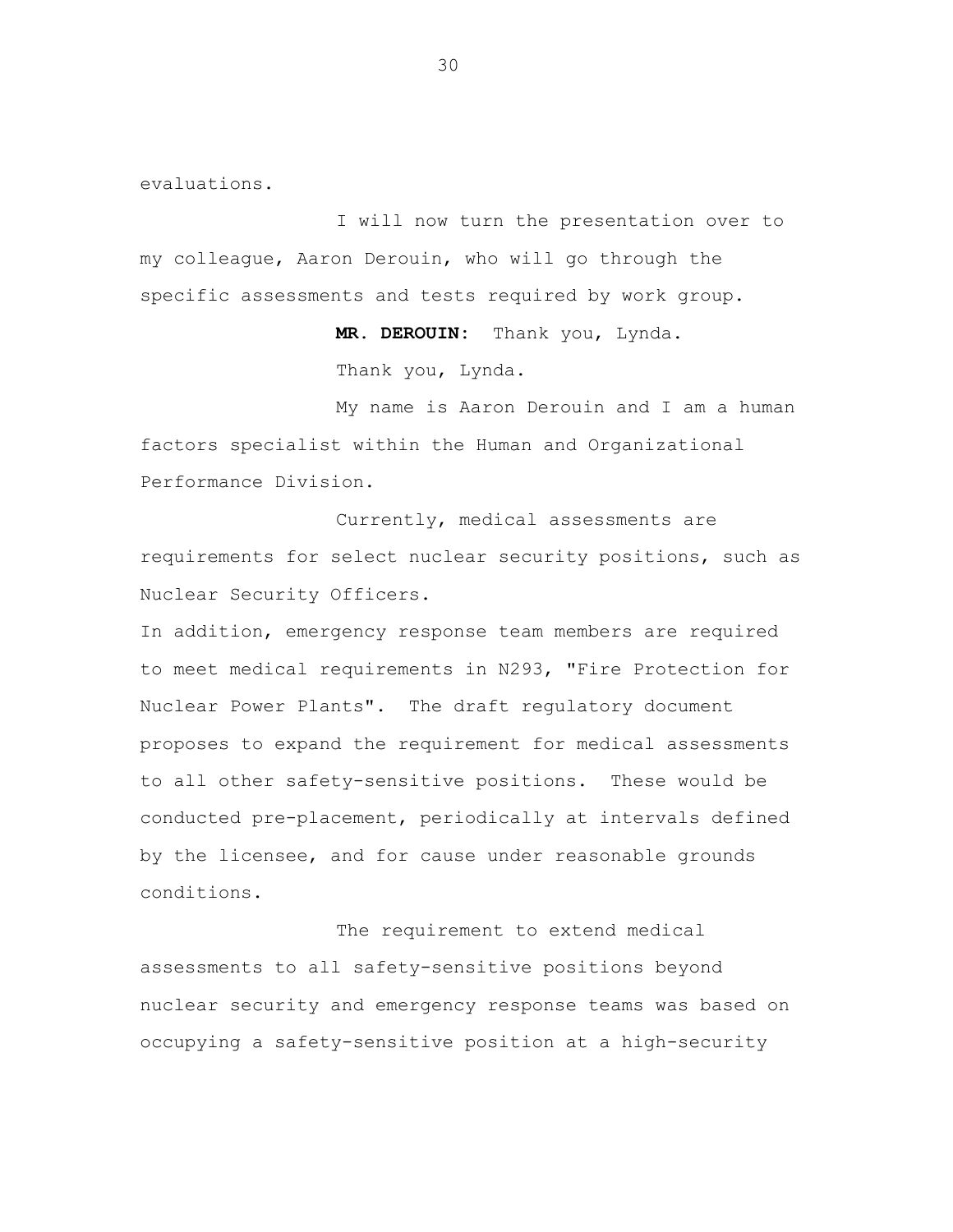nuclear facility and on benchmarking. Given that these assessments are to be tailored according to the worker's job performance requirements, it is staff's position that the requirement to be medically assessed at pre-placement and periodically is reasonable, given that these workers hold safety-sensitive positions and by definition are those workers where impaired performance could result in a significant incident at a high-security nuclear facility.

With respect to benchmarking, the IAEA expects that pre-placement and periodic medical assessments are conducted for all operations staff. Transport Canada has stringent requirements for medical assessments that are defined for each mode of transportation. Additionally, the U.S. NRC requires medical examinations for some positions including certified staff.

At the present time, psychological assessments are required for select nuclear security positions including nuclear security officers and nuclear response force members.

Draft regulatory document 2.2.4 proposes to expand the requirement for pre-placement psychological assessments to certified staff only.

For-cause reasonable grounds psychological assessments would only be conducted on safety-sensitive positions if a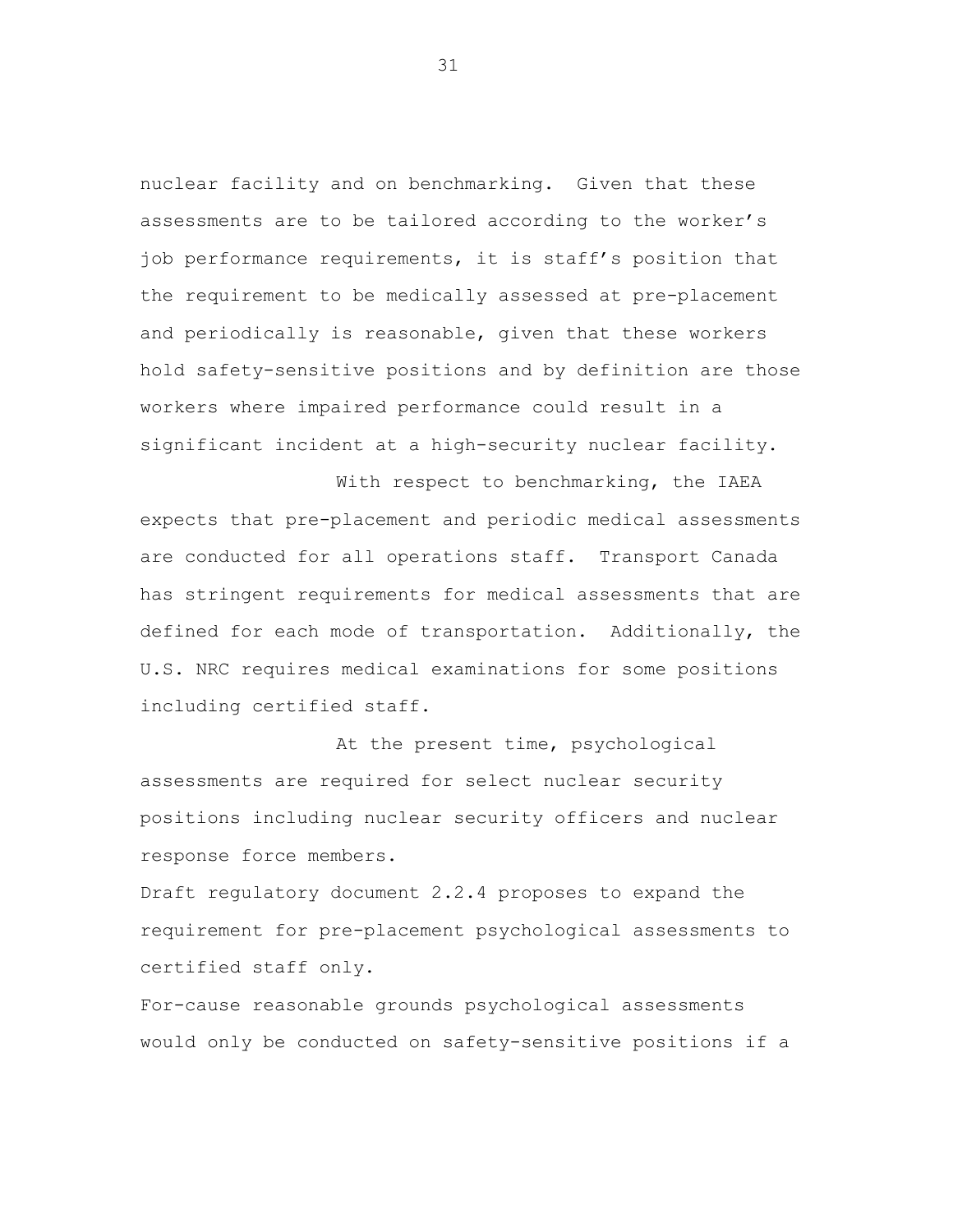mental health concern is suspected. In addition, psychological assessments would be required for security personnel that have access to weapons, if away for more than six months.

In terms of benchmarking, the US NRC requires psychological assessments for all workers with unescorted access.

At the present time, occupational fitness assessments or physical fitness tests are required for nuclear security officers and the NRF or nuclear response force. Currently for emergency response team members, N293 specifies that industrial fire brigades or fire protection workers have the physical fitness to meet the demands of the job.

Draft REGDOC 2.2.4 proposes to expand reasonable grounds in a for-cause circumstance, physical fitness testing to nuclear security officers and the NRF or nuclear response force if a supervisor suspects that the worker is not capable from a physical fitness perspective of performing the job.

The draft document also updates the physical fitness requirements specified in RD-363 to match current job performance requirements, taking into consideration an update to the physical demands analysis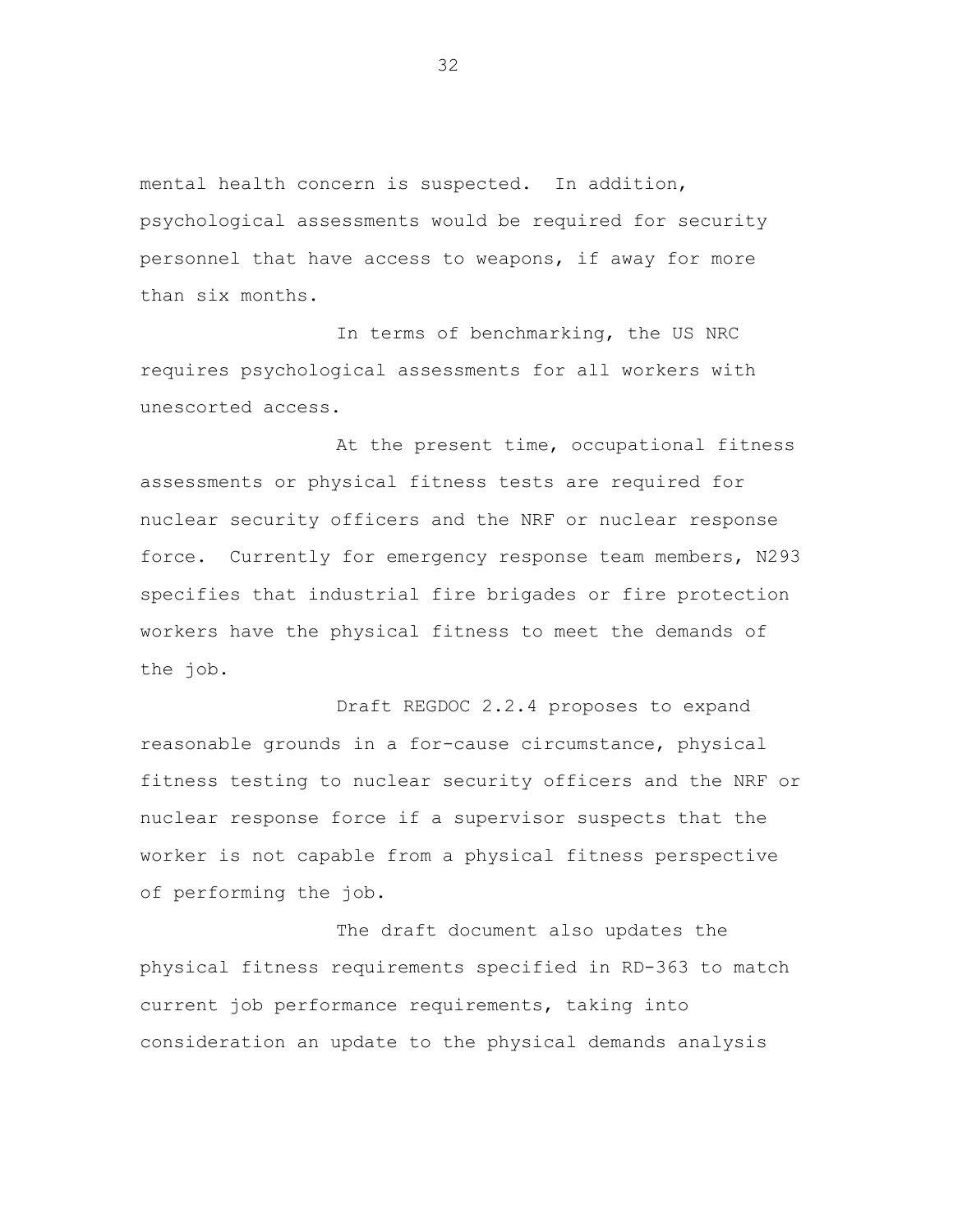and changes or modifications to equipment.

The current and proposed physical fitness testing requirements are aligned with the requirement for law enforcement officers and first responders in Canada to meet physical fitness standards.

In the next several slides we will focus specifically on alcohol and drug testing. The proposed alcohol and drug testing requirements are new. Many of the processes proposed in relation to alcohol and drug testing in the draft REGDOC were developed based on expert advice from two forensic toxicologists and in consultation with other specialists from Health Canada and the Canadian Centre on Substance Abuse.

The draft regulatory document proposes that all safety-sensitive positions be required to submit to reasonable grounds testing primarily based on supervisors' observations, post-incident following a significant incident, follow-up testing after a worker has been confirmed as substance dependent and return-to-work testing prior to the substance dependent worker being reinstated to safety-sensitive duties.

Based on a graded, risk-informed approach and in consideration of comments received from stakeholders the proposed worker population that would be subject to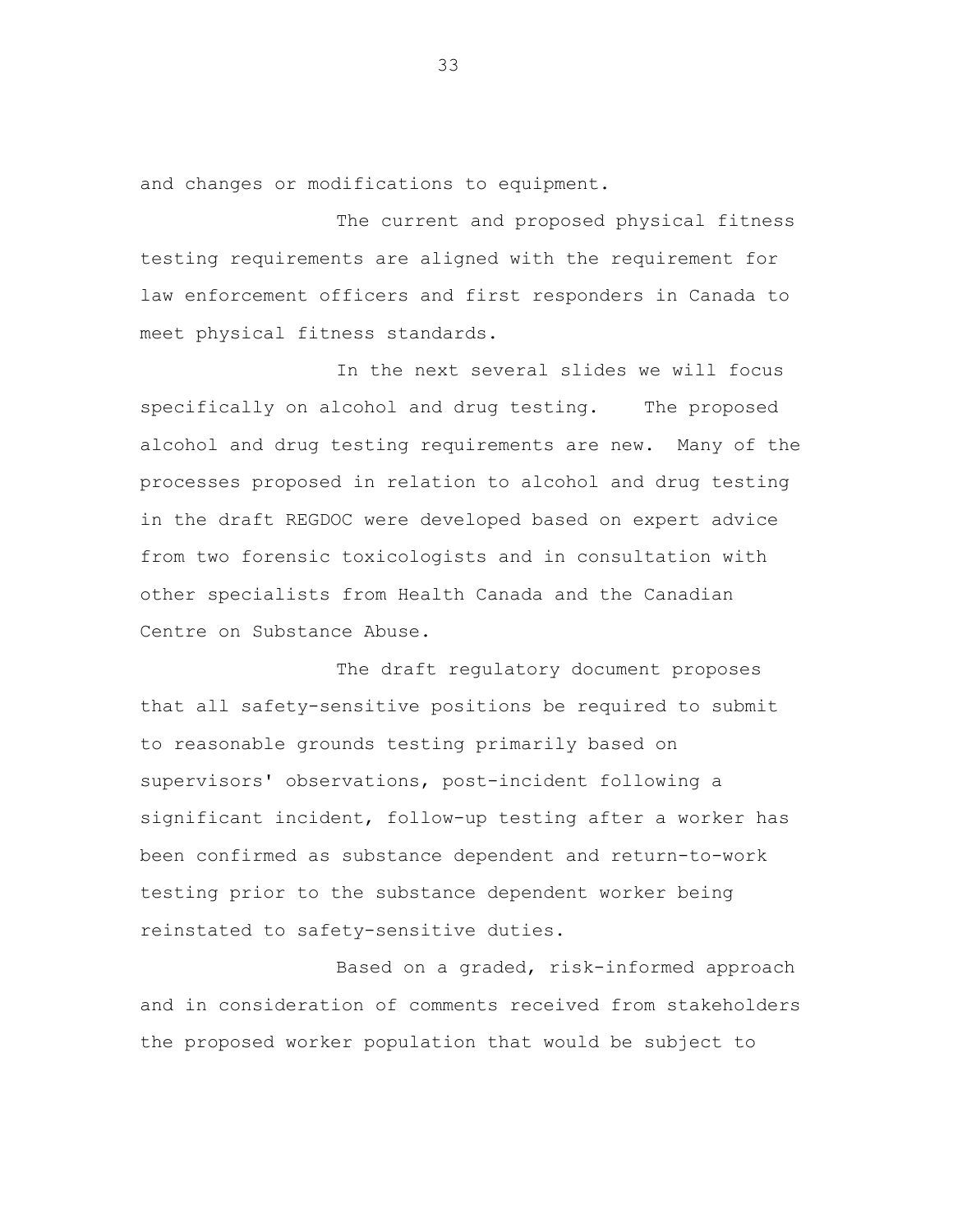pre-placement and random alcohol and drug testing has been substantially reduced. Only CNSC certified staff, as specified in RD-204, and nuclear response force members will be subject to these circumstances of testing as these positions, based on their job performance requirements, have the most direct and immediate impact on nuclear safety and security.

For clarification, pre-placement testing is typically conducted as part of the conditions of an applicant prior to hire or when transferring to a safety-sensitive position. And random testing occurs on an unannounced basis.

The regulatory document proposes to test 25 percent of this subset of workers on an annual basis. CNSC staff are confident that the restriction of random testing to the most safety-significant positions at Canada's high-security nuclear facilities strikes the right balance between respecting human rights and privacy and strengthening nuclear safety and security.

In the summary slide, the proposed regulatory document builds on existing requirements and practices already in place for fitness-for-duty assessments. Medical, psychological, and occupational fitness requirements have been in place for some years now.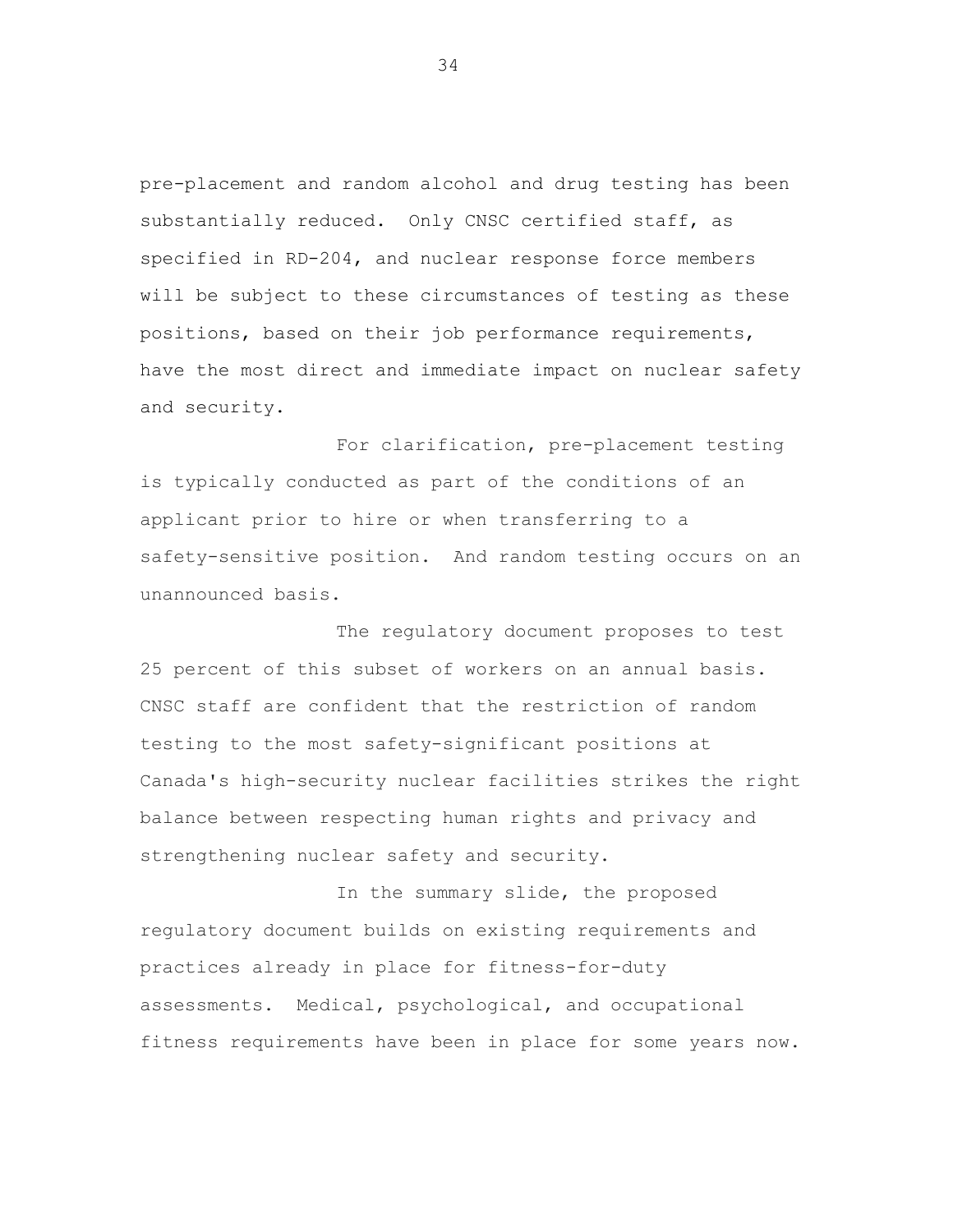The proposed REGDOC for these components only extends the worker population to a larger group of safety-sensitive positions.

The proposed alcohol and drug testing requirements represent a new component within the CNSC's regulatory framework as detailed in draft REGDOC 2.2.4 Fitness for Duty.

Finally, behavioural performance observation has been a requirement in the nuclear security regulations for a long time and is an existing practice of licensees. Behaviour observation represents an essential component of a comprehensive approach to fitness for duty.

The objective of this slide is to provide some perspective on current practices in Canada with regard to alcohol and drug testing. Since the 1990s, the United States Department of Transportation, or US DOT, established fitness-for-duty requirements for Canadian motor carriers travelling into the United States. These Canadian drivers are subject to all circumstances of alcohol and drug testing, including random and pre-placement testing.

Recently, the Toronto Transit Commission has implemented a full set of alcohol and drug testing requirements, including random and pre-placement testing, for approximately 10,000 workers.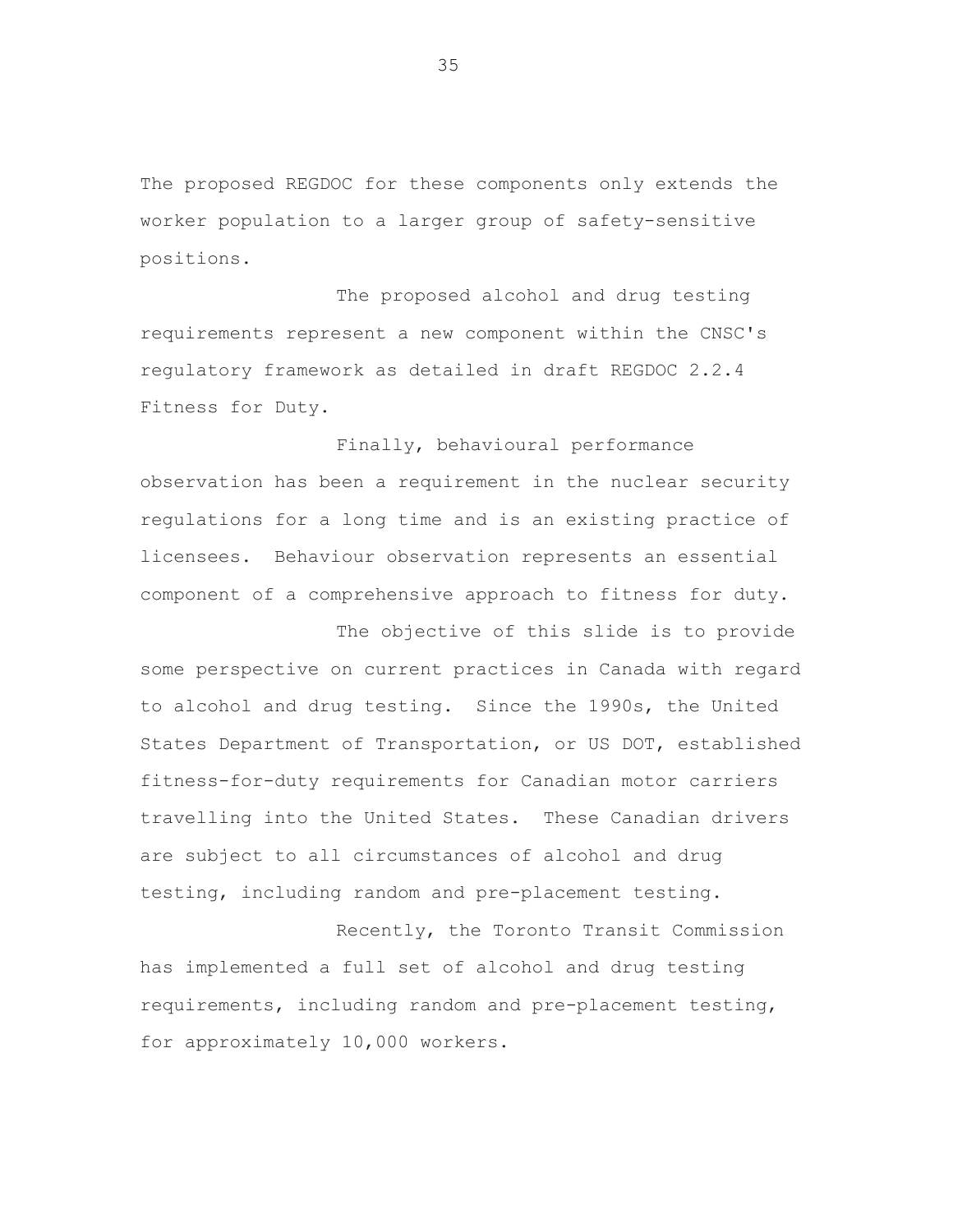The table also includes other employers in various Canadian industries that have included testing as part of their policies and programs.

Based on results from a survey conducted by the Canadian Centre on Substance Abuse on behalf of the CNSC, 55 percent of the 73 respondents from Canadian workplaces conduct some form of alcohol and/or drug testing, with 12 percent of respondents indicating that they perform random testing of safety-sensitive positions.

From the literature, the main reasons that employers may wish or want to establish a drug-testing program are to minimize the likelihood of industrial accidents and to deter drug use in the workplace.

As highlighted in a previous slide, three international peer-review missions to Canada have provided recommendations that Canada do more to strengthen fitness for duty, specifically with respect to alcohol and drug testing. The basis for these recommendations were good international practice.

Internationally, random alcohol and drug testing is practised in various countries. Some countries have regulatory requirements that require testing, while in other countries it is the nuclear operators themselves that have adopted random testing as a good practice. Some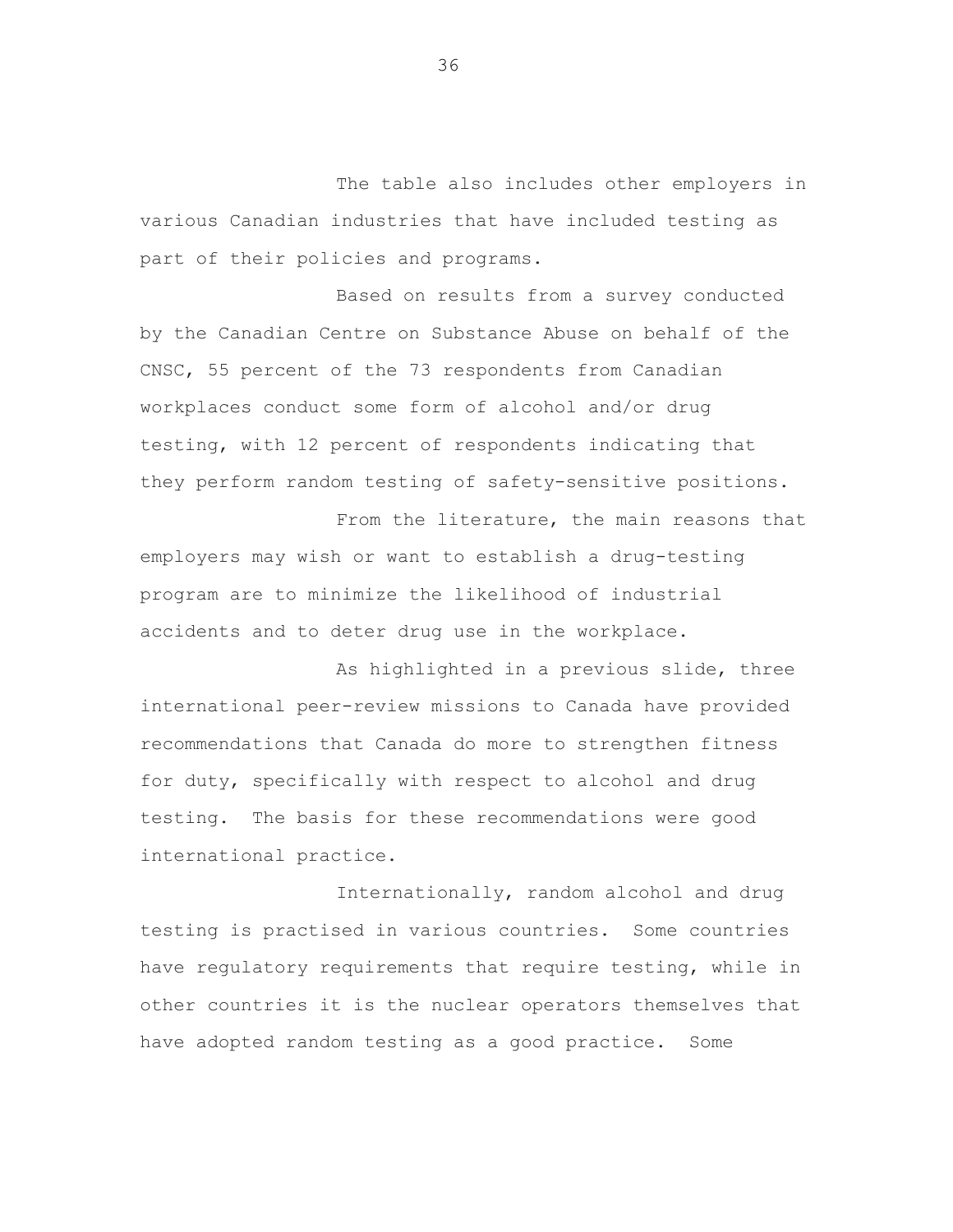countries require that all workers with unescorted access or site access be subject to random testing. These two types of access are generally the same as they refer to a broad population of workers that do not require an escort to access protected areas of the nuclear facility.

In addition to the benchmarking provided on the previous slides, positive test data available from the US NRC and Canadian-based alcohol and drug testing statistics are insightful. The figure on the right is data from the US NRC from the years 1990 to 2013 as displayed on the *X*-axis with the percent positive test rate displayed on the *Y*-axis. All testing circumstances are presented from pre-placement to post-event.

Two things are evident from this figure. First, the green line indicates over the last 22 years that there has been a significant decline in the positive test rate in for-cause testing circumstance. This is testing that occurs when there are reasonable grounds to believe a worker may be impaired. Second, all other positive test rates included are relatively stable, with random rates approximately at 0.3 percent.

Despite the fact that positive test results for random have been stable, 19 percent of all positive tests were recently identified in 2013 through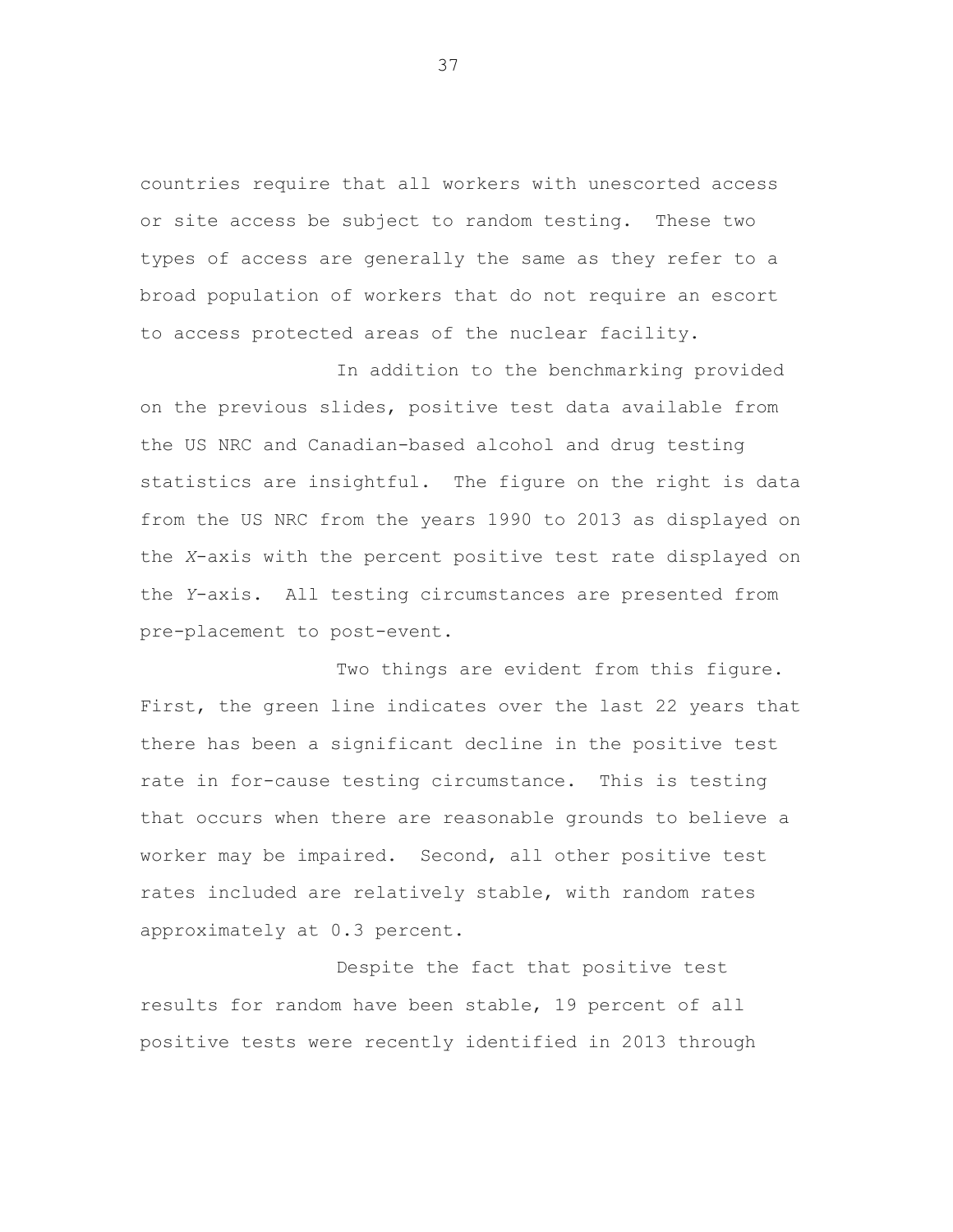random testing. Taken together, these data support the need for a comprehensive approach that includes all forms of alcohol and drug testing.

In this graph we present Canadian industry data provided by one of the largest third party testing providers in Canada. The red bars in the figure represent the percent positive random test rate data for Canadian-based drivers who must meet the US Department of Transportation regulations, which are labelled as D-O-T or DOT.

The blue bars represent other Canadian workers or Canadian industry workers that are not required to meet US regulations and are referred to here as non-DOT.

The most noticeable difference is that the non-DOT workers in Canada have substantially higher random positive test rates compared to Canadian drivers that are subject to US DOT regulations. While these differences may be attributed to many factors, it is evident that regulated industries have much lower random test rates.

In the US, all Department of Transportation agencies use a one percent positive test rate for random as a performance indicator, as indicated by the black dashed line on the graph. This is used to determine whether or not to modify the sampling rate for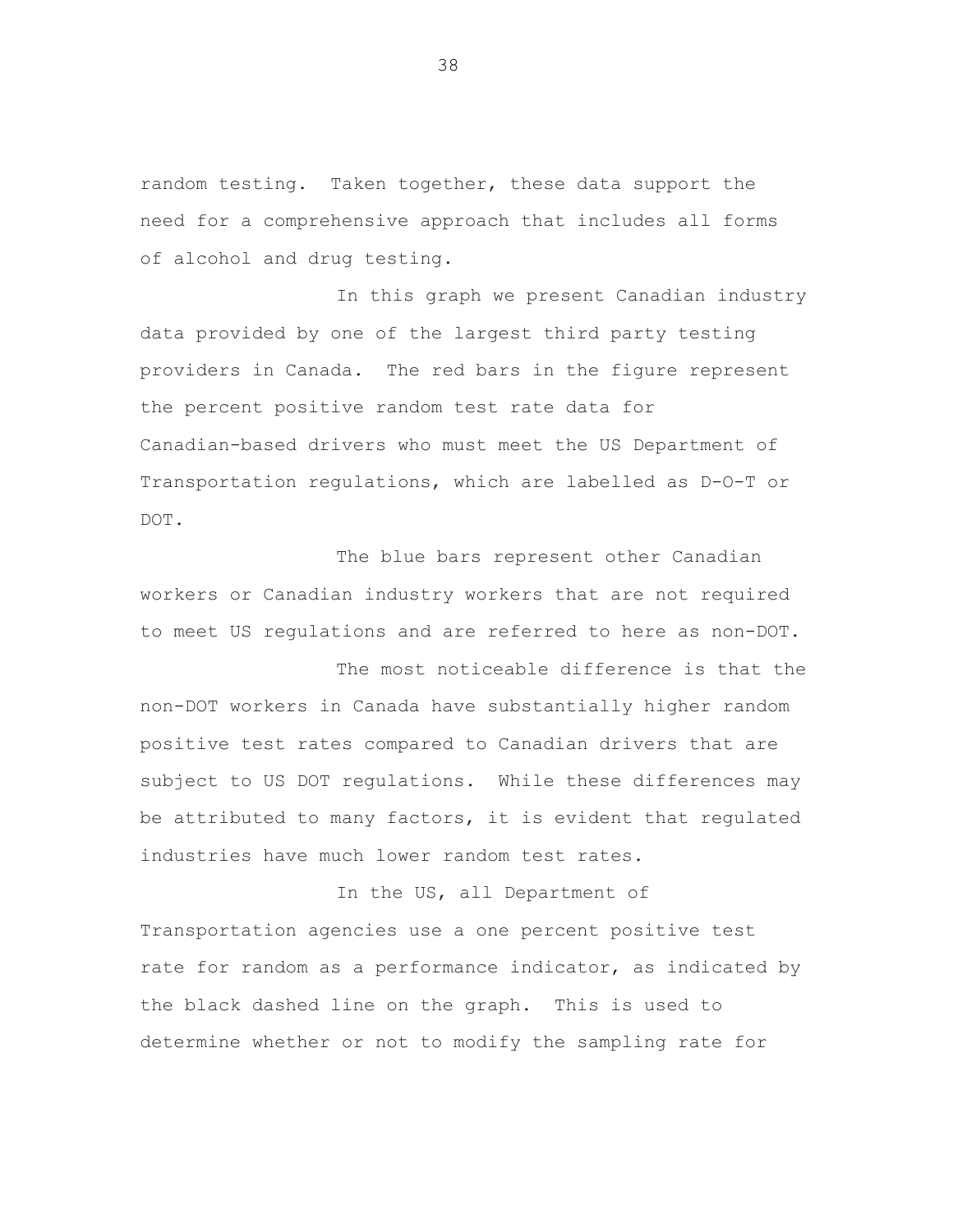the random test pool. The sampling rate may be reduced if this rate is below one percent for two years, or increased if above one percent. For example, the US NRC initially tested a hundred percent of their workers and reduced their sampling rate to 50 percent in 1994, as illustrated on the graph using the green line.

This slide and the next are meant to present data on the most frequently used drugs in the US and Canada. This graph presents US NRC positive test data with the *X*-axis again from years 1990 to 2013. The *Y*-axis is the percentage of positive tests by substances tested. As indicated by the blue line, marijuana is the most commonly used drug and accounts for approximately between 55 and 73 percent of all positive drug tests in the US NRC's workforce. A distant second is cocaine, represented by the green line. These are followed by amphetamines, opiates, and PCP.

This graph of data from one of Canada's largest testing providers again shows the same trend in Canada, as shown in the previous US NRC slide, with the highest percentage of positive tests for marijuana followed by cocaine. Data is presented for both Canadian DOT regulated workers and non-DOT workers from 2011 to 2015.

In Canada, data from the Canadian Tobacco,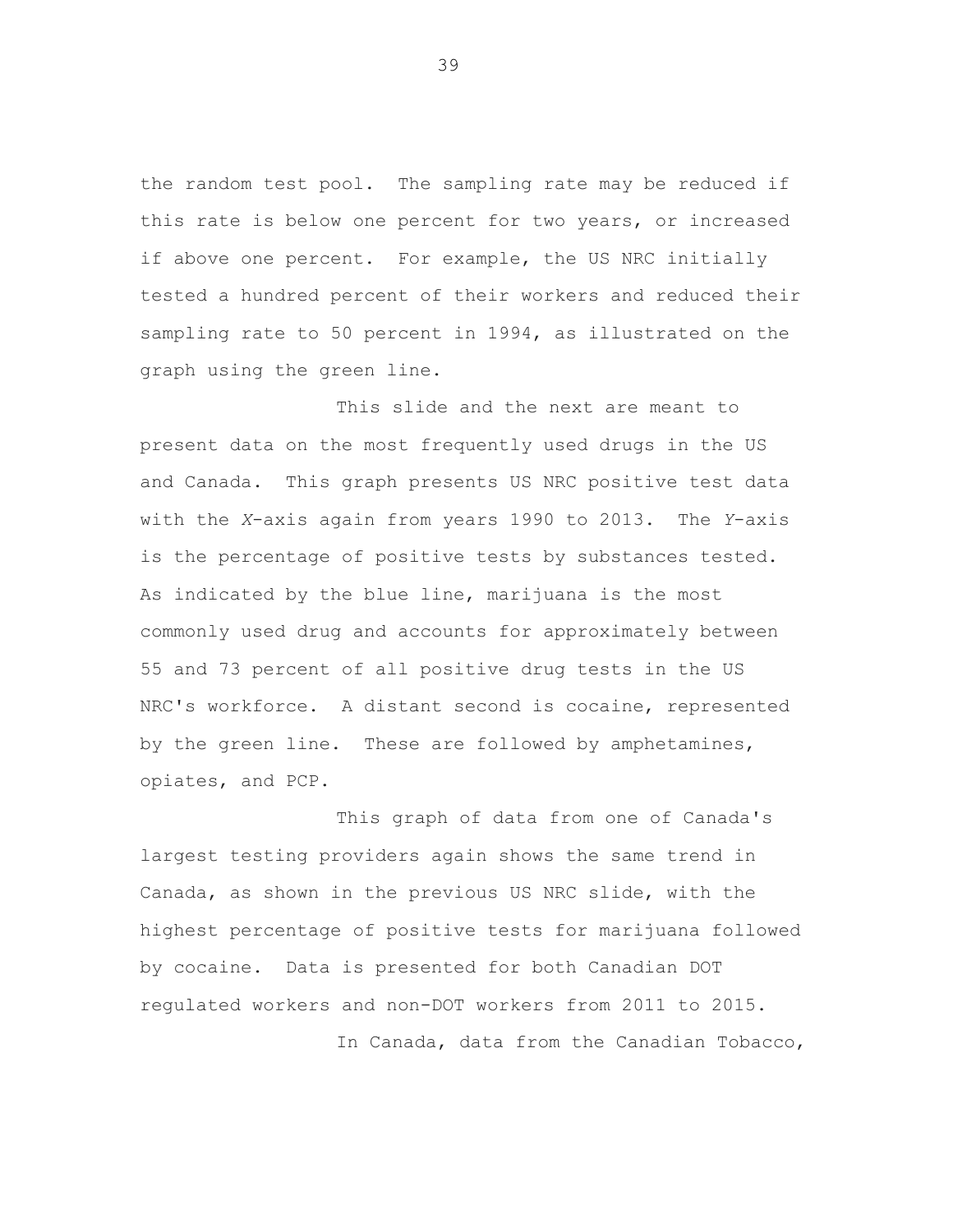Alcohol, and Drug Survey indicates that the reported use of marijuana by Canadians has increased from 11 percent in 2013 to 12 percent in 2015, and this is anticipated to increase with the legalization of marijuana. A recent survey indicated that 83 percent of respondents from various Canadian employers with more than 500 employees are very concerned with respect to the potential impact of marijuana legalization on workplace safety.

This slide provides some insights into the potential impacts of medical and recreation use of marijuana. In Canada, data over the last few years indicates that medical marijuana use is on the rise, which is partly due to changes to legislation surrounding medical access. In addition, the general public's perceived risk of harms associated with marijuana use is decreasing. With the legalization of marijuana for recreational use scheduled for next year, it is important that we draw on lessons learned from other jurisdictions where marijuana has been legalized.

To look into potential impacts of legalization, CNSC staff have established a memorandum of understanding with the Canadian Centre on Substance Abuse, or CCSA. The CCSA examined the experience of two states within the US, Colorado and Washington, that have legalized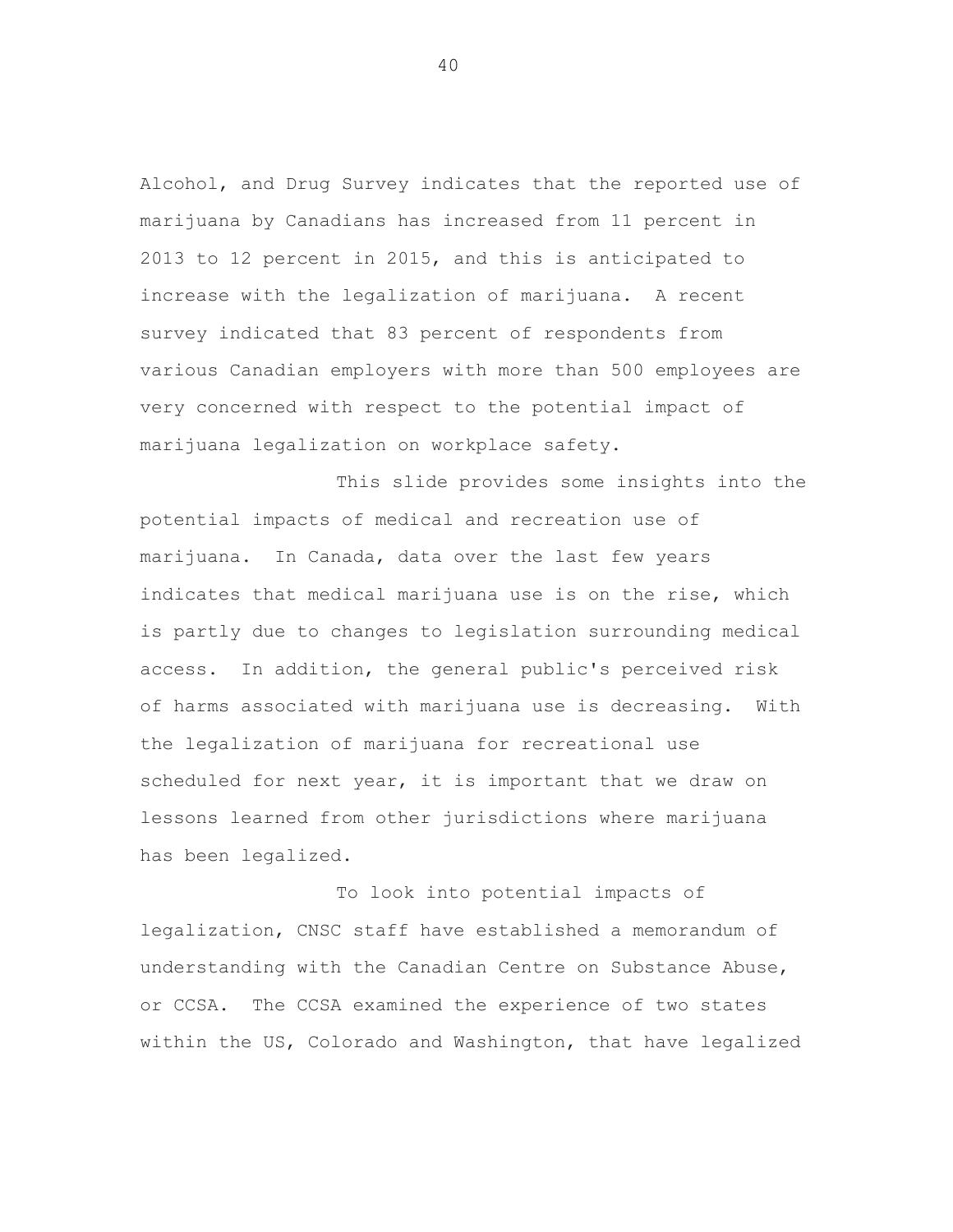marijuana for recreational use in 2012. The CCSA findings suggest that the legalization of marijuana is associated with increased use. To balance this risk, the onus is on employers and regulators to ensure a safe workplace by taking all and every reasonable measure or precaution to ensure safety.

It is estimated that approximately 10 to 13 percent of Canadians use or abuse drugs. It is therefore prudent that employers, particularly those in safety-sensitive industries, address drugs of abuse that are known to be impairing as these can have an impact on safety, whether legal or illegal.

With respect to other regulators in Canada, Transport Canada considers the use of marijuana, whether or medical purposes or not, to be disqualifying for safety-sensitive positions. According to Transport Canada, abstinence of four to six weeks would be required prior to a pilot being considered as fit for duty. And for rail workers in safety-critical positions, the presence of marijuana in the body renders the worker unfit.

CNSC staff's position is that given potential impacts of these societal changes, a proactive approach must be taken to strengthen the oversight of fitness for duty.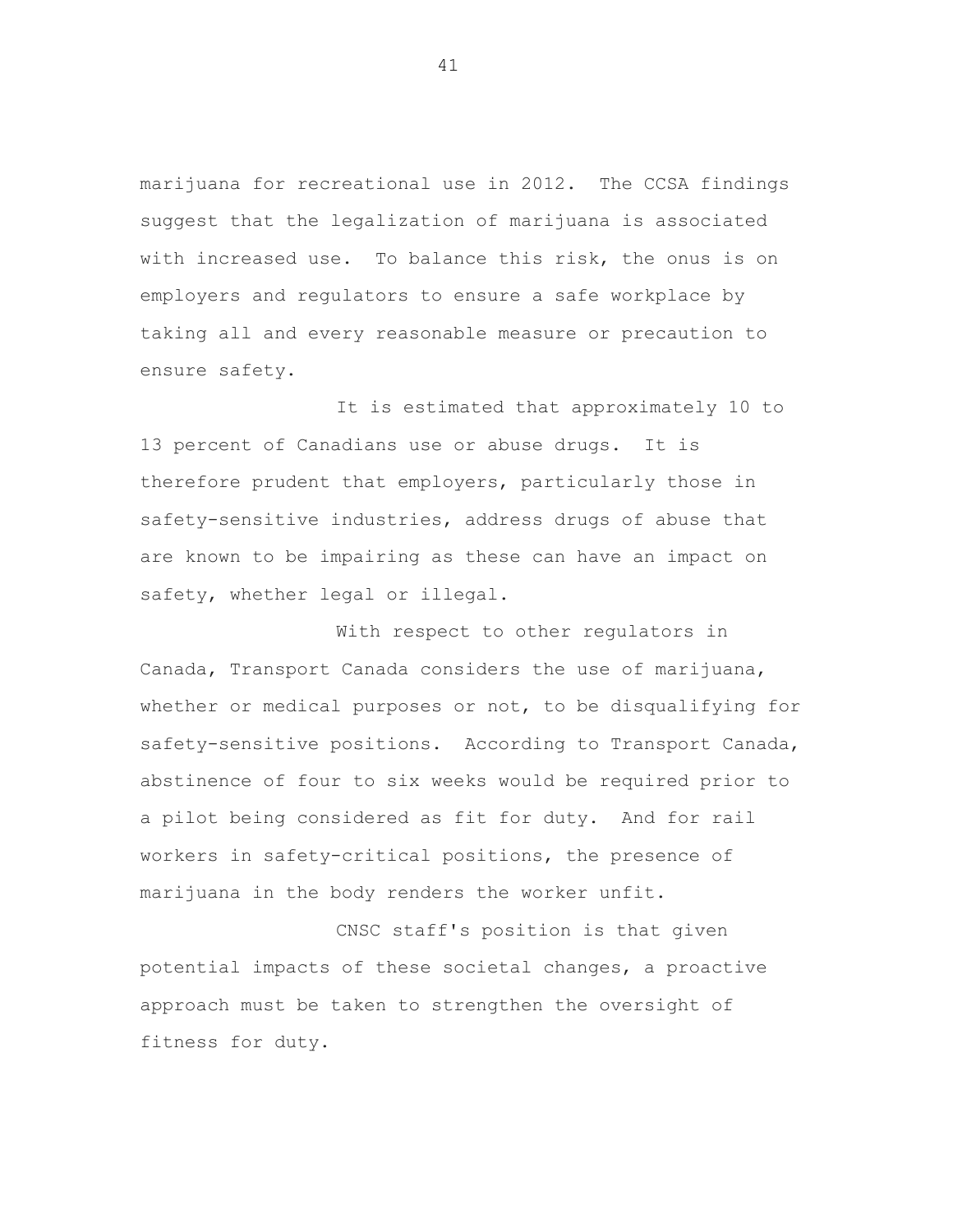I will now pass the presentation back to Karen, who will discuss the implementation of the regulatory document.

**MS OWEN-WHITRED:** If approved, REGDOC 2.2.4, Fitness for Duty, will be published on the CNSC's website following the Commission's decision. Upon this publication, REGDOC 2.2.4 will be added to the Recommendations and Guidance section of the applicable licence conditions handbooks, commonly referred to as LCHs.

CNSC staff continuously engage with licensees on the implementation of REGDOCs and as such would require the submission of implementation plans and associated timelines specific to REGDOC 2.2.4 by all applicable licensees. The implementation plan would drive the transition of REGDOC 2.2.4 from recommendations and guidance to compliance verification criteria. The target date for implementation would be captured in the compliance verification criteria in the LCH.

CNSC Staff will monitor licensees' implementation during ongoing regulatory oversight activities and update the Commission annually on the status of REGDOC implementation via the regulatory oversight reports.

In summary, the CNSC has taken a proactive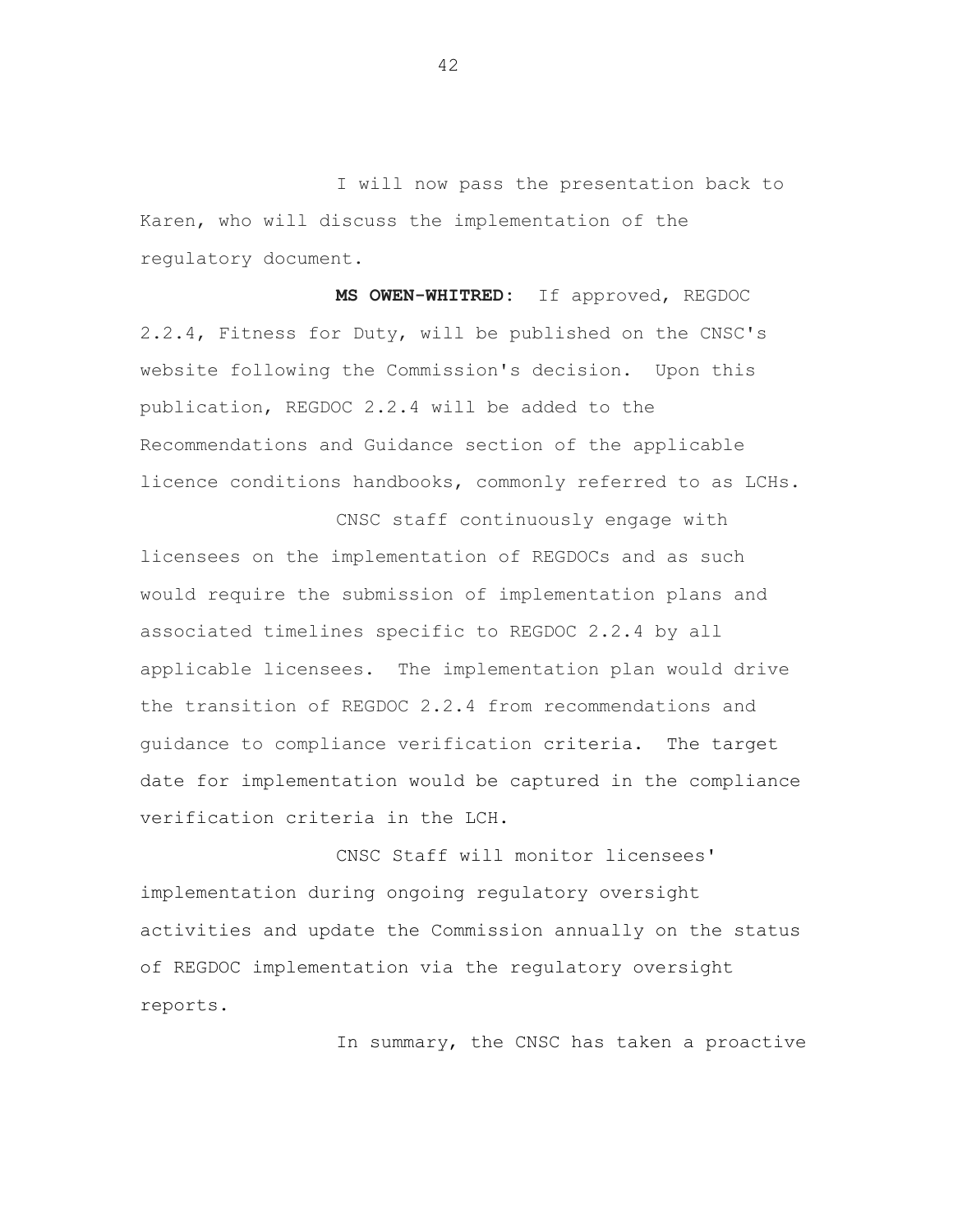approach to ensure nuclear safety and security. The REGDOC was developed through extensive research, expert advice, and multiple consultations with stakeholders. In combination with the managing worker fatigue document, the REGDOC addresses all components and circumstances of fitness for duty.

Stakeholder feedback was carefully reviewed and changes were made to the document in full consideration of considered risks, science and benchmarking. CNSC Staff believe that the REGDOCs graded approach finds an appropriate balance between human rights and nuclear safety and security.

As part of the continual improvement of the CNSC's regulatory framework this regulatory document will ensure that requirements and guidance related to fitness for duty, including alcohol and drug testing, are transparent, consistent and documented. The regulatory document would also fulfil international expectations and recommendations pertaining to fitness for duty and alcohol and drug use.

Specifically, REGDOC-2.2.4 strengthens and modernizes the CNSC's fitness for duty regulatory oversight, balances relative risks posed by various facilities and work positions with measures to ensure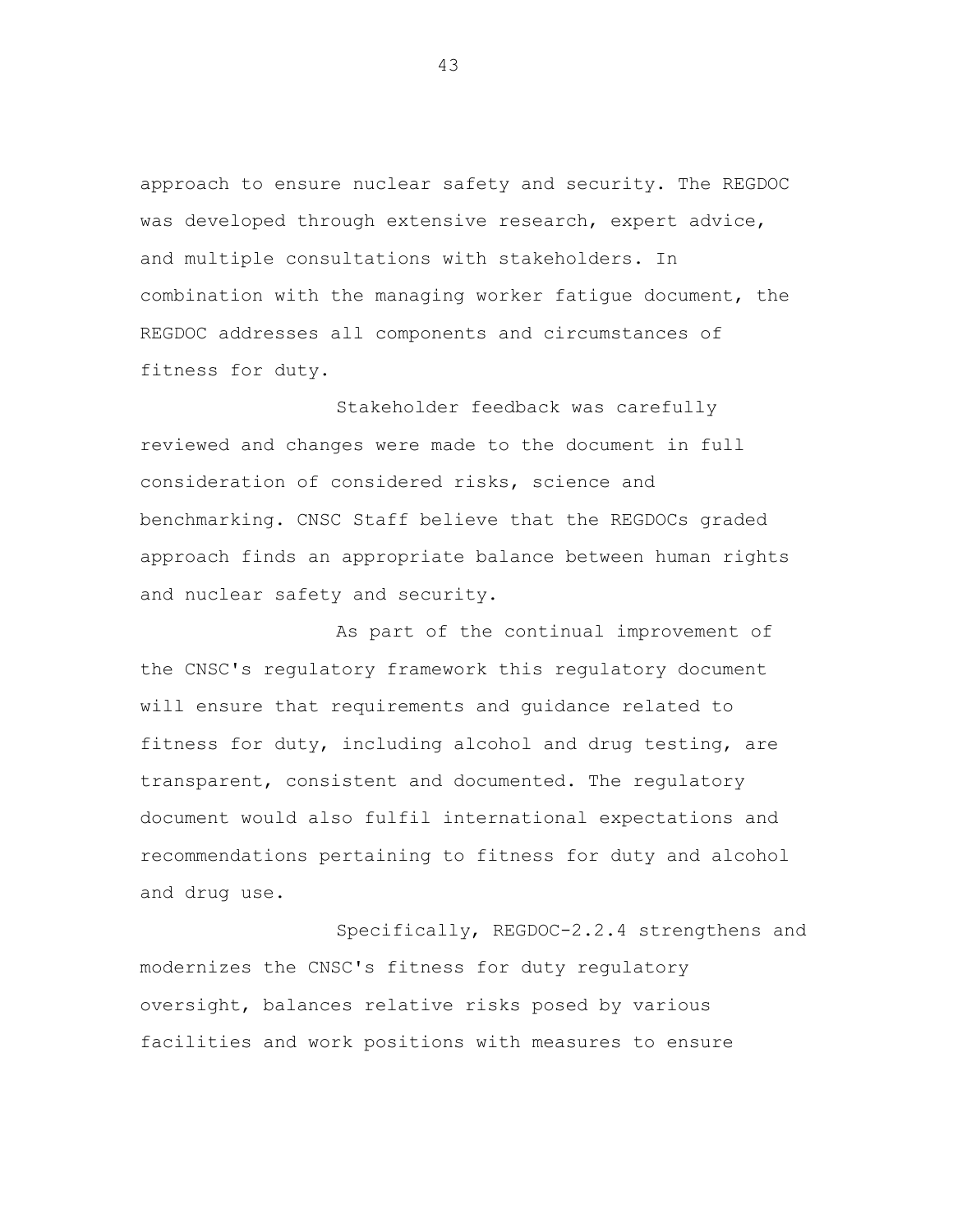fitness for duty is effectively managed, improves clarity of CNSC expectations and provides a consistent basis for licensing and compliance, and takes a non-punitive approach by including supportive measures for workers and emphasizes the duty to accommodate.

Based on the contents of this presentation and of the extensive work and consultation that has gone into developing the document, CNSC Staff believe that REGDOC-2.2.4, Fitness for Duty, is ready for final approval and publication with one minor change, namely the exclusion of certified health physicists from the pre-placement and random alcohol and drug testing worker population.

Thank you for your attention, and we remain available to answer any questions you may have.

**THE PRESIDENT:** Thank you. Well, before we get into the question period, I think it would be useful, after those three or four years of consultation, to hear where industry is on this proposal.

So I understand that there's some industry representatives here that would like to share with us their view.

**MR. MANLEY:** Thank you, President Binder, Commissioners. My name is Robin Manley, I'm the Vice-President of Nuclear Regulatory Affairs and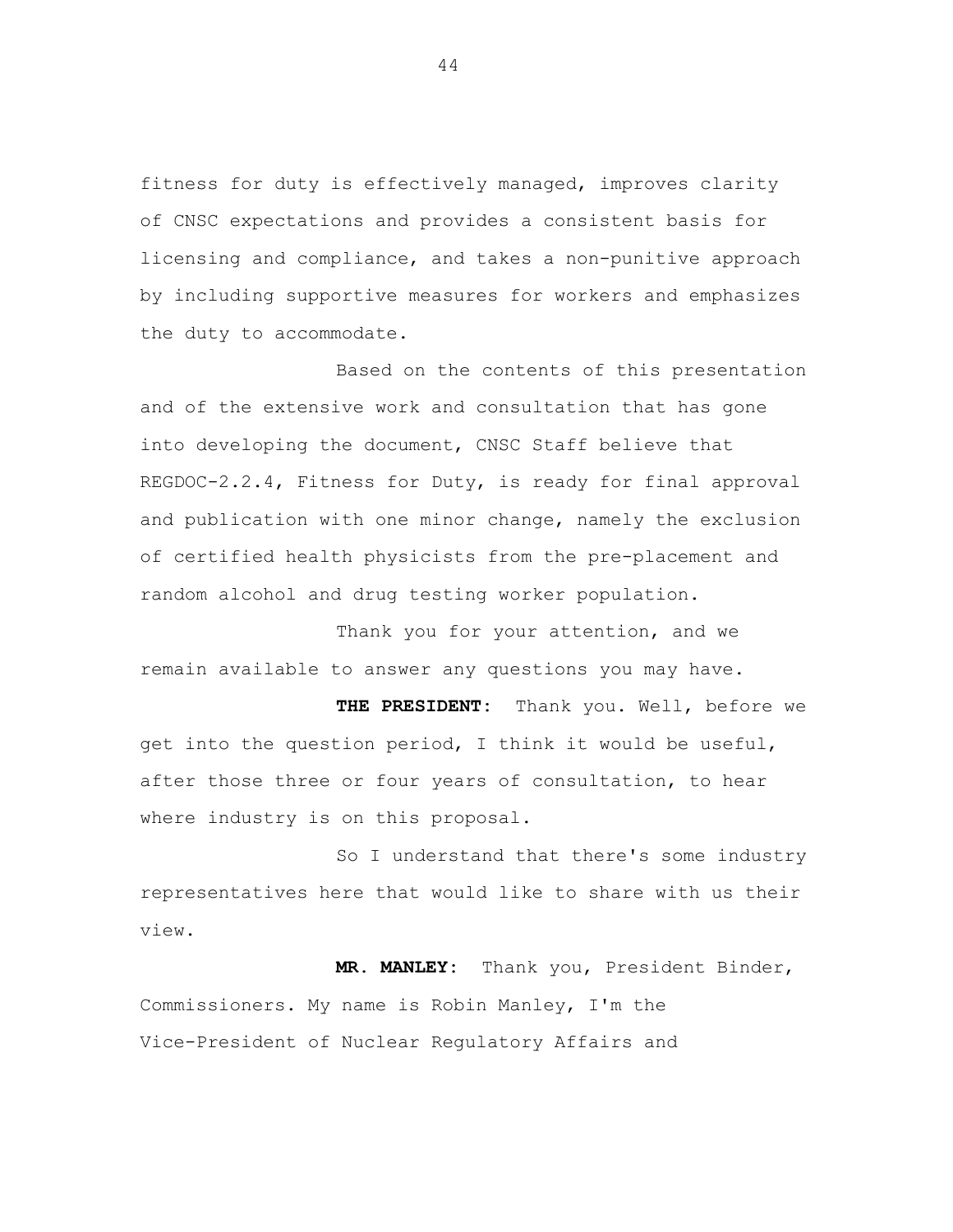Stakeholder Relations at Ontario Power Generation, for the record.

As you can see, other representatives from the high-security facilities are here as well, and they may wish to expand on any of the remarks that I make or clarify them.

I'd like to make some general comments on behalf of industry and provide the Commission with some suggestions pursuant to the proposed REGDOC on how we believe it could be improved in order to more successfully meet the intent of the REGDOC.

We would like to recognize that the CNSC Staff have indeed listened to industry as well as other stakeholders and our input and, particularly, by focusing the scope of the random testing to the most safety-critical personnel.

First off, I'd say that in terms of safe operation of the nuclear power plants we obviously, as the operators of these facilities, recognize and support the importance of staff being fit for duty, particularly the certified control room staff and the armed nuclear response force.

We have existing processes in place today and we have staff here today which could expand on what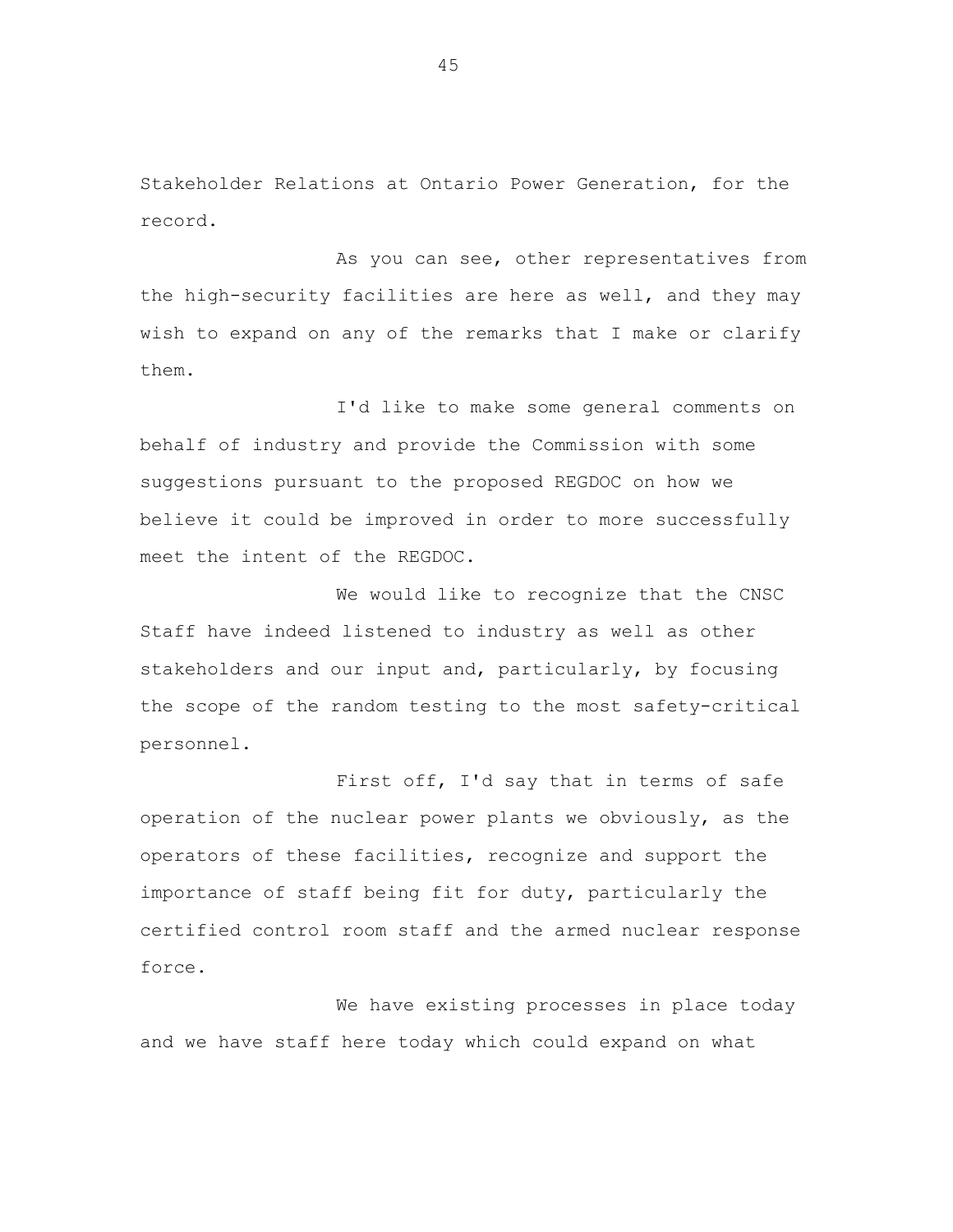those are to require continuous evaluation of the fitness for duty of all our personnel to ensure the safety today in the plants. Testing is another layer of defence.

In terms of implementation, licensees are prepared to implement the requirements that are established by the Commission of course as conditions of our licence. We particularly identify the importance of the random testing for the safety-critical personnel and the post-incident for cause testing. The majority of the benefit through this REGDOC is in the implementation of the requirements for those most safety-sensitive personnel. Again, the certified control room staff and armed security staff.

We believe that the success of this program and its implementation against legal challenges and arbitration increases if we limit the implementation to that population. In particular, the legalization of marijuana next year, assuming it goes forward, can implement on the implementation. We believe that there's a problem here in terms of the inability to test for impairment.

Obviously, there are experts here today who can speak to testing for presence in the body, impairment, et cetera, et cetera. I would obviously offer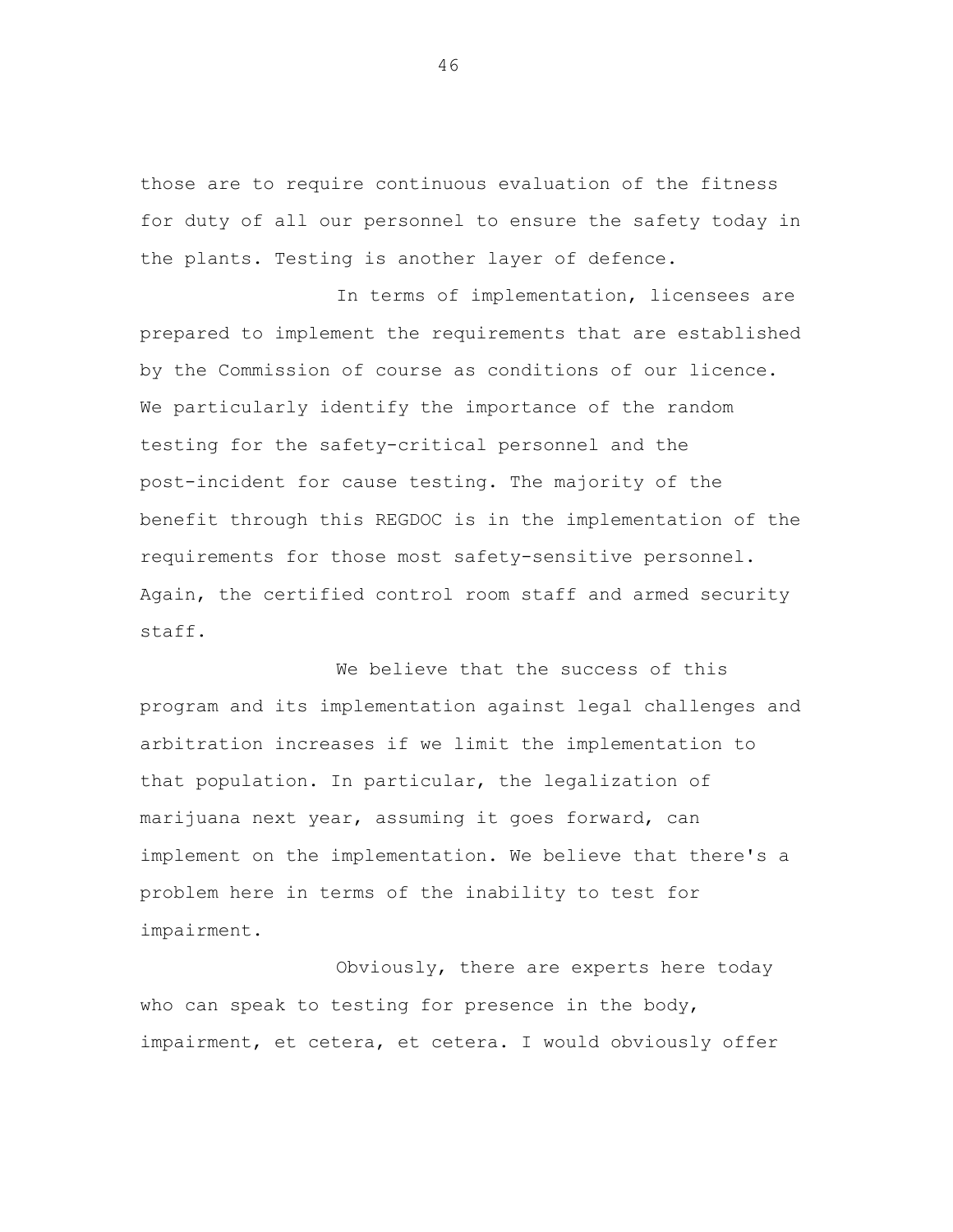that they would speak to that more knowledgeably than any of us could today, but we foresee that that would be a challenge.

We believe that the federal government could address this challenge through how the legalization is established or the CNSC could through addressing it in the Regulations rather than in a REGDOC, and that is to have a zero tolerance for the safety-critical personnel.

The other requirements, other than the for-cause post-incident testing and other than the random testing for the safety-critical personnel, those other requirements are less safety significant. Therefore, we recommend that in order to maximize the success of the implementation and limit the scope of the issues to be managed we focus on those safety-critical personnel. I could expand further if you wish on what we mean by the details of that.

So, as I said, we propose that the implementation would be on the random testing of the most safety-sensitive personnel; the certified control room and armed nuclear response force, as well as post-incident for-cause testing as per the REGDOC. We recommend strengthening the legislative basis, particularly with respect to legal drugs.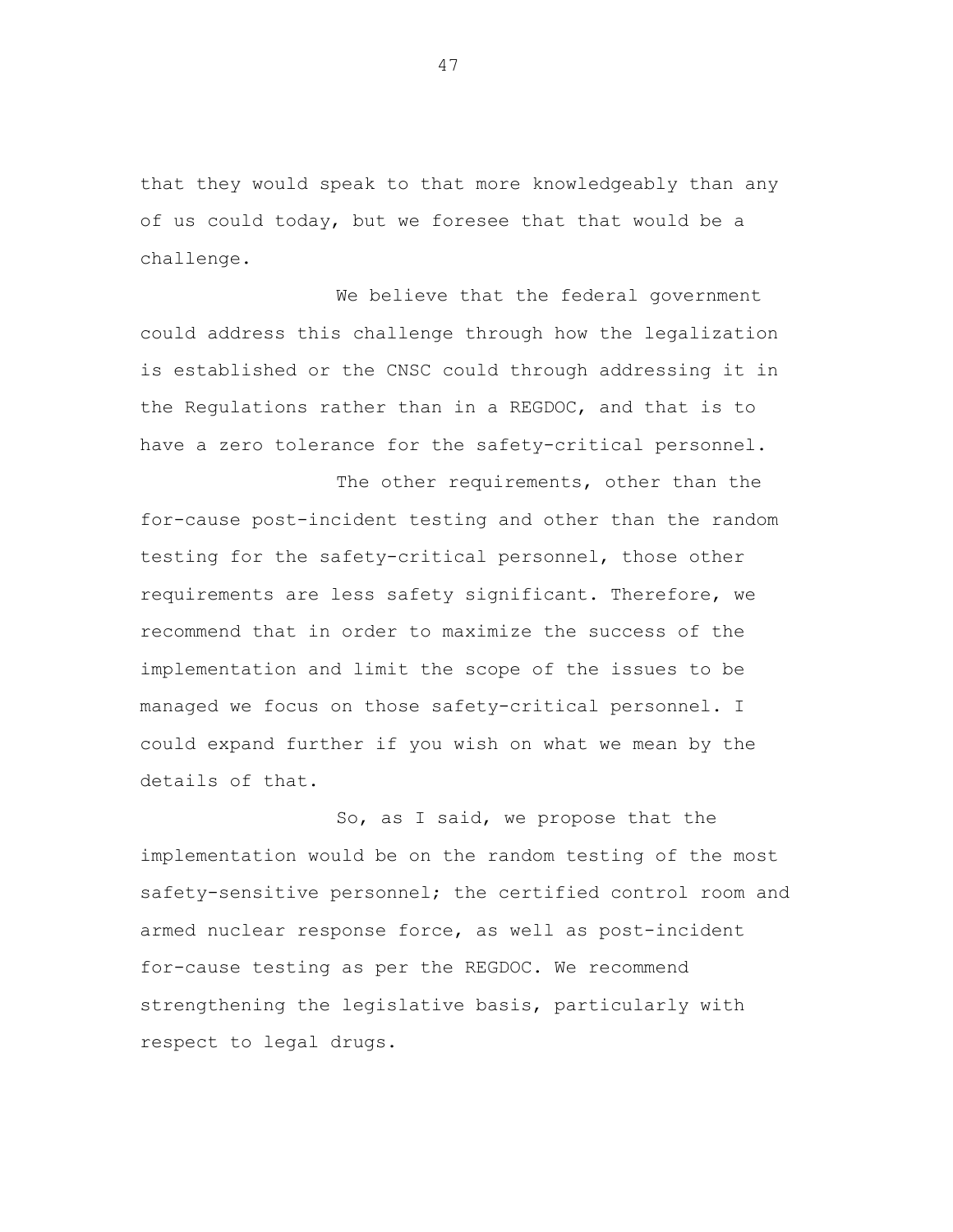In conclusion, industry supports ensuring staff are fit for duty, including the highest standard for the certified control room and NRF staff. We recommend you narrow the requirements to the most critical staff to ensure a compelling case is made and provide a measured approach to implementation.

As CNSC Staff identified in the presentation, we've identified that the implementation of the REGDOC will take a substantial period of time, discussions with our workers and unions, and with the CNSC on the implementation details. We believe that this may be the most difficult REGDOC to implement in our history, however with a few changes, the timeliness, and success of the implementation can be improved.

Thank you, and we look forward to any questions you have.

**THE PRESIDENT:** Thank you. Anybody want to add anything to that?

**MR. SAUNDERS:** Frank Saunders, for the record.

You know, I think -- I mean, we support that approach. I think it's important to point out, although it's been mentioned a few times, especially the drug and alcohol testing, it's really just an oversight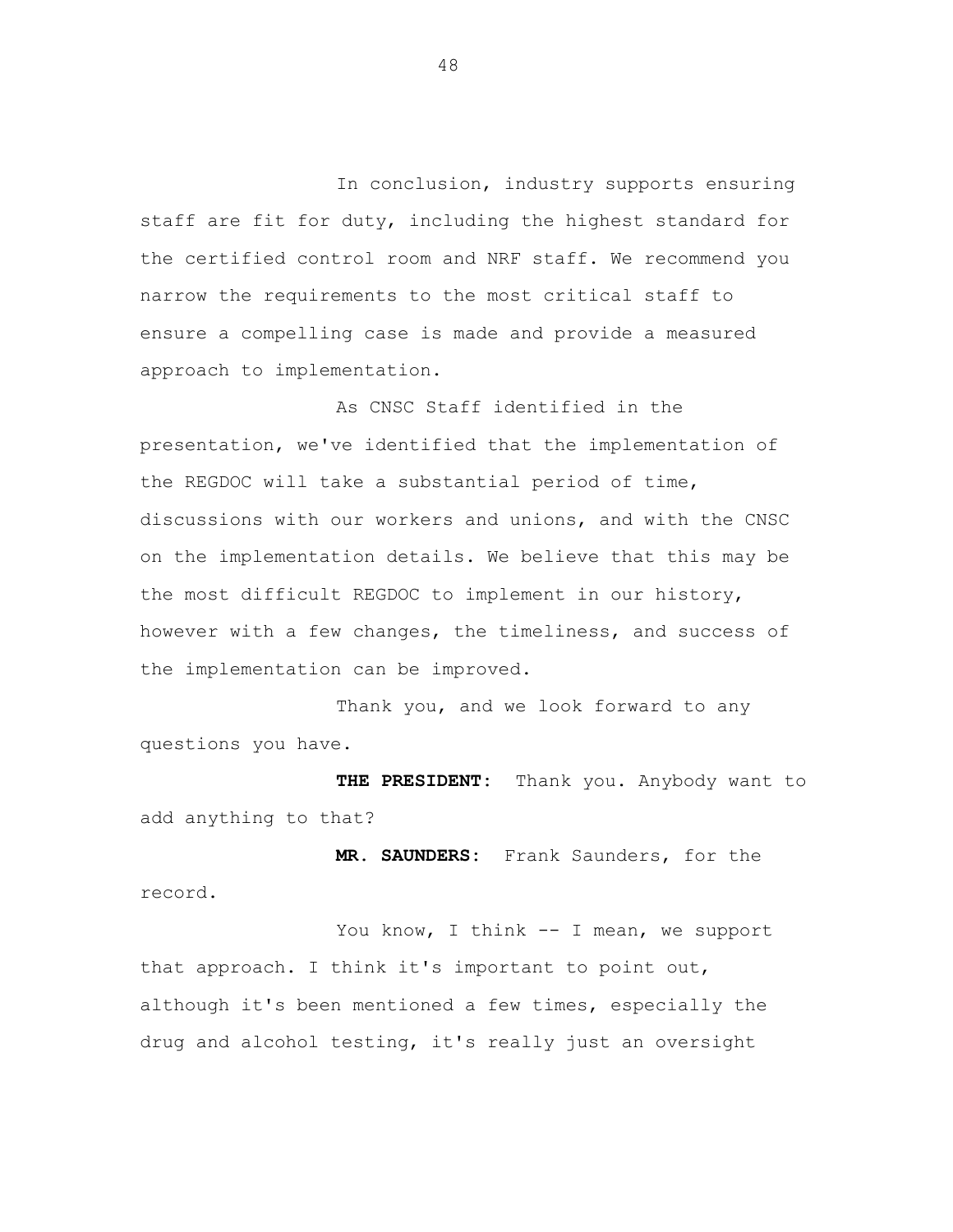process. It provides some kind of confirmation that your current programs are working and, in fact, it does not ensure that the people who are working today on shift are actually fit for duty.

It only demonstrates that the program you have to make sure they're fit for duty is actually working and that there's no hidden issues behind the scenes.

So I think it's important for people to understand that in the public domain it's not about whether our programs work. We already have programs that are pretty effective. We have no demonstrative problems that we can see, but this would add an extra layer of public confidence that those programs are indeed effective, and that's the purpose it serves.

**THE PRESIDENT:** Thank you. So I'd like to open up the floor here, and let me start with Dr. McEwan.

**MEMBER McEWAN:** Thank you, Mr. President. I'm going to start with a couple of fairly generic questions, if that's okay.

In the presentation for slide 14, you said that a large amount of scientific literature was reviewed. Yet, in neither the presentation nor in any of the paperwork that we got is there any evidence of that review. There's no literature, there is no analysis of what that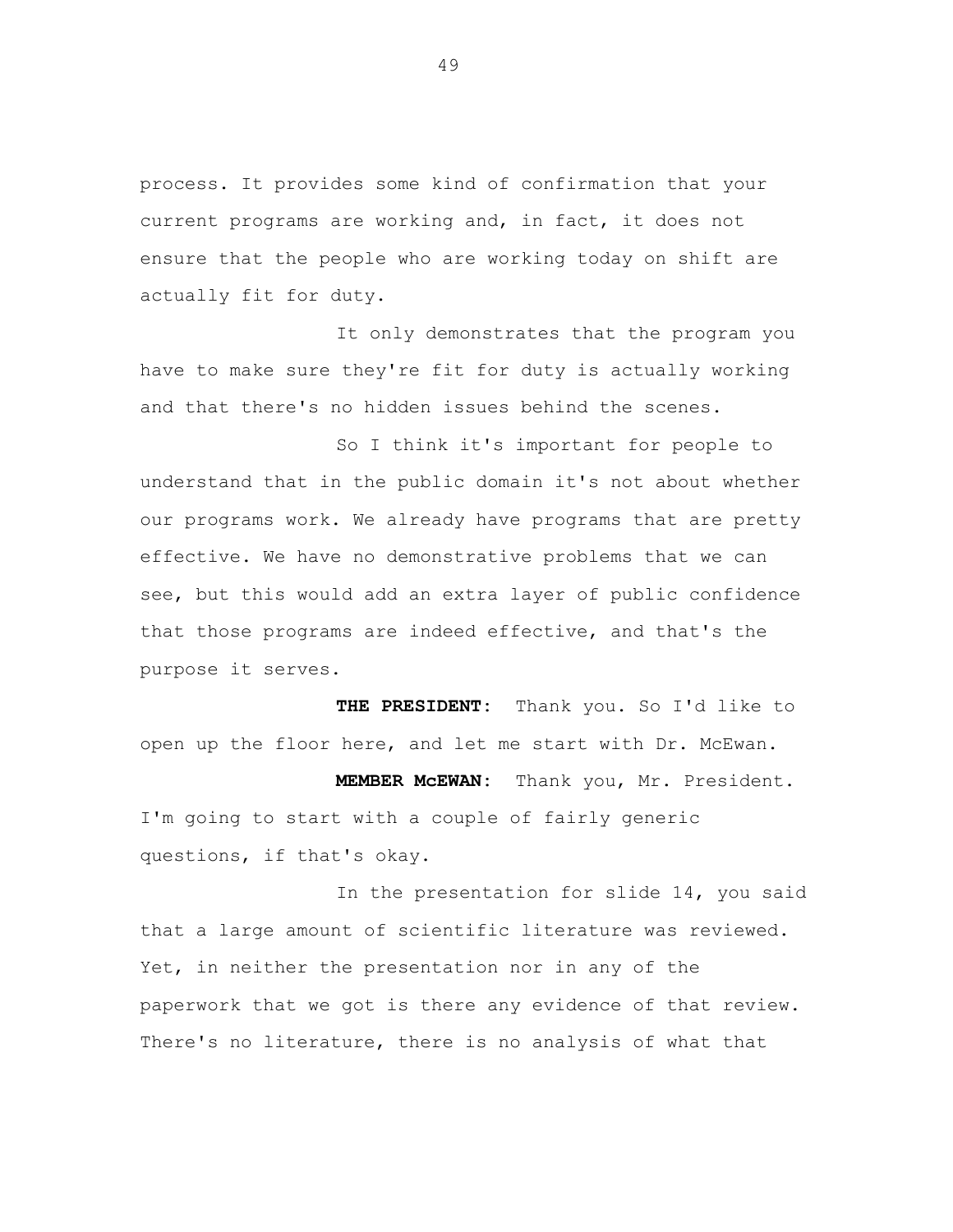literature says.

If I look at the slides where you show relative data on use so, for example, slide 36, slide 37 and slide 38, there are no references to those curves and, indeed, the way in which the graph is presented gives me no idea of what the colour lines at the bottom of that graph are.

So the problem I've got with this is although you say you've reviewed the literature, this is actually an evidence-free document.

 **MR. LAMARRE:** Greg Lamarre, for the record.

I'll pass the question on to Lynda Hunter in a minute. Just to summarize the fact that over the last number of years extensive literature review has been done. I think it's a question of how you can package the extent of literature review. In addition to the third-party reports that are explicitly mentioned within the slide deck, how you can package that all together and not make a tome of material here, but still provide a comprehensive picture.

But I think Lynda Hunter can provide a lot more information in terms of the extent of literature review, how many types of documents have been reviewed.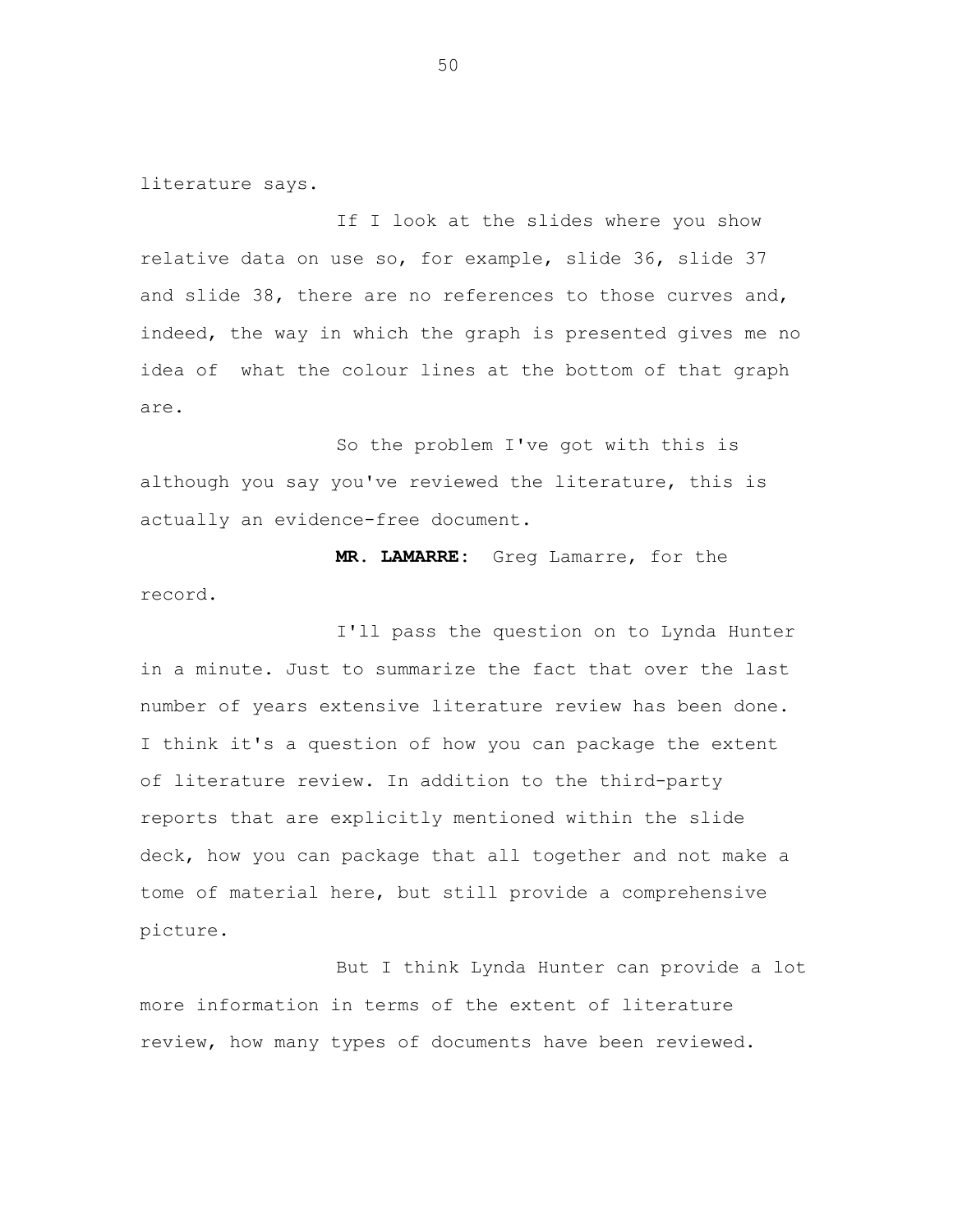And perhaps, if needed, our colleagues from CCSA could also add some weight to this.

**MS HUNTER:** Yes, Lynda Hunter for the record.

Just to amplify what Greg mentioned, it's very difficult to package the enormity of material that we've reviewed, that staff have reviewed.

As indicated in the Appendix slide, there have been independent reviews on various topical areas: the urine analysis area, alcohol, toxicology area, medical reviews, et cetera, et cetera.

We've had an alcohol and drug policy expert who has summarized existing legal cases, as well as literature, to support the fact that drugs impair workers, for example, et cetera.

We've also done significant internal reviews, staff has literature reviews on various different topics that we've done that aren't necessarily contained in this package.

**MEMBER McEWAN:** So, you still haven't answered my question. If I'm reading the documentation that I've got there is no evidence. And I really think that if we're going to be a science-based organization, you have to give us more data than you have given us that is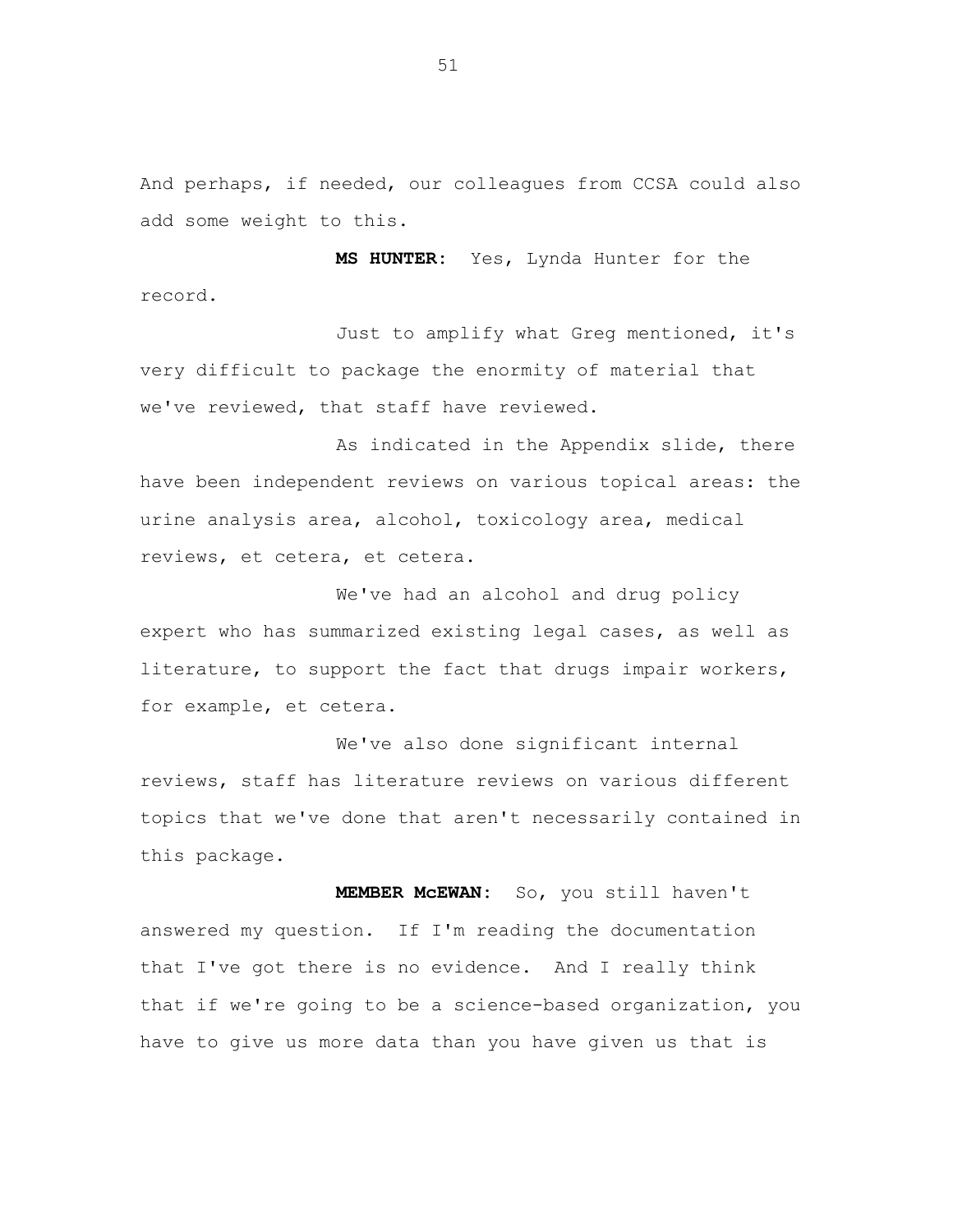accessible.

**MS HUNTER:** Yes. Staff would be prepared to provide the Commission with a list of reference material afterwards, we'd be happy to provide that to the Commission for review.

**MEMBER McEWAN:** But it would have been helpful. I mean, you know, I spend my life reviewing scientific literature, I'm capable of reviewing summaries and I was particularly upset that I didn't see any reference to slides 36, 37 and 38. It's simply a data dump with no reference to where the source data came from.

**MR. DEROUIN:** Aaron Derouin for the record.

In respect to the data on slide 36, I'll speak to that. So, we used third-party provider data that was provided by DriverCheck through various emails. So, that's data that we've aggregated together with U.S. NRC and other data to make some comparisons.

With respect to U.S. DOT, a one per cent positive test rate, that is taken from one of the Code of Federal Regulations, for example, Section 49 CFR, Code of Federal Regulations, Part 219.602. It states that: "...the minimum annual percentage

rate for random testing is 50 per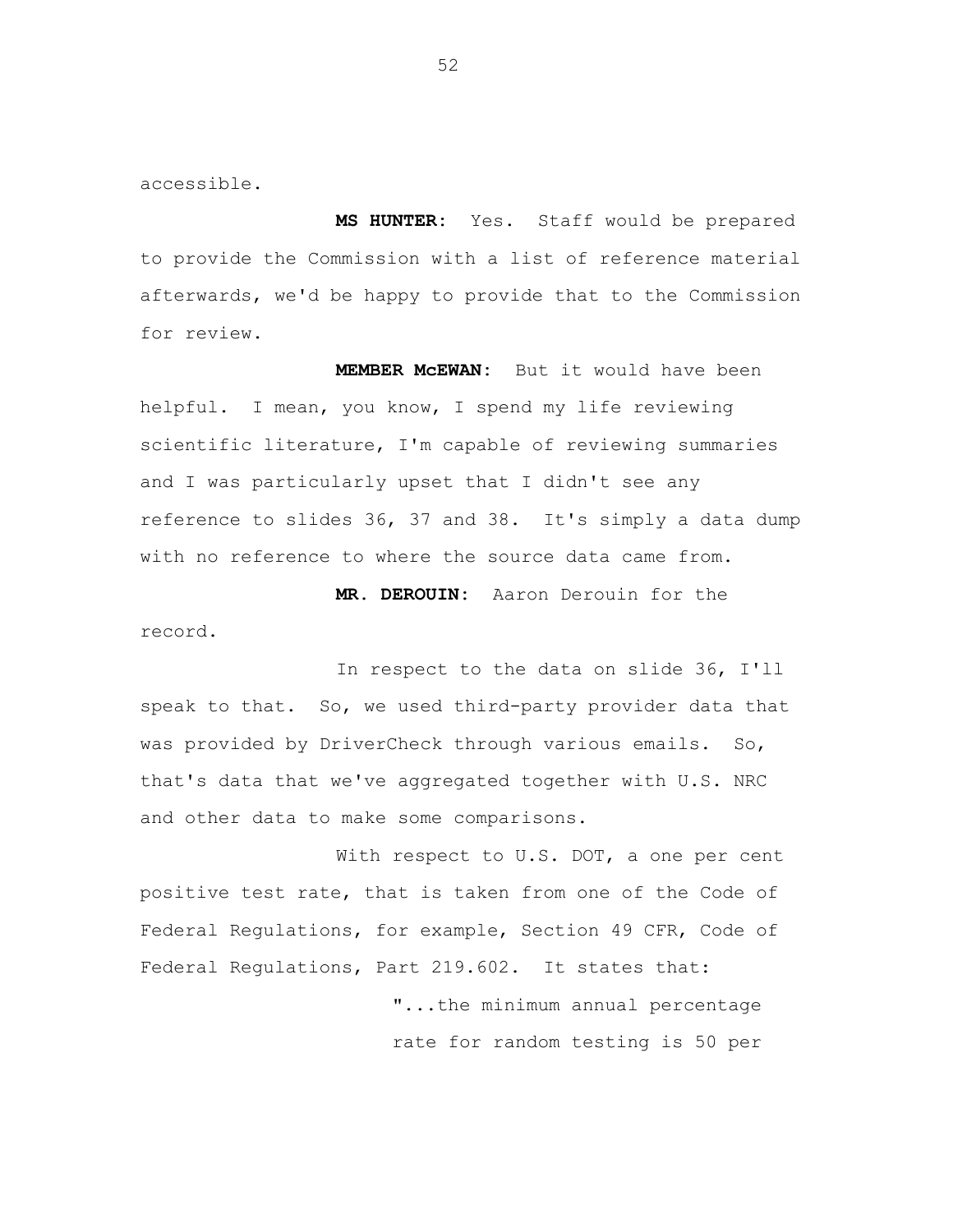cent...and...the Administrator may lower this rate to 25 per cent of all covered employees if the Administrator determines that the data received under the reporting requirements for two consecutive calendar years indicate the reported positive rate is less than 1 per cent." (As read)

In regards to slides 37 and 38, this is data also taken from U.S. NRC. U.S. NRC on a yearly basis will aggregate all the previous testing results for that year and provide a summary report. So, we do have that summary report available.

And, as well, Paul Harris, the Fitness for Duty Program Manager is on the phone and he can speak to any of the data that's presented on these slides.

**MEMBER McEWAN:** Okay. That will be helpful, but -- so, those data on those slides are published, they are findable?

**MR. DEROUIN:** Correct, they're available freely on the U.S. NRC website.

**MEMBER McEWAN:** So, why didn't you give us the website as a reference?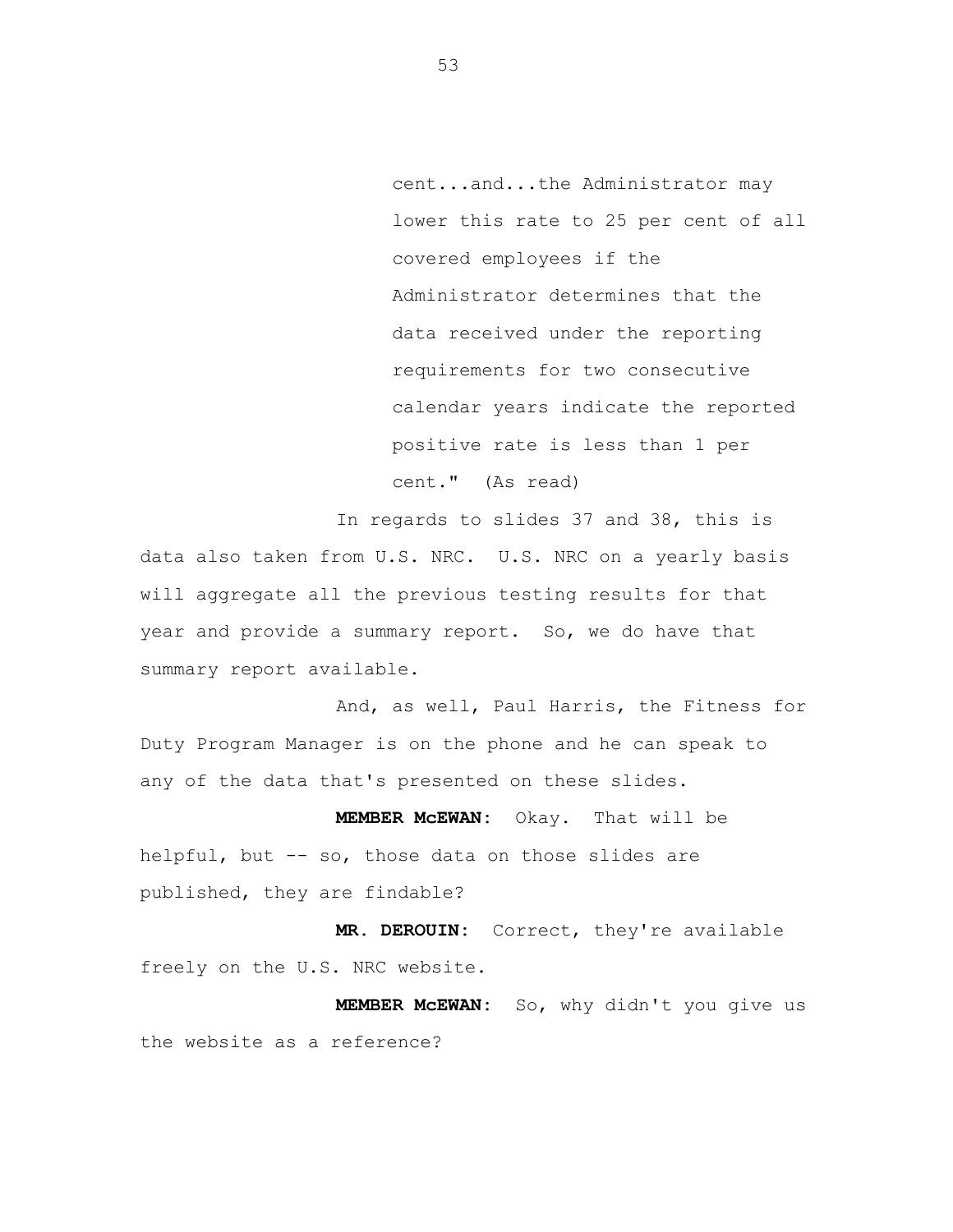**MR. BOUCHARD:** So, we'll make sure that we organize and provide the data -- Andre Bouchard for the record, sorry -- and we'll make sure that we get that kind of data from our sources because these data, especially from the NRC, they're published on their website, it's just a condensed presentation we have in our bank. We'll provide that.

**THE PRESIDENT:** Okay. Dr. Demeter? **MEMBER DEMETER:** One quick clarification question then and an actual question.

So, my understanding of this REGDOC is that it pertains to Class I facilities who manage Type 1 and Type 2 category materials and it's not beyond that? I just wanted to clarify that up front.

**MR. LAMARRE:** Greg Lamarre for the record. So, the scope of it is high-security sites as defined in the Nuclear Security Regs and the list of those facilities was provided on the slide that was presented by staff. That's the extent of the scope of this document, correct.

**MEMBER DEMETER:** Okay. Thank you. And then the question I have is, Slide 34 of your presentation, International Random Alcohol and Drug Testing Practices by Nuclear Operators, this is probably less than half the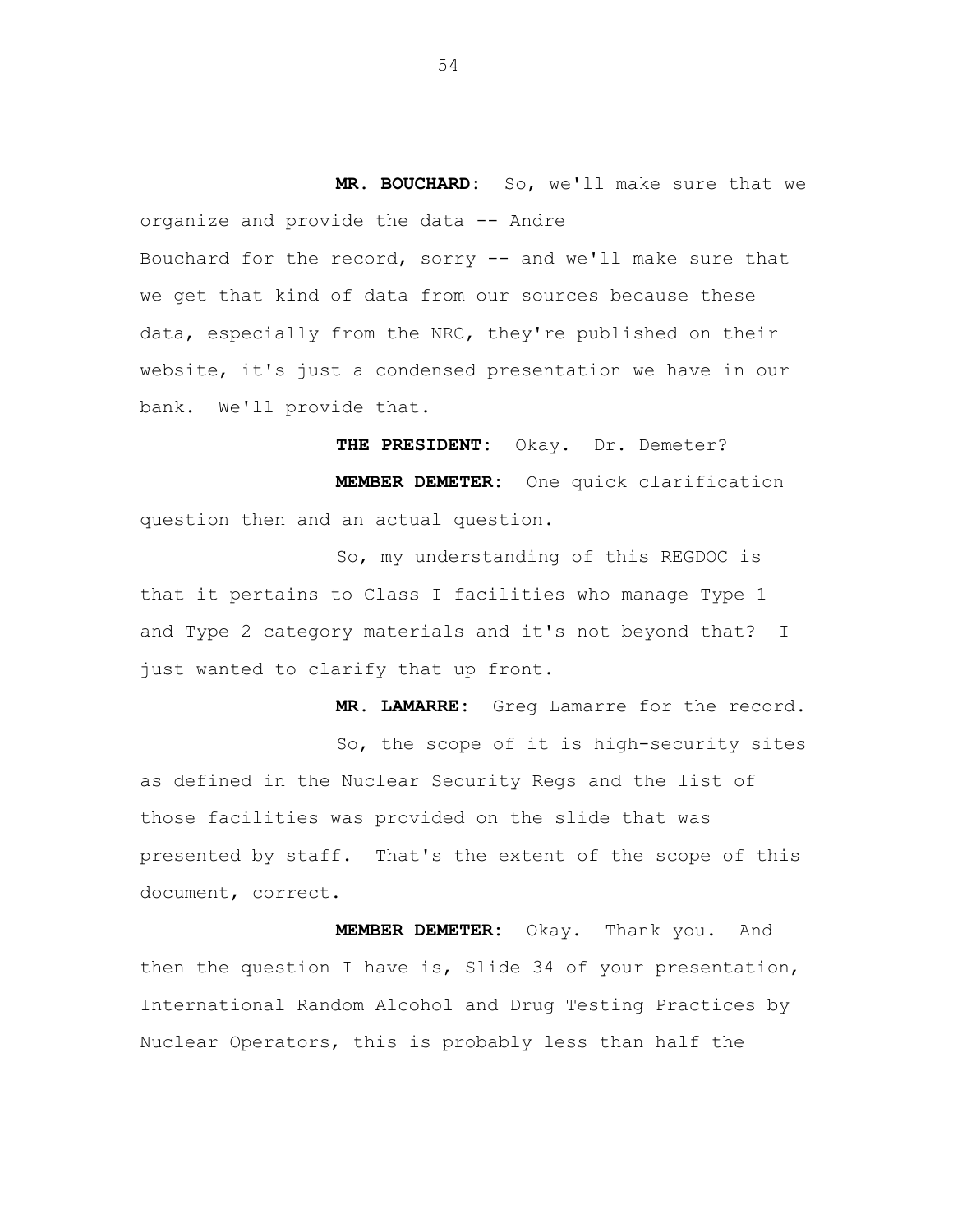countries that have nuclear operations.

So, did you just choose the ones that were positive that had random and leave out the ones that didn't, or -- it's a fairly select group. So, it didn't include, for example, France which has literally 60 per cent of their energy by nuclear. Other large countries: China, Japan, Russia.

So, anyways, it's a subset. So, I'm just curious how -- it makes me wonder what the other data is.

**MR. BOUCHARD:** Andre Bouchard for the record.

Indeed, we focused on one thing which was the countries where nuclear power plants are practising random testing and really that's what that data is because, as you were saying, there's an array of measures depending on all kinds of countries of practices and we have data on France that we could provide, if you want to; France, China, as well as Japan, we have all that kind of stuff.

But that slide is only random and as being practices, not necessarily as being required.

**MEMBER DEMETER:** So, based on that I would assume that countries that are not in this list don't necessarily practise random drug testing as part of their fitness for duty practice?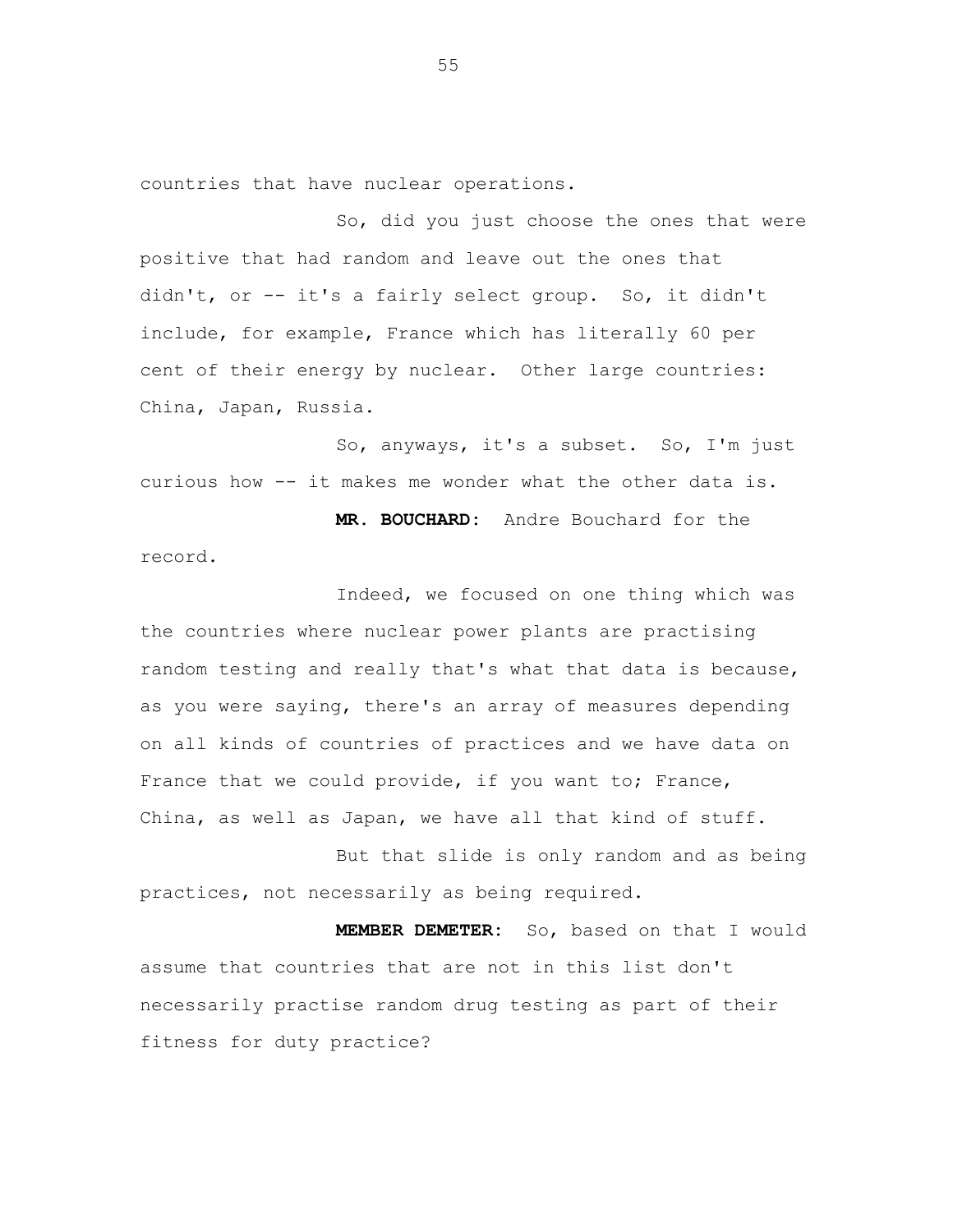**MR. BOUCHARD:** It would be an

extrapolation because we didn't verify all countries obviously. We sort of narrowed it down to a brochette of countries that really mattered to the CNSC, some of which are CANDU operators as well because that was one of the focus we wanted to have as part of that benchmarking as well.

**THE PRESIDENT:** But the answer is not all countries do a random testing, okay. So, let's not dance around that.

And I don't know if any of our experts would have some insight as to, so what's happening in France, for example? France is an interesting -- anybody knows how France manages?

Go ahead.

**MS HUNTER:** So, France currently does not have random alcohol or drug testing. They do a lot of this -- their fitness for duty assessments through their medical assessments. So, in the event that something - that there was a suspicion that somebody had a medical issue related to substance dependence, for example, then they would refer the individual in that way, but the fitness for duty assessment would be based on the medical.

**THE PRESIDENT:** Thank you. Mr. Seeley?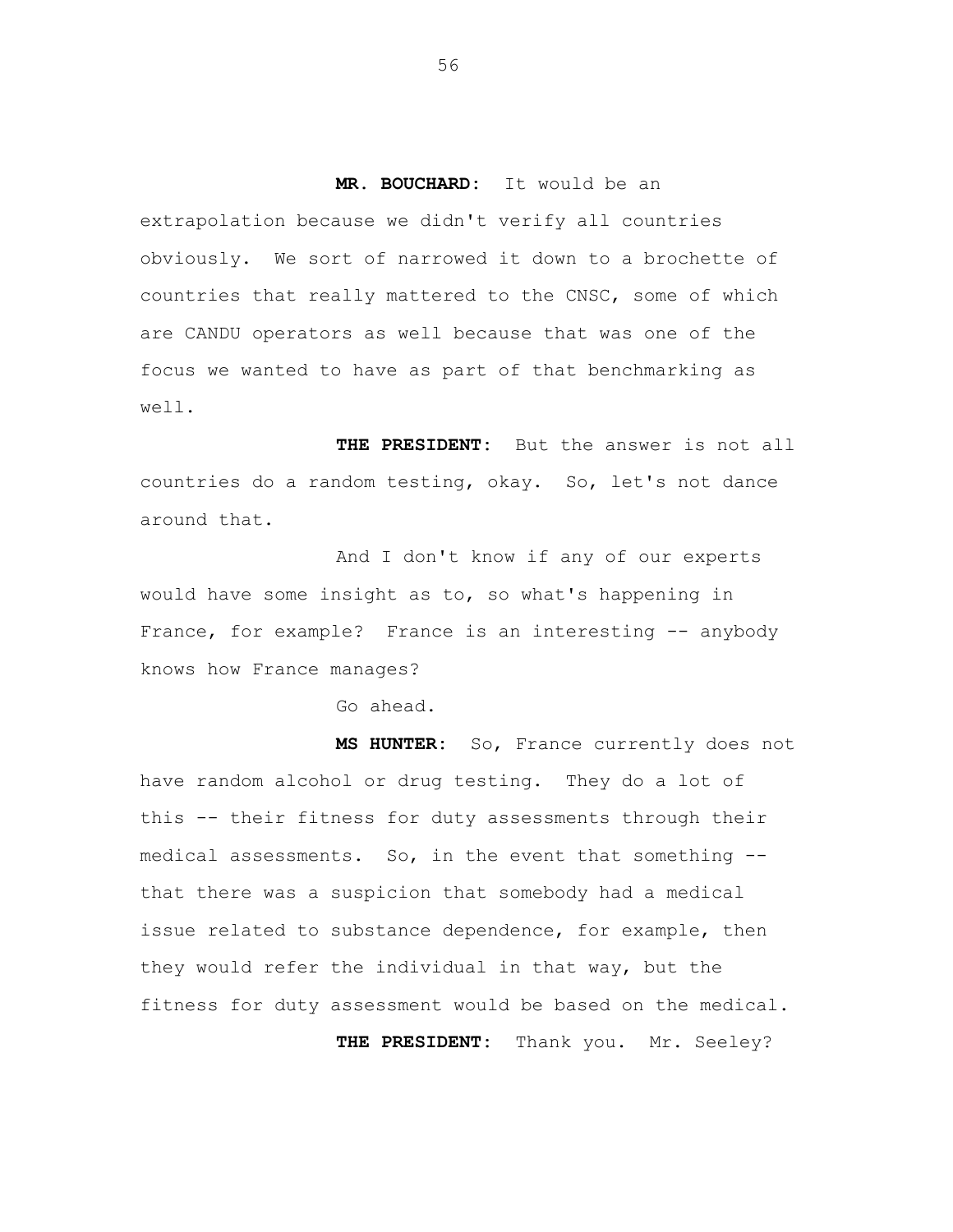**MEMBER SEELEY:** Maybe on this theme I think it would be useful to see, you know, the full WANO, nuclear operator, you know, policies on this; so, who's implementing random and drug testing and who's not, because I think it also relates to culture, so you can look at different countries, what they're doing, what their culture is and how they're managing through which is just...

Another point is around human -- the goal is around human performance improvement or maintaining that in the face of societal change, as we see it here with respect to recreational drugs.

And one of the other key I think contributors around human performance is around management of change. And so, I heard the operators talk about, this is going to be one of the most significant policy issues that we've implemented in the decade.

And so then, the other element of this becomes the management of change element and how do you approach this.

And I didn't see any of that in the analysis. So, whether you do it in a phased approach, whether you do it all at once, whether you give the facilities the flexibility around that.

So, I don't know if anyone can comment on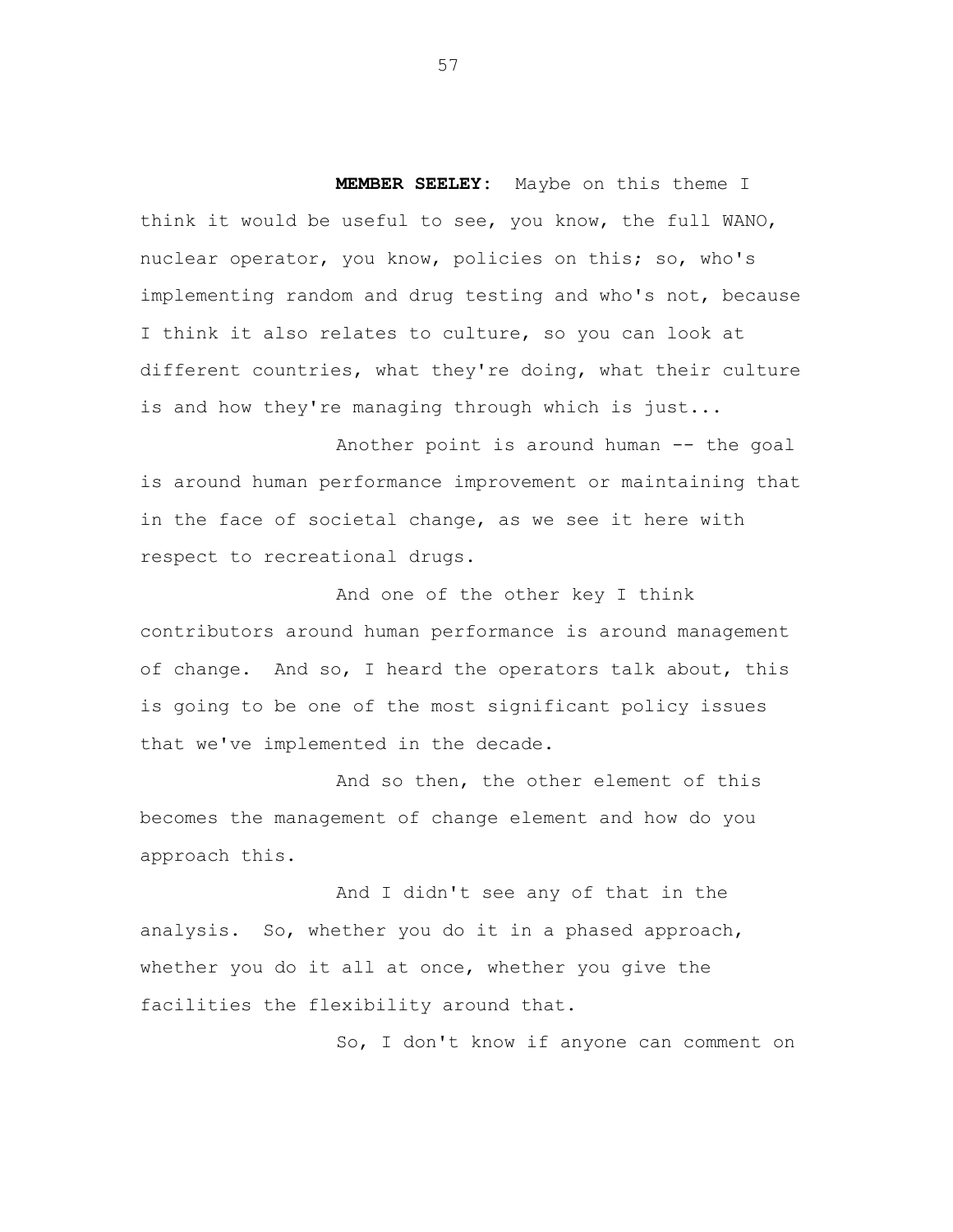the whole business of management of change, but this certainly affects safety culture and human performance, and so it's an important factor in considering how to implement this -- such a policy.

Any comments from perhaps the operators and/or CNSC?

**THE PRESIDENT:** I think we may want to hear from staff. They have a lot of experience in actually allowing for the operator to come up with plan of incorporating new requirements and new standards.

Go ahead.

**MR. LAMARRE:** Greg Lamarre for the record.

I'll make a couple of comments and then pass it to my colleague, Gerry Frappier, to talk a little bit more about implementation.

The question's a very good one. We spoke about implementation in the presentation to say that the expectation would be, if this REGDOC is approved licensees would submit an implementation plan that would look at certain dates to do certain aspects of the plan and the intervention by the licensees is proposing a phased approach. The other -- and I think Mr. Frappier can talk a little bit more about that.

The other point of your question had to do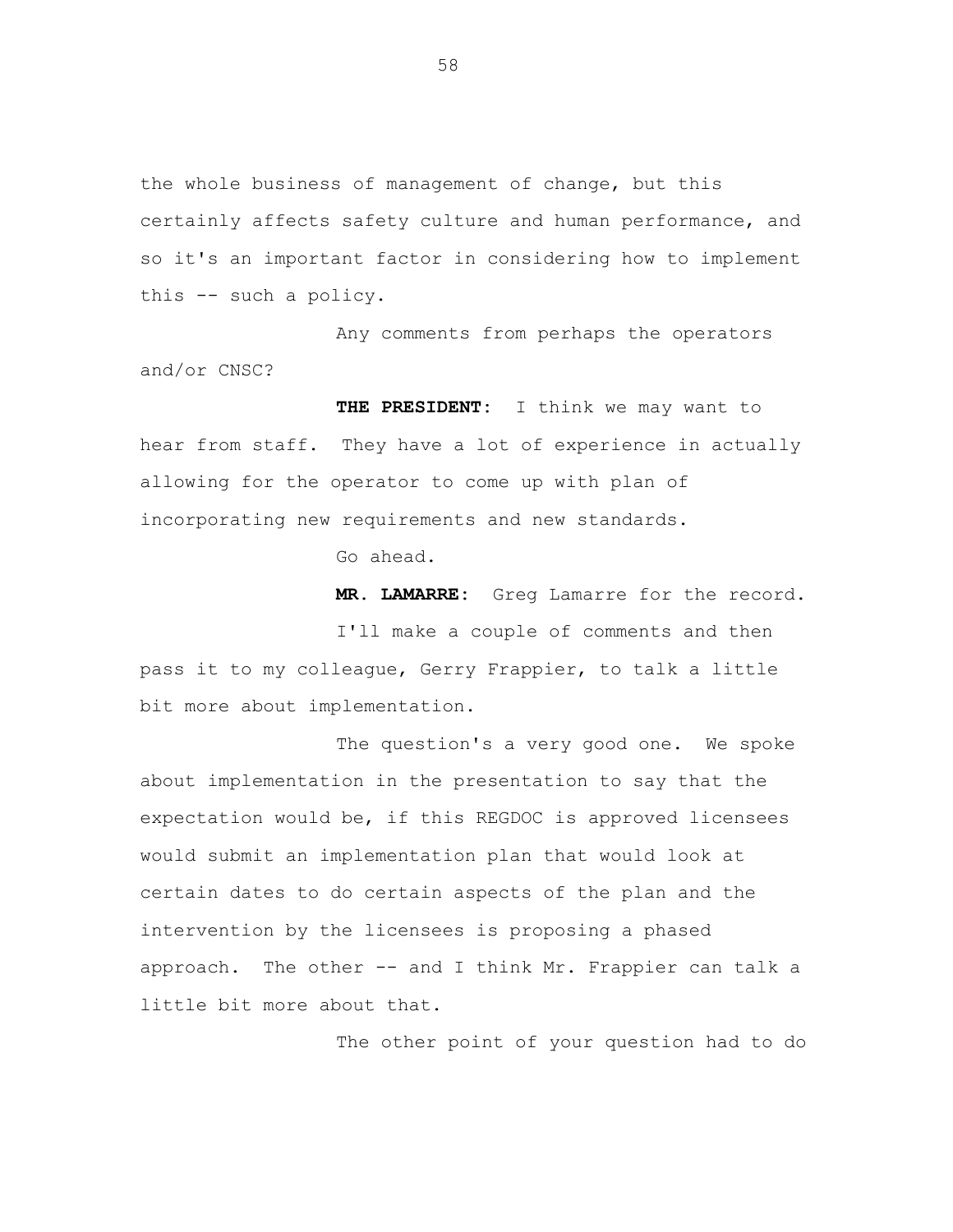with change within the organization. I think that's a very key comment and some of what our staff has seen through its research is that the way in which alcohol and drug testing is introduced is critical to its overall success, and that's where you get into elements as to how the employees and the union have been engaged in that, what the communication and consultation has been, how well communicated it has been, how they've been involved and how that type of testing has been phased in.

So, through -- the specialists at the CNSC could probably talk in much greater detail based upon their extensive literature search in terms of where it's gone well and where perhaps it hasn't gone as well, but a lot of it has to do with the extent of managing that change and engaging your employees, so...

And I'll pass the comment on again to Mr. Frappier for specific implementation issues.

**MR. FRAPPIER:** Thank you, Greg.

Gerry Frappier for the record, I am the Director General of Power Reactor Regulation and responsible for ensuring proper implementation of all REGDOCs and other requirements.

As was mentioned in the presentation, if this REGDOC was approved from a strictly mechanical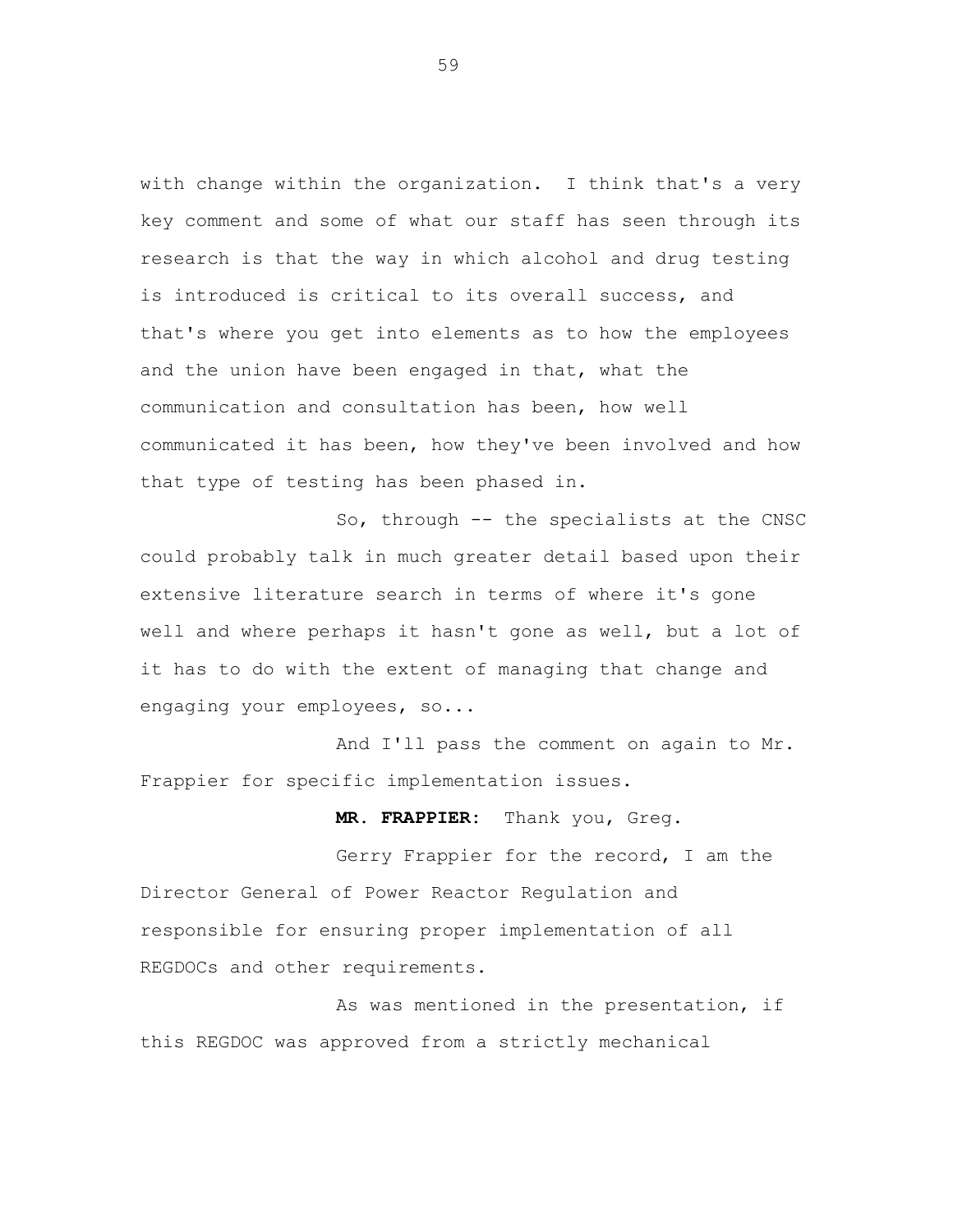perspective if you like, we would include that in our Licence Condition Handbook under what we call the recommendation and guidance section. The recommendation and guidance section is not requirements, but it does indicate our intent to be looking at that in a more substantive way, and so that's the signal to industry, if you like, that they are really going to have to look at how they are going to implement this REGDOC because we are going to be looking to move it into what's called the compliance verification criteria, which at that point makes it a requirement on the licensee.

For something as complicated as this we would be first providing the industry with some time to put together a detailed implementation plan, which is I think maybe what you are referring to as the management of change, and that would typically be measured in sort of several months for them to be able to produce a plan. We have done this with many, many documents and requirements, both technical standards and regulatory documents, so the process, if you like, is well known.

In this particular case it's not just a technical fix that's required. There is a huge dimension of employees and employee representatives and so this is one of the things that will make it more challenging and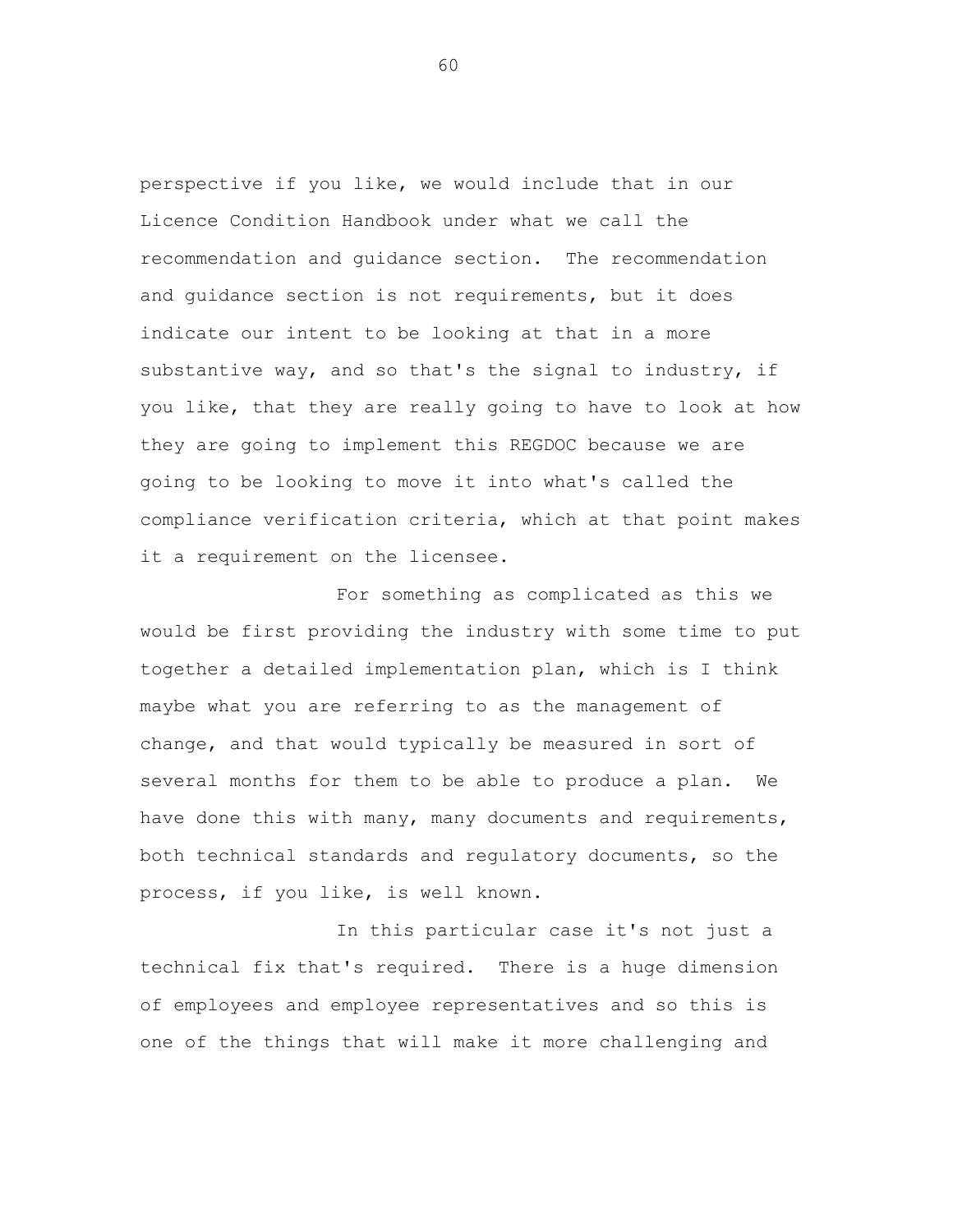potentially the most difficult REGDOC ever implemented as industry referred to. But I think that that speaks more to dates and how much time it might take.

With respect to anything associated with a phased implementation, we have not ruled that out. Again, we would look at industry, who is responsible for managing this change from an impact on safety culture perspective, that they would take a look at how best, from their perspective, to implement this, and if they were suggesting a phased-in approach or something we would certainly consider that.

As that implementation plan becomes better known, we will then look at our own compliance program and see how we intend on providing oversight of these new requirements and put together both inspection plans and other compliance tools that we believe would be appropriate to ensure that the REGDOC is implemented and that we can report back to the Commission about its implementation.

So I do believe this will be difficult, with difficult conversations, but at the same time I think the steps moving forward are known and can certainly be managed.

**THE PRESIDENT:** So I hear that it was difficult a couple of times, but it's not like you don't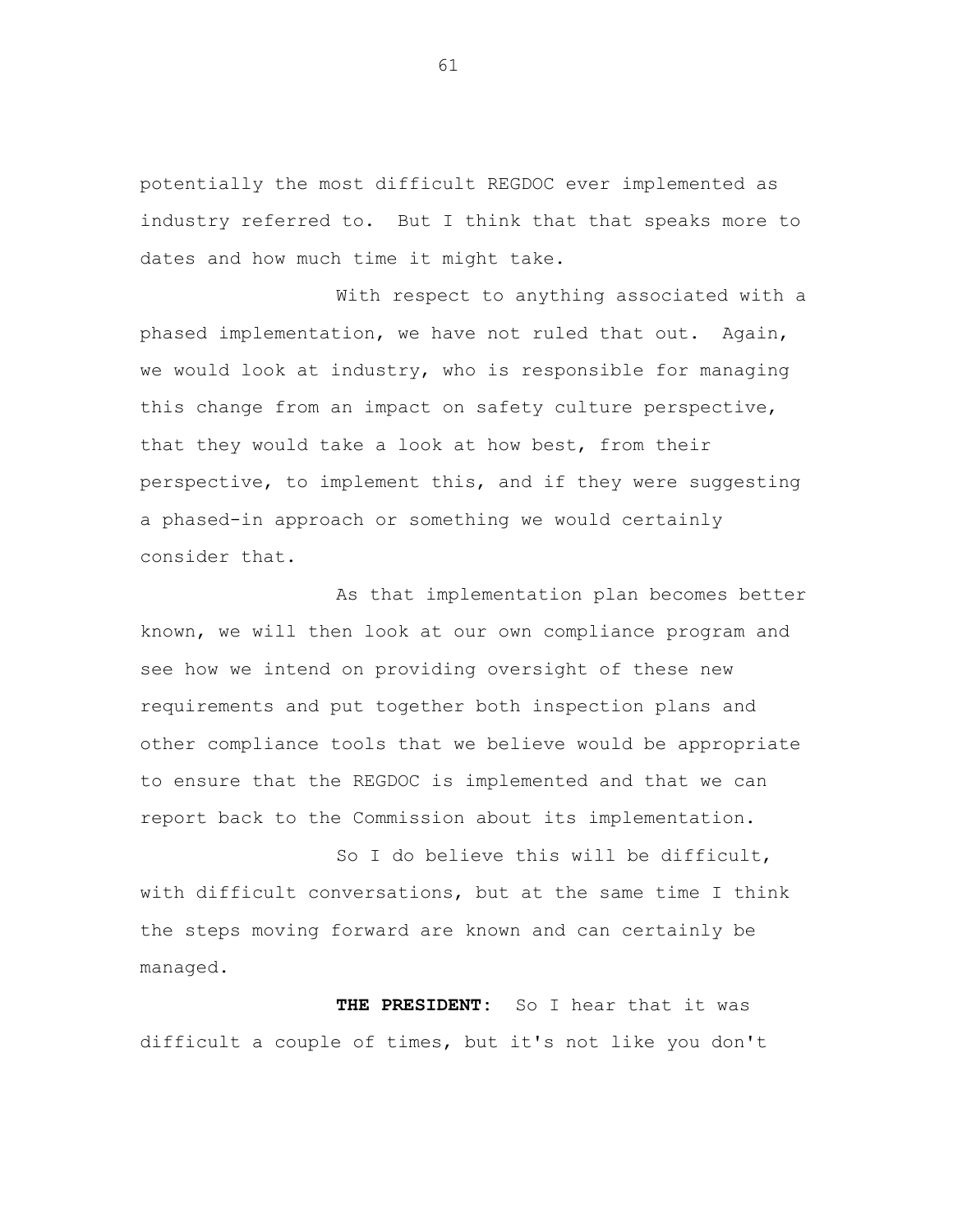have a template, you have an American program that has been running for many, many years, you have the U.K. and a couple of other countries, and the IAEA and the group of experts that actually pointed the way ahead. So I understand you have to adopt it to a Canadian, if you like, regime, I accept all of this, but I don't want to exaggerate the difficulty here.

And maybe it's a good time to bring in the U.S. NRC. I don't know if some of the -- Mr. Harris, if you are old enough to remember when it was implemented and how it was implemented and how difficult it was to implement it, maybe you can shed some light onto this question.

 **MR. HARRIS:** Yes. This is Paul Harris of the U.S. Nuclear Regulatory Commission.

I wanted to, first of all, thank our counterparts up North for inviting us to help brief the Canadian Nuclear Safety Commission on this very important program that is being implemented. We do believe that a fitness for duty program is a direct contribution to safety and security and I want to extend my personal thanks to André, Linda and Aaron for getting us involved early and often in this process.

Back in 1989 was when the original fitness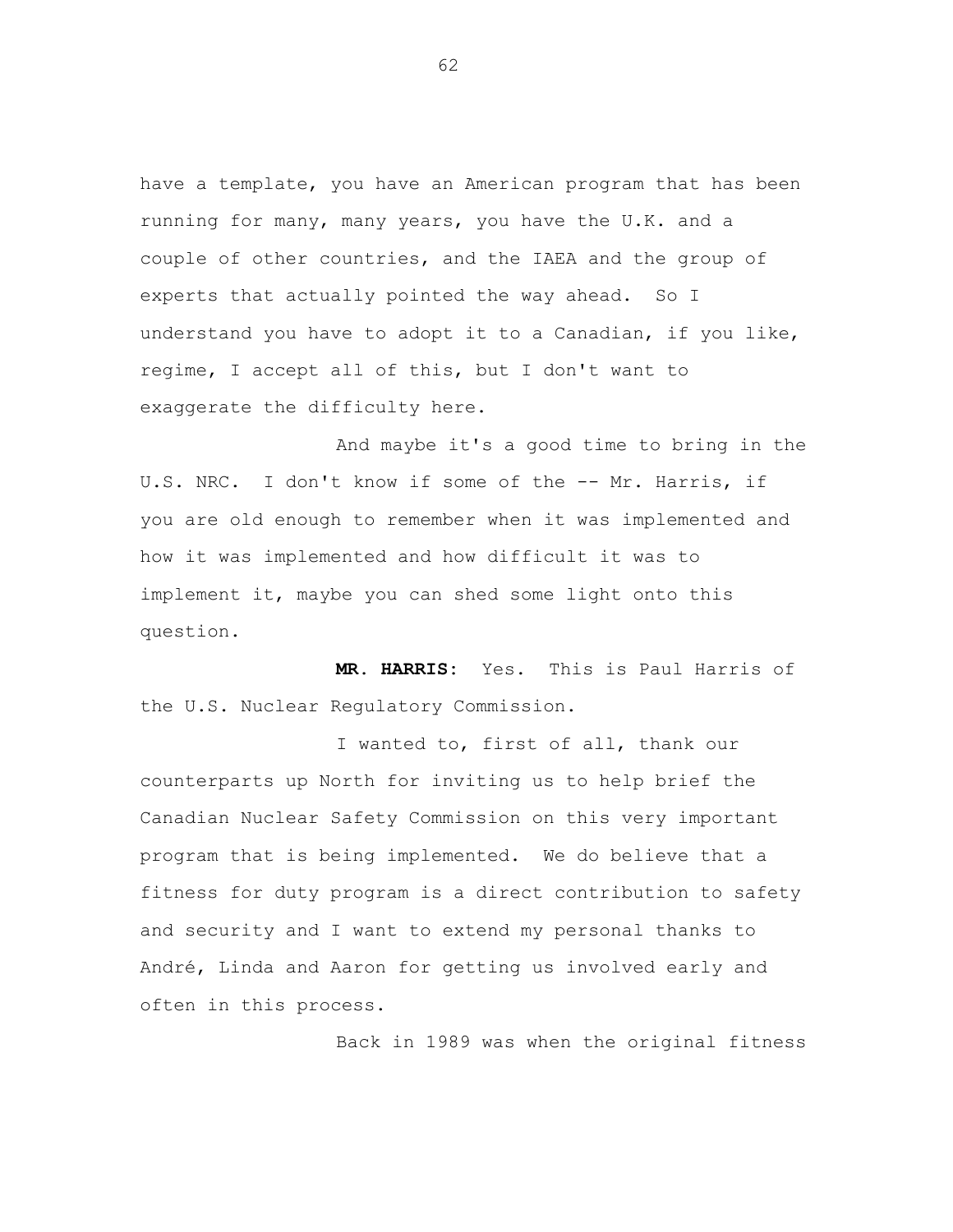for duty rule was published. The industry had a program itself that was being implemented through industry guidance and a number of plants were conducting drug and alcohol testing on a voluntary basis. It was not within the licensing basis for the NRC to have that being accomplished. However, the NRC understood the importance of a fitness for duty program, implemented the rule and similar to I believe what is happening in Canada, there were a lot of issues associated with worker protections, program integrity, program effectiveness and the implementation of lessons learned through operational experience. So we experienced many of the same problems. I think that Canada now has a lot of information to leverage to improve their programs and indeed their program is different than ours in a number of areas and very similar to ours in a number of areas.

We went through  $a$  -- not the NRC, but the Federal Drug Testing Program did go through a period of litigation. However, those litigable activities were not that many. In fact, I would characterize it as few considering the implementation of the Federal Drug Testing Program throughout the federal governments, the implementation of the Nuclear Regulatory Fitness for Duty Program and the Department of Transportation's program.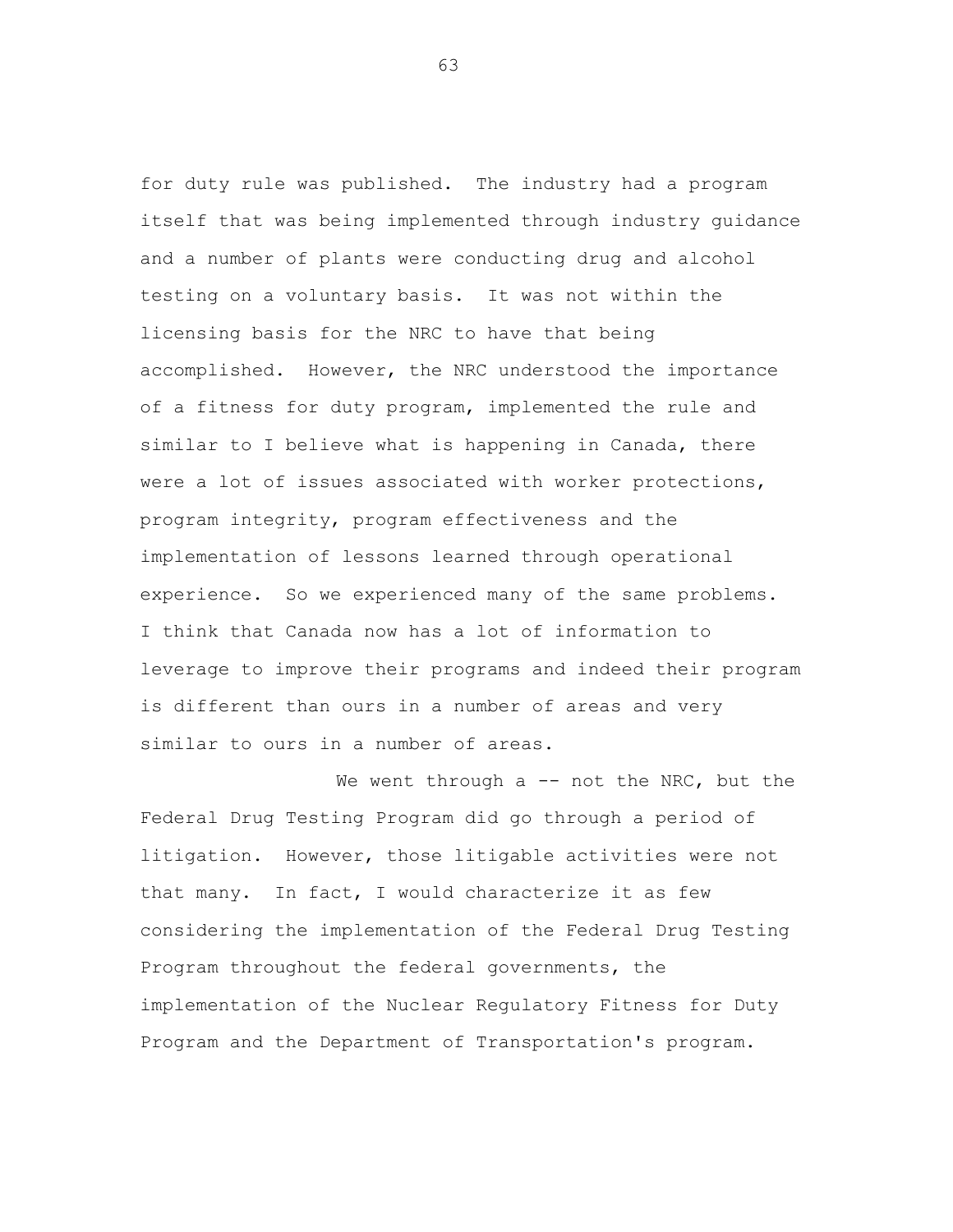There has been litigation but not so much.

Did that answer your question?

 **THE PRESIDENT:** Yes, thank you. Thank you very much.

And I will pass it on now to Dr. Soliman.

 **MEMBER SOLIMAN:** Thank you very much and good morning to everyone.

Page 41 of the presentation, the last

bullet said:

"Graded approach that allows balancing of human rights and nuclear safety and security"

The issue for me is to find a balance between the safety risk of the station and the rights of the people or the person or the worker as highlighted in the *Canadian Charter of Rights* and the privacy of the person who will be subjected to these tests. I can see that the document -- or the presentation does not address this issue, does not strike a balance between the security and the rights. So I would like to hear from the experts here about how we can balance between security, rights, implementation of this. How long will it take for example to implement the elements of tests for example? What type of test is going to be done? I think the document lacked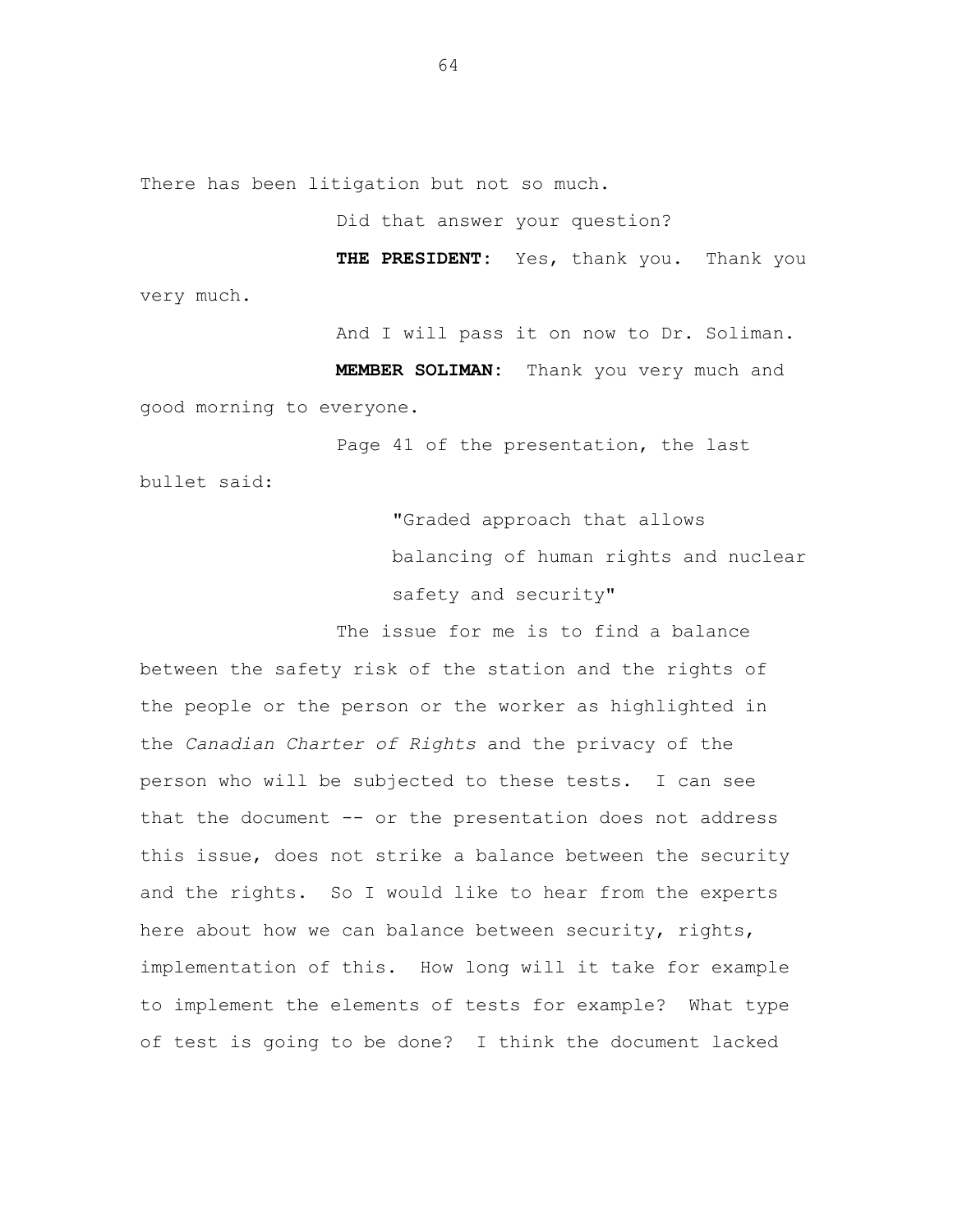lots of information. When I look at it, I need to see more material, more information before I can decide. Thank you.

 **MR. LAMARRE:** Greg Lamarre for the record.

I will make a couple of comments related to that question that you raise around balancing safety/security of our high-security sites and workers' rights and privacy, and then I will pass it on to Lynda and/or Aaron to add some further information.

One of the purposeful pieces of consultation that staff engaged in at the outset was with the Canadian Centre on Human Rights and you mentioned them by name. I think that was a very important piece of consultation and an interaction that staff wanted to engage in, recognizing that this was going to be a different REGDOC and a bit of a challenging REGDOC from that angle.

What we got back from the Canadian Human Rights Commission, in particular related to the implementation of random drug and alcohol testing, is a statement that declared that such testing is permissible for workers in safety-sensitive positions as long as the employer first notifies the worker of the random testing as a condition of employment and that there are also some means of accommodation of the employer in the case of a positive test and specifically in the case of dependency of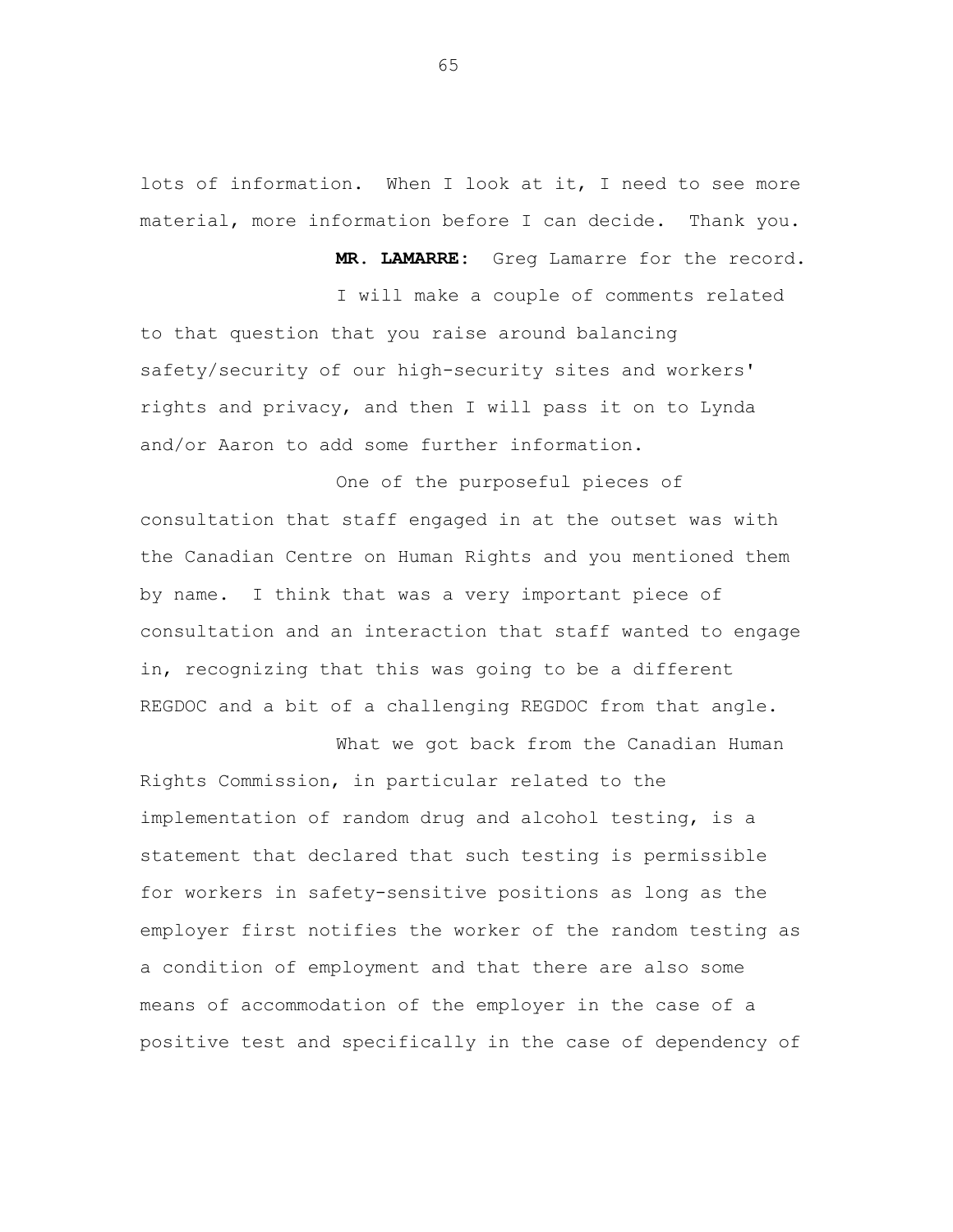the employee. For that reason, the REGDOC was amended to ensure that the duty to accommodate was explicitly listed within the conditions of the REGDOC.

The other point on balancing safety/security with human rights and privacy, as we mentioned in the presentation itself, the scope of the document has been changed, reduced the scope of the most critical safety-sensitive positions that would be subjected to random drug and alcohol testing, still respecting the need to ensure that human performance and fitness for duty is maintained for those types of positions, but also recognizing that when you impose certain new requirements like that it does come at a certain cost. And that was the balance piece that staff was trying to strike.

I think you had some other questions around privacy that I think Lynda or Aaron would be able to answer and they can perhaps add some additional comments to my comments if they deem it appropriate.

 **MS HUNTER:** Thank you, Greg.

I think Greg actually touched on the majority of the issues.

In terms of privacy, of course there is the balancing, as Greg mentioned, between the prescriptiveness of the measures and putting the most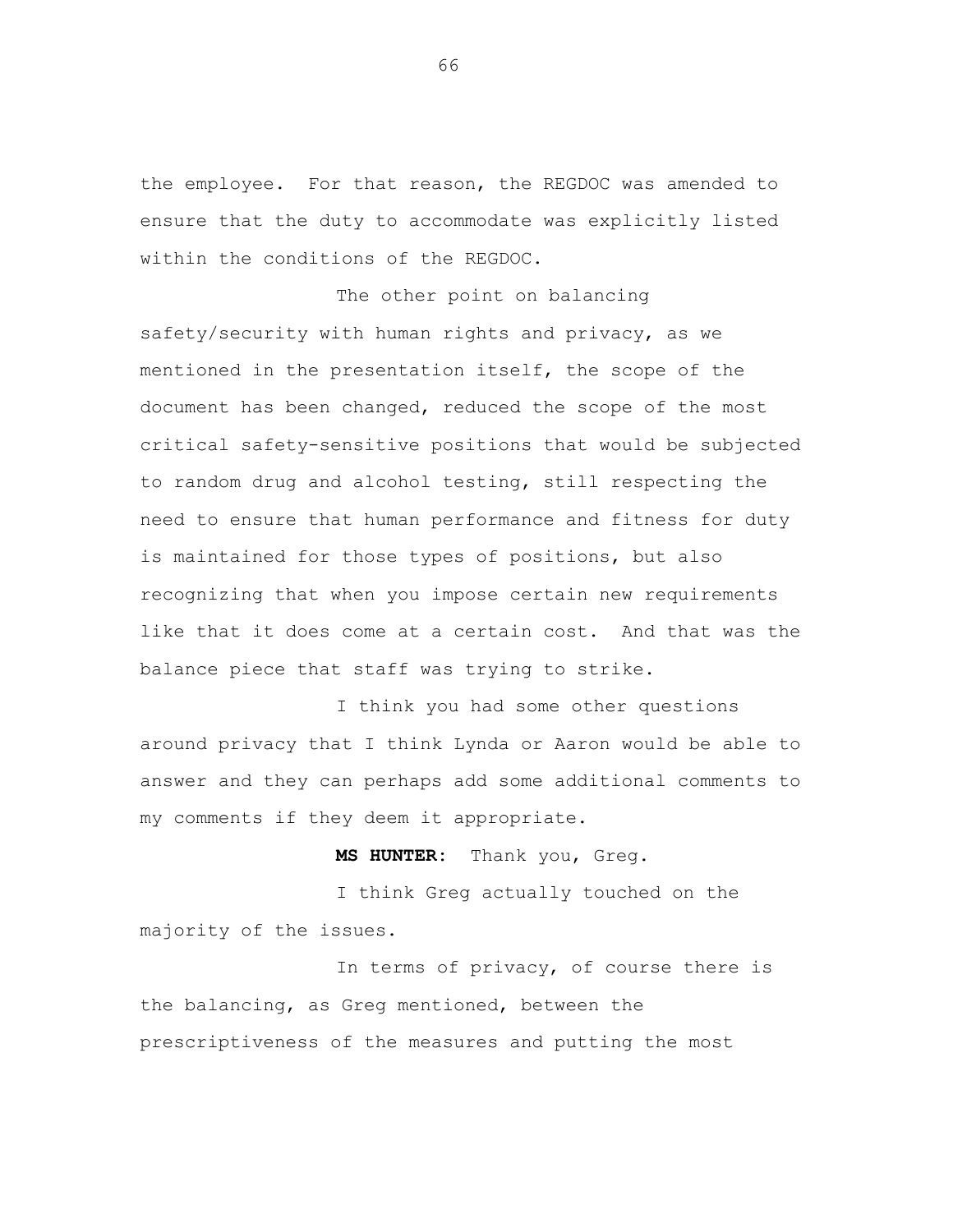prescriptive or those that impact privacy the most for the smallest worker population and the most safety-sensitive worker population, so those with the most direct and immediate impact on safety.

As well, in order to emphasize this, the REGDOC was actually changed. There is actually a specific note that is listed in section 3.2 that indicates: "In implementing the fitness for duty program licensees are required to consider all relevant privacy-related legislation," which actually was already covered in the preface of the Regulatory Document, which states that nothing in the document allows other legislation to be not addressed, obviously.

As well of course just in terms of the actual types of testing, for cause testing is typically very widely accepted. So when there's reasonable grounds to suspect impairment or post-incident or follow-up when somebody has been identified with a substance dependence, all of those measures typically are acceptable through the jurisprudence and is considered sort of the Canadian accepted model. The pre-placement and random testing then becomes a little more impactful on the privacy issue and that is, hence, the reason why we have limited the population.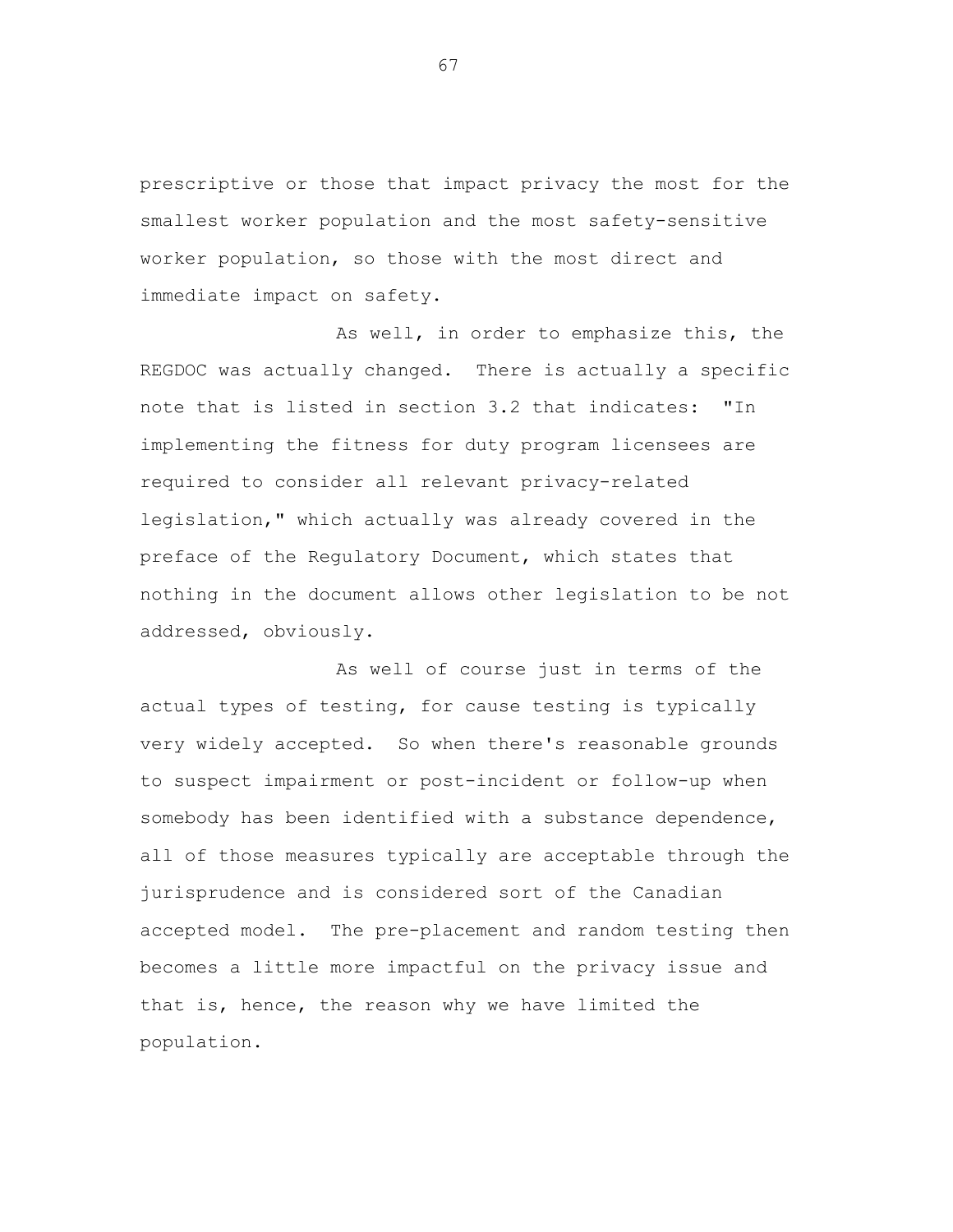**THE PRESIDENT:** Okay. We also got a letter I saw in the material from the Canadian Human Rights Commission. It was very clear about what you need to do, and rather than hear from staff all the time, why don't you engage some of your experts here to talk, I'm sure they can talk, about some of your experience and add some context based on your experience about some of the difficulties this will present itself to implementation. Who wants to go?

**MS HUNTER:** Great. So we will send that over to the Canadian Centre on Substance Abuse to elaborate.

--- Pause

**MS MEISTER:** Good morning. Shawna Meister, Research and Policy Analyst with the Canadian Centre on Substance Use and Addiction.

As part of our report for the CNSC we conducted key informing interviews with organizations that have already gone through this process. A large number of the ones that we interviewed were large organizations with safety-sensitive positions. A number of them indicated that in terms of information that is collected and transmitted on employees who could be identified with a substance use issue, most of them, the third party, whether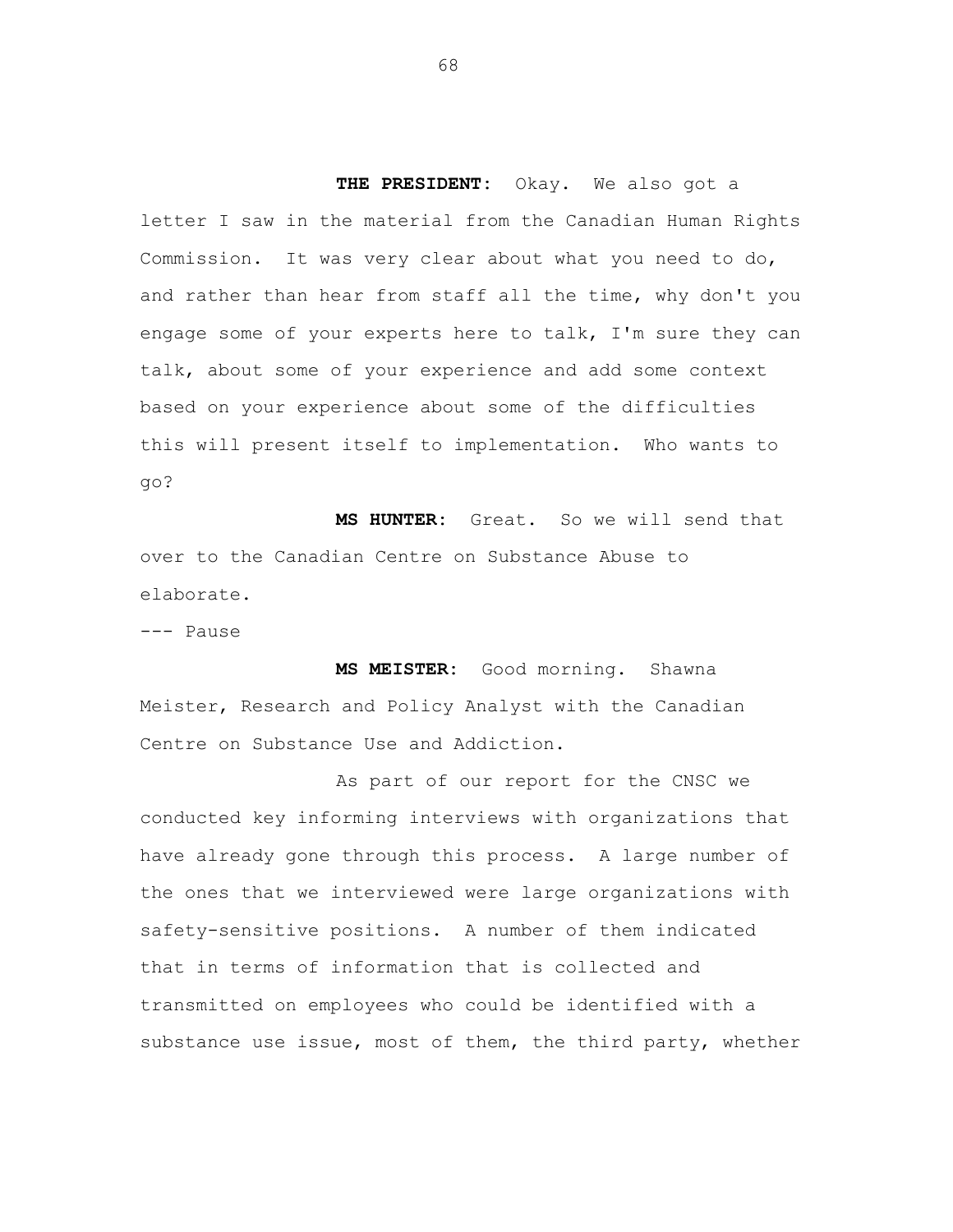it be the substance abuse professional or the business that did the testing, did not transmit highly personal or medical information. In most organizations the key individual who was responsible for being the intermediary between the third parties and the employing organization, the information they typically received would be results of tests, so whether or not somebody passed or failed a test. They would receive -- if the employee was going through a treatment program, they would typically receive whether or not the employee had successfully completed the program. And largely also, if the substance abuse professional had some recommendations, they would receive recommendations on how that employee could return to work. Typically, medical information wasn't transmitted between those organizations.

**THE PRESIDENT:** Okay, thank you. Go ahead.

**MS HUNTER:** I could possibly ask Dr. Davidson as well to discuss medical issues related to privacy and how medically-related information is typically dealt with.

**DR. DAVIDSON:** Yes. Dr. Ron Davidson. I am the Occupational Medicine Consultant, for the record. Actually, risk management when we are talking from a medical point of view has to consider two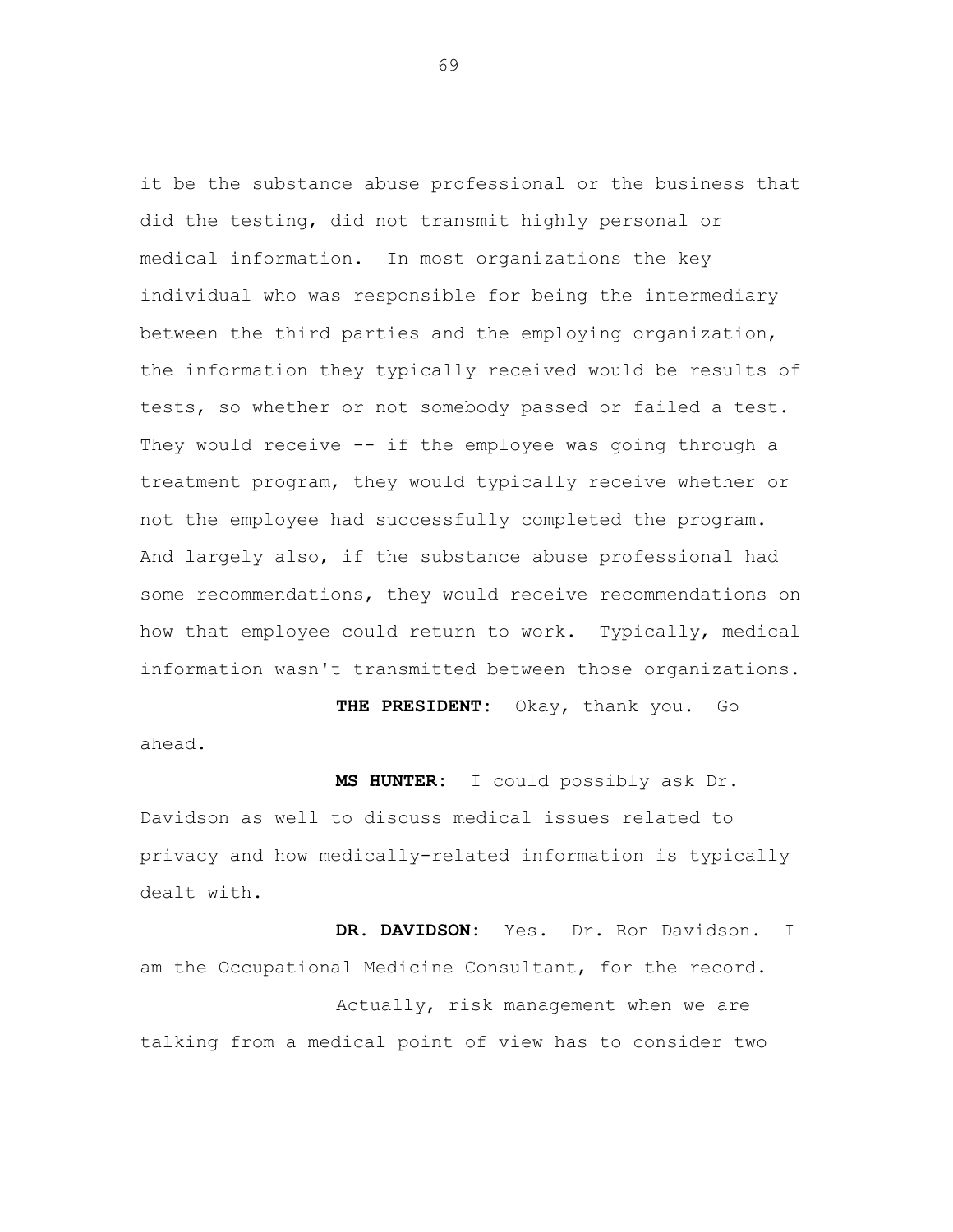issues. One is the probability or the risk of having an incident and the second being the potential consequences if an incident were to happen. I think everybody can accept that the potential consequences in a safety-sensitive position at a nuclear power plant are quite high, so what we have to do is focus on the other aspects, how do we reduce the risk. From a medical point of view, what we have put together is sort of an understanding of how we are going to assess somebody's health when they first come into employment and again periodically within the employment regime.

Currently, there is a lot of concern, certainly on my part. When I was talking to a number of the interviewees as a part of the study that I did, who were employees, as well as one of the physicians in terms of the standard of the medical assessments that were done, some of them were very good, as you might expect, but other ones unfortunately were basically just check your blood pressure, listen to your heart, listen to your lungs, sign off, yeah, fit to go. Well yeah, he's fit to go to walk on the street, but is he fit to go to work in a safety-sensitive situation? And that's where the disconnect is. The majority of the people that are examining the folks for the first time our family docs and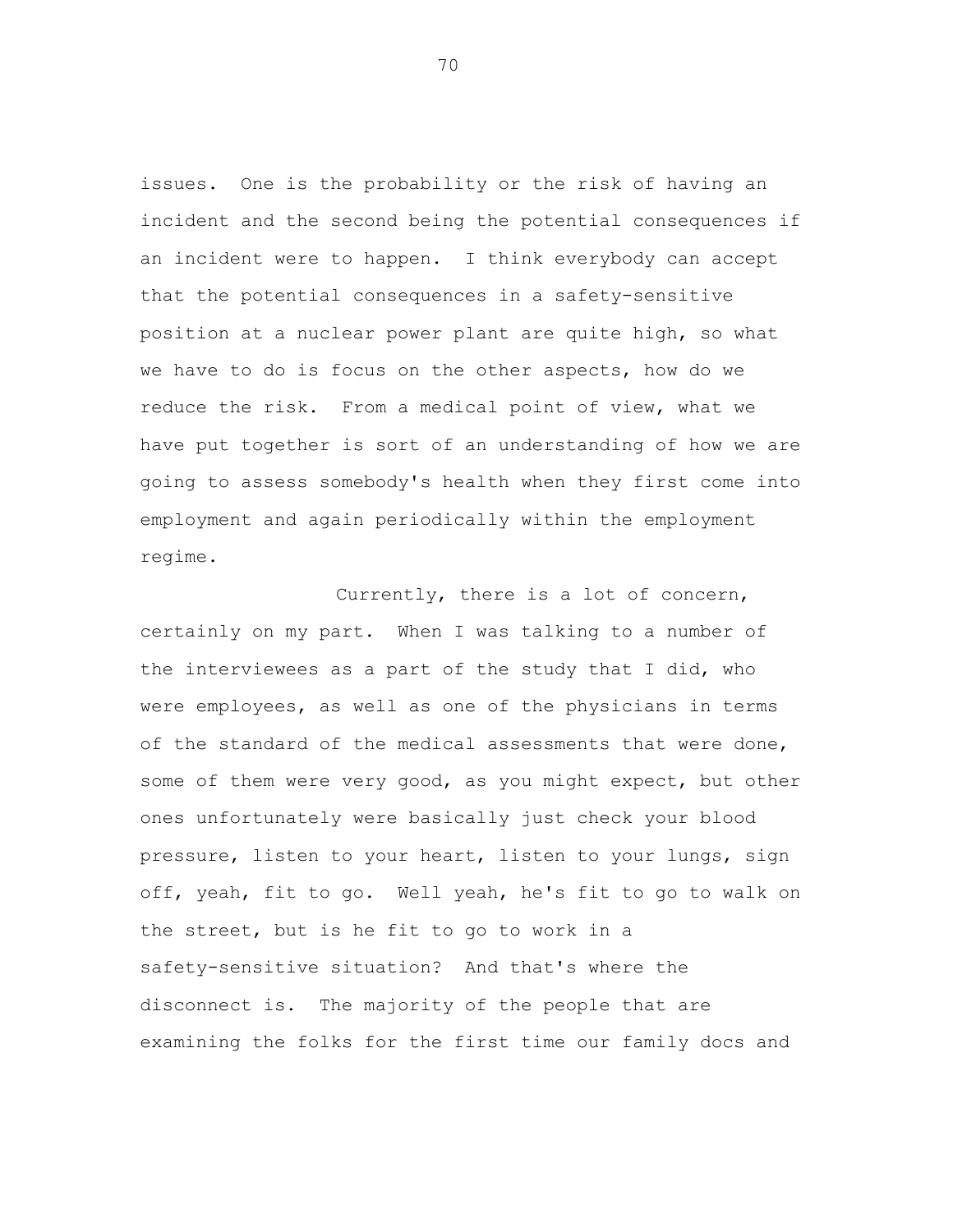good clinicians, but they don't know anything about the environment in which the person is working. That was the first disconnect.

So what we had suggested that we do is we put together this -- we call it a medical examination record or report and it has everything on it and it includes -- and so the doctor then just has to fill it out. I don't want his recommendation, we will make that determination. The licensee doc will make that determination. So that information gets put down and that then is given in an envelope to the member himself. The member then delivers it to the medical staff at the licensee. Therefore, there is a chain of command, a chain of control that goes on in terms of his medical information.

When it gets to the medical, occupational medicine person at the licensee, they will look at it and they will determine is this enough information to make a decision. If not, we send it back to the family doc and ask him for more information. If it is, then the decision has to be is he fit without restrictions, is he fit with restrictions or is he unfit, or she, as the case may be.

Once that information then is taken care of, that decision then, the doc at that end will make the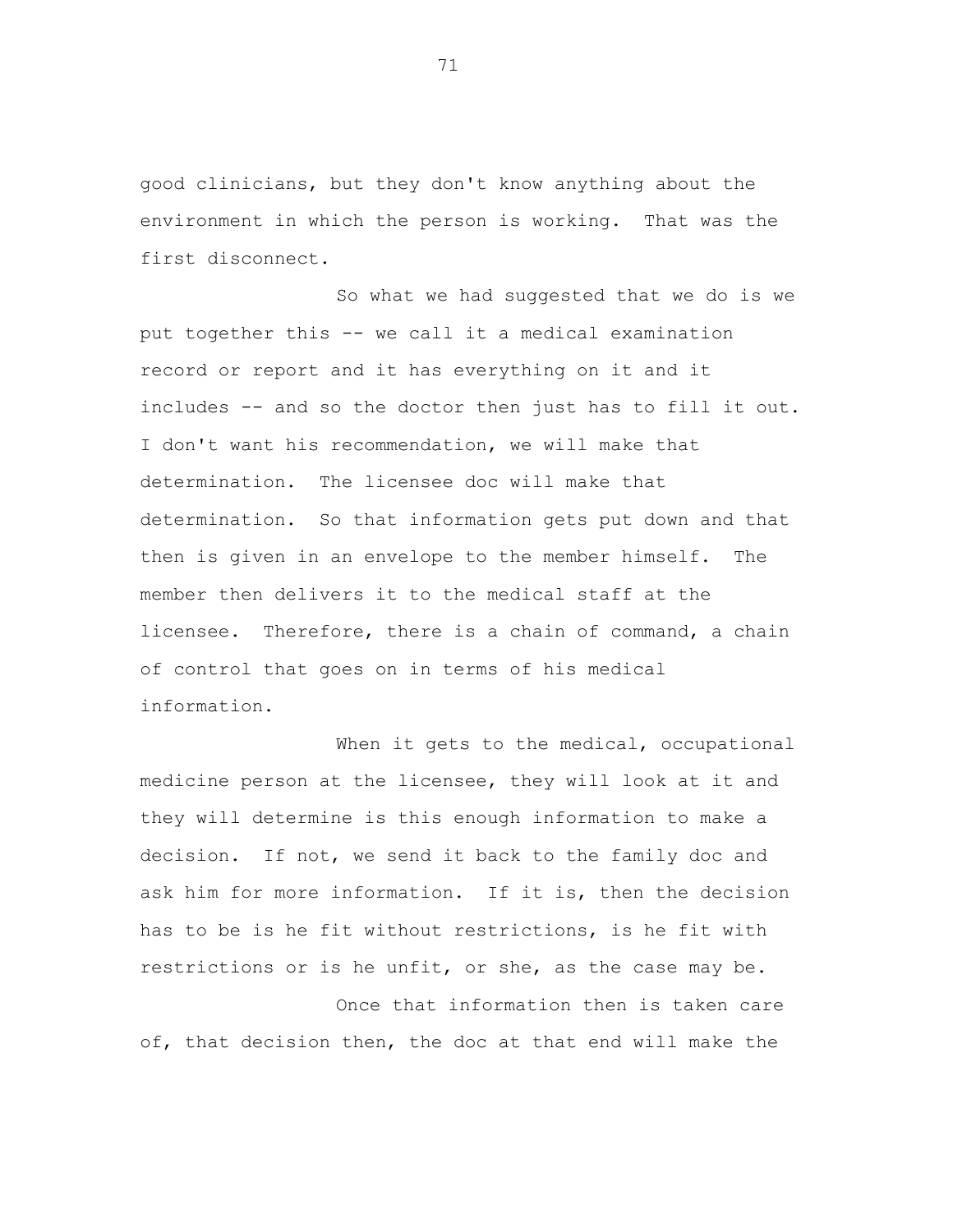decision whether this person is fit to go. If he is fit with limitations, the limitations are identified. If the guy has a problem with his shoulder and he can't lift anything above the height of his shoulder, then that's a limitation, but we don't say that he has a rotator cuff injury or anything to his left shoulder. You don't tell anybody what it is, you define just strictly the information, what he can do and what he can't do and also hopefully a sort of an expected time of when he will return to full duties.

And then that obviously goes to the licensee's management folks. They will then, if necessary, enact sort of the accommodation issues that must go on at that point. If they are coming -- so there is a tight, in terms of the privacy issues that we were talking about, medical confidentiality, there is control on that because the only people that will actually see the member's documents and all this information that we are looking at will be the initial physician, which we were calling the examining physician, who is the family doctor. He will keep his copy, the original  $-$  he will keep the original. The copy then will come to the reviewing physician, which belongs to the licensee, and he will then go ahead and make some decisions based on that. They will keep that copy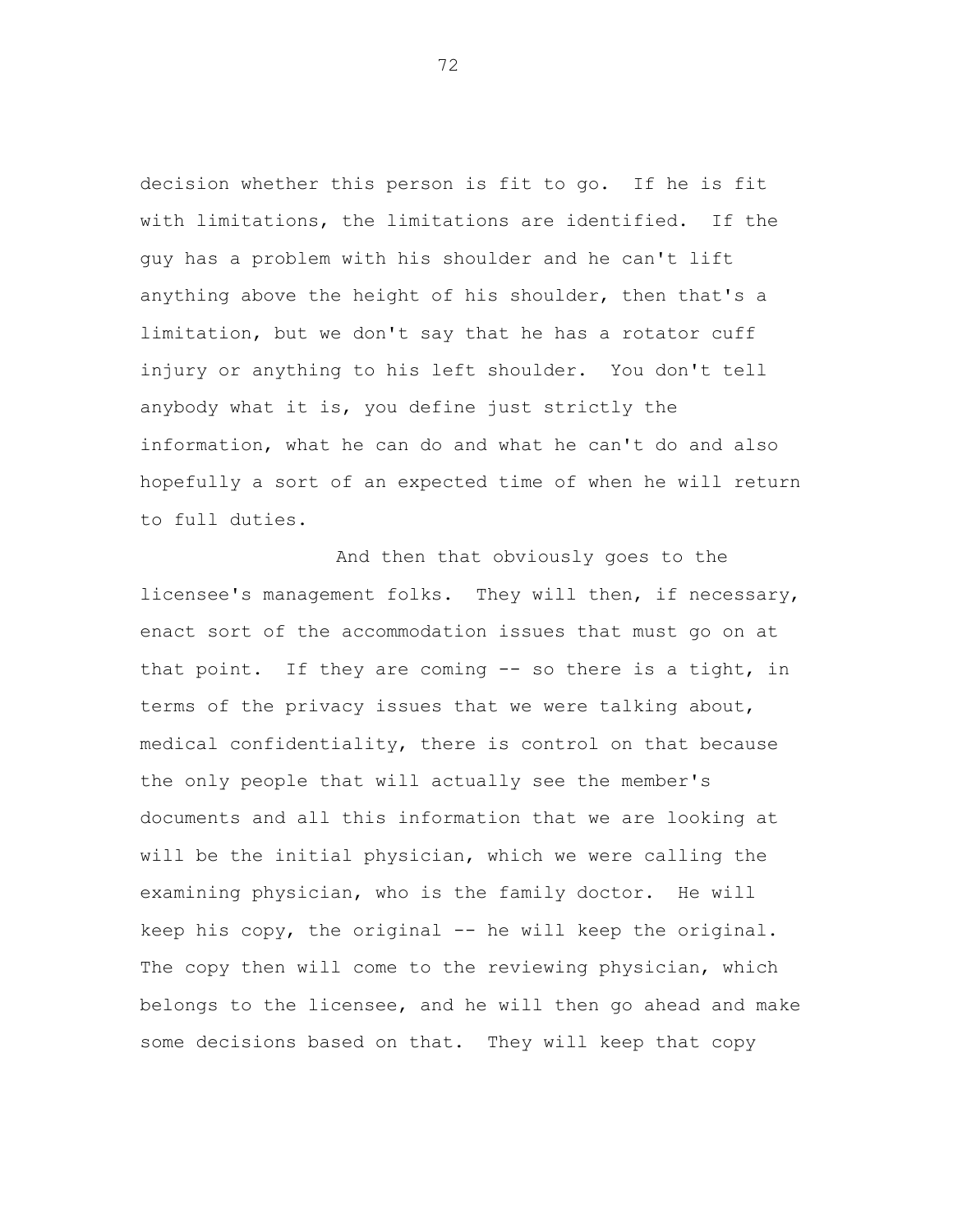then.

So that chain of command is very clear, it's very clear within the medical net, as our good doctor will understand. Within the College of Physicians and Surgeons, all of them, there are very strong penalties for people who disregard privacy issues, and so apart from the privacy acts that we have, we also have the colleges that look after that.

**THE PRESIDENT:** Thank you. You are going into now the program design, which we will get into once the industry proposes a design in which we will be able to determine whether all the safeguards are put in place.

I'm back to Dr. McEwan. Okay.

**MEMBER SOLIMAN:** I have a supplementary on that. It is very clear now that this REG document needs lots of backup of experts' opinion in different areas, legal, medical, whatever. I don't see that. So is it going to be that way?

--- Pause

**MR. BOUCHARD:** André Bouchard for the record.

We have been working at it for the past eight years. We have reports that we can definitely provide. They are part of our research reports as well.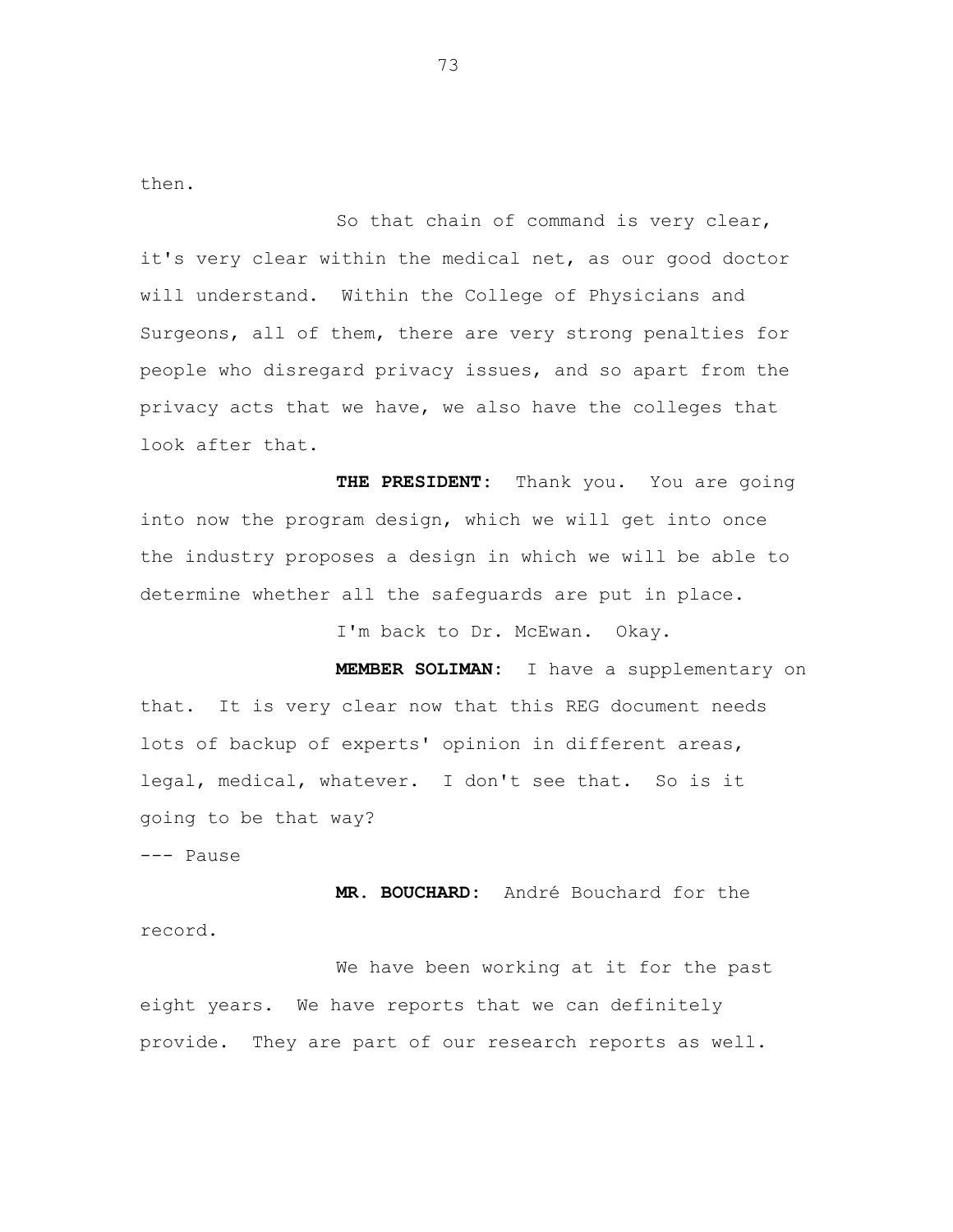We commanded all kinds of reports with regards to legal case law as well as interpretation. These experts here have provided us with all recommendations in forms of reports. All of these are available on the CNSC's website as part of our available research reports as well, so we could provide all of that information to the Commission Members if necessary, if this is what you are seeking.

**MEMBER SOLIMAN:** So you are going to - what, a list of references and cases and support material on that REG document or how are you going to do that? Just scattered information or gathered information where you can really identify issues and a resolution for that?

**MR. JAMMAL:** It's Ramzi Jammal for the record.

The question with respect to the information -- and I'm not here to say what information is required, I would like to highlight one issue. There is a CMD, which is a Commission Member Document, and a regulatory document. I am not against the request for information, but we have to put the information in the proper document.

So with respect to the CMD itself, my colleagues will determine the request from the Commission and I will update the CMD accordingly. A regulatory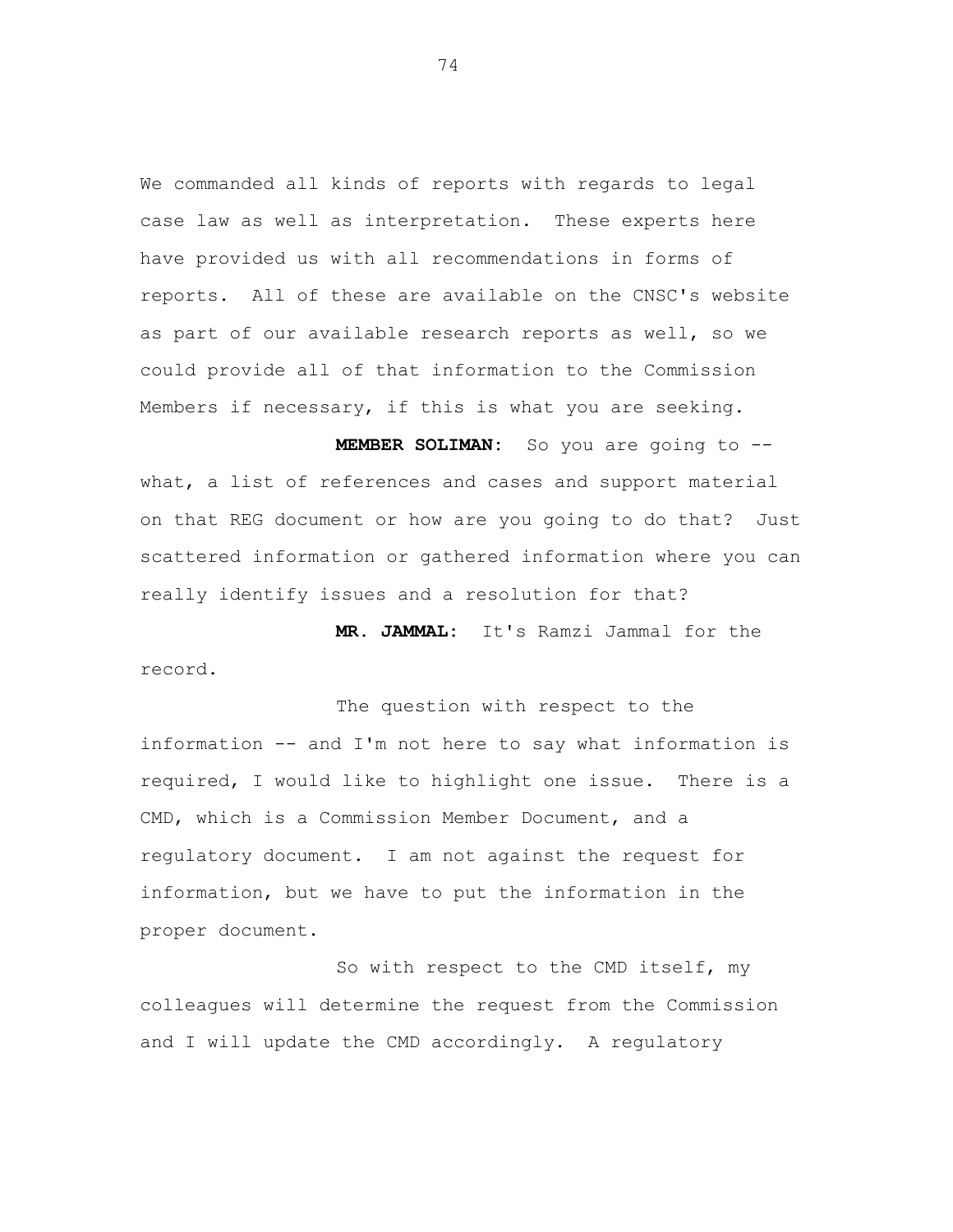document is to complement regulation. So, the evidence associated with requirements, implementation will be in a REGDOC, but the CMD itself is the substance by which the Commission will deliberate to render its decision.

I want to clarify the process from that perspective because your question with respect to the human rights, I would refer you to the consolidation of the input from, in specific, the Canadian Human Rights. For example, items 10 all the way to  $--$  actually, I'm going to go by memory here. Our staff took the input from the Canadian Human Rights Commission and they have amended the REGDOC in order to suit the recommendation coming from the Canadian Human Rights Commission.

So my point here is; there is a CMD and the information we provide in this CMD, then with the integrity of the regulatory document will be maintained from that perspective. So any information you will request, I commit that staff will be more than happy in order to amend the CMD to provide the information requested, because we have the regulatory document which complements regulation, that really has to be clear with respect to what is required or we will be more than happy to provide clarity with respect to your decision or you have enough information to render a decision.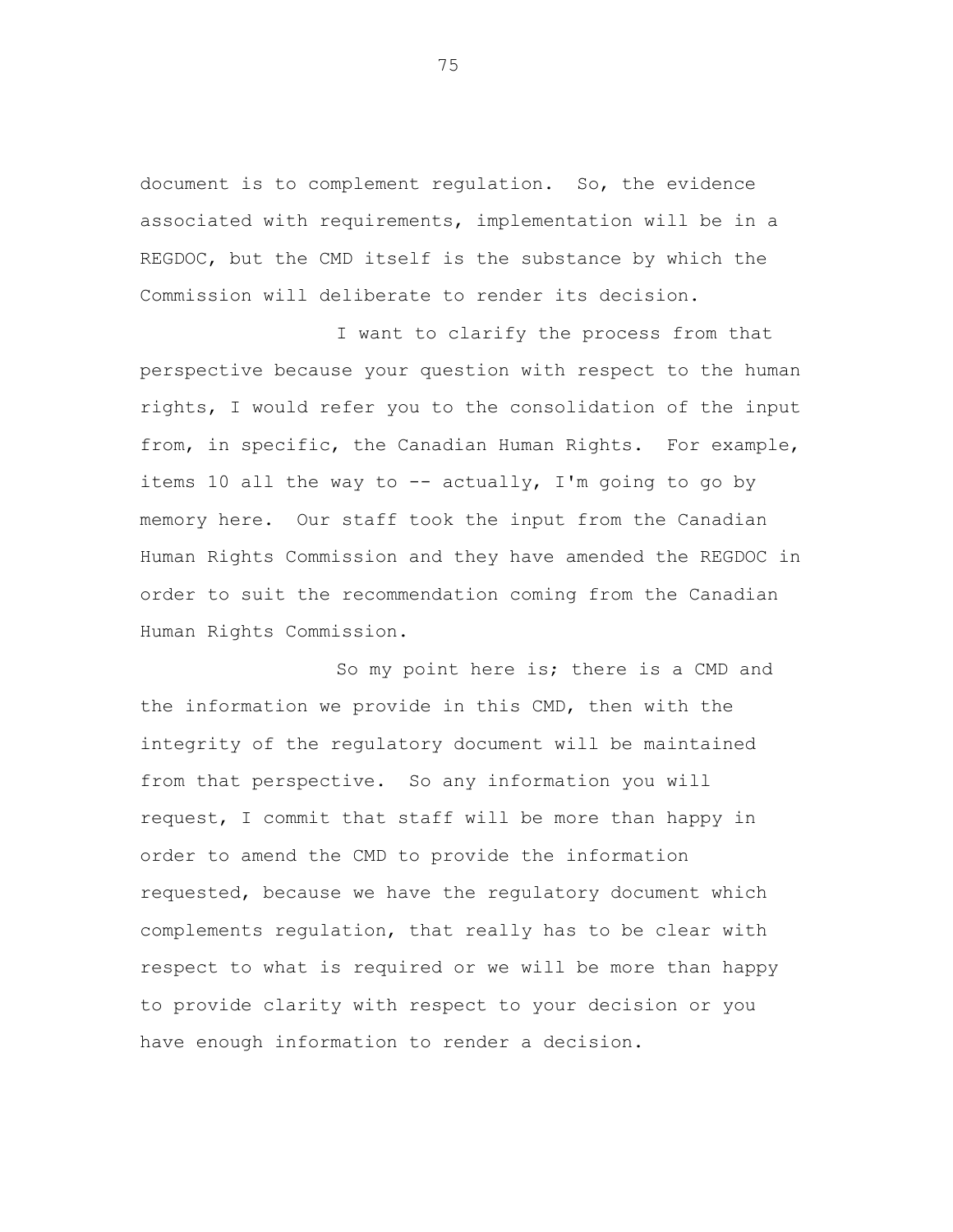**THE PRESIDENT:** I actually don't believe we need a mountain of paper here. This is a policy discussion about whether we are going to implement this regulatory framework and how it's going to be implemented. It's going to take years, as we heard. So we don't need all the kind of background. I think we have enough benchmarks, we have enough experts, we have the American, et cetera. So I for one don't need it. Mind you, I am a bit privileged, I have seen the mountain of paper that exists on this documentation. I don't think it will be useful and give us more information to make a decision about whether we want to proceed. If we decide we want to proceed and if we want further information on a particular aspect, that's fair ball and I think that is what will happen, but I guess to get back to basics, whether we should have this kind of a framework, I'm not sure that this is what we want to do. Again, I leave it up to my colleagues here to explore further. I don't know whether we want to...

I would like to continue with the question session and I am back to Dr. McEwan.

**MEMBER McEWAN:** Thank you, Mr. President. So perhaps this is a question  $-$  actually it's probably a question for our expert staff and for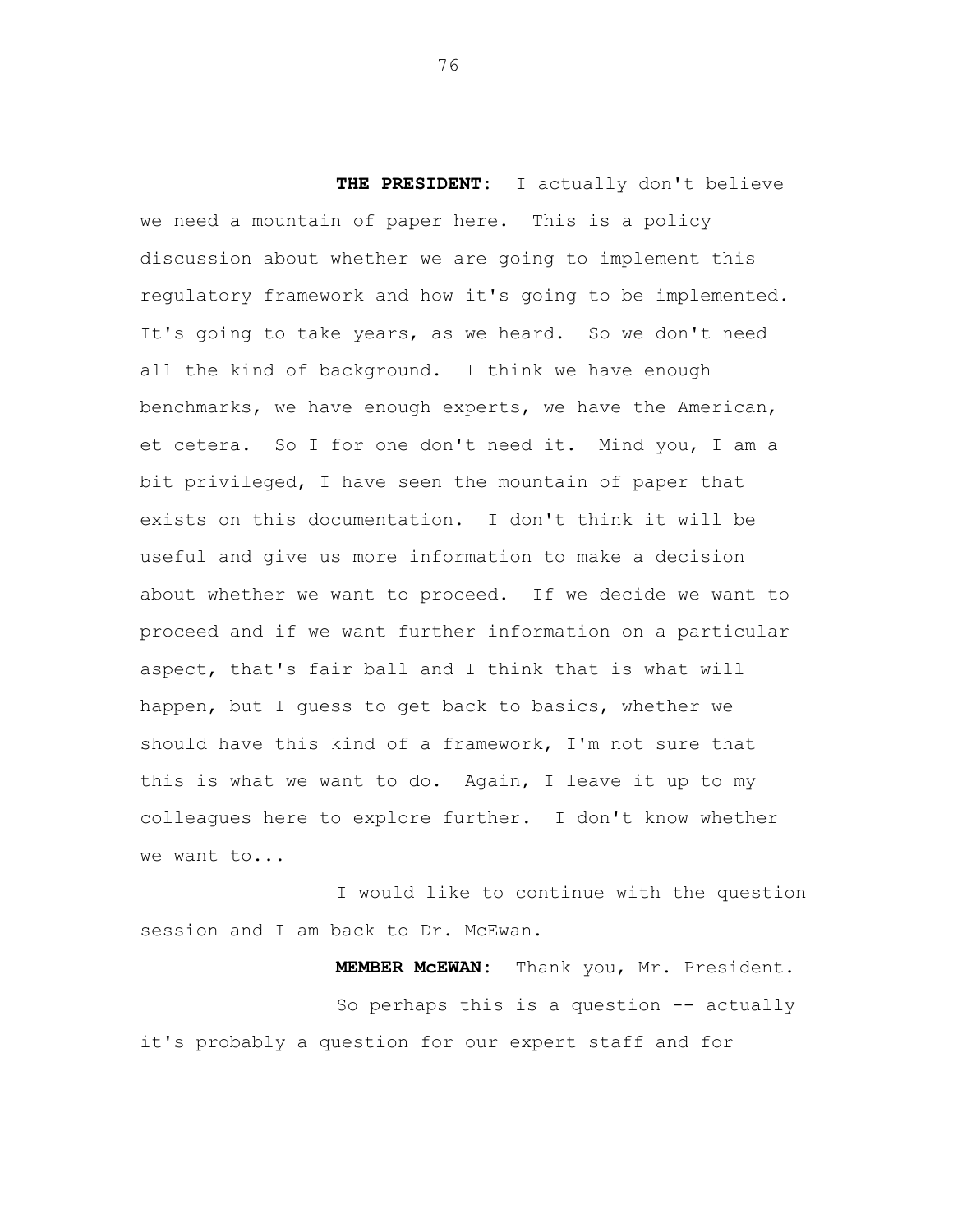industry.

In the current environment -- it's a two-part question. In the current environment, how frequent is it that a medical condition, whether it is a physical medical condition, a mental medical condition or something related to drug or alcohol use, how frequent is it that you see risk in your organizations and how frequently do we see risk in the workplace? And secondly, what is the administrative and financial burden on industry of putting this in place?

**MR. SAUNDERS:** We will start with industry if you like. Frank Saunders. I think a couple of points to make.

I mean, first off, we tend to focus a lot on drug and alcohol testing. If you set aside the legal challenges with drug and alcohol testing, the actual implementation and administration of that program is relatively straightforward. People have done it before, we know how to do it. So assuming that the legalities hold up, we don't see that as a major obstacle to implementation. That can be done.

The issues around psychological testing and physical testing are much more complex. Now, we have done this before. We did it -- for security we do both and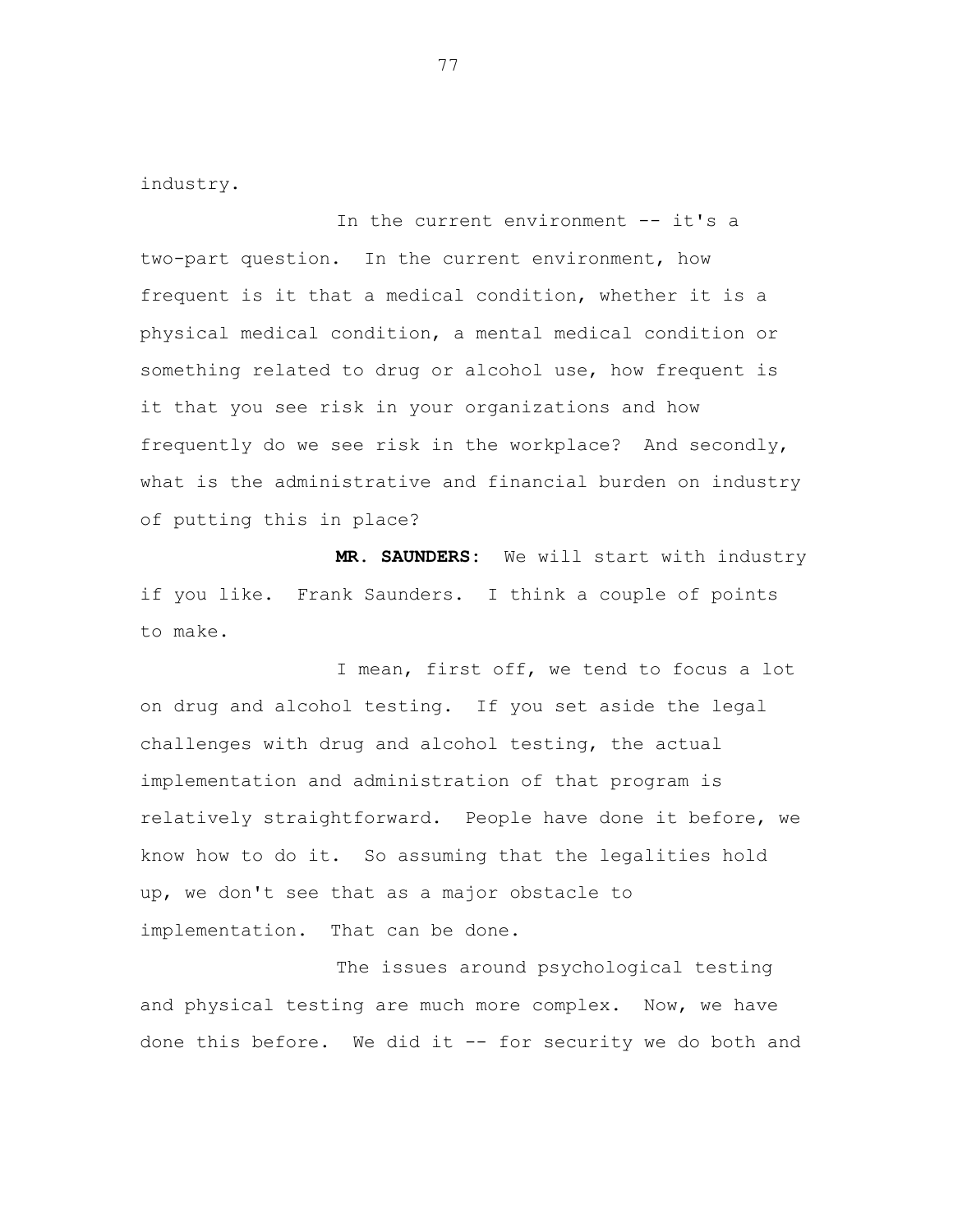for fire we do physical. And the logic was pretty straightforward.

On security, it was a new workgroup that we -- you know, in 2001 when we started doing this we had never had this workgroup before. They carry deadly force and, more importantly, a single individual can and probably might need to make that decision to use deadly force. There is nobody else in our organization where one individual makes that kind of extreme decision on his own, with nobody else -- his or her own, with nobody else involved. And the nature of the job was very different than the jobs that most people do, so we felt  $-$ - and the effort to do the psychological and physical testing there was an industry-led effort in that case. You know, we did that.

It took us about four years to get to a point where the psychological testing was considered by the experts doing it sufficient to really test for that job. And there was a lot of union involvement and others of course, because the suspicion people have is that you are trying to screen out people you don't want in the job, that, you know... So what you have to convince people of is that the test is legit, that it's not there for any other reason.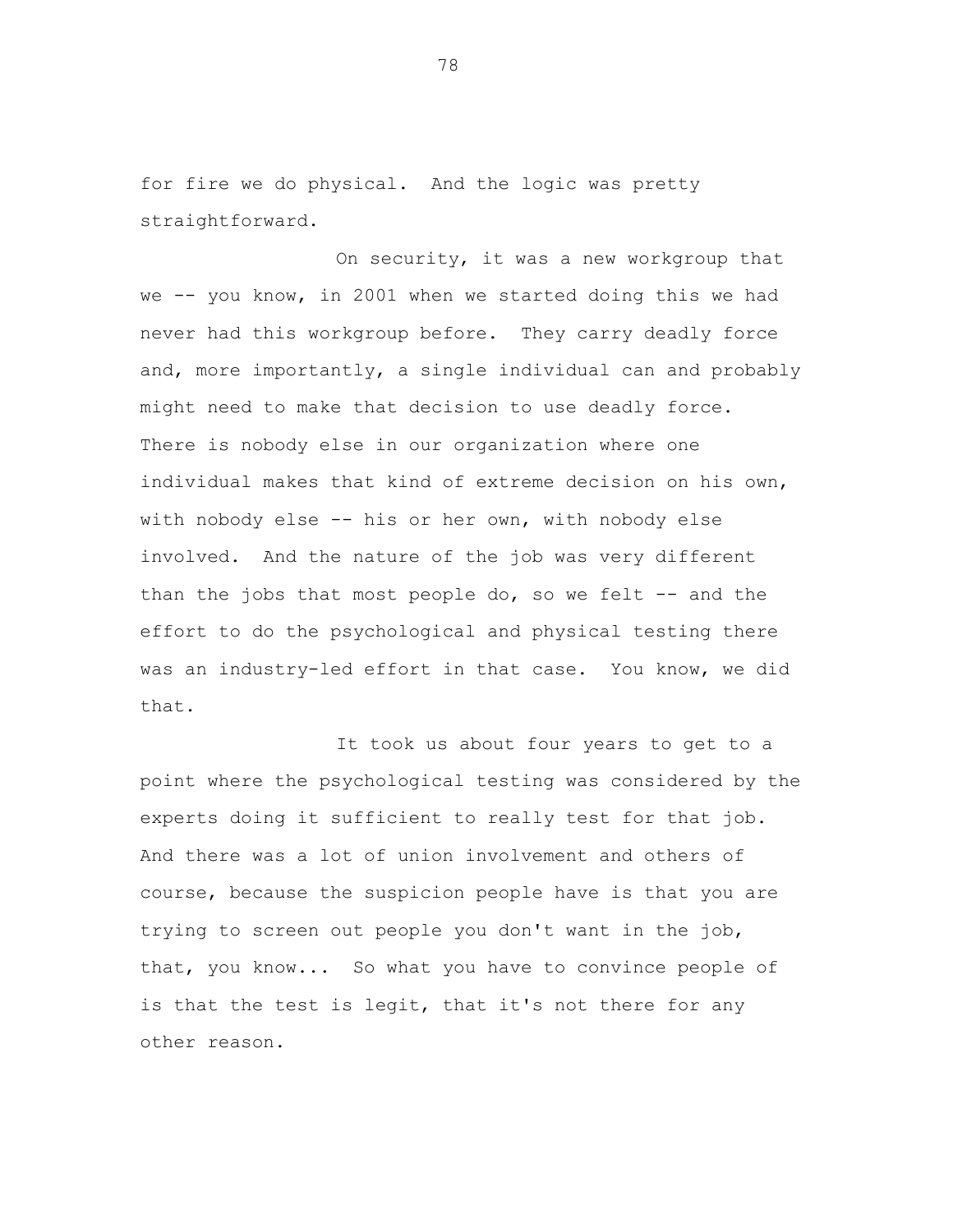The physical testing was a slightly different case. Both fire and security, their normal day-to-day job is certainly not sedentary, but it's not aggressively physical, right? You are walking around, you are cleaning things, you are fixing things, so it's kind of normal. But when they are called upon in an emergency, very suddenly they are into high stress, high-energy jobs and there is all kinds of medical evidence that says that's when you have a heart attack or that's when you fall down.

And so those physical testings and the requirement to stay physically fit were seen as two things: one, to make sure they were capable of doing the job, but (b) also to protect the individual so that they don't do themselves harm in an emergency, that they remain physically fit. So most of those testings are ongoing. They continue to occur so that people stay fit and of course we provide people with facilities and time to actually stay fit and a regime that they need to go through.

So those tests were made for good reasons. And we know -- and again, the physical testing side again took about three years. We hired experts. We had lots of participants involved about what the actual physical requirements were, how you test for it, how you do the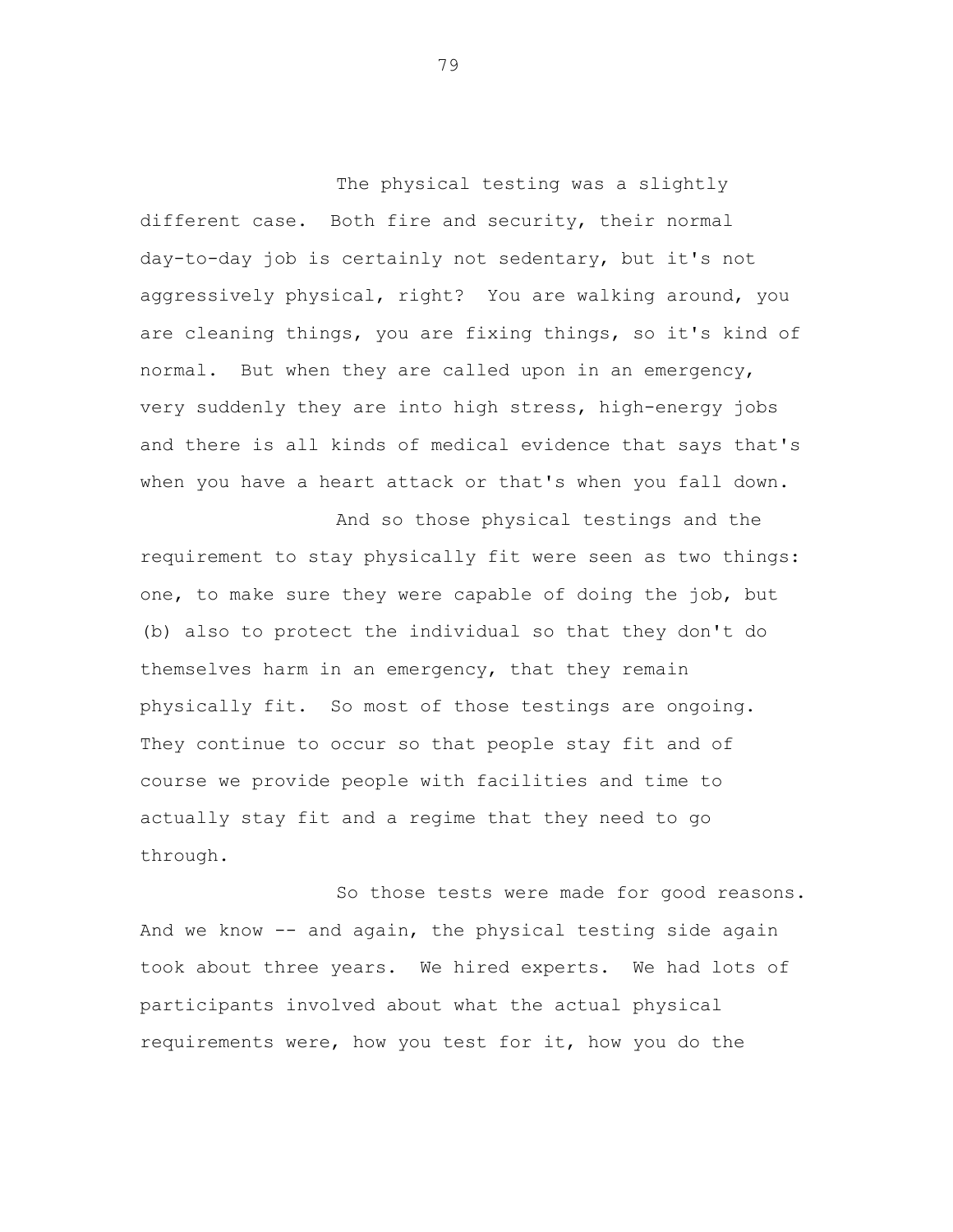medical, again, with the same notion not to be over the top but to be sufficient, and lots of stakeholders should be involved. So that part of the implementation will be significantly longer than drug and alcohol, in our view, like, say, assuming that legal challenges don't delay the other.

The issue we have when we start talking about the physical testing in particular for other jobs like control room operators and operators in the plant, they don't have this kind of physical demand even in emergencies. They don't change dramatically what they do from day-to-day and so I suspect we will get challenged to say why are you doing that, you see us every day. We already require people to report to us if they have physical problems which will affect their ability to do their job. So we do look for that, right. So that will be the challenge in implementing the physical testing.

Psychological testing, I think you can make a good argument on the shift crews, it's a different -- you know, and they can be subject to significant stress. So I think there is some reason why you would say a certified control room operator maybe should have some kind of testing. Obviously, lots of concern of people about those already in the job and how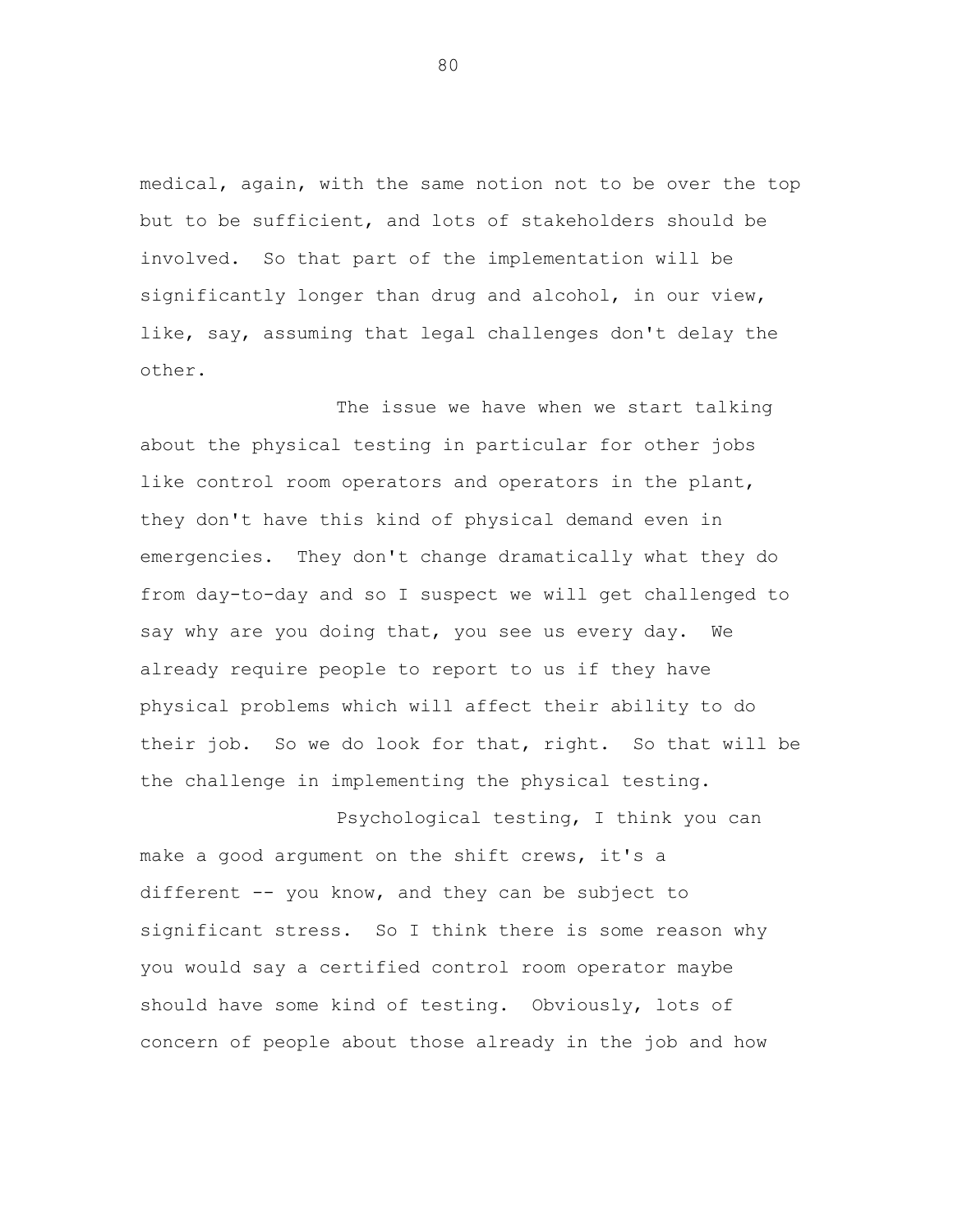that works and all that. So from our point of view, that part is more complicated than the drug and alcohol testing, quite frankly, and that's why we suggest keep the audience narrow to where it's clearly required and not many people are going to argue with you and do the implementation that way and it will make for a smoother transition.

**THE PRESIDENT:** So I just want to have a very specific understanding of what you are saying. So if I understand, you are okay with the document as is as long as the staff are flexible on the implementation? Or am I missing something? What is it specifically you don't like about this document?

**MR. MANLEY:** President Binder, Robin Manley for the record. And again, I invite the rest of them to comment on this, but I will give you a couple of specific examples.

So when we come to the pre-placement and periodic medical tests, as I understand the REGDOC right now, it would cover a wide range of population. So it would cover the certified control room staff that we are talking about and, as Mr. Saunders just said, we are okay with that. But once you talk to this wider range of the safety-sensitive in a broader population sense -- and the CNSC staff with its three sort of bubble diagram explained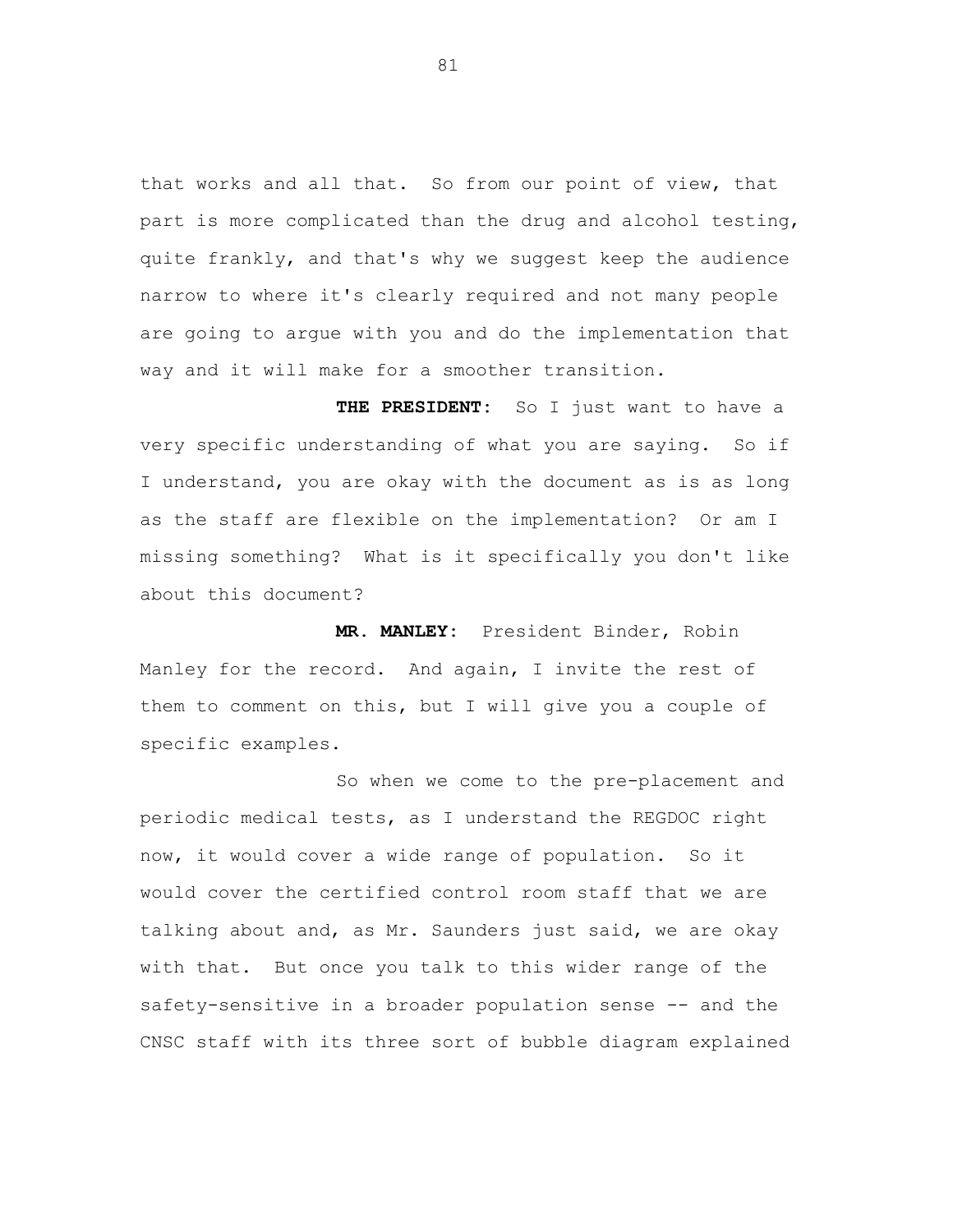how that's a numerous population, 4,500 or whatever it is -- that would hypothetically be anybody on minimum shift complement.

**THE PRESIDENT:** But that's as you define. No, I really want to understand this because my understanding of what they're saying is you define this 4,500, so if you decide it doesn't apply there, it's not sensitive, then it's your decision. Am I understanding correctly? Can somebody please help me? You define what a sensitive job is and if you define it to be sensitive, then this thing kicks in. Did I get it right?

**MR. BOUCHARD:** André Bouchard for the record. Yes, you did get it right.

We could get Dr. Davidson also to talk --

**THE PRESIDENT:** No, no, wait a second. I just want to understand what they --

**MR. MANLEY:** That is right.

**THE PRESIDENT:** I don't want to get into the technicalities. I just want to understand. On the policy side, are you comfortable if you decide what is sensitive, then the package kicks in?

**MR. MANLEY:** President Binder, Robin Manley for the record.

I will try by reference to the actual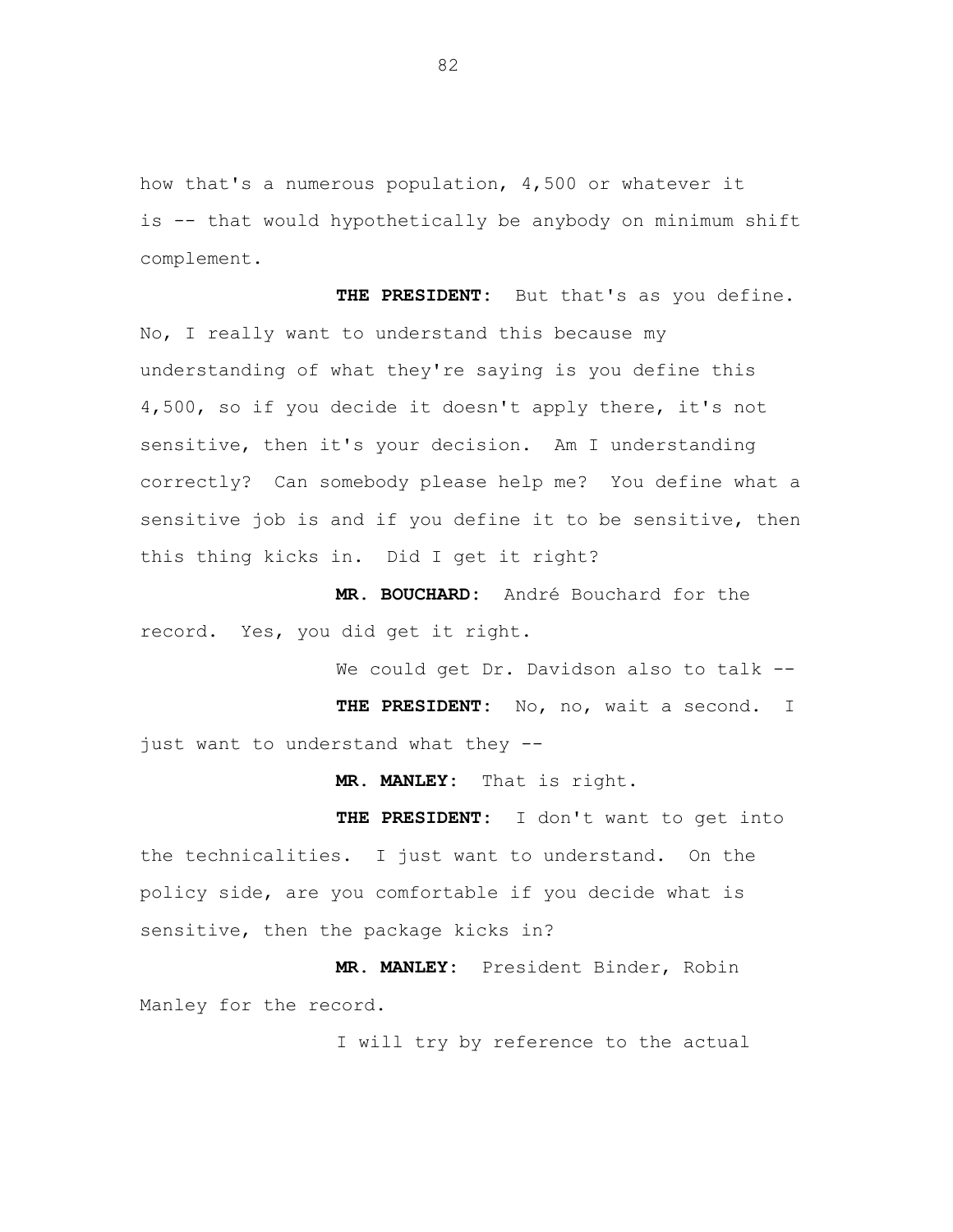REGDOC to show you precisely what I mean. So if we refer to a table at the back of the REGDOC  $-$ - and I'm just trying to find the exact table. It's page 22 of the CMD, Appendix A, Table 1, type of assessment by work group and circumstance.

So if you see on the left-hand side there's the workgroups listed: certified workers, onsite nuclear response force, okay. Those are the folks that we believe that this REGDOC should be concentrated on.

If you keep on going down you see this applicable minimum shift complement. Now, unless I completely misunderstand how the CNSC staff have defined that, and I don't think I do because I know what my minimum shift complement is, they are saying that we would have to do pre-placement medical testing and periodic frequency to be determined by the licensee medical testing for those kinds of personnel.

Now, I heard the discussion earlier from this expert  $-$  I'm sorry, I have forgotten your name  $-$  who spoke to, you know, the controls and the mechanisms and why it would be done and such and so. What we don't observe is an actual safety problem. We don't observe our maintainers, our Chem Techs on minimum shift complement, your regular operator, we do not observe them having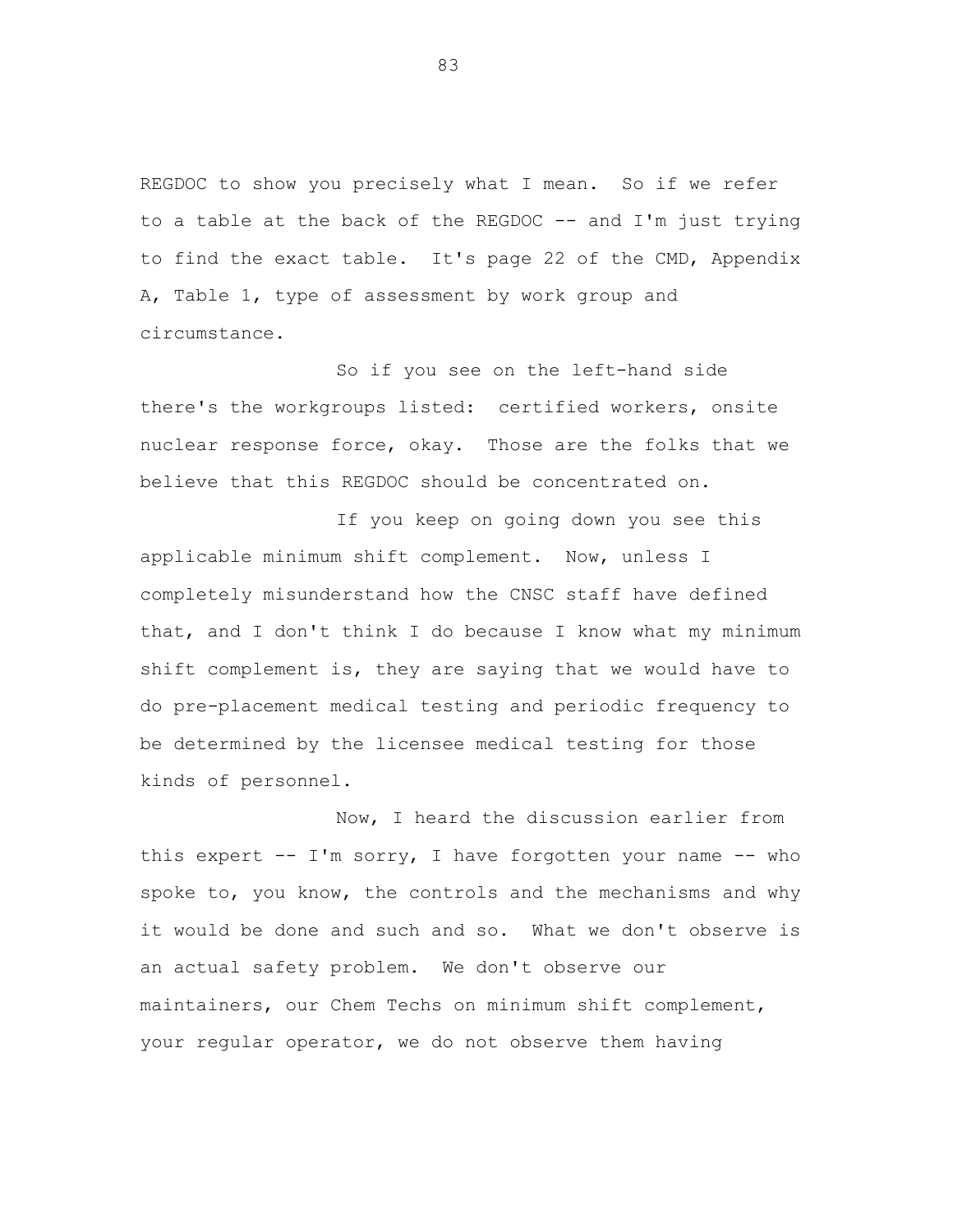medical issues that are untoward that are affecting nuclear safety of the plant. So we are asking why we would implement this extra requirement where we do not perceive that there is actually a safety benefit from doing so.

**THE PRESIDENT:** But again, I'm reading medical, they require medical and the extent of medical can be very, very simple here. Are you saying you don't need it even for ERT, fire brigade, you don't need medical at all?

**MR. MANLEY:** We do not disagree with the requirements for ERT and fire brigade. We already have those in place.

**THE PRESIDENT:** So minimum staff you don't agree? So is that the essence of your disagreement at this table? I mean because my understanding was that staff was -- aside from the supersensitive position, staff is very flexible about you designing a program that fits these particular positions. So what am I not understanding?

**MR. SAUNDERS:** Yes. So Frank Saunders for the record.

I mean we have seen this before in REGDOCs where the wording is a bit vague and then the translation changes, right, and suddenly we are doing a lot more than we thought we would do. Truthfully, as far as medical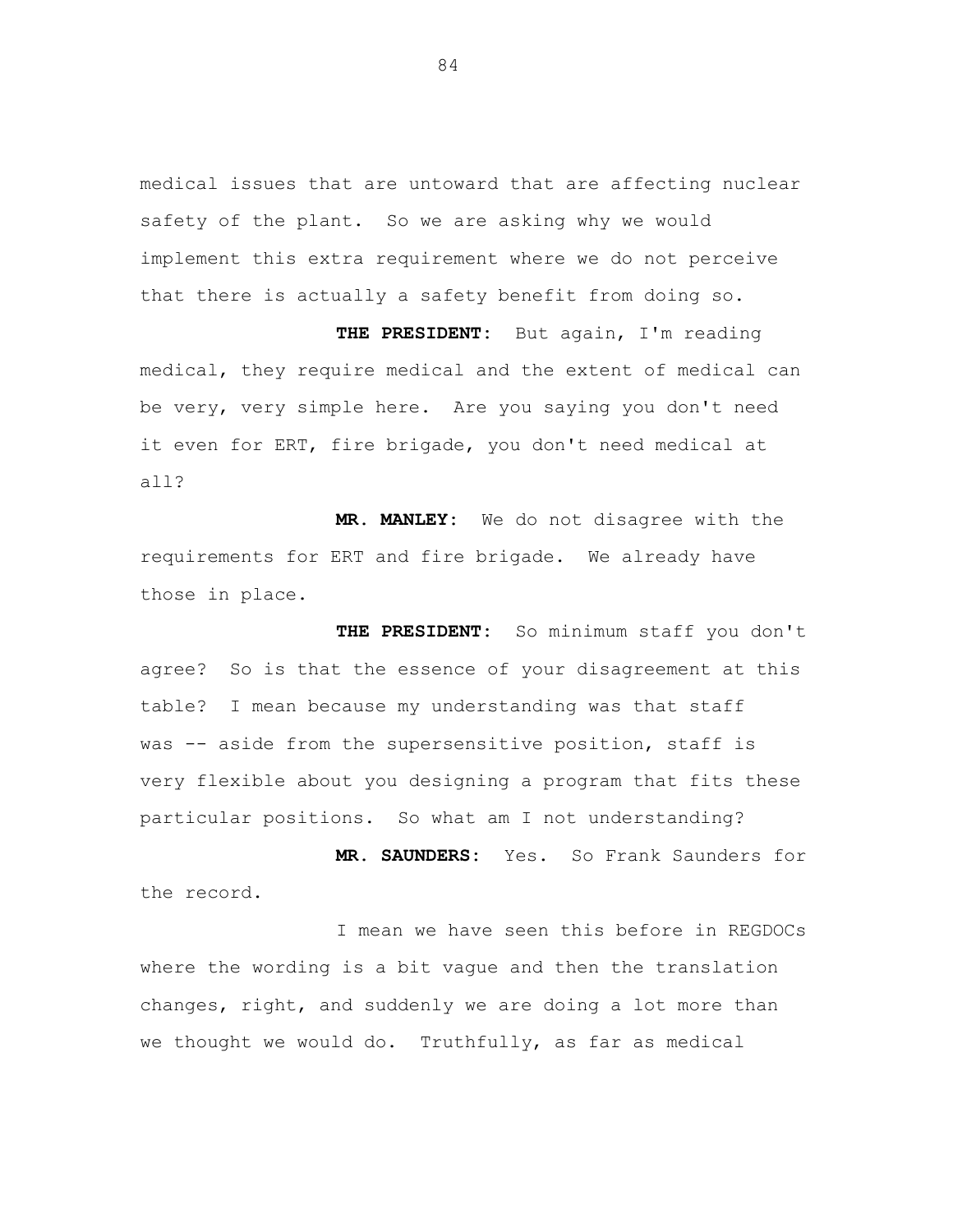testing goes, we are already doing the populations we think are at risk. You guys didn't have to tell us to do that. You picked up on it eventually and put it in the REGDOC, but in reality we were doing it already because we recognized the issue.

When it comes to operators doing their rounds or others, there really is nothing unusual about these jobs that would suggest we should be doing ongoing medicals or whatever. We don't have a problem, we certainly don't have people -- and they do tell us. We have good records of people who come to us and say, I have a medical problem, I need to be reassigned for a while or something because I can't do this or that.

So the issue really is this, is really how broad this is in the table. If there was a statement in the table that you must do this group, everything -- you know, if you said really clearly, the rest is all up to you, we wouldn't have a problem with it. When it's kind of wishy-washy, we know down the road that this will come back, right?

**THE PRESIDENT:** As you know, we are in for clarity, so clarity has to be there absolutely. And I also understand that -- a couple of places I read that they are trying to document the codes you are already implementing,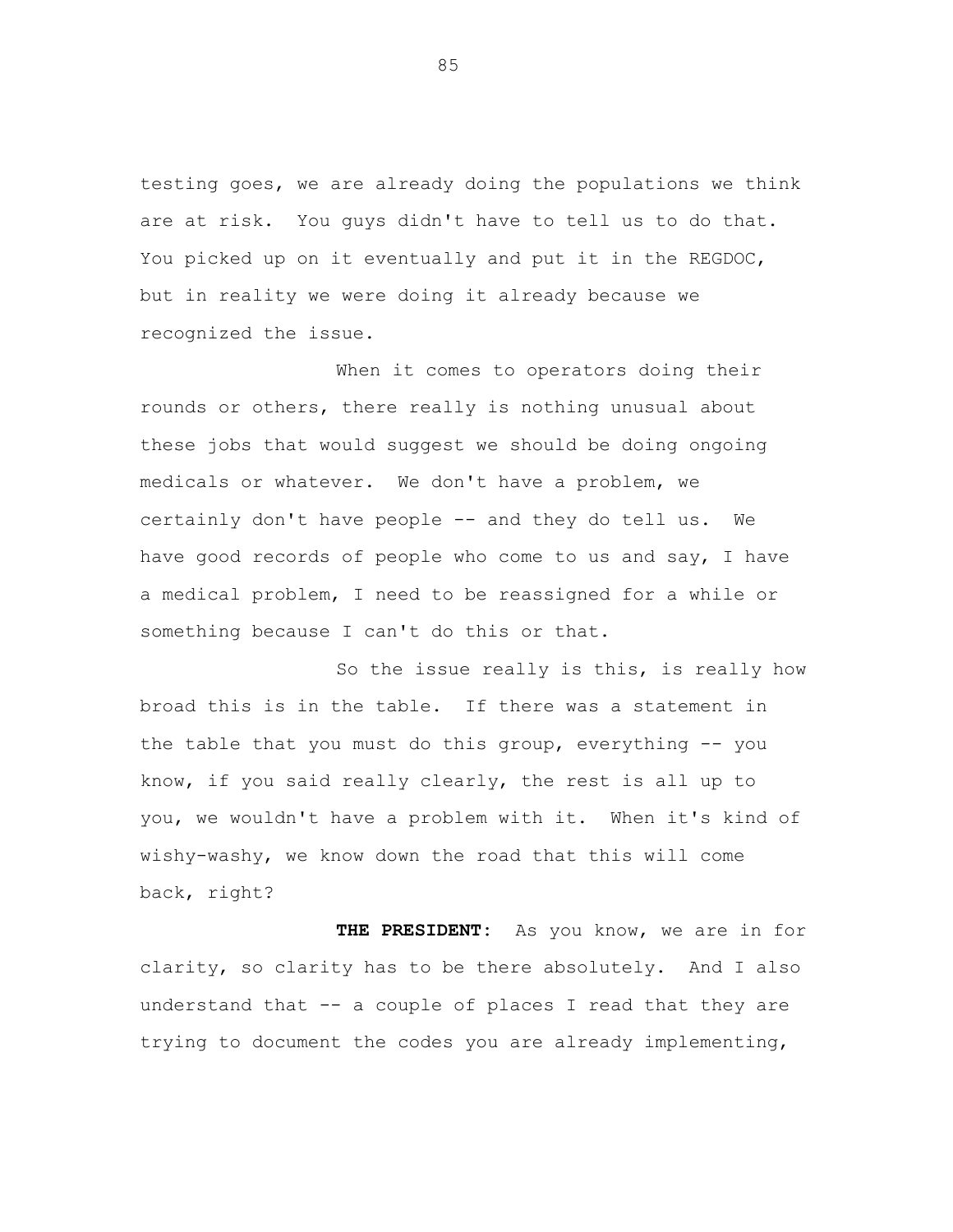so they are just documenting some of these things. Staff, do you want to reply to that?

**MR. LAMARRE:** Greg Lamarre for the record. I will make a couple of comments and I will pass it back to Lynda Hunter.

So the crux of the issue is over the definition of the minimum shift complement. That requirement has been in place for quite some time for the licensees using G-323 to determine their minimum shift complement. So it is determined by the licensees and it is embedded within the LCH based upon the licensee's analysis.

The other thing that I would like to mention is that there is latitude for the licensees to remove someone from the minimum shift complement testing regime that is being proposed here, based upon the fact that they are not in a safety-sensitive position as well. So there is latitude there as well.

And just to bring you back to the fact, the reason that we have minimum shift complement is this is the minimum number of critical staff that have safety-sensitive roles in the case of a design basis type of accident. So the reason that they have been determined to be part of the minimum shift complement is that they do have an important role to play should things go awry with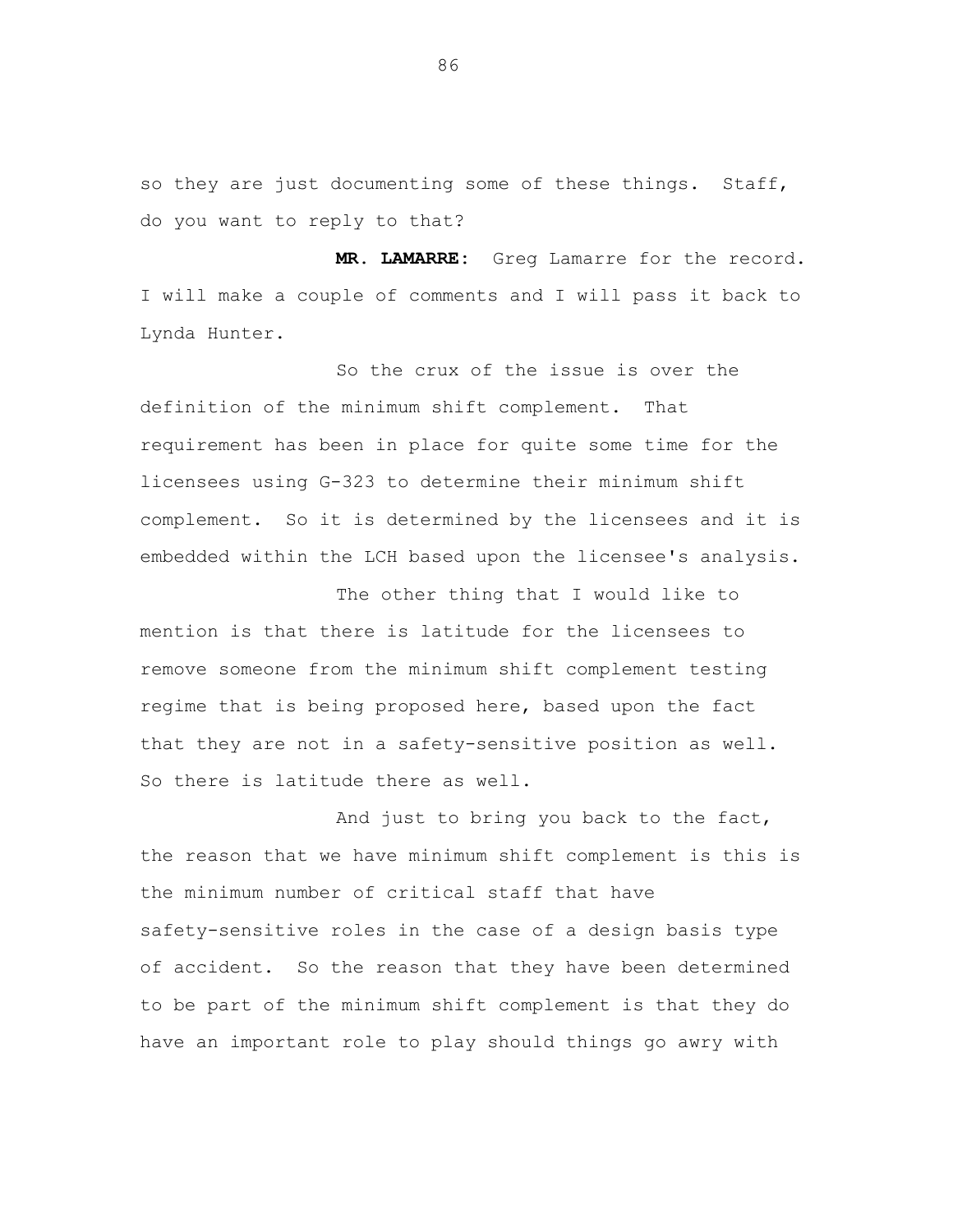it at the nuclear plant and a lot of that has to do with them being able to perform task A, B and C, and the medical examinations here that we are talking about are job- and task-specific.

And Dr. Davidson can talk about how that  $--$ 

**THE PRESIDENT:** No, but wait a second. It's not about the expert here. It is about their interpretation of what the document says and I think that's where -- I just want to make sure it's not the misinterpretation of words that's causing this disagreement.

**MR. SAUNDERS:** It's Frank Saunders for the record.

The issue is  $--$  I mean the statement sounds like we choose exactly what the minimum complement is. It is not solely up to us, right? If it was, it would be different than it is today. So this is not a sort of cut-and-dry kind of thing. We have to demonstrate certain capabilities here.

The issue on the physical testing though is really kind of separate from that. The question is: Is what they would do in an emergency different from what they do day-to-day? So therefore, they might be suddenly called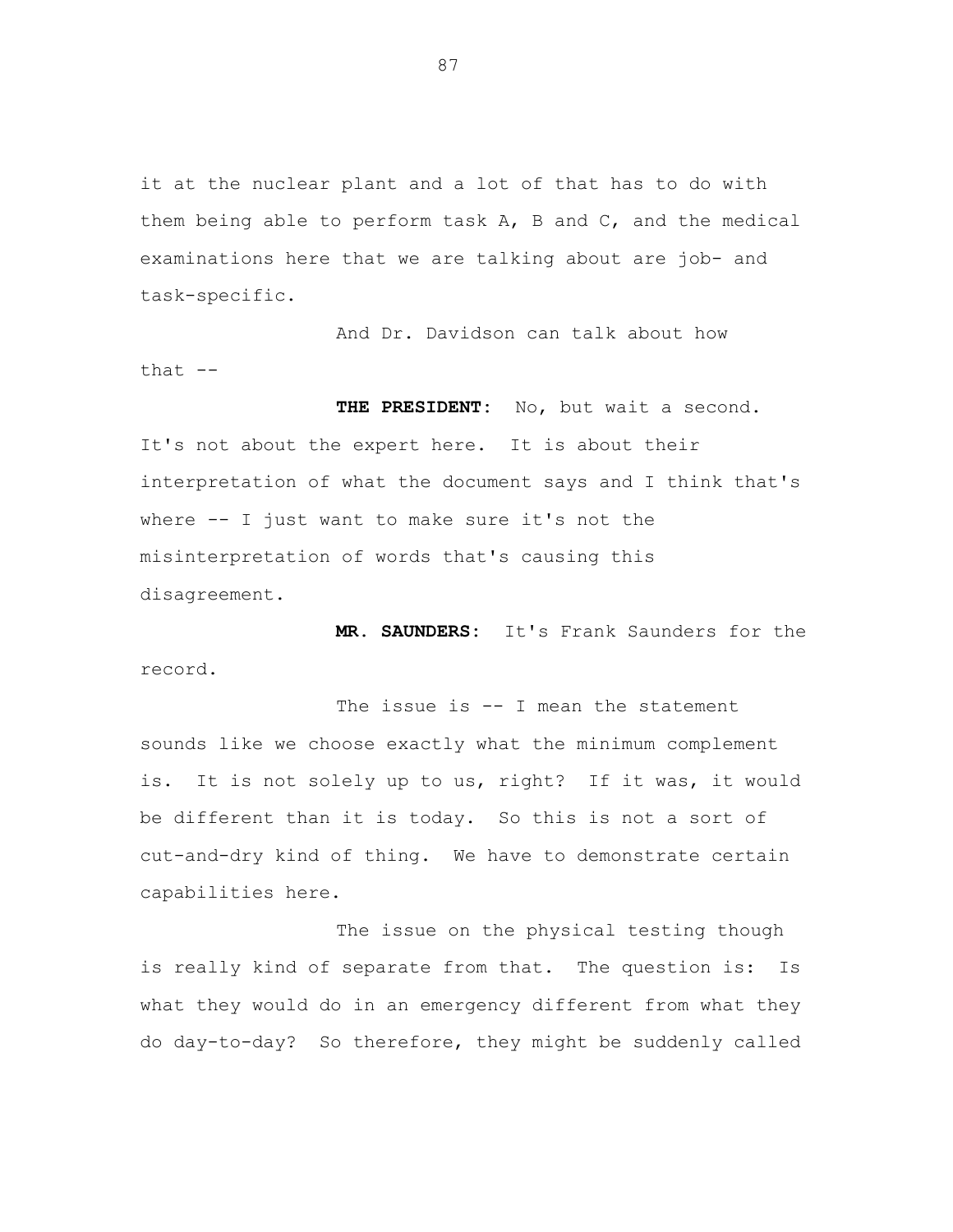upon to do some task which might exceed their normal physical capability. And for many people, most everybody, the answer is no, right? Certified staff is a little bit questionable because generally they are still doing the same stuff but, you know, there certainly is an increase in pressure in that if you are in that kind of situation. So we see the connection.

So, you know, from our point of view, if we thought that operating staff, maintenance and Chem Techs would suddenly change the physical exertion that they required to do their job, then we would agree. We just don't see that because the duties they have in an emergency are basically the same duties they have on day-to- day routines. We just need to make sure they are there to do that, that's all.

## **THE PRESIDENT:** Staff?

**MS HUNTER:** Hello. If I could just -- Lynda Hunter for the record. If I could just add to that.

In terms of the actual requirements for the regulatory document, in section 4.1, which covers the identification of safety-sensitive positions, staff has clearly indicated that certified workers and nuclear security officers and nuclear response force members, those security folks are included.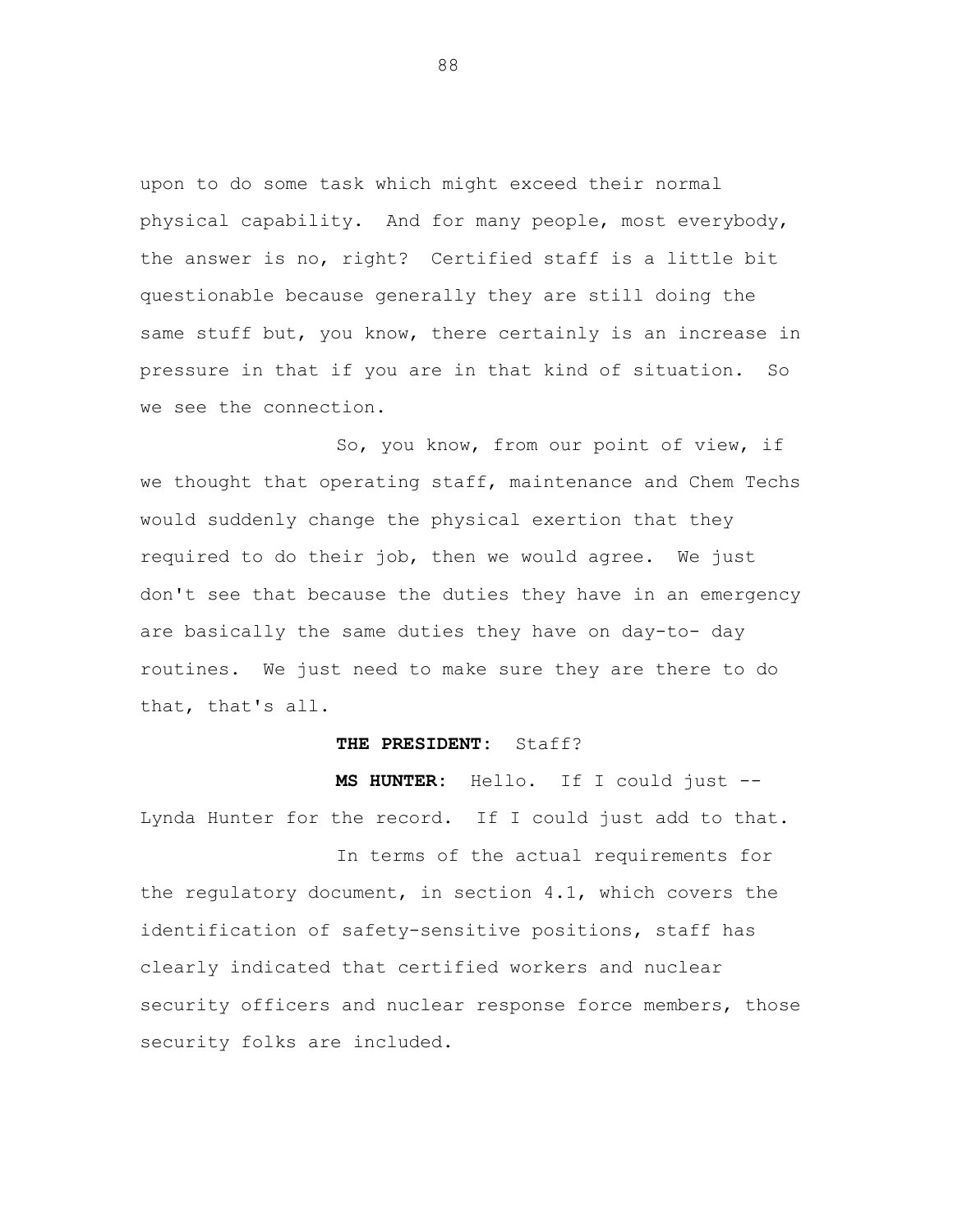With respect to minimum staff complement, it clearly states that minimum staff complement typically would be included as a safety-sensitive position unless licensees through their risk analysis have determined that those workers are not safety-sensitive. So in other words, there is an out for them. So for example, the example came up a stockkeeper is part of minimum staff complement because they have to be there around the clock in the event that that equipment is needed and sometimes that equipment could be needed in short order, so sort of time-sensitive. So they are required around the clock. Could they cause a significant incident? That would be actually up to licensees to determine. If they couldn't, then they could be excluded. So really, we are talking about those workers whose impaired performance could cause a significant incident.

## **THE PRESIDENT:** I think --

**MR. SAUNDERS:** Fundamentally, I just need to make the point because everyone keeps saying this is going to be up to us. It is not. You have to concur with our analysis, right? So in the end of the day this is not a licensee decision as it's written in the REGDOC. We can argue to take people off, we will not necessarily get agreement to take people off, and so our point is simply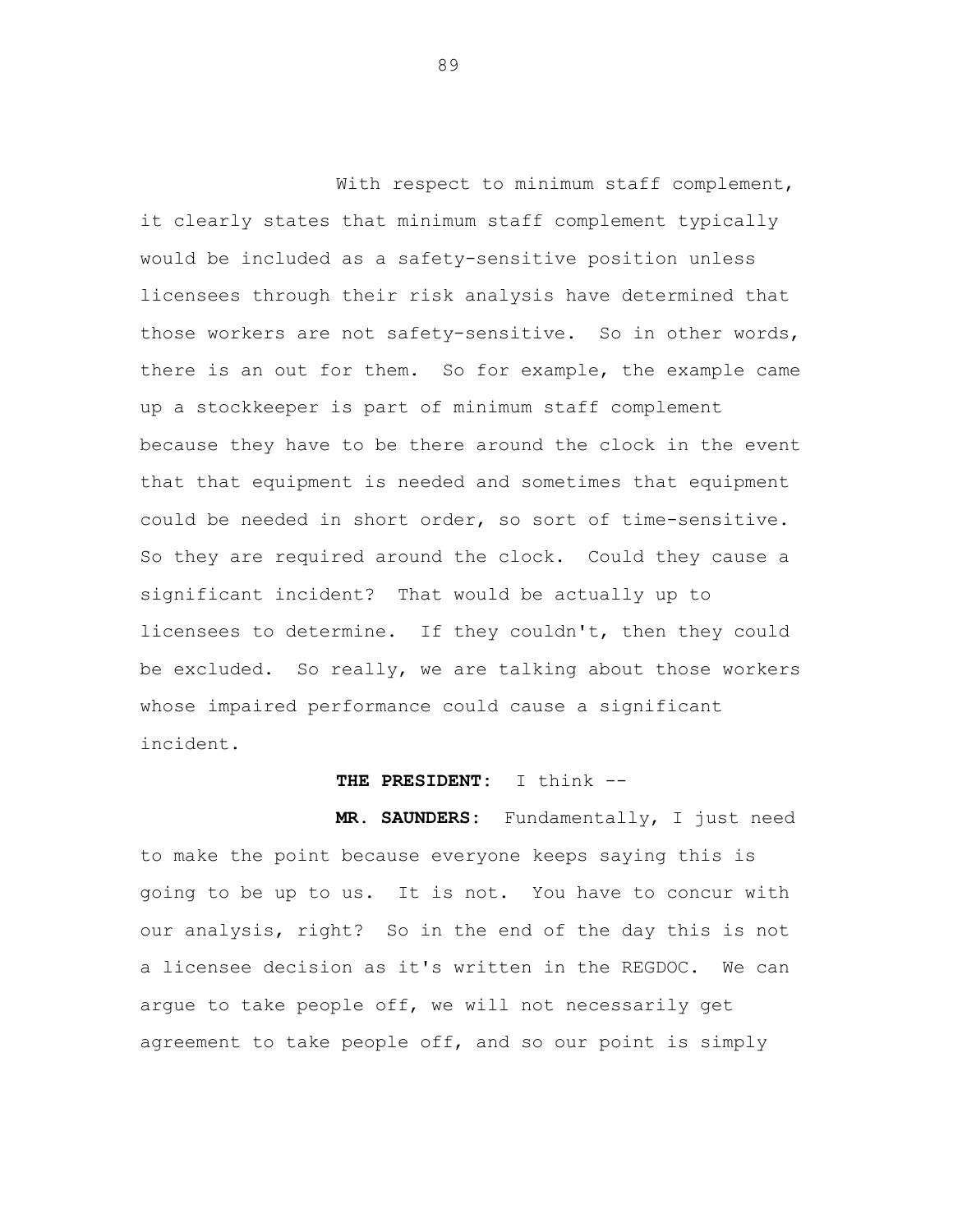that if it's clear that it's our call and that we only have to have analysis present, no problem. If it's not clear, then this will change and will grow with time, and that has been demonstrated over many years and many different documents and many different regulations. So, you know, that's not an unreasonable statement.

So, you know, our point of view is this will work easier if you stay with a very small group and we will be more likely to be successful. So that's our input into that process.

**MEMBER McEWAN:** Can I just ask, what is the increase in numbers from certified workers to including all minimum shift complement workers?

**MR. SAUNDERS:** Well, certified workers at the Bruce site, the minimum complement would be 30 for each station, so 60. However, the group is actually about twice that size, a little bigger, so in the sort of 200 people range. If you could do all minimum complements, you are about 1,500, 1,200 to 1500. And it depends on how you define it, is it people currently on minimum complement, is it people who might come onto minimum complement? So by the time you do all that, if you include everybody that has the calls to do that work and might be assigned it, you are into the couple of thousand. So it all depends on how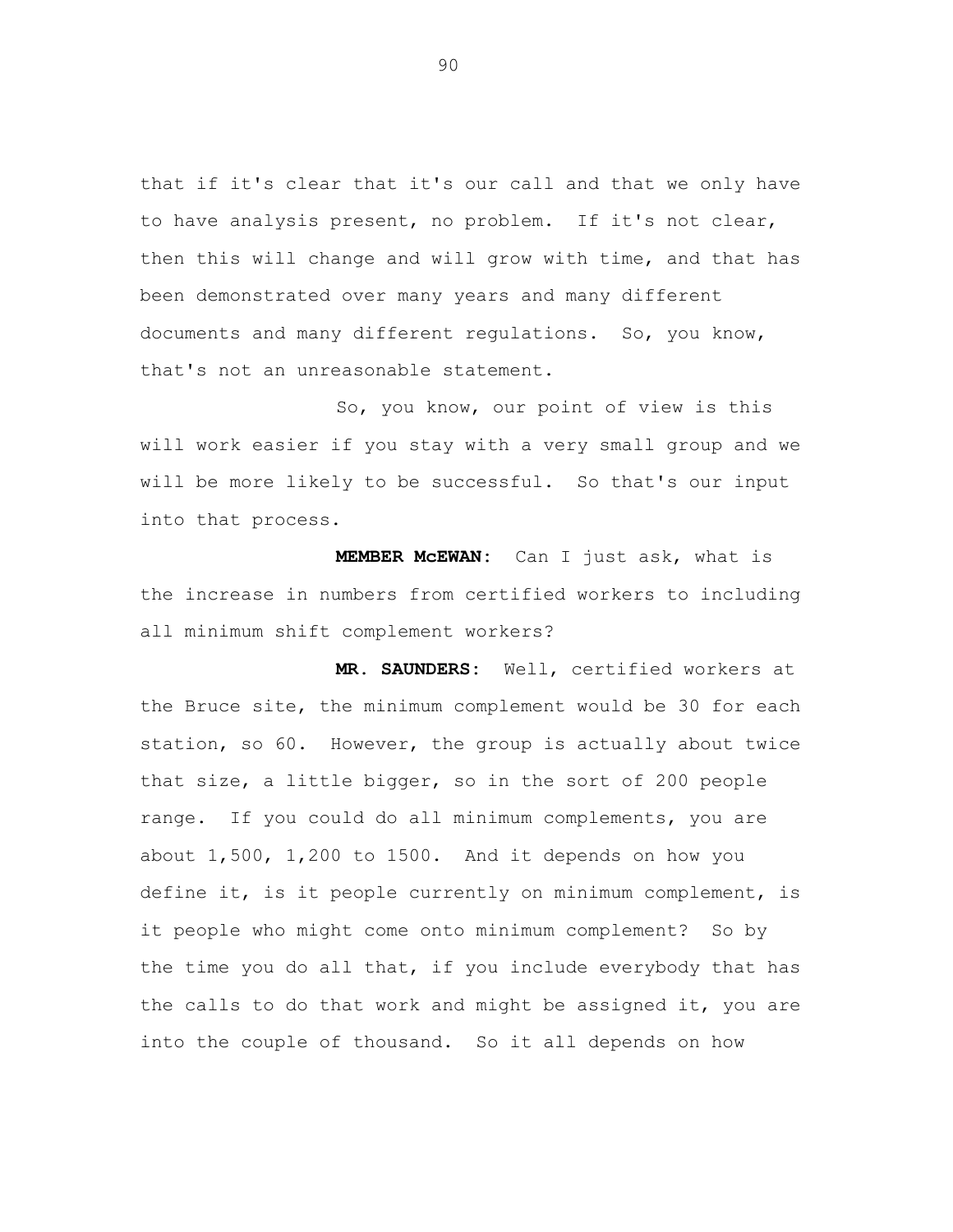you -- it's easy to say minimum complement as who is there today, but I might call Joey in tomorrow because I have some kind of an issue and now he's on minimum complement and he wasn't yesterday. So the group actually gets quite big when you start putting all that administrative stuff around it.

**MEMBER McEWAN:** So it's an order of magnitude?

**MR. SAUNDERS:** Yes, for sure.

**THE PRESIDENT:** Look, we are going to take a break, a biological break here for 15 minutes. But before we leave, just so I understand where we are leaving it, and I don't want to put words in your mouth, but if I understood, on the drug and alcohol regulatory scheme here, on the most sensitive position you think it's okay? On the rest of the population, if I read you correctly, you would like to see some different text about the approval process in there? And, you know, by the way, as an aside, you can always -- if you don't like what staff is saying, come back to the Commission because we are so much more reasonable, right?

--- Laughter / Rires

**THE PRESIDENT:** The point here is there is always going to be this requirement to get agreement, but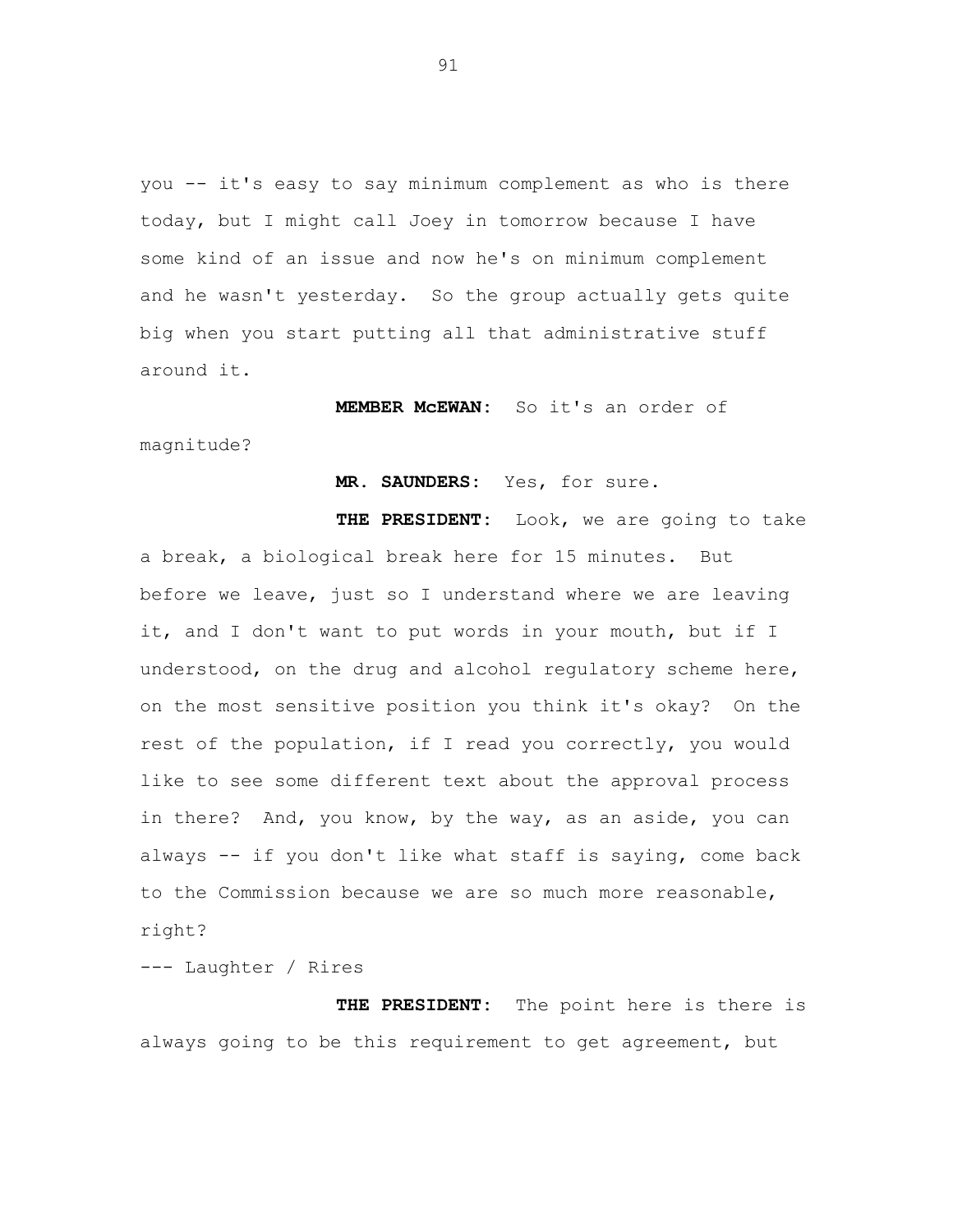if you can come up with some text that you will be happy with, I just wonder, and we will get back to it after the pause, what if there are other issues in this document of concern?

So we will break now for 15 minutes, getting back at 25 past 11:00. Thank you for your patience.

--- Upon recessing at 11:10 a.m. / Suspension à 11 h 10

--- Upon resuming at 11:27 a.m. / Reprise à 11 h 27

**THE PRESIDENT:** Okay. We're back.

Mr. Lammare, you want to say something,

add something?

**MR. LAMARRE:** Thank you very much, Mr. President.

Just the conversation that was going on before the break, I thought we'd just add a little more point to it. I was reminded of the fact that a lot of this was around the licensee's determination of the SSP population. And this is similar and consistent with what was presented in RegDoc 2.2.4, Fatigue Management.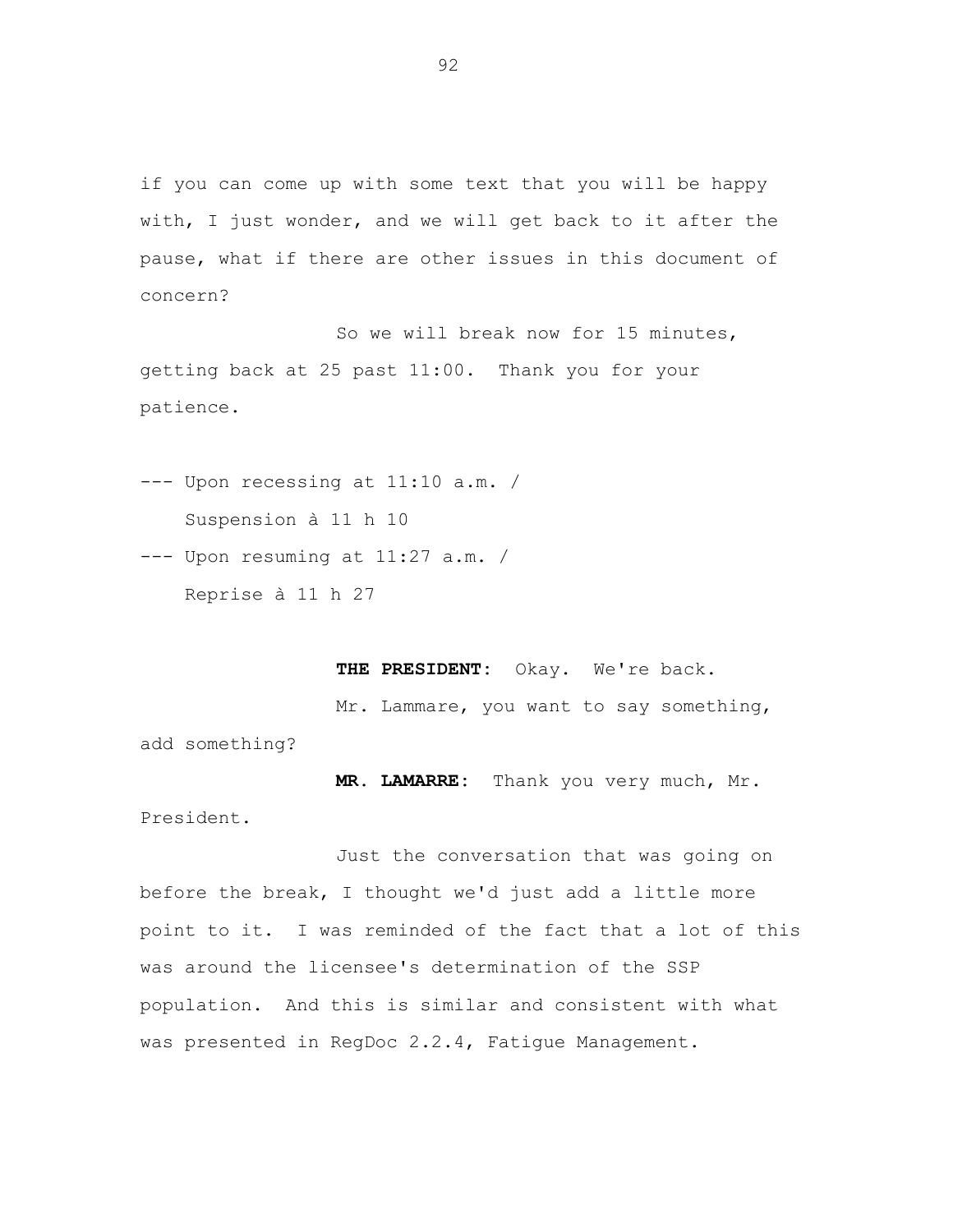So the licensees have a requirement on them right now for those high security sites to go back and do an analysis of what their SSP constitutes, and that is in line with the approach that's being requested in this RegDoc as well, so there's consistency there.

The other thing that I also wanted to mention is that -- perhaps a comment on the minimum shift complement and the role of minimum shift complement in the case of design basis accidents.

Perhaps I'll ask Mr. Bouchard just to give an example as to why some of the medical pre-placement and periodic testing is deemed a requirement within the RegDoc and perhaps provide some example to illustrate that.

**MR. BOUCHARD:** André Bouchard, for the record.

In our work to validate and verify minimum shift complement, we do review the important analysis done by the licensee. One of those key ingredient to that analysis is their emergency procedures within the design basis.

So within that, we observe, actually, physical -- physically people deployed and doing what is expected out of them during an emergency or an event response with regards to the procedures, which means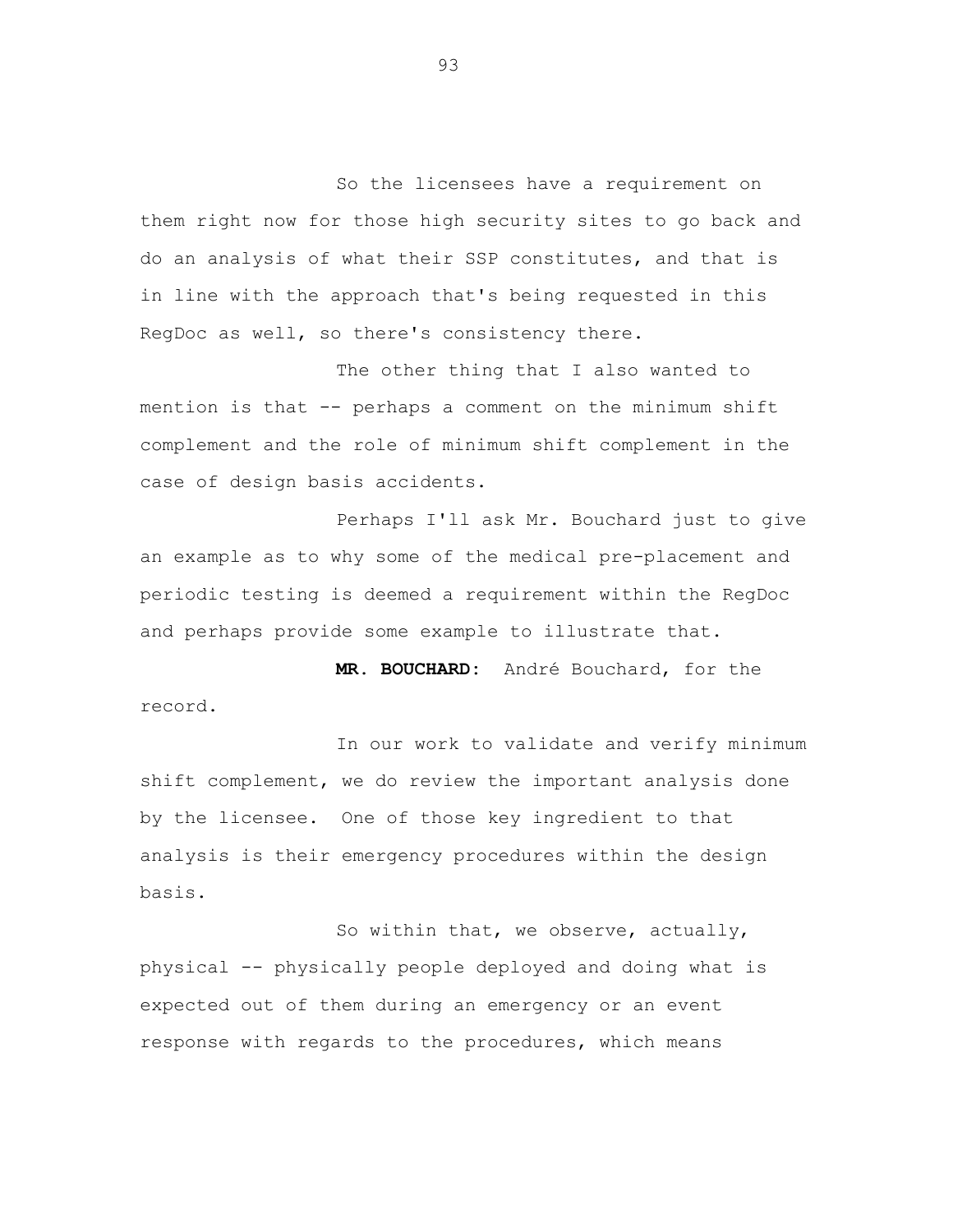suiting up in plastic sometimes, wearing protective gear and having given determined time to actually get to a station, perform an action and do that within the confines of the time allocated and the physical, sometimes, limitations with regards to either location, smoke or even absence of light.

This is the basis on which we  $--$  really, our point is, minimum shift complement is safety sensitive position, but the licensee, obviously, as we said, like the stock keeper, might be exempted because a stock keeper is a defined environment where he's not asked to physically perform actions necessarily in a given period of time.

This is why the RegDoc in the table means and states that it's MSC as necessary or as determined by the licensee.

It's important that the licensee does this safety sensitive position analysis because they are the one that have the procedures for emergency and can assess who needs to perform such critical actions at what time so that we could get the assurance that they can do that, the person can do that within the prescribed time.

 **THE PRESIDENT:** I think what we heard is that they're not -- that it's so generic that it can capture more than they would like or agree with and the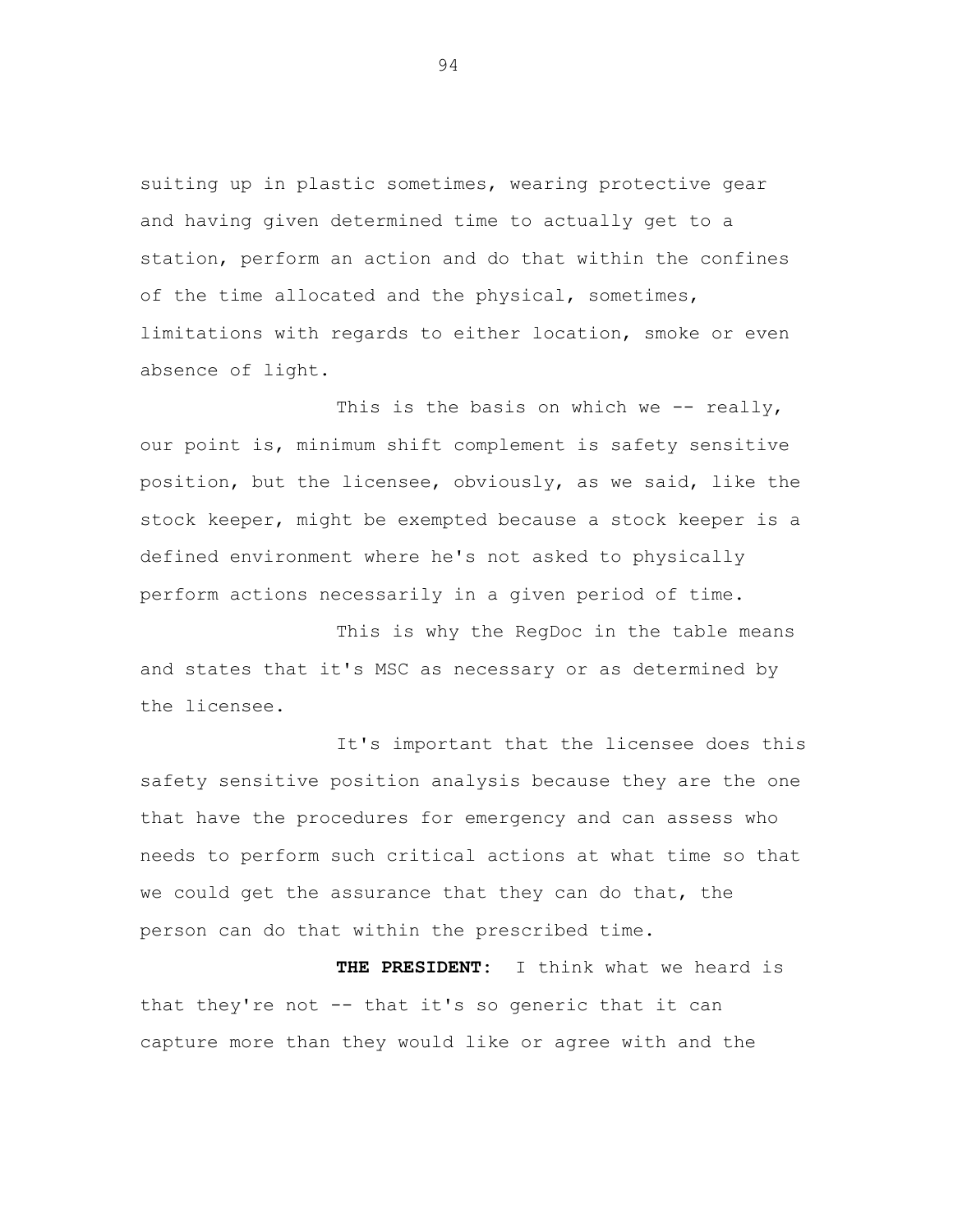approval process, who's in, who's out, is a bit vague and they don't like the fact that you have the last word here, I think. That's what I heard.

So you may want to build in a little bit more mechanism that you can escalate -- I always say escalate to the Commission, and maybe an agreement before you do that because I know how much you love to come in front of us also, so there's incentive to get agreement before coming to us.

I think there was a comment.

**MR. COTNAM:** Good morning. It's Shaun Cotnam, Chief Regulatory Office from Canadian Nuclear Labs, or CNL. So it is still morning.

We as industry did caucus during the break and have a few things that we'd like to say, starting with the fact that there are four high security licensees. You can see us all here.

In a moment, I will turn it over to New Brunswick Power, Jason Nouwens, to also talk.

I would like to start with what we agree on. We're all here trying to make things safer, and I don't want that lost and I don't want us as industry to come across as not seeing that. That's simply not true.

In fact, we believe we had a long history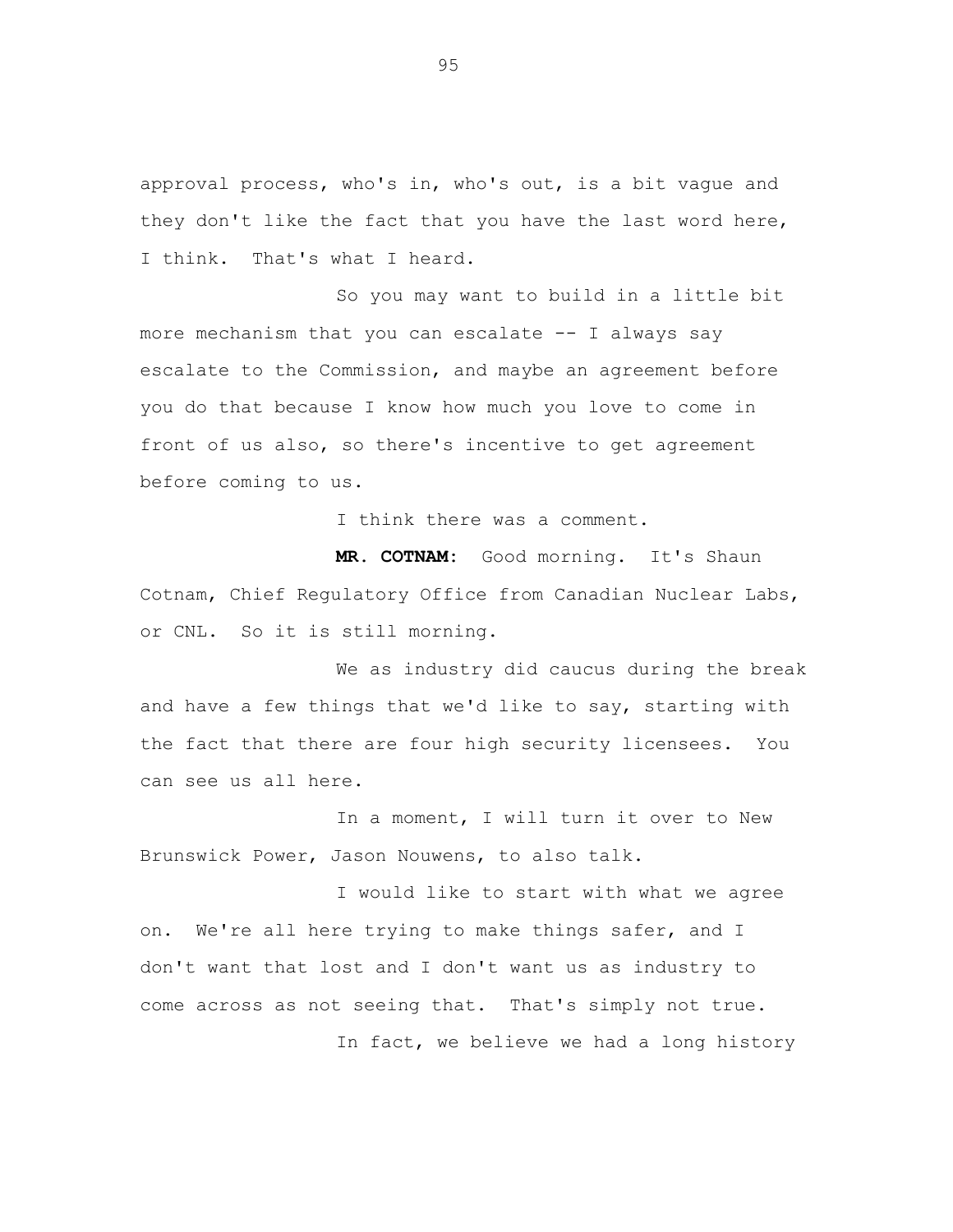of managing fitness for duty well. We do it well now, we believe, and testing is just one more element.

So let's start with where we agree because we're all trying to make continuous improvements.

Beyond that, though, I think there are probably three important points.

First, I feel duty bound to put it on the record that, just like was said by my industry colleagues, this is going to be a difficult implementation when we get to this RegDoc.

And Dr. Binder, you know very well, even better than me, that Staff have a good experience working with industry implementing RegDocs. WE do this a number of times successfully. But I would point out that this particular RegDoc has two things very different than what we have seen in the past, one being such a direct connection to our employees and, more specifically, the collective agreements. And secondly, the other connection I would point out is to the potential legal ramifications which have been alluded to a couple of times.

So I think that's an important point why we say this is a potentially very difficult implementation period.

And you've heard examples of four year for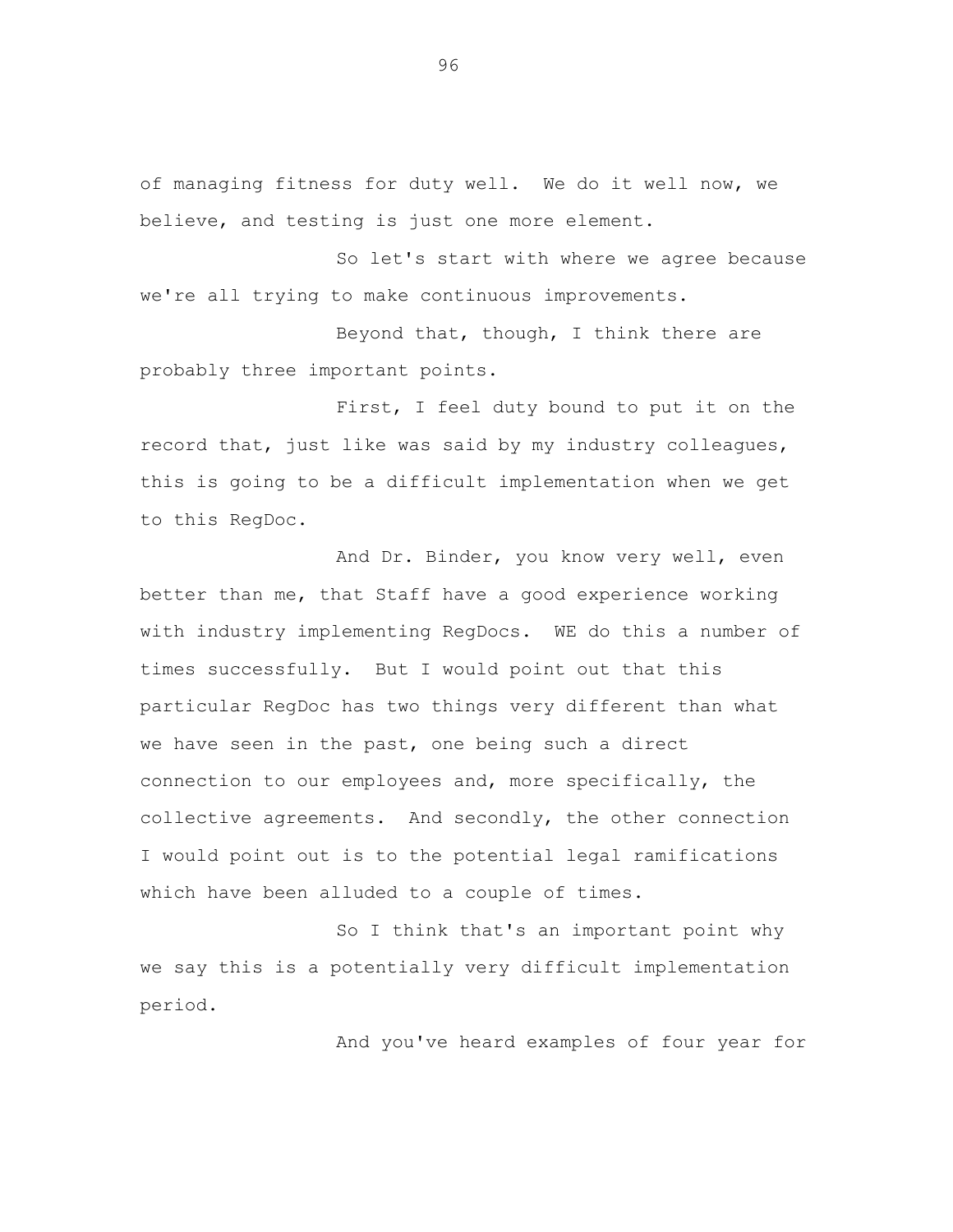psychological testing it took us just to do the required area which we agree with, which is the NRF. So I think that's an important point.

I would also like to say that, as an industry, we have recognized that CNSC Staff have consulted well with us. They have made a number of adjustments on the way. Maybe that did not come across clearly at the beginning, but we do want to acknowledge that.

And I think maybe it's just worthwhile saying that we really do believe that an early victory here, if we just start with that very small population we talked about could pave the way for success, having a good early learning curve. It could always be modified later.

With that, at your pleasure, I'd like to introduce Jason Nouwens from New Brunswick Power.

**MR. NOUWENS:** Thank you, Shaun.

For the record, my name is Jason Nouwens. I'm Director of Regulatory Affairs and Performance Improvement and, like Shaun and my other colleagues said, that we are all committed --

**THE PRESIDENT:** I can't hear you. Is the mic on?

> **MR. NOUWENS:** Sorry. I'll move closer. We are all committed to safety and we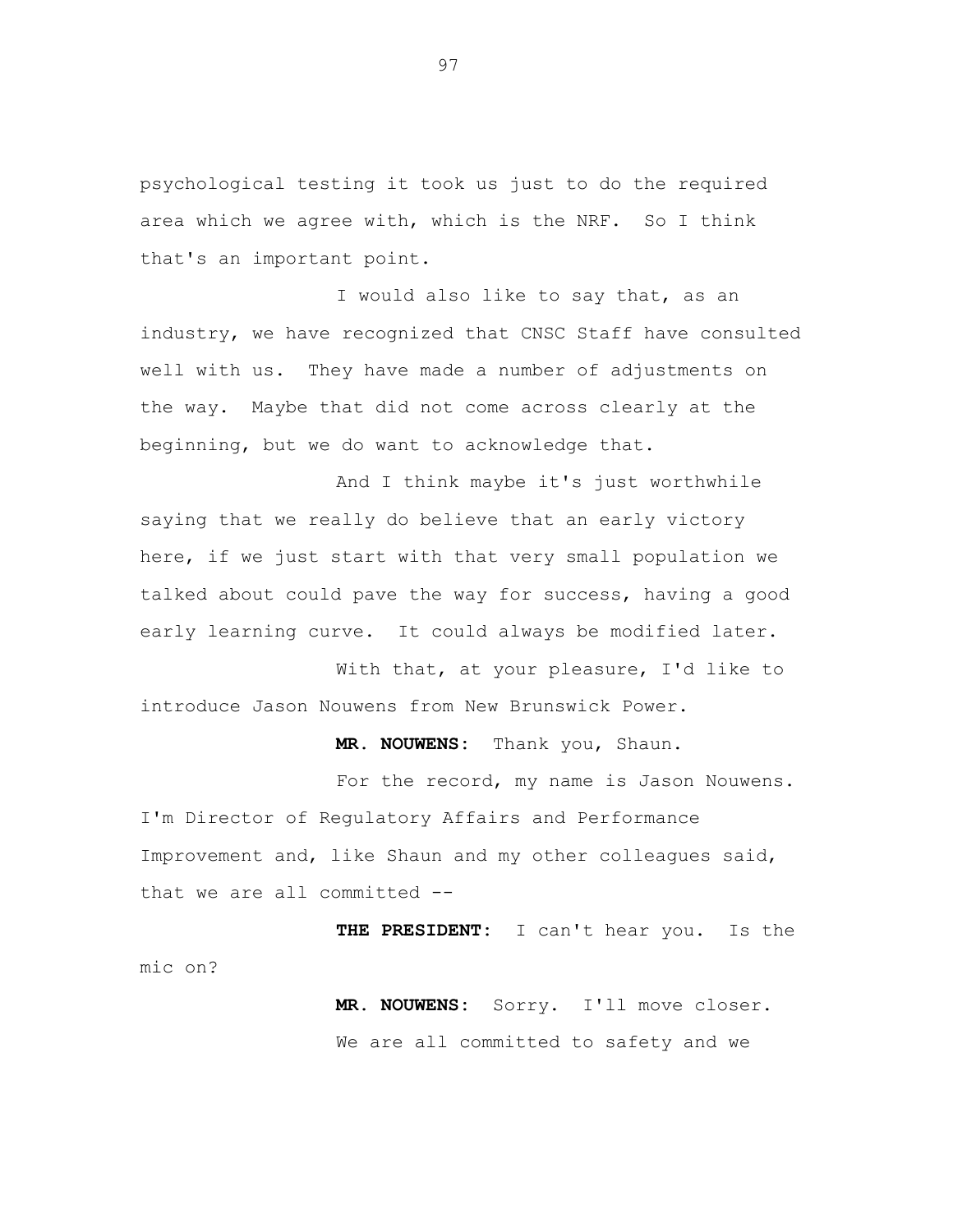agree in principle with this RegDoc and where we want to go with it.

I just want to highlight a few points that I think we heard this morning. One is what Robin said at the early, that -- in his opening comments, that industry recognizes and supports the importance of staff being fit for duty. That's important to all of us, particularly certified control room and armed nuclear response force staff.

You know, as was mentioned by one of the Commissioners, from a change management point of view this will have a significant impact to the station and the workers. It's particularly sensitive to New Brunswick, as I'm sure you're aware of the Irving refinery case for a similar drug and alcohol policy that was taken to the Supreme Court of Canada and it resulted in a decision.

So you know, in particular in New Brunswick, it would be sensitive to the workers who were friends and neighbours of the people that were in the union at the Irving refinery, so from a change management point of view, this will be significant. It will be very sensitive. It will affect workers' lives and their personal lives.

And really, what we're recommending here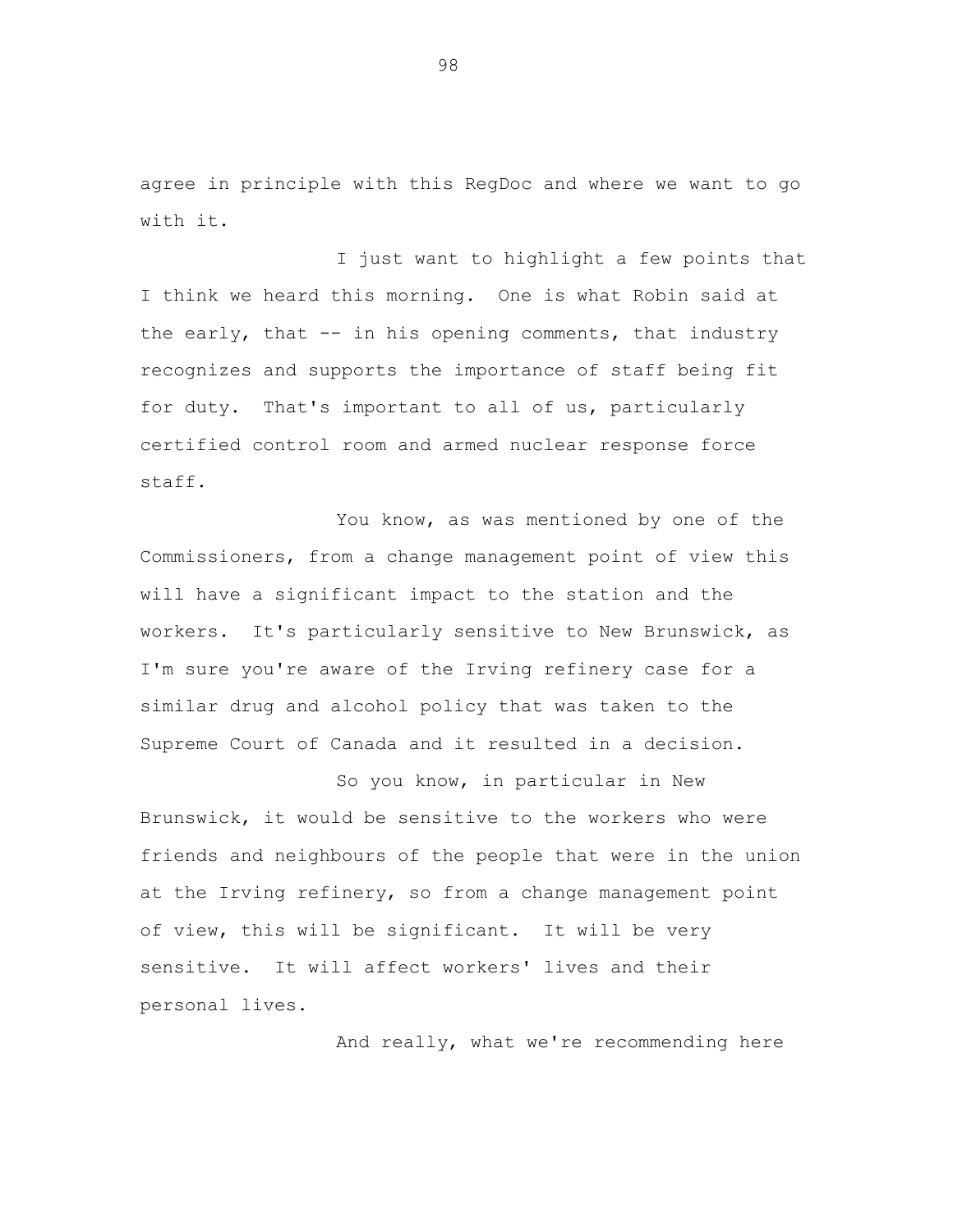is, from a success point of view, a small scope that's clearly defined will only help our implementation.

So I want to bring your attention to one particular part of the draft Regulatory Document, Section 4.1, and I'll just -- I'll read it very quickly. It says:

> "Safety-sensitive positions shall include:

1. certified workers

2. the following security personnel: Nuclear Security Officers (NSOs), onsite nuclear response force (NRF) members, and designated non-NRF personnel."

An example, I guess, of the tangible suggestion that we would like to make, if that section stopped there, that would define scope to something that we can all clearly understand and that the workers at the station would clearly understand the safety and significance.

I'll just read on the next three sentences in that section:

> "In addition, licensees shall perform a risk-informed analysis to identify any other safety-sensitive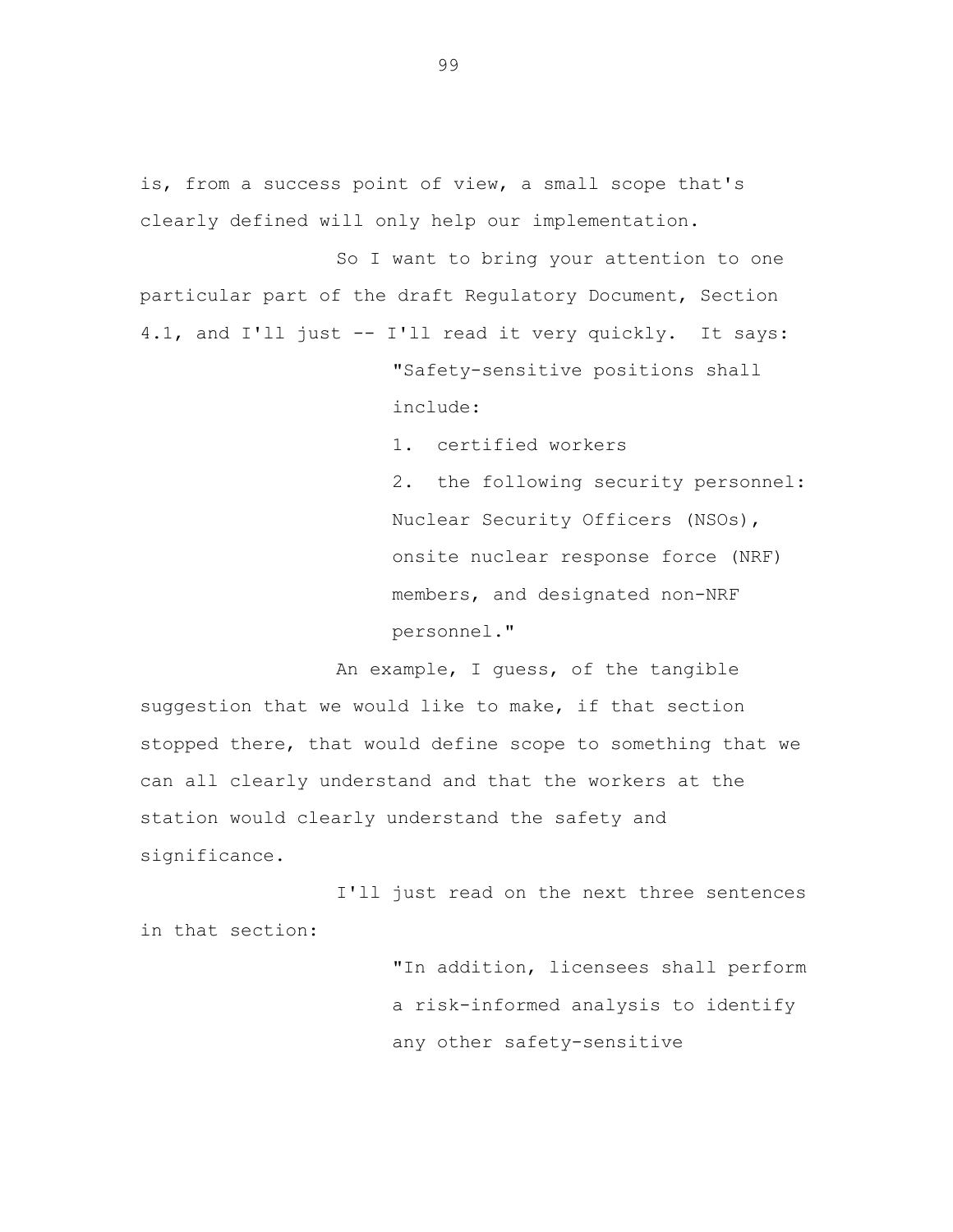positions."

So that would require going through thousands of positions documenting the physical, medical, psychological requirements that would need to be in place for the performance of those duties.

What we're recommending here is we could remove that sentence and the next two, which I'll read very quickly:

> "Positions that are part of the minimum staff complement at high-power reactor facilities shall be considered as safety-sensitive unless documented as not safety-sensitive through the analysis."

So again, another analysis.

And the last one:

"Licensees shall list all

safety-sensitive positions in their governing documents."

Again, we have no problem with that statement, but as a tangible suggestion, if we remove those two requirements to go through the position-by-position analysis, it would provide a clearer scope and one that all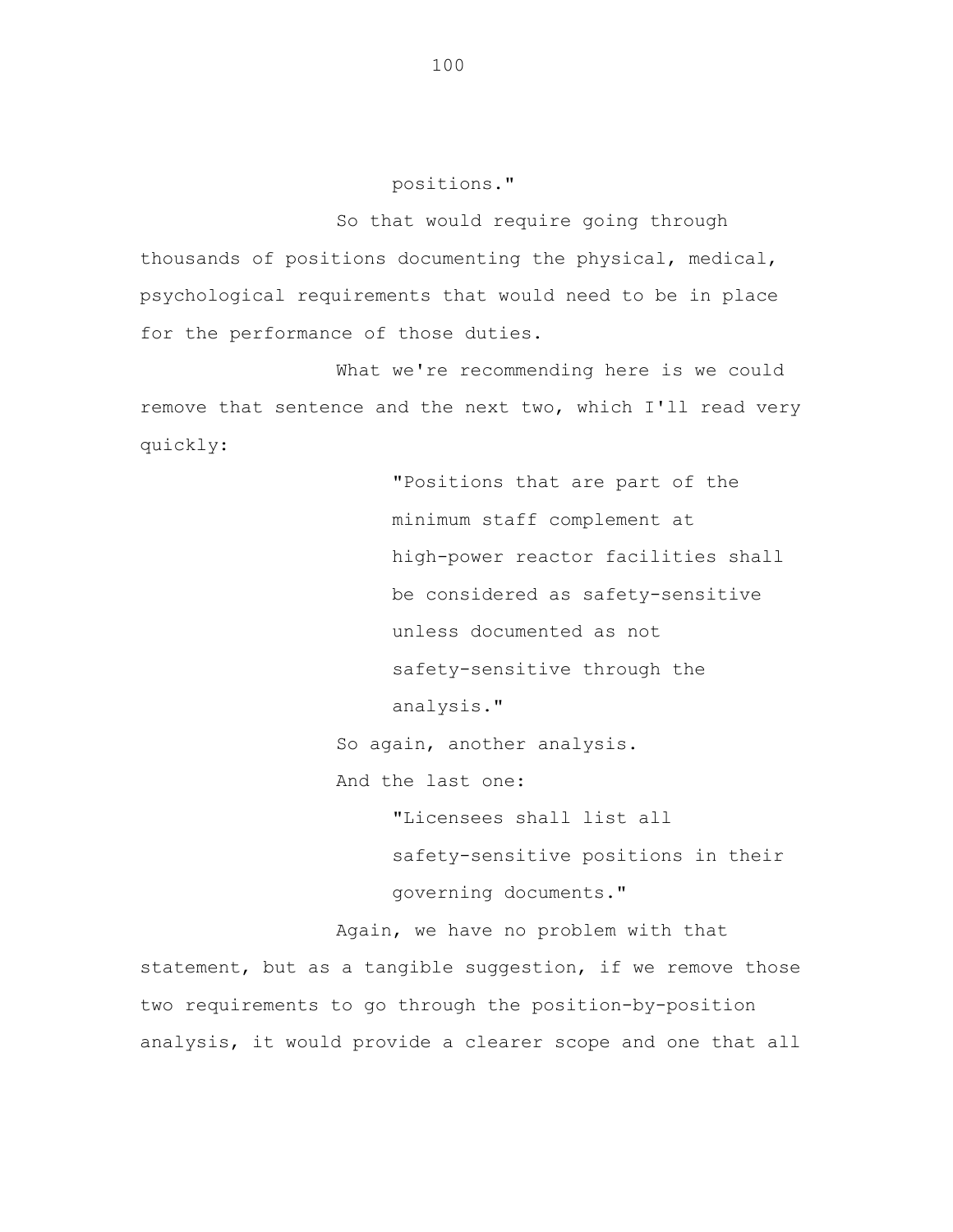of us could easily identify with the significant safety requirements and provide a smaller scope and we think would facilitate a quicker and a more quality implementation of this RegDoc.

**MR. MANLEY:** Jason, if I could just add one additional clarification to that.

And as -- very consistent with that, but as part of what I'd been saying earlier around the minimum shift complement, we would recommend that in concert with Jason's recommendation that the table also be adjusted to be consistent with that.

Thank you.

**THE PRESIDENT:** Staff, you want to react to this?

**MR. LAMARRE:** Greg Lamarre, for the record.

So we've heard the comment. A couple of points that I'll reiterate again is that the definition of SSP is already defined.

It's defined within the 2.2.4 Fatigue Management RegDoc as including certified workers 1 and 2 as well as the minimum shift complement pending the analysis that's to be done by the licensee as per their implementation plan that's due to CNSC by end September.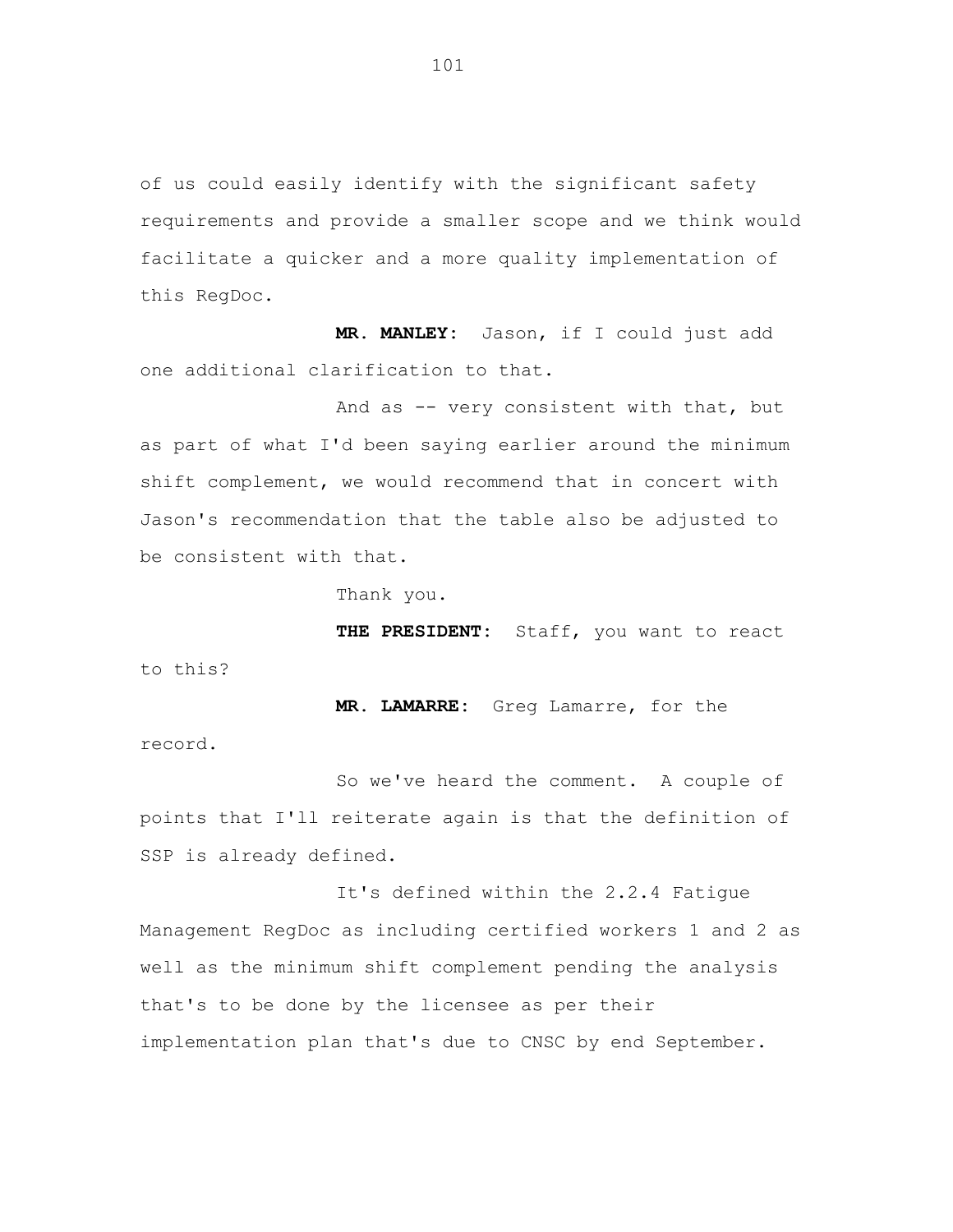The other group that's not included within that list that staff feels needs to clearly be identified is the ERT as well.

So I'm just pointing to the licensee's intervention right now, but perhaps I can turn it over to Lynda Hunter and she can provide a little bit more in terms of what those clauses were meant to provide to both the licensees and staff.

**MS HUNTER:** So just revisiting Section 4.1 after number 1 and 2, the licensee person from NB Power indicated that there's two analysis there -- analyses. There's actually only one analysis. That's to identify the positions that are safety sensitive. And that includes re-examining some of the minimum staff complement personnel that they feel may not be safety sensitive.

So there is actually only one analysis.

And as Greg alluded to, that's already a requirement currently through RegDoc 2.2.4 Fatigue Management. So that activity should already be under way.

And that same analysis up to licensees to determine if there's any other safety-sensitive positions that they feel are important to safety, those individuals whose impaired performance could impact nuclear safety and actually cause a significant incident.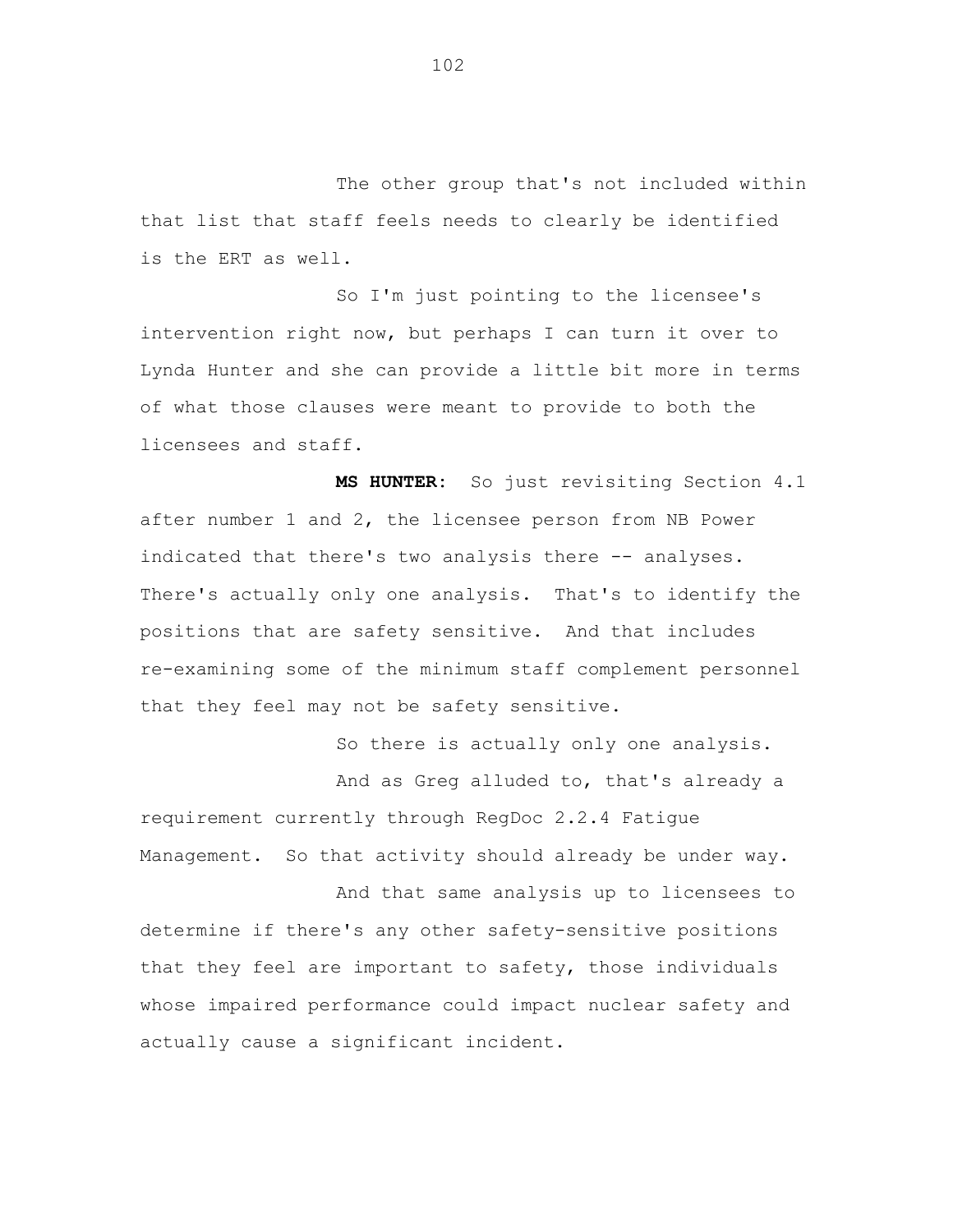So there may be a few others, for example -- I'm just throwing out an example like fuel handlers that aren't included in minimum staff complement that they may want to assess, and that is just one analysis.

## THE PRESIDENT: Dr. McEwan.

**MEMBER McEWAN:** So I'm interested that you went back to the other fitness for duty document which again, if you remember, we had significant conversations about and there was some angst about that document as well.

It seems to me that the difference between the fitness for duty related to the rest, if I can use that as a generic term, and this one is actually the human rights implication of this one as opposed to that one. And I remain unconvinced by your argument that the two populations are entirely comparable because of that reason. --- Pause

**MR. MANLEY:** Okay. As CNSC Staff are consulting, maybe I'll just comment briefly on the RegDoc on fatigue management.

As CNSC Staff are aware, we are in the process of finalizing our implementation plans for that RegDoc. And that does include analysis of positions to which fatigue could be a factor.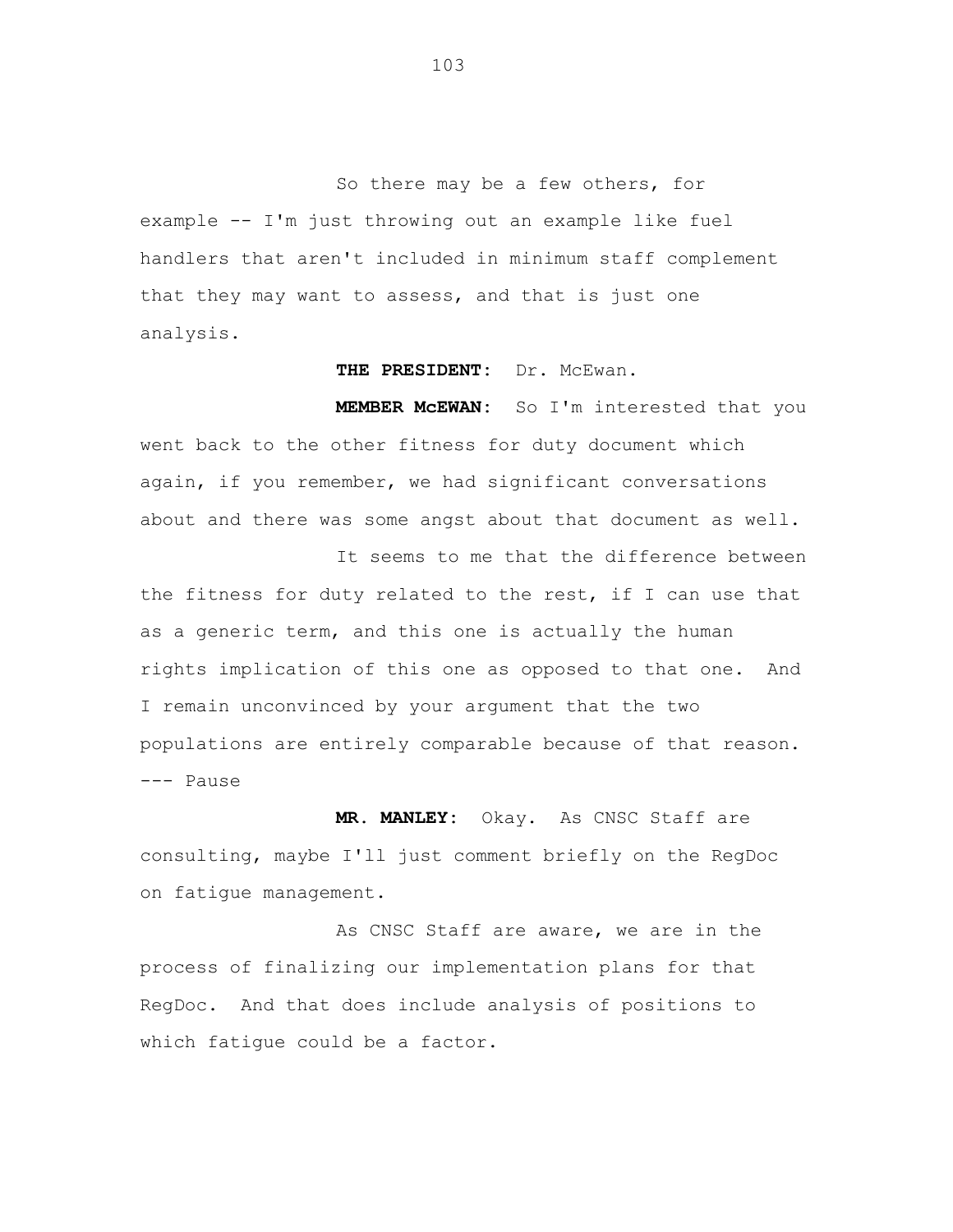And I guess I would say in a general and non-technical sense it's not necessarily obvious to us that, upon doing analysis of a particular position, that you necessarily end up with the same requirements that would then occur.

So for example, if I then take a mechanical maintainer, it's possible that you conclude yes, they have a role in minimum shift complement and that there is a potential for an error on their part to have an impact on the plant and, therefore, you need certain kind of requirements in place. They all need training. They all need to be qualified. They all need to be supervised.

Does that necessarily mean that if they need limits on hours of work that they necessarily need pre-placement medical testing or psychological testing or something of that nature? It's not obviously true that generic requirements would arise, and so, you know, we're doing the analysis for fatigue management and we've made a proposal with respect to this RegDoc.

**MEMBER McEWAN:** So does Dr. Davidson have any sort of thoughts or comments around the differences in the fatigue element and the medical, psychological, substance abuse population?

Are they actually different?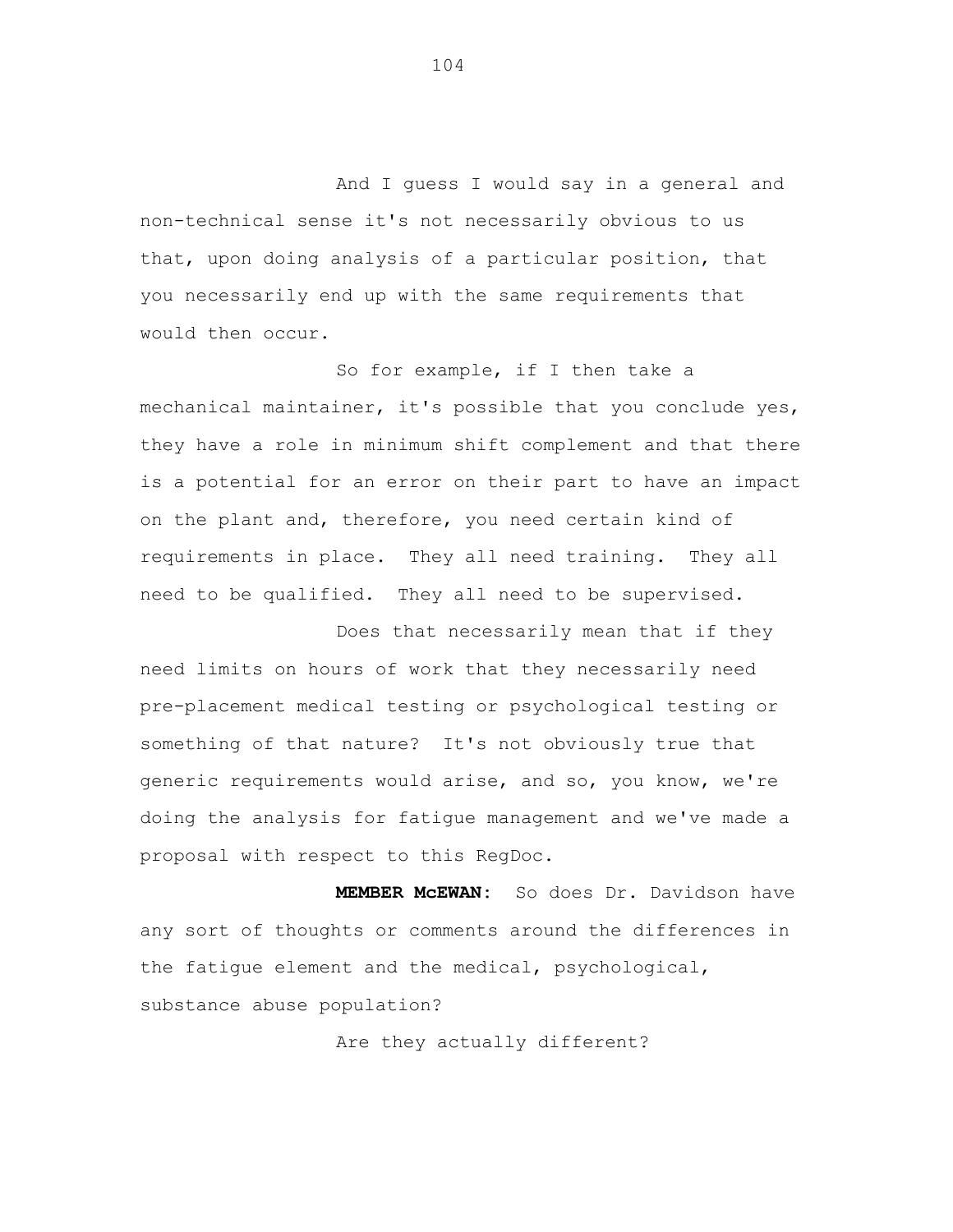**DR. DAVIDSON:** Ron Davidson, for the

record.

I can't really speak on that, to be honest with you, but perhaps my colleagues here have something to add.

**THE PRESIDENT:** Anybody want to venture into this? No?

So let me ask you something very practical. In your statement, still on 4.1, okay, just so I understand, if the "shall" should have been "should", would you be happy?

See, I guess if you take out the most sensitive position, which we all agree, if you like, that will come under this new Reg, and then the onus is on you to identify whether you like it or not as a "should", is everybody -- I know Staff may not like it. It does not force you. But it's kind of a sharing in the responsibility between our oversight responsibility and your safety responsibility.

What will that do? I'm just trying to understand the parameters, how close we are to an agreement here.

**MR. SAUNDERS:** Frank Saunders, for the record.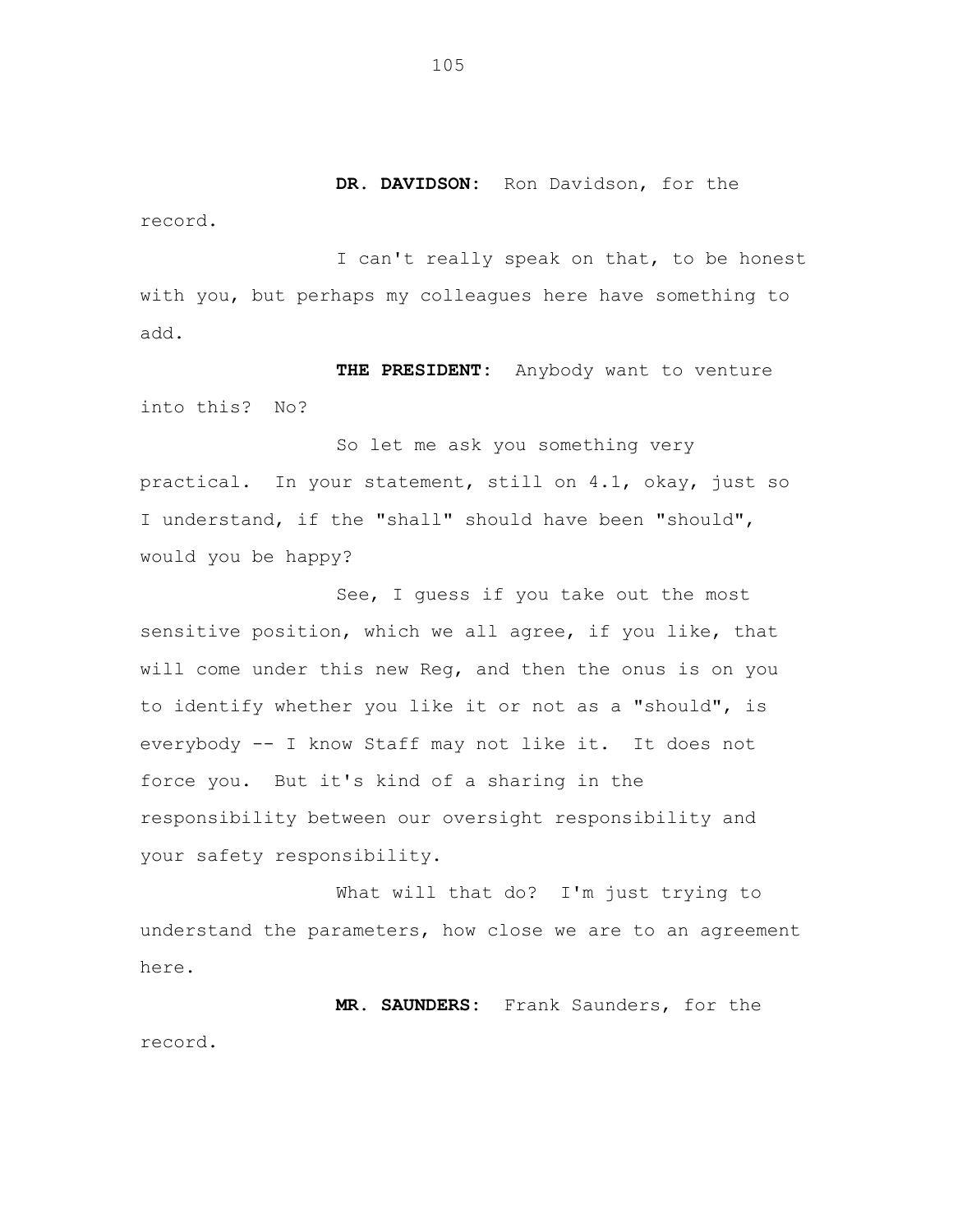I think -- I mean, from experience point of view, I don't find there's much difference between "shall" and "should" in terms of the way staff interpret the documents --

**THE PRESIDENT:** Oh, my God.

**MR. SAUNDERS:** -- quite frankly.

**THE PRESIDENT:** You just said something that will take us years to get over.

--- Laughter / Rires

**MR. SAUNDERS:** I could show you a lot of -- a lot of assessments where those definitions are not seen as very distinct, right.

So I really think -- I mean, in the fatigue as well, we didn't entirely agree with the breadth of the population, but fatigue assessments are relatively easy to do. Once you've defined your population, they're not a big challenge, right.

So yeah, we maybe accepted a little more than we would have liked, but we felt we could -- we could deal with it.

That isn't the case here. This is more challenging, and the clearer we are about it, the more - and not just to us. The clearer we are for the individuals who work for us about who's in and who's out and how that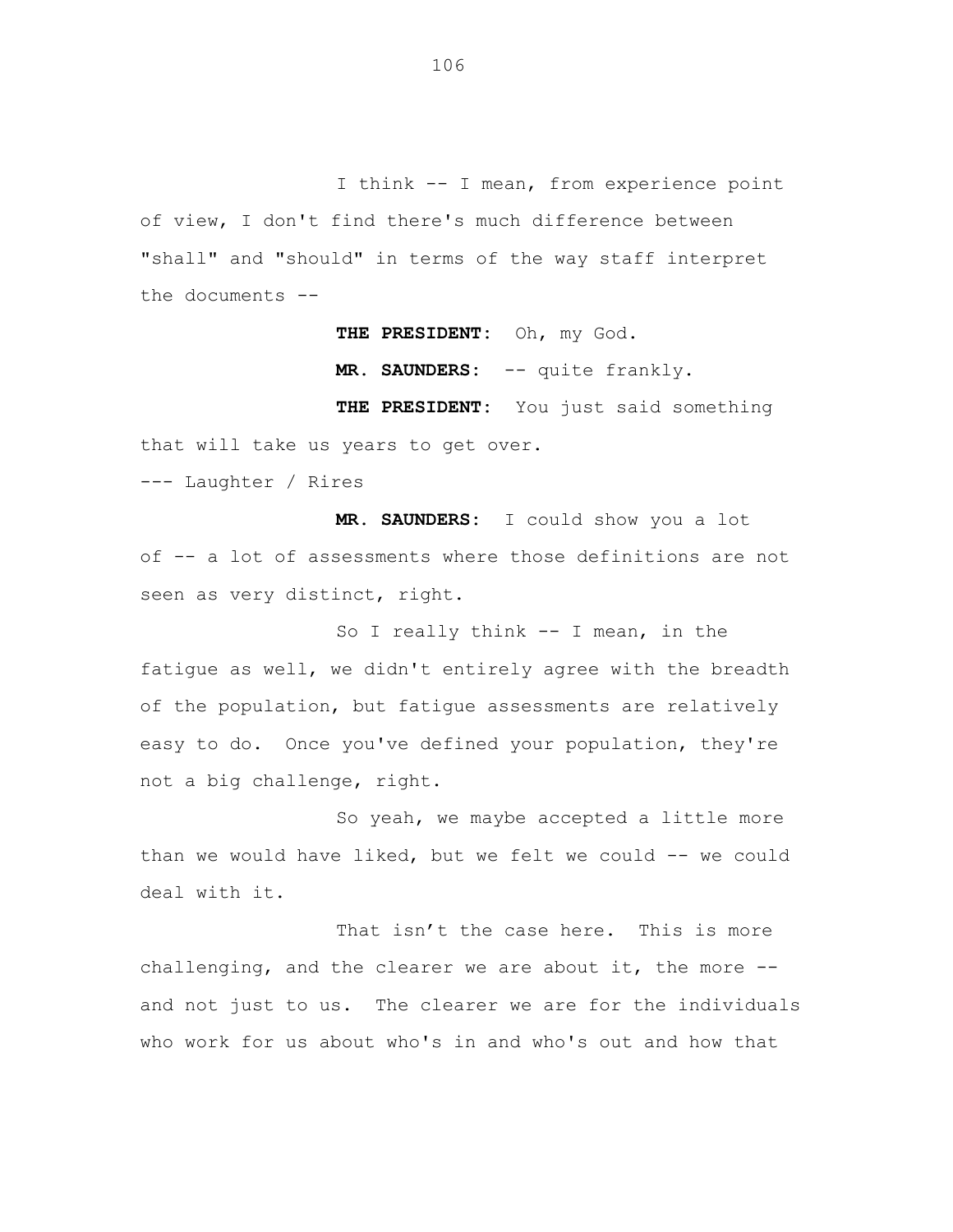will change, the easier this will be to get done.

We perceive more challenge on an individual and union level actually here than we do anywhere else because, you know, I know no one would think it's this way, but sometimes individuals think we're just trying to achieve our own ends and use these things as a methodology to get there.

It's not actually true. We're not interested in doing that, but we need to be able to show people the logic about why it is, why we've chosen this position and not that position, and why that matters.

It just so happens that these are some of the higher-paying jobs as well, of course, which complicates the issue.

So I don't find "shall" and "should" gives you much of a distinction. My preference would be make it nice and clear, you know --

**THE PRESIDENT:** But there is -- but there is a community that's missing. I mean, that's emergency, the fire, that you may indeed want to do this.

So I -- so I'm looking for formulation that would allow you to add to the 1 and 2 clause as you see fit without a mandatory, you know, review and submit to -- you know, if somebody said you want to go with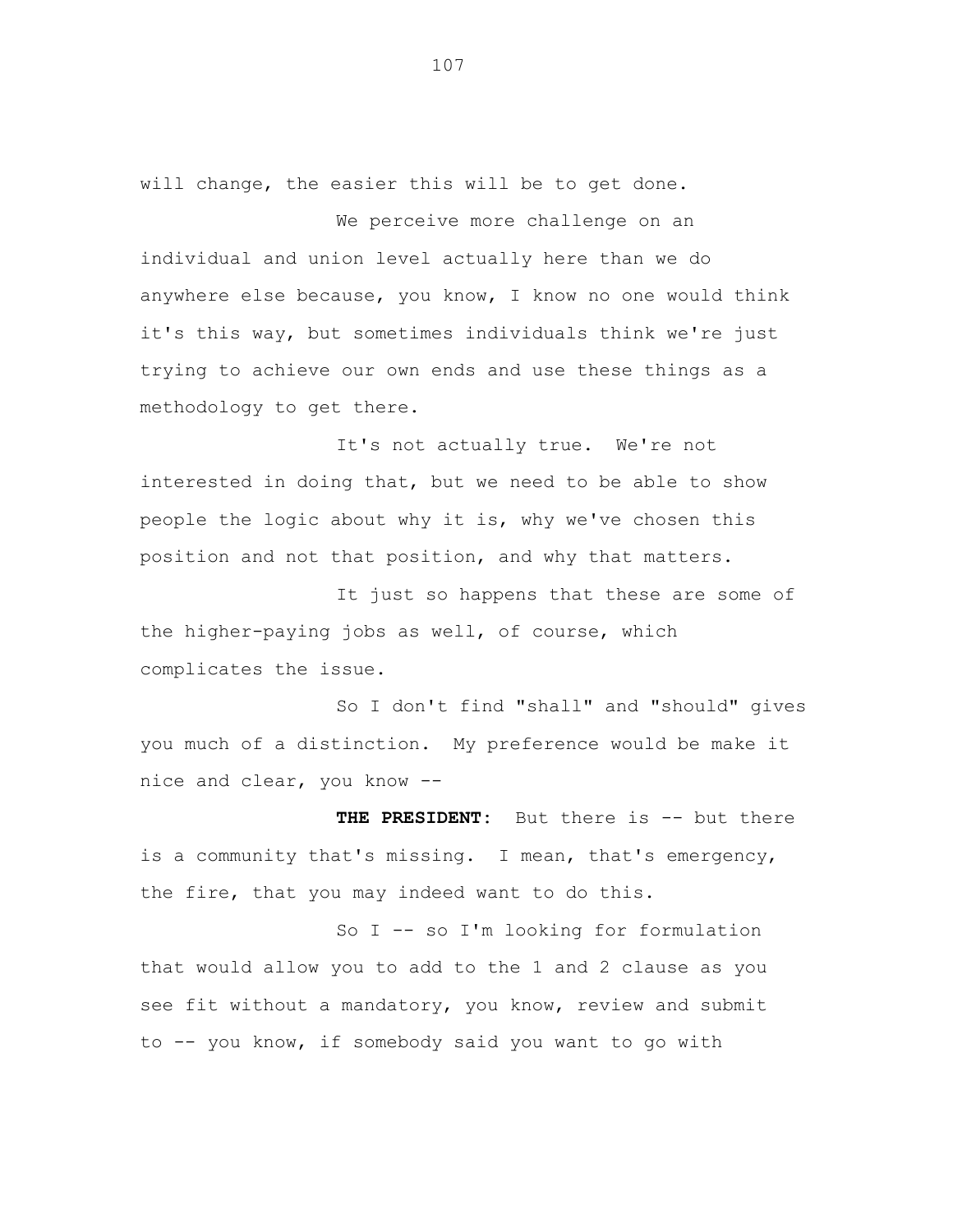some -- a graded approach, that would be very graded approach, see how it works out.

**MR. SAUNDERS:** I mean, fire's already - we're already doing this for fire, so to be honest with you, I don't have any argument with fire, either.

So -- but fire, a little less so on the drug and alcohol testing 'cause they're not sort of hands on on the day-to-day basis. They're really only there when an emergency actually occurs.

But in terms of physical testing and that, fire is already -- already doing that for -- for health and safety.

**THE PRESIDENT:** No, the "should" will - on the fire, it's going to be -- only drug and alcohol going to be for cause, if I understand correctly, so I think I'm almost talking myself into liking this regime better.

**MR. NOUWENS:** Jason Nouwens, for the record.

If I could add for a minute.

You know, I like your idea of changing the "shall" to "should". Perhaps we could also move it under the Guidance section, which would be just a few lines down. But if the Commission and staff would be open to it, we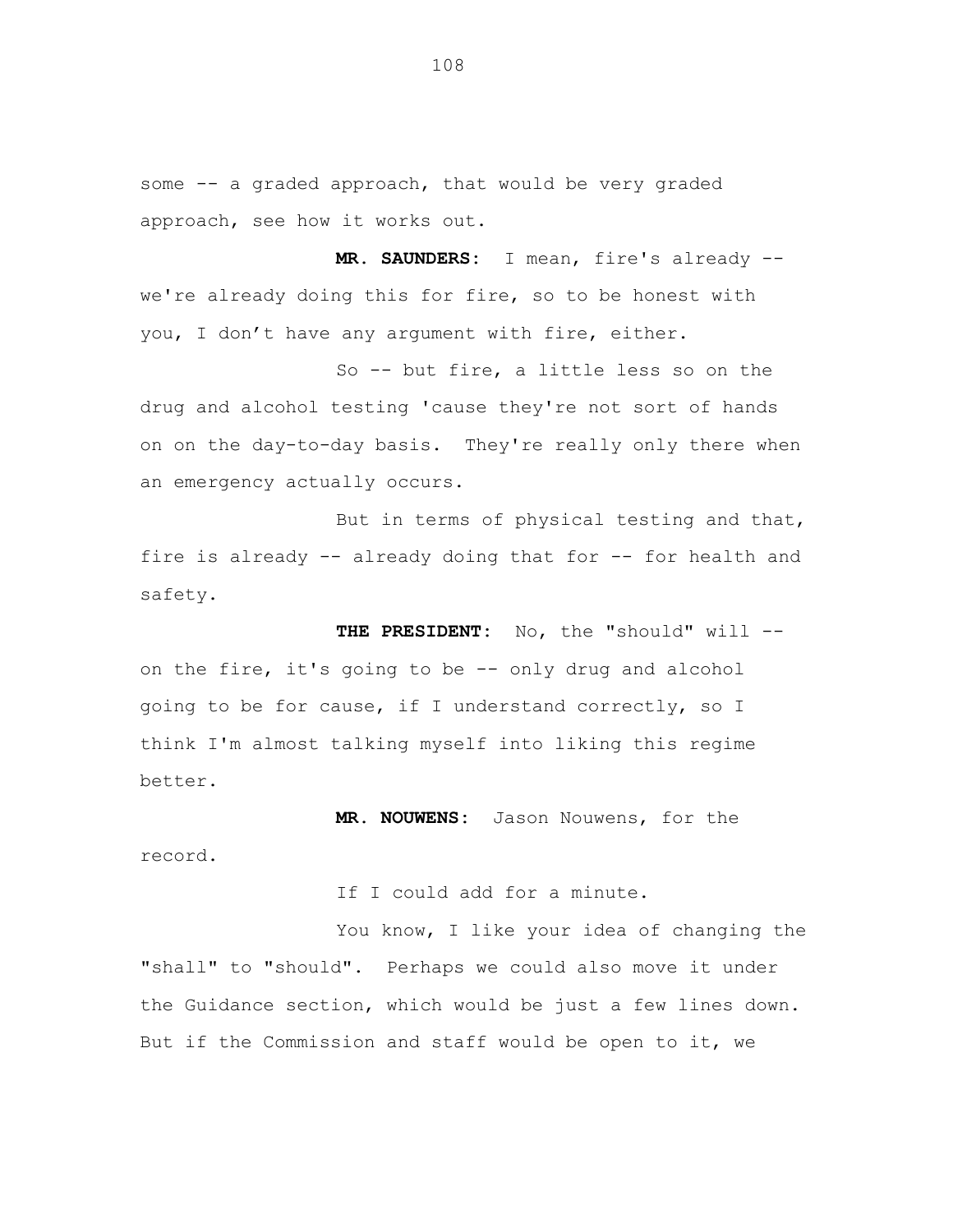could, as an industry, collaborate and propose wording for this particular section.

## **THE PRESIDENT:** Staff?

**MR. BOUCHARD:** André Bouchard, for the record.

I'll come back to the beginning of that discussion with regards to SSPs and what is it that staff is trying to do with both RegDoc.

If we take it all the way back to the origin of this, our purpose and intent is to support workers in their performance and the capacity to do what they're expected to do at the time they need to be able to do it with regards to safety and security. This is the anchor from which we work.

A second layer is what risks are we trying to capture here, which is the risks of impairment under all of its form, so impairment caused by either fatigue or impairment caused by physical, medical limitation just like colour-blindness could be an impairment for a nuclear operator if the signage and the warning signs are used in red of green. Colour-blindness would cause an impairment for that worker to actually be able to do what he's expected to do, and that's an example. And we talked about fire prevention.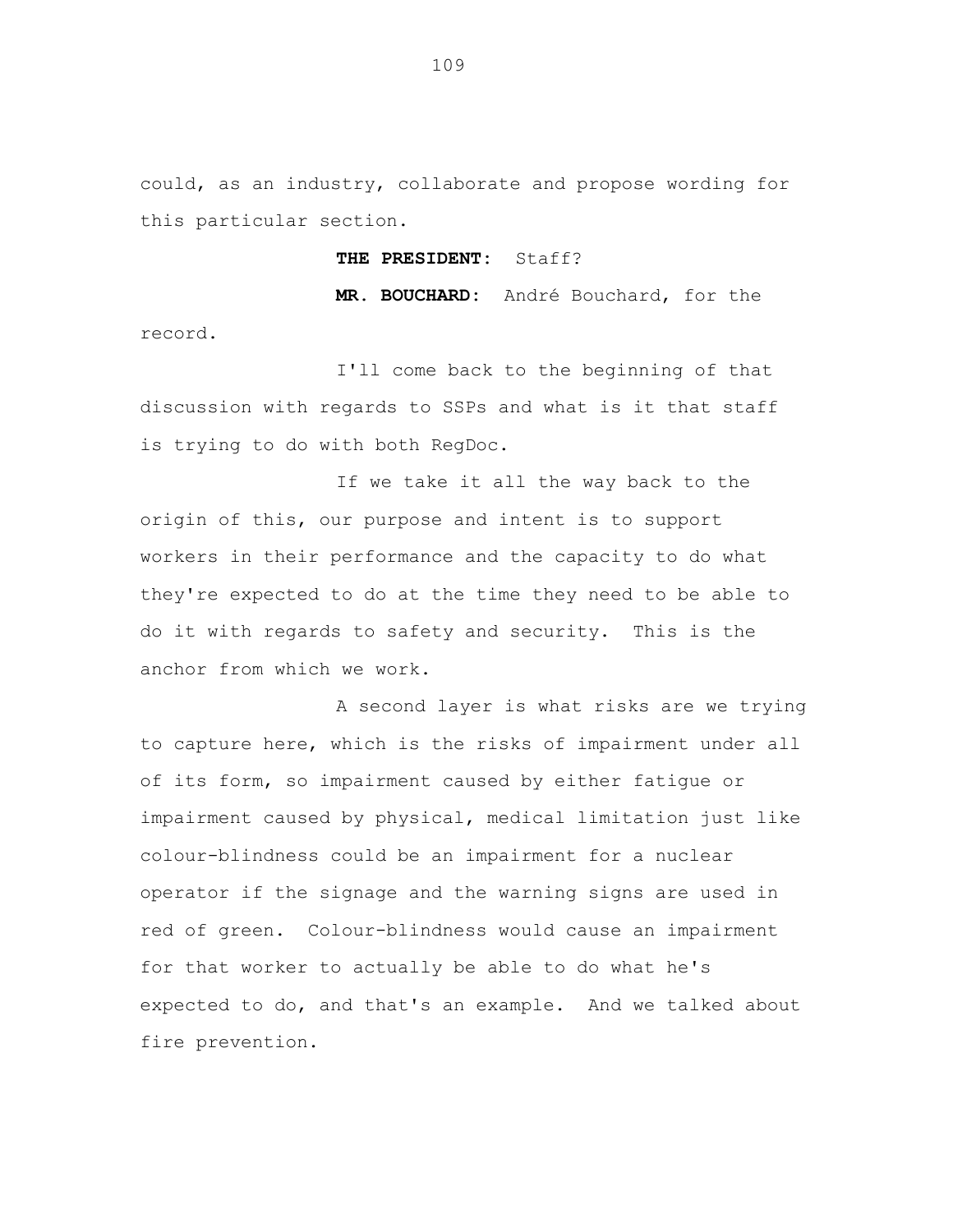So this -- from that, then, we came up with the safety-sensitive position.

This is a concept that is available and out there and legally discussed with regards to identifying positions that are key to safety and may have an impact on that.

We do recognize the licensee are the ultimate safety -- responsible for the safety of the plant, and this is why, basically, they are able to identify who has a job requirement that impose on them the requirement to be either physically, physiologically, mentally or any other kinds of fitness. And this is where they have it.

The difference that the CNSC did was prescribe very specific role because we certify these people, as an example. And we've been certifying them since the seventies.

Nuclear operators, they're key, they're important, and we said there in the basket they must have, and RT as well.

And min comp, the reason for that is obviously we discussed that. It's been proven and they're part of the defence in depth system.

Yesterday we were discussing about severe accident management as an example of a fifth layer of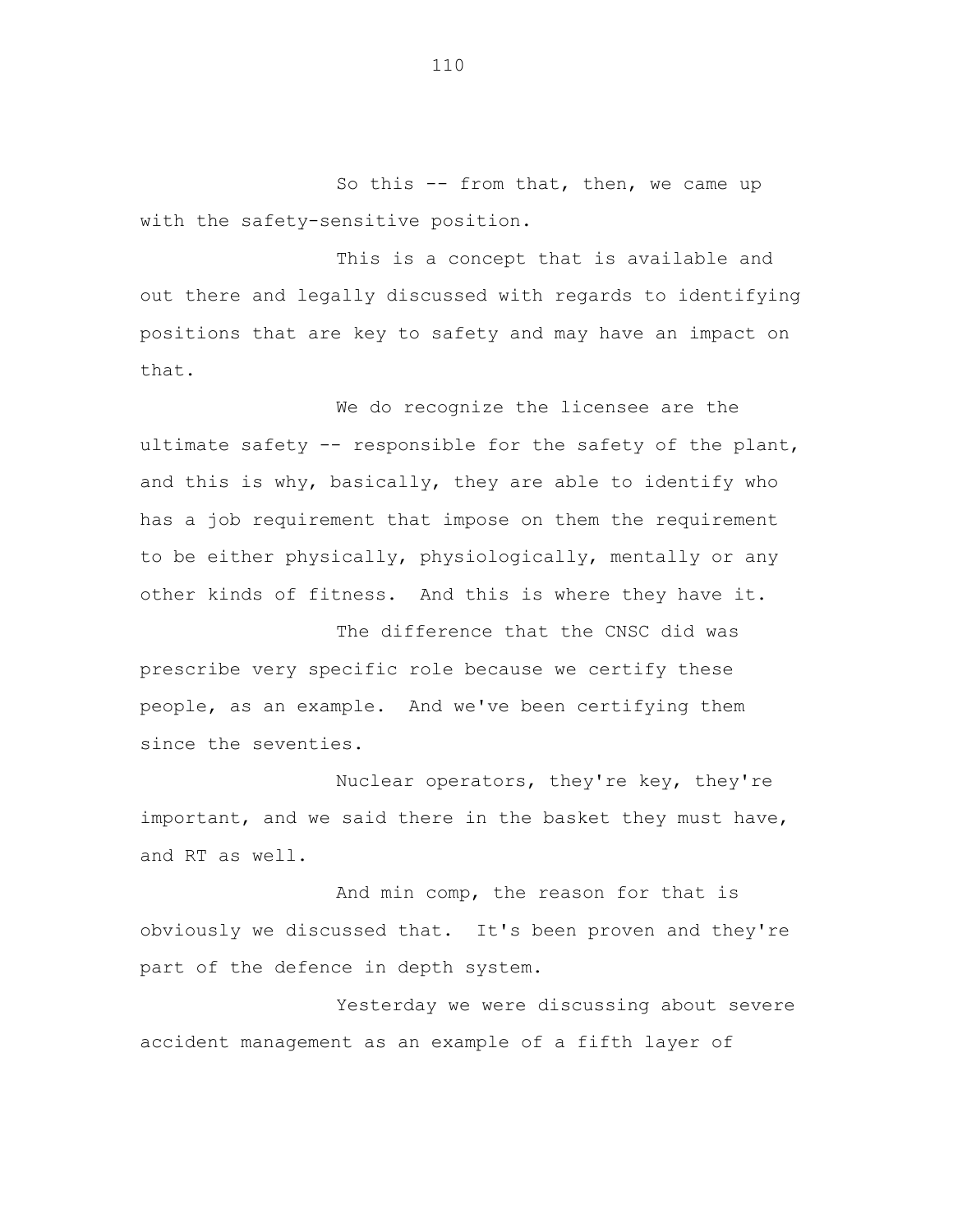parameters**.** Minimum shift complement comes before that because it's actually design basis. These people, again we have seen through the validations, that some of them have very strong physical requirements. We and the licensee have expectations that they perform given actions in a given prescribed time in a given fashion. Again, it's up to the licensee to determine who are these people? What are their roles?

Ultimately, what the CNSC wants, what the public wants, these actions be done by capable people in a time prescribed so that the safety barriers would be sustained. This is why the two REGDOCs exist now when we are using a concept of safety-sensitive positions.

 **THE PRESIDENT**: I think we left it with Dr. Demeter.

 **MEMBER DEMETER**: Thank you. If this has a large technical document behind the answer to the question, then I will just receive that later as the answer.

So yesterday we talked a lot about deterministic and probabilistic risk assessment. This is a mitigation effect so we've looked at random alcohol and drug testing as a surrogate for potential risk of someone potentially being impaired, not necessarily a direct correlation. And you have chosen a cut-off of 25 percent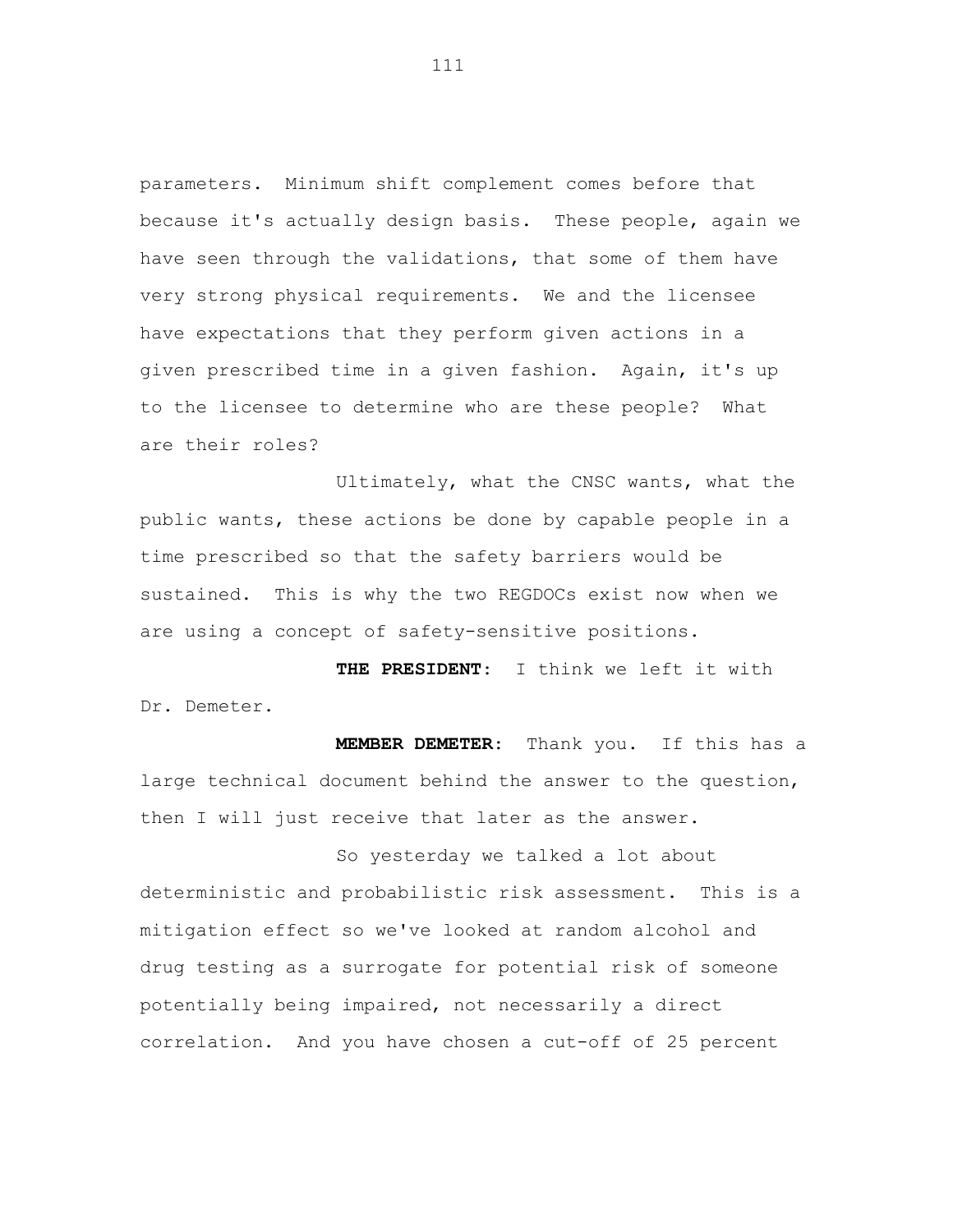of the population over a year. What informed that threshold? What risk or safety balance?

And if that has  $a - - i f$  you've got a large document that sort of says here is the analysis and here is the spectrum and here is why we chose that sweet spot, just provide that. That would be fine. But was it informed by that kind of analysis or how did you get there?

**MR. LAMARRE:** Greg Lamarre for the record. I'll ask Aaron Derouin to start and then he is going to flip it over to one of our consultants for a little bit more specifics on the sampling rate.

**MR. DEROUIN:** Hi, Aaron Derouin for the record**.** 

As I mentioned in my earlier statements, the U.S. Department of Transportation establishes a 50 percent sampling rate for alcohol and drug testing. On the basis that there is less than 1 percent, positive percent rate, they can adjust this rate accordingly.

In speaking with U.S. NRC, they had an initial 100 percent random testing rate which is adjusted to 50 percent based on some statistics. They can speak further to that.

When you look at some of the risk profiles of our licensees and some of the benchmarking that we look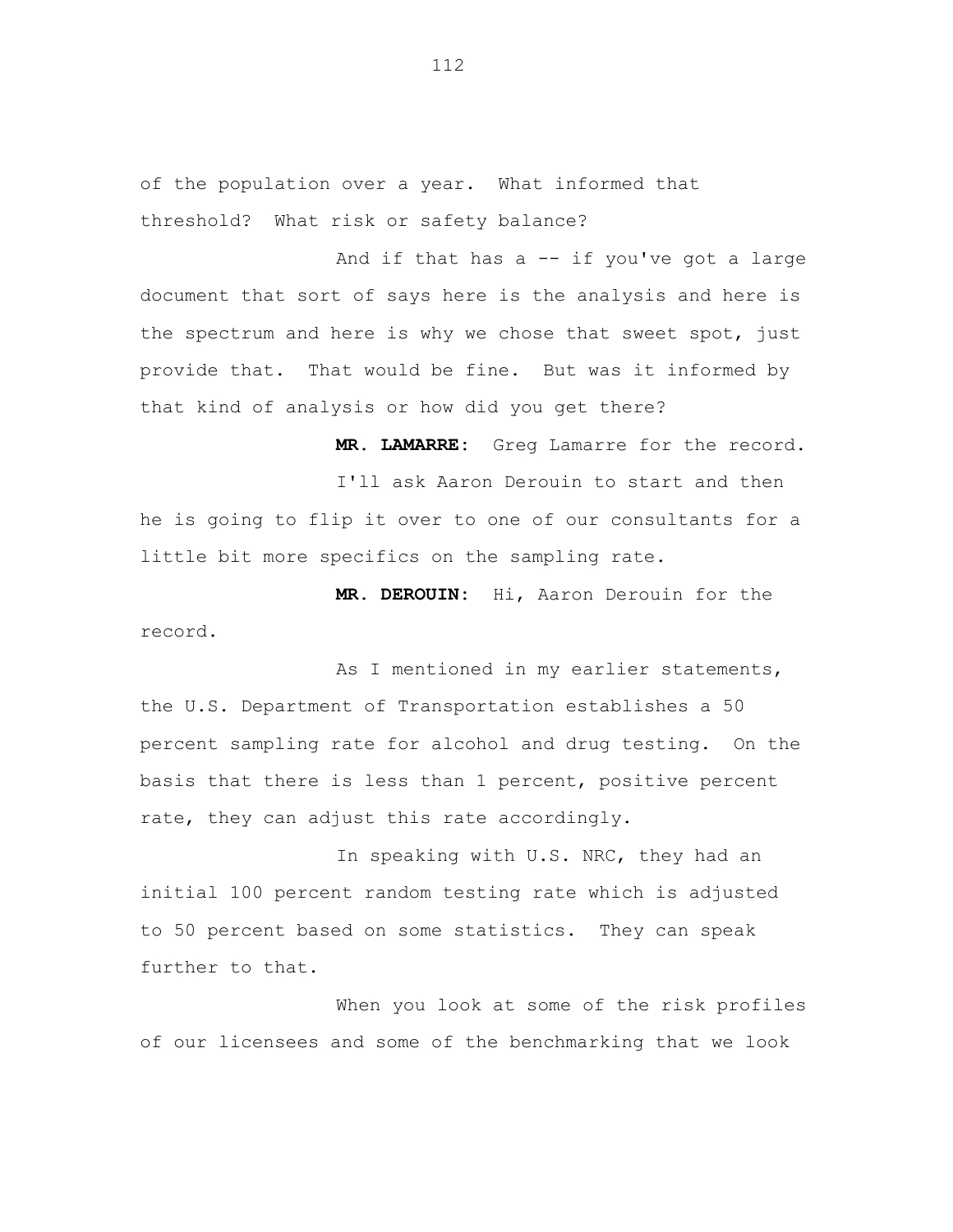at in TTC, or Toronto Transit Commission, have started testing at around 20 percent. So we thought that 25 percent was a threshold that we could test that that wouldn't be too burdensome on the licensees but may also provide some level of deterrence, if I can say that.

Sorry, I will ask Dr. Fraser to elaborate on any experience that he might have with some of the drug testing programs in Canada such as the DND and Corrections Services Canada in terms of percent of random test rates.

**DR. FRASER:** Hi, Dr. Albert Fraser, toxicologist, for the record.

I think in this context it's important to remember that you start some place and you can fine-tune it with time. You know, the whole issue of drugs in the workplace has been around in North America and in Canada for two to three decades. So you have to start at one point. You pick out a figure. There is no absolute correct figure but, based on your findings, if you continued on for five years you may say we either have got to increase it; we've got to decrease it. You want a fluid document that can be fine-tuned over time.

And the percentage issue does vary with organizations and with individual corporations, right, and a lot of that is not published because certainly General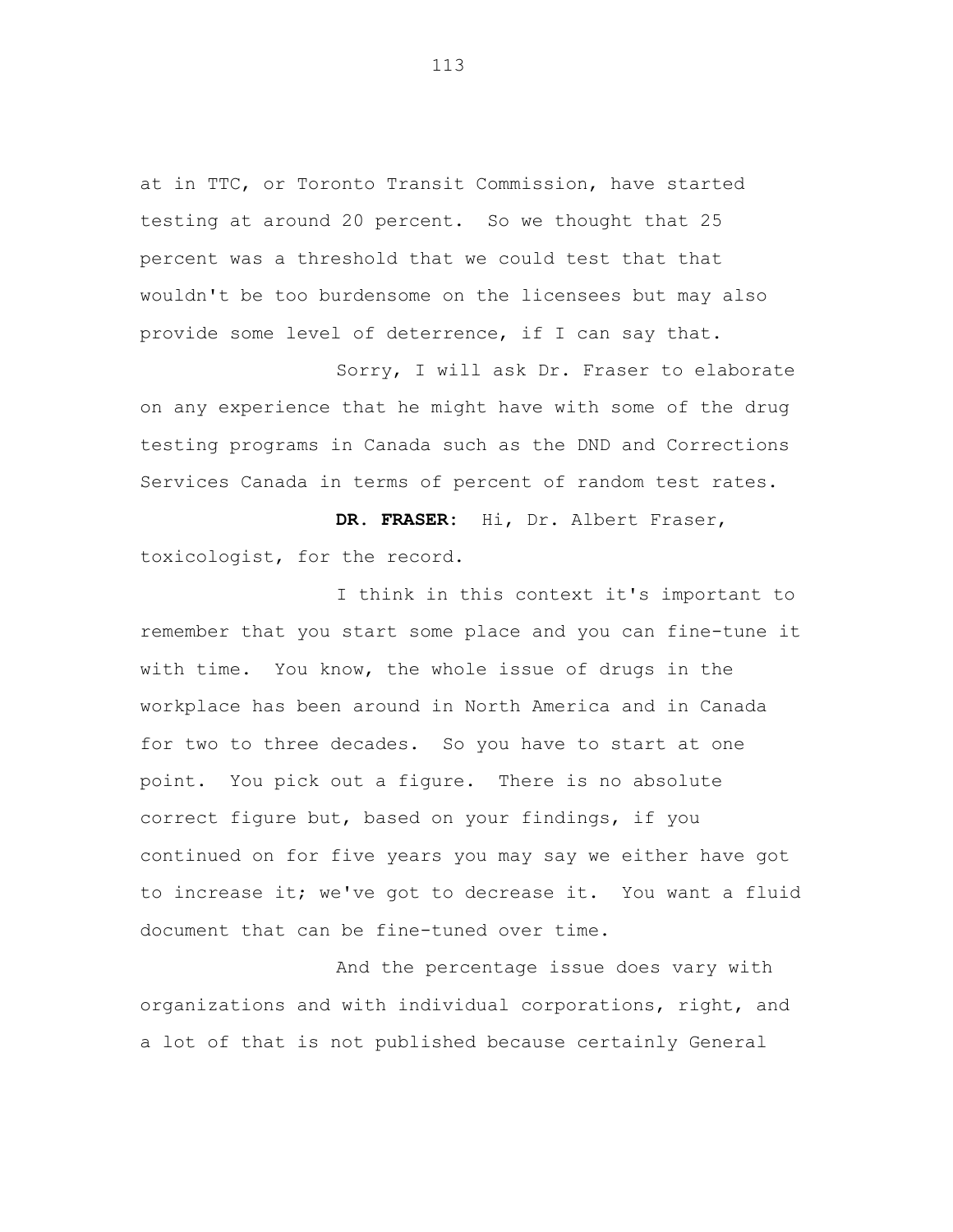Motors doesn't want to tell you about their workers or their percent positive rates, where you tend to find that from the military or from governmental agencies, if you like, what you find. But I think it's not the absolute number that you're looking at, which is the ability over time to perhaps modify that.

> That would be my comment. Thank you. **THE PRESIDENT:** Mr. Seeley...?

**MEMBER SEELEY:** Yeah, I just wanted to come back to the implementation, but we do note that the REGDOC is quite broad in that the Fitness for Duty includes medical testing, physical testing; psychological testing, D&A testing, so very broad in its scope.

I wanted to maybe just ask the NRC before we lose them here at lunch about their experience in implementing -- I think they were referring mostly to drug and alcohol testing was what we had some reference to earlier and they were providing some insight. So it was really around when they were moving on fitness for duty did it include all these other elements or did they take simply the drug and alcohol testing component on its own and then implement?

And I would like to hear you know what kind of lessons learned there were in their program, how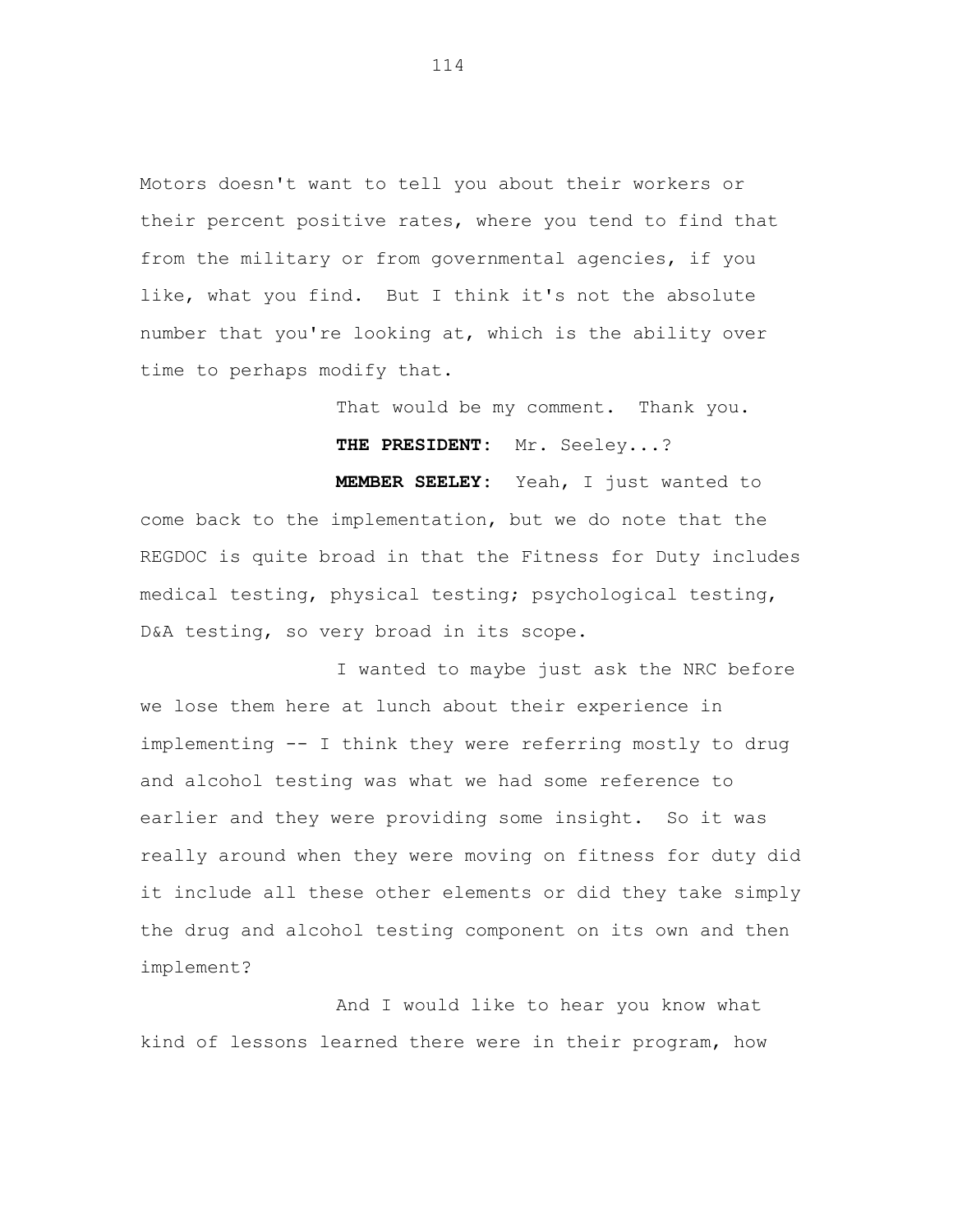they might recommend to do it better from their lessons learned; if they have anything they can add there and around the scope of it, when it was implemented.

**MR. HARRIS:** Yeah. Hi. This is Paul Harris at the Nuclear Regulatory Commission.

Let's see, that was quite a lengthy question. Can you ask that question one more time, please?  **MEMBER SEELEY**: Sure. We'll take it in

layers.

So the first layer was really around the scope of the Fitness for Duty REGDOC that's been proposed here. It's more than drug and alcohol testing. It goes to medical, physical; psychological, et cetera. So I was curious. When the NRC approached this did -- was that all included in that package or were they really very focused on the drug and alcohol testing when they began their fitness for duty work some years ago?

**MR. HARRIS:** When the provisions were first proposed by the staff to the NRC Commission there were a number of separate programs dealing with the fitness of individuals at nuclear power plants. So originally and to this day, licensed operator medical conditions are regulated by different provisions within the commission's regulations and that's called 10 CFR, Part 55, and the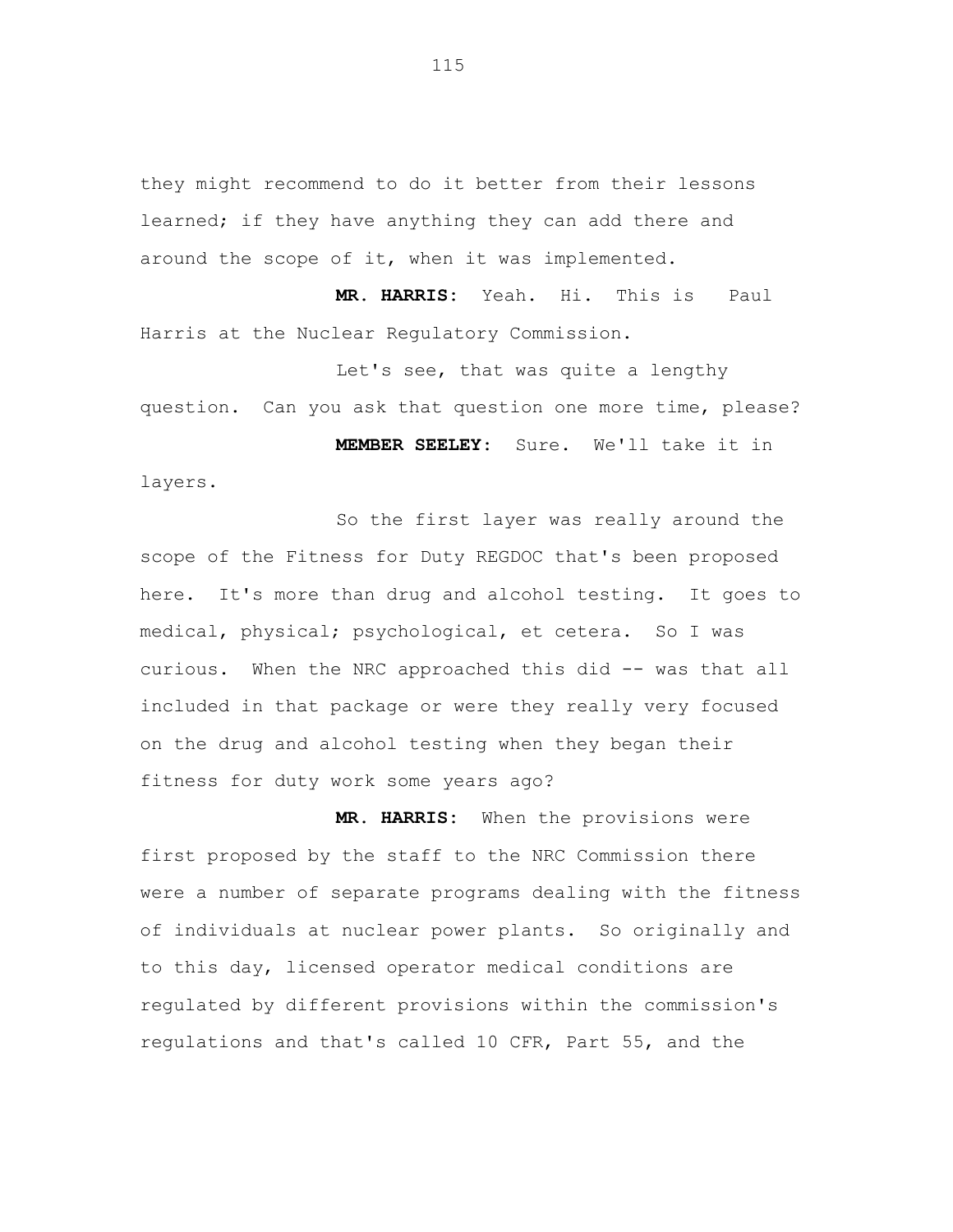licensed operators undergo their medical conditions there. However, licensed operators are also subject to 10 CFR, Part 26 which are the fitness for duty provisions. The Canadian proposal combines licensed operators medical determinations into their program whereas Part 26 does not do that because we utilize a different requirement.

The same thing goes with security officers. The NRC security provisions are separate and distinct from Part 26. However, there is an integration of requirements; namely, security officers do have to be fit for duty under Part 26 fitness for duty programs. In addition, similar to the Canadian proposal, security officers have to pass certain physical, mental and psychological testing to be a security officer at an NRC-licensed facility; on the Canadian proposal, combined that medical, psychological assessment of security officers into their proposal; whereas that is separate and distinct from Part 26 in the Commission's regs.

The Canadian proposal is justified a little bit different than the NRC's proposal. When the NRC proposal first started out back in 1989 and had a significant revision in 2008, the NRC proposal was primarily focused on safety and security and then enveloped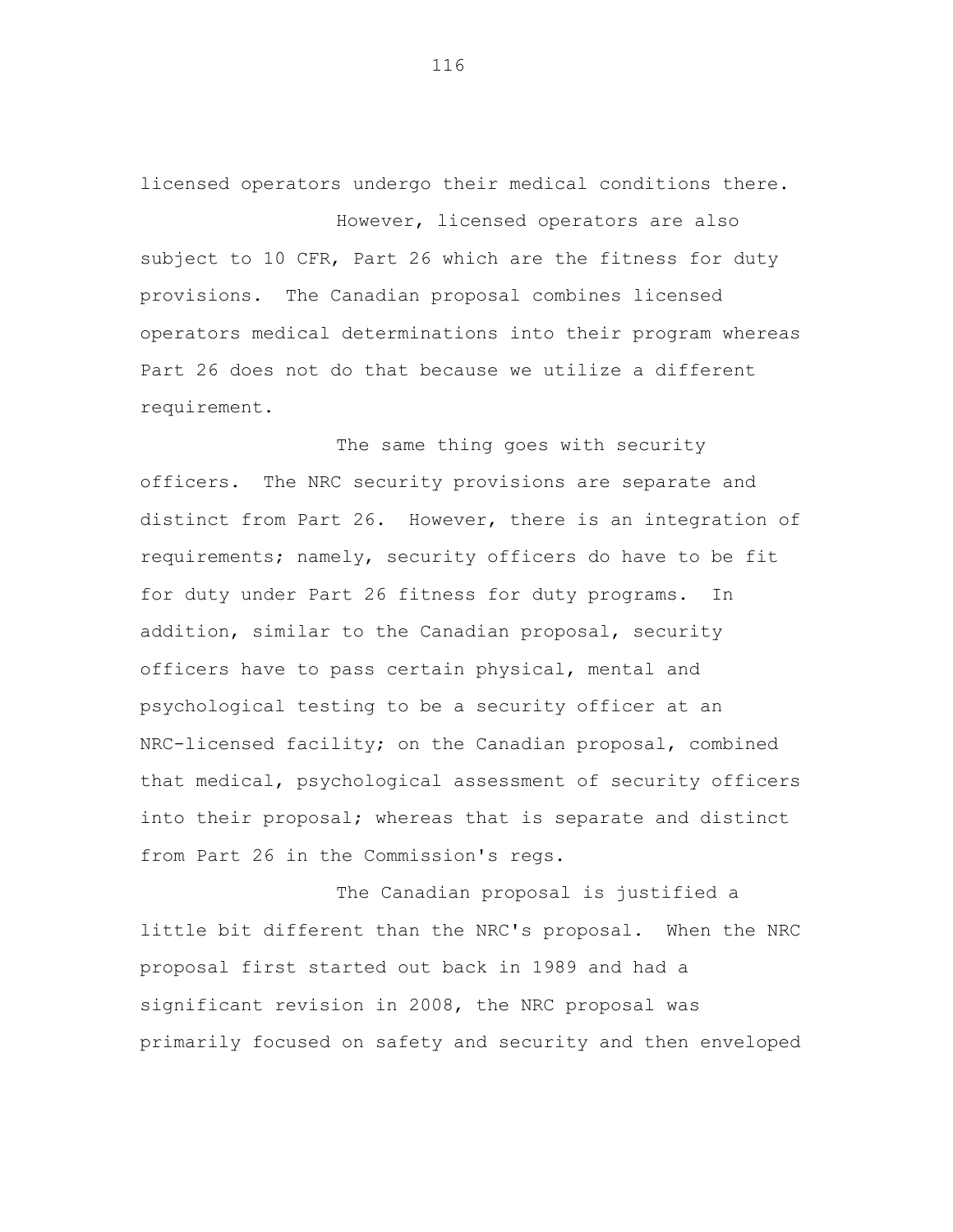human performance within safety and security. Currently, the fitness for duty program is under the security umbrella, not the safety umbrella. So we are a little bit different than Canada in that respect and, therefore, the justifications are a little bit different as well. We have a strong emphasis on whether or not the individual is not only fit for duty, meaning not impaired, but that the individual is also trustworthy and reliable and can be presented unescorted access to sensitive information as well as special nuclear material. So there are fundamental differences between our justifications and our program outcomes.

The scope of the program is very similar. Your facilities are very similar to the scope of the Part 26 program. However, we do not extend to Category 2 facilities. We extend to Category 1 fuel cycle facilities and nuclear power plants. The Canadian proposal looks at spent fuel storage facilities, whereas Part 26 does not, okay. However, there are staff activities that are looking at that right now, but those aren't -- that's still a staff activity.

The scope is also different with personnel as you -- as everyone has keyed upon that the Canadian proposal is focused on licensed operators and security.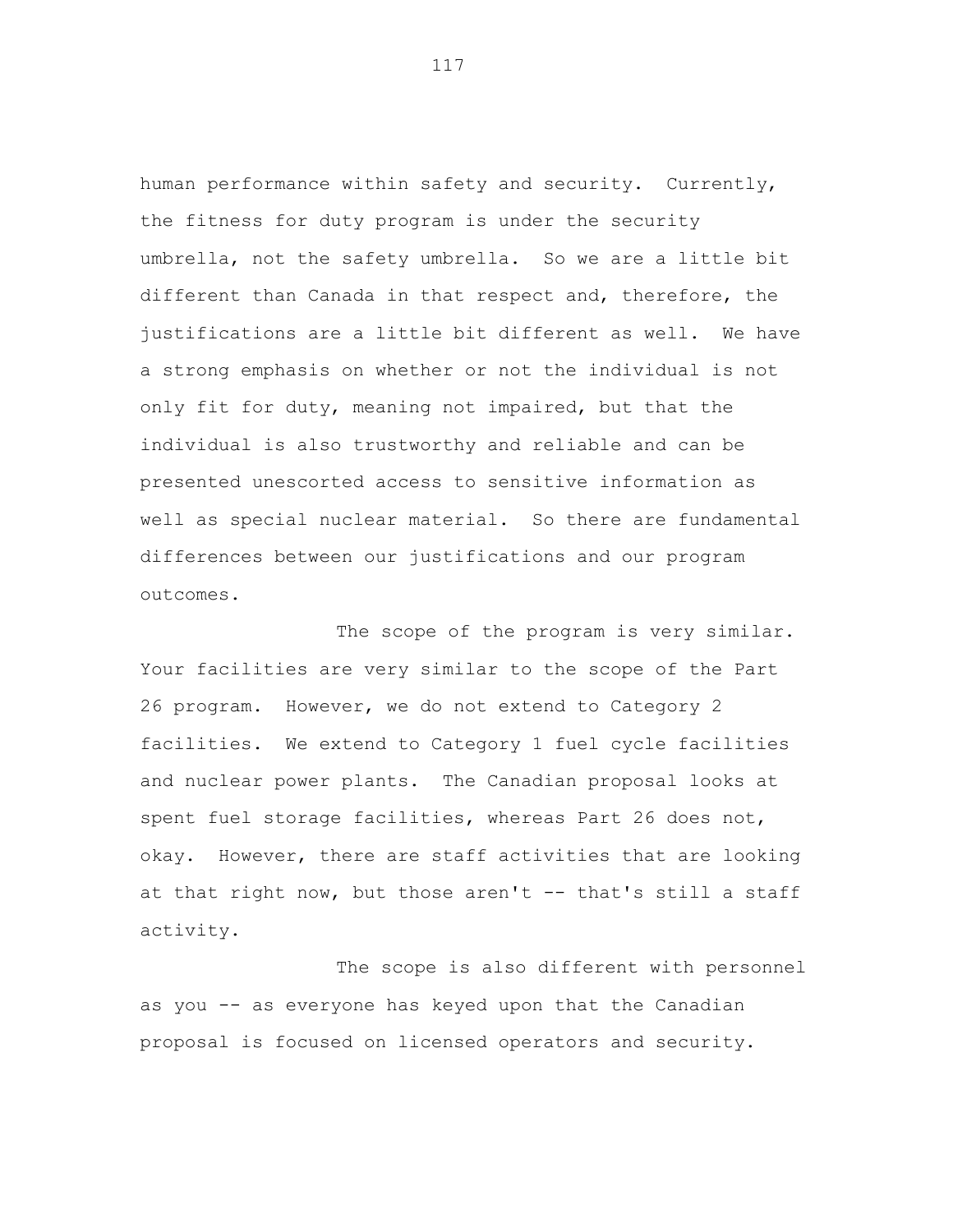The scope of Part 26 is very specific or explicit in that the individuals covered by the program includes not only those who maintain, operate and implement surveillance of a commercial nuclear facility but have a -- but also provide quality assurance, radiation protection, health or radiation protection chemists and emergency responders just like the Canadian proposal. So our scope is more explicit and I think it appears as though it's broader.

That covered the first question and if you could go to your second question that would be good.

**MEMBER SEELEY:** Yeah, the second question was around lessons learned with implementation, particularly the drug and alcohol testing programs.

**MR. HARRIS:** Yeah, the prime -- you know the lessons learned  $-$ - you know this is a  $-$ - I can't say that this is an NRC official position but as a senior program manager, some of the lessons learned you already covered; the Canadian counterparts already covered. The procedures and policies have to be written in detail and clear. That not only provides for the worker protections that we are all concerned about, it also applies to insure that the program effectiveness is there.

That is a key element. Our lessons learned on licensees that do not have clear policies and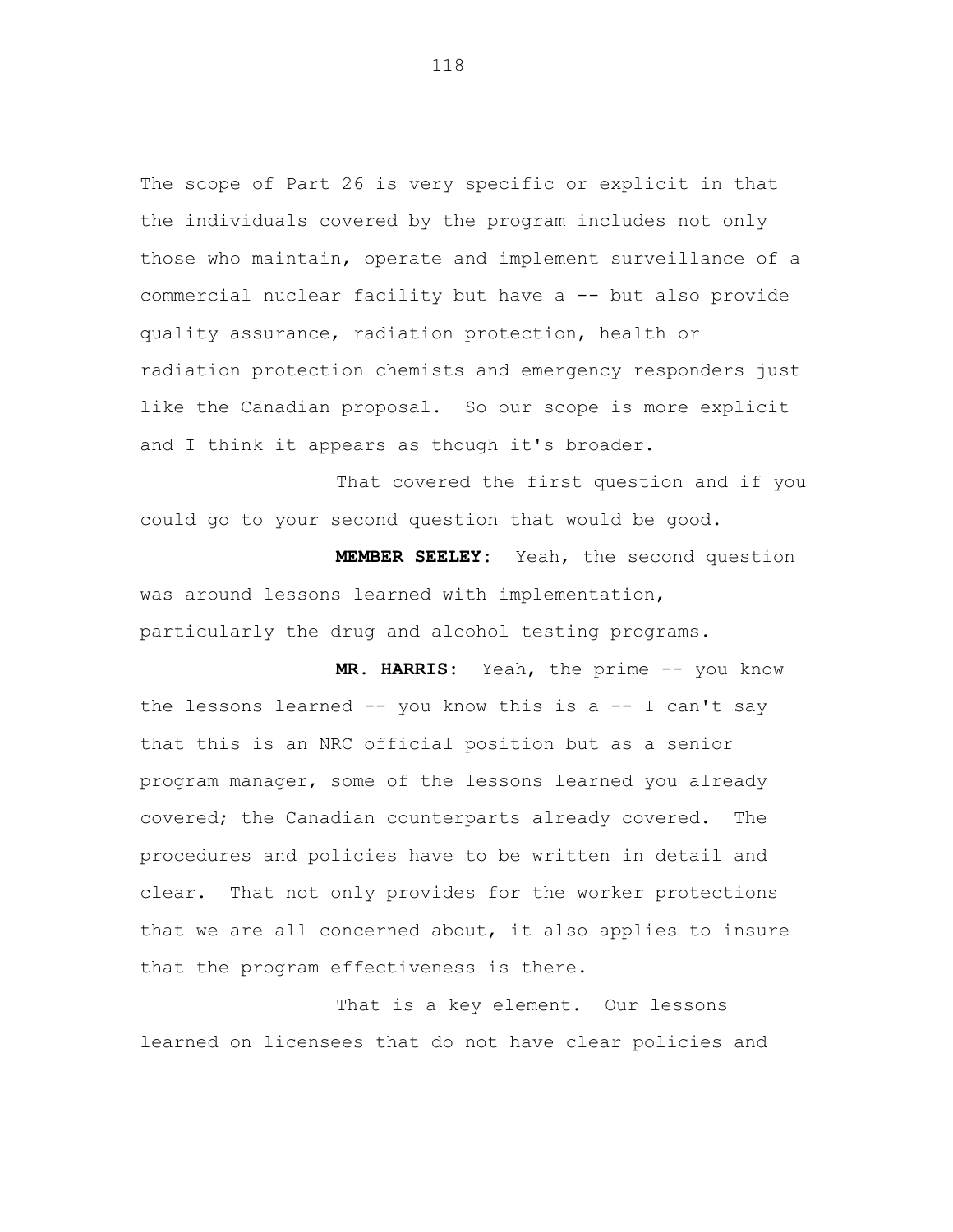procedures, is that they have difficulty in implementation. Sometimes that causes the regulator; ourselves, to become involved.

A second key element that we found is that collectors need to be vigilant. A pre-access test is most important in identifying those individuals that may have substance abuse problems and that may need treatment even prior to being hired by the licensee. So that was a key element that we have identified as a lessons learned.

A third key element that my counterparts in the Department of Health and Human Services can address is clarified guidance for the medical review officers. With the advent of marijuana use in the United States and prescription drug abuse and the use of even prescriptions legally and not illicitly, medical review officers have been generally given some guidance but I know that the Department of Health and Human Services has extended a lot of effort to improve the medical review officer guidance in the areas of prescription medications.

Let's see, another lesson learned.

Anything, is there anything else that you would like to hear about?

 **THE PRESIDENT:** No, you've been very, very helpful. Thank you. Thank you for that.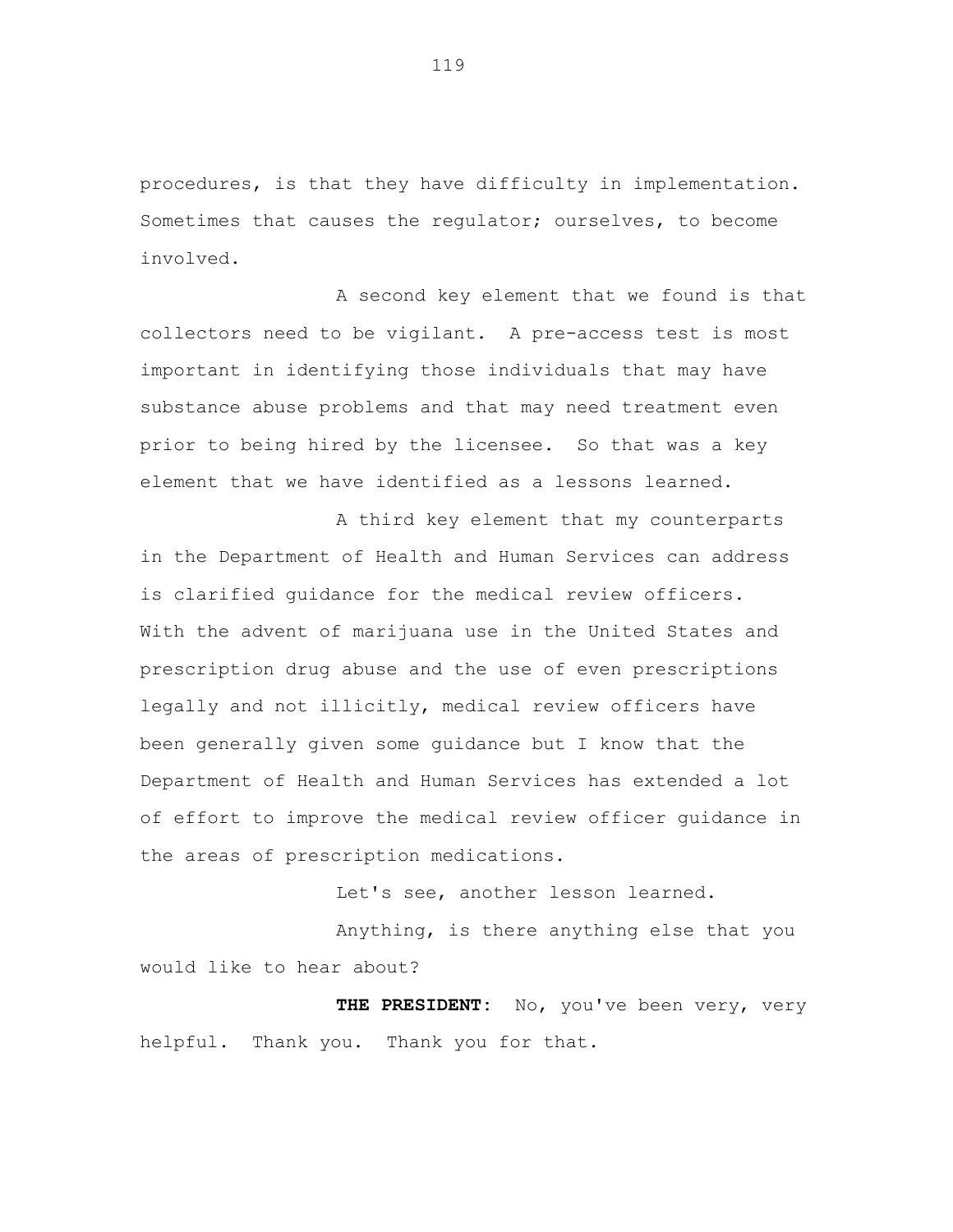I'd like to move on to Dr. Soliman.

**MEMBER SOLIMAN**: Thank you very much. We know that engineering and the nature of the application, step change application is disruptive and maybe problematic.

The elements of the fitness for duty once approved it has to be -- become like a rule, like it has to be the licensee has to take it and to start thinking about it and implement it. The better approach is if you can apply the rules of the elements of the fitness for duty gradually, so you separate between different elements and you apply one at a time and give thought, propagate for the next one to the employee and for the people, for the workers and then move to the next one and so on until you achieve all the elements of the fitness for duty in that document.

I would like to hear from the industry about that approach and also from the staff after, okay.

**MR. SAUNDERS**: Yeah, I mean I think you get from the gist of our conversation that we think starting small is the right thing to do.

**MEMBER SOLIMAN**: Yeah.

**MR. SAUNDERS**: So in general, yes. Exactly how we will do it I think we have to figure out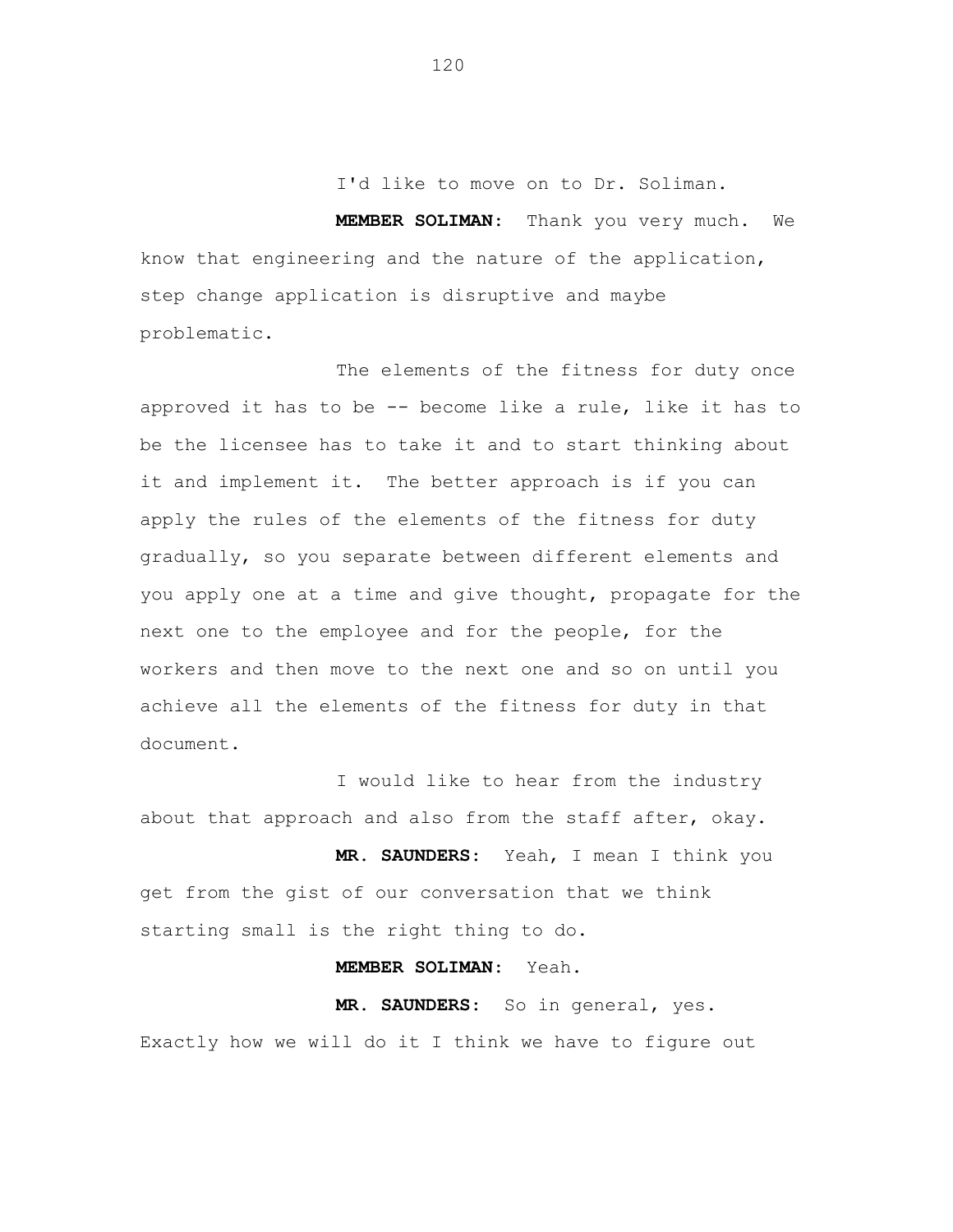yet. But in general if you can narrow the group and allow people to see that there is nothing formidable about this; there is nothing really unusual then moving out beyond that becomes easier, would be my thought.

**MR. FRAPPIER:** Gerry Frappier for the record.

I think, as you mentioned in your proposal with respect to how to implement this, and taking it in bites that can be chewed, if you like, is a very good one, a very wise one. That is one of the reasons we will be requiring a detailed implementation plan from industry.

Now, industry as part of their management system that they are required to have also has expertise associated with change management, safety culture, those sort of things, and I would expect that they would be conferring with their experts in those areas in putting together the implementation plan once this policy decision, if you like, is made here. So we would be looking for that, and that would be part of our evaluation of the implementation as to whether this is the one that has the most likelihood of success with minimizing the impact on safety culture and systems, if there's such a thing.

So as far as having some kind of phased-in approach that is something that might be appropriate but we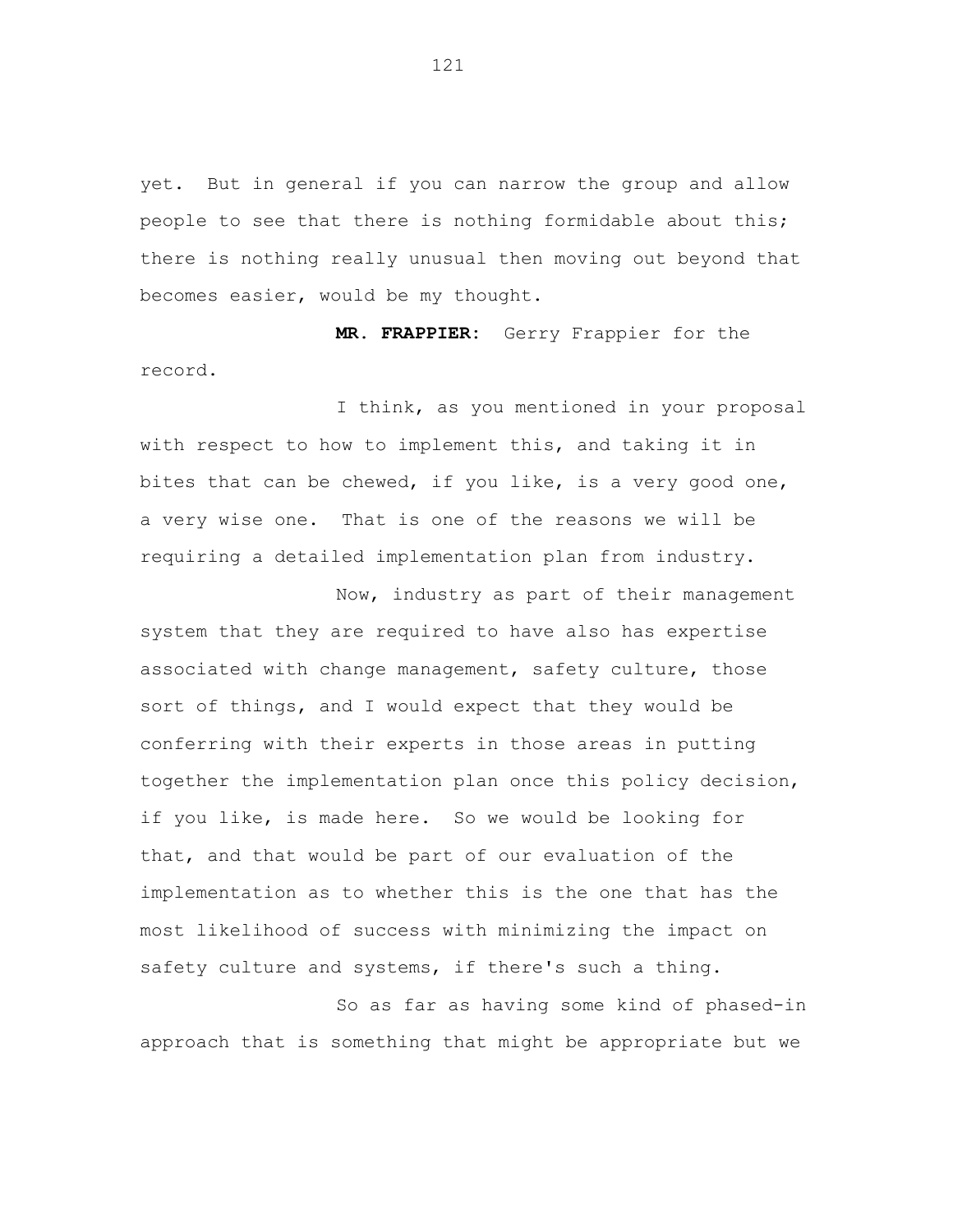also want to see some progress because it also lends to a bit of confusion if the REGDOC is partly implemented. So we would not want that to take too much time to be able to roll that out.

**THE PRESIDENT**: Thank you.

Dr. McEwan...?

**MEMBER McEWAN**: Thank you, Mr. President.

As Mr. Harris was speaking and, I think, as Mr. Frappier who has actually just solidified in my mind why I am uncomfortable with this document, I am uncomfortable for one reason because the CMD is poor. There is just not enough supporting data in it. I have said that and I'll leave it.

But it seems to me if we're looking at issues of fitness for duty, they can be enumerated. I am sure this isn't going to be a comprehensive list but there is the issue of fatigue. We discussed that and I reluctantly agreed to that document but it's important:

Medical and psychological conditions clearly are important and they will vary according to the job description of the individual;

I think there is an element of training and currency of knowledge that is an important component of fitness for duty, and that can certainly be impaired by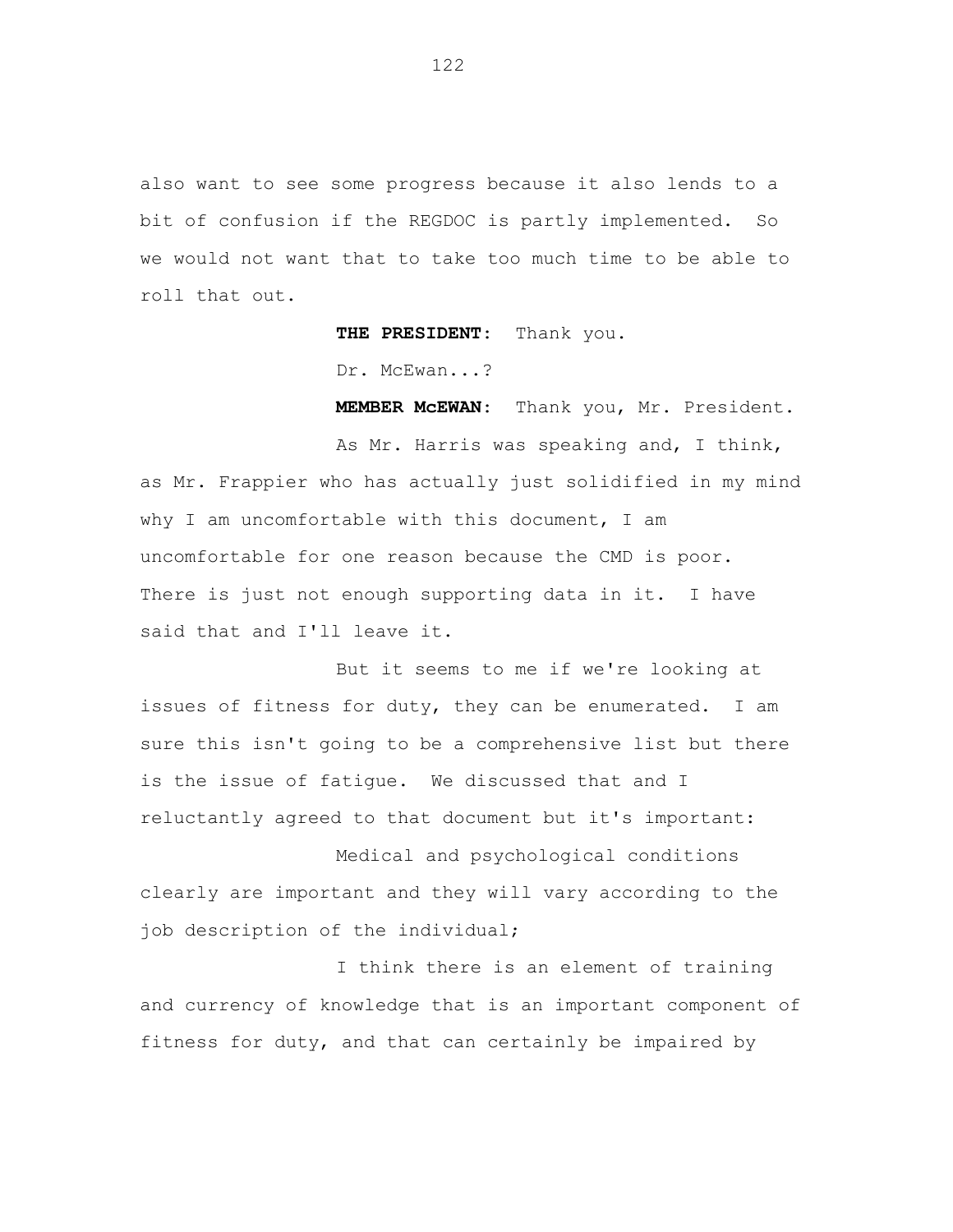some of the other conditions we are talking about;

And then finally there is alcohol and substance abuse. And it seems to me that although there is overlap between medical and psychological conditions and alcohol and substance abuse; it's overlap. They are actually living in slightly separate bins and I think the discomfort that I've got with the REGDOC is that you are actually conflating medical issues and medical conditions with alcohol and substance abuse.

If I use driving, and I think you used driving as an example earlier, we clearly have a policy decision that drunk driving is bad and therefore there is testing for that. That is independent of the testing that we do for older people who need whatever medical you have to do when you reach whatever age.

I think that's why this for me, this REGDOC is a problem is that you have conflated those two issues and you are trying to achieve the requirements for fitness for service based on medical and psychological conditions with those of the policy decision of an absence of alcohol or substance abuse as being a policy decision in what is arguably the most safety-sensitive industry that we have.

And I think if those had been separated in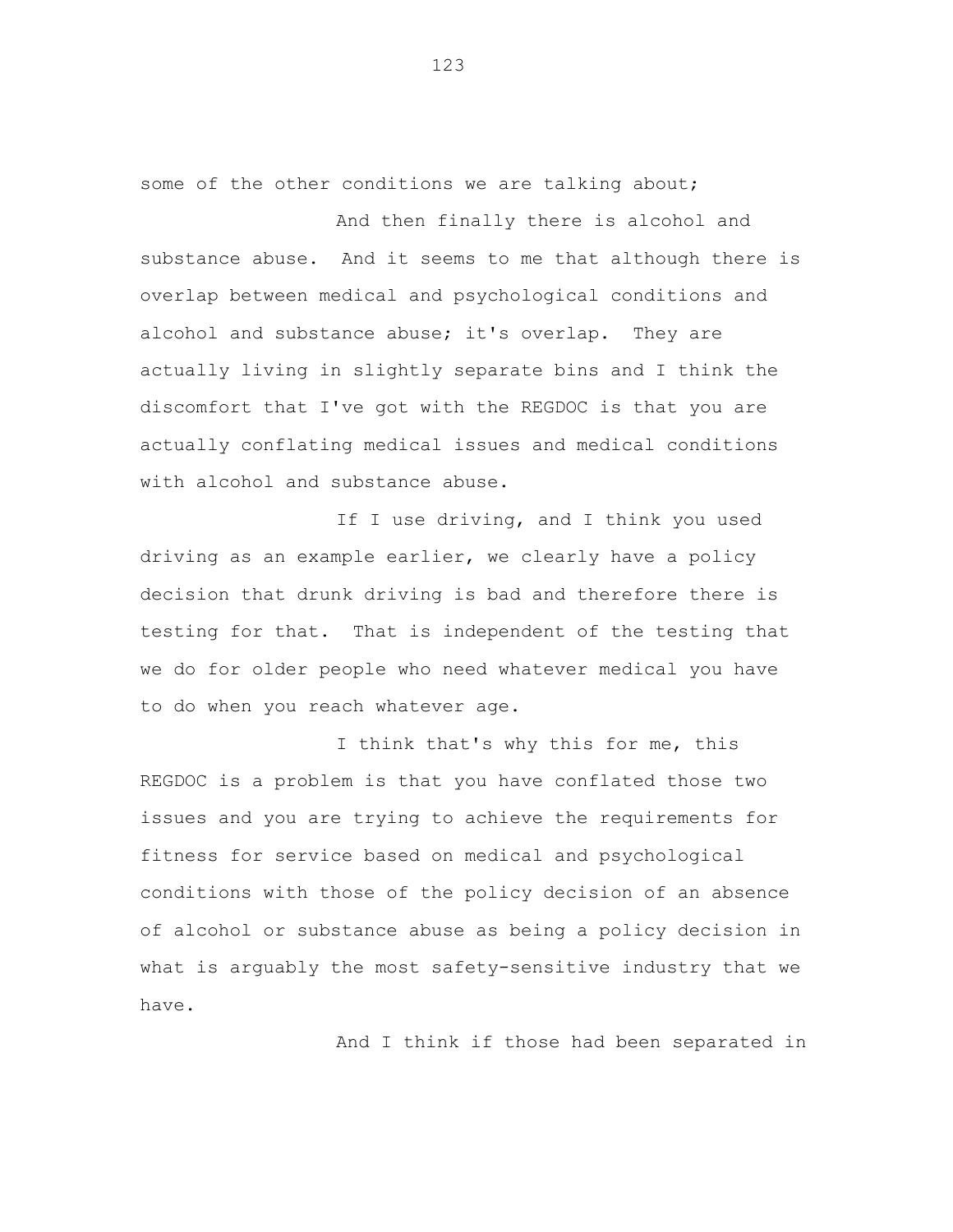two separate REGDOCs it would have been much easier for me to really see a path forward and to understand how this can be implemented. And certainly when I look at some of the specifics of what you have put in as requirements in the REGDOCs those conflations become, I think, even more.

Certainly, if I look on page 7 at the guidance you provide for licensees, training and education and awareness for workers who are subject to fitness for duty program, you've got nine bullets there which actually cover about two-thirds of the medical school curriculum.

So there is -- that's my issue and that's why  $I'm$  uncomfortable with the way you have presented it; the absence of data upfront and the conflation of two issues in the REGDOC.

**MR. LAMARRE:** Greg Lamarre for the record. I'll make a couple of comments and then I'll pass it to Mr. Derouin.

So as we outlined at the beginning, fitness for duty is comprised of various elements, and I think it's fair to say that understanding your concern about lumping in, you know, drug and alcohol testing; psychological, medical, those are elements that are well-understood and we could probably talk a little bit further with our colleagues south of the border in terms of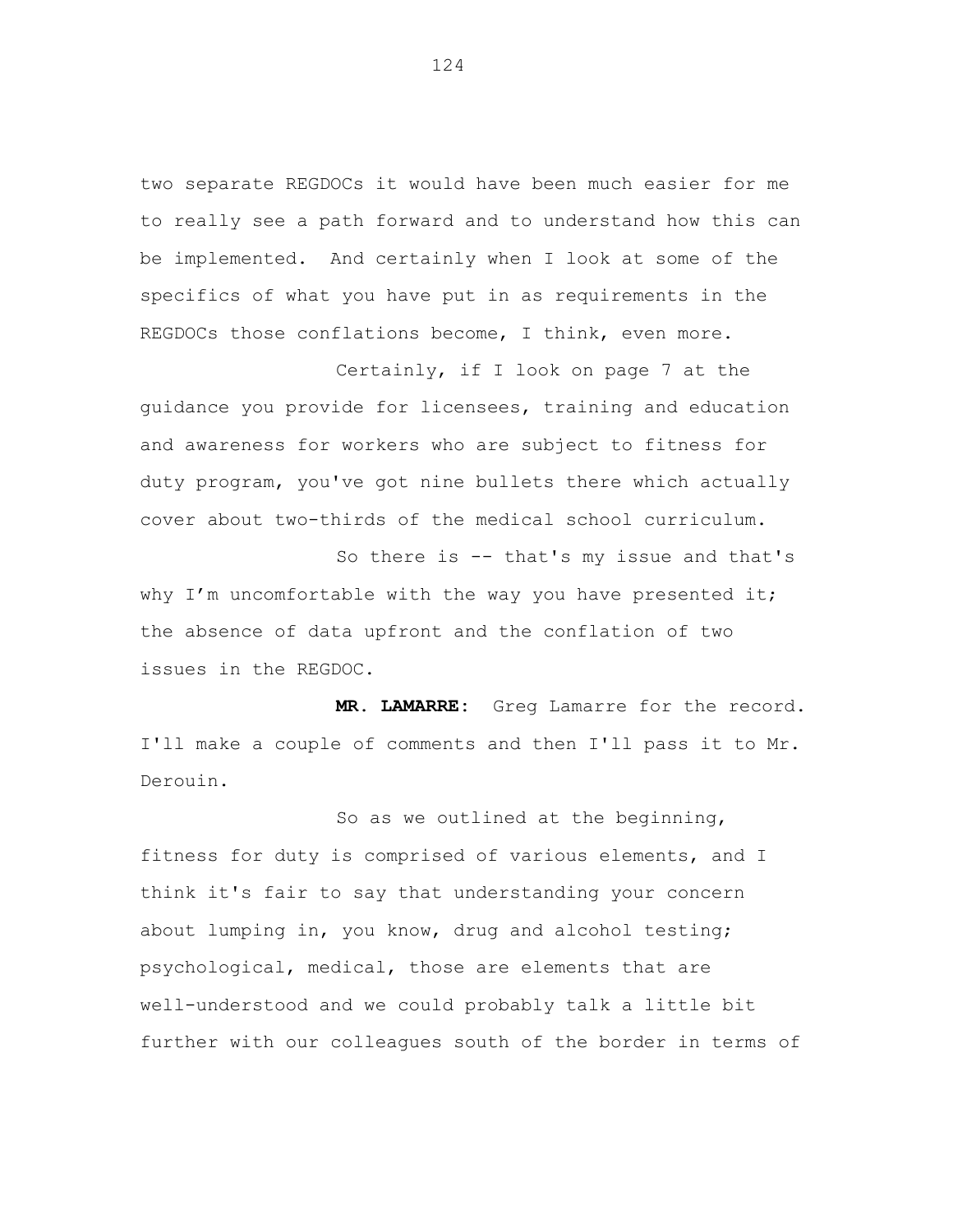what they are looking for when they look for a fitness for duty program for workers in safety-sensitive positions.

So previously we presented on fatigue and I think there was some good understanding of the role of fatigue in terms of whether an individual is fit and able to perform the job that he might -- that he or she might be called upon. In the same way what we try to do with the medical, psychological, occupational fitness, drug and alcohol impairment is also to present the case that those are other key elements that if they are compromised may impede an individual's ability to accomplish that task when called upon.

So the REGDOC and the premises built on that basis, as I said, I will turn the floor over to Mr. Derouin to talk a little bit more as to the rationale as to why the REGDOC was conceived in this way and any benchmarking that he has available to talk about how regulators do fitness for duty elsewhere as well.

**MR. DEROUIN**: Thank you. Aaron Derouin for the record.

So as Greg was alluding to, much of the fitness for duty requirements in draft REGDOC 2.2.4 are a combination of medical, psychological, occupational fitness and alcohol and drug testing. Many of the requirements, as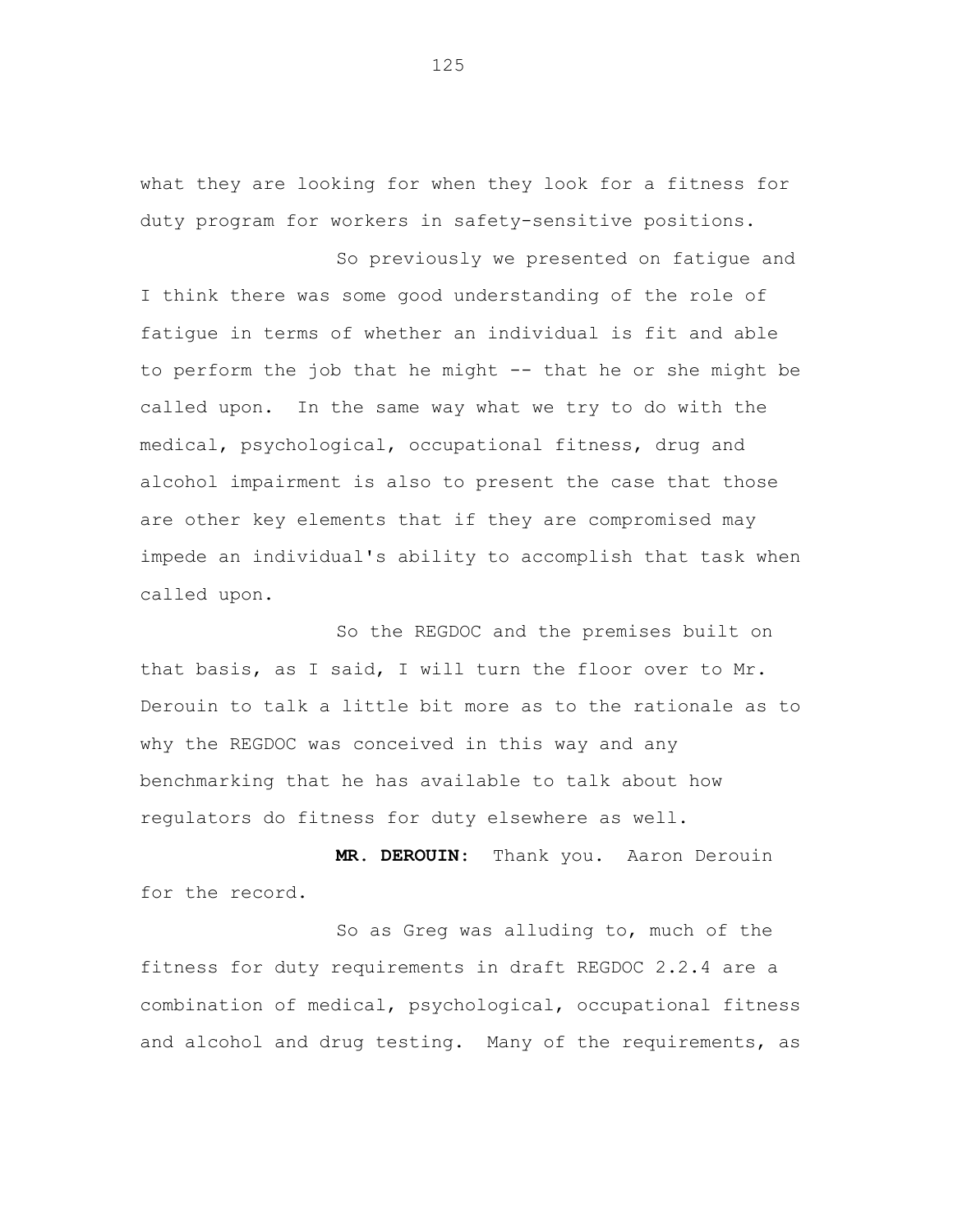stated in the REGDOC, are carry-over requirements or requirements from RD 363, such as medical, psychological and occupational fitness. The last missing element to this was alcohol and drug testing. Based on some of the evidence that's available from the Canadian Centre on Substance Abuse regarding substance abuse, the rates of alcohol use in some of the populations around, say, Bruce Power or OPG, we felt it was necessarily to integrate the full suite of components of fitness for duty that would address all impairment risk of fitness for duty.

Specifically related to the guidance in section 3.8 on training, education and awareness, in an info doc 0831 published by the CNSC in 2012 in March, report was published based on a contract with Barb Butler, who is a policy expert on substance abuse and policies in the workplace. A large part of her document talked about the four cornerstones that form the foundation for policy details. This is detailed in section 6 of her document. It talked about employee awareness and education, access to assistance, training for supervisors, and investigative tools.

And throughout the document I think you'll find these things placed -- and I think they're well positioned in the document -- to be able to allow the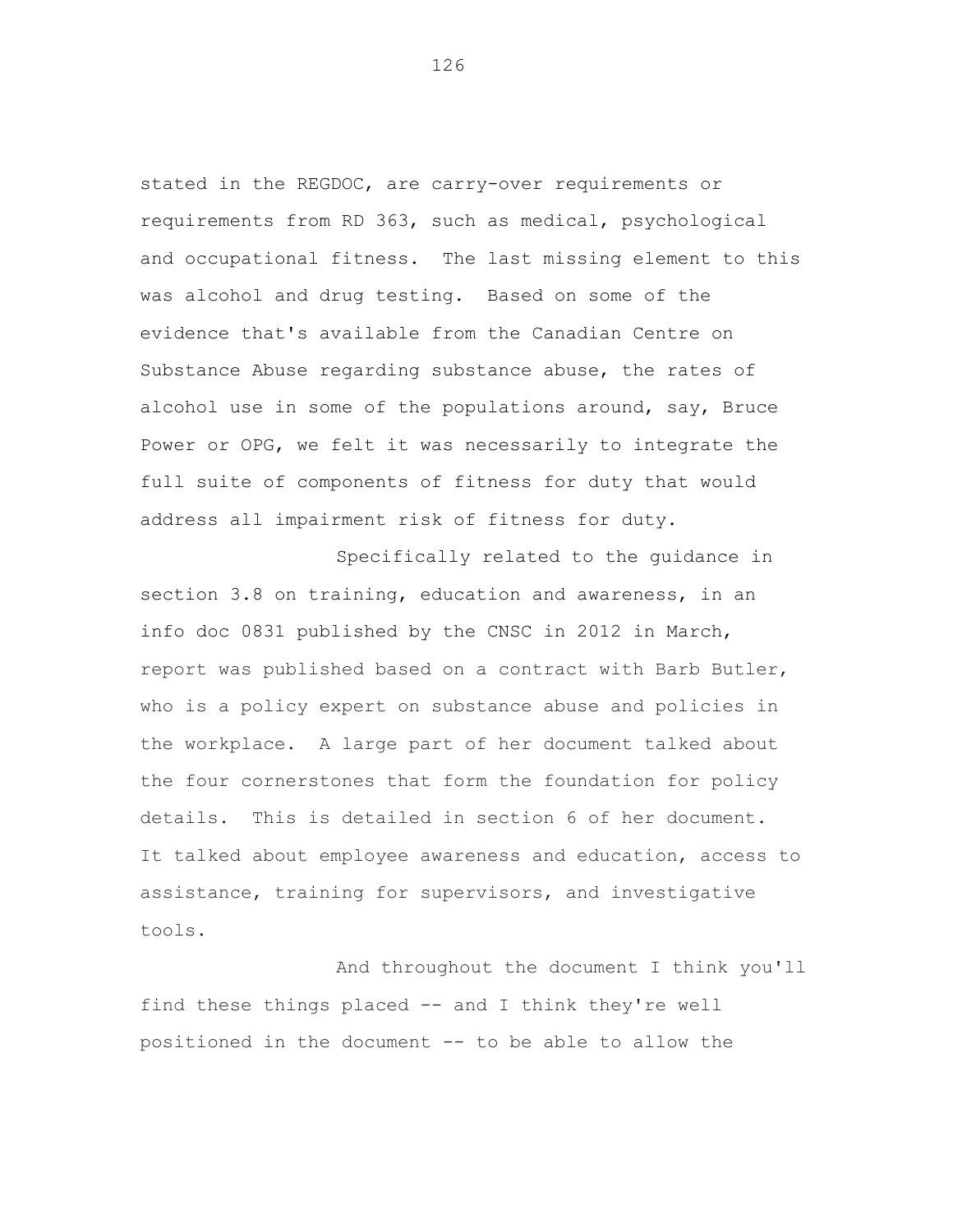worker at the plant to know what are the actual policy statements that the licensee has in place, ways to avoid getting into trouble in terms of having a positive test, and providing the supervisors with the required knowledge, requisite knowledge to be able to observe and identify any behaviours that may indicate alcohol or drug impairment or any other impairments to fitness for duty, such as medical issues or diabetes.

So on that note, I'll summarize. The regulatory document, again, is an amalgamation of RD-363. A large percentage of the components are taken from that document. Thank you.

**MR. BOUCHARD**: André Bouchard for the -- **MEMBER McEWAN:** So can I just ask why, then, did you separate out as a separate document for us to review fatigue, if you wanted to provide us with a suite.

**MR. BOUCHARD**: André Bouchard for the

record.

I'll answer that question and your previous question a little bit earlier on, if you don't mind.

So we separated fatigue management from the fitness for duty on a wrong assumption that we were going to issue the REGDOC much faster than the fitness for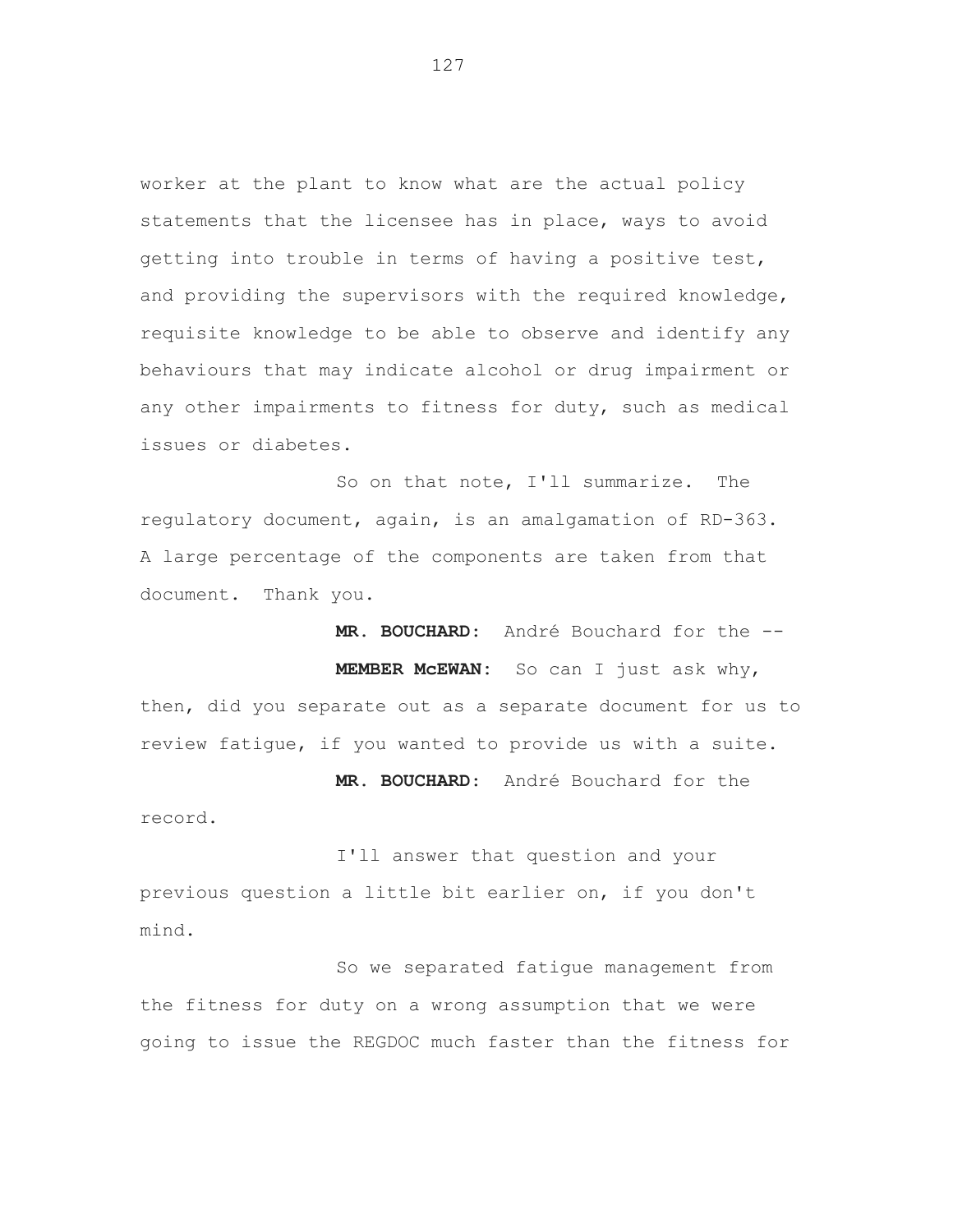duty one. It started us into that scope.

The second part of that was also the fact that with regards to hours of work controls and fatigue management, we were also wanting to have a fulsome discussion but specifically related to fatigue and fatigue issues, because we understood that the discussion -- as you alluded to -- the discussion on random alcohol and drug testing is a fulsome discussion by its own. And we wanted to have time, space, and capacity to actually entertain that kind of discussion. That's the answer to your first question.

The previous question is the fact that when we launched ourselves in 2009 in trying to figure how we would actually address the full scope of fitness for duty, we designed what slide 9 states is our fitness for duty assessment framework. This is where you are stating we've separated the medical part from the potential alcohol and drug elements.

One of the reasons for that, I've alluded to it earlier as an example, colour blindness could be a medical condition that does affect a person. And we wanted to have a spot, a place to be able to handle these from an assessment consideration standpoint separated from what could be induced by drug or alcohol.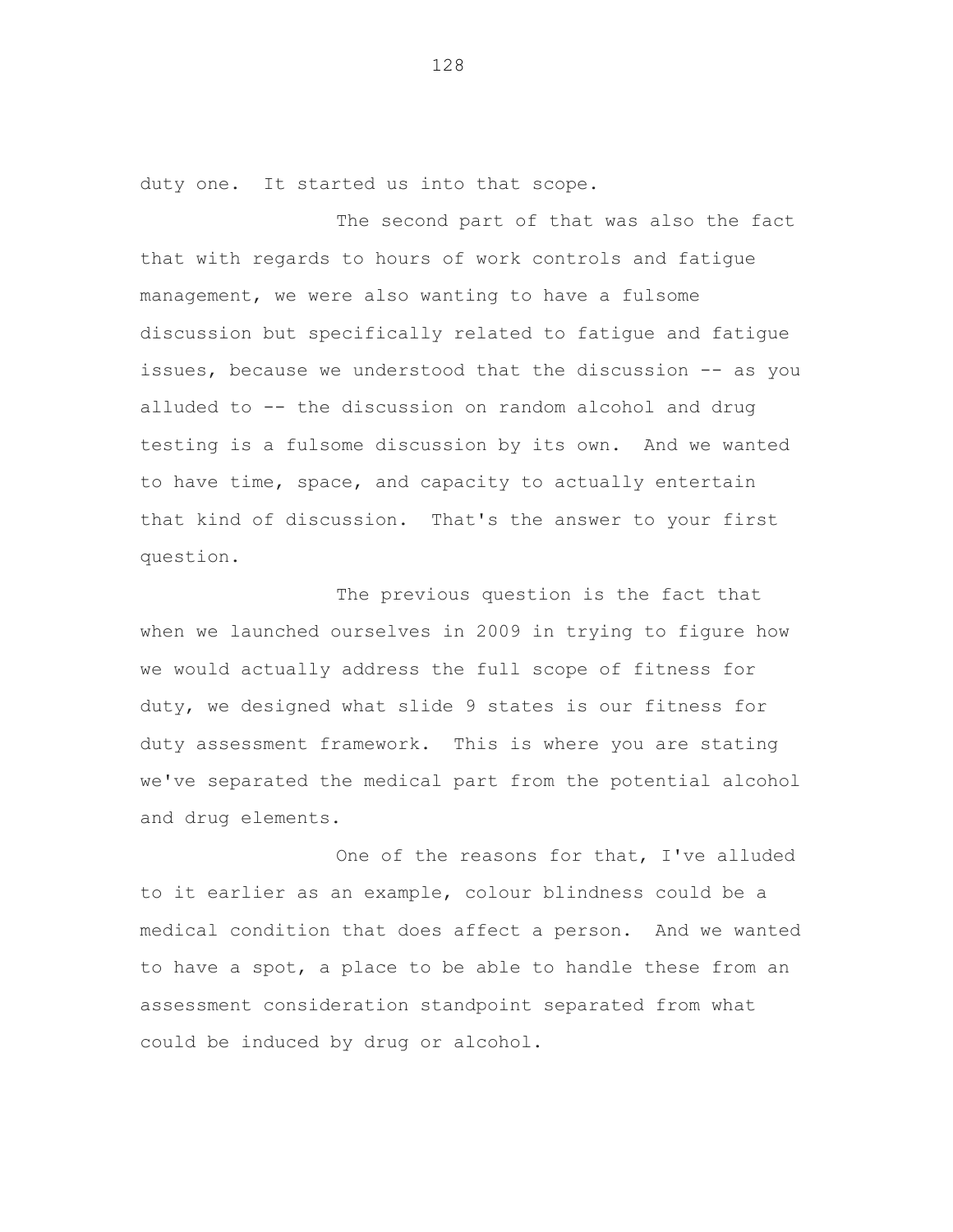You're right with the fact that it's a bit of a mixed bag if you have a condition alcohol and drug testing that it's bound to be and linked with a medical condition or psychological condition. On that state, I'd like to get Dr. Davidson to discuss about that intimacy between the potential of alcohol and drugs and the medical conditions.

**DR. DAVIDSON**: Ron Davidson for the record.

I don't have any problems with combining the drug and alcohol with the rest of the document. The document -- the overlap, as you'd mentioned, is quite significant.

If I have to criticize anything, I'd criticize the experience and the training that our physicians have in terms of identifying drug and alcohol issues. And so there would clearly have to be something that they both in terms  $--$  and I know the College of Family Physicians is working on that right now in terms of getting their doctors involved in understanding how to diagnose, how to treat, how to manage people that have alcohol and drug addictions or drug issues.

I think that clearly anybody that we have in our hire -- at least that the licensee has in their hire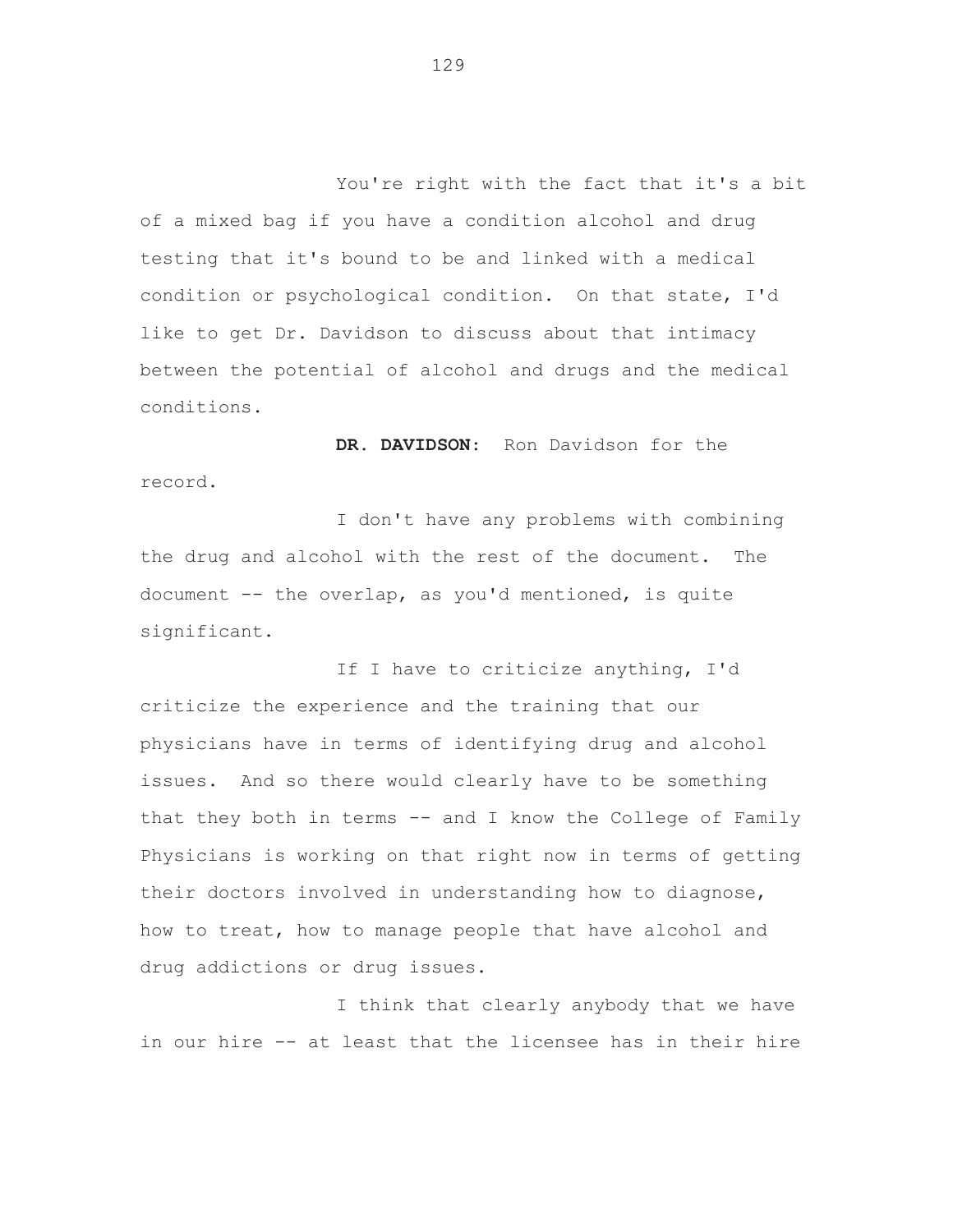as a physician needs to know occupational medicine, but more to the point needs to also know about alcohol and drugs.

**THE PRESIDENT:** Sooner or later we got to get down to a decision here, okay. We can go into some philosophical discussion what we should, should not.

So I three option: We reject this document; we modify it; or we come up with something that -- you know, that I mean reject, accept, or come up with something that people can work.

I am stuck still on the industry is going to wear this. And they are sort of our first line on safety. So they have to, A, buy into this and, B, actually come up with a program that's reasonable.

So I'm coming back to the proposal that was in there. And I still think that I want to hear from staff. If you wanted to go in a graded approach, start slow, as they say, get a wind, what would be the minimum package? Is it the package that's saying section 4.1, number 1, number 2, plus the complement, the minimum staff complement? Is that a good kind of a thing to start with? Or can you define it in such a way? You know, you give a number, 950. Are those precisely well-defined who they are and is that a good enough to experiment with this process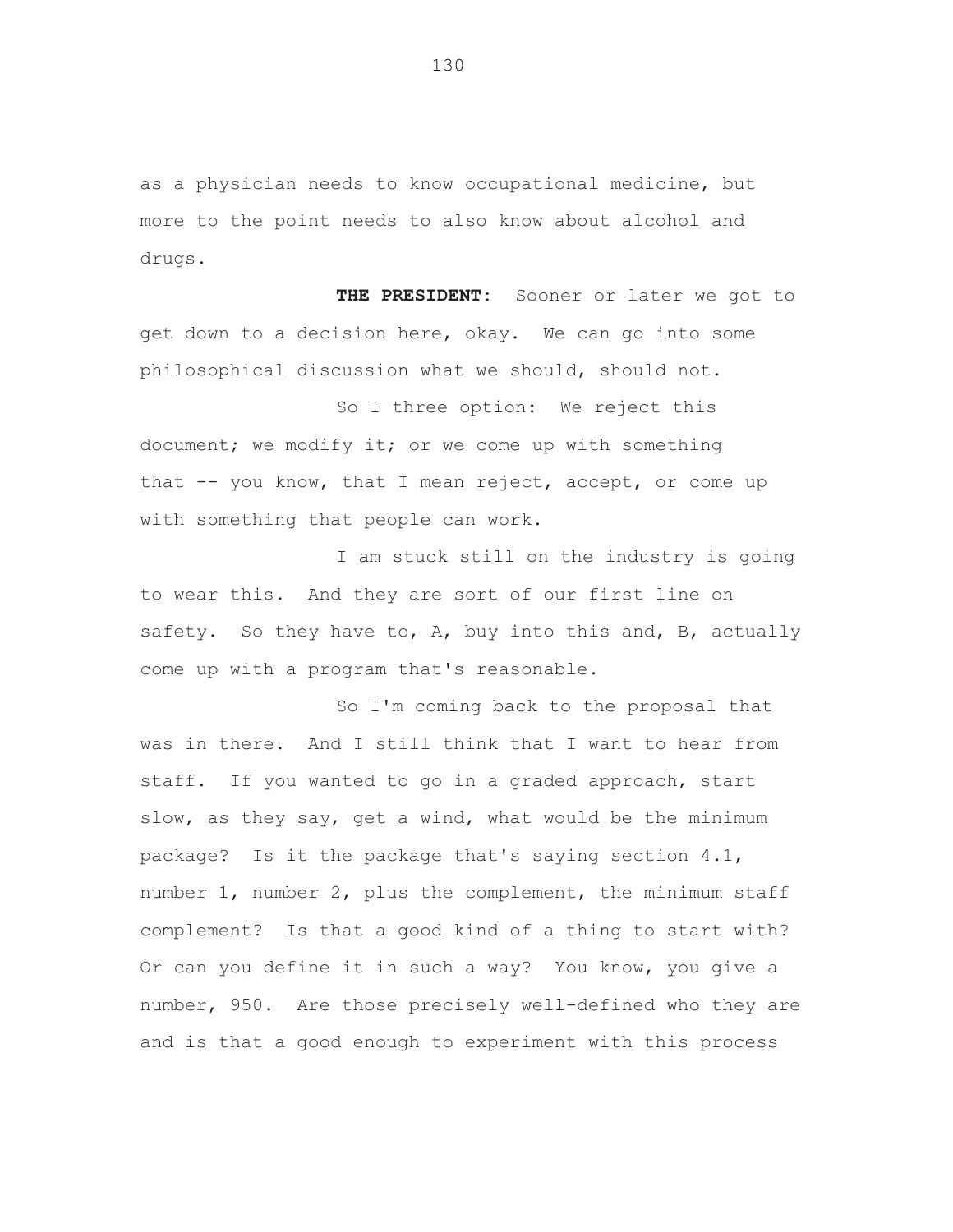as we go through?

**MR. BOUCHARD**: André Bouchard for the record.

So the document, the REGDOC is built in a different stage, obviously. The first one is describing a set of program measures that needs to be there. Notwithstanding the size of the population, the program measures would be needed, even if only two people would be required to be tested medically, physically, drugs and alcohol. That is a key element of the support of what's essential in order to what we understood be successful in implementing bona fide requirements into a person's job. That's the first step.

We understand the rationale with regards to the point of having sort of a stepped approach with regards to the population. The concern that staff has with regards to this approach, one we discussed, fatigue management, agree and understood who those requirements apply to.

The other part that is important, there is currently requirements in place that this REGDOC was aiming at capturing. These requirements apply to different types of populations which are part of these safety-sensitive positions. As an example, RD-363 for nuclear security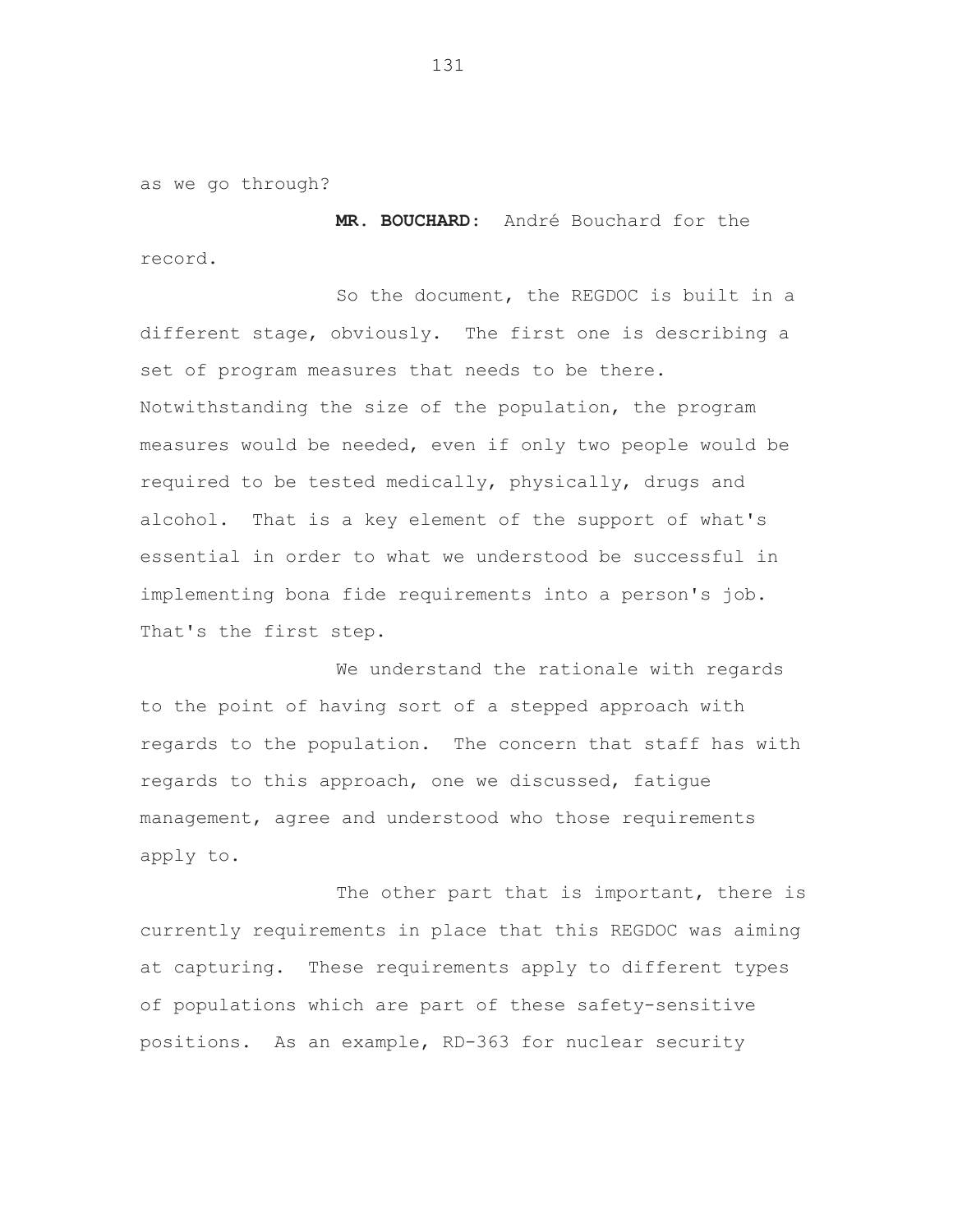officers. Going step-wise with this REGDOC may force a dual requirement on fitness for duty for security personnel. And that could be a logistic requirement difficulty.

Same thing with emergency responders, which is in CSA N293. That document here that we're talking about was aiming at amalgamating all requirements --

**THE PRESIDENT:** We understand the document.

**MR. BOUCHARD**: Good.

**THE PRESIDENT:** Don't keep -- stop selling -- telling me what would be a minimal package that -- the industry came up with a proposal. I think somebody in the back want -- M. Frappier, you want to talk about that?

**MR. FRAPPIER**: Thank you. Gerry Frappier for the record.

I think that as, you know, we listen to this discussion we can understand there's perhaps two big things going on here. One is a policy decision as to whether we want to require things like drug and alcohol testing. And I think that's a major decision that the Commission has to make. And no matter what the population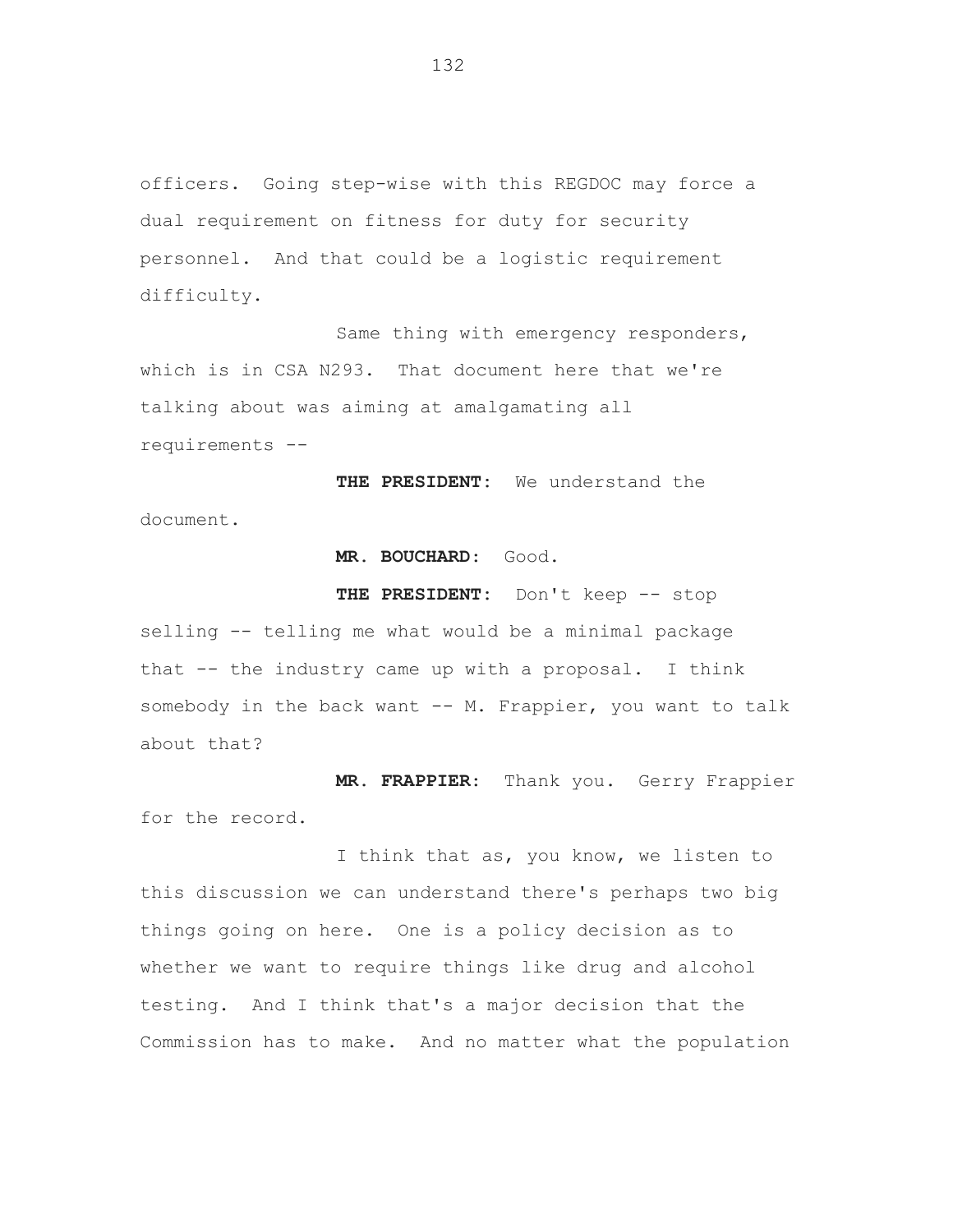is that we're going to do, that would be a major decision. As the person who's really looking at how

we're going to be implementing this, I know that there'll be some controversies around it. And so implementation needs to be clear, needs some help in being very clear.

I think what industry is proposing with sort of paragraph 4.1 where we say this document will apply to 1 and 2, if you like, those are very clear populations. We know who they are. There's not going to be any controversy about those. And so at least it would be clear that the -- from a implementation perspective, we need to do this.

Whether the REGDOC needs to then be updated at a later time, that would be decisions perhaps that could be made based on analysis or on -- --- Off record discussion / Discussion officieuse

**MR. FRAPPIER:** And so that we can always, you know, modify it -- modify it later on.

With respect to the nuclear security personnel, there's certainly security officers and nuclear response force. Maybe we need to look at those as to whether they're a hundred percent in or provide guidance of some kind as to when they should be or not.

I think the point that the Commission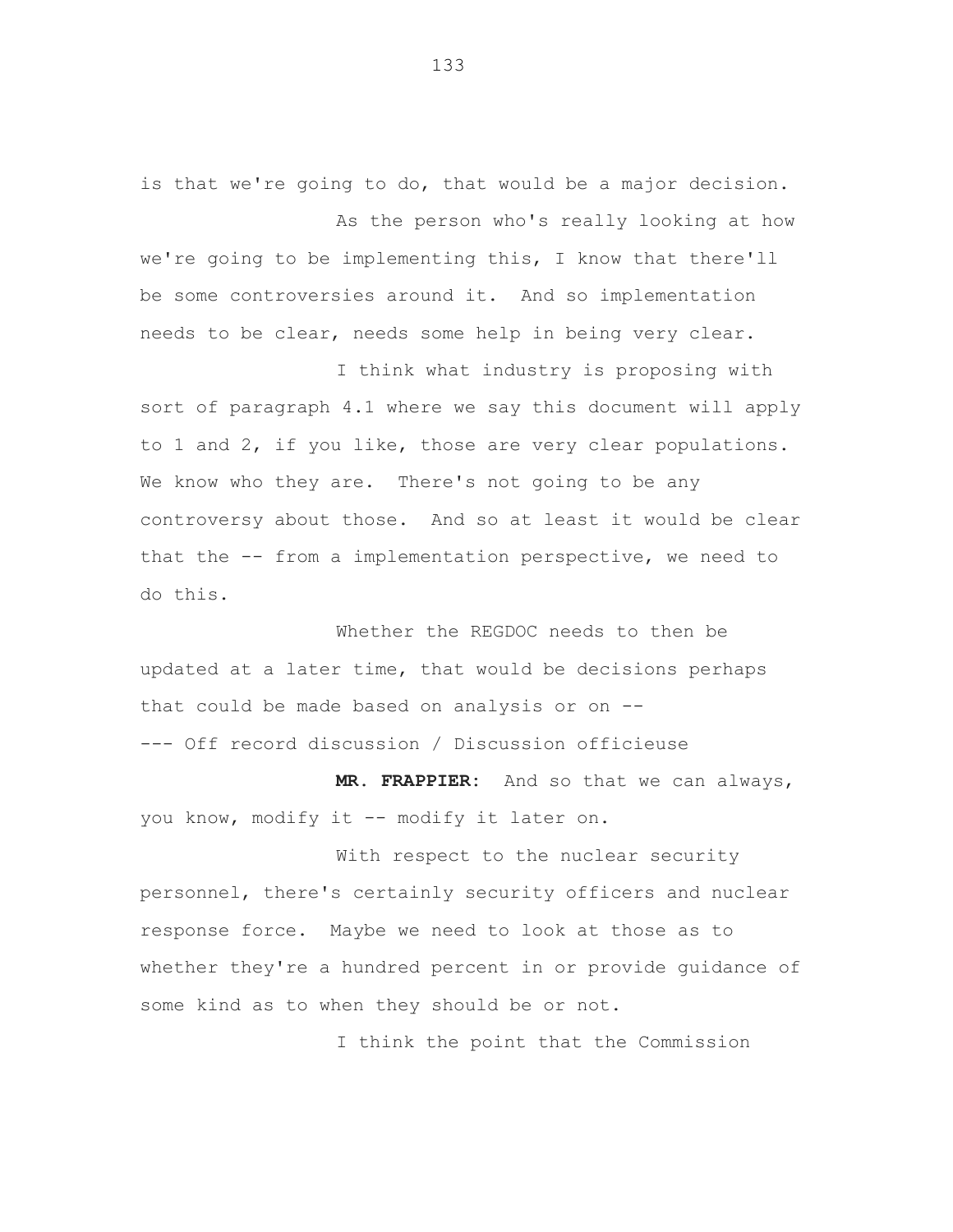made, though, with respect to providing industry with some flexibility, and so there may be opportunity to perhaps more put in guidance, the paragraph that talks about licensees instead of "shall perform a risk," "could perform a risk" or may do that and identify other safety-sensitive positions that they want in there.

I think the main point I wanted to make is that if we move forward on this, the more clarity we have, the easier it's going to be from an implementation perspective. The more we have opportunities for confusion, the more we have opportunities for people to say this is bad, you know, a bad program implementation.

**THE PRESIDENT:** Thank you.

**MR. LAMARRE**: Can I jump in there as well, just add to Mr. Frappier's points.

I think what I'm hearing from the Commission is that there's a desire and expectation that we go back and look at this population and how it's determined and perhaps propose some alternatives.

The one thing I'd want to highlight is that there are some existing requirements in the LCHs right now that point to ERTs and training and there are requirements on NSOs, NRFs. And we want to make sure that we don't try to wordsmith this on the fly and that we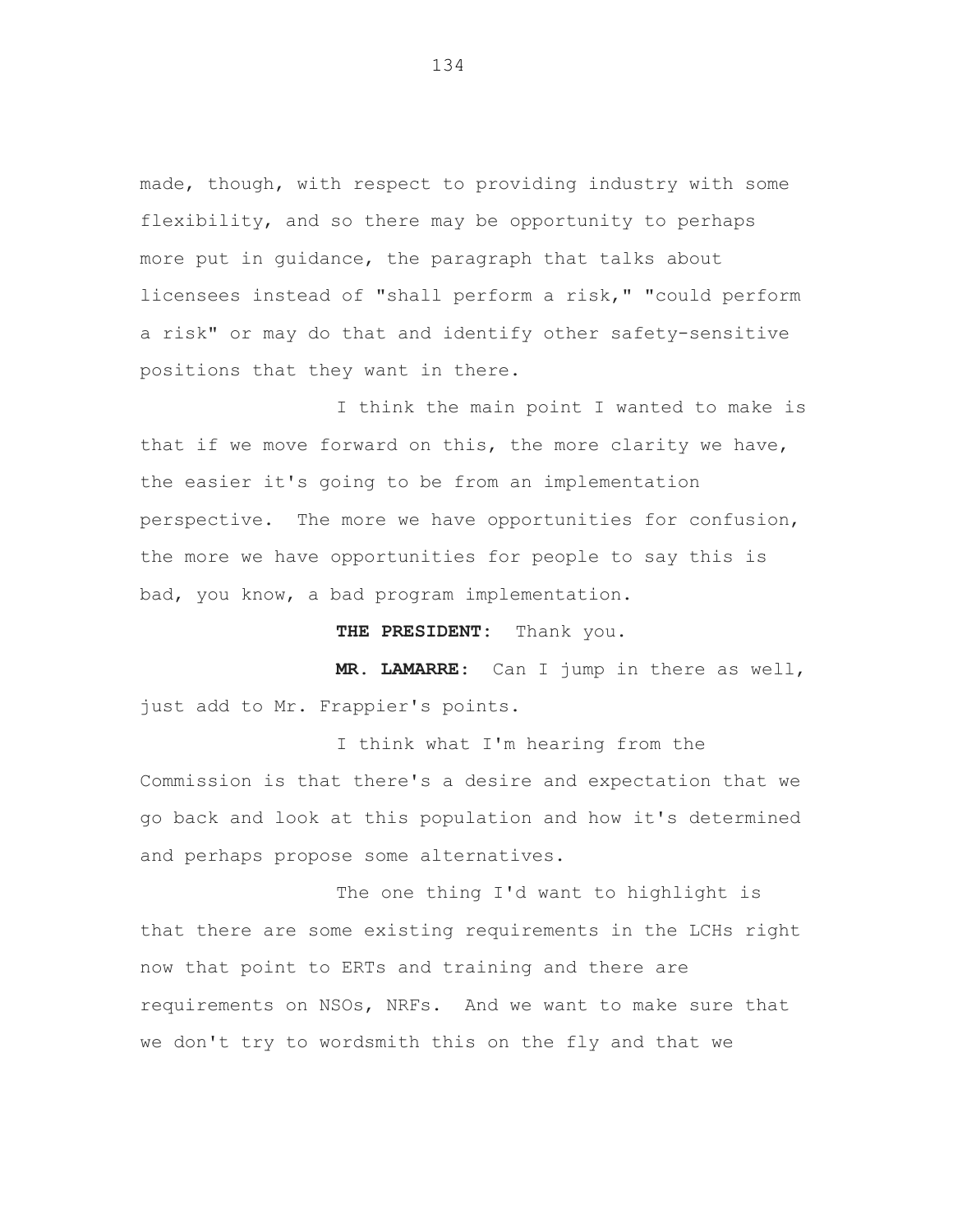ensure that we continue to embed those clear regulatory requirements that currently exist in the forward path as well. So that's what I would offer as well.

Thank you.

**MEMBER McEWAN:** Could we actually see a summary of those requirements? That would have been really helpful --

**THE PRESIDENT:** Yeah.

**MEMBER McEWAN:** -- for this discussion.

**MR. LAMARRE:** So we could certainly do that. So for RD-363 I could ask Mr. Pat Adams. He could go through --

> **THE PRESIDENT:** Not now. Not now. **MR. LAMARRE:** Okay. **THE PRESIDENT:** Not now. **MR. LAMARRE:** Okay.

**THE PRESIDENT:** Not now. I'm still going through the question period. And I don't even remember where I left it.

**MEMBER DEMETER:** What I've sort of evolved in this discussion is an issue of the maturity of this document as it stands. And so as an industry, going back to the difference between industry and staff with regards to the two paragraphs that follow 4.1.1 and 4.2 -- 4.1.2 of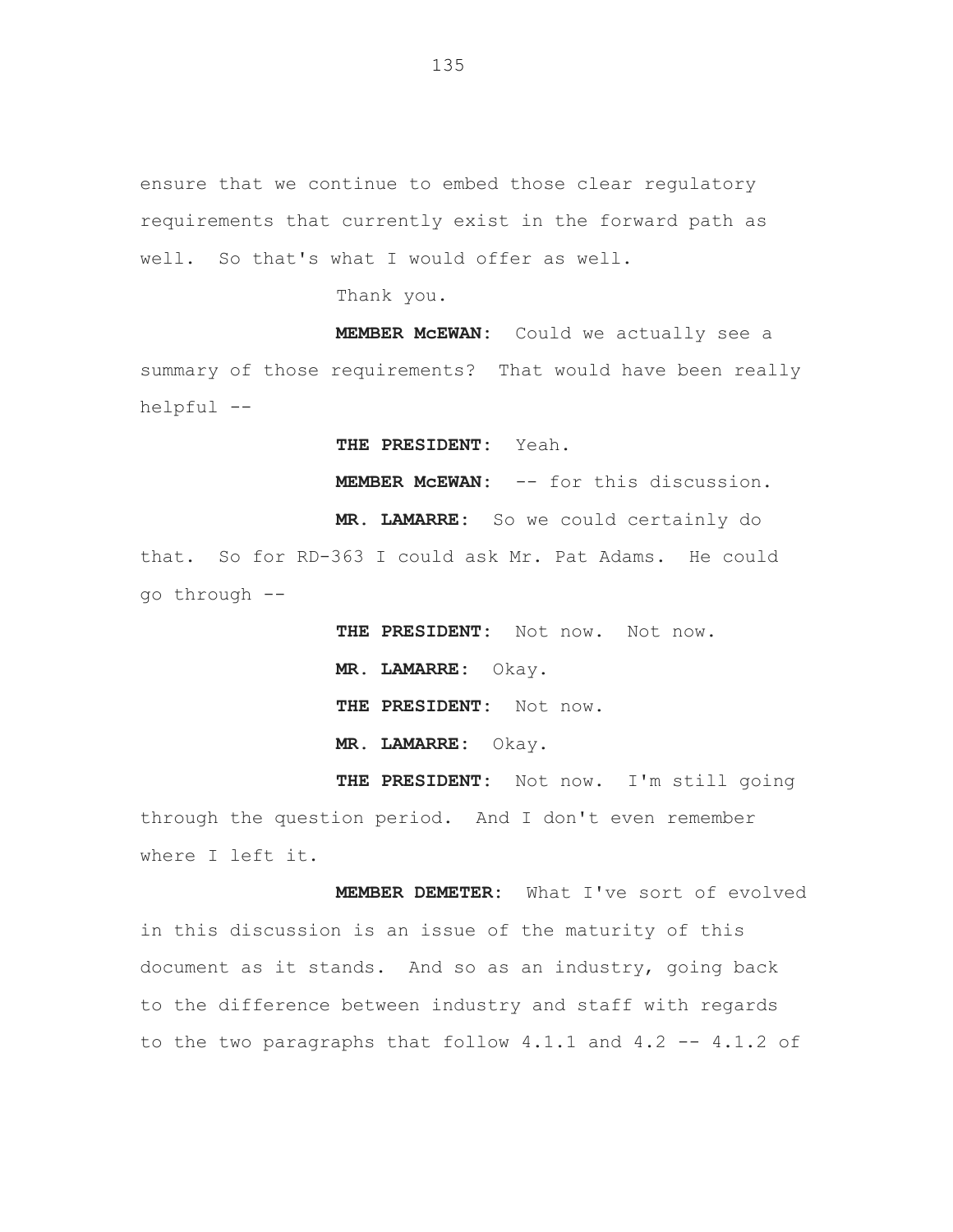the REGDOC, the addition of the safety-sensitive positions. For me it's kind of confusing. I would

think that in an industry you would have specified job classifications known pre-hoc, and you could choose from that list of specific classifications of -- that are included in the safety-sensitive positions and come to an agreement as to which of those categories or those job classifications should be under this REGDOC.

There seems to be a lot of uncertainty about something that  $--$  I don't understand why there's uncertainty, because it's left to -- it seems to be a lot of "licensee shall do this and tell us" -- it's like tell us what you do, and we'll tell you if it's okay. But it really -- I mean, there's cooks and there's shopkeepers and there's stock keepers. There's job descriptions.

So to me it seems more simple to say, Here's the list of the 50 different job classifications that our safety-sensitive positions include, and then you negotiate amongst those which you think are the high priority for these assessments. And then everyone knows what they're dealing with.

Part of our decision-making or my decision-making is, you know, maybe philosophically to support the position of staff but perhaps say that the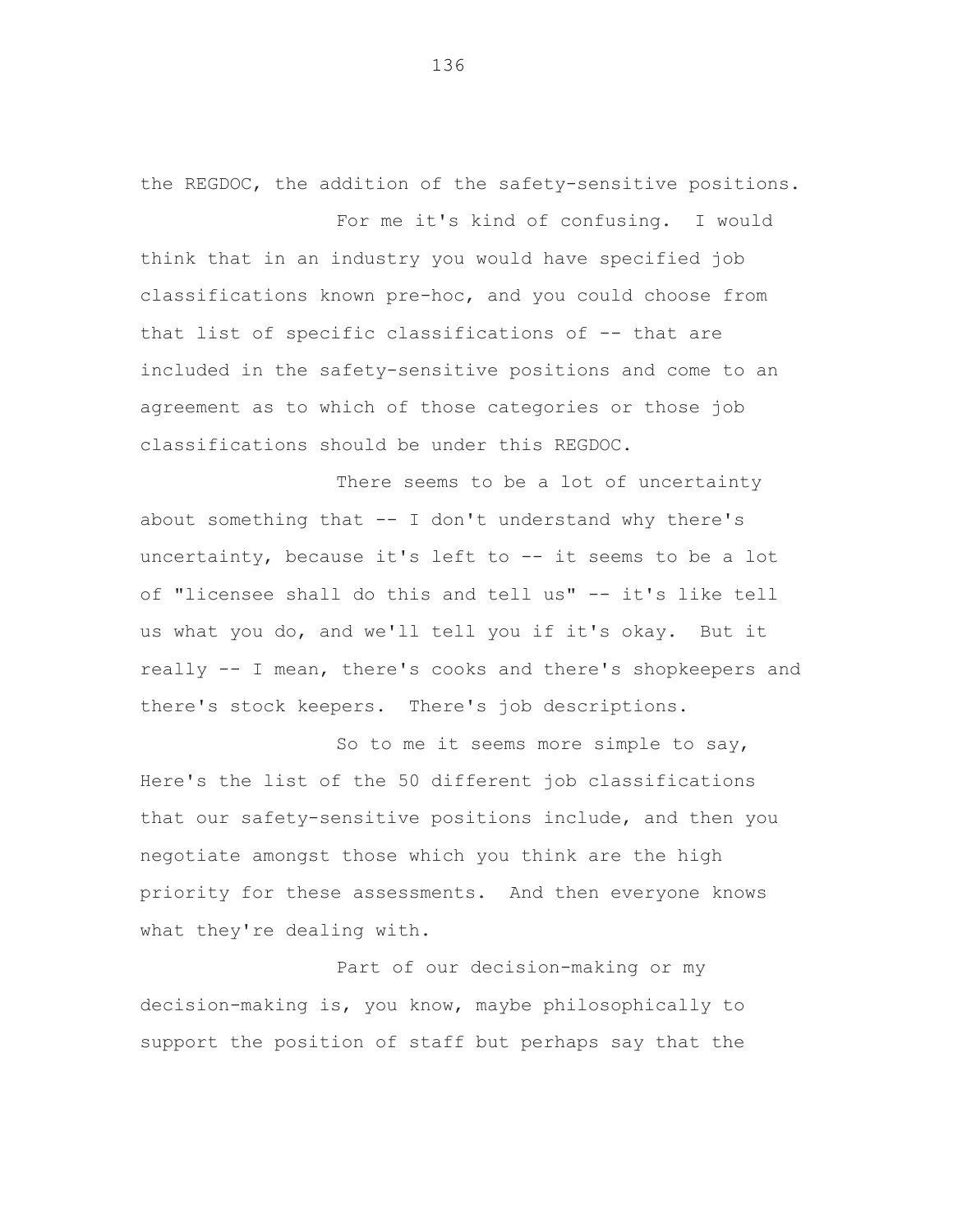document needs to be matured before -- because it's a document that has an impact on the industry.

**MR. LAMARRE:** Greg Lamarre for the record. Perhaps I'll make a couple of comments and pass it to M. Bouchard to add.

So a couple of points I think are worth mentioning. You go to the comment, Mr. Commissioner, about why didn't we provide a list of positions and say explicitly these are the ones that we're talking about. Well, that's not exactly the way that we regulate. We're a performance-based, not a prescriptive, regulator. And that's typically how we develop our REGDOCs.

And we allow the onus of determining, in this case, who is part of the SSP and not, with the operators, the ones who are responsible for safety and understand the operations better than the regulator does.

We have specified a couple of those positions, because those are very clearly ones with a very direct impact. The certified operators, we certify them. The DO certifies them through the powers of the Commission because of the fact that they've got a very direct and immediate impact on safety, clear-cut.

But there are other positions within the organization, and the minimum staff complement analysis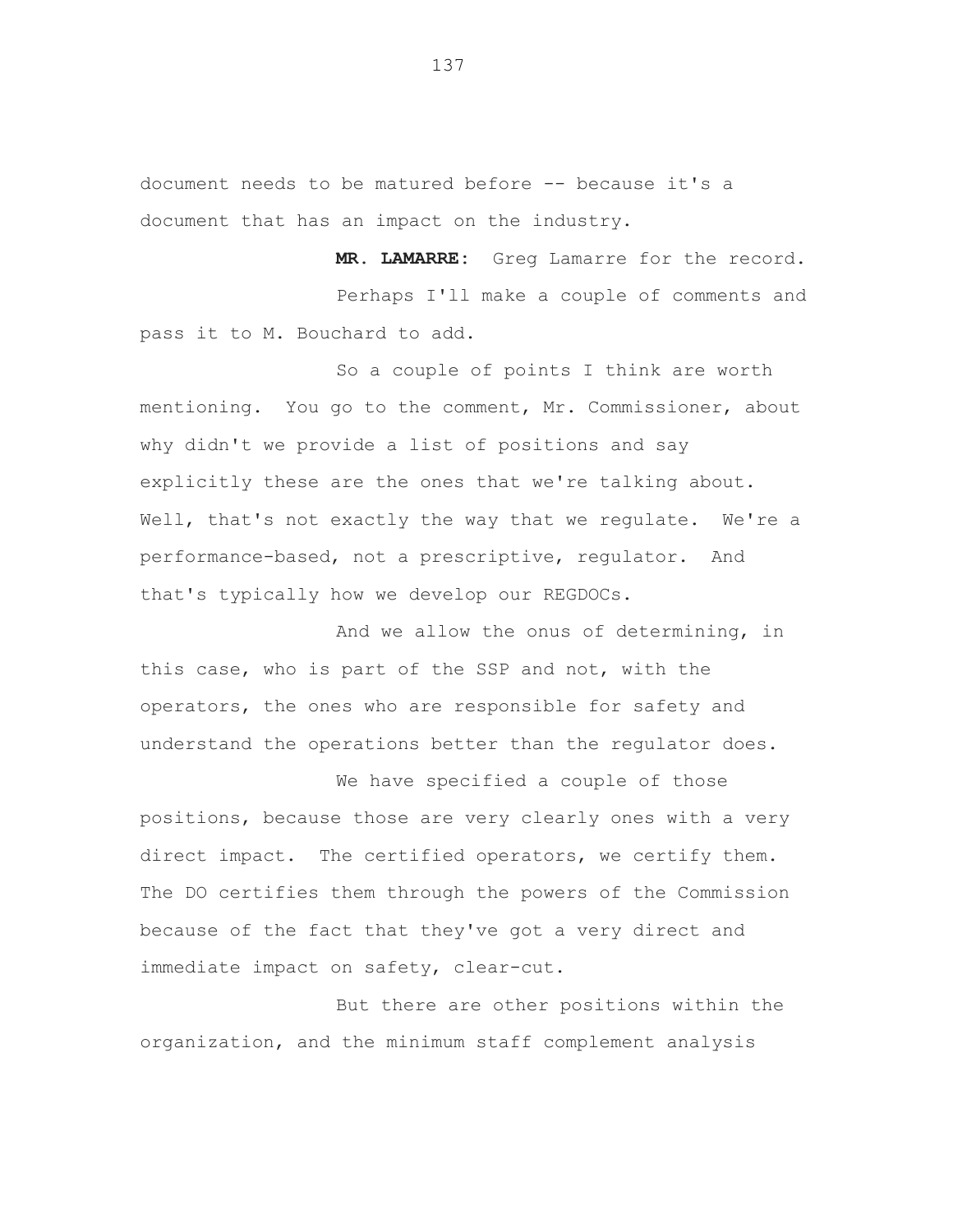allows the licensees to bring forward -- These are our key people; they require specific training, and they have specific roles in the case of accidents. These are the people that we want to concentrate some effort on. And we took that philosophy in trying to define this new concept of the SSP.

You also asked about, well, how long has this been around for. Well, the SSP concept was defined within the fatigue management REGDOC that came out, and as we've mentioned a couple of times, the licensees have an action on them right now to come back and do an assessment of who constitutes their SSP.

And perhaps M. Bouchard can add to anything that I might have missed there.

THE PRESIDENT: But you see -- you see how you complicate life for us here.

You were very prescriptive on the super sensitive position. There is no may, but, maybe. So you have a community. You know exactly what needs to be done. And I think the industry said they agree  $-$ - reluctantly, but they agree. So that's going to be done.

So you're starting with the -- this is the wind that's going to be the culture change because you're going to have drug and alcohol and random testing, all of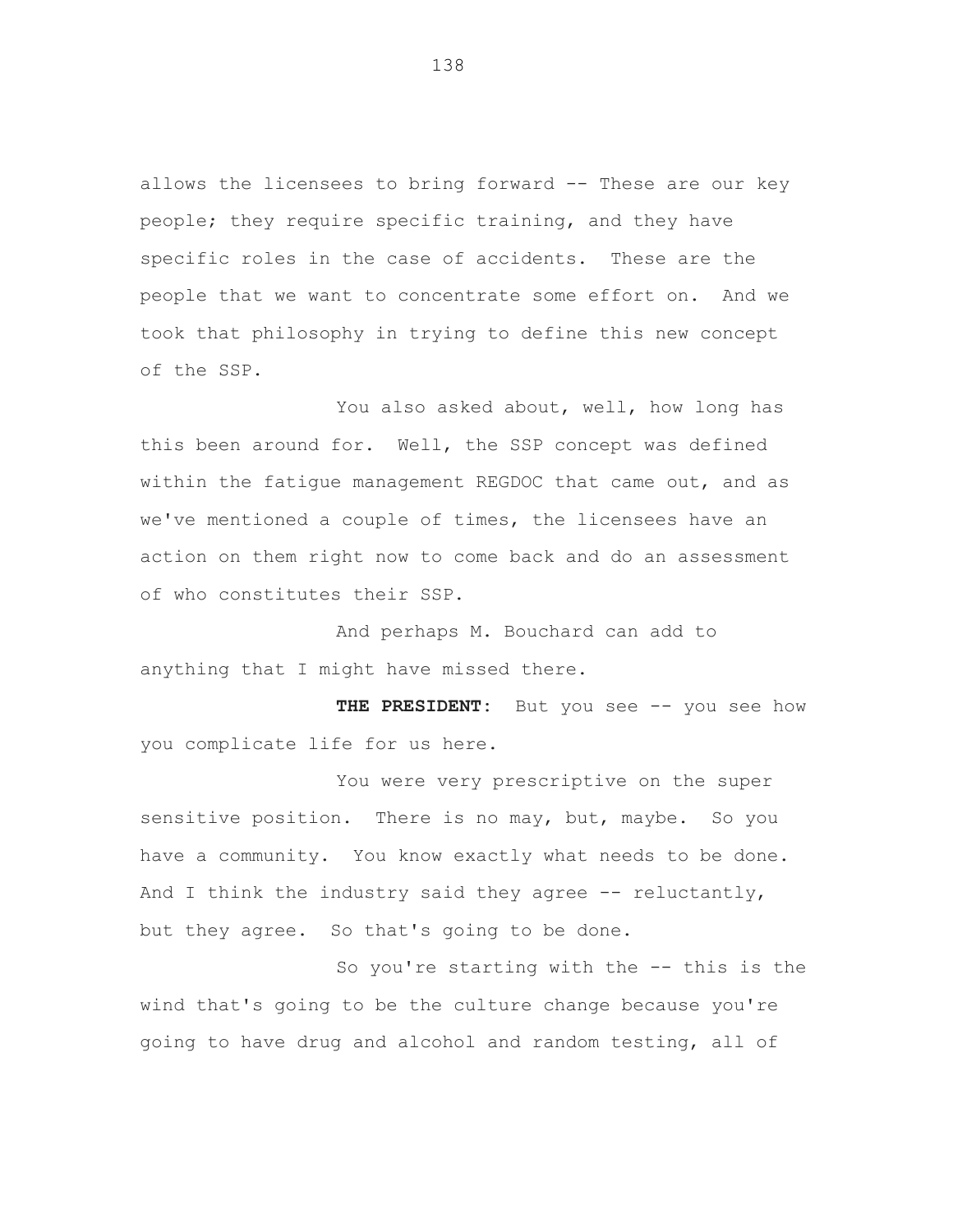this.

So what we coming -- what we don't feel comfortable about, so what's next? What more position you want to do?

So number one, none -- no other position will be in the drug and alcohol random testing. So what are the position that you now know should be in a for-cause testing? So you can build a reasonable kind of a graded approach moving forward slowly.

So as you remember some of us was telling you start with drug and alcohol only. Don't complicate life here. Now that you get us a REGDOC that includes all of them, we are trying to figure out where is the additional to the super sensitive position that we have to go forward with. And that's where I think the difficulty here --

I think what the industry doesn't like is that all 12,000 now will have to be reviewed for job - that's what it says in terms of review. You will -- on risk-basis, you will look at all your population and determine which one is risk-basis -- risk-informed.

So that's the kind of a difficulty that we have in trying to get to a consensus here.

**MR. JAMMAL:** Sir, if you'll allow me.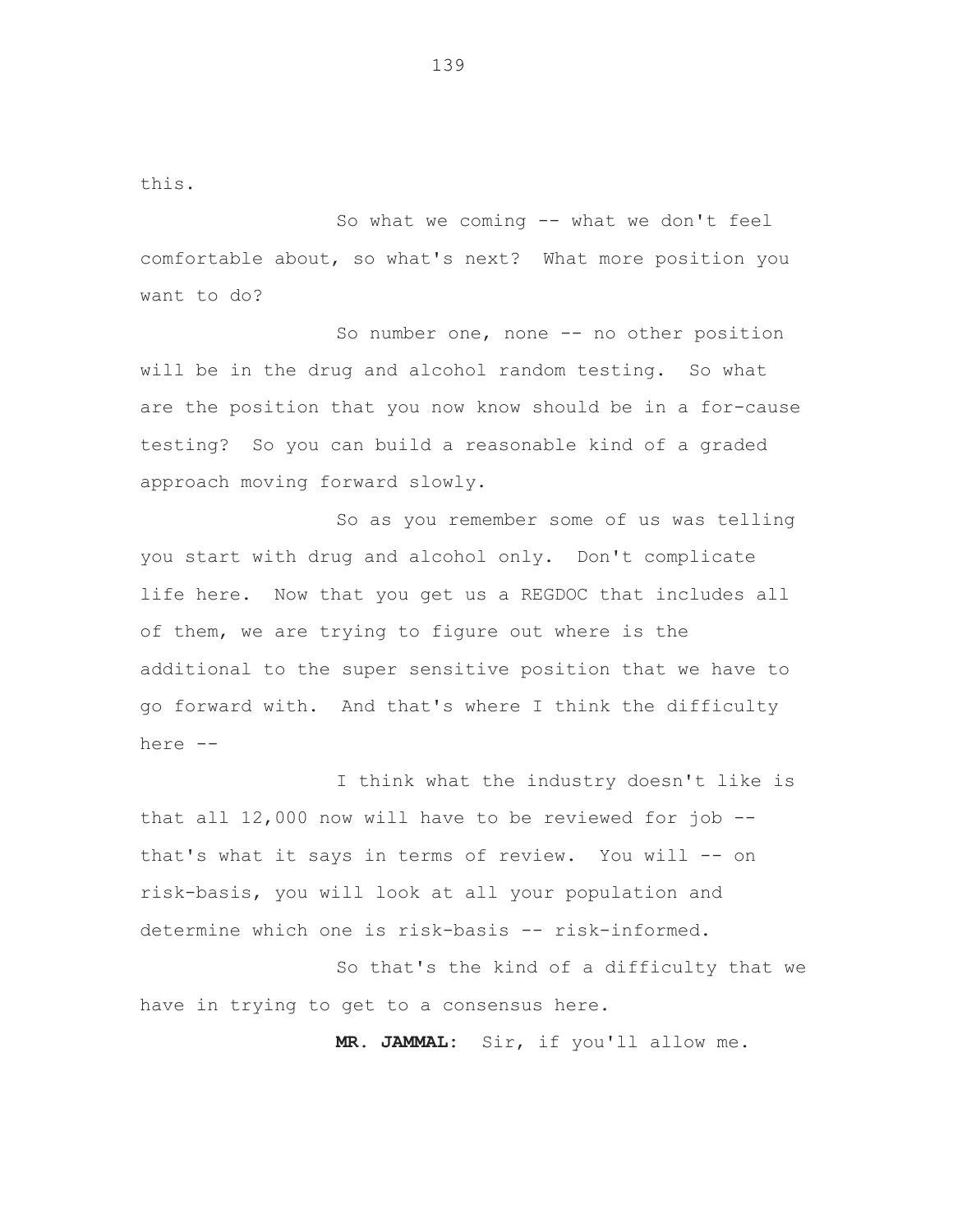It's Ramzi Jammal for the record.

Just from experience negotiating with diplomats and everyone else, and I think we -- I'm going to give a proposal, stick my neck out as chief regulatory operations officer.

I think we're going in circles, and sometimes we go far deep and sometimes back up. There are two distinct elements for the Commission to render a decision on. It's the policy, the policy -- you drive the policy; not an issue.

The discussion we're taking place right now is section 4.1, item 1 and 2. We're saying that this is the policy, this is the shell. What I'm going to propose is allow us time, probably at lunch break, for us to propose a text, that we will discuss with the industry, so we come back to you with a very specific recommendation for you to render a decision upon.

The reason I'm saying this, for us to go back and redo this document, we're going back into years and where we do not want to be.

So we can determine a graduated approach in the language that currently we -- that's my proposal to you -- and then we will report to you, the Commission, on an annual basis the progress with respect to the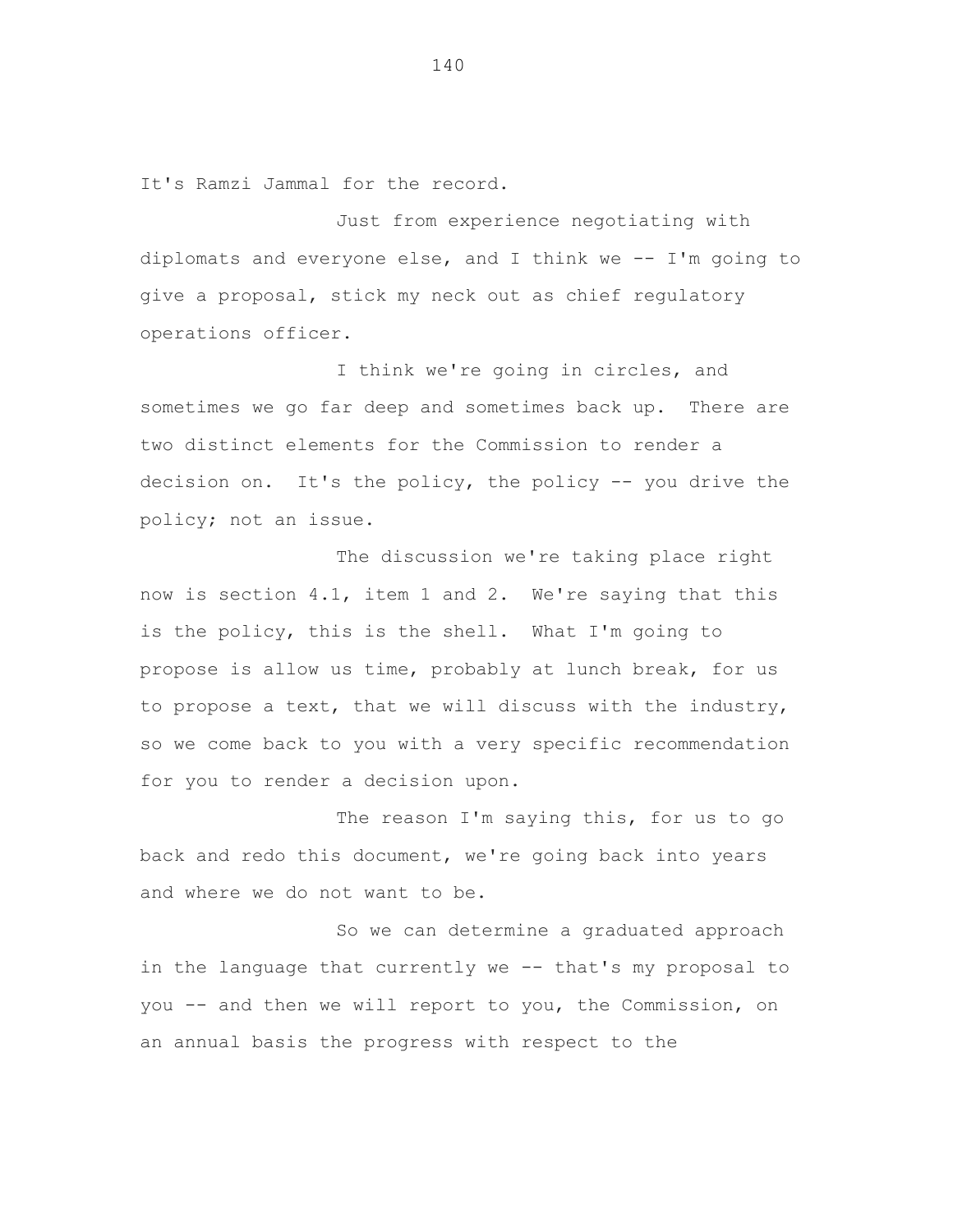implementation of this document. Because don't forget the fact that the ROR exists and we can provide you with an update.

So if you give us -- if you accept this proposal, we can work on a language so that you can have a very much focused text before you, and then we can report to you on the graduated implementation, rather than ad hoc, will be proactive with respect to the Commission.

**THE PRESIDENT:** So maybe it's a good time now for us to break for lunch and see what you can come with, and for our considerations. And we will resume the questioning at that time.

> So we come back at 1:30. Thank you.

--- Upon recessing at 12:32 p.m. / Suspension à 12 h 32

--- Upon resuming at 1:33 p.m. / Reprise à 13 h 33

 **THE PRESIDENT:** Okay, we are back and back to -- we were given a one-pager here that I assume was agreed to on all sides, and I think the Commissioners have seen it.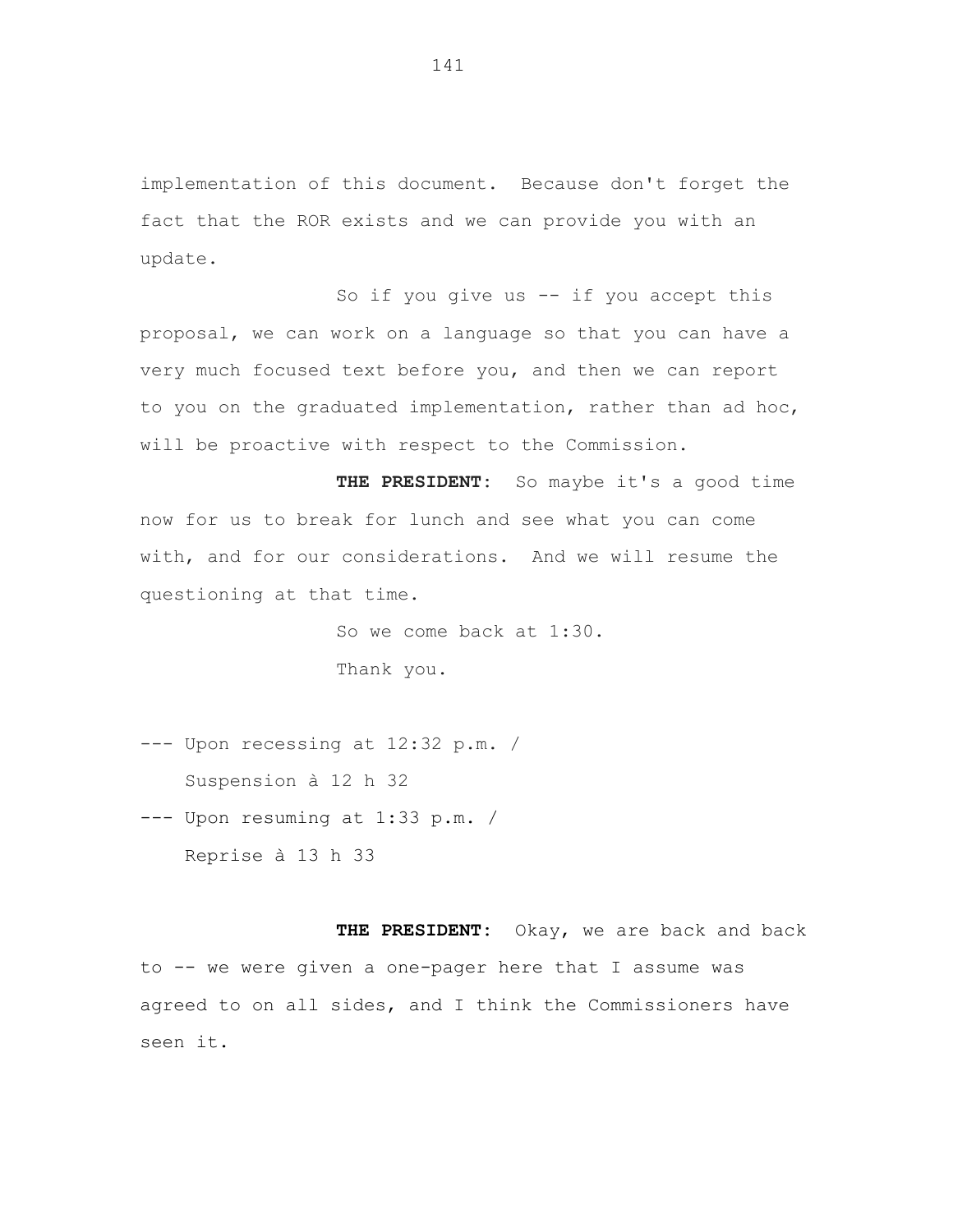Okay, go ahead, Mr. Jammal.

 **MR. JAMMAL:** It's Ramzi Jammal, for the record.

I would like to table to the Commission amendments that we, Staff, worked on it. For the record, we applied the two key systems. So in other words, our specialists gave the technical recommendations and we updated the modification before the Commission.

So, for the record, Section 4 of the REGDOC-2.2.4, Fitness for Duty, has been amended. So Section 4.1, which is we consider the policy element, we've added another group under, "Safety Sensitive Position," shall include: one,

> "certified workers, except for certified health physicists" (As Read)

that's an amendment. We are exempting the health physicist. Two, that's consistent with what's

previously presented to the Commission. Two: "The following security personnel, nuclear security officers, on-site nuclear response force members, and designated non-NRF personnel." Three, is highlighted in yellow, it is a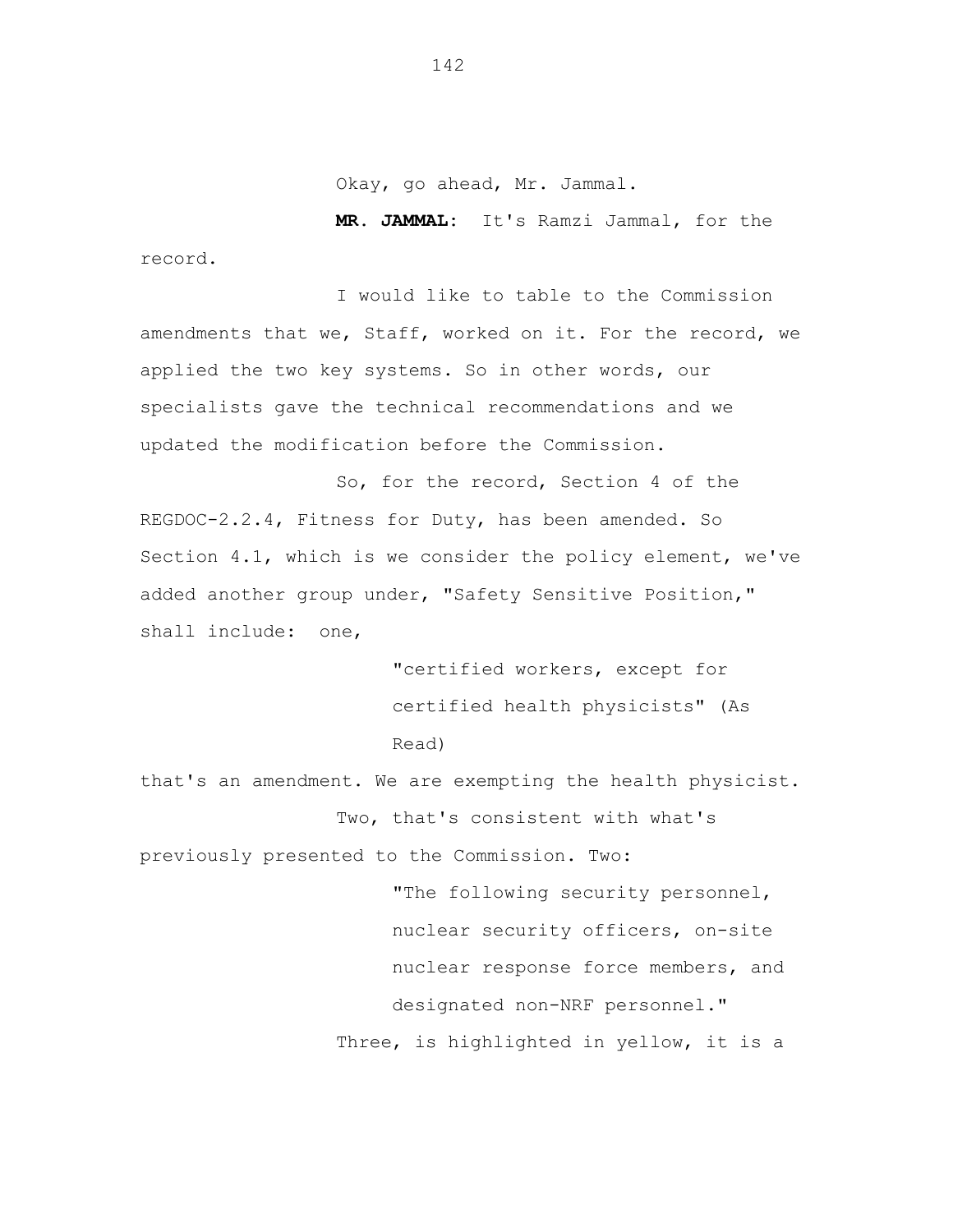modification, is "ERT/Fire Brigade."

The paragraph ends with:

"the licensee shall list all of safety-sensitive positions and their governing documents." (As Read)

Under guidance, we are providing clarity

with respect to how the licensee may perform a risk-informed analysis to identify any other safety-sensitive positions. The positions that are part of the minimum shift compliment at high power reactor facilities "may" be considered as safety sensitive. That is the option and opportunity to provide the licensee the categorization to be performed by the licensee.

Then the risk-informed analysis to identify safety-sensitive positions "may" consider the following, and "may" was replaced -- at the time was a "should."

So before you here is this tabled document. Staff did not have the time to review the cascading element associated with this. Under medical testing for the table, this will be amended. So staff are proposing the following recommendation to the Commission.

This is tabled before you, administratively we'll make the amendments to the rest of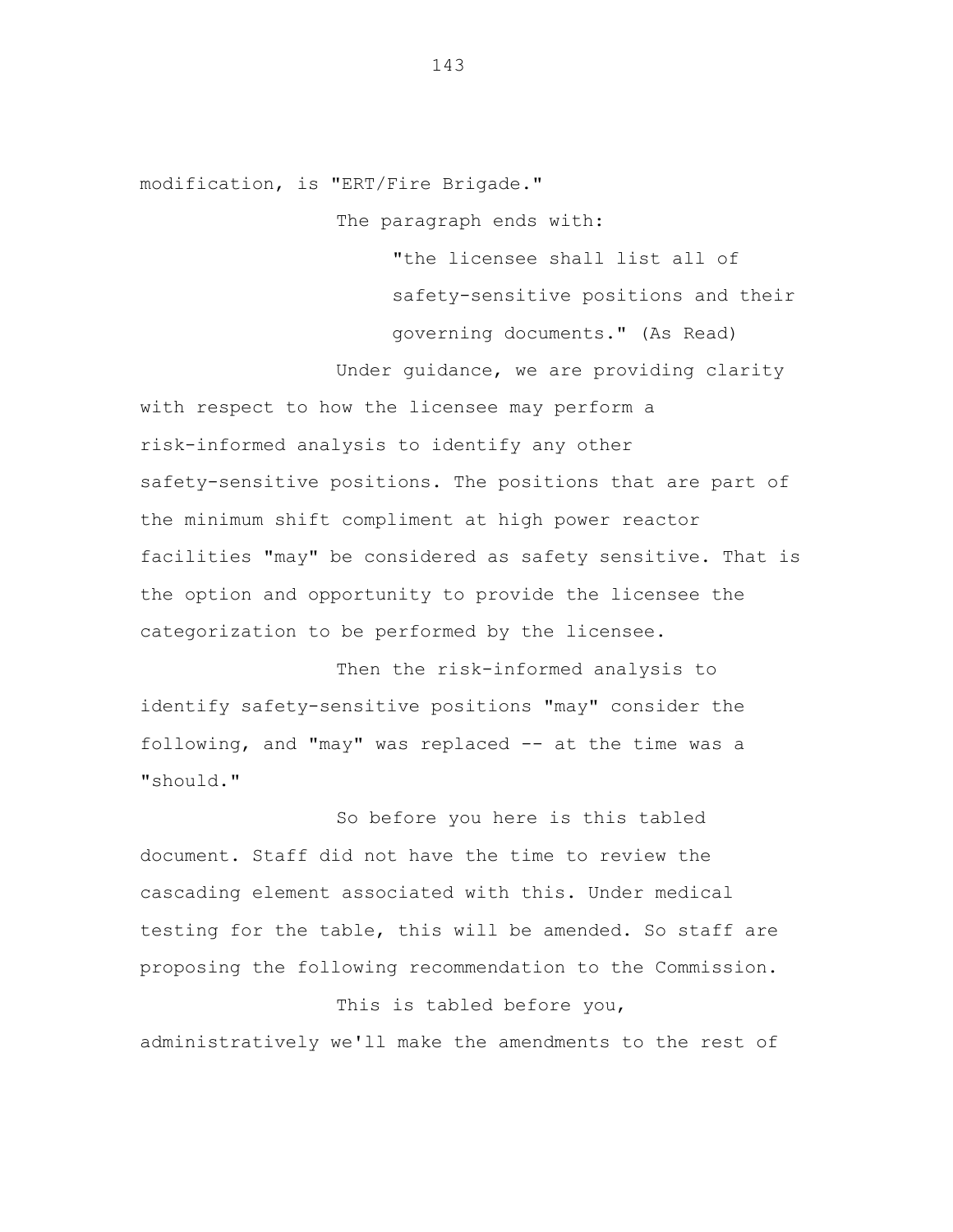the document to match this amendment. We'll present it to you for your consideration and deliberation, and we will administratively, secretarially, provide it to the Secretariat for you to review and will give copies to the industry.

We had a verbal discussion with the industry and I'll provide them with their own opportunity to speak if they agree or not, but in principle we reached an agreement that we do not compromise safety. We keep the responsibility of determining the safety-sensitive positions with the licensees because they are ultimately responsible for the safe operations.

So that's what the Staff recommendation is for the Commission to take into your consideration. Thank you.

 **THE PRESIDENT:** Does the industry want to speak to this now?

 **MR. MANLEY:** Robin Manley, for the record.

For Ontario Power Generation we believe this is a very good and workable amendment, and we would support it. Thank you.

 **MR. SAUNDERS:** Yeah, same for Bruce Power actually. A very good discussion and certainly appreciated the opportunity to get into the details there.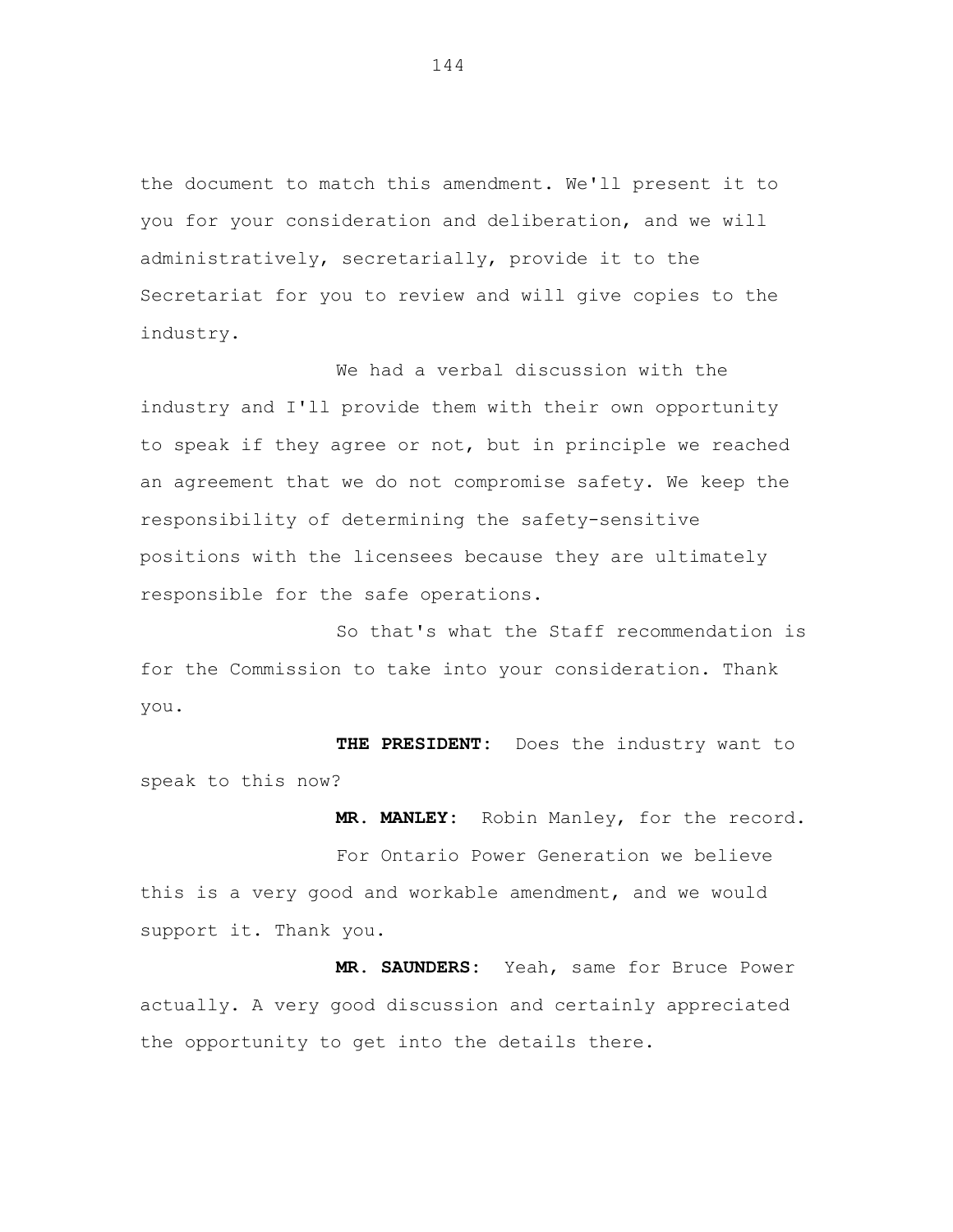**MR. NOUWENS:** Jason Nouwens, for the record, New Brunswick Power.

Again, it was a very good discussion and it's nice to see that there's some discussion going on about the requirements, and we're happy with the changes.

 **MR. COTNAM:** CNL here, Shaun Cotnam, for the record.

Again, it was a very frank discussion. Of course we would like to see the actual cascading words, but in principle it looks like a good solution.

**THE PRESIDENT:** Okay. Who wants to ask --  **MR. BOUCHARD:** Just one quick point. Andre Bouchard, for the record.

We were contacted by the Canadian Human Rights Commission representative during lunchtime to make sure that we were communicating to the Commission that their position has been formally documented in their letter of 2012, and to remind that obviously when we speak about Canadian Human Rights it's our interpretation, but their submission still stands as being what is current from their position with regards to their mandate and interpretation and position on our initiative.

 **THE PRESIDENT:** Okay. Who wants to start with a question? Go ahead.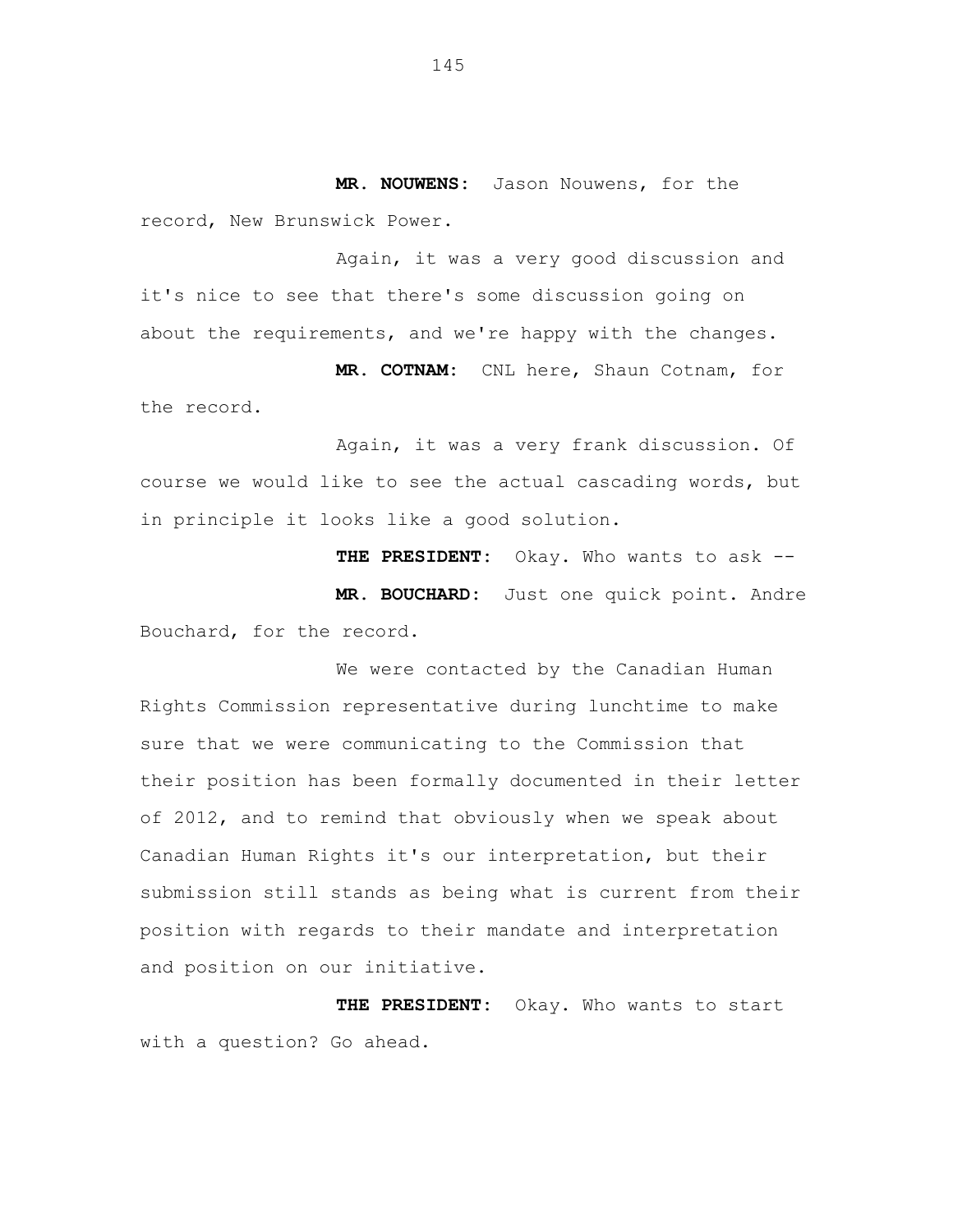**MEMBER DEMETER:** Just with regards if there's an emergency incident, is the health physicist part of the early response team, in that they might be doing monitoring, assessment, for potential dose ramifications to emergency workers, or is that done more retrospectively?

We are curious, or I'm curious, about that they've been excluded and I see them as an integral part of emergency response at the time in our site, but I don't know in a nuclear power plant what their role is in an emergency.

 **MR. MANLEY:** Robin Manley, for the record.

Perhaps I can speak to that knowledgeably, as I have been previously a CNSC certified Senior Health Physicist.

So the role of the certified senior health physicist is more of a programmatic one on a day to day basis. There will be specific work activities that you're ensuring that the radiation protection program provides appropriate degree of safety for personnel. That includes review of high-hazard radiological work plans. But those are not so much an emergent emergency event.

In the event that a nuclear emergency situation was declared requiring the establishment of our site management centre where we bring in our sort of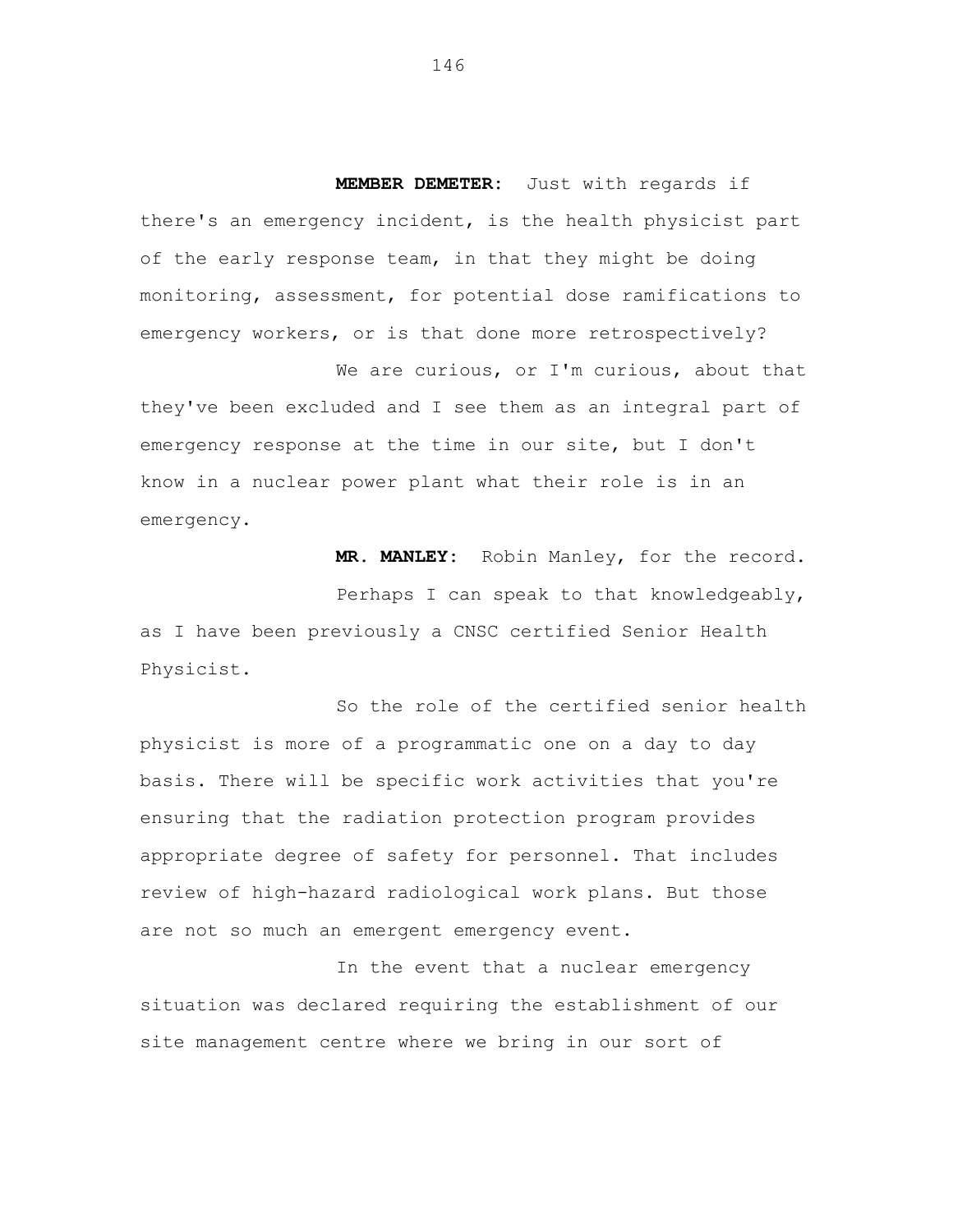broader management team, we do have a radiation protection person in that function, however that does not require a certified health physicist for that role. Just like the emergency response manager is not necessarily someone certified by the CNSC.

Within the plant proper, the actual ongoing operation of the plant and protection of the workers remains the accountability of the shift manager. It's a CNSC certified position and therefore a safety-sensitive position.

 **MEMBER DEMETER:** So, as I understand that, the certified health physicist isn't a first responder?

> **MR. MANLEY:** That is correct. **MEMBER DEMETER:** Thank you.  **THE PRESIDENT:** Dr. McEwan?

 **MEMBER McEWAN:** Again, this is a very

simple question, naïve question. If I just look at the table it's several places. Alcohol and drug testing by work group and circumstance for cause post-incident. I'm not sure what that means. Is the incident the cause? If there is an incident, then therefore there will be mandatory testing, or does there have to be an incident and some other cause that would indicate reasonable grounds for testing?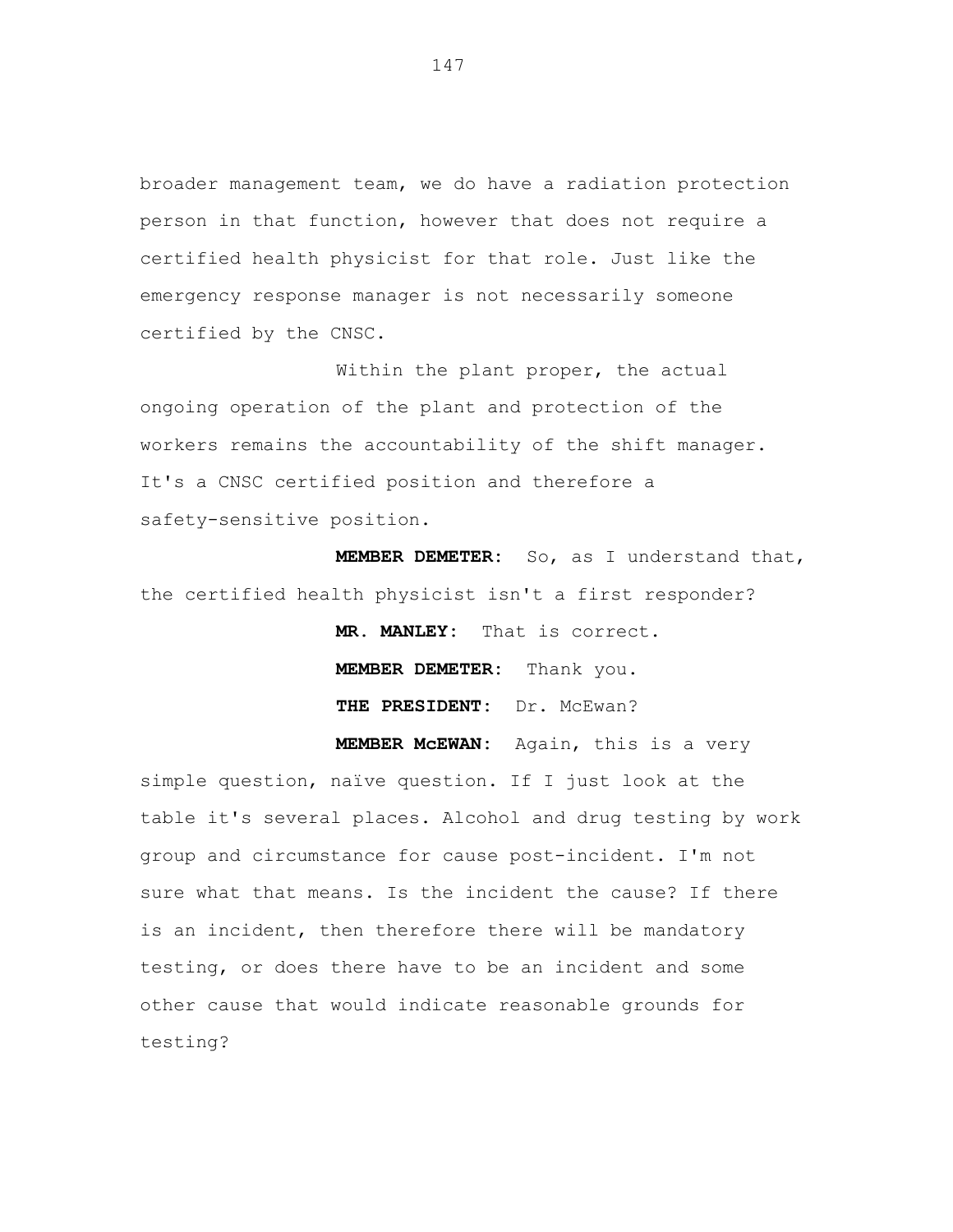**MR. DEROUIN:** Aaron Derouin, for the record.

So just to clarify on post-incident testing, it's our understanding the practice is generally related to any identification of human error, so human acts or human omissions that could be attributed to the event. So upon identifying human error it would be on a licensee's, in the post-incident circumstance, to conduct testing.

 **MEMBER McEWAN:** So it's still not clear to me that there would be an incident, there would be an investigation, there would be a determination of cause or error, and then there would be a decision on whether or not testing was made. So that could be weeks after the event and the testing would be irrelevant.

Just to clarify. Testing would typically be conducted post-incident if an action may have contributed to the event. So if there's a possibility that a human action may have contributed to the incident, then typically you would test. That way you would not have to, you're correct, wait for a root-cause analysis, for example, to determine the cause of the incident.

 **MEMBER McEWAN:** That just, to me, seems

 **MS HUNTER:** Lynda Hunter, for the record.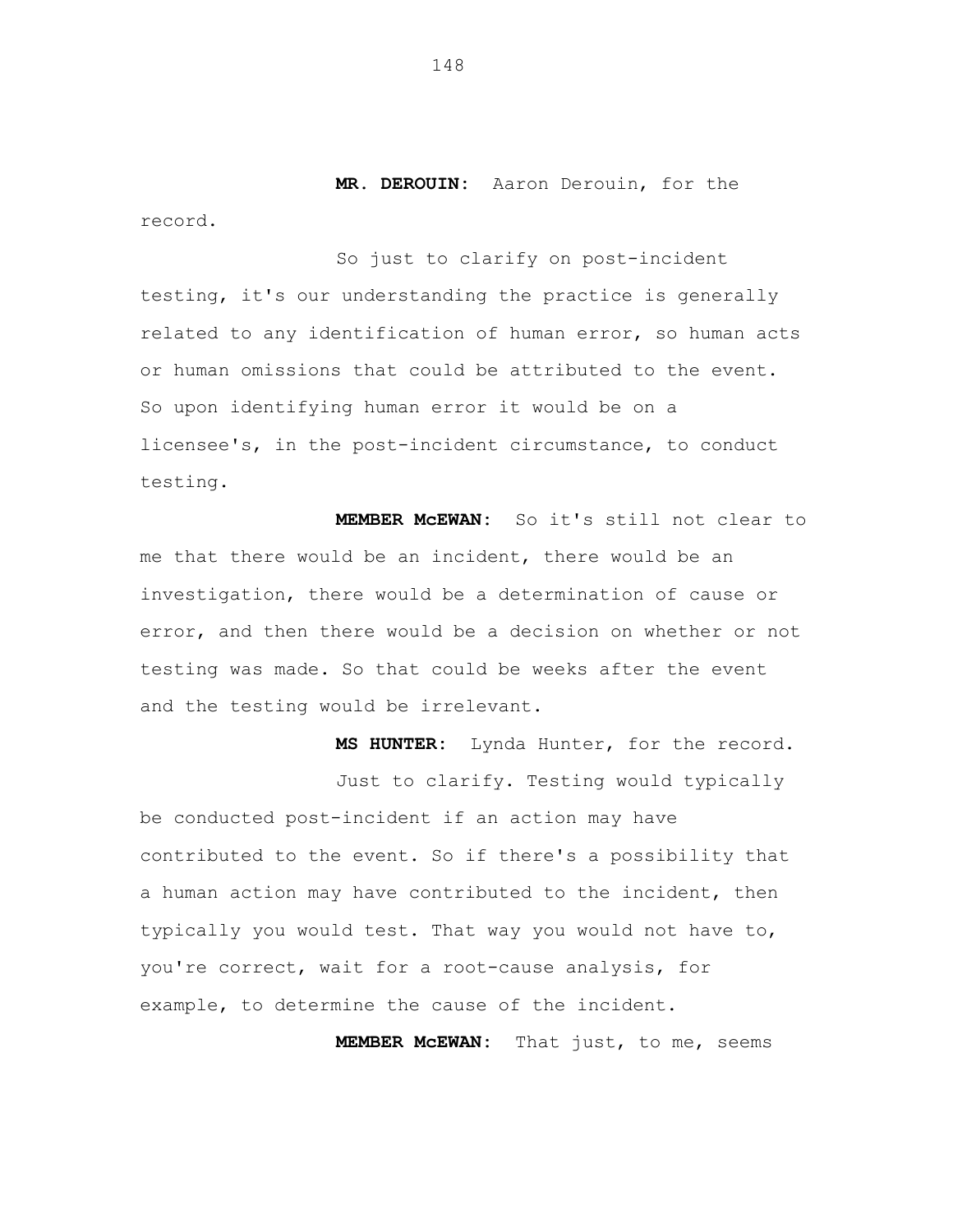not practical in the likely real world.

 **THE PRESIDENT:** Okay, let me try and understand. But a supervisor can ask for a test for cause because they suspect something all by themselves. So it's really an observation kind of requirement to do rather than an investigation. That's the way I interpreted that.

 **MR. BOUCHARD:** Andre Bouchard, for the record.

Your interpretation is right. That's one of the entry points. The licensee can perhaps describe their process to approach an event. There's several layers to that process; there's some parts that are immediate, and there's others, as was said earlier, that are longer and vested root-cause analysis which take more time.

So what we're asking from the REGDOC standpoint is just to go and leverage that multiplication of processes and make sure that at a given time when a for-cause potential is identified, then they would kick in some of those evaluations. But I would ask the licensee to provide you with their approach to events.

 **MR. SAUNDERS:** Yeah. I mean, currently our for-cause event really is just for-cause. If we have reason to suspect that there may have been an impairment or some other issue, a health issue or something that either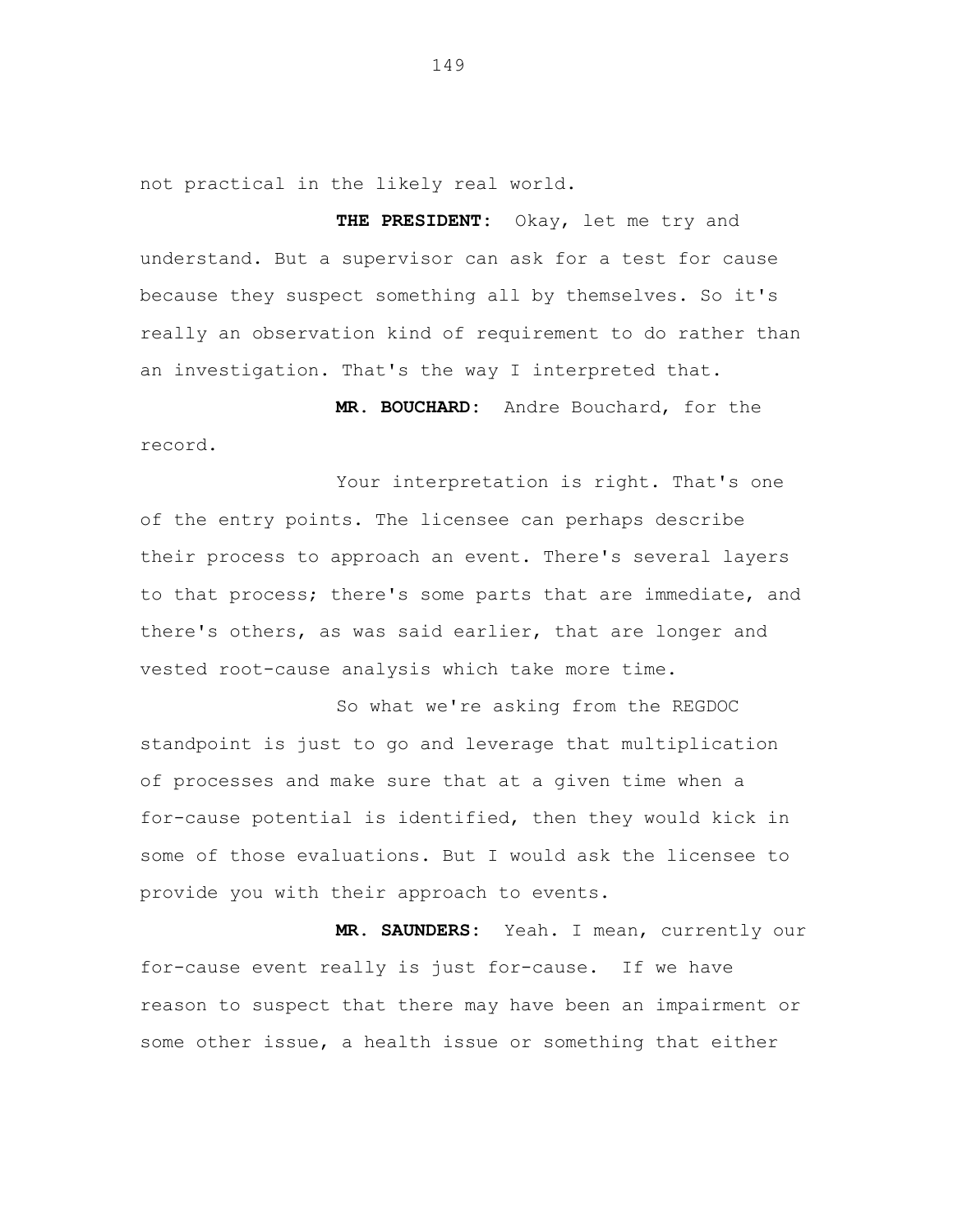an incident or just doing routine work, then we would to the for-cause for that. We don't have one that's tied to an incident, so this is something we would have to define much more clearly.

We don't have those definitions yet, so how big an incident, for example, what's involved. These things, we would have to actually sit down and determine exactly what they are. We have not done that today. Today, it is simply if, for some reason, the supervisor or the manager believes that there is an issue and that testing is required, then we can do that. We have a process with our unions and our employees that we go through to accomplish that, and it's not based on incidents per se.

 **THE PRESIDENT:** Do you actually measure or record such incidents that are for-cause, that you suspected either drug, alcohol or impairment of any shape? Do you keep track of that?

 **MR. SAUNDERS:** We do know what they are, we don't publish them, no. There were a few, I can tell you, but we do keep track, we do know, yes.

 **THE PRESIDENT:** But it is in some of your records of your employees or whatever?

 **MR. SAUNDERS:** Yeah, absolutely. Yeah. Now, I mean in some cases it depends on the results where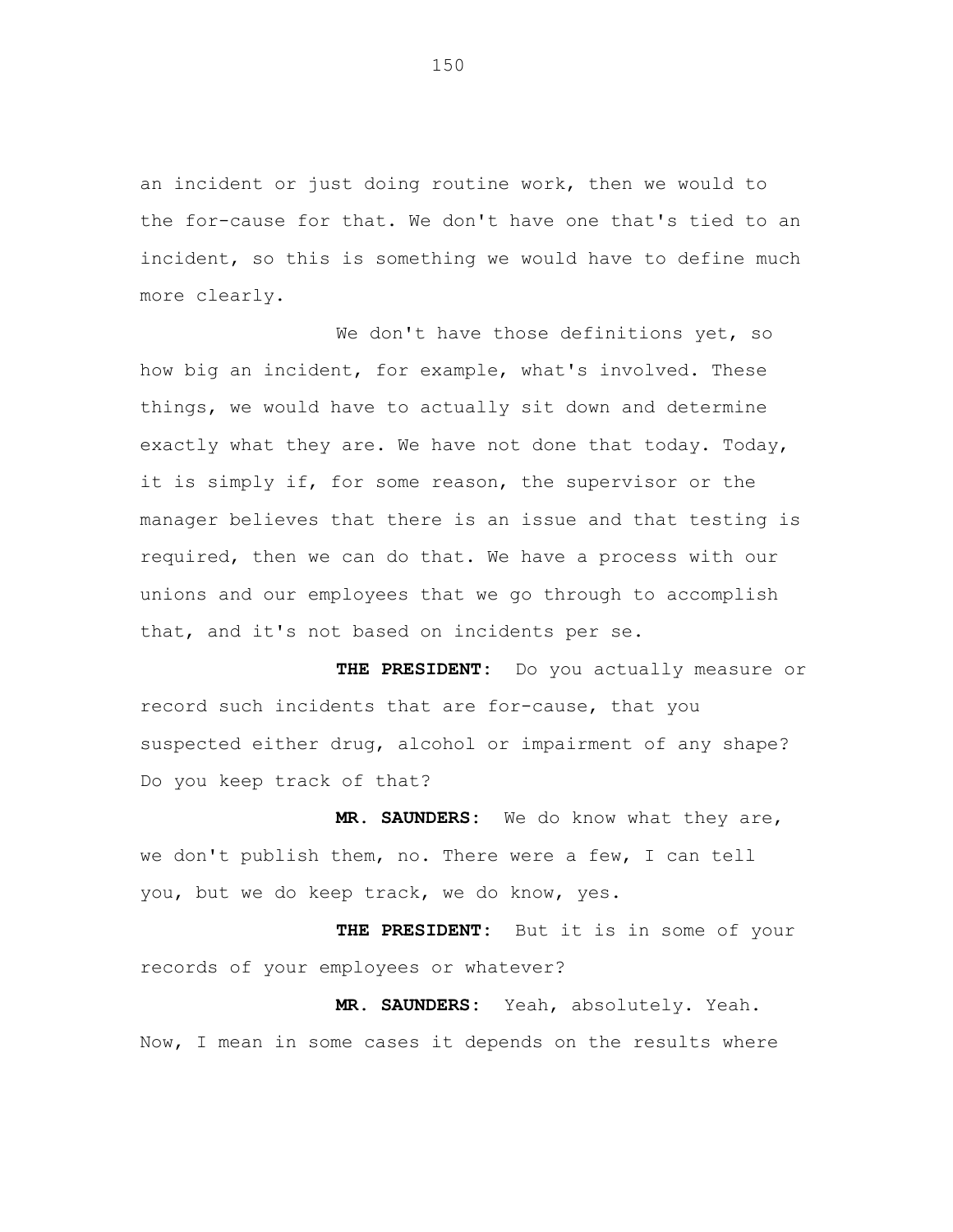it stays, it may be in the person's medical records, so it may not be accessible in general terms. But if you do a test and it is indeed positive in some form that you need to take corrective action, then that will end up in our sort of disciplinary or accommodation process, and for sure will be tracked in our records.

It depends on where the dividing line is. If the conclusion is that it impacted the work and there was an issue to be resolved then, yes, we will have that in our records.

If it was not concluded that it had an impact, then of course that's our personal information and we wouldn't have that.

 **THE PRESIDENT:** So I may be totally off base here, but now with enhanced security concerns about inside jobs, do you do any investigation, suspicion about reliability of employees, et cetera? I'm trying to use delicate language here.

 **MR. SAUNDERS:** Yeah, absolutely. If concerns are raised, we do, yes. It's a little bit more high profile today I guess because of security, but it was always there for safety and other reasons if people were thought to be acting erratically or there was some issue or something, we've always had a process that allows that to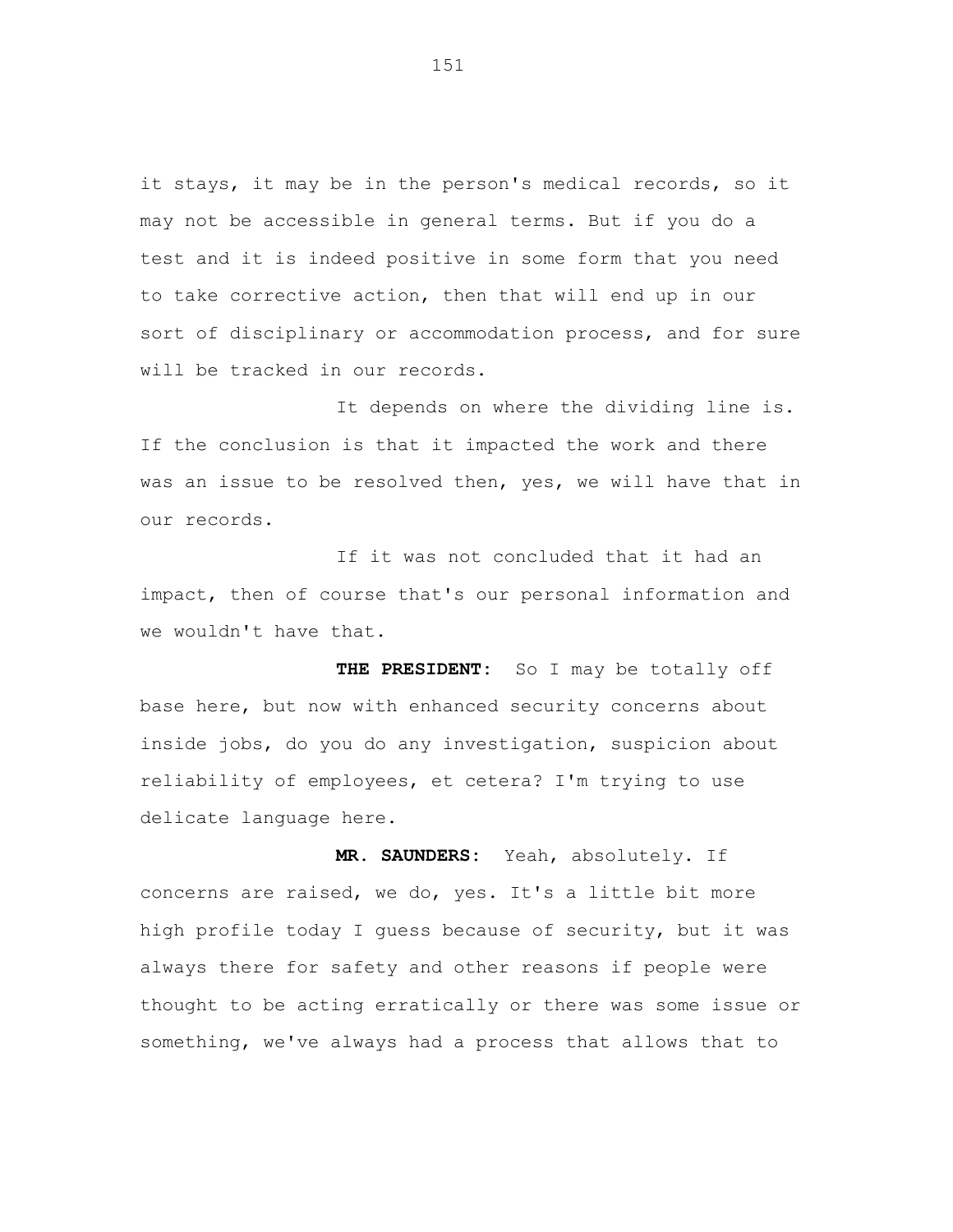be identified confidentially, and then we will investigate it and determine whether it needs any formal follow-up or not. I think we're all the same in that within the industry. That's been routine for as long as I can remember.

Security is a little added piece now, but it's not fundamentally different.

 **THE PRESIDENT:** Question?

 **MEMBER McEWAN:** I mean, just if both are for-cause, do we actually need both columns?

 **THE PRESIDENT:** Sorry, what was the question?

 **MEMBER McEWAN:** So, I mean, we have for-cause, why do you need to discriminate between for-cause for reasonable grounds whether it's pre or post-incident? I mean, if we listen to industry, this is an observational platform that they use in day to day to day.

 **MR. LAMARRE:** Greg Lamarre, for the record.

I'll pass it to Lynda Hunter in a minute and also make note of the fact we still have the NRC colleagues on the line and aware of the fact that through our comparison and benchmarking activities, they've got a very similar approach, they might be able to talk about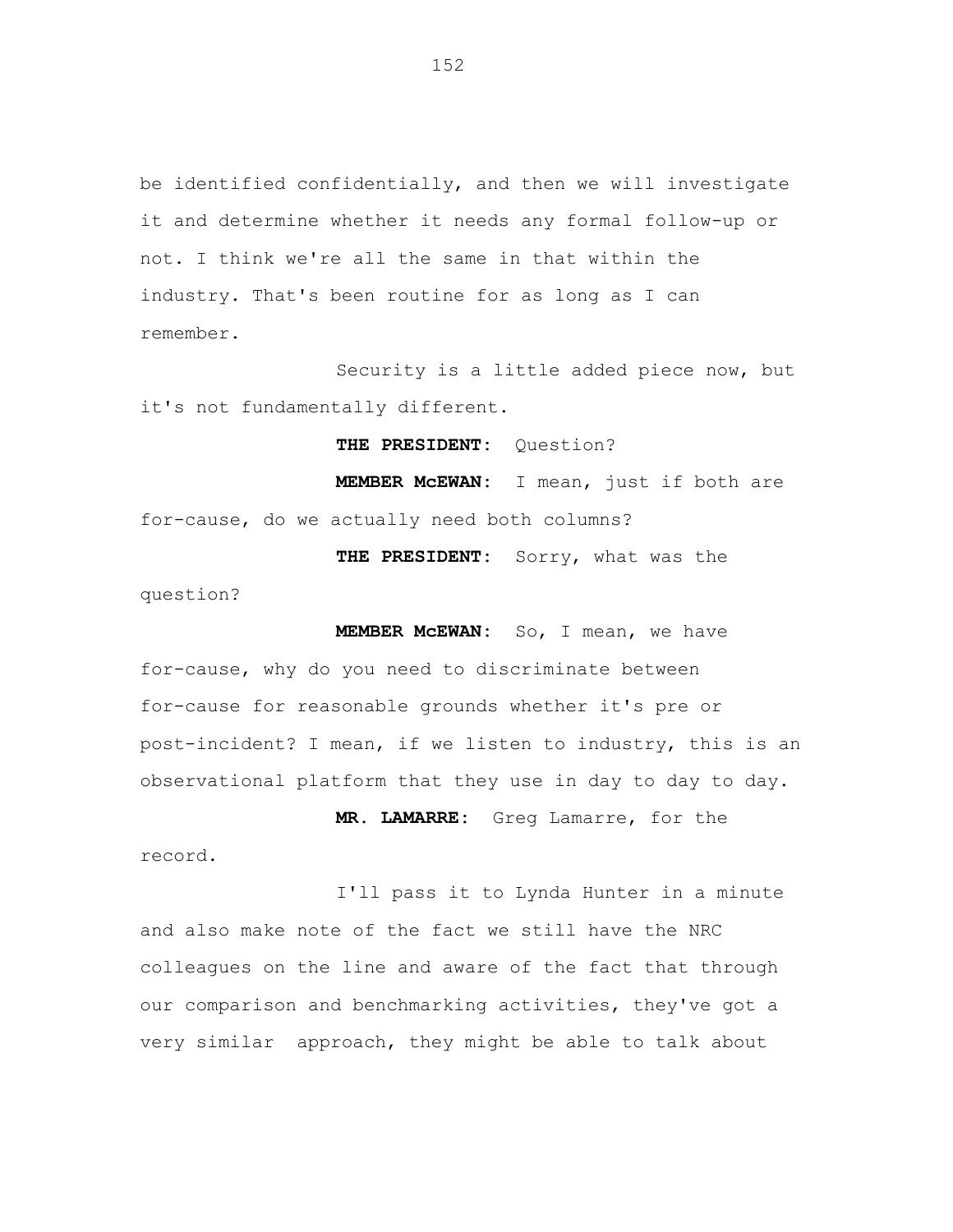the rationale as to why that type of testing has been set up in the NRC and that has had an influence in our approach as well.

But I'll pass it over to Lynda to provide a little more and then she can pass it to Mr. Harris at the NRC, if available.

 **MS HUNTER:** Lynda Hunter, for the record.

So just to clarify, the elements in the testing program are very well established circumstances for testing. So across the industry these are all standard categories of testing per se that are included.

So for-cause, there's definitely two element of for-cause. Typically, that would be your post-incident which you would test, as I mentioned earlier, if an action may have contributed to the incident. So you don't have any necessary cause to suspect the worker of being impaired at that point in time, it's just that you want to rule out that there was an alcohol or drug impact in that.

So post-incident, the action may have contributed to the event, but there's no necessarily performance indications that the person is impaired.

The second type of for-cause is the reasonable grounds, and for that one it's typically based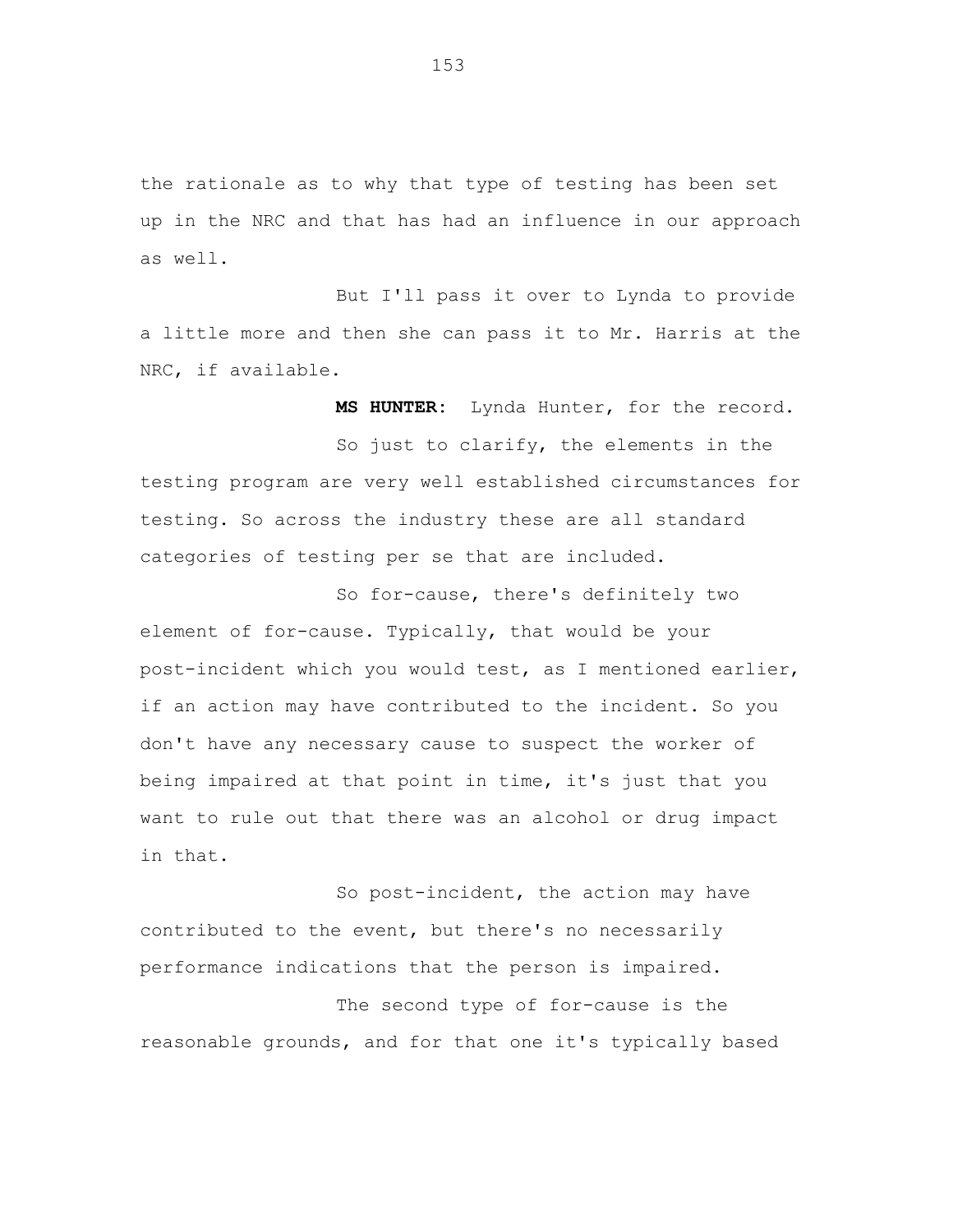on supervisor awareness or peer observation, et cetera, as well, and that's when there really is an indication that somebody's possibly impaired.

So those, as indicated in many of our slides, is your standard testing circumstances throughout the industry, and we have data per all of those circumstances.

Sorry, just to clarify, we actually had them in the same section in the REGDOC originally and, based on comments provided to us for clarity, industry indicated that they should be separated.

 **MEMBER SEELEY:** So assuming that this group was narrowed down per the definition that you've provided here to us after lunch, if I was to look at Appendix A, Table 2, and essentially you would take out the bottom two rows for the alcohol and drug testing, you would end up with roughly half the group gets random testing and the other half of SSPs would not.

 **THE PRESIDENT:** Okay. Mr. Seeley.

So again, I don't know, it would be about providing the rationale for that.

 **MS HUNTER:** Lynda Hunter, for the record. Just to clarify, as it was presented in our slides, the choice for including the certified workers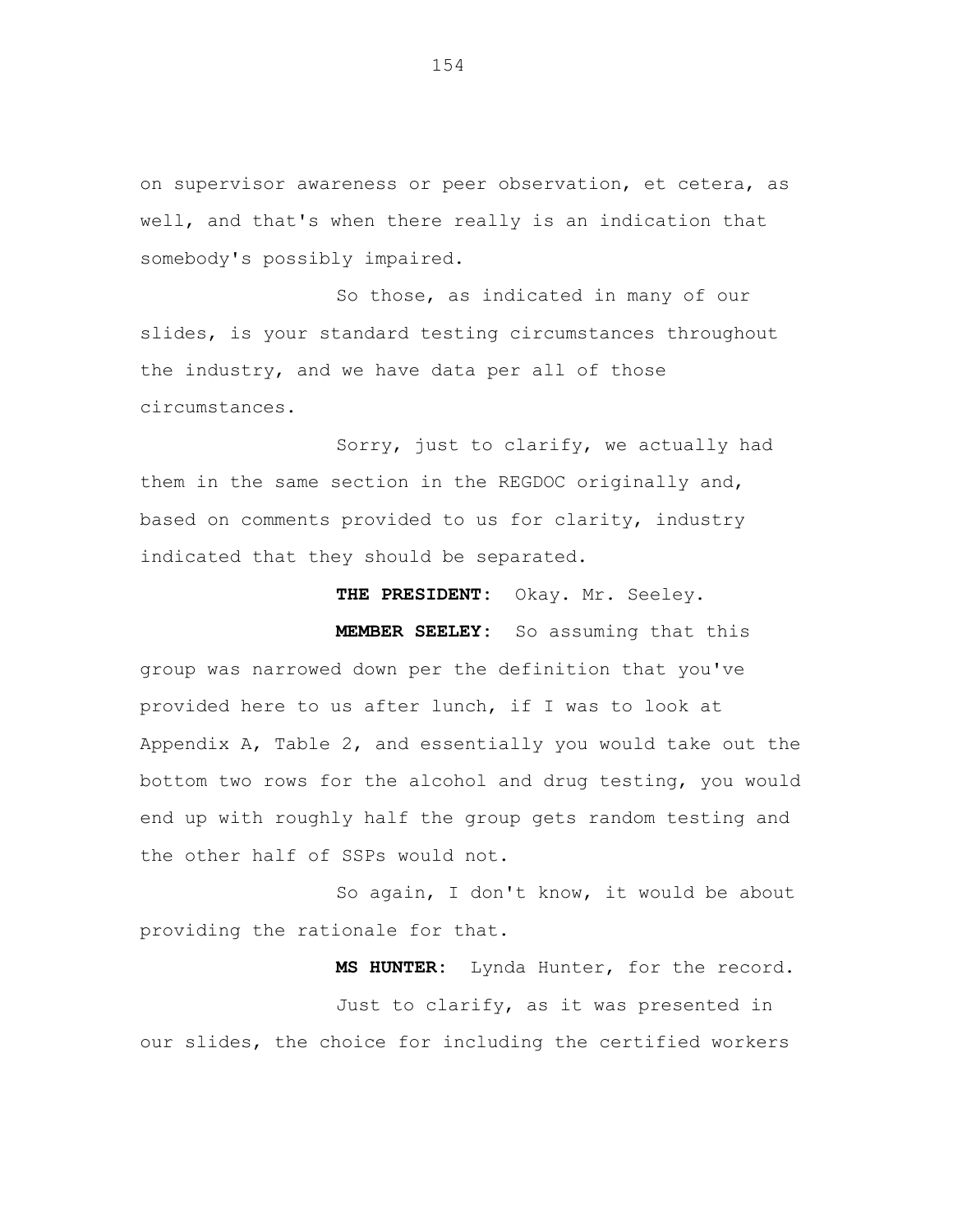with the exception of the health physicist as well as the on-site nuclear response force was based on risk and the fact that they are those workers with the most immediate and direct impact on safety and security. So we stand by that and the other workers, as indicated in that table, would be subject to for-cause, reasonable grounds, post-incident and follow-up testing.

 **THE PRESIDENT:** First, of all I want to understand why the word "may" was better than "should." Just humour me about that.

 **MR. SAUNDERS:** Frank Saunders, for the record.

I guess that's just experience. I have found that there's no real differentiation between should and shall in terms of the regulatory documents, they get interpreted exactly the same way.

 **THE PRESIDENT:** You know, as regulators, we don't mind passing the baton to you, but be believe it should be "should." At least I believe it should be "should." Because we're talking about a safety position that you will identify. So we really pass it up to you to do this. The "may" -- anyhow, I'm not going to go to the wall on this, but I think that there's a difference between "should" and "may" for good reasons.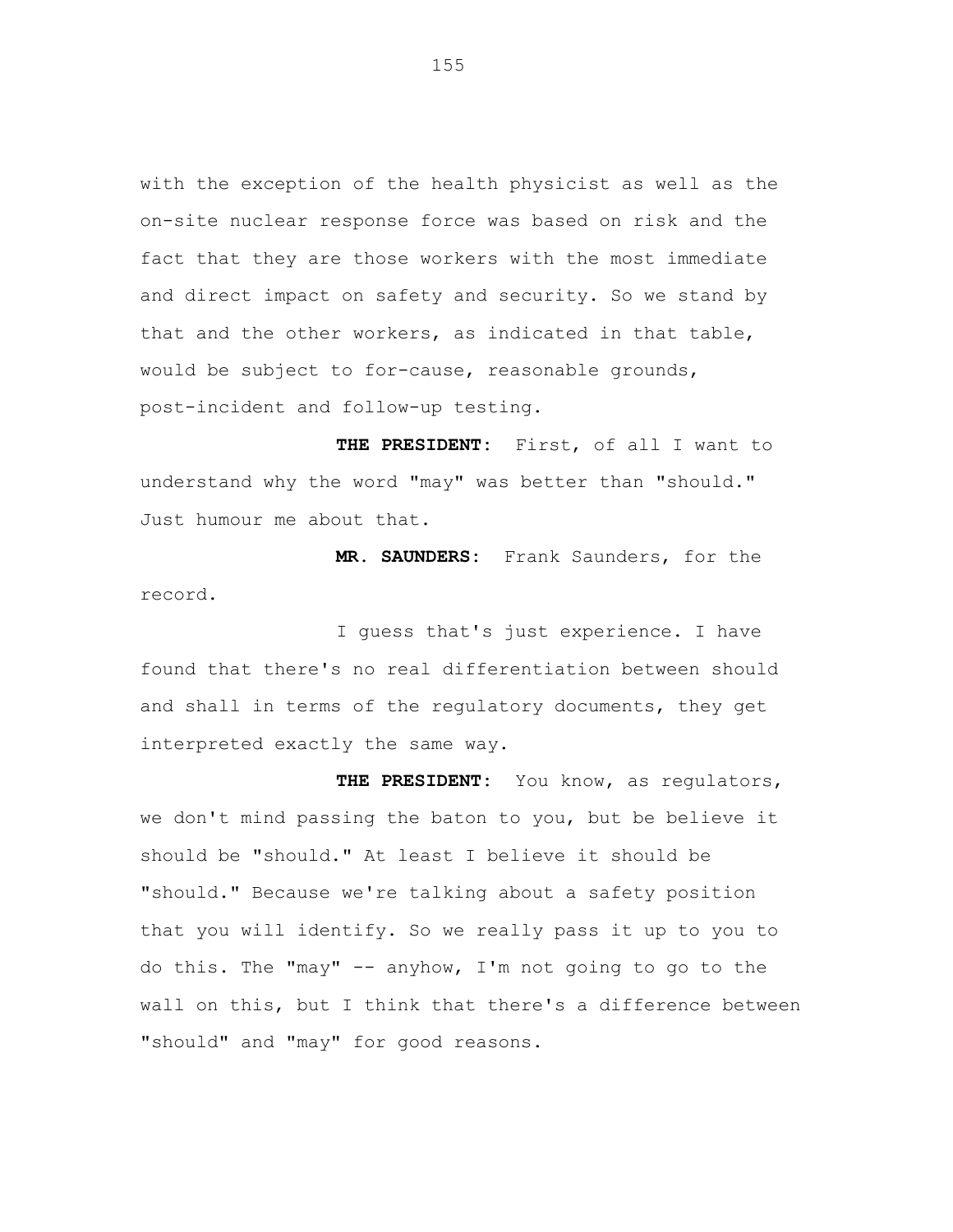So if I understand what we have in front of us, Staff will go back to redo this and put in some of the -- they're very focused, it's the opportunity also to clarify with industry some terms that may be unclear, and then bring it back to us to take a look at for approval.

Before we close this thing, I think I would be remiss if I don't invite at least one union member to come here and tell us how happy they are with this consensus that I think is coming here from industry and the regulator.

Who from industry would like to come and speak on behalf of the union -- sorry, from the union. It's getting late, eh.

 **MR. TRAVERS:** For the record, my name is Scott Travers, I'm the President of the Society of Energy Professionals. Beside me is my colleague Bob Walker from the Power Workers' Union.

So thank you very much for the opportunity. I may not quite deliver on enthusiastic support, but thank you, President Binder, Members of the Commission, and CNSC Staff.

The Society of Energy Professionals did make a submission, multiple submissions through the process, and are submission is still our position on this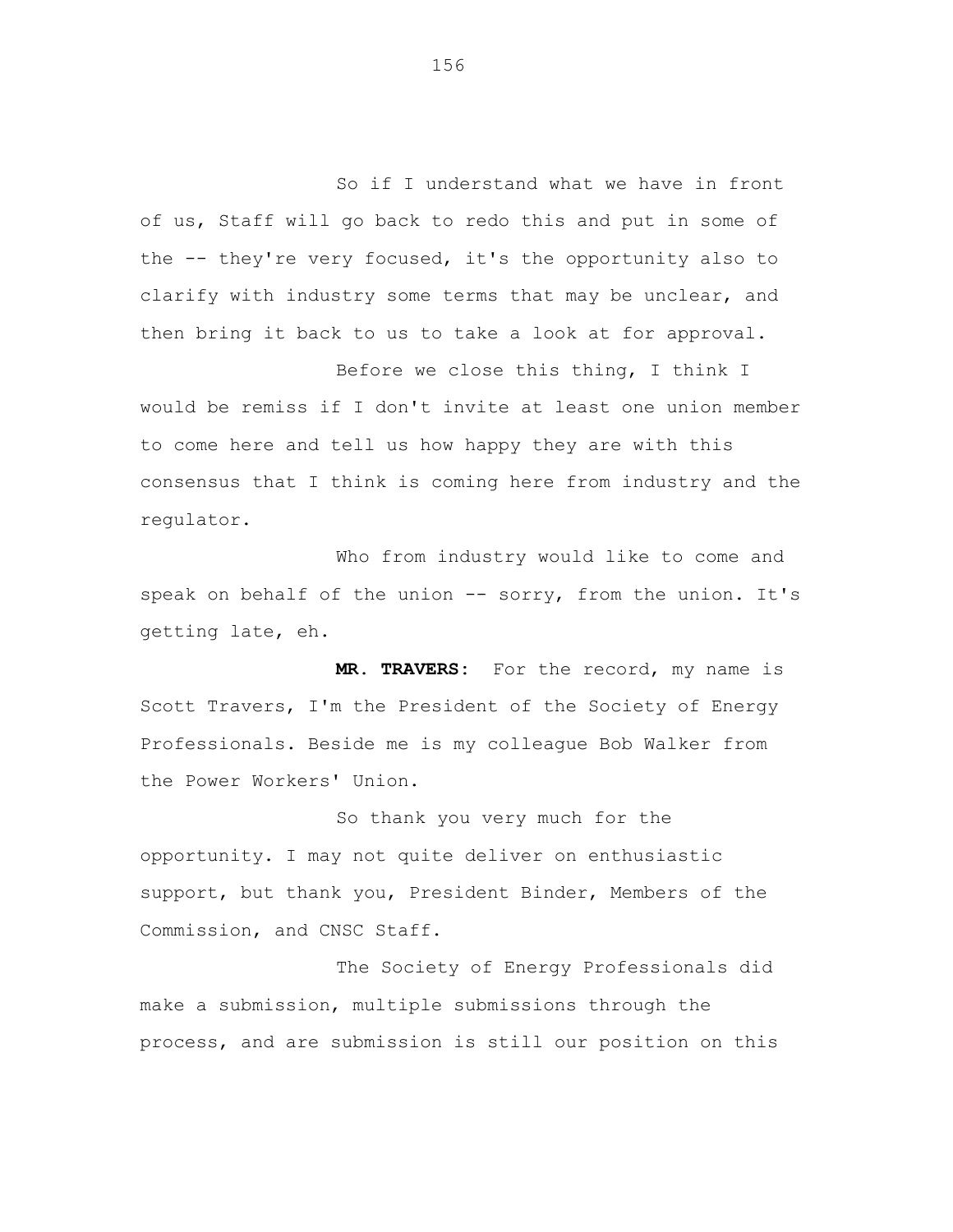REGDOC, and I would encourage the Commission to have a look at our submission. But I'd like to make some general statements today about where things are sitting. In particular, I'd like to kind of refocus us back to the policy question. It feels a little bit, from my position, that that got rather glossed over in our discussions today.

Before commenting on draft REGDOC-2.2.4 I'd just like to take a moment to make sure the Commission understands how important safety is to the members of the Society. Our members work in Ontario Nuclear Power Plants and they're the first and most directly affected by nuclear safety. Moreover, their families live and work in the communities around the plant. So I would ask the Commission to please understand that conventional and nuclear safety are foremost in our members' minds, their lives depend on it and the lives of their families depend on it.

The impressive safety performance statistics that were viewed in yesterday's report on nuclear power plants are not an accident. They are the result of a strong safety culture that our members are proud to be a part of. Our members rely upon one another and their co-workers to keep themselves and their families safe. That strong team culture is part of what makes our nuclear power plant so safe. Please understand that no one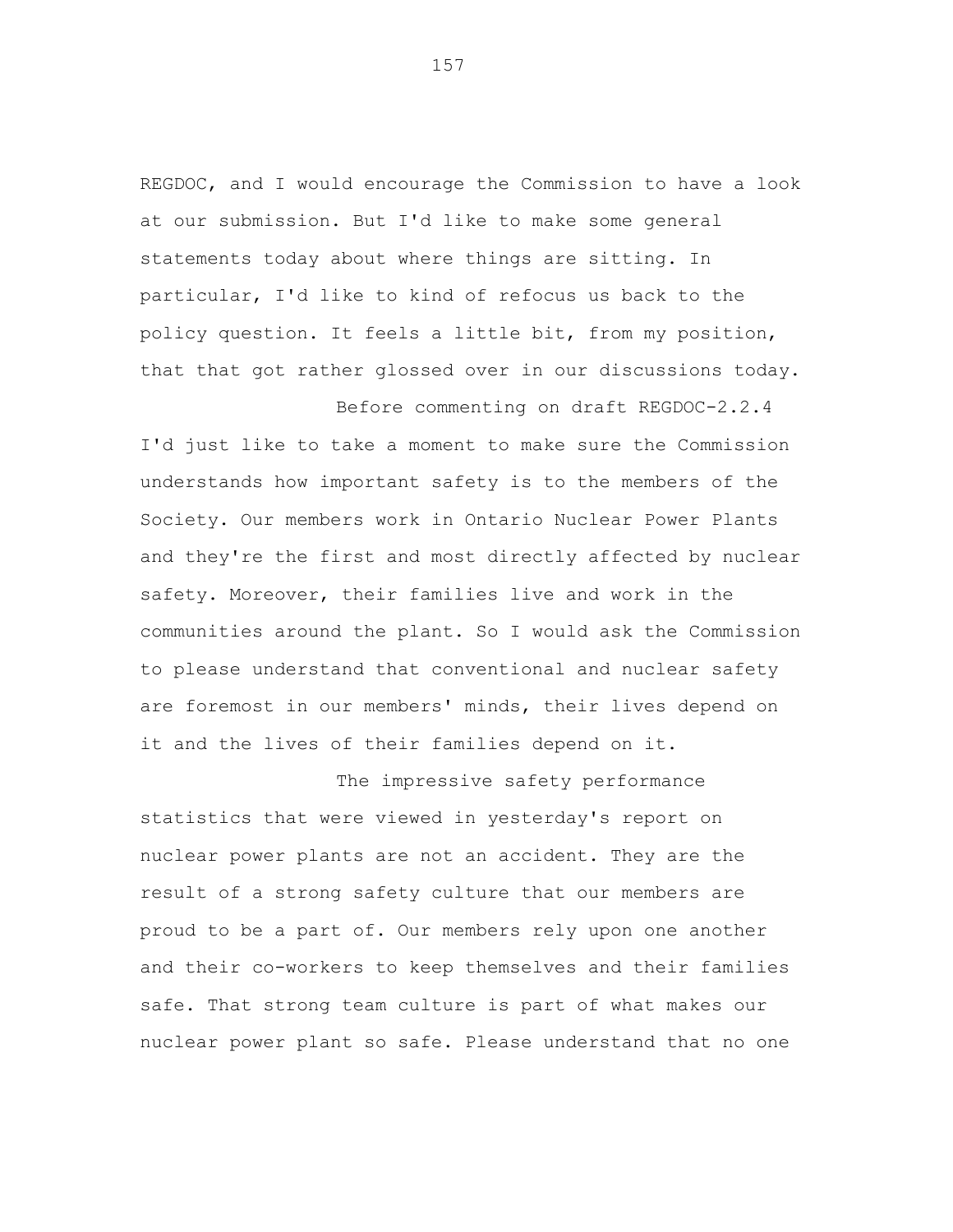is more concerned with fitness for duty than our members, which is why the current fitness for duty programs at the workplaces where we represent members are so successful already.

It's with that mindset that the Society has reviewed draft REGDOC-2.2.4, and we're very disappointed that, despite our comments, the regulatory scheme set out in this REGDOC mandates workplace drug and alcohol testing in the absence of reasonable cause to suspect impairment.

Jurisprudence regarding drug and alcohol testing from Canadian courts and boards of arbitration support the Society's position, that the testing contemplated by this REGDOC is an unreasonable invasion of employees' privacy rights under Canadian Charter of Rights and Freedoms.

It's unreasonable, because there is no evidence of a problem which must be addressed and no evidence that this testing that's being proposed would actually improve public safety.

As the CNSC confirmed in its discussion paper, Discussion 12-03:

> "This testing is not a response to any evidence of safety issues related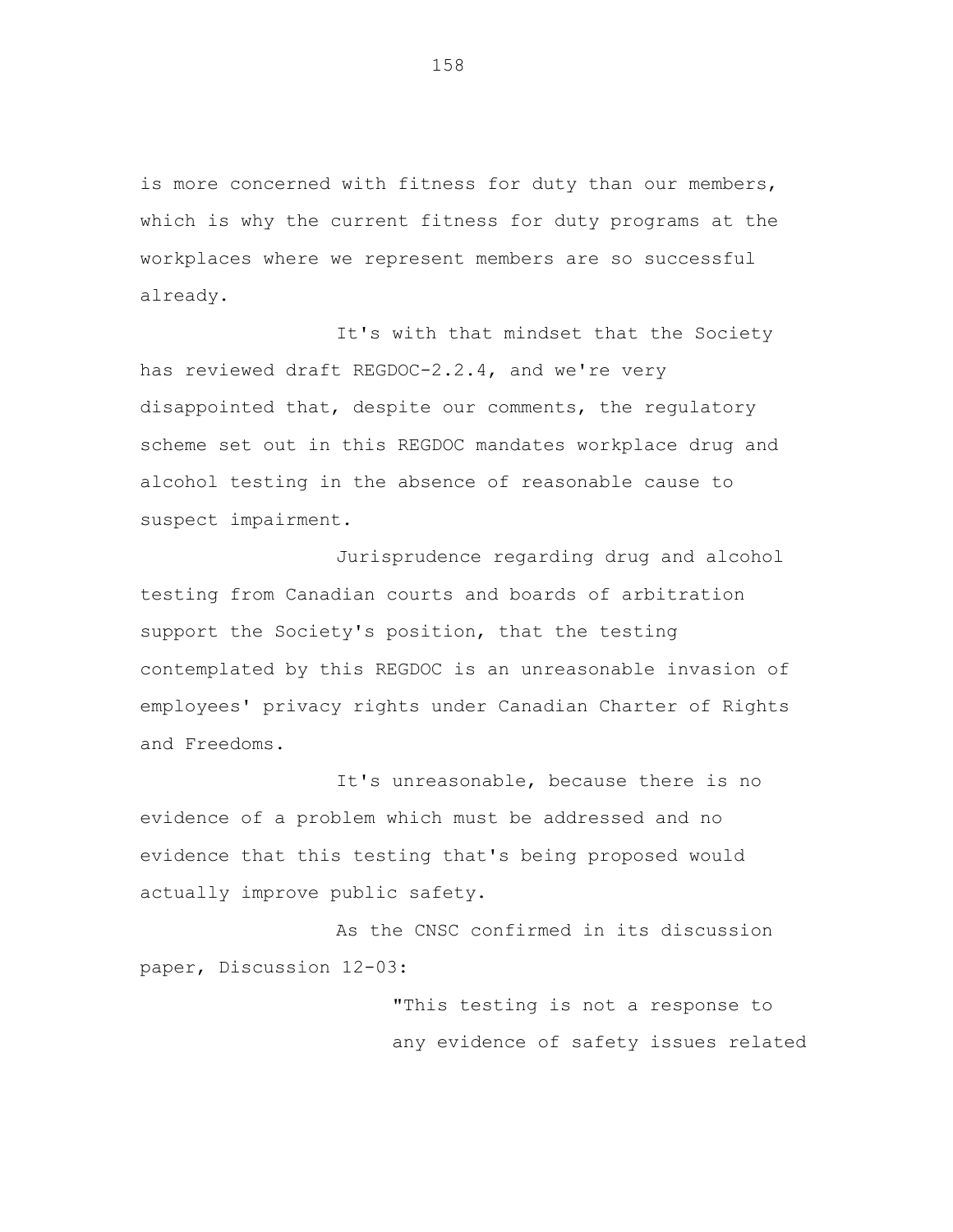to fitness for duty or substance abuse in Canada's nuclear industry." (As Read)

Quite simply, the CNSC has not identified any deficiencies in the area of fitness to work in the Canadian industry that would justify such an intrusion outside of particular circumstances where there are reasonable grounds to suspect impairment.

Moreover, there was simply no good evidence that random pre-placement or post-incident drug testing is an effective deterrent.

Furthermore, it remains undisputed that the drug testing required by REGDOC-2.2.4 indicates past use, but cannot detect current impairment for drugs.

It's the position of the Society that random and pre-placement drug and alcohol testing will not improve safety because existing fitness for duty programs are effective. The existing human performance programs effectively minimize the risk of impairment related to incidents.

These programs are comprehensive and effective, they address all issue that may impact on fitness for duty not just impairment from drugs or alcohol. REGDOC-2.2.4 unfortunately mandates drug and alcohol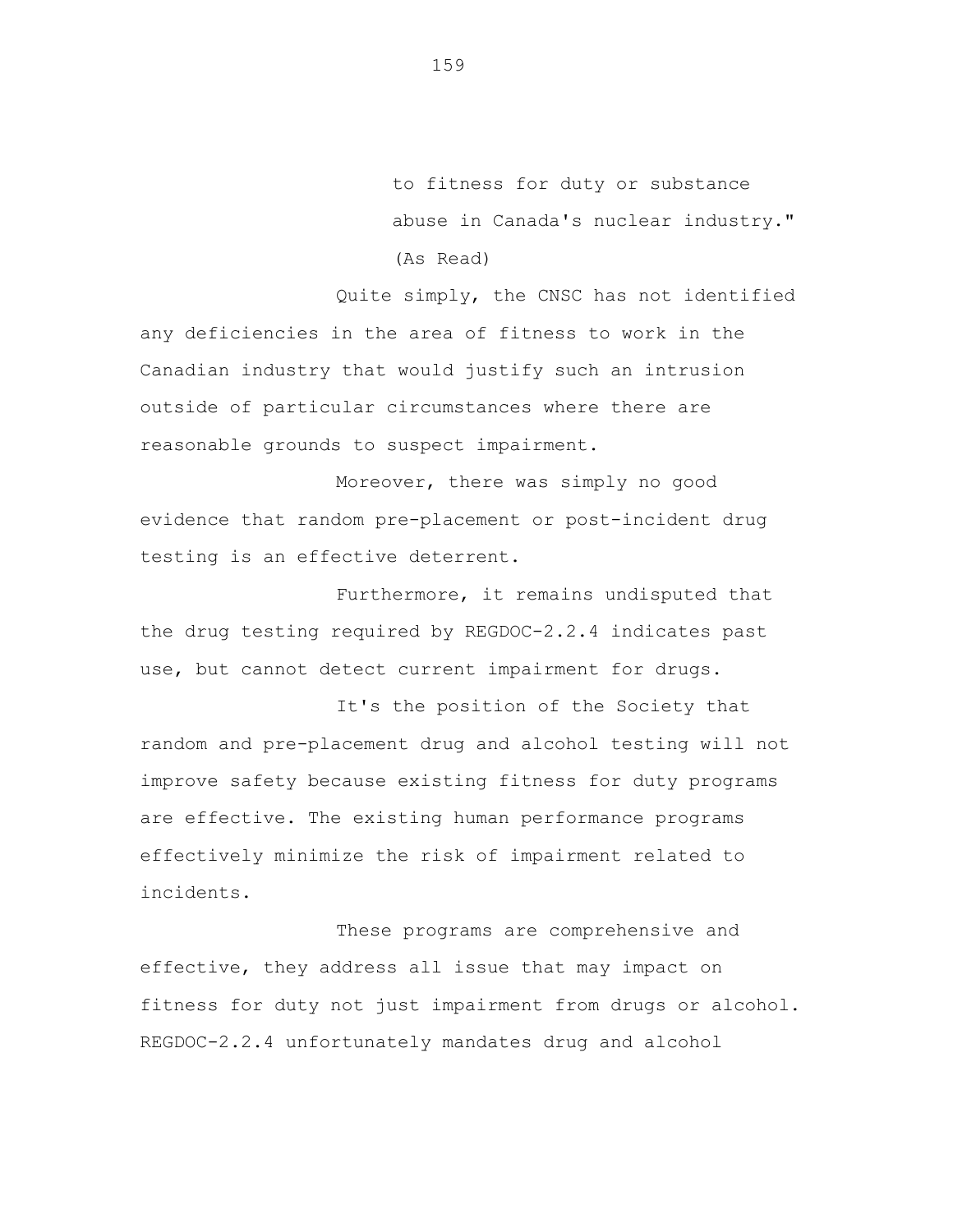testing in circumstances where such testing is an unnecessary invasion of employees' privacy and dignity.

The Society is concerned that subjecting employees to these tests will have a negative impact on employee engagement with the safety culture, which is currently very high. By undermining the current strong safety culture this program would in fact be detrimental to public safety.

In summary, there's no evidence of a drug or alcohol problem among employees of CNSC licensees and there's no evidence that the testing program in REGDOC-2.2.4 would improve public safety. The Society encourages the Commission not to move ahead with this REGDOC given the profound impact on the rights of our employees and the rights which are being recognized by the Supreme Court of Canada, as the Society has already pointed out.

## Thank you.

 **THE PRESIDENT:** Thank you. Any final comment here? Okay, thank you for all the information. We will look forward and we'll deliberate on the final document that we get.

> Thank you. We have the next item coming up.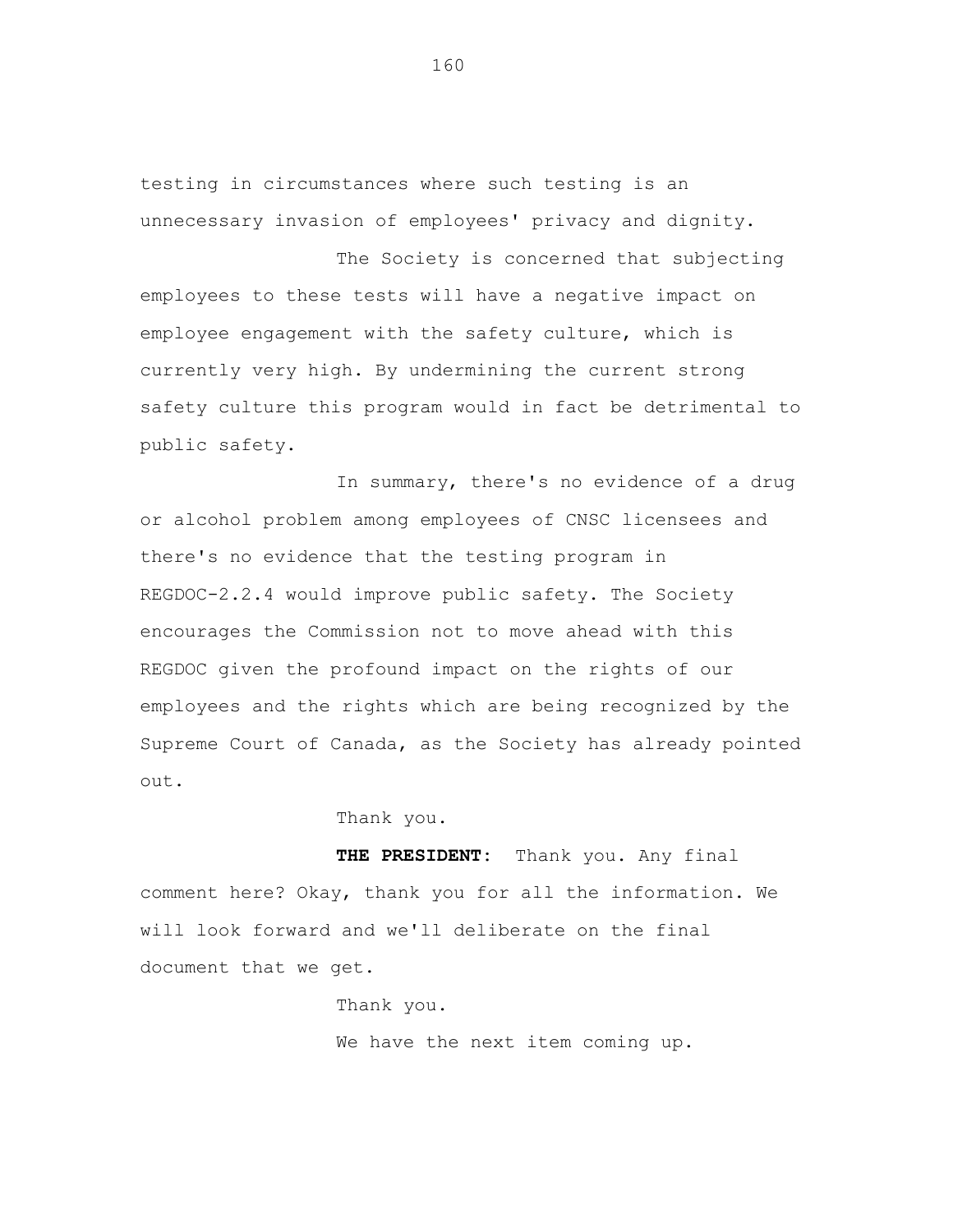--- Pause

**THE PRESIDENT:** Okay. While everybody's setting up, let me read.

The next item on the agenda is a decision item on the regulatory document REGDOC-1.1.3, Licence Application Guide, Licence to Operate a Nuclear Power Plant. This is outlined in CMD 17-M36 and 36.A.

I understand that CNSC staff are ready to make this presentation and this time it is Ms Owen-Whitred who will make the presentation.

## **CMD 17-M36/M36.A**

## **Presentation by CNSC staff**

--- Pause

**THE PRESIDENT:** Any time you are ready, I will re-introduce you.

**MS OWEN-WHITRED:** Bonjour, Monsieur le Président, membres de la commission. My name is Karen Owen-Whitred, Director of the Regulatory Framework Division. With me today are Mr. Christian Carrier, Director of the New Major Facilities Licensing Division along with Ms Kimberley Campbell, Director of the Power Reactor Licensing and Compliance Integration Division, Mr.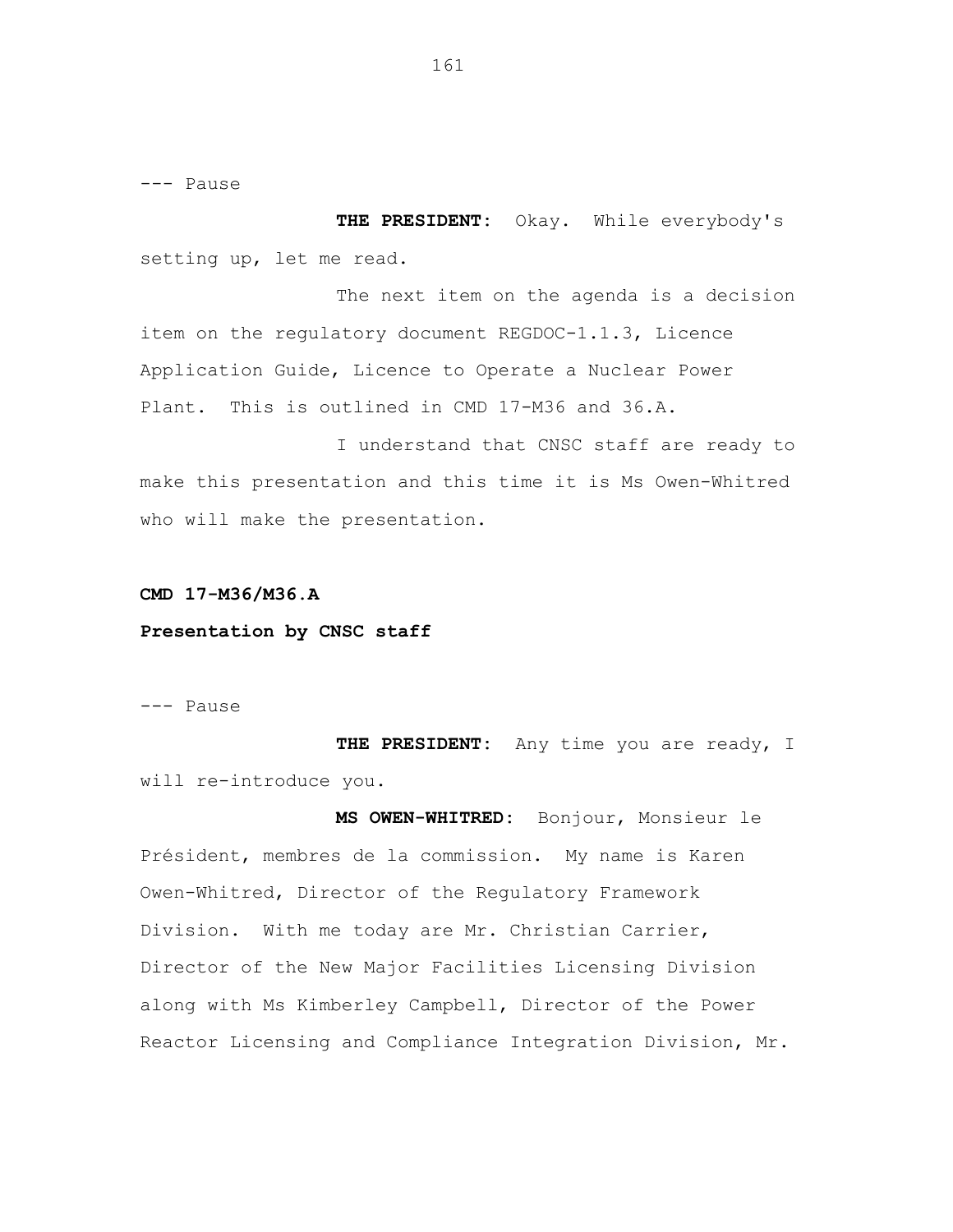Brian Gracie of the Power Reactor Licensing and Compliance Integration Division, Dr. Doug Miller, Lead Technical Advisor for the Directorate of Regulatory Improvement and Major Project Management and other CNSC staff available to support and answer any questions you may have.

We are here today to request Commission approval of REGDOC-1.1.3, Licence Application Guide, Licence to Operate a Nuclear Power Plant.

REGDOC-1.1.3 describes the requirements and guidance for submitting a formal application to the CNSC to obtain a licence to operate a nuclear power plant in Canada. It identifies the information to be included in the application.

If approved by the Commission, REGDOC-1.1.3 will be an important document in the CNSC's regulatory framework. This document will be used by applicants to prepare a licence application for new nuclear power plants, or for a licence renewal for existing nuclear power plants.

It will also be used by CNSC staff to assess licence applications for proposed new NPPs and for licence renewals of existing NPPs. CNSC staff will use the assessment to provide a recommendation to the Commission on approving those new or renewed licences.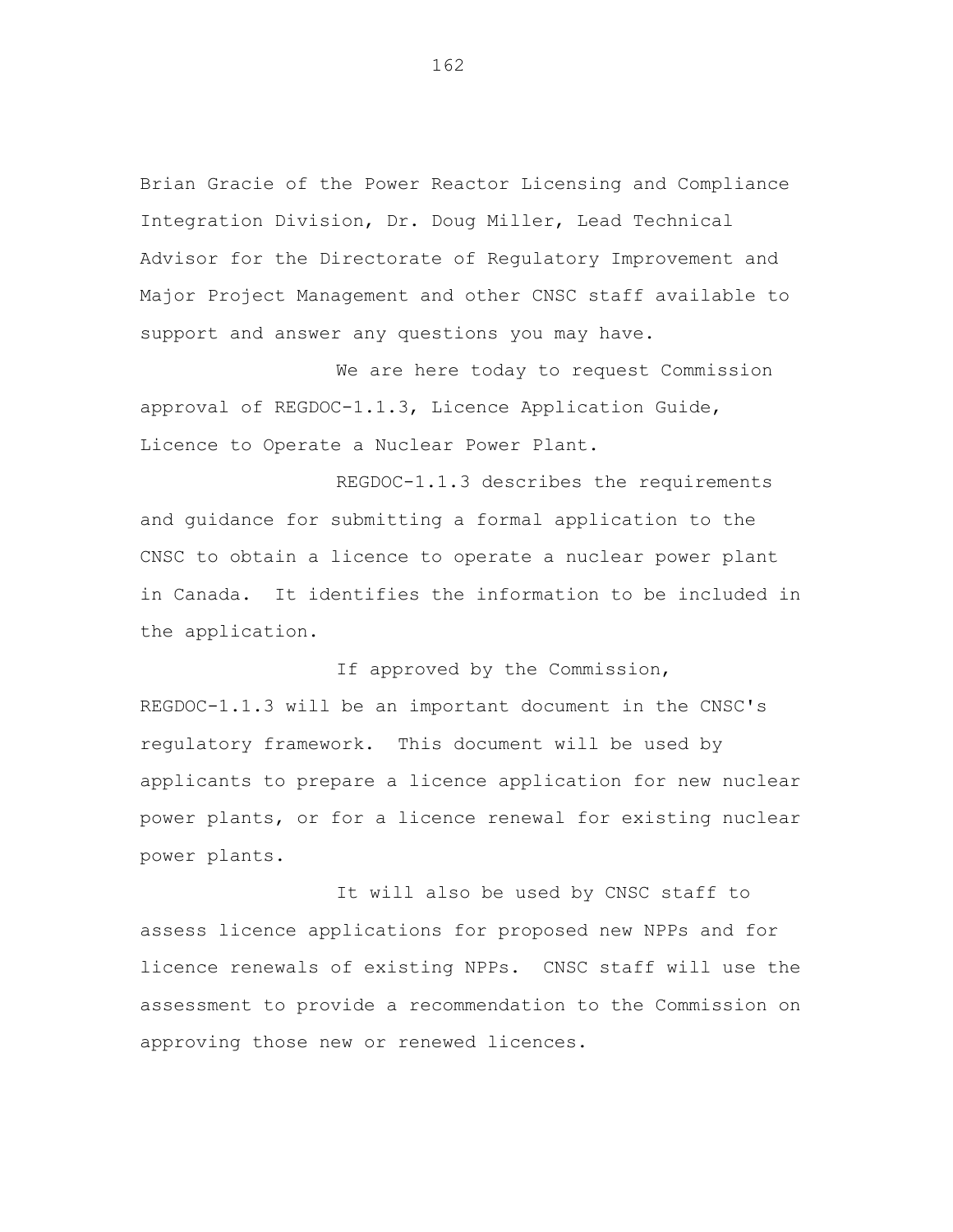Before discussing the document in detail, I will briefly review the role of regulatory documents and where REGDOC-1.1.3 is situated within the CNSC's regulatory document framework.

To enhance accessibility of our regulatory expectations, the CNSC structures our regulatory documents according to the framework shown here. This slide shows where REGDOC-1.1.3 fits within the CNSC's broader document framework. It is situated within section 1.0, Regulated Facilities and Activities in the subsection for Reactor Facilities.

This section covers licence application guides for nuclear power plant licences for other lifecycle stages such as licence to prepare a site and licence to construct a nuclear power plant.

Please note that one additional change would be made to the document if it is approved by the Commission for publication. This change was reviewed and approved by senior CNSC management, however, it was not reflected in the package sent to the Commission Members and to the general public.

In order to be more consistent with the information in REGDOC-3.2.2, Aboriginal Engagement, which was published in 2016, the text in this draft regulatory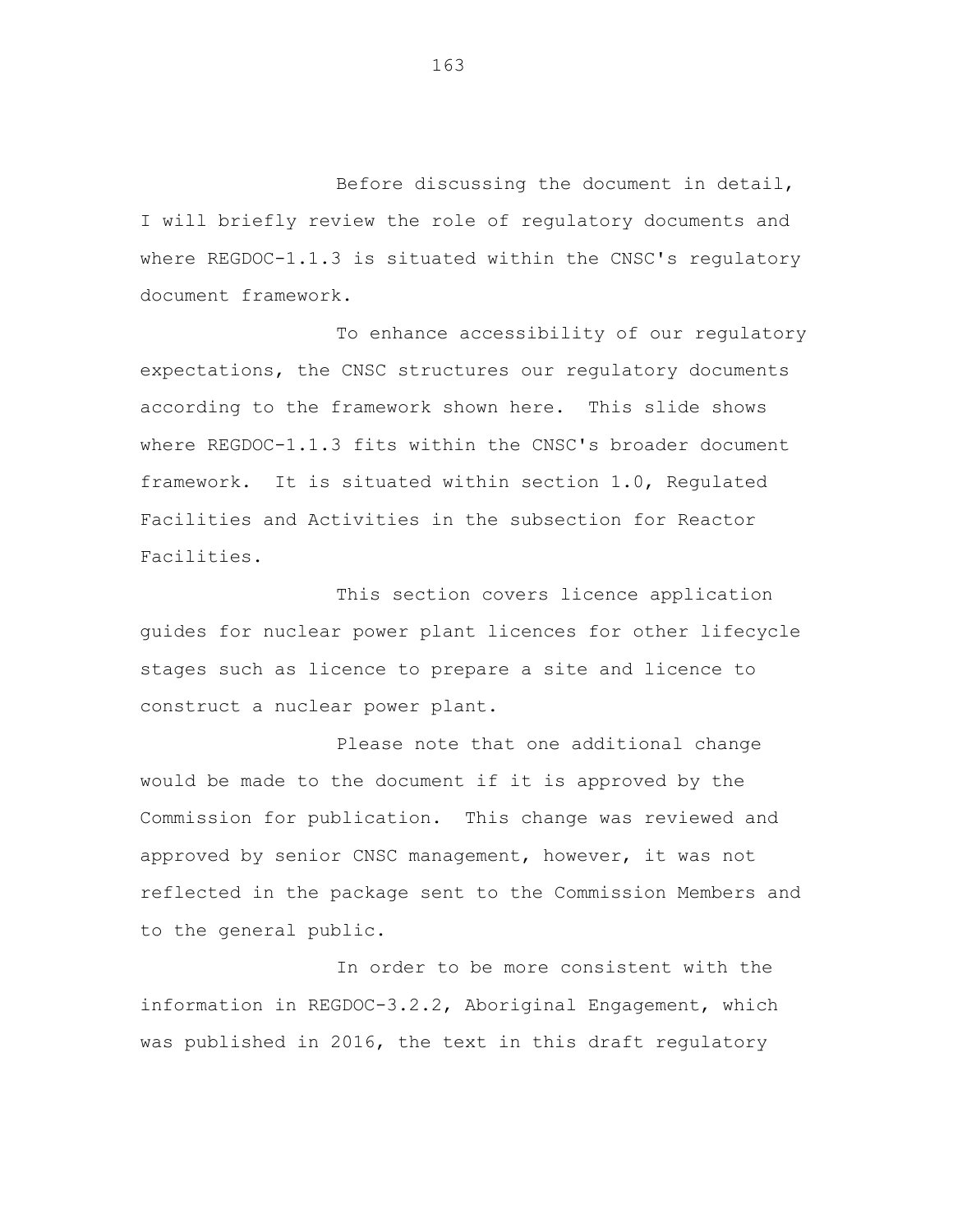document would be revised as follows:

On page 72 in section 5.3 entitled Aboriginal Engagement, the wording would change from -- and I'll read it:

> "In accordance with REGDOC-3.2.2 Aboriginal Engagement, applicants are encouraged to provide the CNSC a summary of their engagement activities with Aboriginal groups." (As read)

This language would change to: "REGDOC-3.2.2 Aboriginal Engagement sets out requirements and guidance for licensees whose proposed projects may raise the Crown's duty to consult." (As read)

Again, this change was approved by senior CNSC management and was communicated by email to all stakeholders who commented on the draft document during

public consultation. At this point I'll turn the presentation

over to Ms Campbell. **MS CAMPBELL:** Good afternoon, Mr.

President, Members of the Commission. My name is Kim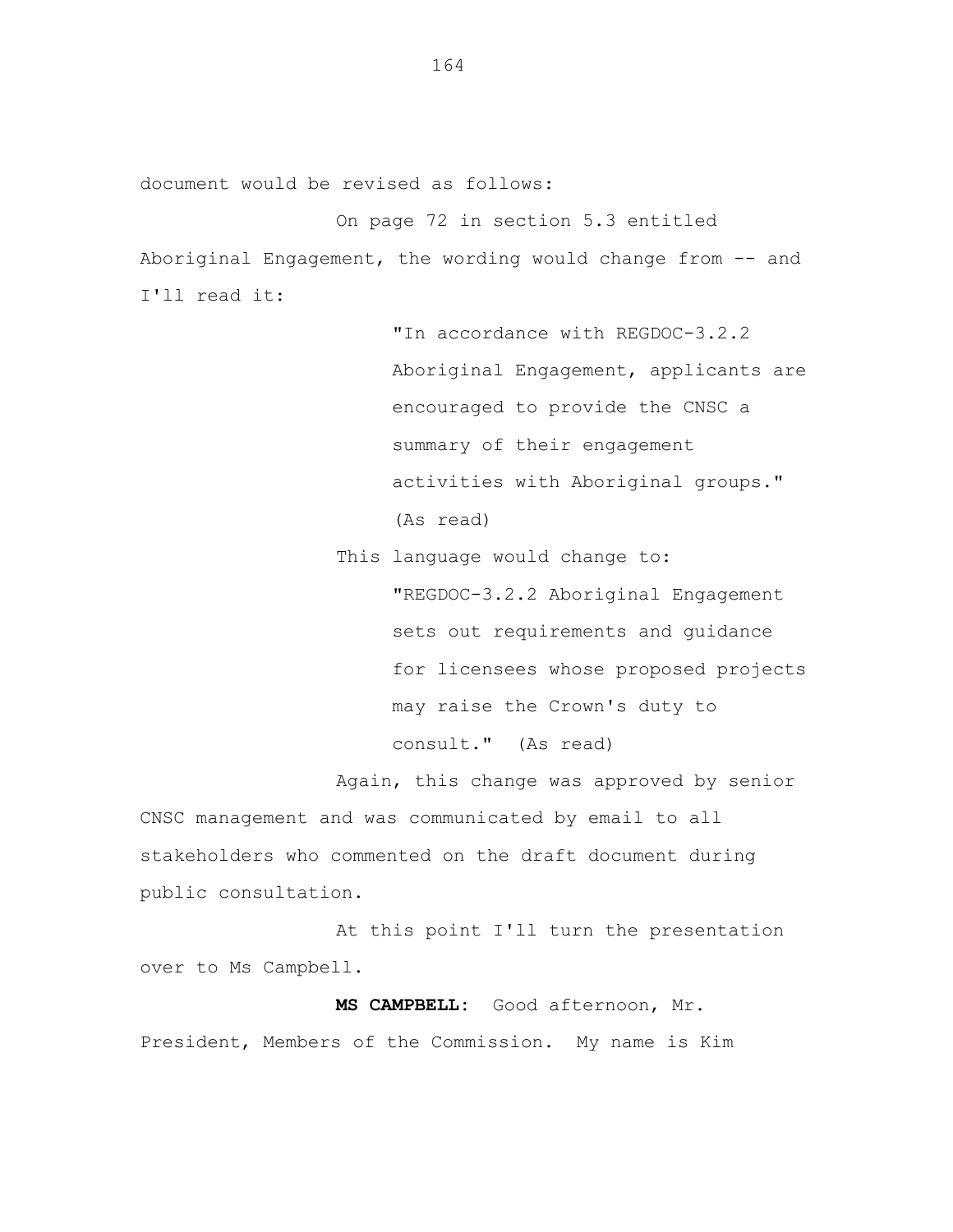Campbell. I am the Director of the Power Reactor Licensing and Compliance Integration Division.

I will now outline today's presentation. I will start by providing an overview of the CNSC's regulatory framework for licensing and compliance of nuclear power plants.

Next, we will explain the details on REGDOC-1.1.3 that is provided today for Commission approval. Specifically, we will present the objectives, the process and results of public consultation, including the key concerns from the public comments and how CNSC staff have addressed them.

I will provide a brief explanation of how this regulatory document, if approved, would be implemented.

Finally, we will finish our presentation with CNSC staff's conclusions and recommendations.

The CNSC regulates nuclear power plants through the *Nuclear Safety and Control Act* and the regulations made under it. Subsection 24.4 of the *Nuclear Safety and Control Act* states that the applicant:

> "...shall be qualified to carry on the activity that the licence will authorize the licensee to carry on;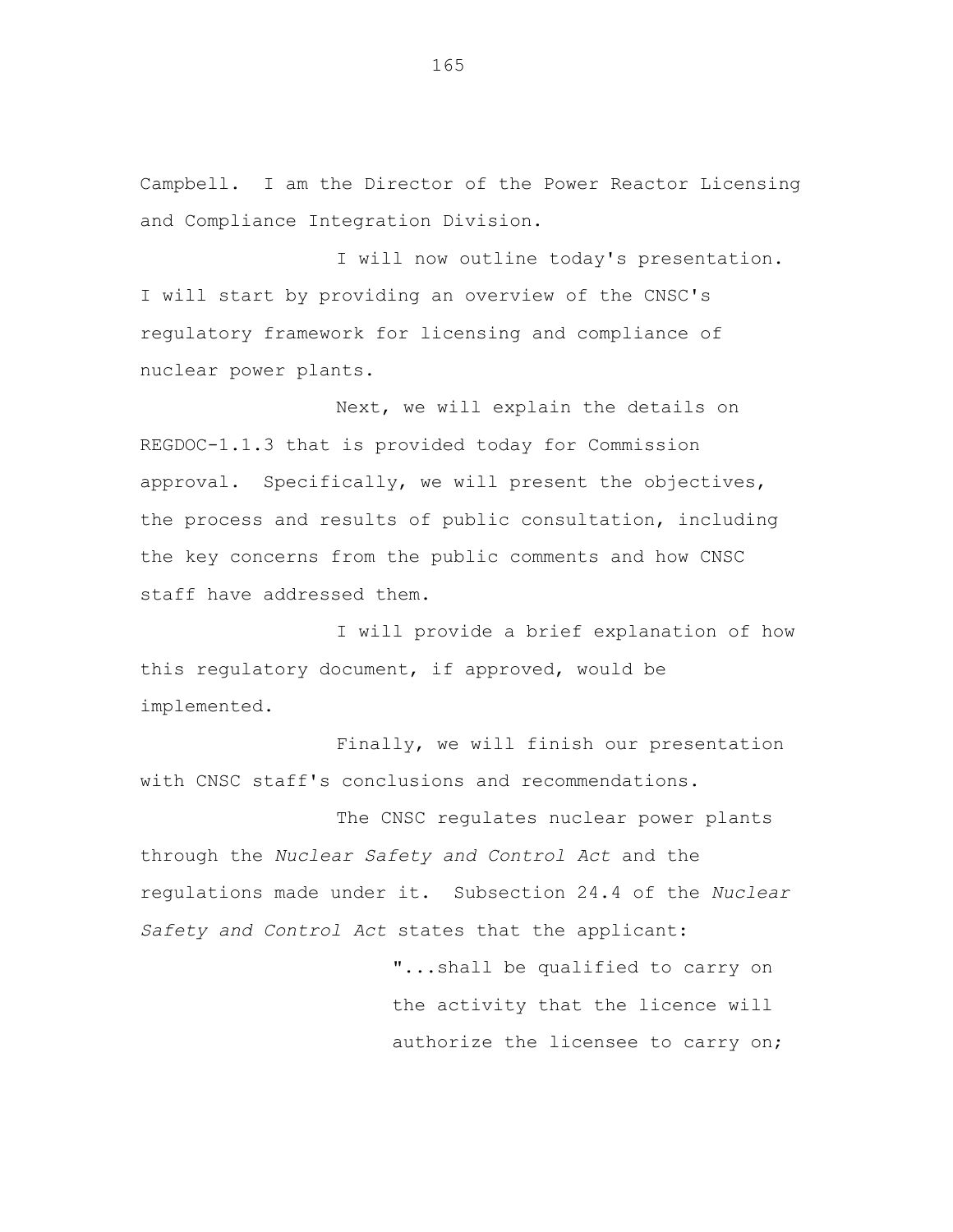...in carrying on that activity, make adequate provision for the protection of the environment, the health and safety of persons and the maintenance of national security and measures required to implement international obligations to which Canada has agreed."

To meet this responsibility, CNSC staff have always required the applicant or licensee's safety and control measures to be considered and evaluated before making any recommendations to the Commission for licensing decisions regarding NPPs.

Since 2009 CNSC staff have used the SCA, Safety and Control Area Framework, to ensure that all safety items have been included for consideration and evaluation. We will review the 14 safety and control areas on the next slide, the other matters of regulatory interest as well, including reporting requirements, public and Aboriginal engagement and financial guarantees.

These topics are all addressed in the Licence Application Guide for a Licence to Operate a Nuclear Power Plant.

166

and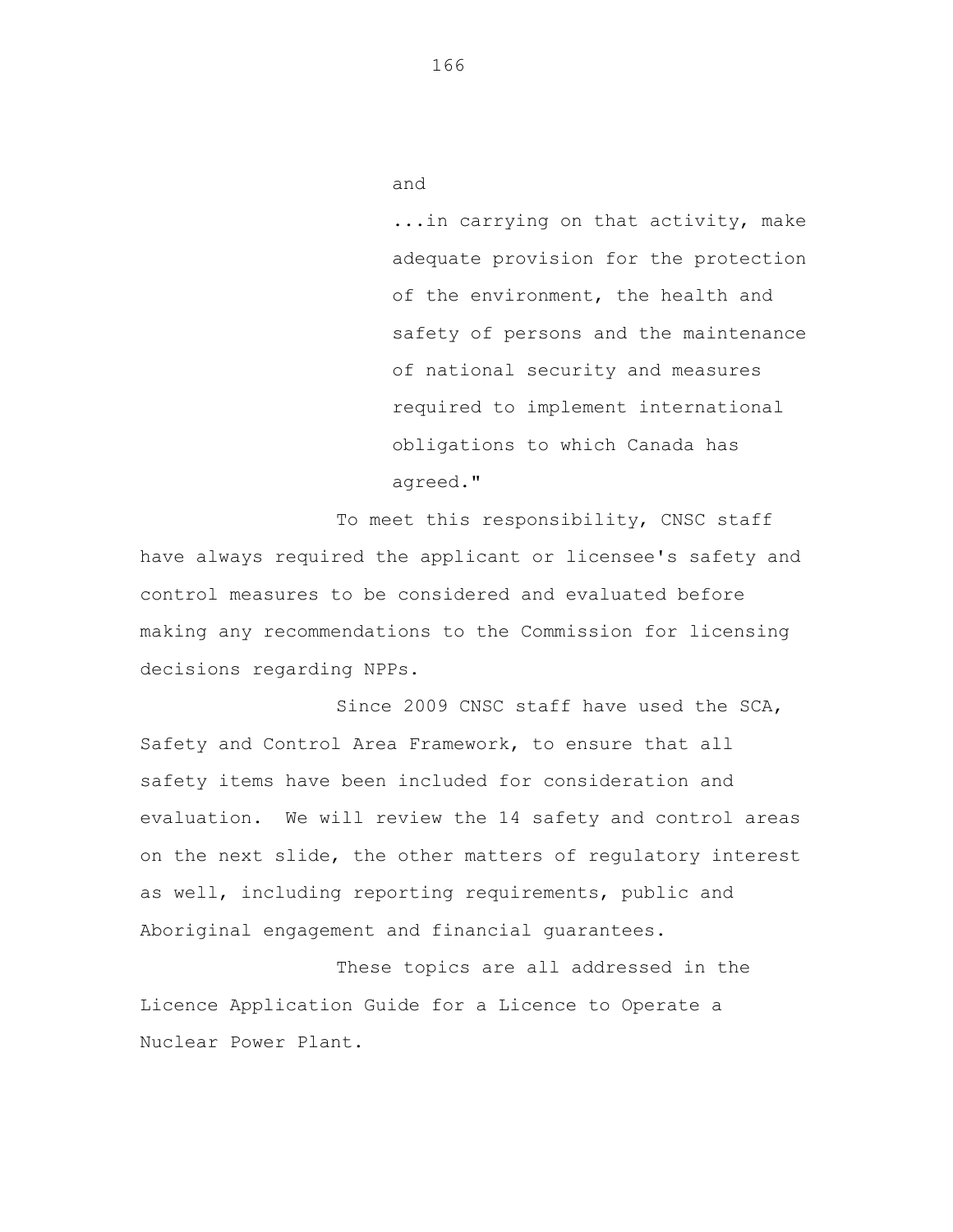Here are the 14 safety and control areas, or SCAs. As you can see, they cover a wide range of considerations and provide a logical framework for ensuring that comprehensive safety information is provided. The SCA framework provides a structure whereby applicants, licensees and CNSC staff can quickly and easily check to ensure that all necessary information is provided in sufficient level of detail for a licence application to be assessed and a recommendation to be made to the Commission.

lifecycle approach to the licensing of nuclear power plants and indicates where this REGDOC fits into the lifecycle.

This slide illustrates the CNSC's

Please note that the animated highlights that will appear in this slide shortly simply highlight the specific topic that is being discussed.

The lifecycle approach enables the CNSC to ensure review of all safety and control measures and solicit public engagement throughout the lifecycle of a nuclear facility. Note that the lifecycle also includes decommissioning, however, REGDOC-1.1.3 does not apply to decommissioning phase.

The lifecycle starts with site evaluation and licence to prepare a site. In a future Commission meeting, you will be asked to consider REGDOC-1.1.1 Reactor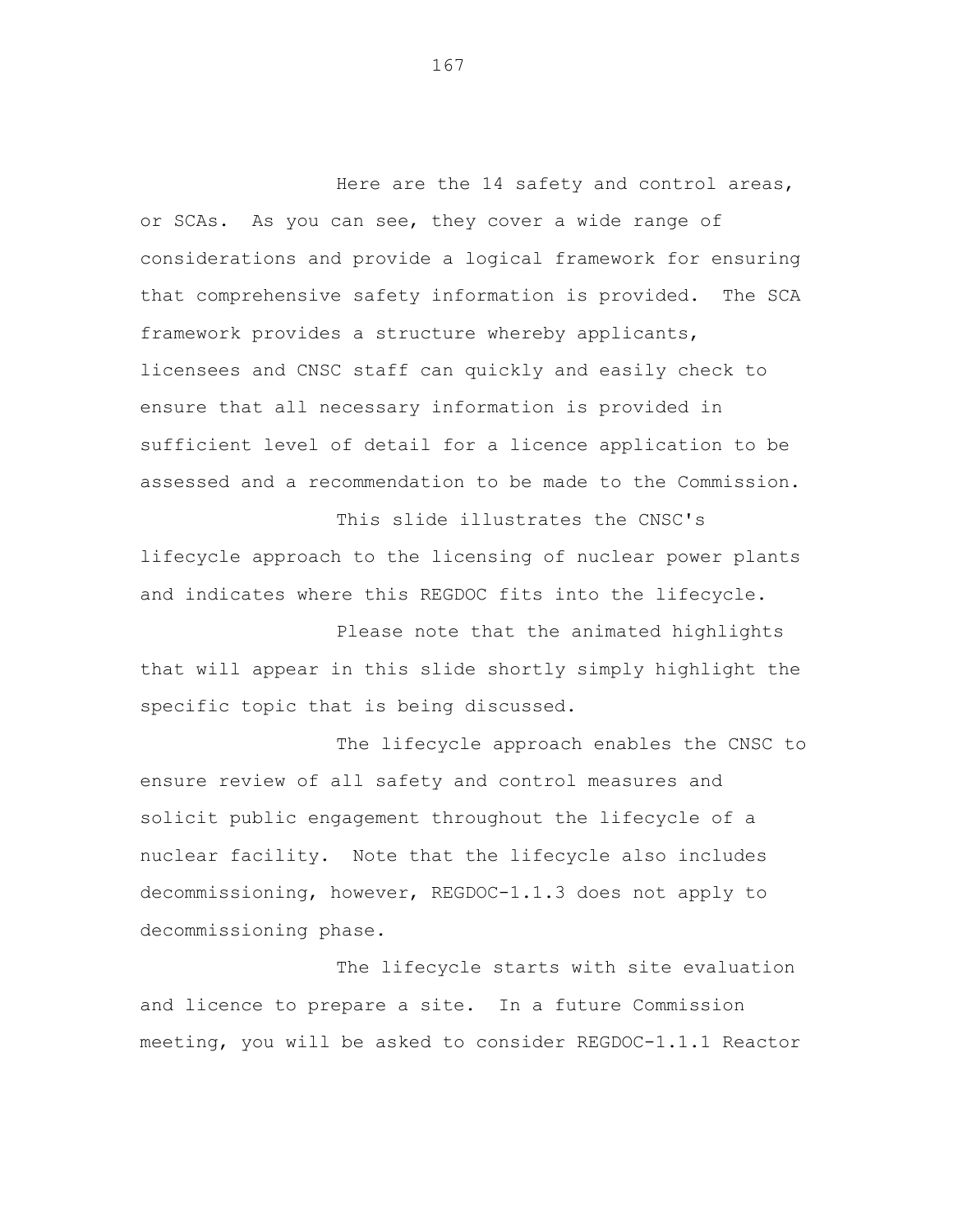Facilities, Licence to Prepare Site and Site Evaluation of New Reactor Facilities which is currently under development.

Next is the construction of the nuclear power plant. Again, REGDOC-1.1.2, Reactor Facilities: Licence to Construct a Nuclear Power Plant, is currently in the process to be republished as REGDOC-1.1.2, Reactor Facilities: Licence to Construct a Nuclear Power Plant.

REGDOC-1.1.1 and REGDOC-1.1.2 do not apply to existing nuclear power plants. They are being developed in anticipation of applications to build a new nuclear power plant. Together these regulatory documents will introduce regulatory efficiencies and will improve harmonization and coordination efforts.

For operation of the NPP, and if approved, the licence application guide will be used to prepare and evaluate licence applications for proposed new facilities and also for applications for renewal of licences for existing facilities. For clarity, for a new facility operation commences when fuel is loaded. For example, no fuel may be loaded before the licence to operate has been granted by the Commission.

For licence renewal, the REGDOC also relates to the periodic safety reviews, or PSRs, which is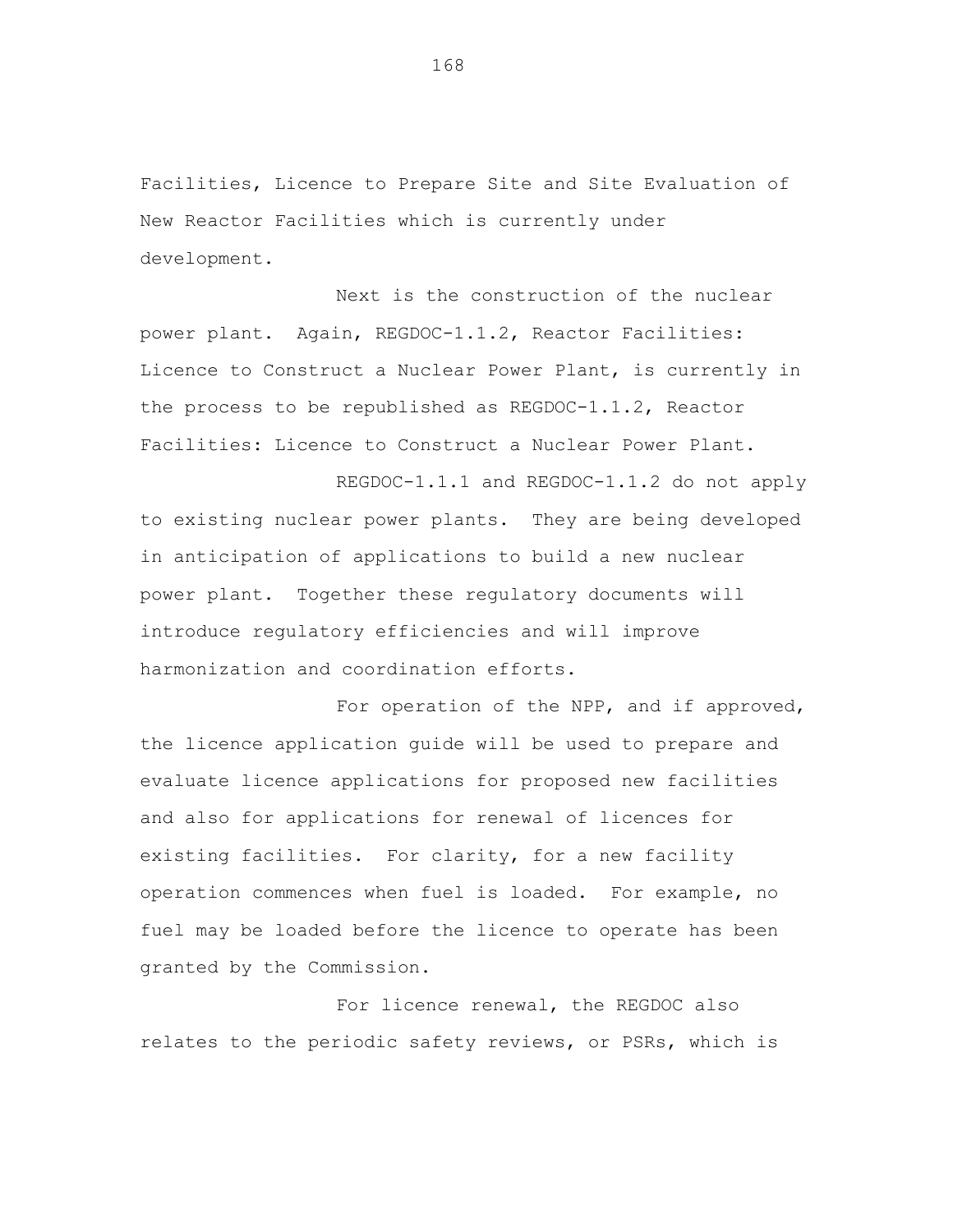highlighted in orange on this slide. PSRs are typically conducted by licensees for a licence renewal. If approved, licensees will use REGDOC-1.1.3 in conjunction with REGDOC-2.3.3, titled Periodic Safety Reviews, to prepare an application for licence renewal.

In performing a PSR, the licensee is required to conduct comprehensive reviews addressing all aspects of safety in order to conduct a global assessment and develop an integrated implementation plan that describes safety improvements to be carried out by licensees during the next licence period.

I will now turn the presentation over to Mr. Christian Carrier to discuss the development of the REGDOC.

**MR. CARRIER:** Good afternoon,

Mr. President and Members of the Commission. My name is Christian Carrier and I am the Director of the New Major Facilities Licensing Division.

The document before you today describes the requirements and guidance for the content of an application to obtain a licence to operate a nuclear power plant in Canada. The document is applicable to operation of new nuclear power plants and for renewal of their licences.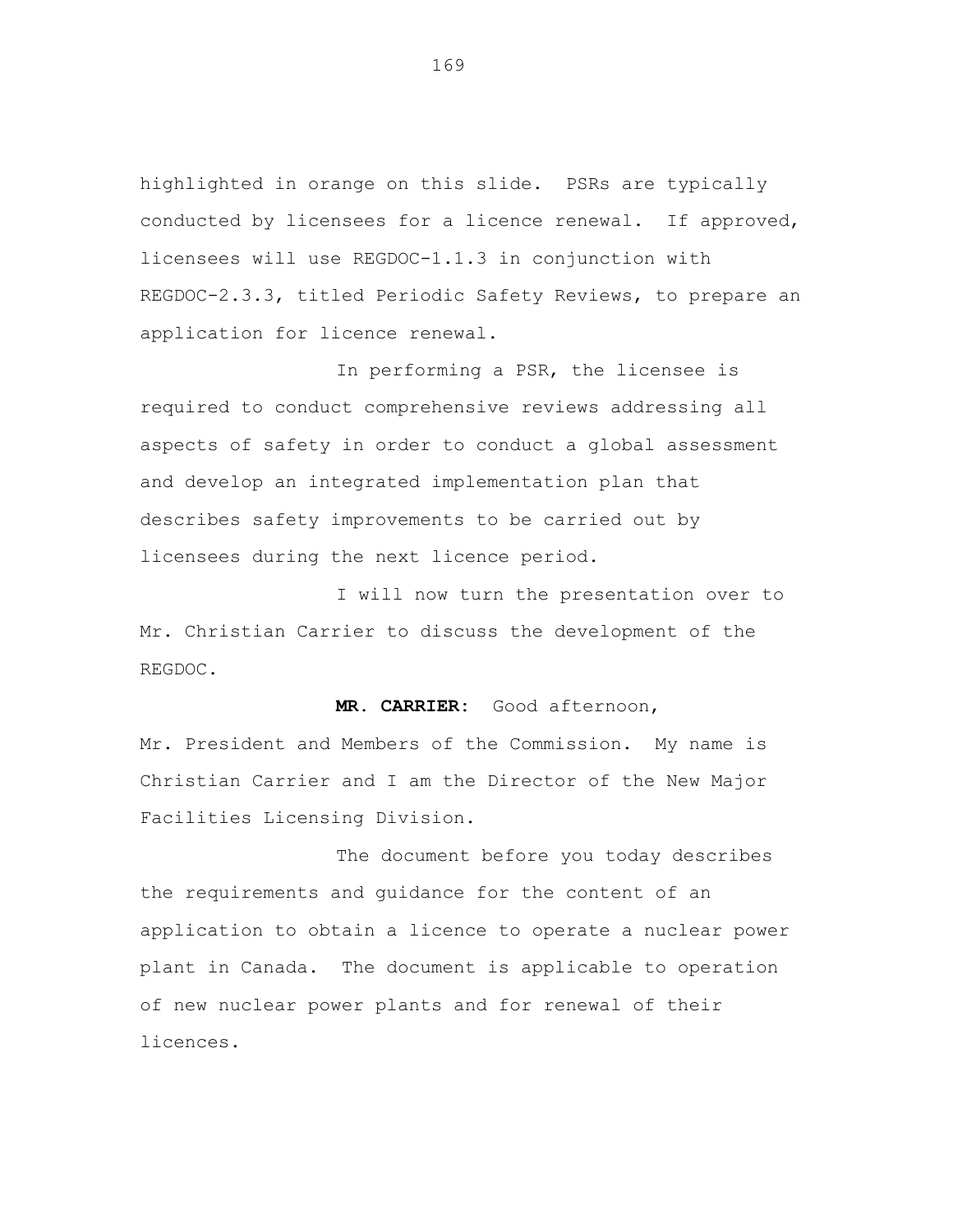This regulatory document effectively codifies the current practice for such applications, which was traditionally documented through formal correspondence. The benefits of the document are to provide clarity of expectations and ensure consistency in practices.

The document points to applicable CNSC regulatory requirements and to specific industry and international standards. These originate from organizations such as the International Atomic Energy Agency, the Canadian Standards Organization, which produces the CSA standards, and the American Society of Mechanical Engineers, or ASME.

As mentioned earlier, the document is intended to be used by applicants to prepare their applications and by CNSC staff to assess such applications prior to bringing their recommendation to the Commission for a licensing decision.

Once a licence has been granted by the Commission, the document safety and control measures described in the applications and the documents supporting the applications will form part of the licensing basis for the nuclear power plant.

A 60-day public consultation period was held on the draft document from May 31st to July 30th,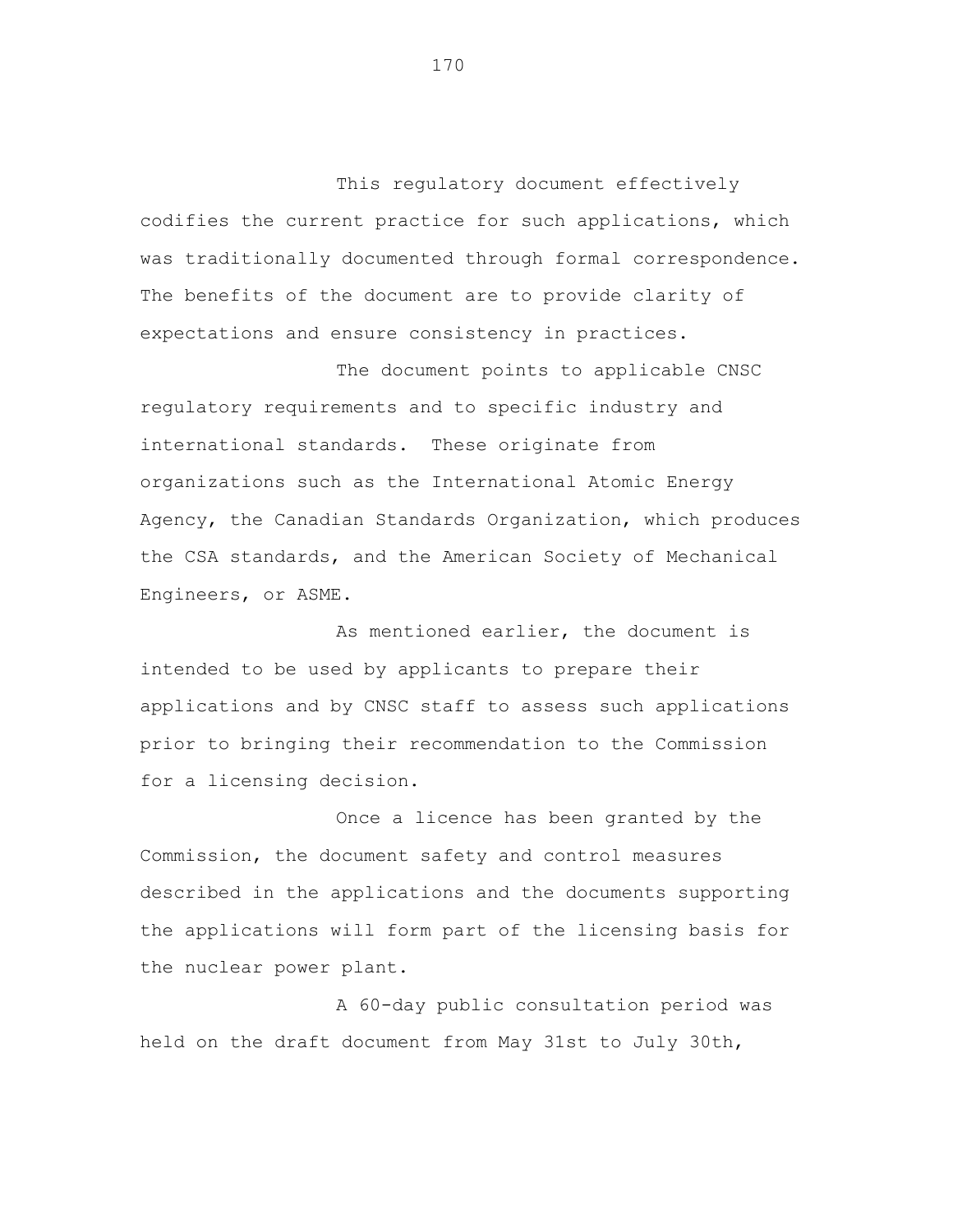2016. During this consultation period comments were received from four respondent organizations, namely: Bruce Power; the Canadian Nuclear Association, or CNA; New Brunswick Power; and Ontario Power Generation.

A total of 400 individual comments were received. In some cases comments were either identical or equivalent. Those were regrouped, resulting into 127 distinct comments.

Following the consultation period, submissions from respondents were posted for two weeks on the CNSC website for feedback on the comments received. This activity took place from August 22nd to September 6th, 2016. No additional comments were received.

As a result of the feedback received during the consultation process, the REGDOC was revised. The revised document and the disposition table outlining how comments were addressed were emailed to the original respondents in early May 2017.

CNSC staff organized a workshop with industry stakeholders having an interest in the document. This workshop was held on May 31st, 2017. The purpose of the workshop was to discuss the comments received and present how the document was modified to address them.

The workshop contributed to further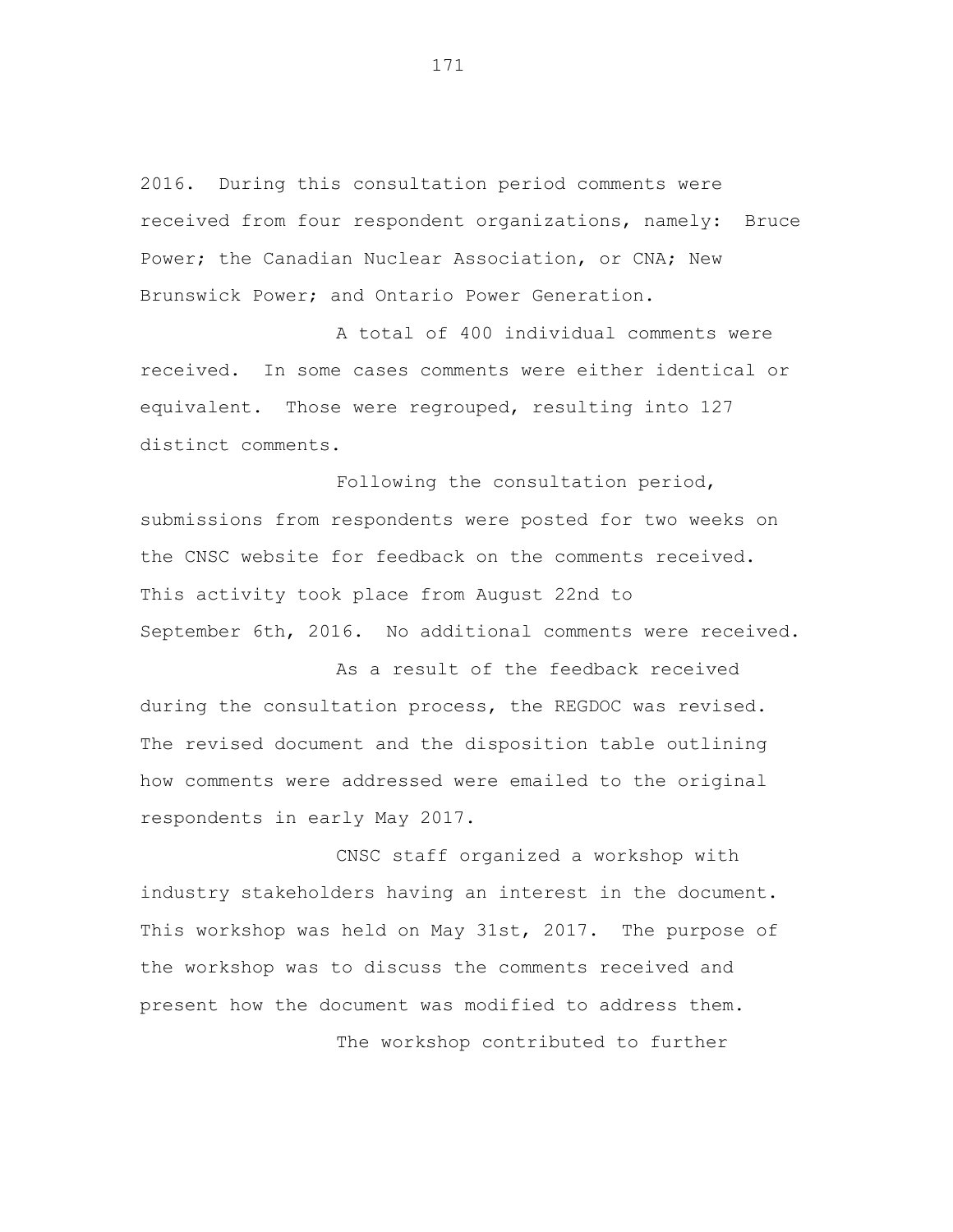refinement of the text and helped in coming to a mutual understanding in certain areas. This included expectation on intent and level of details in some areas, and generally on the role of the regulatory document in the regulatory process.

The four organizations that originally commented on the document were invited to participate in the workshop.

Additionally, three other organizations attended as observers: the Canadian Nuclear Laboratories (CNL); the CANDU Owners Group (COG), which is the umbrella organization for all current NPP licensees in Canada; and Amec Foster Wheeler, who offer consultancy, project management, and operations and construction services in specialized power equipment.

In the following slides, we will describe the feedback from stakeholders in more detail.

CNSC staff addressed all of the stakeholder comments. Most comments were readily resolved. CNSC staff either revised the document to address the comments or provided an explanation for why they were not accepted.

CNSC staff found the comments to be helpful, especially in clarifying the intent or in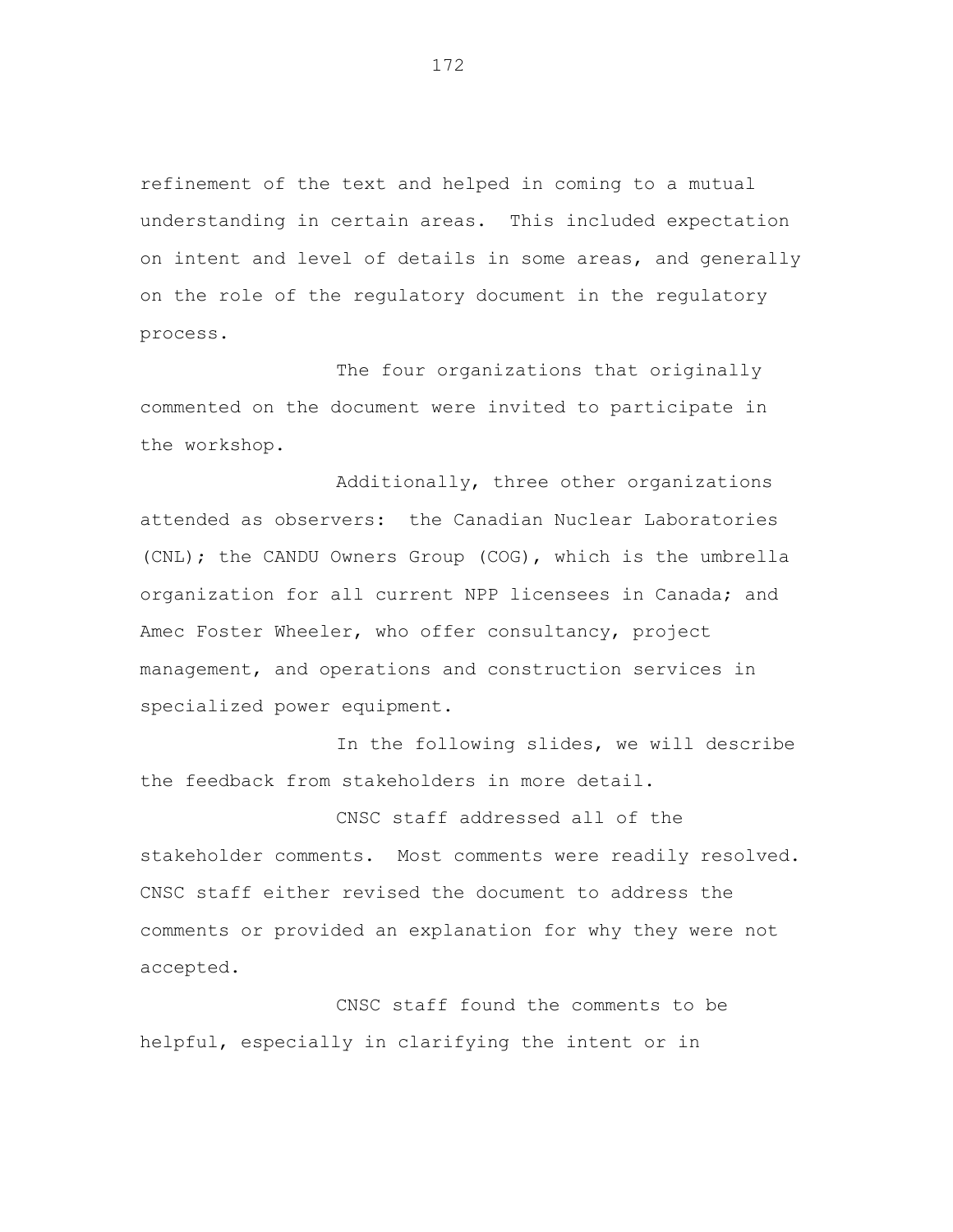identifying areas where editorial changes strengthened the text.

The following slides will focus on four key concerns that were raised during the public consultation period and listed on this slide.

One dominant concern raised by stakeholders related to the role of guidance and the overall role of the document. Stakeholders also expressed the opinions that the draft regulatory document is setting new requirements and that guidelines are not requirements.

As described on this slide, CNSC staff responded that this regulatory document codifies the information needed to ensure that an application for a new or renewed licence meets requlatory requirements; it adds clarity, efficiency and effectiveness to the licence application process; the document provides clarity on establishment of the licensing basis and ensures that specific regulatory documents and applicable standards are included in the licensing basis.

The information in REGDOC-1.1.3 is in line with international practice, such as information provided by the International Atomic Energy Agency. However, REGDOC-1.1.3 is more specific to the Canadian context, specifically where it provides references to CNSC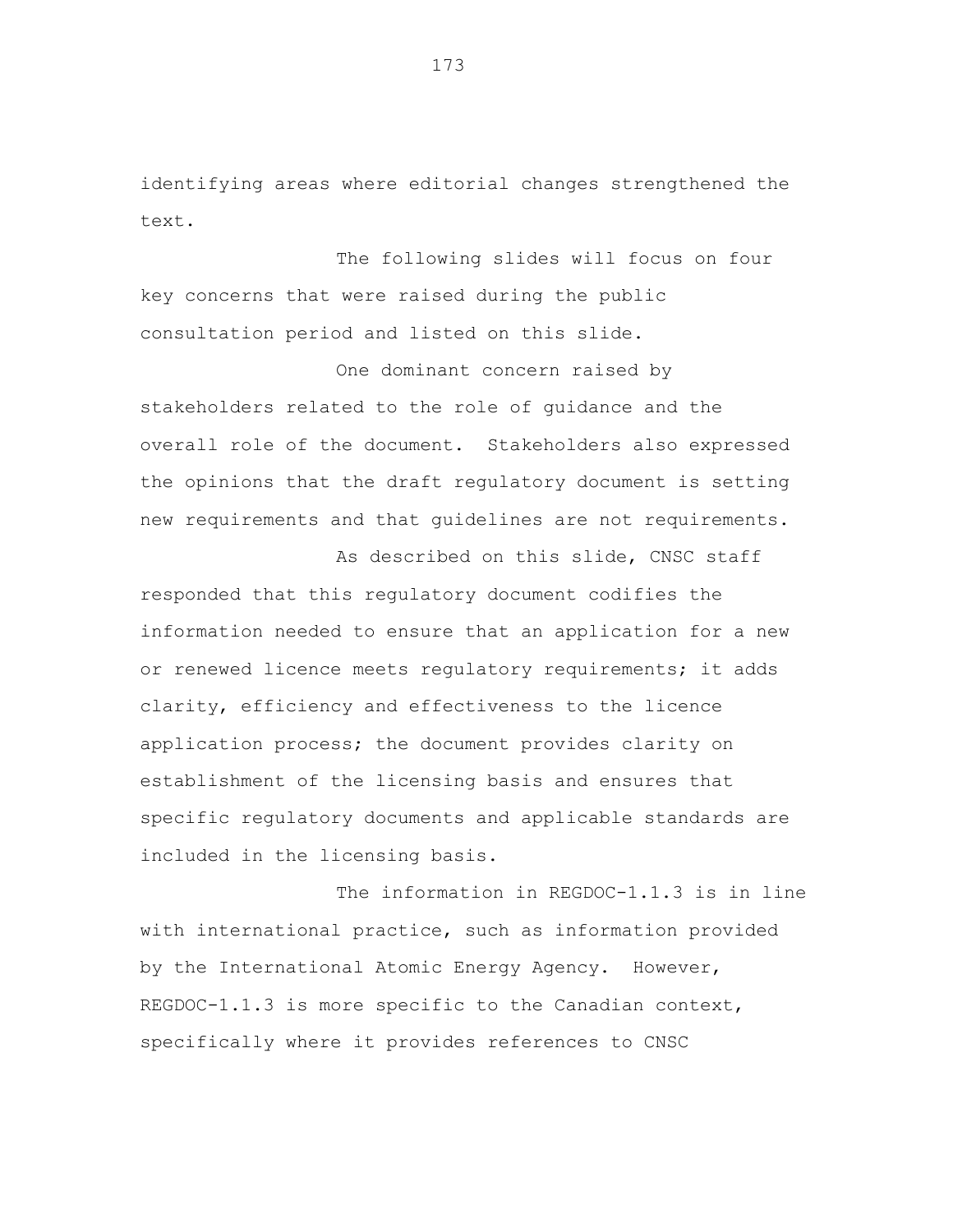regulatory documents and CSA Group standards.

Requirements language is used where necessary, for example, for information originating from the *Nuclear Safety and Control Act* or regulations made under the Act; for codifying existing practice for licence renewals; or to ensure that specific regulatory documents and CSA standards are included in the licensing basis.

By following the information requested in REGDOC-1.1.3, applicants will submit the appropriate level of information to demonstrate that they are qualified and will make adequate provisions to undertake the activity to be licensed, in this case the operation of a nuclear power plant. This information is essential for CNSC staff to be able do a fulsome review and provide a sound basis for a recommendation on licensing to the Commission.

Some stakeholders commented that overall, the draft document suggests too much documentation be submitted for a licence application and that it includes a large volume of information that would be submitted with an initial application and later updated through the Licence Conditions Handbook document version control process.

CNSC staff responded that by nature, a licence application for a licence to operate a nuclear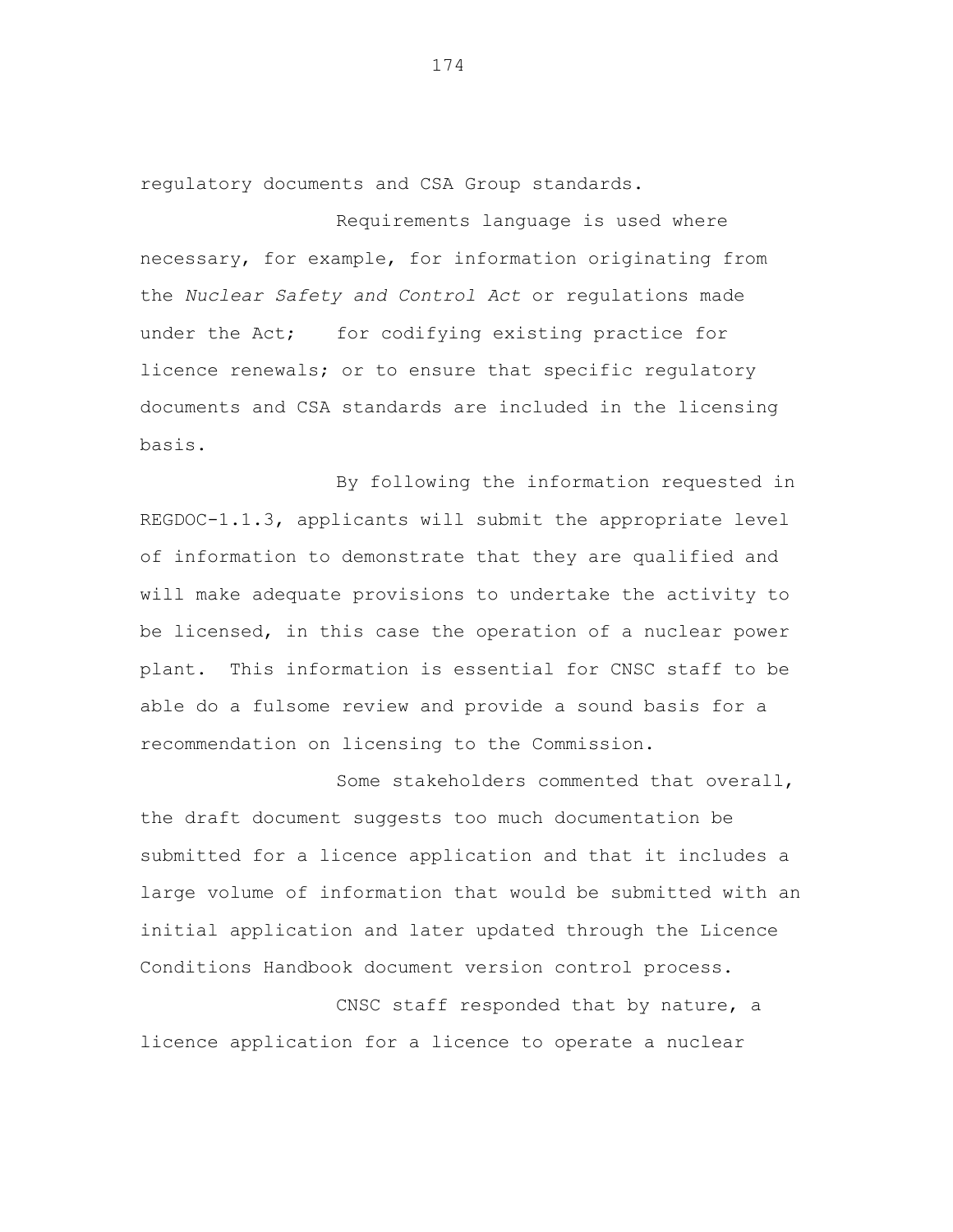power plant does require a lot of information; a major objective of the regulatory document is to ensure that an application for a licence to operate an NPP includes all of the information necessary for CNSC staff to do a complete review of the licence application; the information requested is consistent with the documents from the IAEA.

application could reference previously submitted information, including, if applicable, any information submitted in support of a periodic safety review. On that subject, Appendix D was added to the regulatory document to provide guidance on how these references might be documented in an application.

Stakeholders were reminded that an

Stakeholders noted that the text should not paraphrase specific requirements contained in other CNSC regulatory documents or other standards. In such cases, they recommended simply referencing the applicable document, code, or standard.

CNSC staff reviewed the text in the regulatory document and removed paraphrasing of any specific requirements to the extent possible and replaced it by appropriate references to the regulatory document or standard. However, some paraphrasing of text was kept in the document when CNSC staff felt it added to the context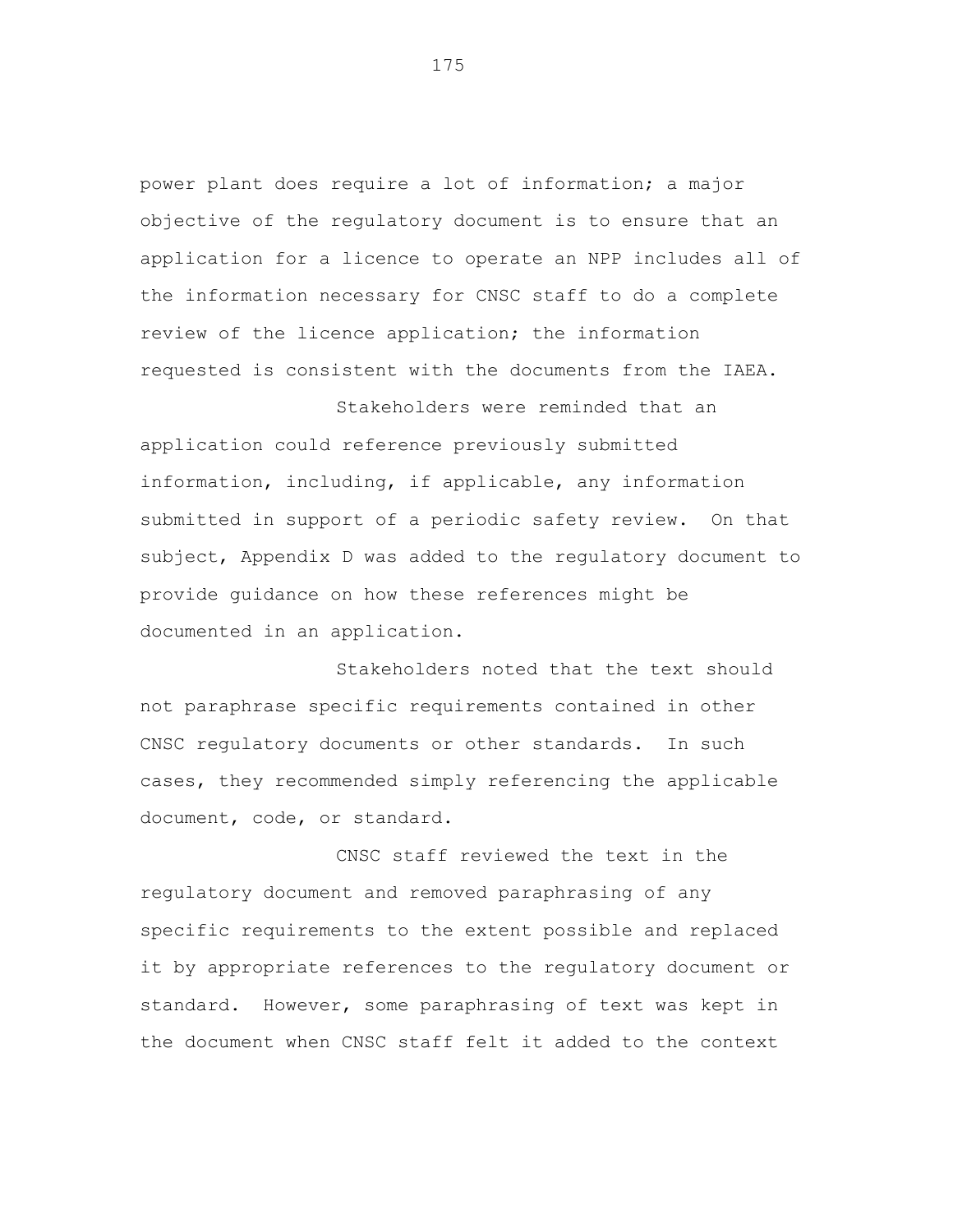and clarity of expectations on content of an application. Stakeholders also commented that the use

of appendices to note CNSC regulatory documents and other codes and standards will be problematic. These documents frequently change and in some cases there are ongoing discussions about whether some documents should be incorporated into the licensing basis.

CNSC staff responded that the intent of Appendix C, and more specifically Tables C.1 and C.2, was to ensure that key CNSC regulatory documents and CSA standards were incorporated in the licensing basis. The tables provide open and transparent documentation of these documents. This information is useful for new applicants and other non-industry stakeholders.

In addition to this licence application guide, CNSC licence application notification packages will provide supplemental facility-specific guidance to support the use of Appendix C. For example, the CNSC will identify the specific versions of the documents in Tables C.1 and C.2 that need to be addressed as well as any new applicable documents issued after publication of REGDOC-1.1.3.

With regards to implementation, REGDOC-1.1.3, if approved, is expected to be published on the CNSC website in the fall of 2017, thus making it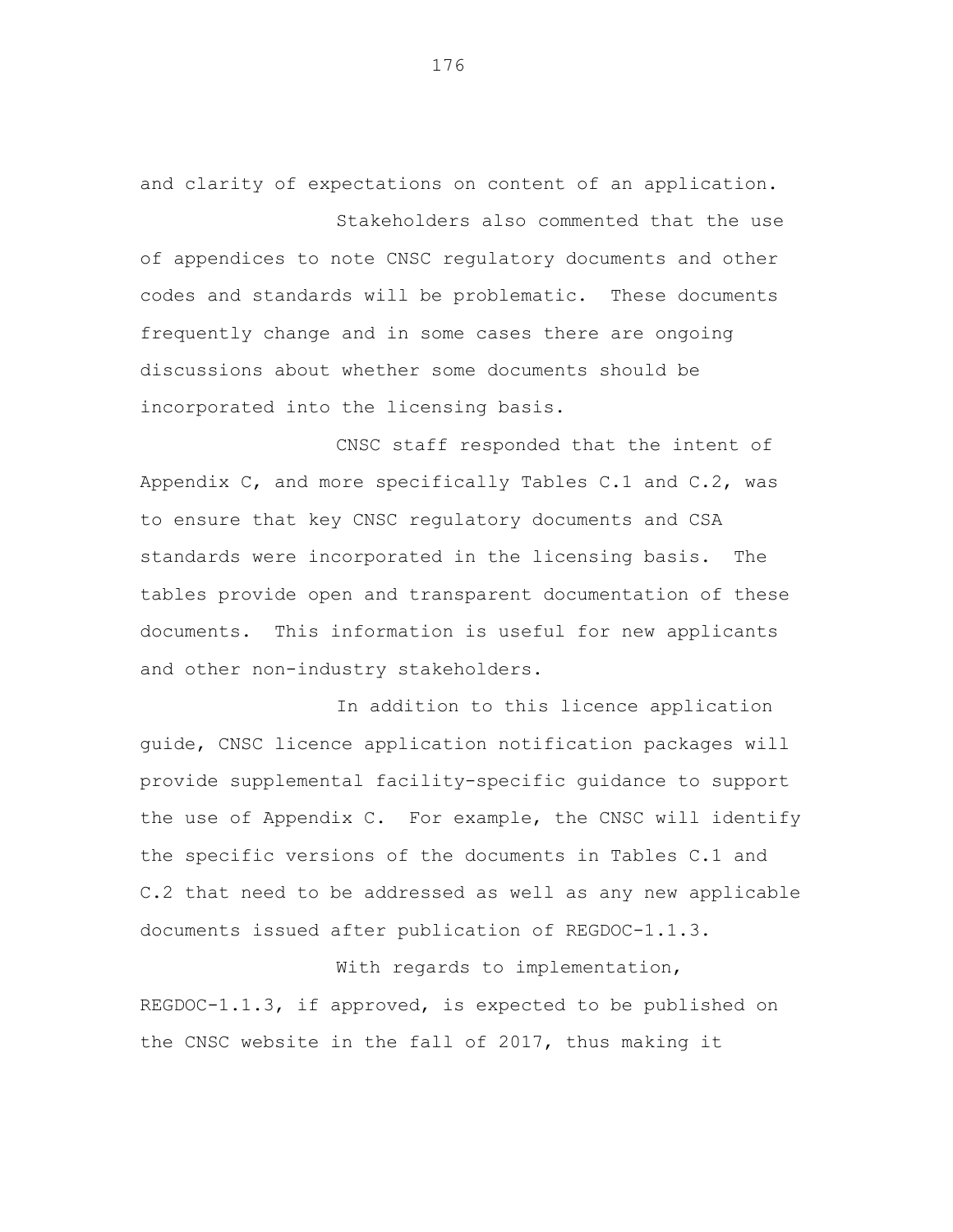available to applicants, licensees and other stakeholders.

If approved, this regulatory document will not become part of the licensing basis but will assist applicants in identifying the appropriate level of information and documents that will be incorporated in the licensing basis.

CNSC staff will also use this regulatory document to assess any applications received before bringing a recommendation to the Commission on licensing.

As mentioned earlier, CNSC staff will continue to issue supplemental guidance in support of individual licence renewals. For example, the supplemental guidance, typically in the form of a letter, would include facility-specific information.

I will now pass the presentation back to Ms Owen-Whitred, Director of the Regulatory Framework Division.

**MS OWEN-WHITRED:** Karen Owen-Whitred for the record.

To conclude, REGDOC-1.1.3 enhances the existing regulatory framework by clarifying the CNSC's requirements and guidance for nuclear power plants.

It is CNSC staff's opinion that REGDOC-1.1.3 will enhance the regulatory framework by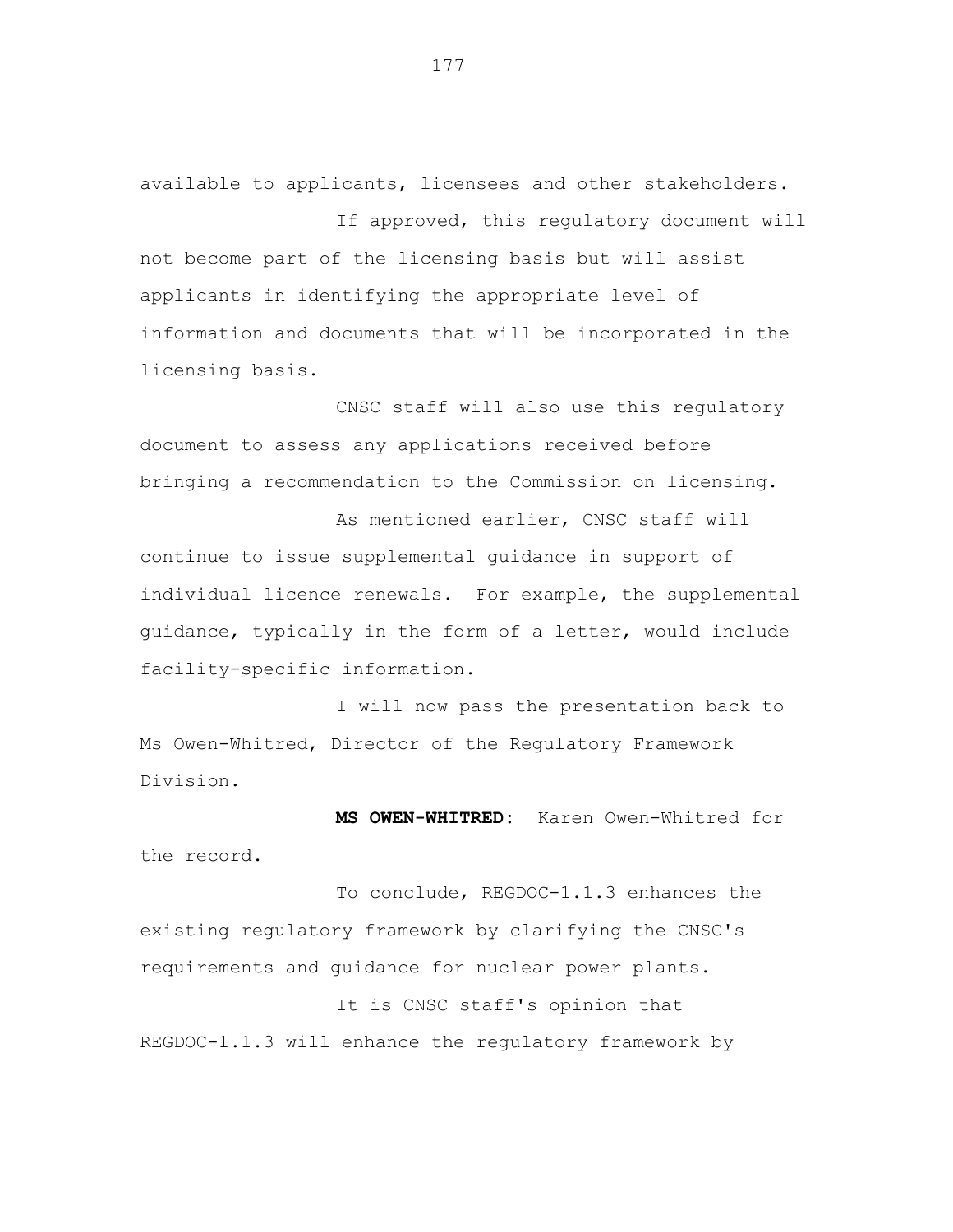formalizing and codifying CNSC's expectations related to an application for a licence to operate an NPP; by contributing to greater regulatory certainty for applicants and licensees; and by ensuring transparency for the Canadian public and international community on CNSC's regulatory requirements and guidance.

If approved, this regulatory document is expected to be published in September of 2017.

Based on our conclusions, CNSC staff recommends that the Commission approve this regulatory document.

We thank you for your attention and we remain available to answer any questions that you may have.

## **THE PRESIDENT:** Thank you.

And again, before we go into the questions, I hear that this is done to help industry. So why don't we hear from industry about how helpful this is. --- Pause

**MR. BURTON:** Maury Burton for the record. I am the Regulatory Affairs Manager for Bruce Power.

Mr. Saunders had another engagement. Otherwise, he would be here sitting in front of you. From an industry point of view, the document is actually pretty good and helpful. The major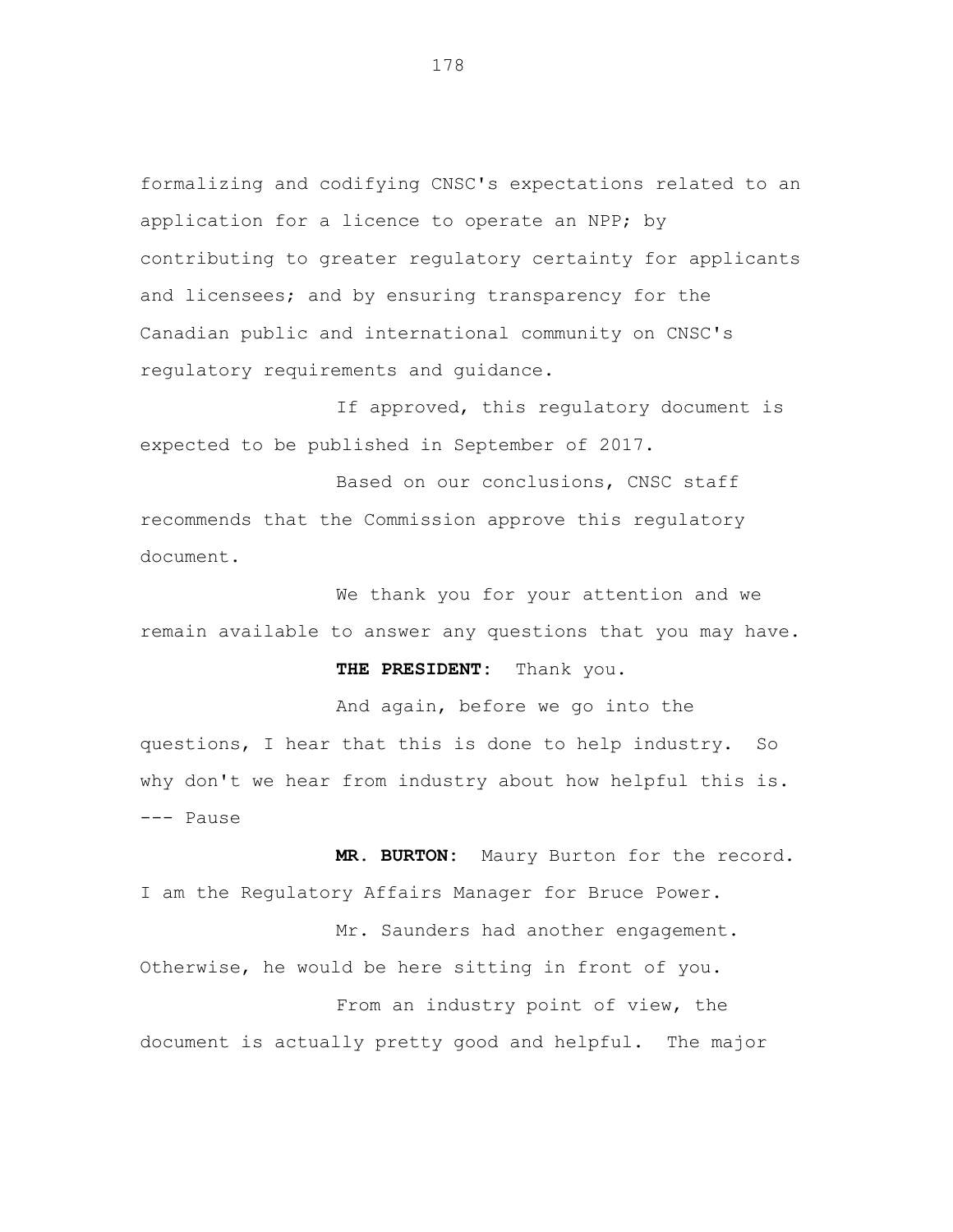concern that I have and some of my industry colleagues have is the way that it's structured. The regulations require specific things for an application. This document is structured within the safety and control areas, which don't align with the regulations.

For example, if we look at section 3(f) of the *Class I Regulations*, which is the proposed health and safety policies and procedures for your application, in the guide it's covered in six different safety and control areas. From my point of view, that specific clause is looking at your health and safety program, it should be in one safety and control area rather than covered in six different ones.

Another good example that I will use is in the Class I -- or the General Regs. There is a clause,  $3(1)(i)$ , which is the description and results of any test, analysis or calculation performed. That's something that's required. It's mentioned, or the sections in the document, there are eight different sections, but we don't have any real description or guidance on what is expected for this.

So the big concern out of this is when we actually go to do an application, if we only follow the guidance here and cover the safety and control areas, that we could be challenged that we don't meet one of these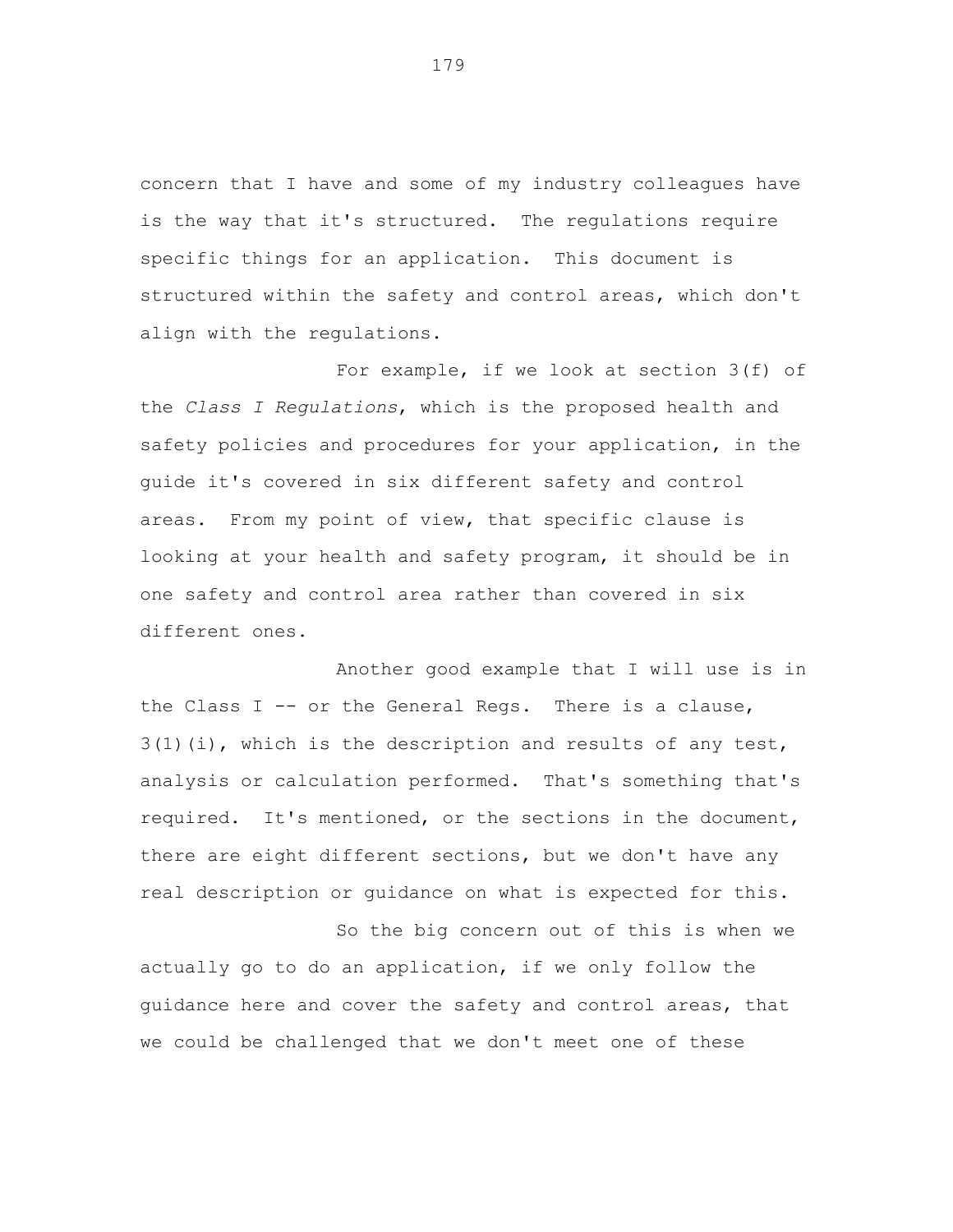particular clauses. As experienced licensees, I am not as concerned about us doing that. It would be somebody that's inexperienced and hasn't gone through this before, that they could miss something very specific that could be challenged legally and possibly, as we have seen before, the NGOs are not afraid to challenge Commission decisions in court nowadays and the concern would be putting a licence in jeopardy. So that is a real concern, is that we don't get specific guidance on specific clauses of the regulation itself.

Other than that, the document is actually quite good.

**MR. MANLEY:** Robin Manley for the record, Ontario Power Generation Vice President of Nuclear Regulatory Affairs.

Like Mr. Burton, we are generally, you know, pretty happy with the document and appreciate the CNSC's efforts to provide clarity and guidance on how to submit a licence application that covers all the bases. I think those are a couple of good examples that were raised.

From our perspective, we have just recently been going through the process of relicensing our Pickering Station and CNSC staff very helpfully sent a letter very much along the lines of what's in the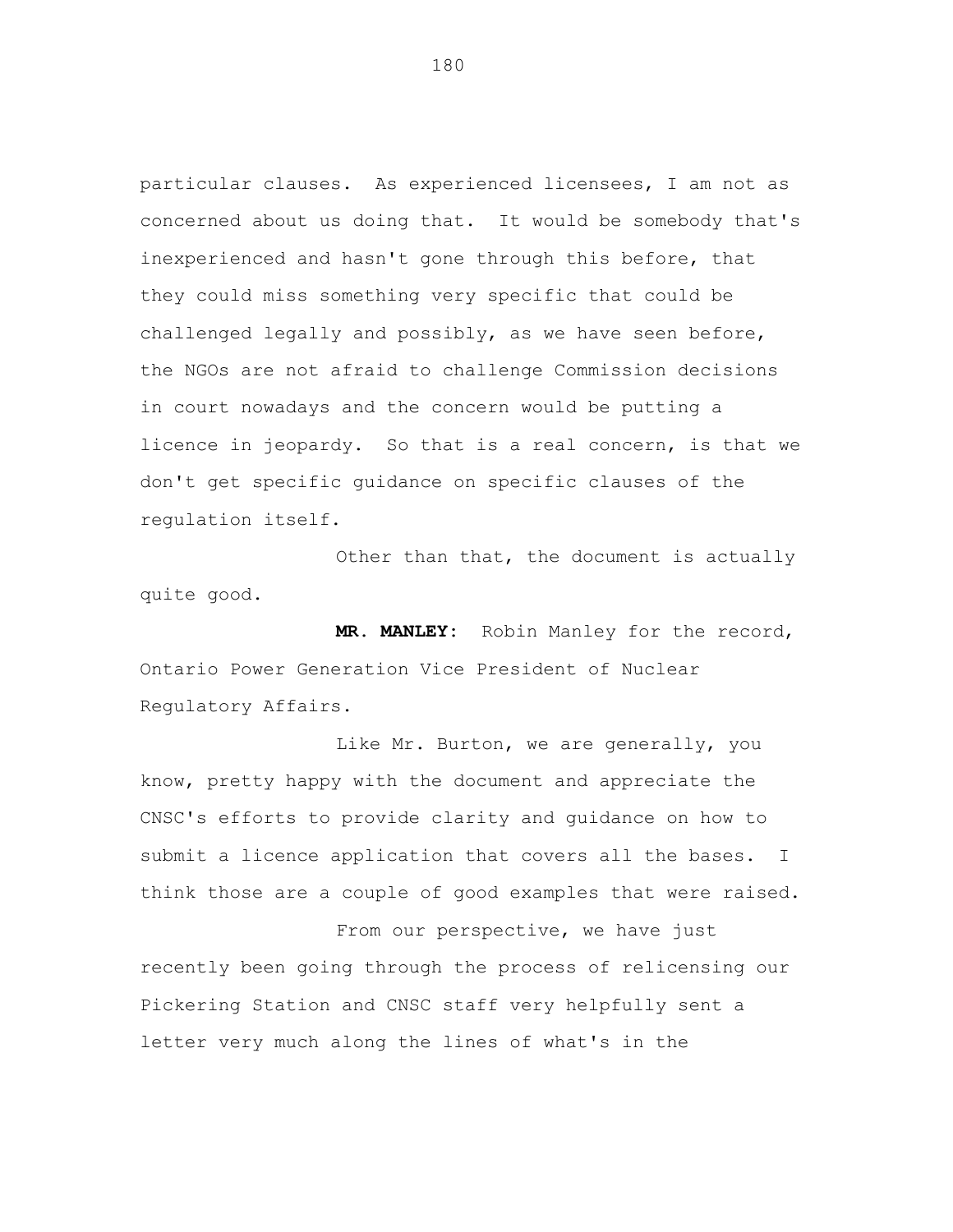Commission Member Document as a sample to help outline the kinds of things that need to be submitted in a licence application to operate a nuclear power plant. So, you know, after years of doing these applications, we think we have a good handle on what we need to submit and to the extent that the guide sets, you know, primarily 'should' expectations with some flexibility in that it's a guideline, I think that's valuable.

And I guess sort of echoing Maury's comment there, we would just, you know, look to make sure that it doesn't inadvertently set any traps for people, in attempting to submit a complete application that nothing be left out. And I don't have any specific examples to add, but generally speaking we are pretty happy with it.

**MR. WAYCOTT:** Good afternoon. For the record, I am Stephen Waycott, Regulatory Affairs Manager at the Point Lepreau Nuclear Generating Station.

From NB Power's perspective, I would adopt the comments of my colleagues and I have nothing further to add.

## **THE PRESIDENT:** Thank you.

So let's open up our discussion, starting with Dr. Demeter.

**MEMBER DEMETER:** So this is a change in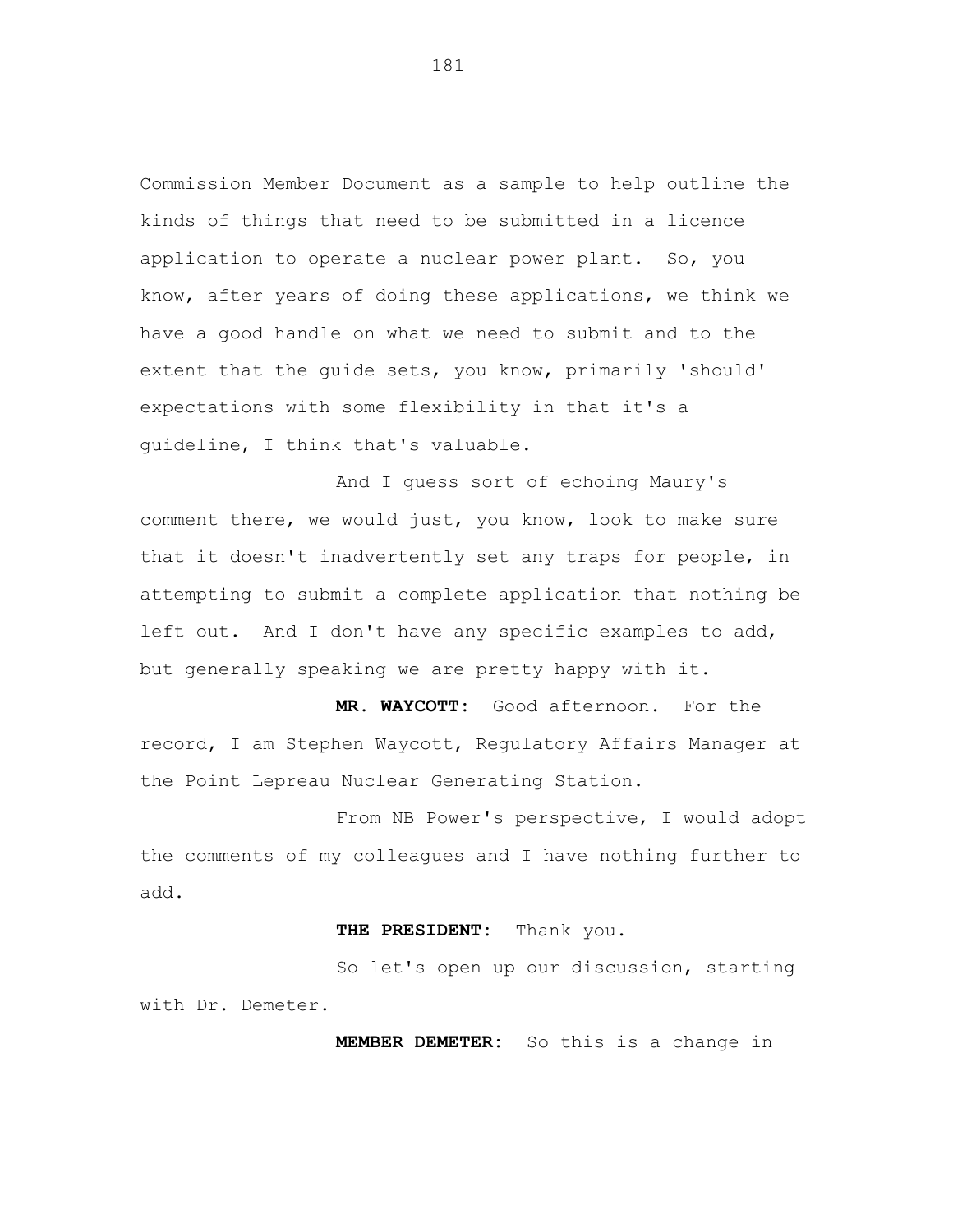process, essentially a different way of providing hopefully the same information you asked for before but in a more codified way, as you say. Has CNSC staff done a dry run in taking an application that has been previously submitted and yourselves realigning that information into this new format to see how easy it's done and maybe use that as an example for industry? You know, you might learn from that exercise as well what they will have to go through to realign how they provide you the information.

**MS CAMPBELL:** Kim Campbell for the record. So I'm going to pass it over to Brian Gracie to give you some details on how we mapped the way that we did business previously and with the use of the LAG going forward.

**MR. GRACIE:** Brian Gracie for the record.

It is correct, as already mentioned by the industry representatives, that the draft licence application guide was sent to them or they referred to it for their current licence application, so they had it as a sort of guide to refer to. It was provided in that sense.

But you are talking about sort of a retrospective review of what they did send and an exercise whereby we confirmed if it really would have met our licence application guide or not. I think that's your question.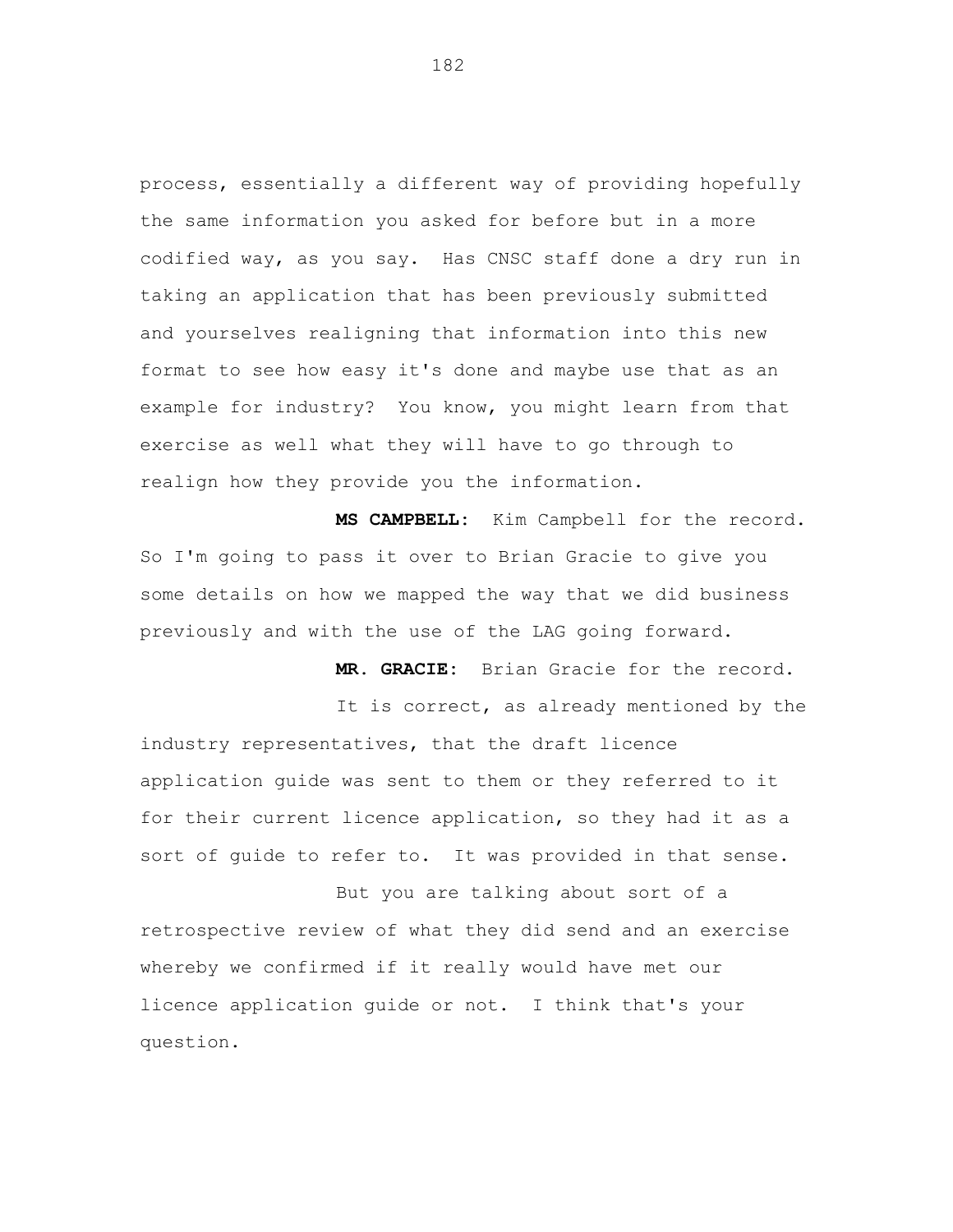No, we have not done that as a full exercise. I have looked at a couple of the applications that have recently come in and they take different approaches and the licensee reps indicated to some extent the approaches taken in the applications. They do tend to focus on the regulations as an example and they mention that as well, but in some cases the information is organized according to the safety and control areas and we are able to in all cases use the applications that have been provided either for previous renewals or ones that are about to happen to proceed fully. But no, we haven't done that kind of full assessment of an existing application against the draft guideline yet.

**THE PRESIDENT:** Mr. Seeley...?

**MEMBER SEELEY:** Yes, I think it just

strikes me that the document is being used for two purposes: the new facilities, which it doesn't feel like there are too many imminent ones coming your way, versus the relicensing, which is a more, you know, brownfield situation where you're going to see these documents every few years. But having one set of requirements for those two different things feels a bit awkward for me in that the new facility would have, you know, significantly more information about a new design and the safety and the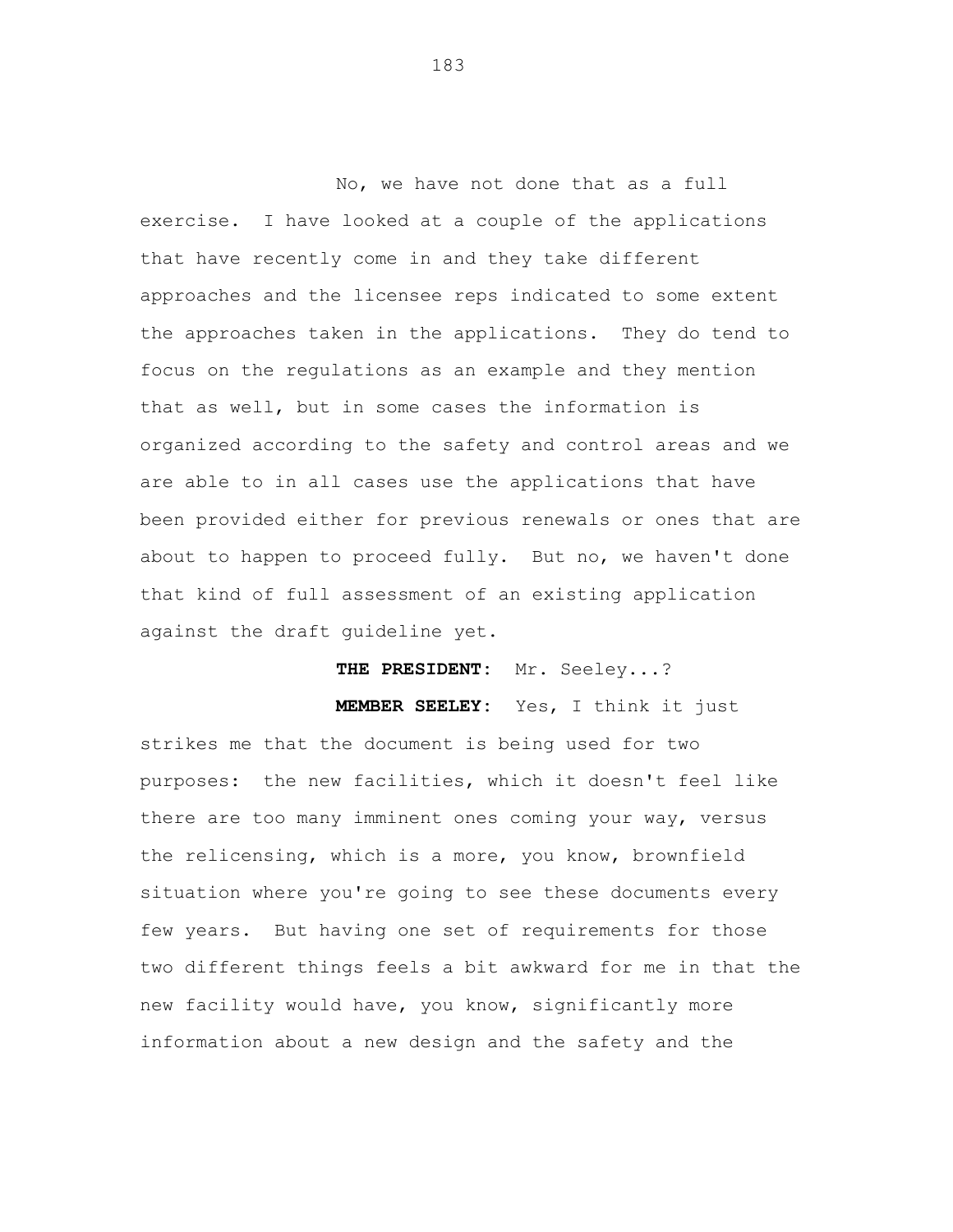testing and the analysis of that new design, whereas an existing facility you have 30 years of that on the books already.

So, you know, it's just about having the right balance in that and so I just feel that the document needs to recognize that, that if you're doing a relicensing activity there is a lot of information already provided to the regulator, a body of evidence in fact. Much of this is fresh in that you have a number of reports that come on three-year cycles and so you would have them there. I just feel that it's important that that's in the document and maybe even the document identifies new facilities versus relicensing activities, that the relicensing activities should require significantly less work and pointing to existing work that's there.

I think you have some of that language in there but it feels to me like the one-size-fits-all maybe doesn't fit all here. I would like to hear maybe from both sides on this, from the regulator and from an industrial perspective.

> **MR. MANLEY:** Robin Manley for the record. I think that's an excellent point and if I

recall correctly I think that was one of the comments that we made. So when I think of our existing application, and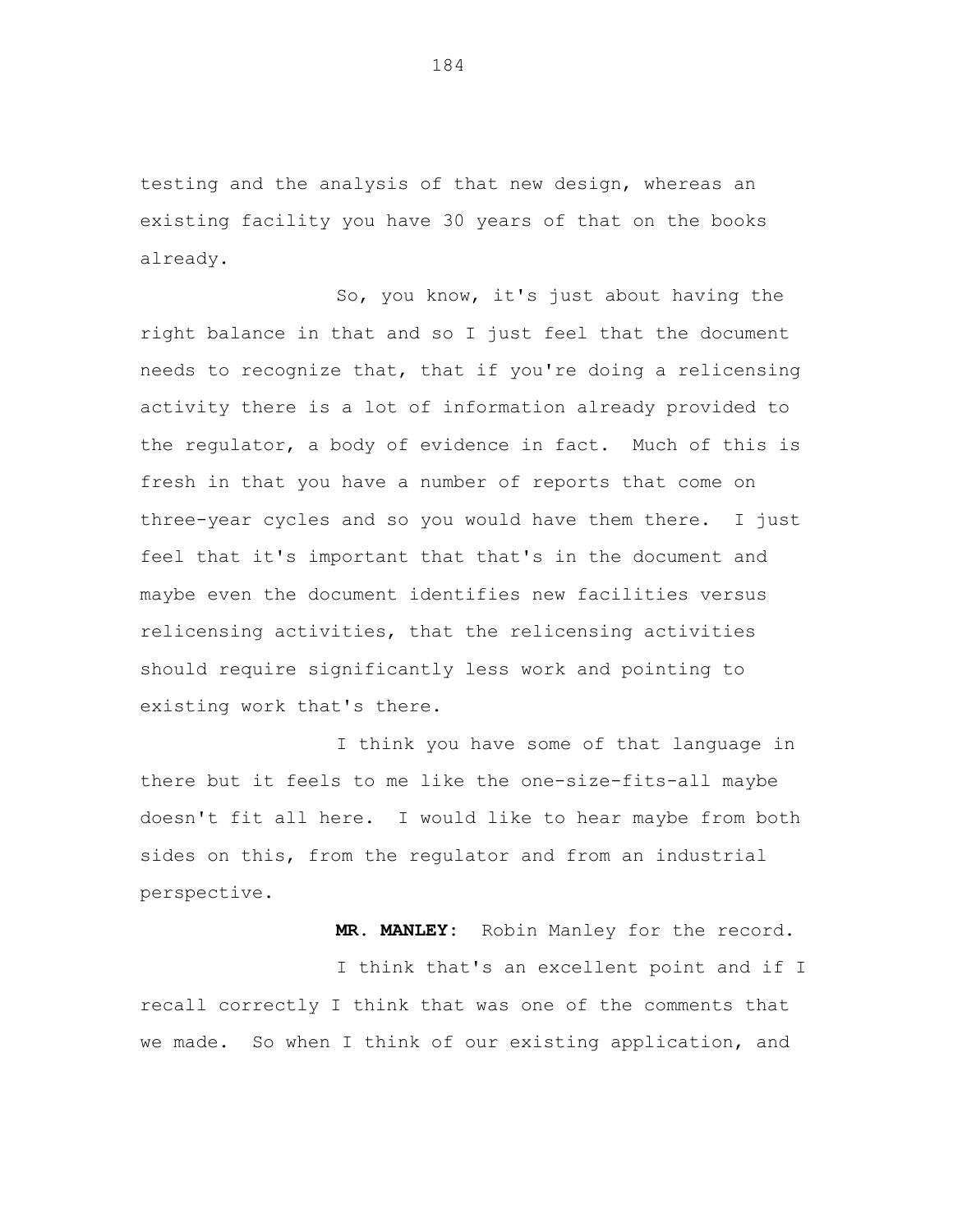I was just reading through this guide again today, you know, clearly our application that we are about to submit for Pickering points to a lot of documentation that we have already submitted. For example, there are many Ontario Power Generation documents in our Licence Condition Handbook which CNSC staff already have and so we refer to them. So to the extent that the guide does allow for that pointing to existing documentation, I think that that works okay. And clearly, we would not want to have to submit 100,000 pages every time we go and reapply, right? So I believe that that is sufficiently allowed for in the document would be my perspective.

So I just want to confirm yes, you know, plants have been around for 30 years, so we do have some expertise on what is needed in these applications for a licence renewal.

**MS CAMPBELL:** Kim Campbell for the record.

However, to give you a little bit more information on the difference for a licence renewal and a new facility, I'm going to pass it over to Dr. Miller to give you some more detail.

**MR. MILLER:** Doug Miller for the record. And if we can go to the slide showing the lifecycle, that will help to explain the strategy behind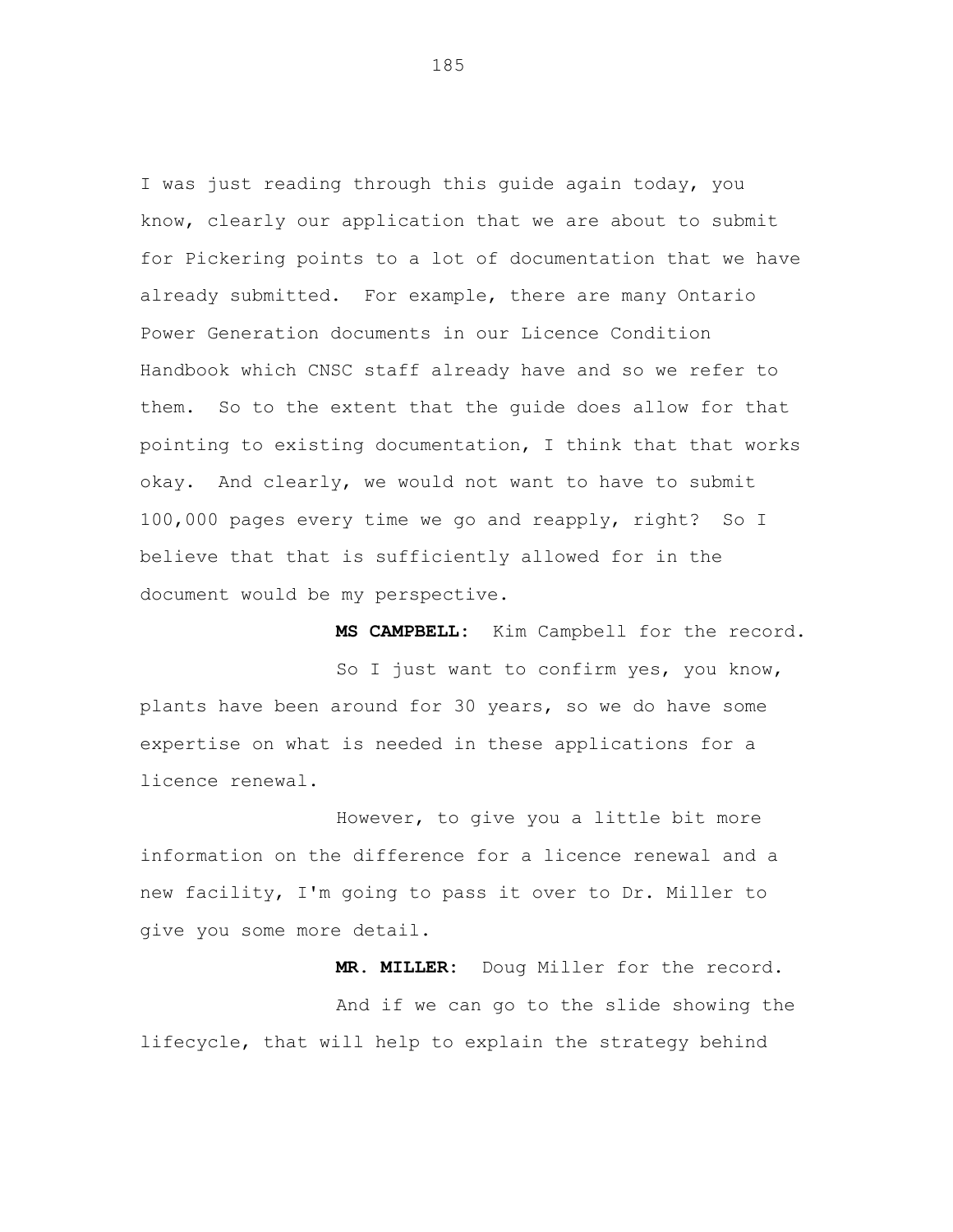this document in view of other documents.

First of all, this was intended to be a technology-neutral document. Hence, we did not reference CSA standards directly in the main body of the document. So that way it allows for flexibility for new build and that experienced practitioners know which CSA standards to use. So that was one consideration off the bat.

Secondly is that there are other -- there is another regulatory document that this one was built on and that is REGDOC RD/GD-369, which is a construction licence application guide. It is being rebranded as REGDOC-1.1.2 Version 1. Much of the information, in particular in the design and safety analysis and management system area, has been previously submitted under the construction licence. So there is a follow-through from one document to the next so that while they are constructing the plant, there may be ongoing analysis and experiments, that is, further information to submit. But again, they can submit previously submitted information.

Somebody may also want to just go to an operation licence, which then would include -- since this document builds on the previous ones, you will be adding all of that information. That might be very useful for a second of a kind where you already have the procedures, you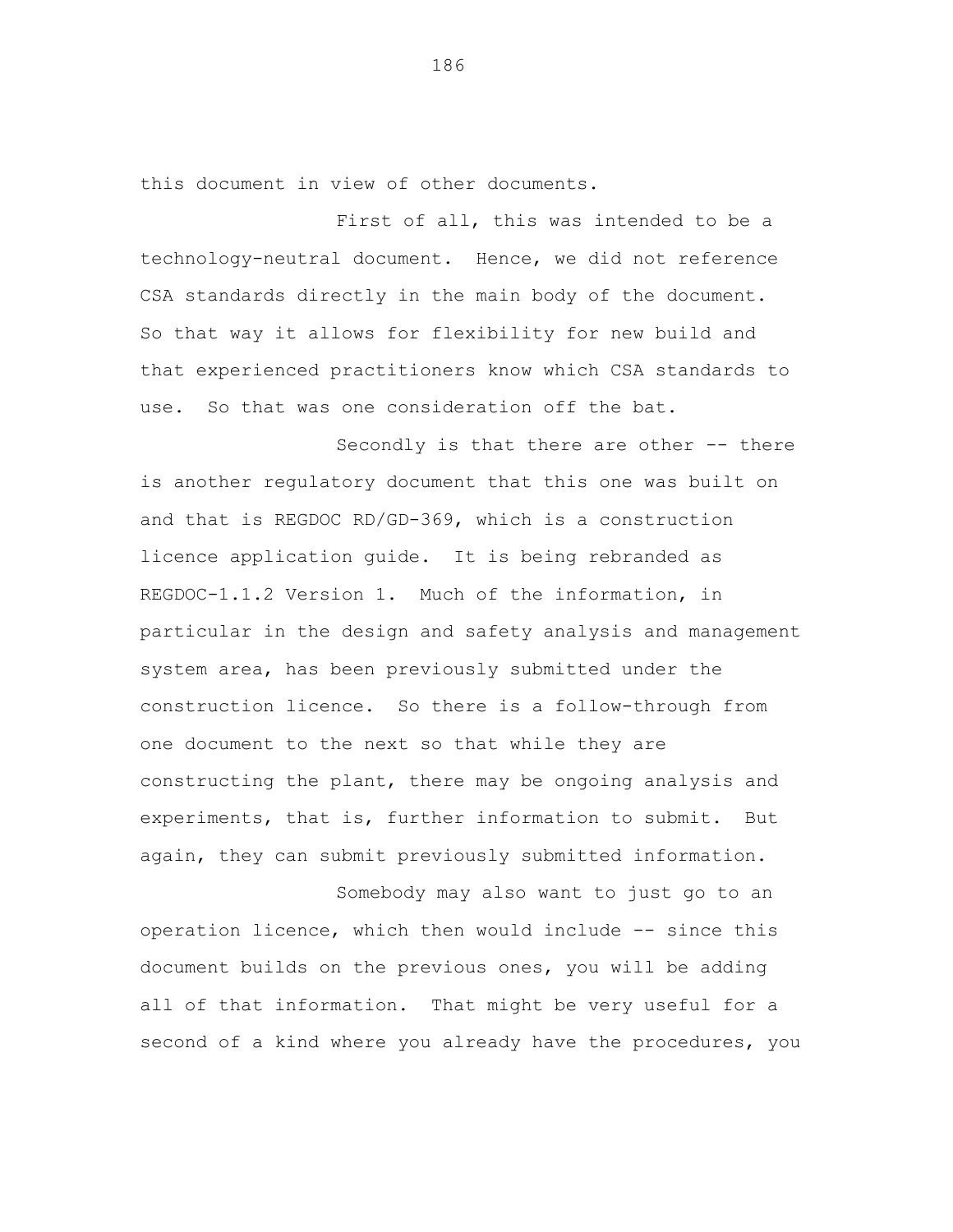have the design, you know how to build it. So there is actually much flexibility in the licensing process that while this shows a lifecycle, combined licences are possible and it also builds on the previous licensing step. So that is the manner in which we have proceeded to make the document work, because the requirements are quite similar. It's a matter of how much information has been previously submitted.

**MR. FRAPPIER:** Gerry Frappier for the record.

So just coming to the specifics of your question. So certainly for somebody who is applying and already has an operating plant on the go, we would be expecting them to point to a lot of -- like all the design information we still have to have on the record, but they would be pointing to things that have already been submitted and then from that perspective the package they would be giving us would be considerably smaller.

> **THE PRESIDENT:** Thank you. Dr. Soliman...?

**MEMBER SOLIMAN:** Thank you very much. Thank you for the presentation. The REGDOC-1.1.3 is really a good document, easy to follow and easy also to understand.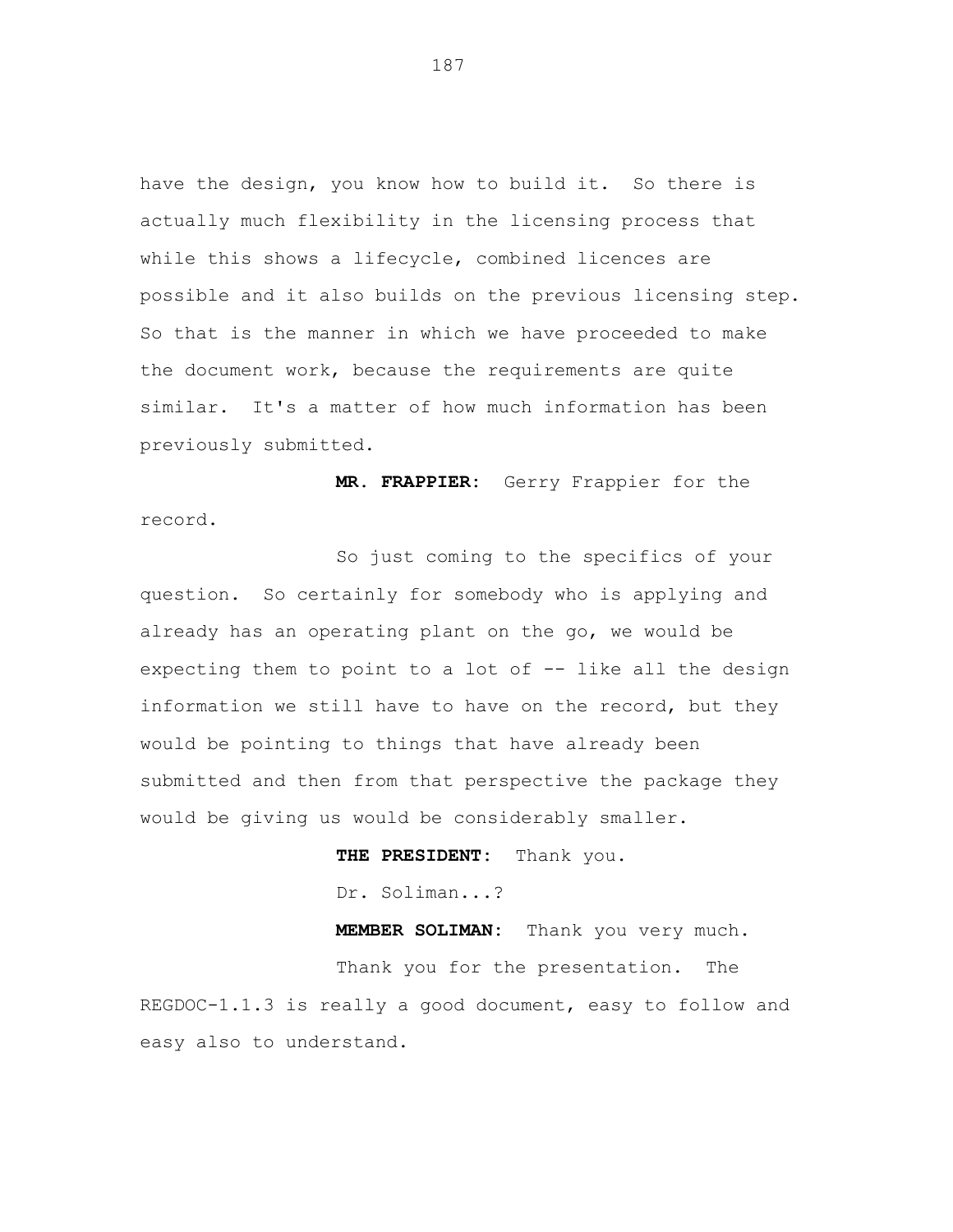I have one question about the aboriginal engagement and since this is only part amended, I would like to know what the engagement requirement and the guidance entail with the Crown duty to consult?

**MS CAMPBELL:** Kim Campbell for the record. While I get Ms Kim Noble up to the mic, I just want to confirm you are speaking of requirements for aboriginal with licence renewal or a new power plant?

> **MEMBER SOLIMAN:** For both. **MS CAMPBELL:** For both, okay. **MEMBER SOLIMAN:** Yes.

**MS CAMPBELL:** Kim Noble...?

**MS NOBLE:** Good afternoon. My name is Kim Noble, I am Team Leader of the Aboriginal Consultation and Participant Funding Program here at CNSC.

So when we developed REGDOC-3.2.2, Aboriginal Engagement, we set in four requirements. So the first requirement I think is what you are trying to touch on, is that we asked the licensees to determine if the REGDOC applies to them. Therefore, are the activities they propose to conduct going to raise the duty to consult, the Crown's duty to consult? From there, then they would provide us -- if yes, they would provide us a report identifying which indigenous communities that they have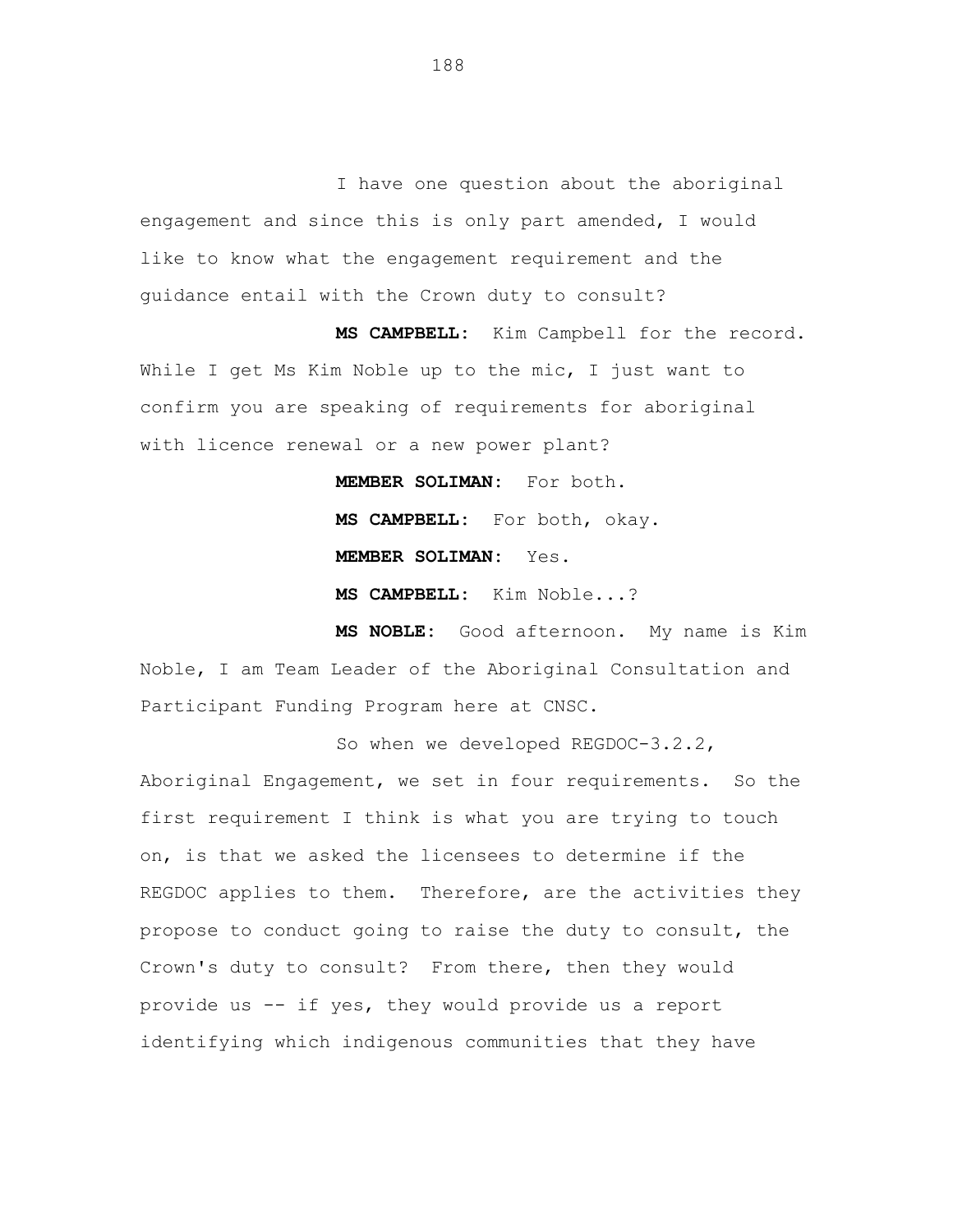engaged with, any issues that may be raised, depending on the timeline any mitigations that might be proposed, that sort of thing, so that when we start our engagement or consultation process we would have that information.

The Supreme Court of Canada has told us that while we cannot delegate the duty to consult as the Crown, we can use information collected by licensees and proponents of projects to meet our duty to consult. So we worked together. So that's what the goal of REGDOC-3.2.2 is, is that we are going to work together to meet the honour of the Crown.

When it comes to a licence renewal, if there is no change to operation, we would state, like in the Point Lepreau licence renewal, that it does not raise the duty to consult but there is an opportunity in there that where a licensee already has a program in place that they can include that information for us so that we can continue working together, engaging with indigenous peoples through the regulatory review process.

> **MEMBER SOLIMAN:** Thank you. **THE PRESIDENT:** Thank you. Dr. McEwan...?

**MEMBER McEWAN:** Do you have any response specific to the questions that industry raised at the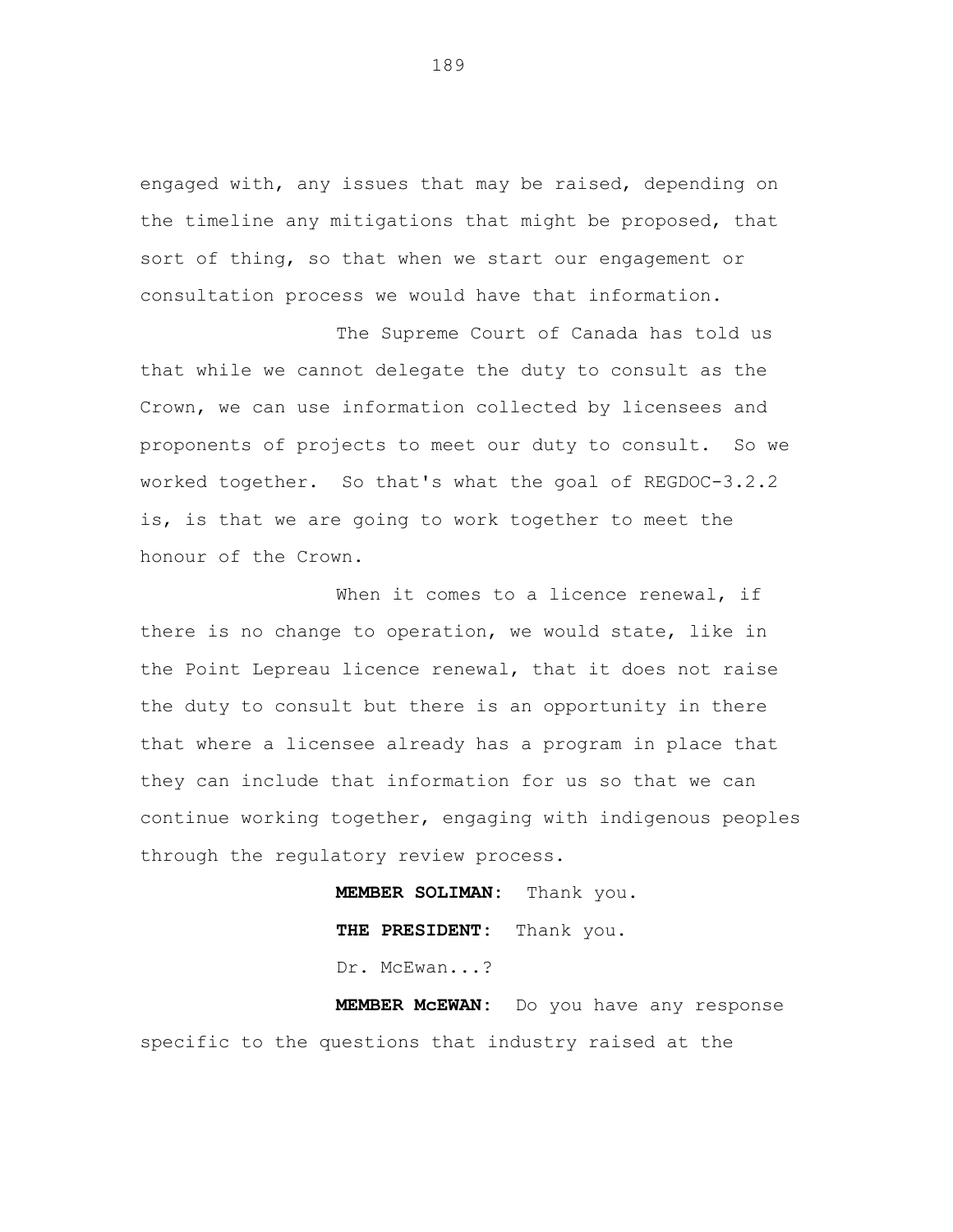beginning with respect to a possible disconnect between the regulation and the REGDOC?

**MR. MILLER:** Doug Miller for the record.

Yes. This was a comment that was received in the initial comments and it was a subject of discussion in the May 2017 workshop. What we have done is prepared Appendix A, which outlines the regulations, and then did a mapping to each section of the document and then we looked at it the other way by referencing the relevant regulations in each section of the document. So this way we feel that we have sufficiently covered and addressed all the regulations. We had independent verification of that within the CNSC to make sure, is there anything that we missed.

One of the challenges is that there is really no easy way to cut the pie. No matter which way you do it, you're going to end up with some convoluted sections. There is some interesting discussion regarding section 3(f) on health and safety policies. Does it include radiation protection as well as conventional health and safety? That's up for debate, but at least it is covered somewhere through the various safety and control areas.

But the one that makes it very interesting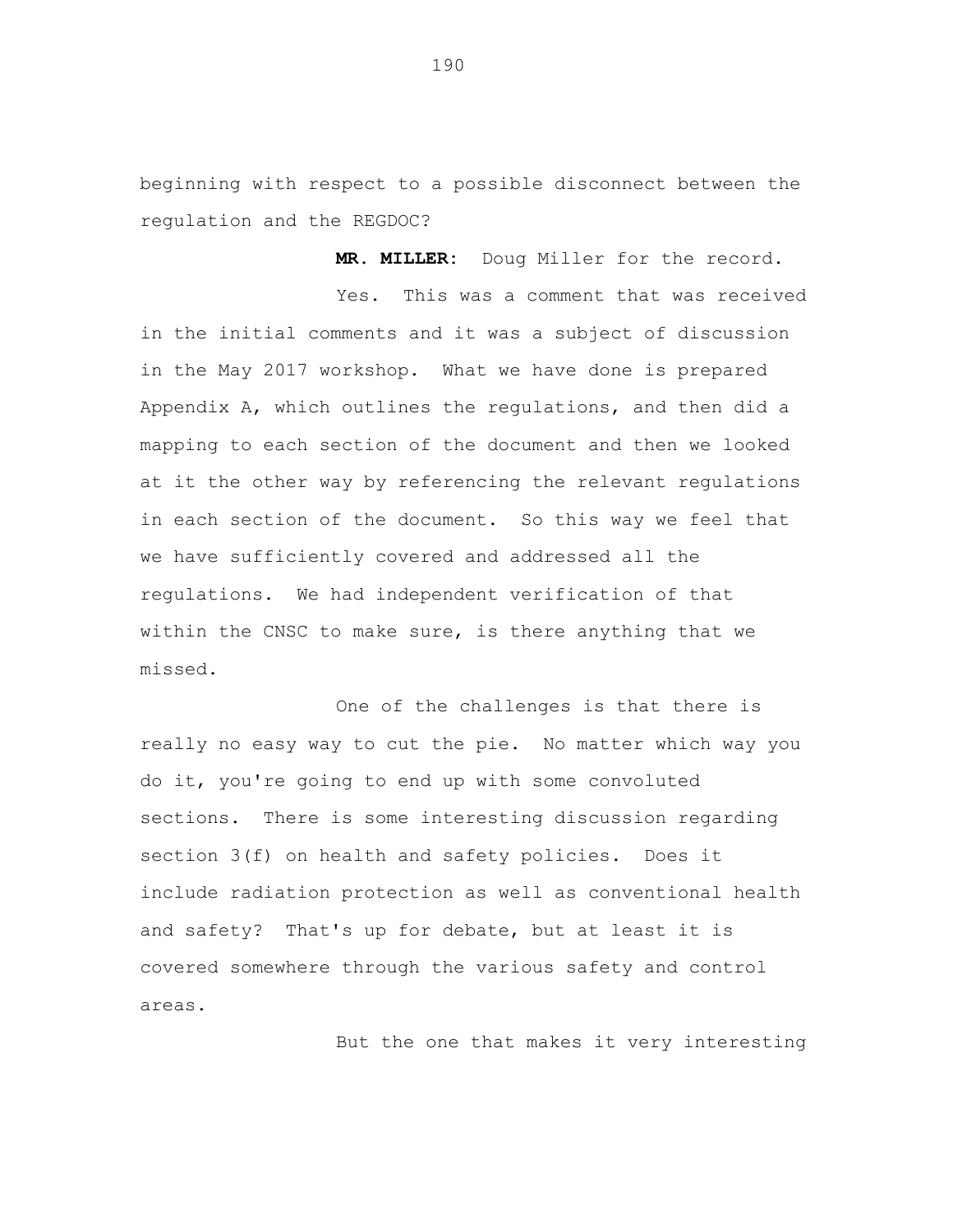is 6(h), which essentially is describe the safety and control measures for the protection, health, safety and environment from the operation and decommissioning of the reactor, and in a way that is much of the entire safety case. So in order to address Regulation 6(h) for example, you would need pretty much all the information that we have requested. So the SCAs are a convenient way to organize the information.

There is nothing precluding an applicant from organizing it by regulation and providing a map, and some licensees do that. Others only submit the information by the safety and control area. There is no hands tied in terms of that you must, but it does enable the staff review. So you can argue it both ways and maybe there should be the cross-references made, but we have done our due diligence. Yes?

**MR. GRACIE:** I would just add, as Dr. Miller has already indicated, that the SCAs are how we do our work here and to back up the regulations we have published many REGDOCs and there are also many CSA standards referenced and those are listed in the appendix of the licence application guide, and those are again organized by the safety and control area. So in terms of how we do our work, when you get down to the real detail,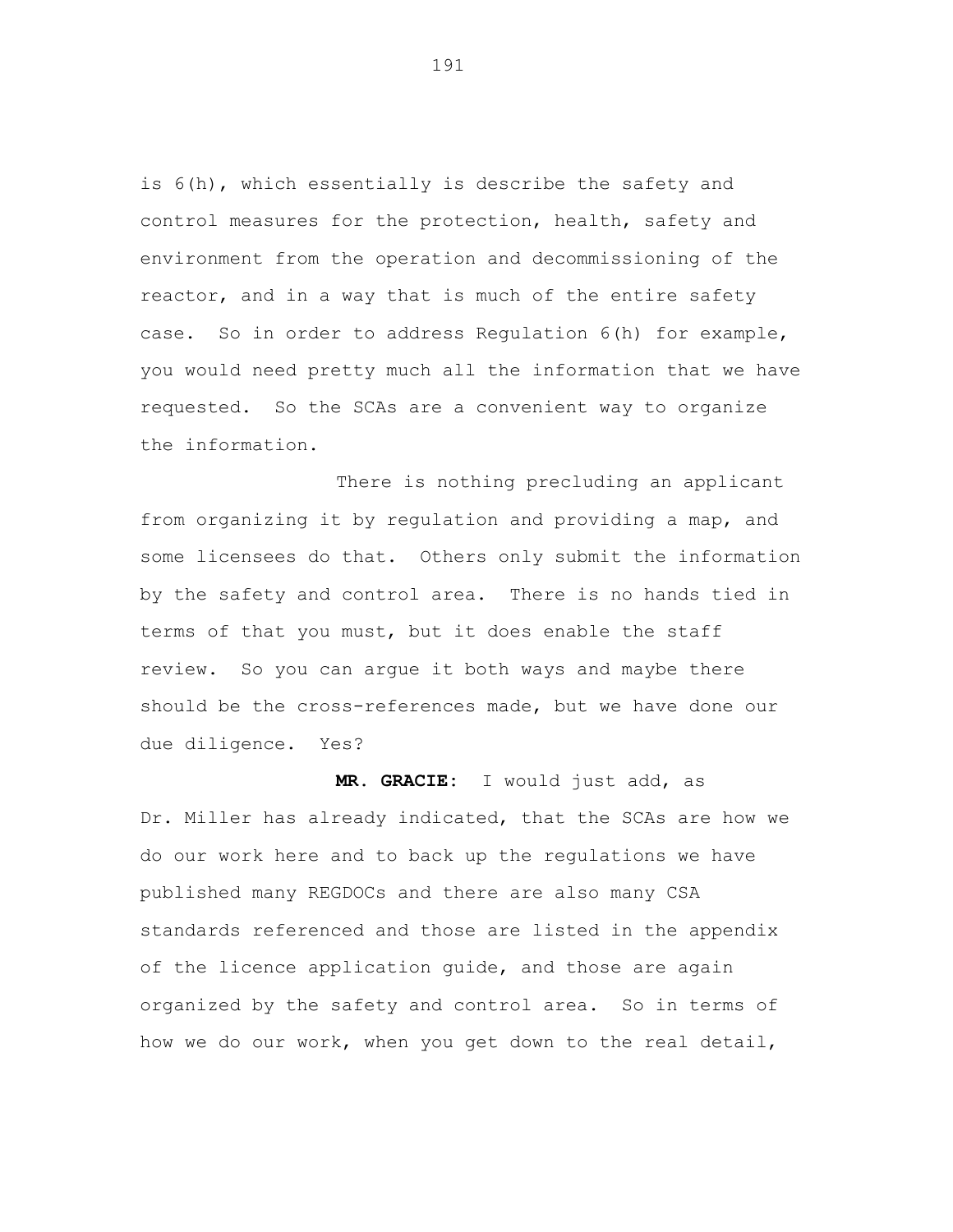the real criteria, that is already how we have organized it and that's how we have organized ourselves to do our assessment of the application.

**MEMBER McEWAN:** So if I'm understanding you, some of the responses could actually be quite brief, it could simply be another reference to another part of the document or to a regulation that -- because it has been covered earlier?

**MR. MILLER:** Doug Miller for the record. Correct. Yes, you can cross-reference to the extent that it makes sense.

**THE PRESIDENT:** I have to tell you, from my perspective, having a letter every time somebody wants an application is unacceptable. So putting this requirement on paper is absolutely the right way of doing it.

So I have a specific question. How you are going to manage this? The application must be coming to you electronically. There is no way you can keep up all those tables and all those requirements and all the standards up to date manually. I have been saying this now for a long time. I hate to give Revenue Canada as an example, but when I do my income tax, I don't care about the revenue legislation, all I care is, okay, Revenue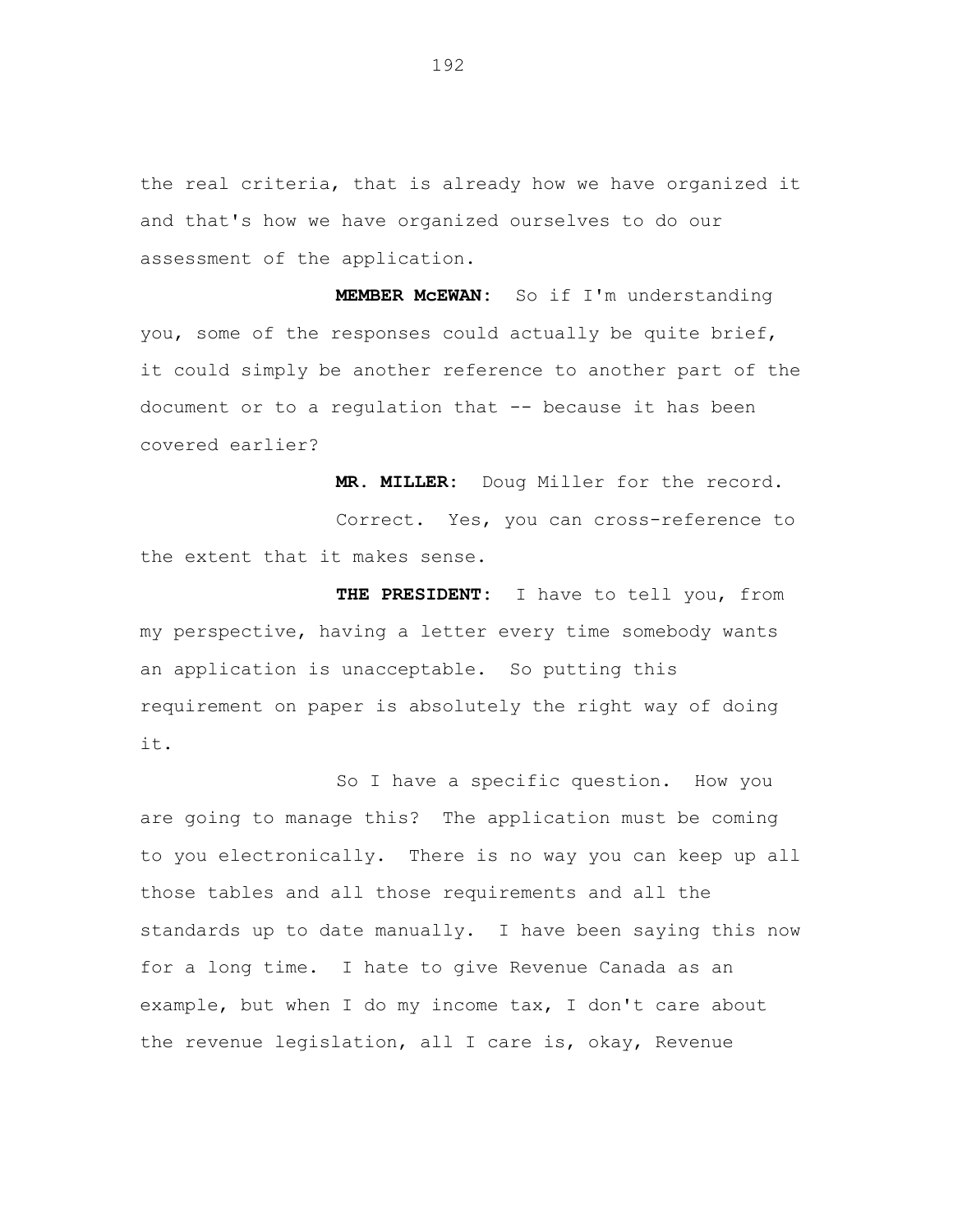Canada, how are you going to assess my application? So I am interested in a SCA that will assess my application, but if the SCA has changed and there's a new standard, I want to know on the application what is the current standard, not what it was a year ago, what is it today. So how are you going to manage this? I have seen all the tables, good stuff, but how are you going to keep them up to date? Anybody?

**MS CAMPBELL:** Kim Campbell for the record. That's a good question.

So it is something with Tables C.1 and C.2 that needs maintenance and from an ongoing maintenance perspective we will be revising that document. I will pass that over to Karen Owen to give you a little bit more detail on how we will tackle this going forward.

**MS OWEN-WHITRED:** Karen Owen-Whitred for the record.

So recognizing that there is a strong preference for having all of this automated and digital to the extent possible, the tools that we have available to us immediately are, as Ms Campbell has already referenced, the appendices, particularly Tables C.1 and C.2 that provide at the very least a baseline for applicants in terms of what REGDOCs or CSA standards are applicable. We do have the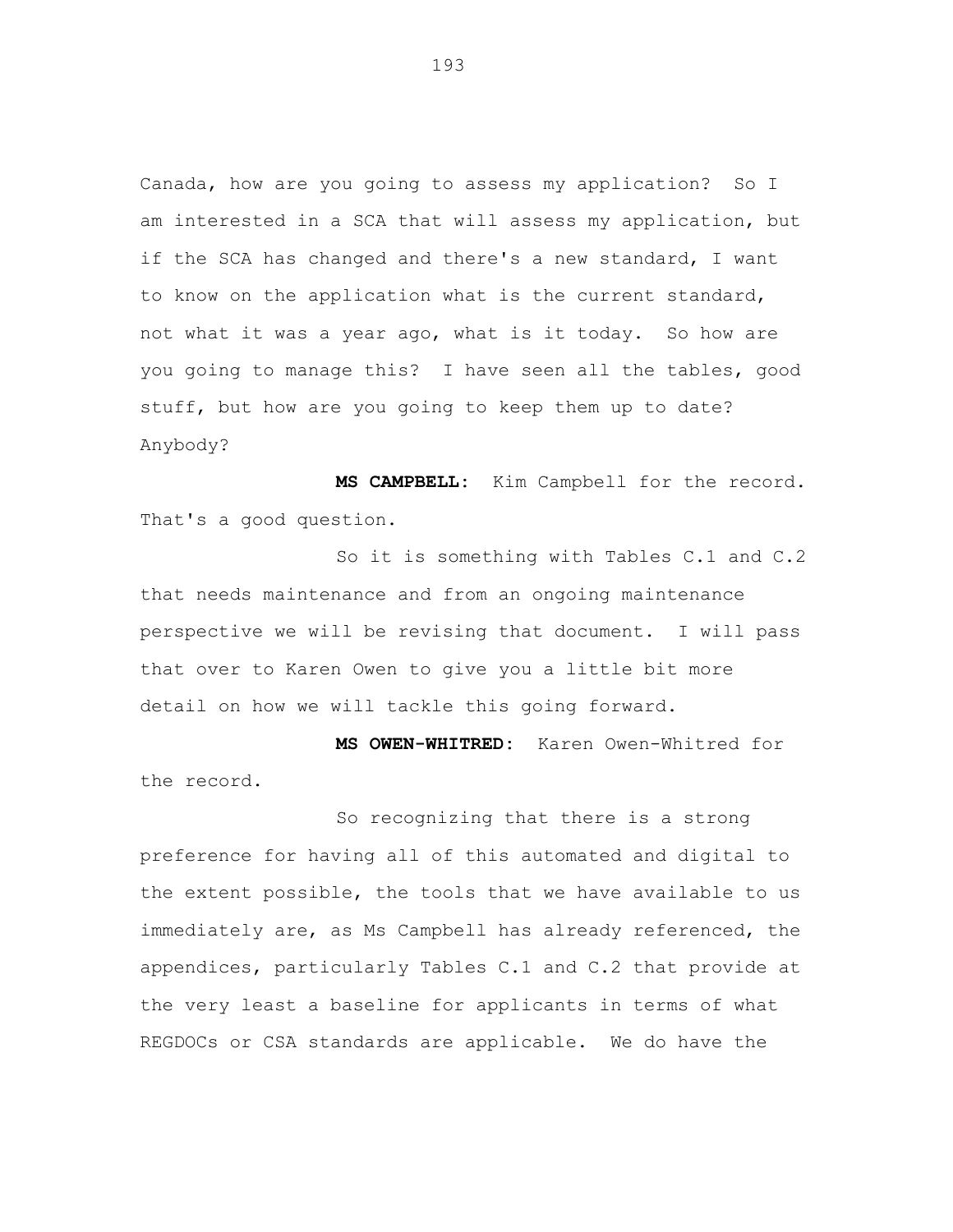capability, staff has the capability to keep REGDOCs up to date. We are agile in that respect, we can be flexible, and at the very least all of our regulatory documents are on five-year review cycles. Recognizing that the referenced information in those tables likely can change faster than that, that is something that we can review on a more frequent basis to make sure that this REGDOC is kept up to date.

That being said, as was referenced in the presentation, at the time of any application there is also a communication with the individual licensee or applicant to make sure that very specifically the information that is requested is known to the applicant. So in combination with the REGDOC providing that baseline, being kept up to date as much as possible and then the supplementary information or communication providing any additional updates that are required, we feel that we have covered the bases there.

THE PRESIDENT: But also, is it mandatory for them to provide it electronically nowadays? We haven't got that far yet? You know, we talk about the nuclear, nuclear technology, and we are still manual. I mean that would be embarrassing on many fronts, particularly when you have those thousand pages and we have to try to make sure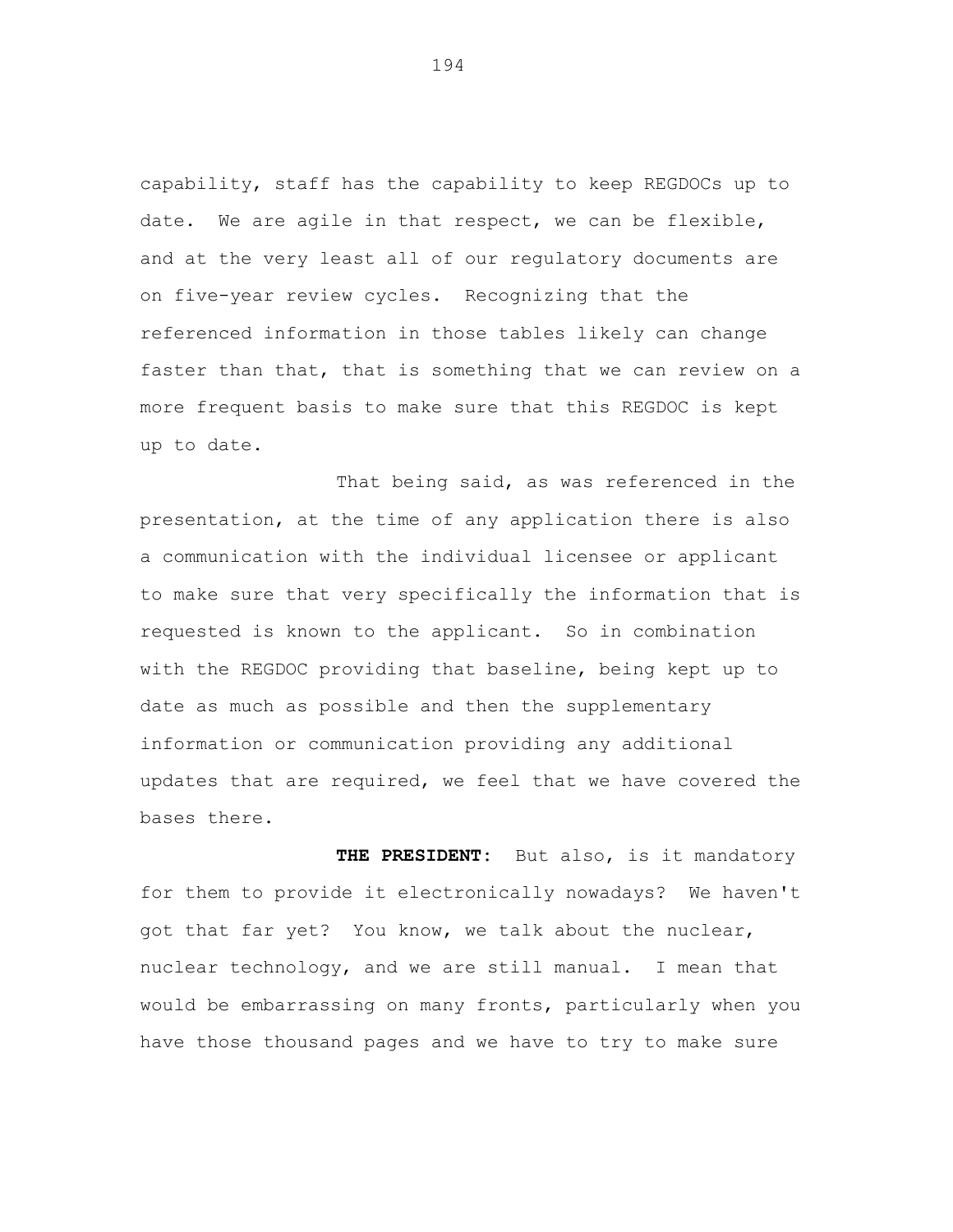that we can actually go through them and make sure that they are au courant with the current, if you like, requirement. I just don't see how we can do this manually. Go ahead.

**MR. MILLER:** Doug Miller for the record.

I guess we were prescient on page 6 of the application guide:

> "Applicants are strongly encouraged to submit the documents in electronic format."

So we did do that much. There is nothing to say this can't be transmitted into a web-based form.

Another thing I would like to mention is that in view of keeping the documents up to date, and the industry is well aware of this, is that there is much structured discussion about implementation of regulatory documents. So as they are developed and on the road to implementation, we can update the tables in sync with the activities with the licensees to keep them current.

**THE PRESIDENT:** So which brings me to another point, that if there is a lack of clarity between the Regs and the REGDOC, once you send an email to staff and say fix it, you know, if it's online, and we accept that we can have -- and again, I'm using Revenue Canada as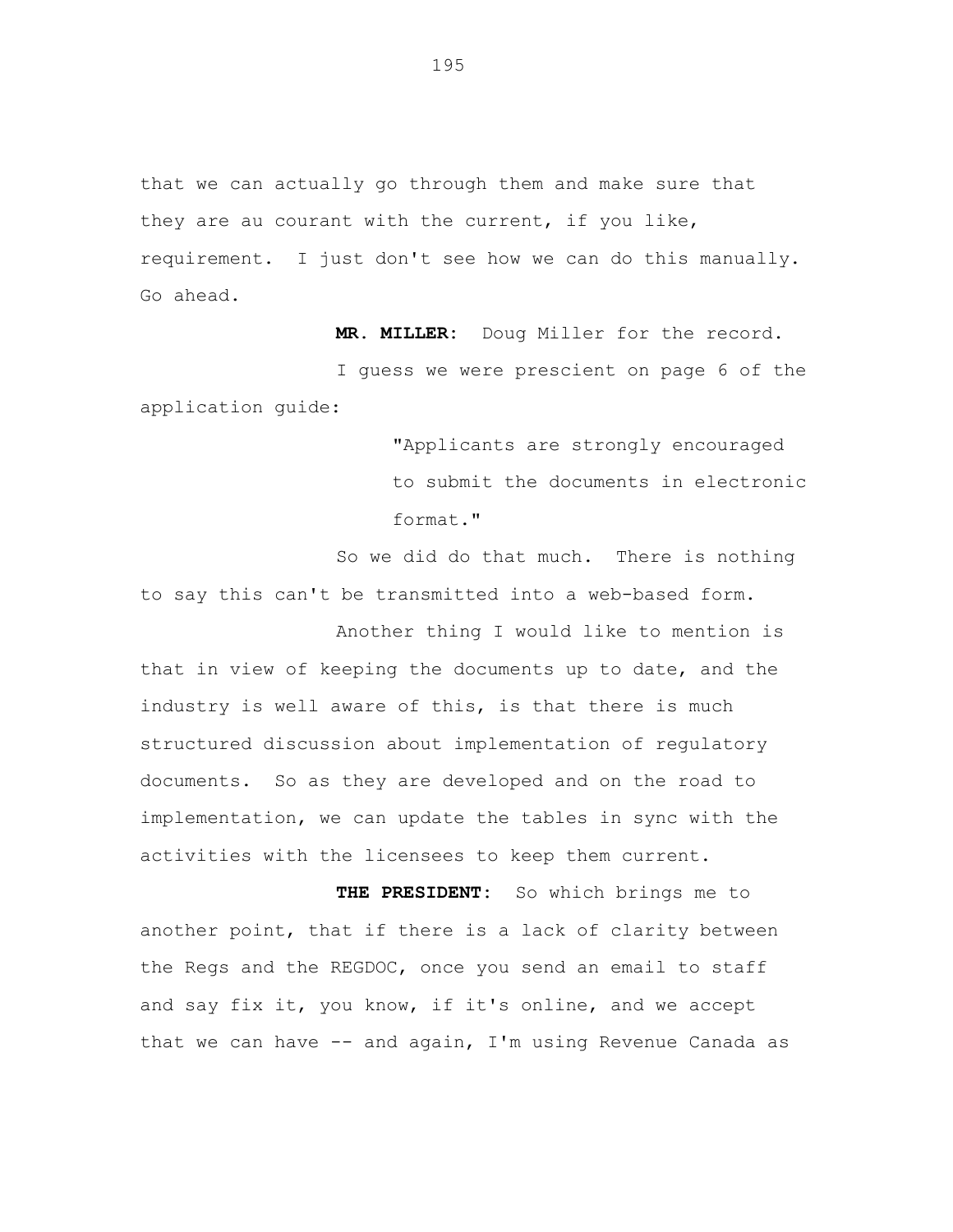an example. You get bulletins about amendments all the time. So they can tell you we have amended it because of new standards, new requirements, et cetera. But our documents should be evergreen, continuously up to date rather than going through a process once every five years updating them. Is that doable? What am I missing here?

**MR. BURTON:** Maury Burton for the record.

That is doable. And from my point of view, what my concern is isn't a showstopper by any means because we can meet -- what Bruce Power has done is we have mapped each of the clauses of the Regs to our management system and other reports that we have, such as the PSR, to demonstrate that we have met that and then we have done a separate report mapping to the safety and control area. So there are ways around that. It's just from my point of view there are some of the clauses that -- and you have read them in the Regulations -- are a little grey, so a little guidance on some of those.

And we do talk with CNSC staff if we do have questions on what their expectations are for those particular I will call grey area clauses in the Regulations where we are not quite sure the depth of information that's required, and sometimes those change over time as well just because of ongoing things, particularly in the environment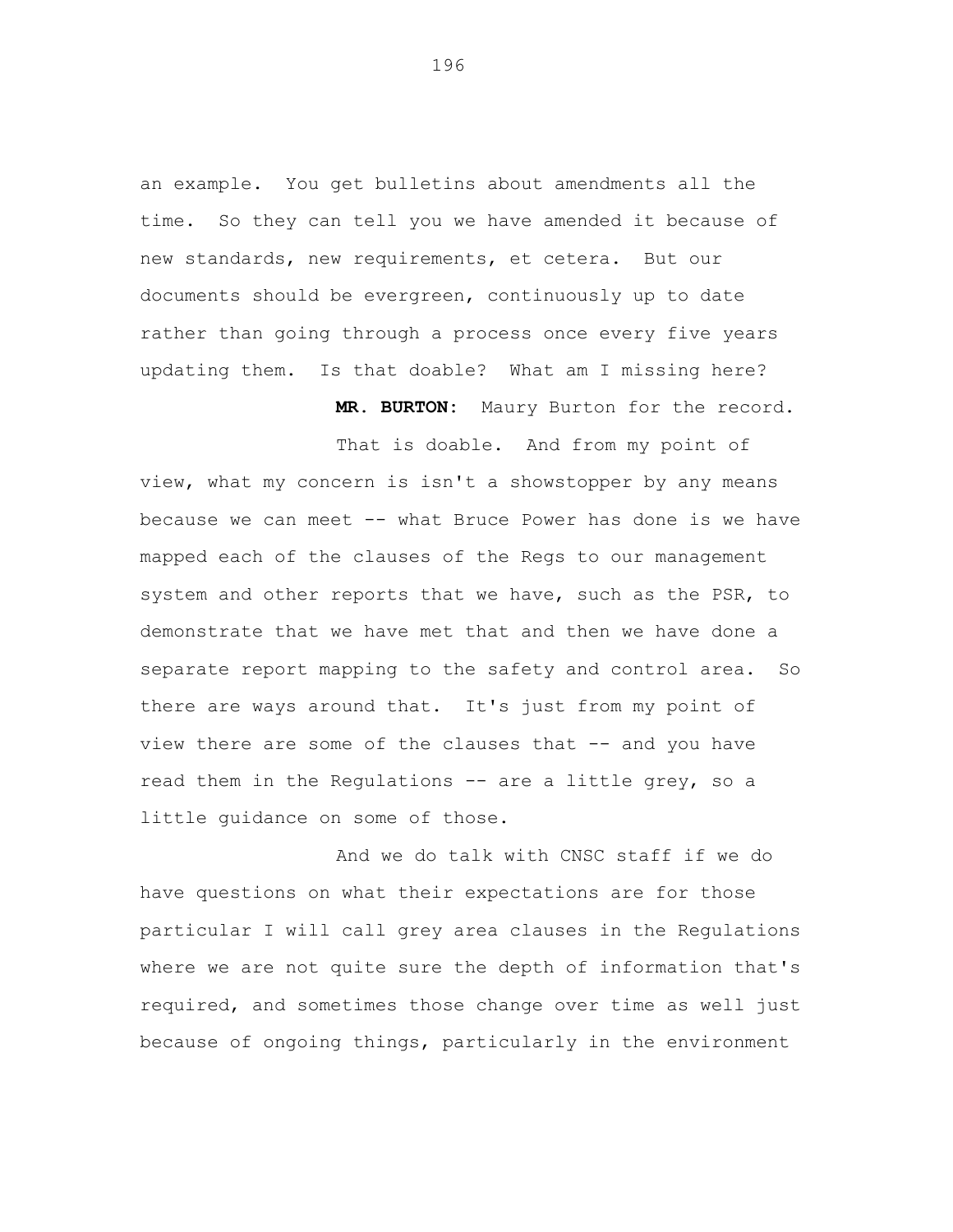area because the Regulations are changing in that area along with expectations. So we continue to add additional information to meet the requirements and expectations of the Regulations.

**MR. FRAPPIER:** Gerry Frappier for the record. Just to also add a little bit to the conversation.

As was mentioned, in the appendix of the documents we have the lists of applicable REGDOCs and CSA standards, but we don't have the version of them. And so while certainly things change quite a bit, the structure of both CSA documents and our own REGDOCs don't change as much. So when it says the CSA document N288.1, that has been in place for a long time, is going to be in place for a long time, the key thing is what version, so we are going to want -- like now we would be saying give me the 2016 version or something like that. So those will change, but those will be dealt with specifically on an exchange of letters for somebody when they come ready to apply. We will have already had, as Karen mentioned, an exchange of detailed sort of here is the version of the standards we are expecting to be used for your application.

**THE PRESIDENT:** But if I understood correctly, I think that the moment you know there is a new version of a REGDOC, you should post the new version.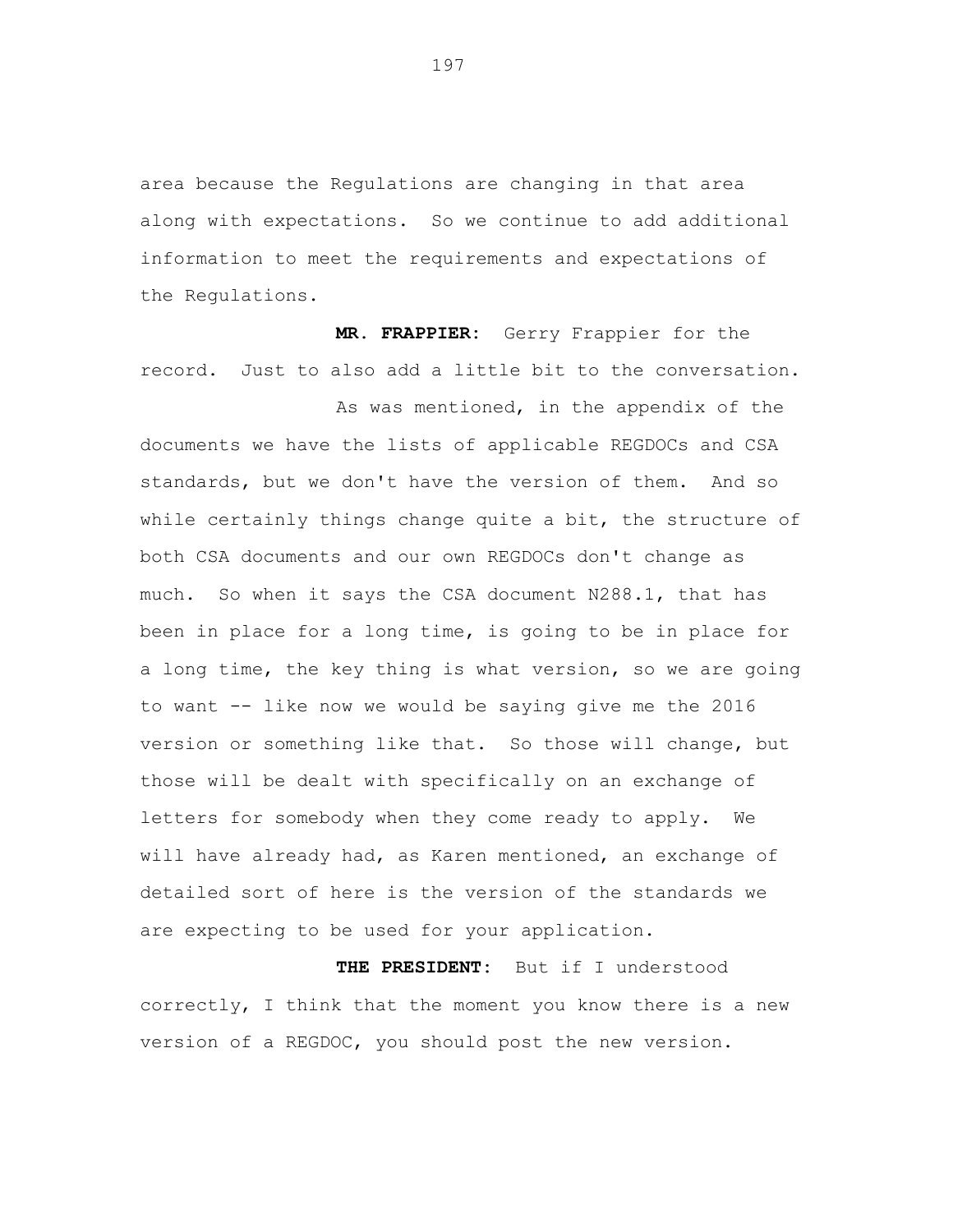## **MR. FRAPPIER:** Gerry Frappier.

That's right, it's posted. What I'm saying is that the application here would make reference to REGDOC-3.2.2, Aboriginal Engagement, we were just talking about. That could get updated next week, but it will still be called REGDOC-3.2.2, Aboriginal Engagement, probably. You know, so there is a lot less structural changes to the standards in REGDOCs and this is really laying out here is those by name.

> **THE PRESIDENT:** Back to Dr. Demeter. Mr. Seeley...?

**MEMBER SEELEY:** Maybe just to come back to the mapping table. You commented about the 14 safety control areas versus the Regs and how they map over. Was that included as an appendix in the document or it's just something you did?

**MR. MILLER:** Doug Miller for the record.

Is that post-workshop we included it as a new appendix to the document.

> **MEMBER SEELEY:** Great, thank you. **THE PRESIDENT:** Mr. Soliman...?

Dr. McEwan...?

Okay, thank you. Thank you very much.

--- Pause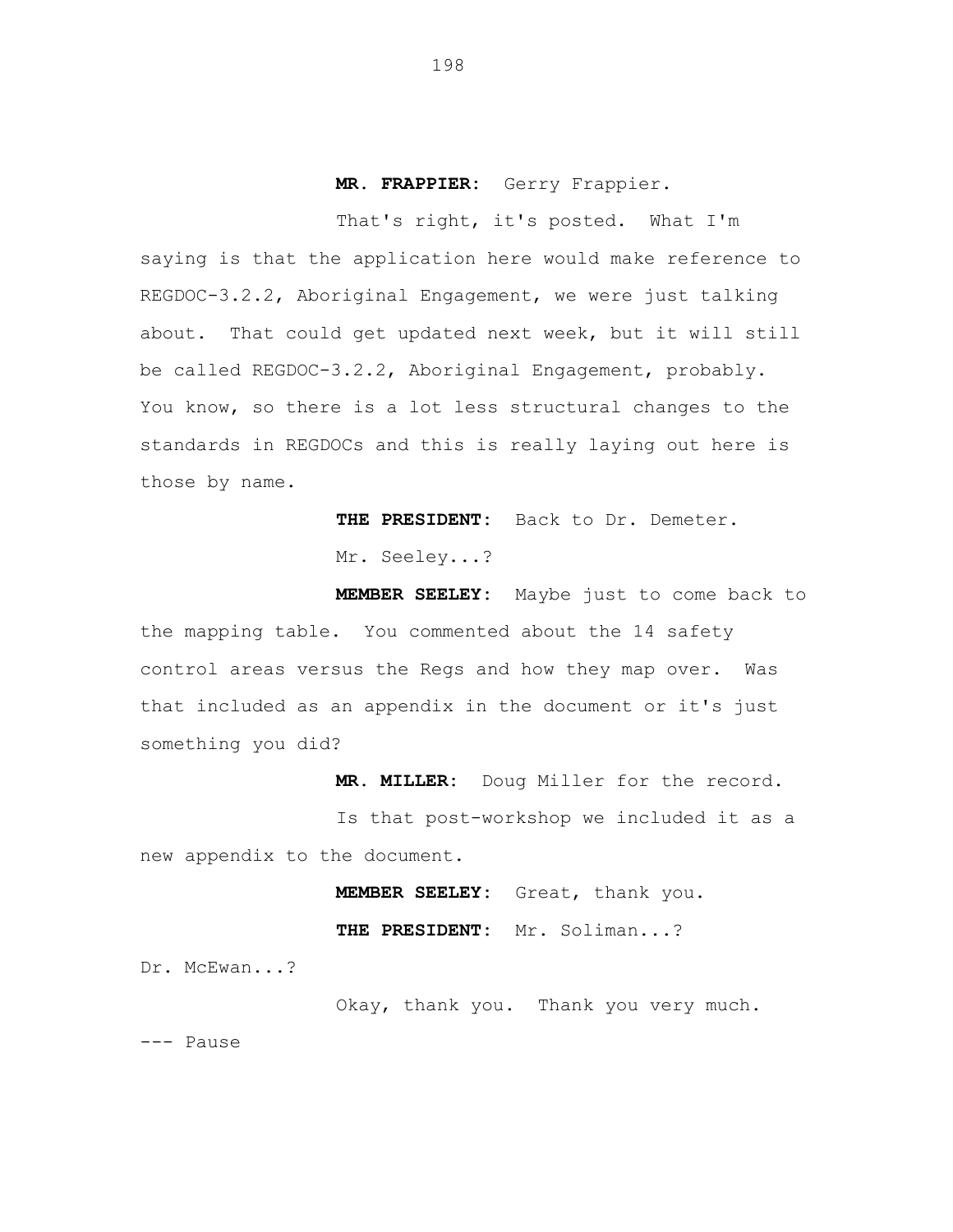**THE PRESIDENT:** Okay, we will take a 15-minute break and hope that the next presenters are available to be here at 3:15. We are ahead of schedule, believe it or not, by an hour. Whoa.

--- Upon recessing at 2:58 p.m. / Suspension à 14 h 58

--- Upon resuming at 3:17 p.m. / Reprise à 15 h 17

## **CMD 17-M13/17-M13.A**

## **Presentation from CNSC Staff**

**THE PRESIDENT:** The next item on the agenda is an update on the Public Information Program for Devices containing Radium Luminous Compounds, as outlined in CMDs 17-M13 and M13.A.

I understand that we have somebody joining us via teleconference, Mr. Owen.

**MR. OWEN:** Yeah, Michael Owen with Canadian Nuclear Laboratories national program in Port Hope, Ontario.

> **THE PRESIDENT:** Thank you. And I understand CNSC has some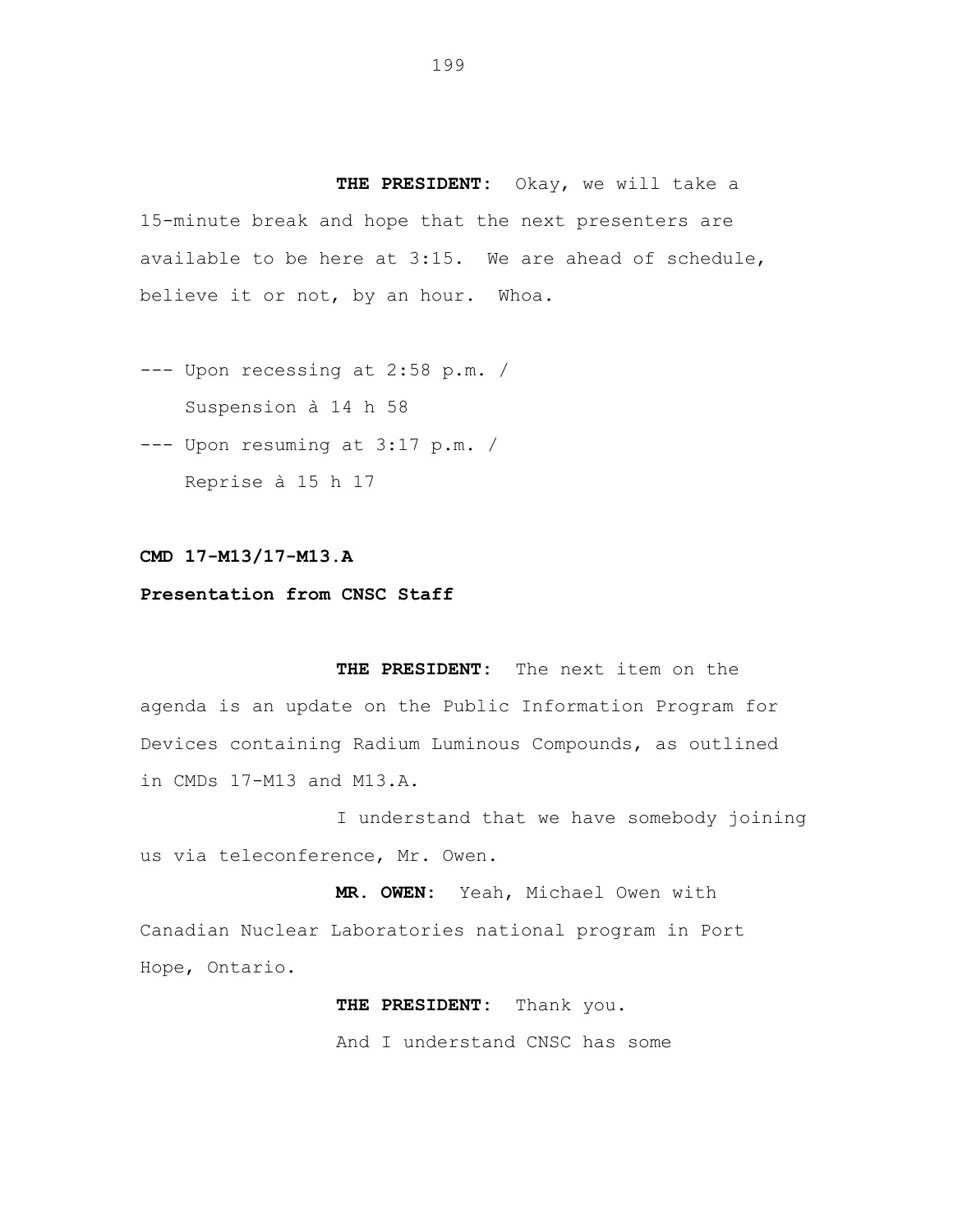presentation. Mr. Rinker, over to you.

**Mike Rinker:** Good afternoon, Mr. President and Members of the Commission. My name is Michael Rinker and I am the Director General of the Directorate of Environment and Radiation Protection and Assessment.

With me today is Ms. Caroline Purvis, the Director of the Radiation Protection Division; Ms. Christina Dodkin, a Radiation Protection Specialist; Mr. Peter Fundarek, the Director of the Nuclear Substances and Radiation Devices Licensing Division and other staff who support us on this file.

And as you heard, we have Mr. Michael Owen, a Senior Projects Specialist from Canadian Nuclear Laboratories' Historic Artefact Recovery Program who is joining us by teleconference.

We are here today to provide an update to the Commission on the Public Information program for devices containing radium luminous compounds as detailed in Commission Member Document 17-M13. We will start by providing an overview of radium and its uses in devices in Canada. Then, we will describe the regulation of radium luminous devices under the *Nuclear Safety and Control Act.* 

And lastly, we will provide a summary of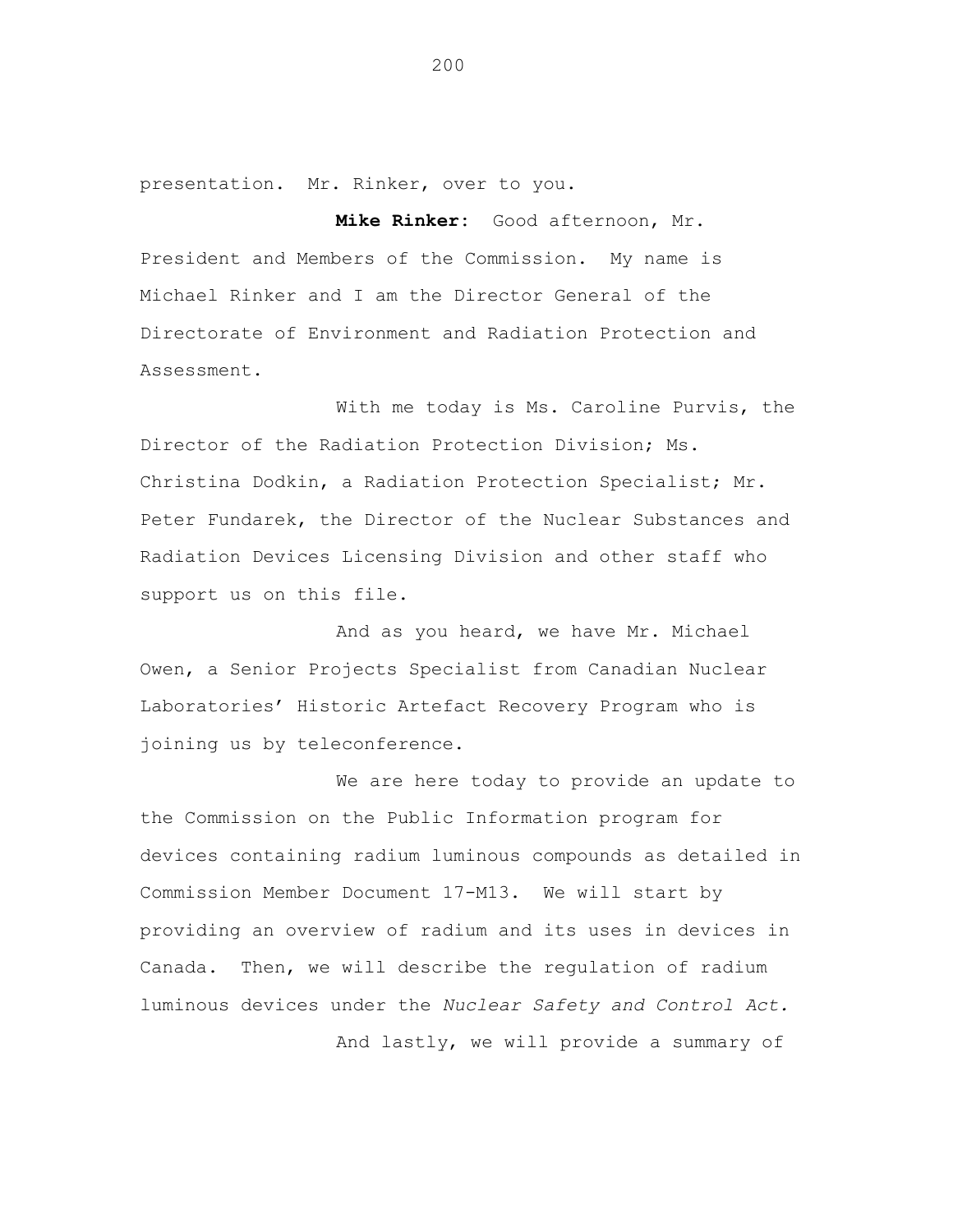the outcomes of the Public Information Program since our last update to the Commission that occurred in February 2012.

On January 1, 2006, the Commission granted an indefinite exemption for devices containing radium luminous compounds from the limitations specified under paragraph 8(b) of the *Nuclear Substances and Radiation Devices Regulations*. Under this exemption, a person may possess or use an unlimited number of radium luminous devices without a licence, provided that a radium luminous compound is the only nuclear substance in the device and the device is not disassembled or tampered with.

As part of its decision, the Commission requested that CNSC staff present periodic reports on any issues related to the licensing exemption, including information with respect to the success of the public information program developed to support the exemption. This is CNSC staff's second report to the Commission in this regard.

I will now turn over the presentation to Ms Dodkin.

**MS DODKIN**: Good afternoon. My name is Christina Dodkin and I am a Radiation Protection Specialist with the CNSC.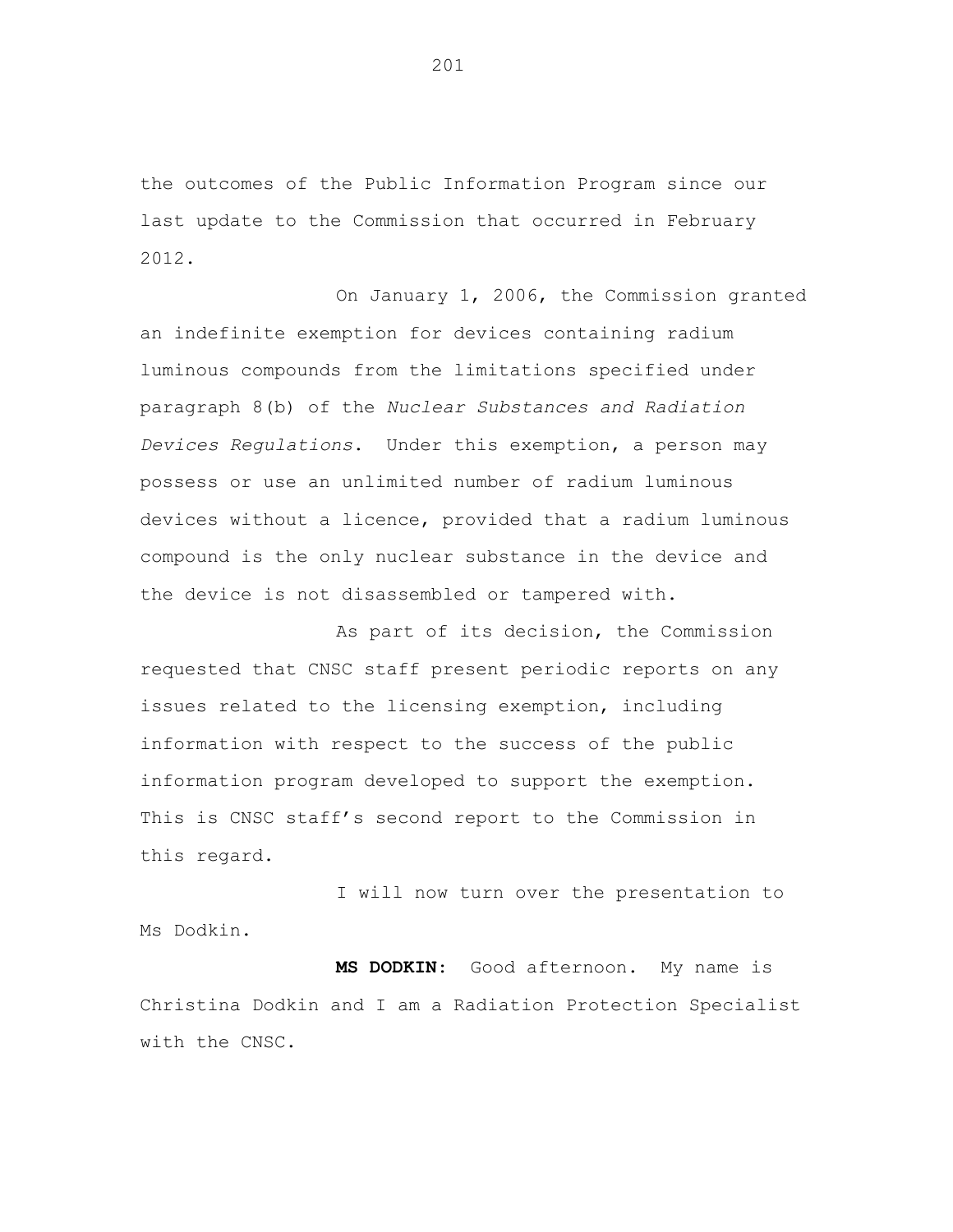It is my pleasure to be providing the Commission with the second update on the CNSC's Public Information Program for Devices Containing Radium Luminous Compounds.

I will first be providing an overview of the radioactive nuclear substance "radium". Radium is a naturally occurring radioactive element, and it is a decay product of uranium 238. Radium exists in nature mainly as radium-226, although several additional isotopes are present.

Radium was first discovered in 1898 by Marie and Pierre Curie, and pictured on this slide is Marie Curie in her laboratory in 1905.

Being radioactive, radium is unstable and emits energy in the form of radiation through the process of radioactive decay. Radioactive decay is best described using the term half-life, which is the amount of time required for half of a nuclear substance to decay. Radium-226 has an extremely long half-life of 1600 years which means that radium will remain radioactive for many years.

Soon after radium was discovered, it was greatly exploited. For example, radium was once an additive in products such as toothpaste, hair creams, bath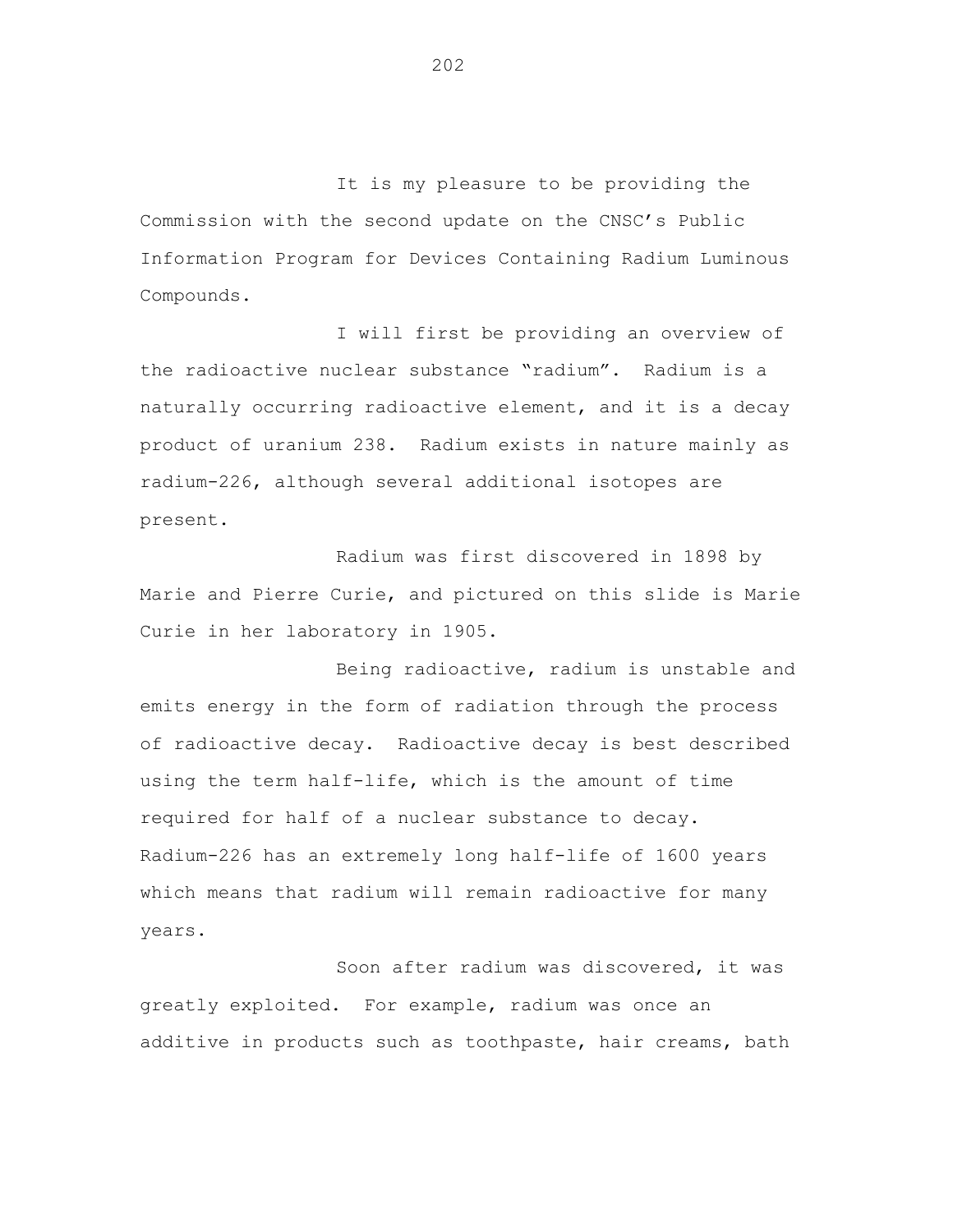salts and even food items due to its supposed curative powers.

Early on, it was found that mixing radium with a phosphor resulted in a compound that self-luminesces or glows in the dark. This compound was developed into paint and was quickly employed around 1910 to paint military items and timepiece dials, in particular during both the World Wars. In Canada, the use of radium luminous paint was widespread, beginning in the 1930s until the late 1960s.

We refer to a device which contains a radium luminous compound in paint as a "radium luminous device" or an RLD. I will use this term, RLD, throughout the rest of the presentation.

Pictured on this slide is a wristwatch, manufactured in 1936. The hands and numerals had been painted with radium luminous paint, so this wristwatch would be considered an RLD. As mentioned, the use of radium luminous paint for dial painting and screening began in earnest by the First World War. RLDs were typically painted by hand in dial painting facilities. In order to paint fine lines, the young women who were employed as dial painters pointed the brushes in their mouths. Amounts of radium were swallowed each time that a brush was pointed.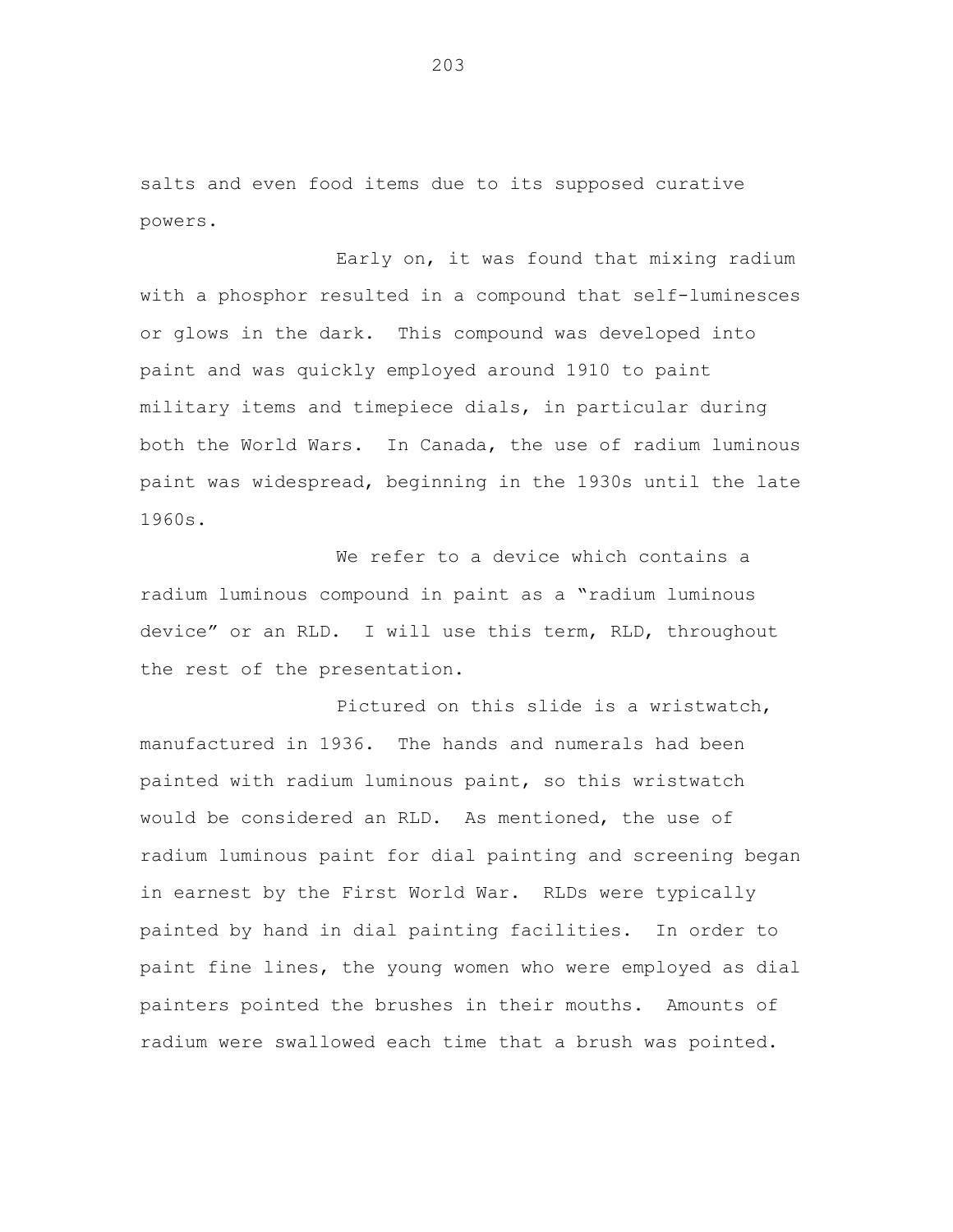As a result of the ingestion of the radium, the dial painters developed medical problems of varying degrees of severity including anemia, degeneration of jaw bones and cancers.

Investigations definitively established radium as the cause of the illnesses.

The first deaths of the dial painters occurred in the mid-1920s, and by 1926 the practice of tipping the brushes by mouth seemed to cease. This tragedy resulted in an awareness of the need for radiation protection controls when handling radium.

The majority of RLDs in Canada are historic artefacts associated with the military, such as aircraft and naval instruments; aircraft instruments being the most common. Aircraft RLDs may be found in operational aircraft and on display in museums. One study estimates that there may be tens of thousands of aircraft RLDs in Canada today. Pictured on this slide is an aircraft instrument with numbers and lettering painted with radium luminous paint.

Because of their age, the majority of RLDs are generally not identified or marked as containing radioactive materials. The phosphor that was mixed with radium deteriorates after several years, causing the RLDs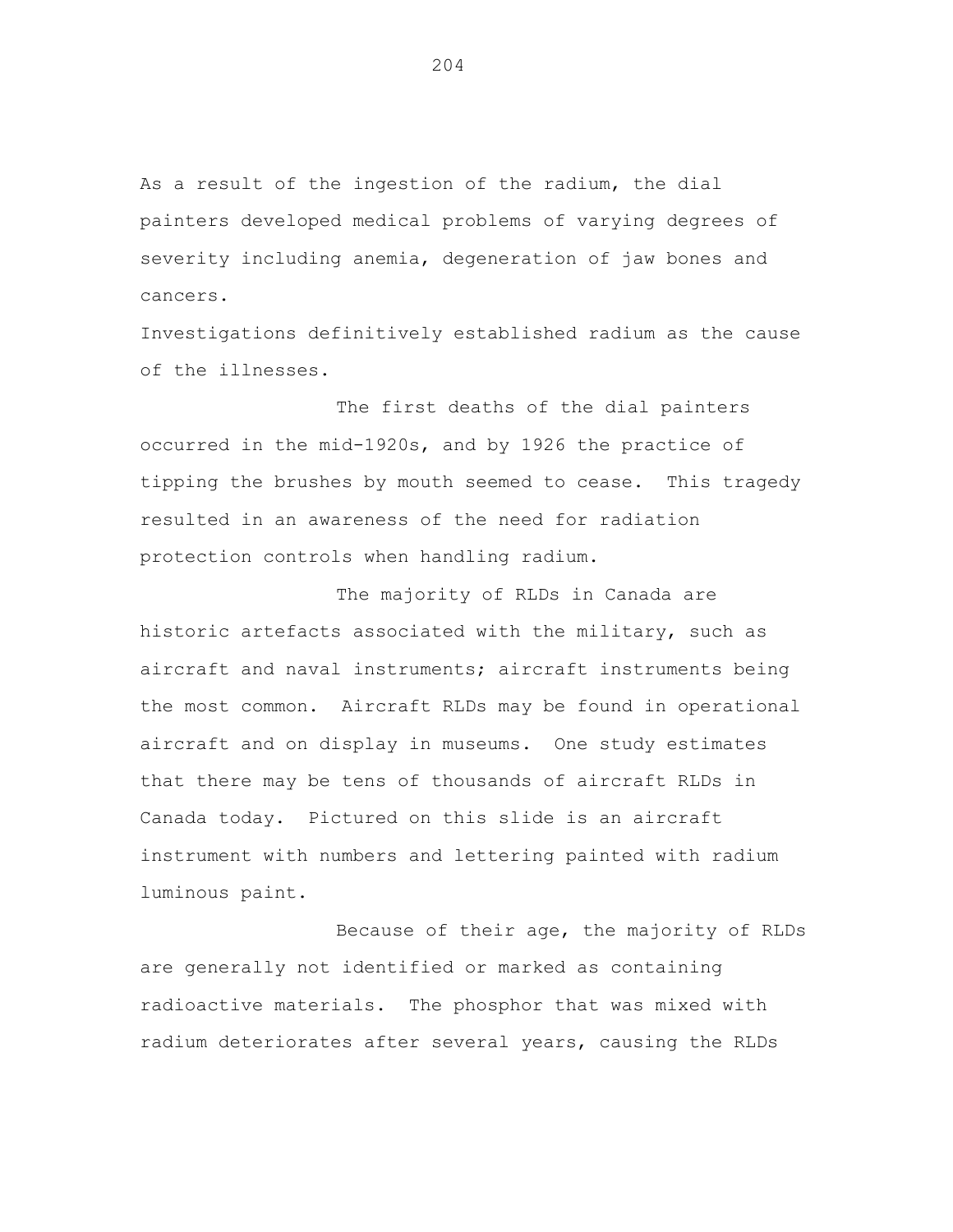to no longer glow in the dark. The rate of deterioration of the phosphor increased with increasing radium content, such that radium luminous markings would need to be renewed approximately every two to three years. Only a radiation detection instrument will confirm if a device contains radium luminous compounds.

Being radioactive, radium is unstable and continuously decays, producing other radioactive decay products. Radium and its decay products emit alpha, beta and gamma radiation.

The hazards from exposure to these forms of radiation can occur in two ways; by exposure to internal contamination from radioactive material that has been taken into the body, primarily from alpha and beta radiation, and by external irradiation outside of the body by means of gamma radiation.

There is a risk for intakes of the radium compounds when RLDs are opened or damaged since loose particles of radium luminous paint may be ingested or inhaled by a person. Gamma rays can penetrate the body, so gamma emitters like radium can result in external exposures to persons even when the source is at a distance. Generally the more RLDs that are stored together, the greater the radiation dose rates and the greater the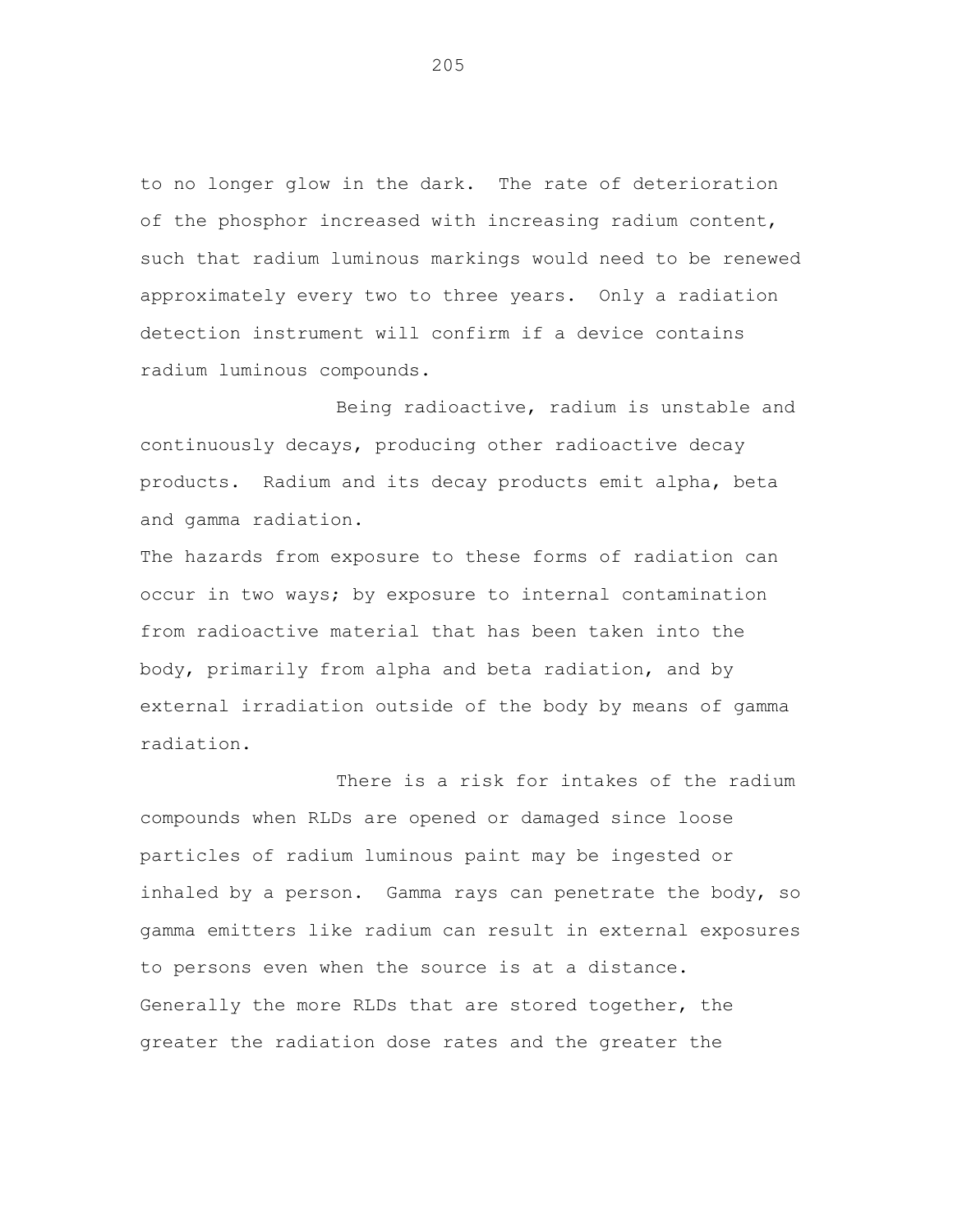potential for external radiation exposures, such as what is pictured on this slide.

Under the former *Atomic Energy Control Act,* licensing was not required for RLDs. In the year 2000, new requirements for RLDs were introduced under *the Nuclear Safety and Control Act* and in the *Nuclear Substances and Radiation Devices Regulations*. It was recognized that the greatest radiological risk from RLDs is when they are opened since this increases the potential for intakes of radium. There was a need to have service activities, which involves opening, disassembling, repairing or removing radium luminous paint from RLDs under regulatory control to ensure the health and safety of workers and the public.

Therefore, licensing requirements for service activities associated with RLDs were introduced to ensure that these activities were being performed by trained persons following safe work procedures.

Controls over disposal of RLDs were also introduced since RLDs are not permitted to enter into regular municipal waste streams. RLDs must be transferred to a CNSC-licensed radioactive waste management facility for disposal.

Licensing requirements were also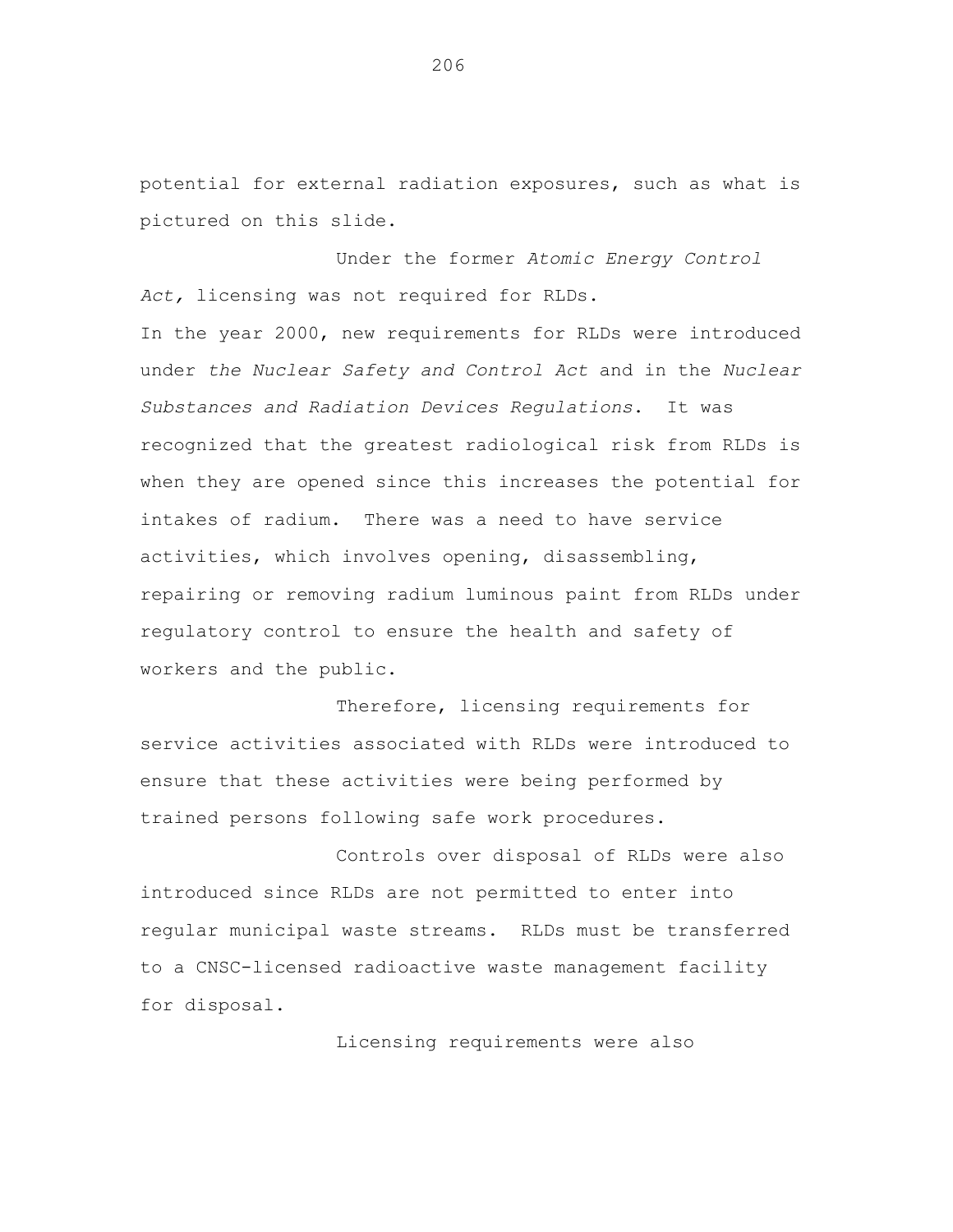introduced for the possession and use of more than 10 intact RLDs, which was based at the time on the average number of RLDs found in a typical aircraft instrument panel. This particular requirement was meant to target situations where many RLDs may be found in one location, such as in an aviation museum or an aircraft repair shop.

Soon after the new requirements came into force, CNSC staff recognized that there was a need to ensure that the regulation of the possession and use of intact RLDs reflected the risk-informed approach of the CNSC. In reviewing the regulatory strategy it was determined that the underlying basis for the decision to use the criteria of 10 RLDs for requiring a licence to possess and use needed further analysis. The number 10, which was based on an average number of RLDs in an aircraft instrument panel, did not necessarily reflect the potential for radiological risks to persons.

For example, the radium luminous paints were manufactured with varying concentrations of radium salts, such that there are extreme variabilities in the amount of radium contained in RLDs. This variability has a direct bearing on the associated radiological risk of a given device and, for that matter, a grouping of 10 or more devices.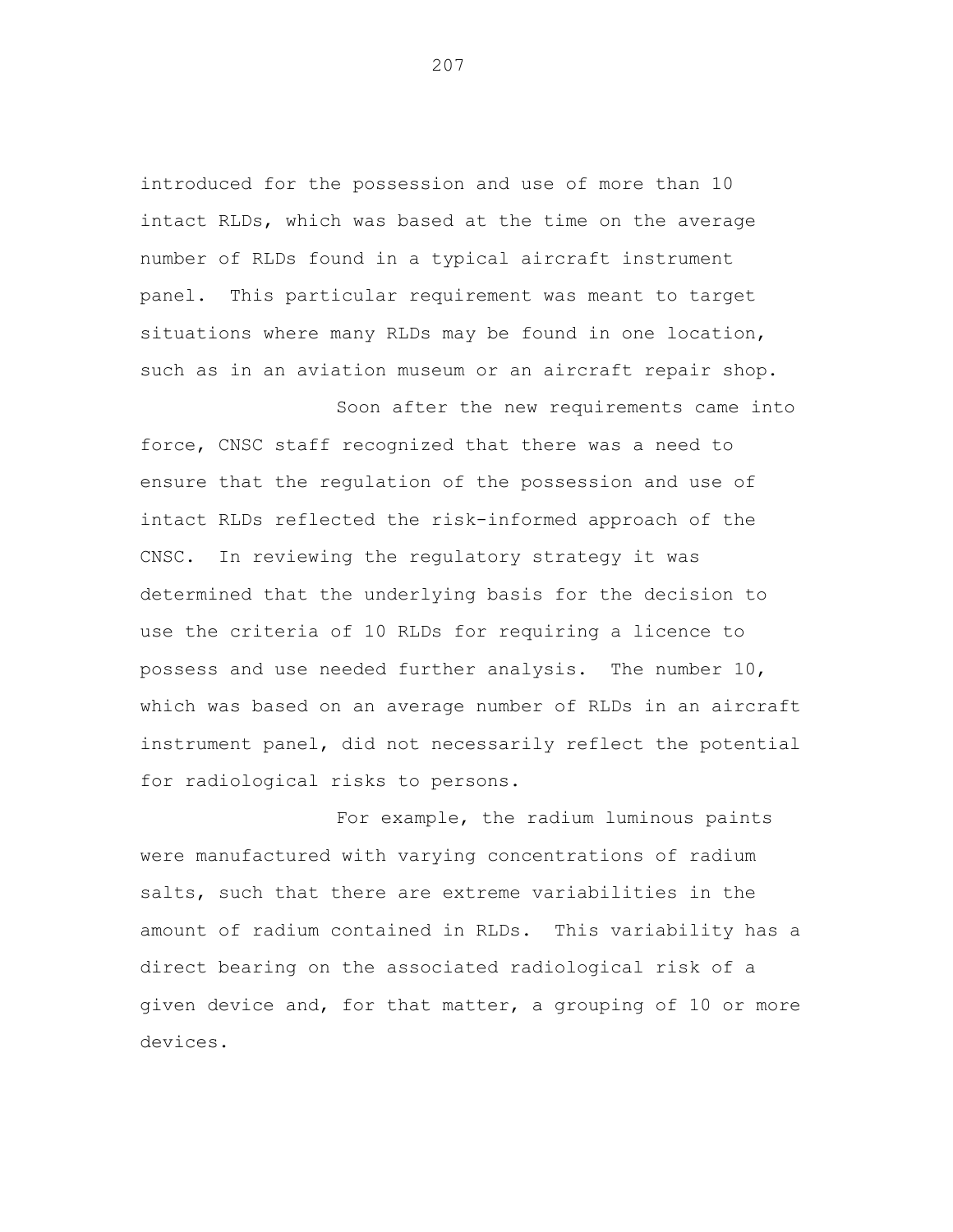In addition, it was evident that many private citizens who had devices with radium luminous compounds would not necessarily be aware and may not meet all requirements under the regulations for holding a licence.

Beginning in 2001 and up to 2005, the Commission granted a temporary exemption to licensing the possession and use of more than 10 RLDs. During this period of the temporary exemption, CNSC staff conducted a radiological risk assessment to determine the radiological risks to persons associated with the simple possession and use of RLDs. The radiological risk assessment took into account information gathered by CNSC staff from studies, site visits, and consultations with stakeholders.

Notably, a study was conducted in 2003 by a consultant with the objective of determining the scope and distribution of RLDs in the public domain in Canada.

With this information, CNSC staff assessed the radiological risks associated with simple possession and use of intact RLDs to determine the likelihood of a person to receive a radiation dose above the regulatory public dose limit of 1 millisievert per year. Stakeholder groups assessed were those with private collections of RLDs, aircraft maintenance crews, commercial and private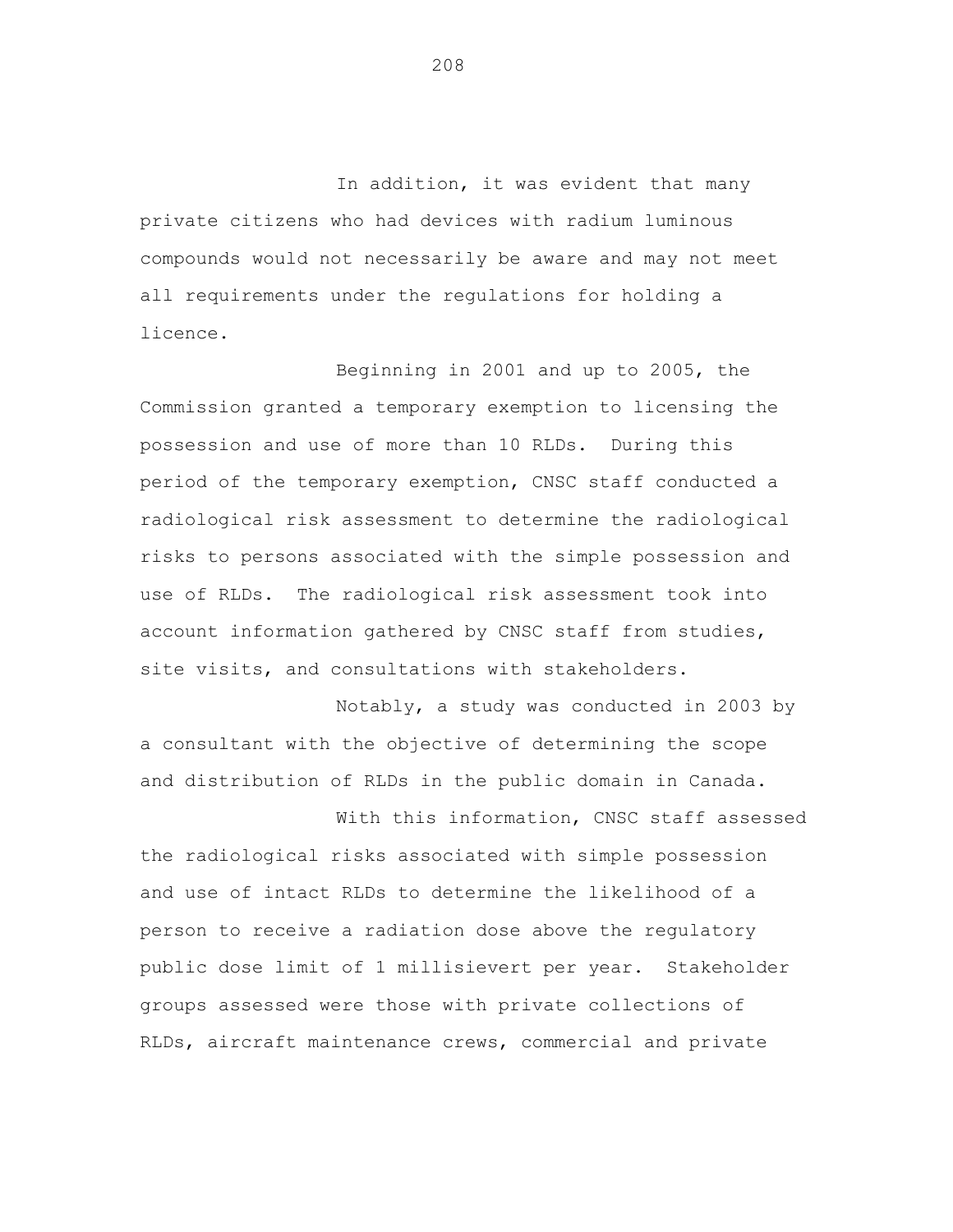aircraft operators, museums; Royal Canadian Legions and flight training schools.

The results of the radiological risk assessment demonstrated that simple possession and use of intact RLDs is a low risk activity. It confirmed that it was unlikely that members of the public would exceed the regulatory public dose limit of 1 millisievert per year from the simple possession and use of intact RLDs, especially if they were provided with guidance on the safe handling and display of their artefacts. The assessment also confirmed that there was a potential for elevated levels of gamma radiation to develop when RLDs are stored or grouped together. The studies revealed that this type of situation typically occurs in commercial aircraft operations and museums.

So CNSC staff assessed these situations in more detail based on the information gathered. In commercial aircraft operations, older aircraft were found to operate with instrument panels containing up to 20 RLDs. The CNSC staff examined conservative estimates of maximum flight hours for flight crews, and the maximum radiation dose rates that were observed in cockpits which revealed that radiation doses to aircraft operators would not exceed the regulatory annual public dose limit of 1 millisievert.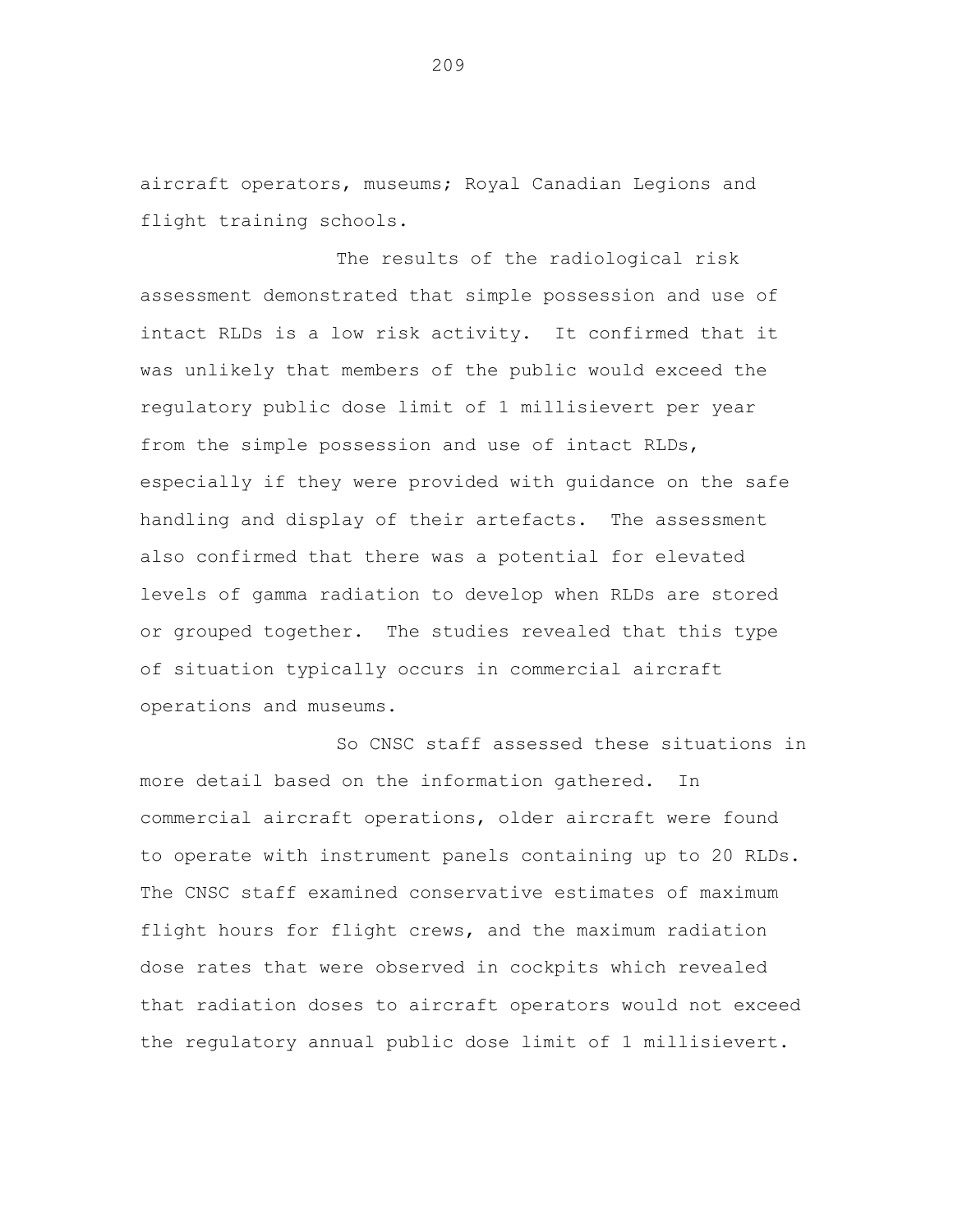In museums RLDs may be stored or displayed together. The studies revealed that overall there was a good level of radiation safety awareness and safe handling practices in place in museums such as limiting public access to displays and configuring storage areas to limit radiation exposures to persons.

The assessment also confirmed what was already well known: The greatest radiological risks are when RLDs are opened since this increases the potential for intakes of radium. This situation was already addressed through requirements for licensing by the CNSC to ensure that these activities are being conducted by trained and qualified persons who follow proper handling procedures.

On the basis of the radiological risk assessment which was presented in Commission Member Document 05-M73, the Commission granted an indefinite exemption to licensing the possession and use of more than 10 intact RLDs, effective January 1, 2006. This exemption means that a person may possess or use an unlimited number of RLDs without a licence, as long as a radium luminous compound is the only nuclear substance in the device and the device is not disassembled or tampered with.

As part of their decision, the Commission requested that CNSC staff present periodic reports on any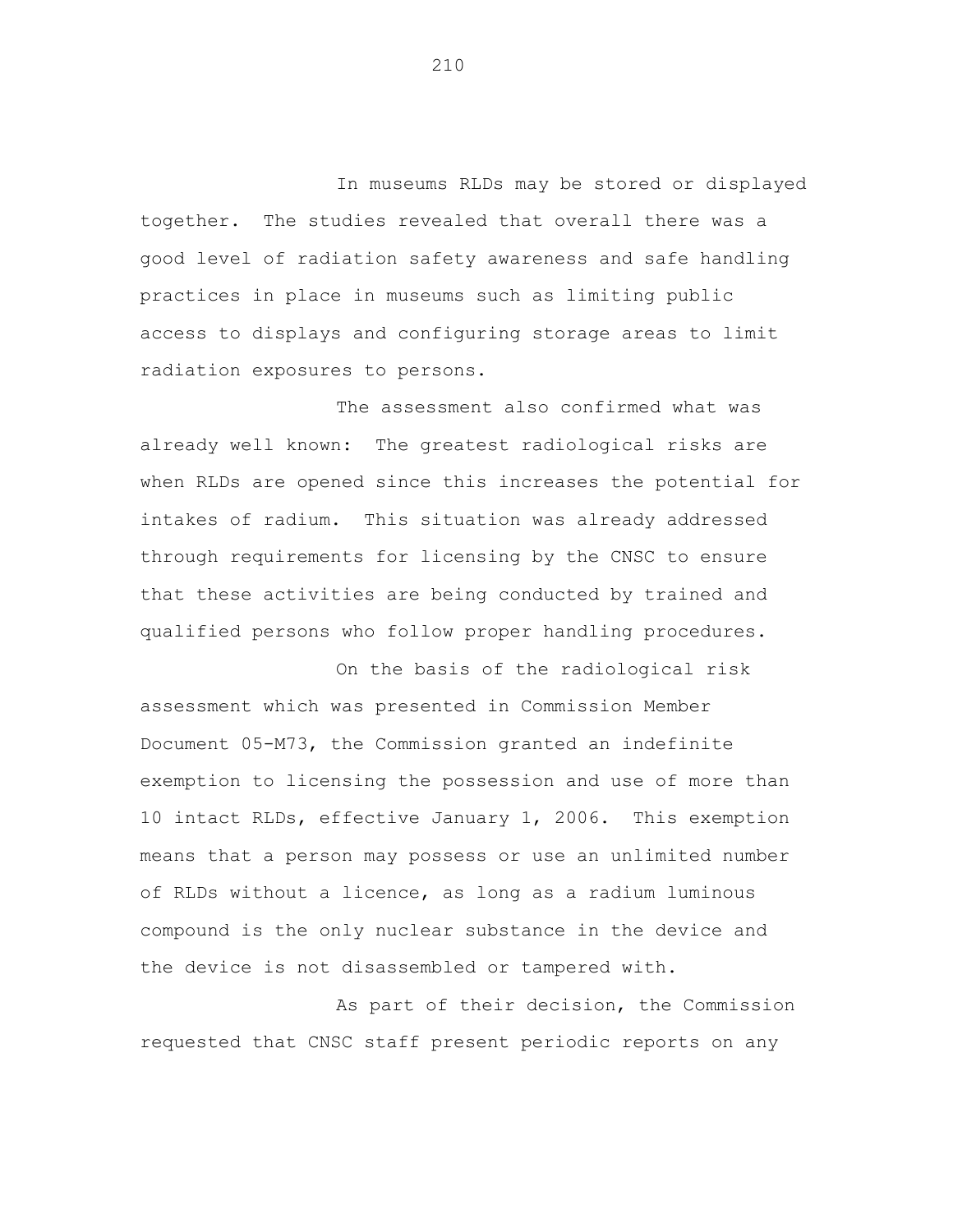issues related to the licence exemption for RLDs, including with respect to the success of the public information program. So as reported to the Commission during the February 2012 update, CNSC staff have developed and implemented a public information program with an emphasis on general radiation safety awareness, promoting safe handling and proper display of RLDs.

Activities under this program have included the publication of a brochure which is pictured on this slide, which contains radiation safety-related information and advice on safe handling practices for RLDs. The brochure also provides a dedicated CNSC email address that may be used for specific inquiries on RLDs, which is radium@cnsc-ccsn.gc.ca.

I would like to note that an incorrect email address is referenced on page 6 of CNSC staff's CMD 17-M13.

Information regarding RLDs, such as tips for identification of such devices and general safe handling practices have also been published on the CNSC website.

CNSC staff reported to the Commission in 2012 that there were opportunities for improving the public information program for RLDs. CNSC staff had engaged key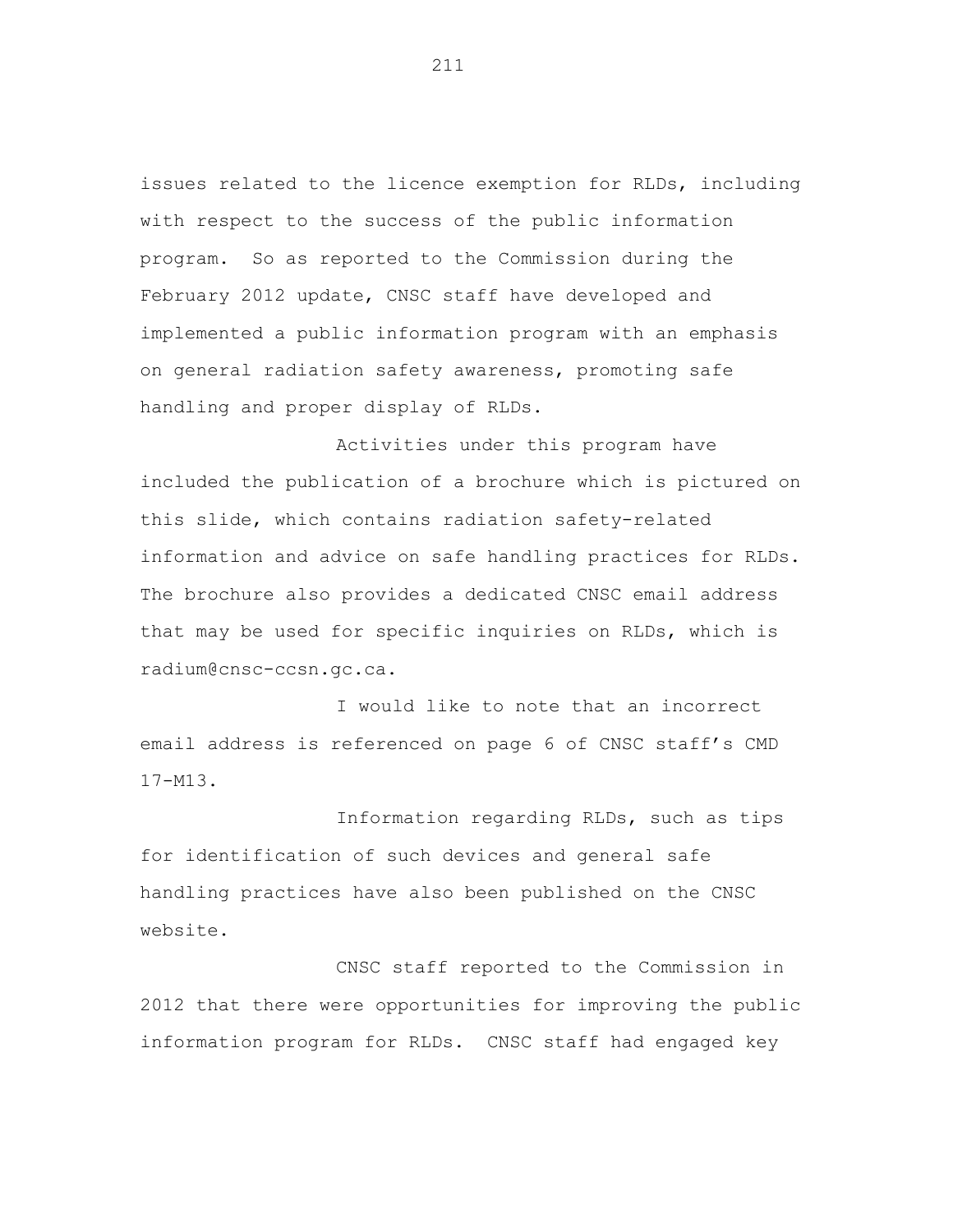stakeholders of the aviation community and museums. However, it was identified that there was a need to develop and implement more effective strategies for engaging members of the public, specifically military artefact collectors. Therefore, an outreach strategy was developed to incorporate activities targeting this group of stakeholders into the existing public information program.

collector shows and published advertisements in select media in order to engage this stakeholder group. Attendees at the military collector shows expressed great interest in CNSC staff's presence at the event, especially the unique CNSC booth which is pictured on this slide which was specifically designed to attract the attention of members of the public and stakeholders.

CNSC staff attended a number of military

In general, collectors were aware of the use of radium in artefacts and they were receptive and curious to know more about their collection pieces. There was also no evidence that this community was engaging in unsafe practices with their devices containing radium luminous compounds.

Although modest, public interest has been steady since the launch of the public information program for RLDs. Requests from members of the public regarding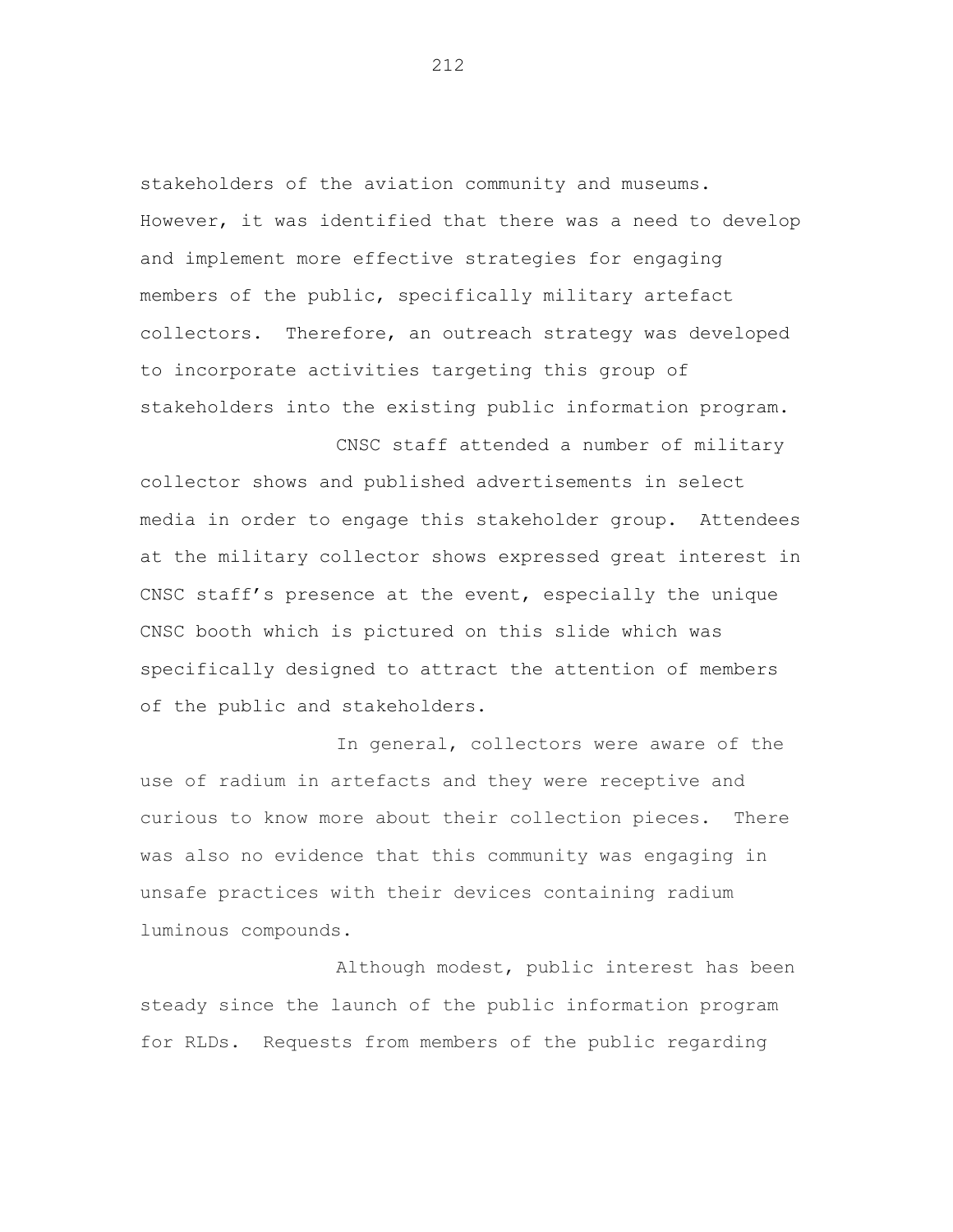RLDs continue to be received through CNSC channels. Since the last update to the Commission in 2012, CNSC staff have responded to approximately 35 requests for information and assistance from members of the public, timepiece hobbyists, museums, and historical societies, other government agencies, scrap metal recyclers, and aircraft service providers. The majority of persons were seeking advice on how to identify an RLD and how to properly dispose of an RLD.

Dedicated web pages on the CNSC website continue to also be a valuable tool for disseminating information regarding RLDs.

I would now like to provide an update to the Commission on the licence exemption.

Since the licence exemption came into force in 2006, CNSC staff have not been made aware of any situation where there would be a potential for a member of the public to exceed the regulatory public dose limit of 1 millisievert per year due to the simple possession and use of RLDs. CNSC staff's radiological risk assessment, which supports the licence exemption, remains valid.

CNSC staff intend to pursue revisions to the Nuclear Substances and Radiation Devices Regulations as it pertains to simple possession and use of RLDs when the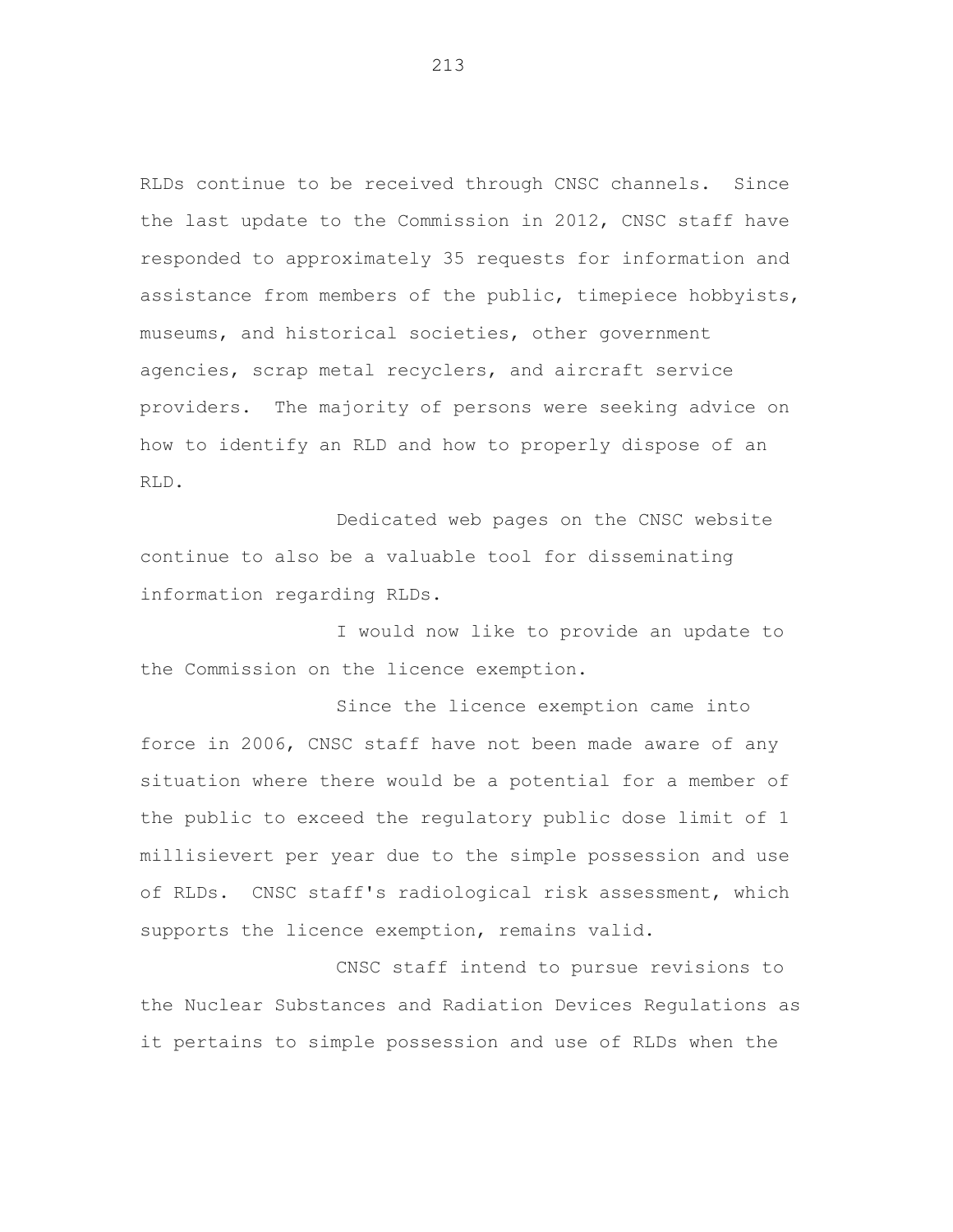regulations are reviewed in 2019.

Additional resources available to the public include the Historic Artefacts Recovery Program or the HARP, which is operated by Canadian Nuclear Laboratories' Low Level Radioactive Waste Management Office. Under this program, the CNL provides technical advice to stakeholders and members of the public on the identification and management of radium, including historic RLDs found on public and private properties throughout Canada. CNSC staff have a collaborative relationship with the HARP and routinely disseminate information about the program to members of the public and stakeholders.

This brings us to the end of our update. Experience to date has shown that the licence exemption has not caused risk to the environment, the health and safety of persons, or national security. CNSC staff intend to pursue revisions to the Nuclear Substances and Radiation Devices Regulations as it pertains to the simple possession and use of RLDs when the regulations are reviewed in 2019. The public information program for RLDs has and will continue to meet the objectives of providing the public and stakeholders with assistance in identifying RLDs as well as providing general information on radiation safety awareness and advice on how to safely handle RLDs.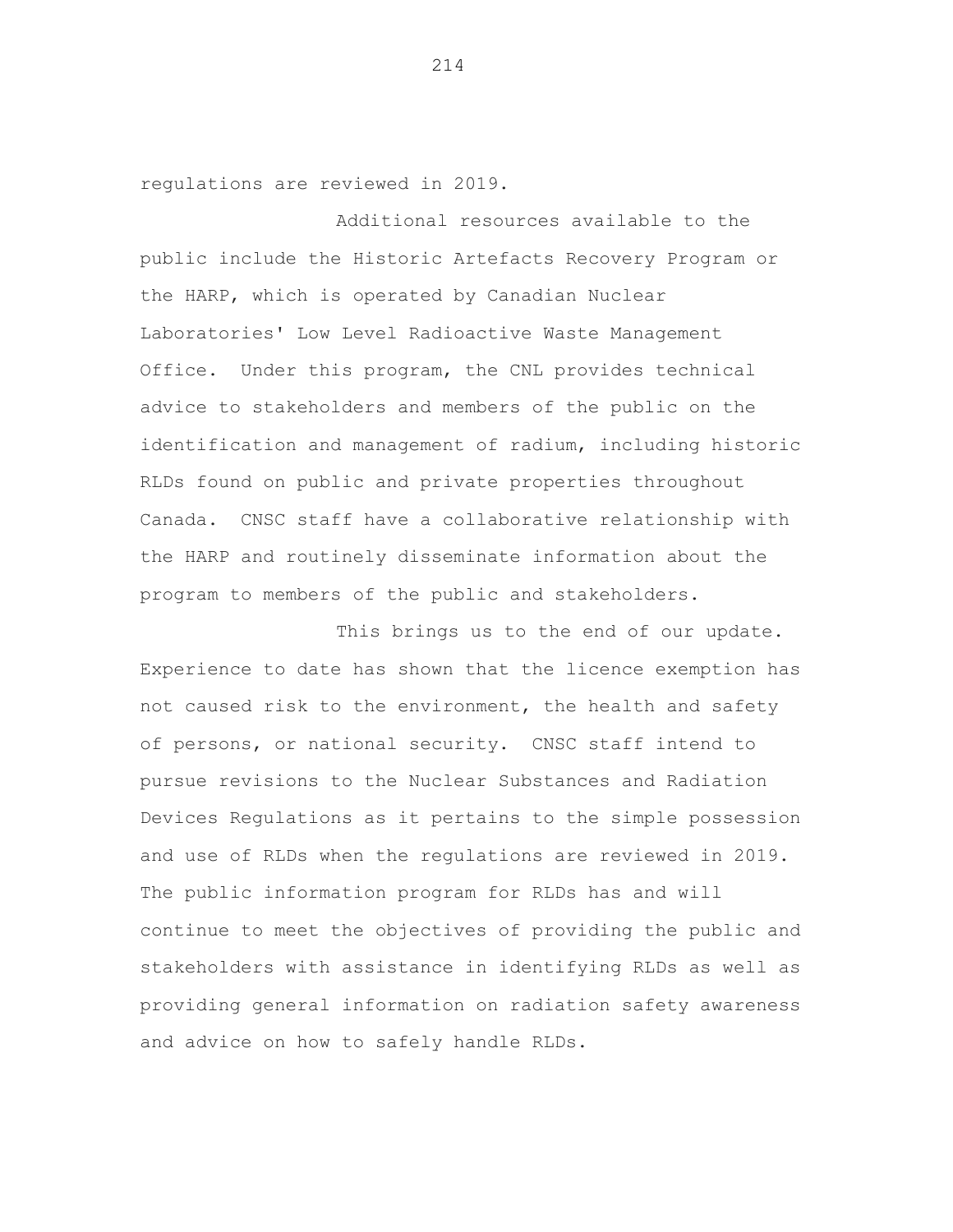Based on the successful implementation of the public information program, CNSC staff recommend that routine updates to the Commission on the status of the program be discontinued.

Mr. President, Members of the Commission, this concludes our presentation. CNSC staff are available to answer your questions.

**THE PRESIDENT:** Thank you. So I'd like to start the question period with Mr. Seeley.

**MEMBER SEELEY:** Thank you for the presentation. Actually I don't have any questions.

**THE PRESIDENT:** That's very clear, then. --- Laughter / Rires

**THE PRESIDENT:** Okay. Dr. Soliman.

**MEMBER SOLIMAN:** Thank you very much for the presentation. I have one question. On page 13, licence exemption for possession and use of RLD. The second bullet, it says:

> "Allows for possession and use of unlimited number of RLD provided that - device only contains radium ... - device is not disassembled or tampered with."

How do you control this process? How do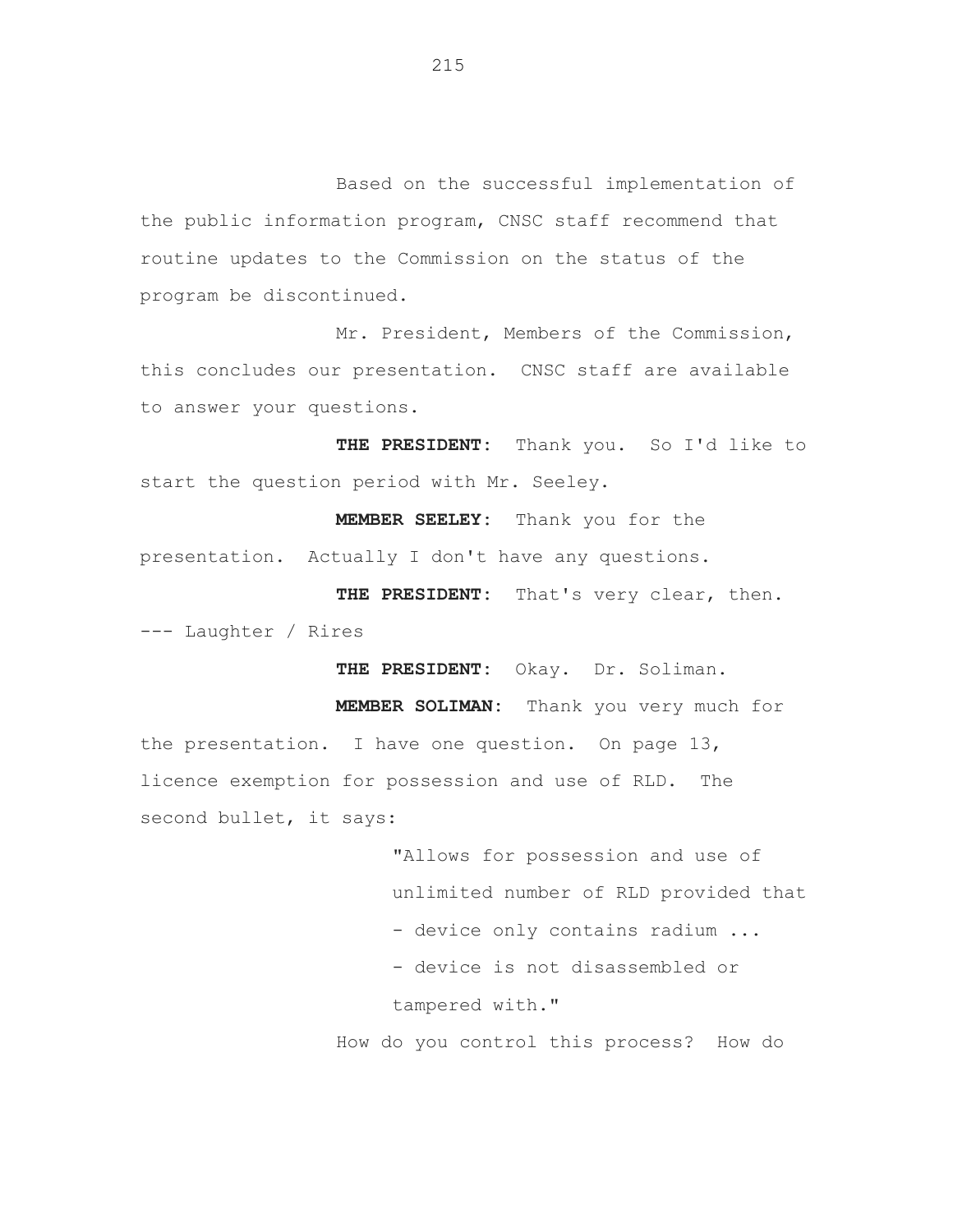you -- yeah.

**MS DODKIN:** Christina Dodkin for the record.

So you are correct. So currently there is that exemption for licensing RLDs -- an unlimited number as long as they're intact and not disassembled with.

So how it's controlled is by using our public information program to reach out to the public and the stakeholder groups to make them aware of the requirements in the regulations.

We also did a number of outreach activities prior to the regulations coming into force in 2000 as well, where we identified those high-risk activities which were being conducted mainly by aircraft service providers, because they were disassembling and repairing these devices. So we targeted that group of stakeholders first to either guide them into licensing or guide them to dispose of their devices and cease performing that activity.

So as it stands now, we occasionally do come across a damaged device, but because our public information program is out there and fairly well-known, we do get a lot of questions and there's no fear from the public. They can ask for advice and we can specifically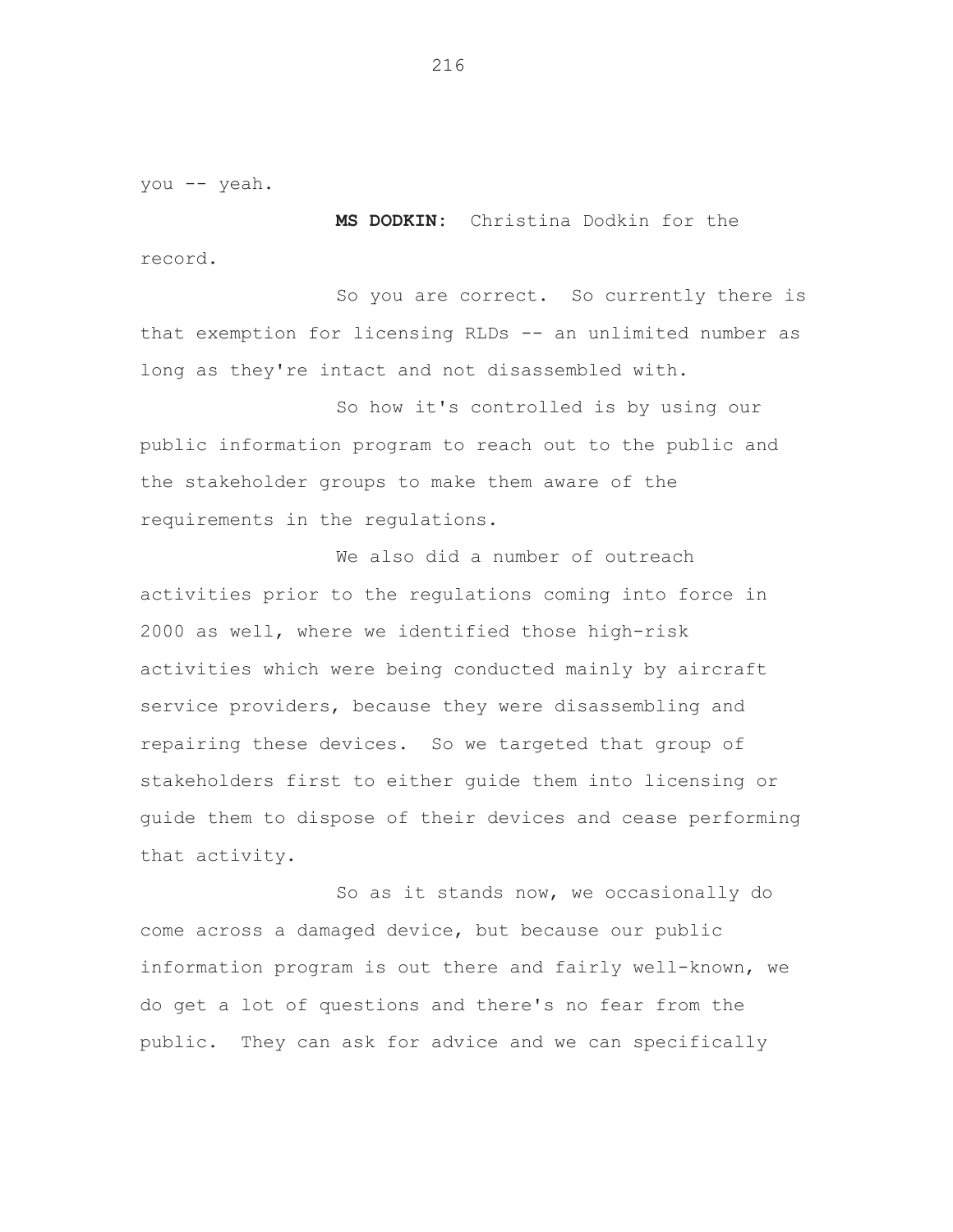guide them if they do have a damaged device on how to properly handle it, and then guide them to getting it through the proper channels to be disposed of.

**MEMBER SOLIMAN:** Okay. So you are not using media in order to promote the principle of not opening these devices. You just attend and distribute brochures and things like that? You don't use the media at large?

**MS DODKIN:** Christina Dodkin for the record.

So in the past we have used a number of outlets to try to spread the message. For instance, we published in the *Legion* magazine, which has a circulation of 250,000. So that was something that we did. We also, by attending these military collector shows, which were attended between 400 and 500 people, we made a lot of connections there and handed out our brochures.

Shortly after the last update to the Commission, we also provided articles through our Facebook -- the CNSC Facebook page and Twitter as well, and we plan on doing that again to raise awareness.

**MEMBER SOLIMAN:** Thank you very much. **THE PRESIDENT:** So you -- I mean, social media would be ideal, because you are definitely -- since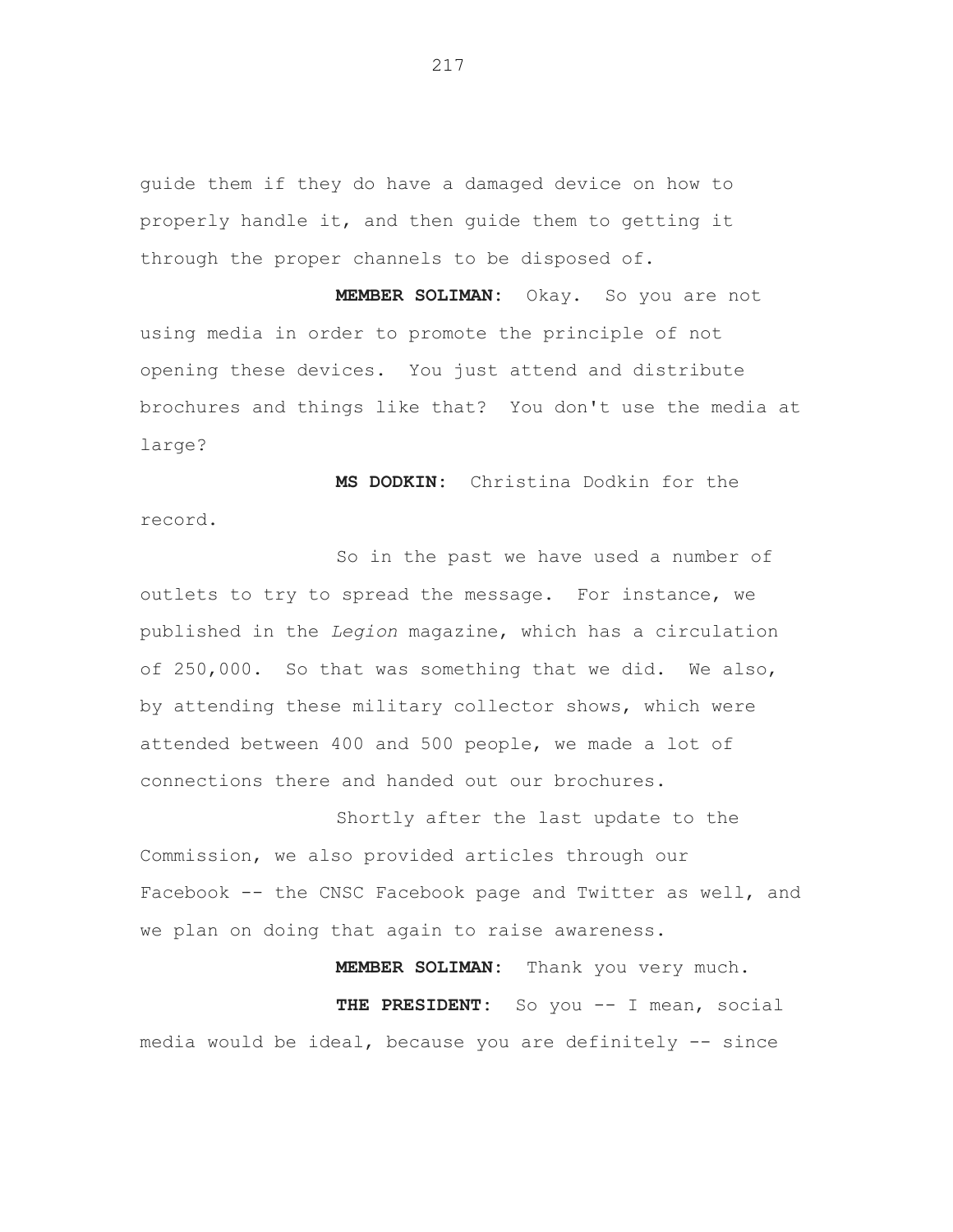you don't license them, you don't know what you don't know. So you say you're not allowed to dump it in municipal dump, but how do you know that they don't do it anyhow? Is there a way?

If somebody wanted to dump it into a municipal dump, when they go -- do all municipal dump have one of those radiation detector?

**MS DODKIN:** Christina Dodkin for the record.

So indeed, all -- or not -- I'm sorry. I'll rephrase that.

Not all landfills and scrap metal yards have a portal or radiation portal monitoring systems that you're referring to. If they do have them installed, typically they can catch these that end up in scrap metal or in municipal waste. And we are getting reports through the CNSC duty officer. We're averaging about one -- one report per year of these showing up in a landfill or a scrap yard.

But that said, not all landfills and scrap yards do have these portal monitoring systems in place. So there is a potential that they may be showing up; however, based on our interaction with the collectors, there is some value to them in these items and they're -- they like to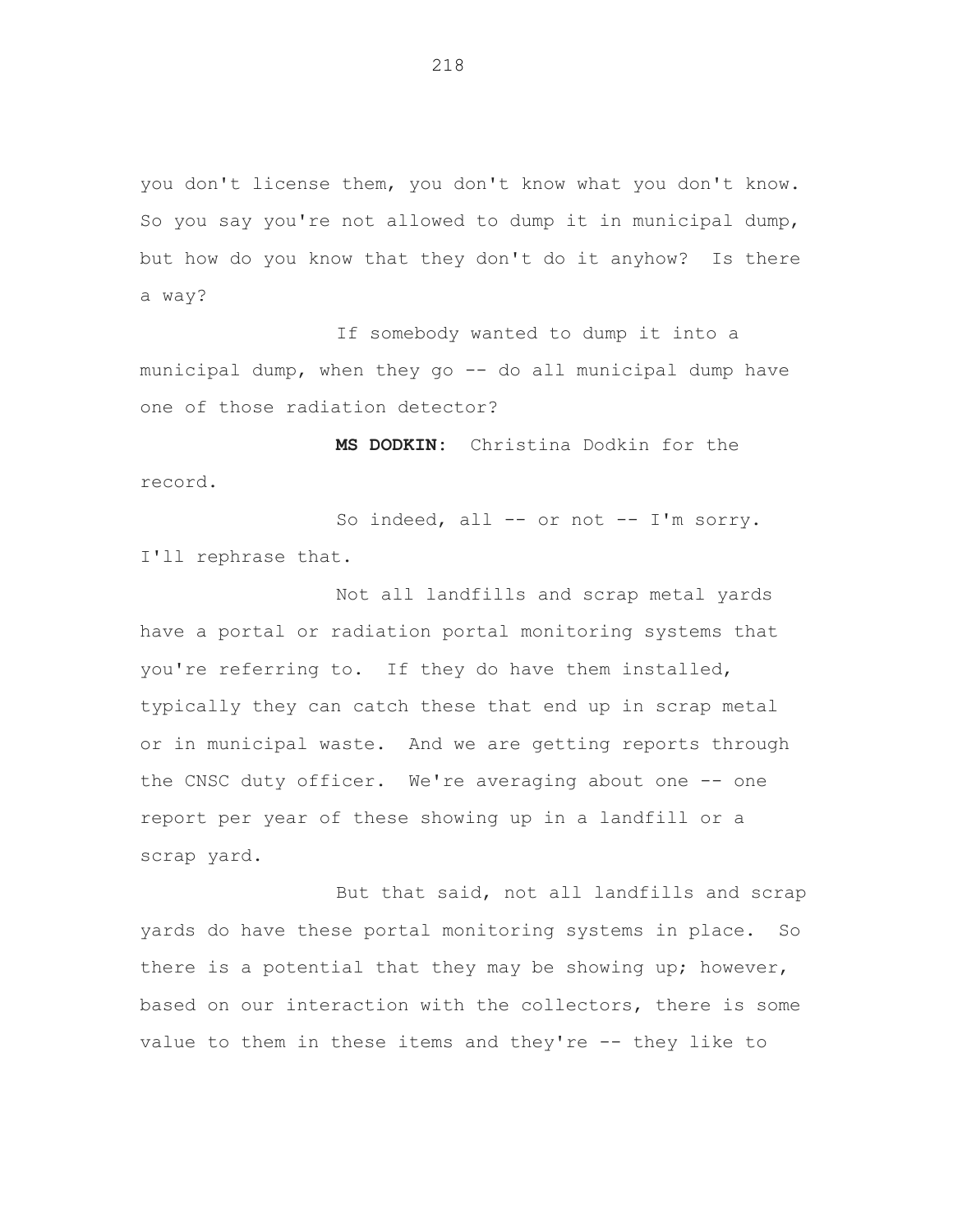hang on to them. They're in collections; they're of historical significance. So they're typically not something that you would throw away.

THE PRESIDENT: Thank you. Dr. McEwan. **MEMBER McEWAN:** Thank you. So what is the dose rate at the surface of one of the aircraft dials? **MS DODKIN:** Christina Dodkin for the

record.

So I have the numbers. They're somewhere in here. But I can give you a general idea. So but first you have to remember it's -- each radium luminous device is different in that it depends on the size and how much radium was mixed in the paint, of course.

So we've seen a few microsieverts, up to 400 microsieverts an hour on contact with these. So some of the larger military or naval compasses that are quite large can contain a significant amount of radium, whereas if you have like a timepiece or a wristwatch, they tend to contain less than licensable quantities. So you're not getting much of a dose rate as well.

Okay. So timepieces we're seeing roughly 2 microsieverts per hour versus the bigger military items, which we've seen up to 400 microsieverts an hour.

**MEMBER McEWAN:** That's a really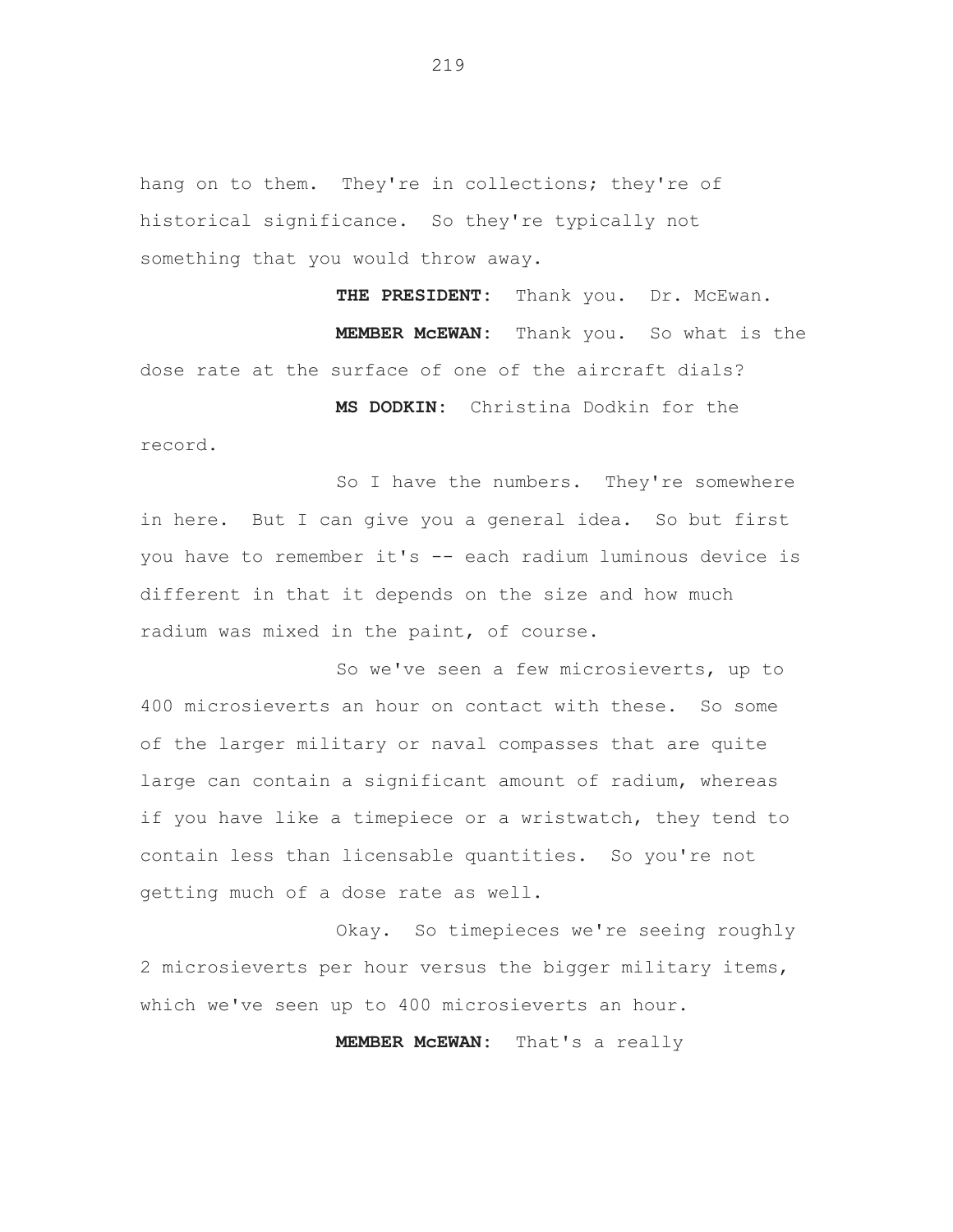interesting figure.  $I$  -- so I guess the corollary of that is how many watches are floating around? I mean I remember 200 years ago, growing up, I remember --

--- Laughter / Rires

**MEMBER McEWAN:** Yeah.

**MEMBER SEELEY:** Better check the one you

got on.

**MEMBER McEWAN:** How many of the things --

**THE PRESIDENT:** That might explain some

things.

--- Laughter / Rires

**MS DODKIN:** Christina Dodkin for the record.

Well, so I don't have an actual number in Canada. But something interesting in these studies that we've conducted, it was found that during the 1950s and '60s, a radium luminous painted clock or a watch could probably be found in most Canadian households. And I know in the US they estimated 100 million, uh-huh, that were manufactured over this period.

There was also the smaller commodity items, like there were drawer pulls, chain pulls for lights, things like that. So it was very widespread and some of these are very collectable. Some of the watches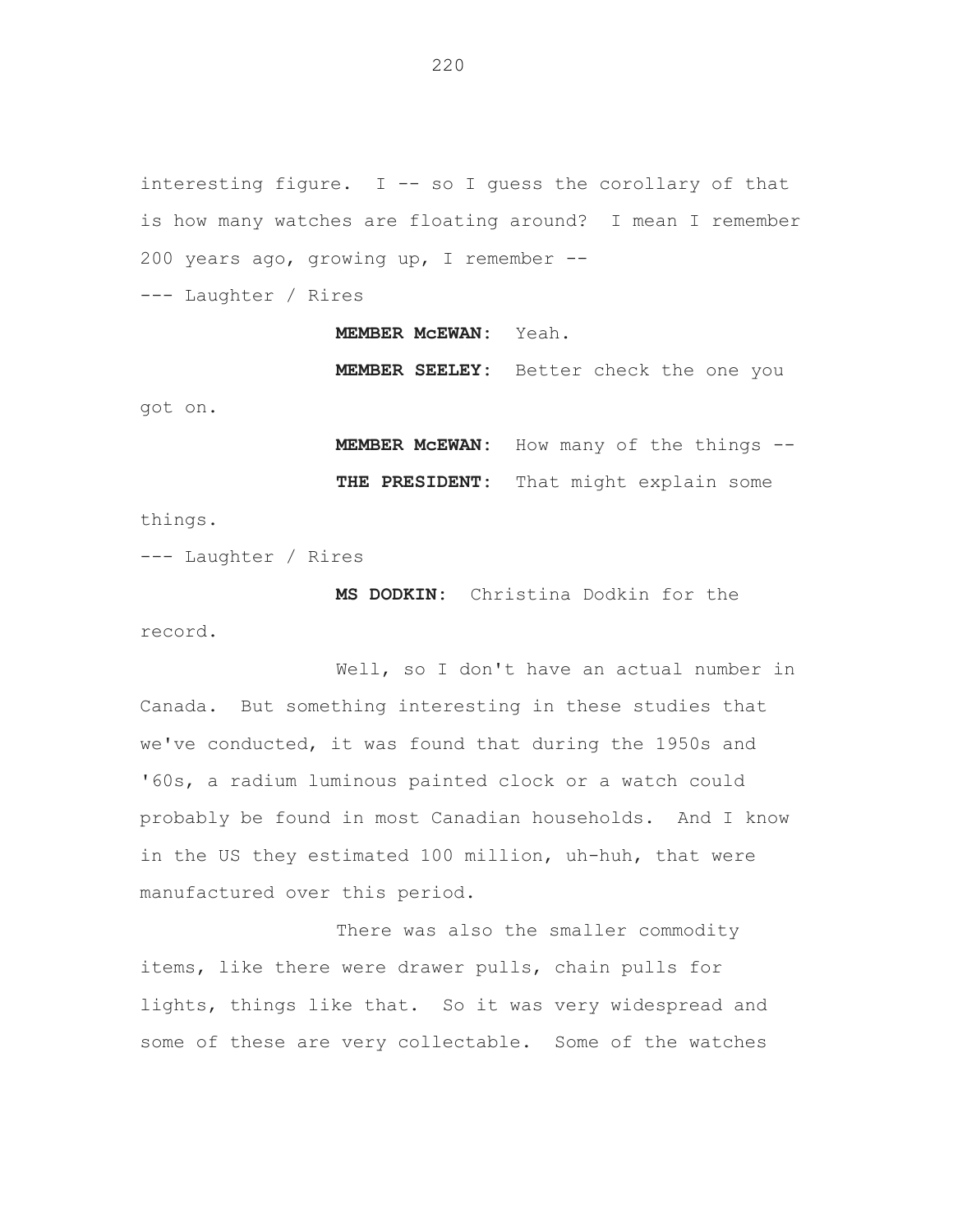not so much, but the one that was pictured in our slide is actually quite valuable and in great condition.

**THE PRESIDENT:** Dr. Demeter.

**MEMBER DEMETER:** Thank you for that fascinating talk. This is a topic near and dear to my heart, because I've done a bit of research on the radium dial painters and how they actually changed labour law and social justice issues with their plight in the US. So it's ...

The one question I had is if an individual decides to discard their item and then they contact you and they figure out where to send it, what's a ballpark cost to the consumer or to the person for safe disposal?

**MS DODKIN:** Christina Dodkin for the record.

So I mentioned in my presentation, and we have Michael Owen on the line from Canadian Nuclear Laboratories. So there is a Historic Artefact Recovery Program. And that is available to the public to properly transfer and dispose of their devices. And that is done at no cost. And perhaps Michael Owen may want to add a few words to that effect.

> **THE PRESIDENT:** Go ahead Mr. Owen. **MR. OWEN:** Yeah, Michael Owen here.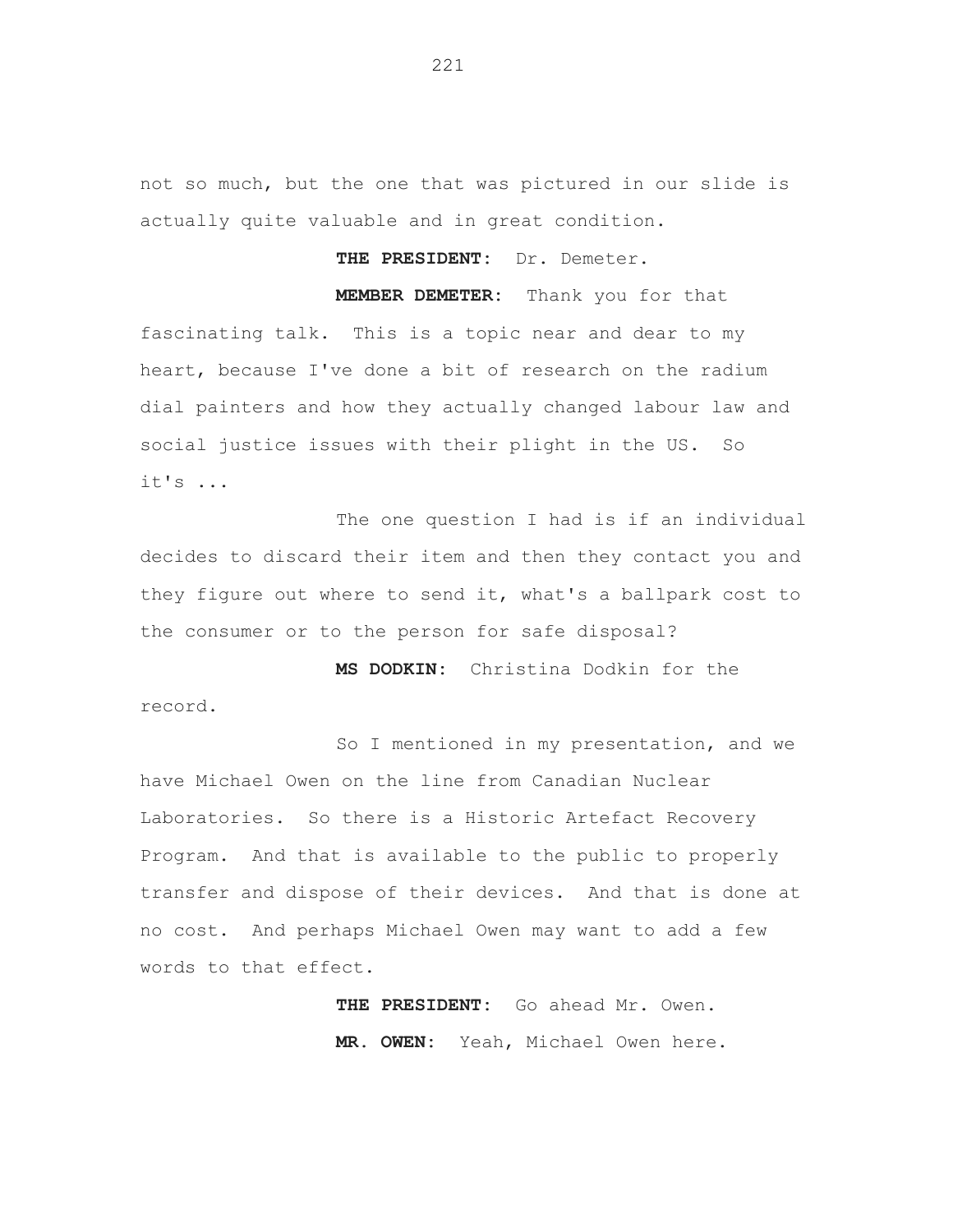As Christina mentions, there is no cost to the requester as long as we can confirm that the artefact is in fact orphaned. And so the assessment and classification and the transport to long-term storage at a licensed facility, there is no cost to the requester.

**MEMBER DEMETER:** Thank you very much.

**THE PRESIDENT:** So do you get a lot of direct call to CNL?

**MR. OWEN:** Michael Owen.

Our calls come from individuals, collectors, enthusiasts, from regional landfills, from commercial enterprises, scrap recyclers. They also come directly from the CNSC officers who've been contacted by individuals. And they also come -- inquiries also come through our website.

So we address each one, gather as much information as we can in hopes of finding out whether they qualify for the artefact program. If they don't, if we can discern that, then we'll pass those individuals on to other agencies that may be able to assist them, such as CNL's commercial waste stream. And for those that we believe do qualify, we then go out and confirm that, assess it, pick it up, and move it to temporary storage.

**THE PRESIDENT:** So over the years is it a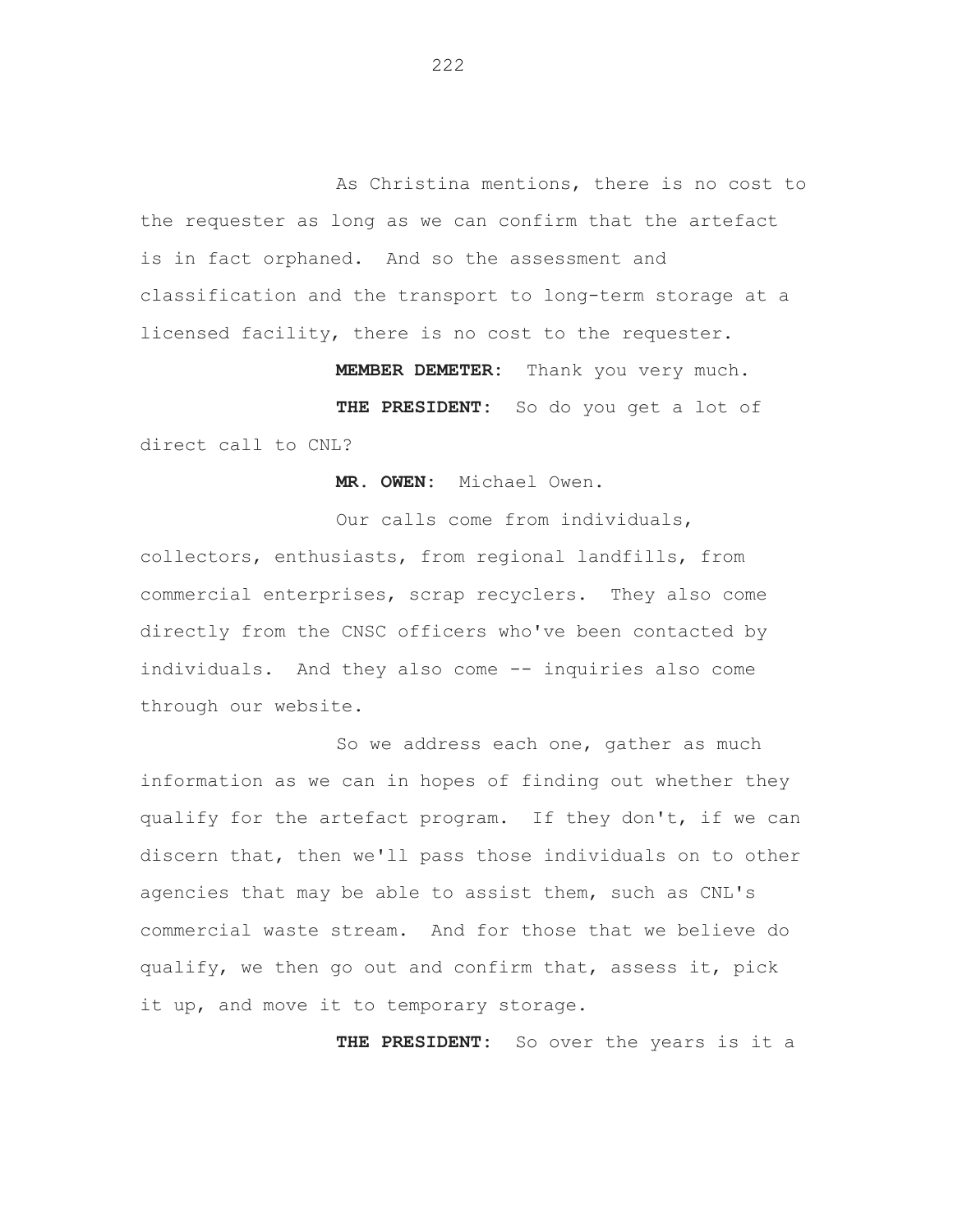big volume? I'm trying to get a feel as to what's the volume that you collected to date, and is that volume earmarked to the Near Surface Disposal Facility?

**MR. OWEN:** Well, not at this time, the Near Surface Facility. In the past, it's -- articles would go directly to our licensed storage facility at Chalk River. Currently, they go to our consultant's licensed storage facility in Stittsville, Ontario, until a number of them can be built up to make for a more efficient process and transport.

So I would say typically we receive between four in an active year up to 10 requests. And again, they can come from government agencies, the CNSC themselves, or individuals. And a request might be a single artefact, but a request might also be multiple artefacts within that request. We've had some a number of years ago where we picked up, transported to our facility in Chalk River two pallets of 45-gallon drums from an airport facility. So it can vary. And there's an ebb and flow to the requests year over year.

### **THE PRESIDENT:** Thank you.

Back to Mr. Seeley. No? Dr. Soliman? Dr. McEwan? Dr. Demeter?

So I have one last question. I understand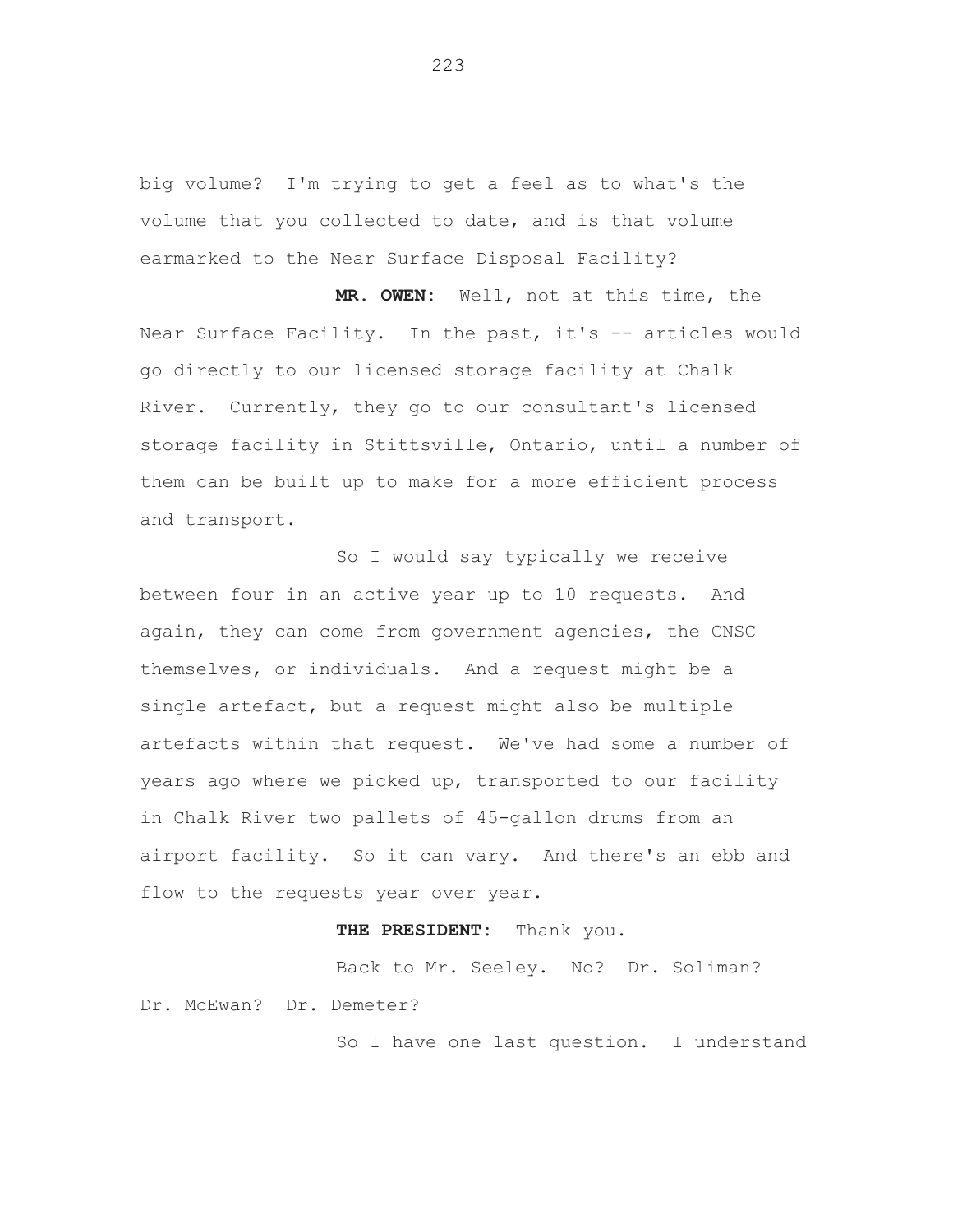there are two CNSC licensed corporation that actually does repairs. I mean is -- there's business in this? I'm just curious to know if there's really a viable business in repairing some of this stuff. Or did they do other things? Who are they?

**MS DODKIN:** Christina Dodkin for the record.

So that's correct, there are two licenses currently issued to two companies that have processes for -- well, the one actually removes radium luminous compounds from devices. The other is a service provider that receives instruments including RLDs for repair only.

As far as the amount of work they're getting, I know that the one -- their major equipment comes from the Department of National Defence. The other one, I think they're not as busy. They don't get many -- it's become very infrequent to remove -- to be asked to remove RLDs -- or I'm sorry -- radium luminous paint from RLDs.

And I know that we have Peter Fundarek sitting here. He's the director of the Nuclear Substances and Radiation Devices Licensing Division. So perhaps he may want to add a few words.

**MR. FUNDAREK:** Peter Fundarek for the record.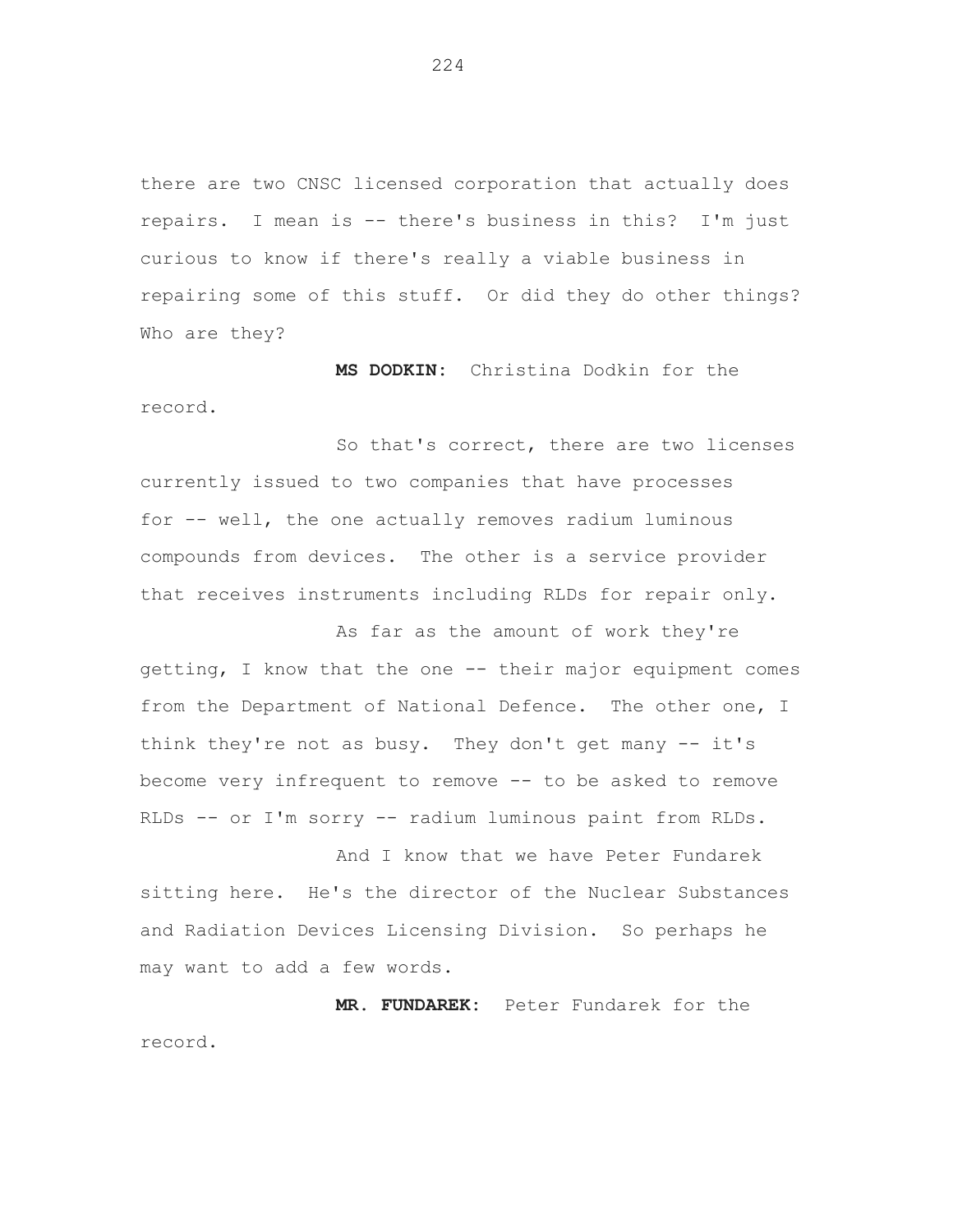So the two licensees that we have, one in Halifax is IMP Group Limited and in Mississauga it's Wright Instruments Limited. So those are the two companies that are licensed for repair of radium luminous dials.

**THE PRESIDENT:** Do they actually inspect them? I'm trying to understand the risk of this particular -- why are they licensed if that's -- did they have the volume to warrant a licence? Because they open up and dismantle it. So when you inspect them they actually need all those precautions to deal with this?

**MR. FUNDAREK:** Peter Fundarek for the record.

Yes, IMP Group Limited has been a licensee since December of 1992, and they were last inspected in October of 2014, and there were only a few minor items of non-compliance. And Wright Instruments Limited was a licensee since 1994 and was last inspected in 2015 -- May of 2015. And again just a couple of minor items of non-compliance.

But both of those licensees maintain their programs. And there are costs associated with the licences that are issued to those licensees. So there must be a business case that they can make to continue to do this type of operation.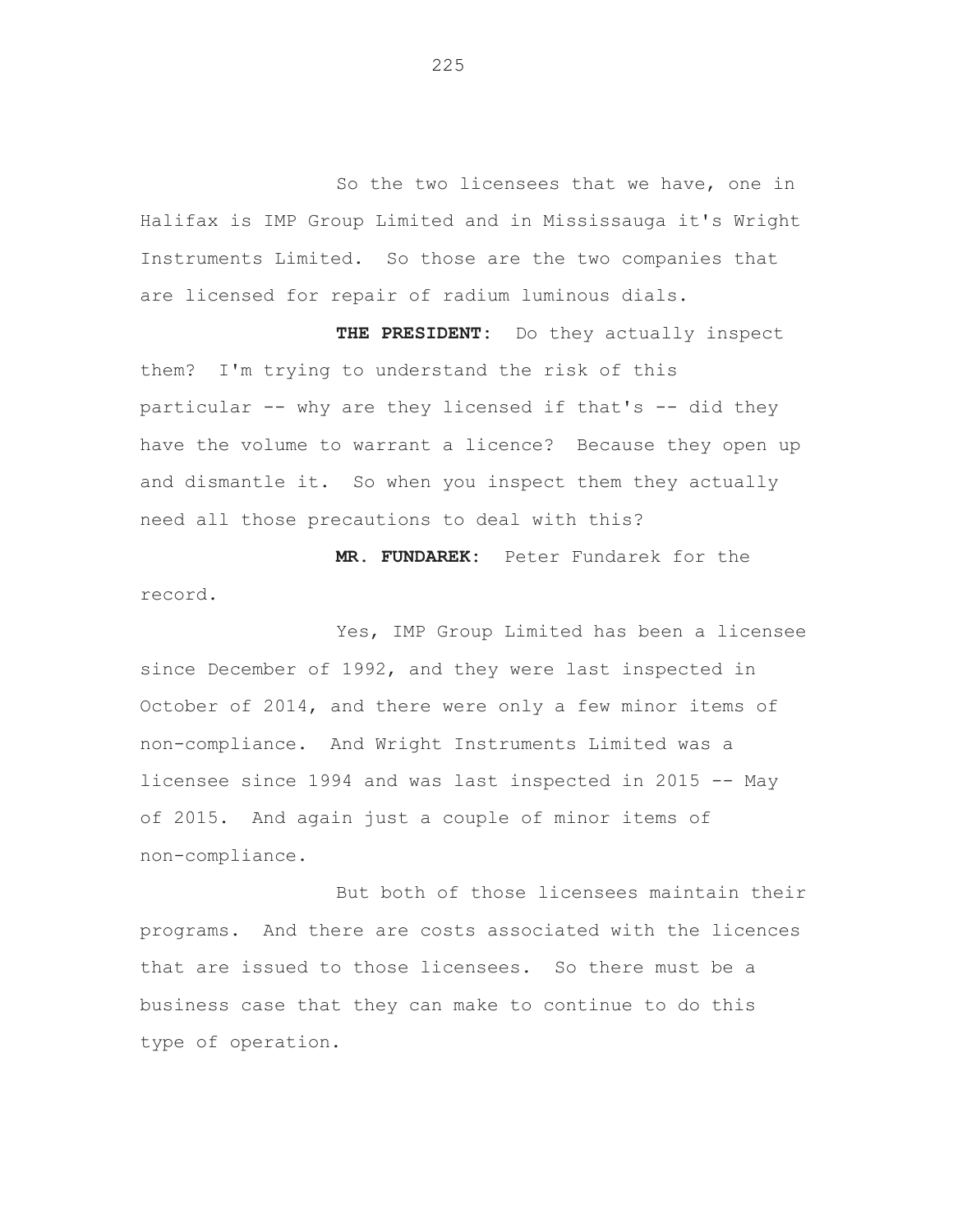#### **THE PRESIDENT:** Okay.

**MR. OWEN:** Michael Owen.

Just to comment on Wright Industries. I happened to speak to the owner this morning of Wright Industries. He mentioned to me that he's moving his business to a new location. He's 84 years old and he intends to continue in the business. So that's anecdotal. And he has some upwards of 500 devices in his inventory, some of which he wants to use the HARP to dispose of.

**THE PRESIDENT:** Thank you. It's fascinating.

Anything else you want to talk about? Okay, thank you. Thank you very much.

**CMD 17-M38** 

# **Submission from CNSC staff**

**THE PRESIDENT:** The next item on the agenda is an Event Initial Report regarding a release of untreated water at Port Hope Project Long Term Waste Management Facility, as outlined in CMD 17-M38. And I understand that we have some people online. We have CNL here and we have a representative from Ontario Ministry of the Environment and Climate Change. And let's see if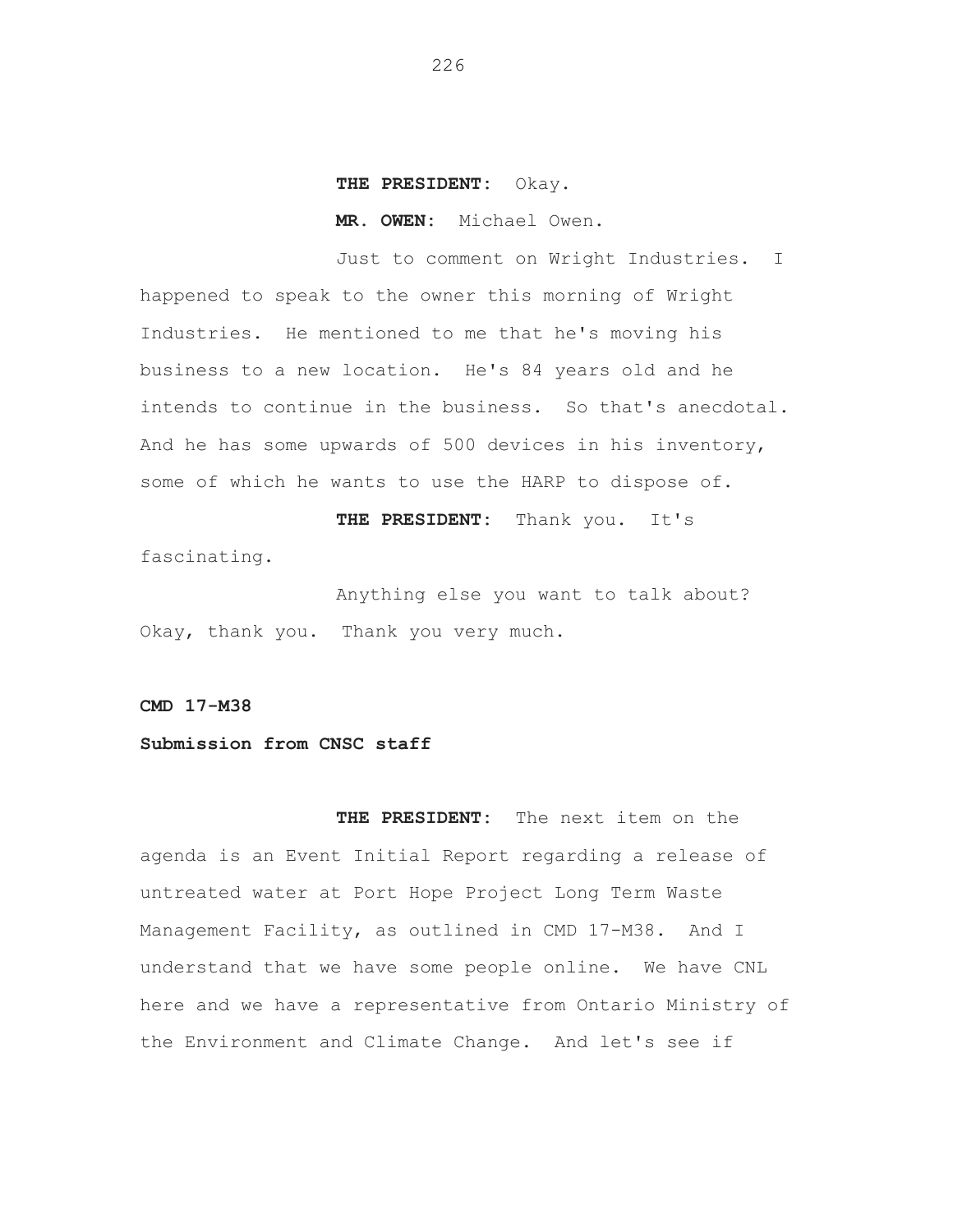technology work. So who do we have online here?

### **MS REDMOND:** For the record, you have

Courtney Redmond, district supervisor with the Ministry of the Environment and Climate Change, Peterborough District Office.

#### **THE PRESIDENT:** Anybody else?

Okay, thank you. So Ms. Tadros, I

understand you're going to make the presentation. Over to you.

**MS TADROS:** Thank you, sir, and good afternoon Mr. President and Members of the Commission. My name is Haidy Tadros. I am the director general of the Directorate of Nuclear Cycle and Facilities Regulation.

With me today are my colleagues, Ms Kavita Murthy, director of the Nuclear Processing Facilities Division; Mr. Robert Buhr, senior project officer of the same division. We are also joined by Mr. John Thelen behind me, acting director of the Health Sciences and Environmental Compliance Division; and Mr. Henry Zhang, environmental program officer of the same division.

We are here to answer any questions Commissioners may have on this Event Initial Report concerning a release of untreated water at the Port Hope Project Long Term Waste Management Facility that occurred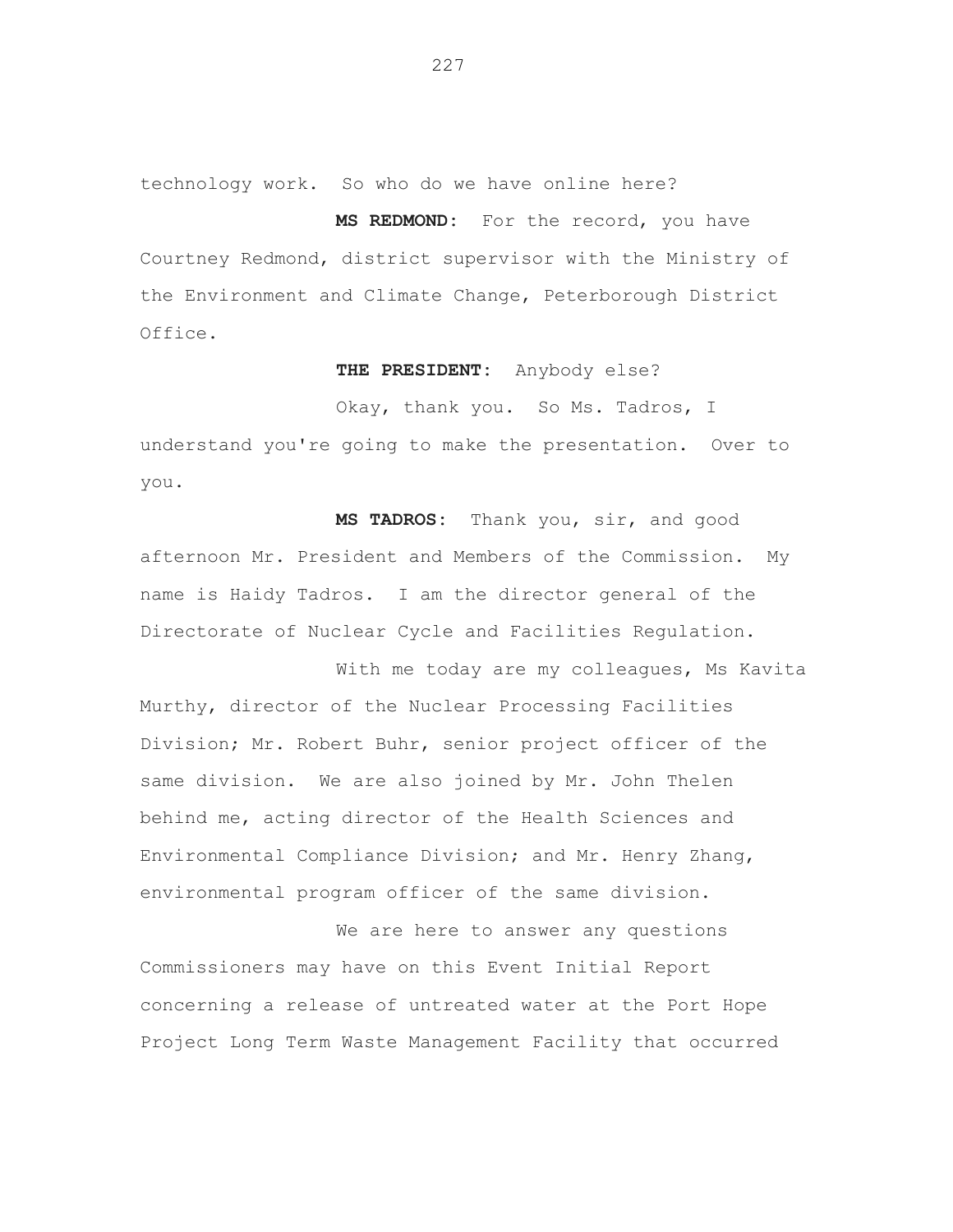on June 23rd, 2017.

The details of the event, CNSC staff action, and the licensee's actions are detailed in the Event Initial Report CMD 17-M38.

Staff from the CNSC, the Ontario Ministry of the Environment and Climate Change, as well as Environment Canada and Climate Change all coordinated their efforts when the event took place and in subsequent weeks leading to the CNSC inspector issuing an order to Canadian Nuclear Laboratories.

By way of an update, as stipulated in the order, Canadian Nuclear Laboratories has provided the required information on August 11th, 2017. CNSC staff are in the process of assessing the information submitted and will continue our compliance oversight to ensure Canadian Nuclear Laboratories meets the conditions of the order.

Staff are available to take any questions at this time.

THE PRESIDENT: Thank you. So why don't we jump right into the question, unless CNL wants to say anything.

Okay, Dr. McEwan.

**MEMBER McEWAN:** Thank you, Mr. President. Thank you for the map, helpful and it also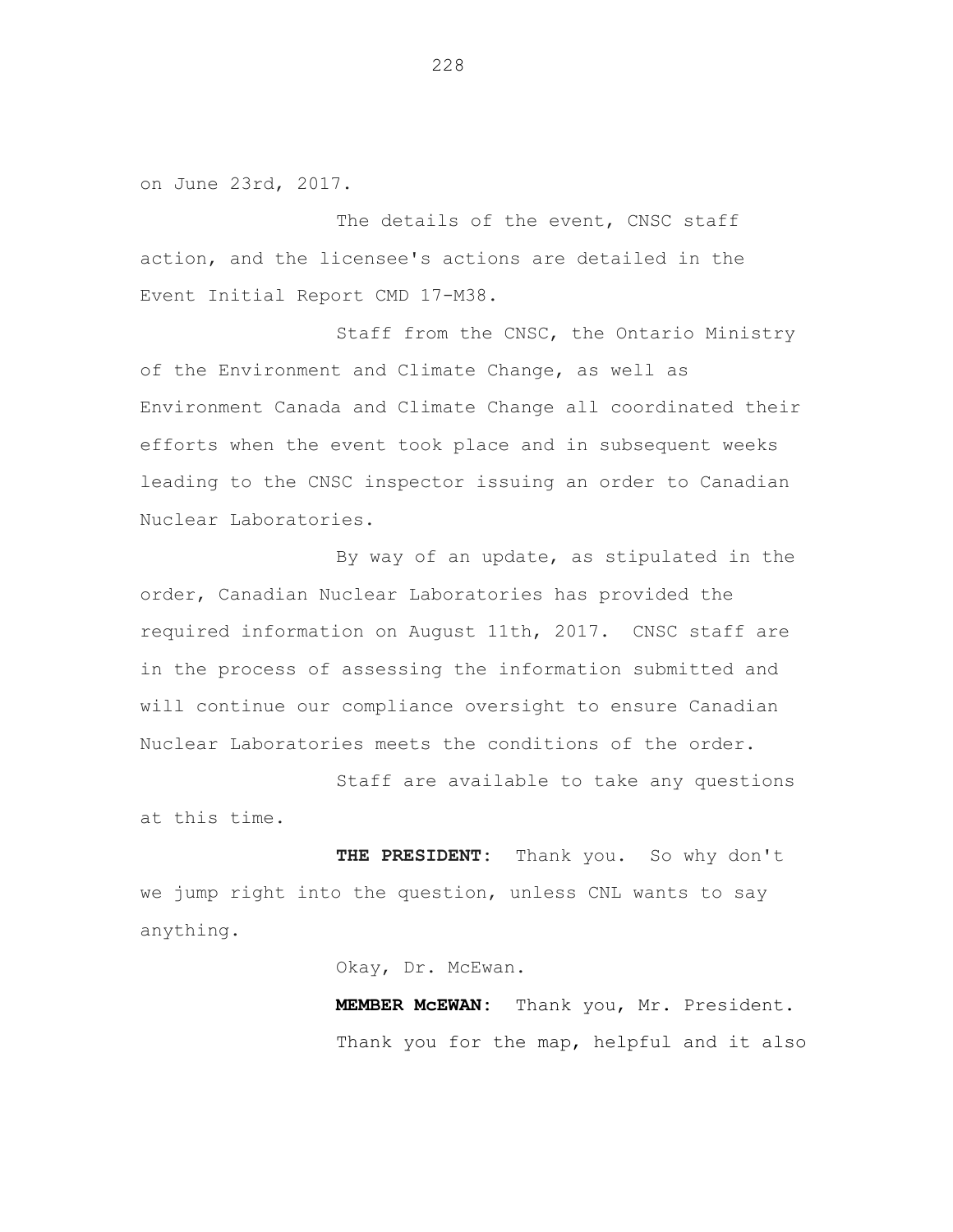really helps, sort of gives the geography from the visit that we made a little earlier.

So, I guess in terms of the mistake around the valve, how easy is that to make and detect and how long do you think before it was detected, and whatever it was, 20 minutes to stopping prior to detection, that it could have been occurring?

**MS TADROS:** So, Haidy Tadros for the record.

We understand your question, sir. With regards to the valve, I believe you are referring to the event that took place at Port Granby?

## **MEMBER McEWAN:** Yes.

**MS TADROS:** That's the human error and the status update that was provided to the Commission.

While the Port Granby incident did not produce an event initial report, we felt that the two events happened on the same date and that is why we provided the status update, and we certainly can take your questions, but just for point of clarification, we are discussing the Port Granby event by way of this status update.

**MR. LEBLANC:** So, in this regard there's a number of -- we only have one EIR here on the record that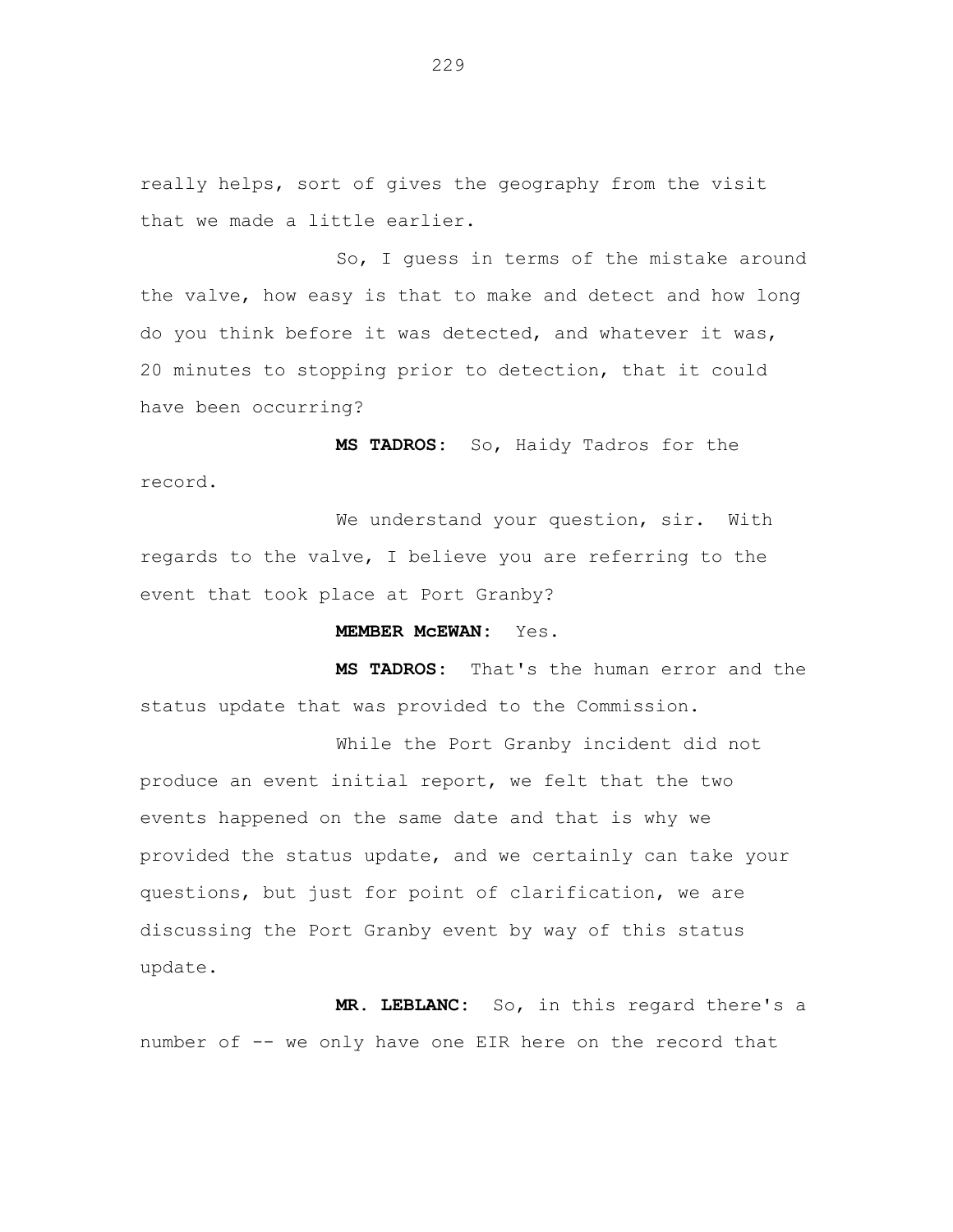is pertaining to the Port Hope facility, but then it is proposed, since we have all the important players around this and we have received documentation, we will then proceed with a discussion of the Port Granby release of untreated water.

That will be followed also by discussion with CNL about the CRL Class IV power loss and small bush fire, and then we'll be able to talk also about an incident at Cameco McArthur River today, and we'll finish with a discussion on the radioactive material at the North Bay landfill.

So, we'll tackle each of those five items separately.

And yes, if we can continue with the Port Hope water release. Thank you.

**THE PRESIDENT:** So, first we are in the Port Hope, the file reads Port Granby.

**MEMBER McEWAN:** Okay. So, in that case I'm good.

**THE PRESIDENT:** Okay. So, sticking with Port Hope -- and by the way, thank you also for the photos; I like the photos.

So, questions? Let me see the list here. So, Dr. Demeter?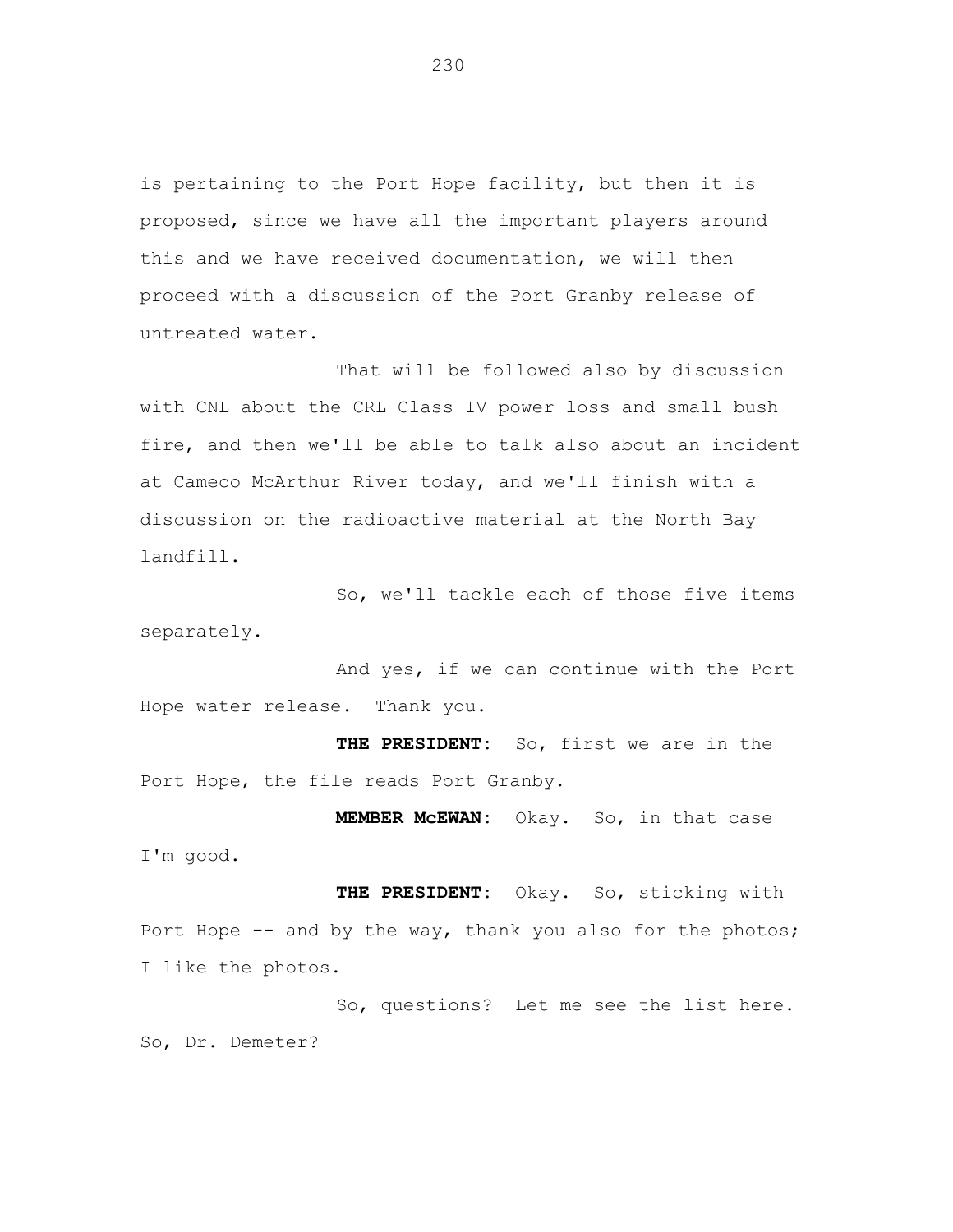**MEMBER DEMETER:** I'm getting disoriented here. Okay.

I'll just defer until I get --

**THE PRESIDENT:** Okay.

Mr. Seeley?

**MEMBER SEELEY:** Perhaps just a brief synopsis of the event and your findings, whether there was a root cause or an initial event analysis?

**MS TADROS:** So, Haidy Tadros for the record.

I'll start off with regards to CNSC staff actions on the event and I invite CNL to provide the details of the event itself and the actions that CNL has taken.

So, as detailed in our EIR, on June 23rd the duty officer, CNSC duty officer was notified of a release of untreated water from the Port Hope site and basically that flags a whole series of events afterwards that CNSC staff followed up with.

First, to respond on the site was the Ministry of Ontario Environment and Climate Change, so we do have them available to address any questions the Commission may have.

Based on the event occurrences and CNSC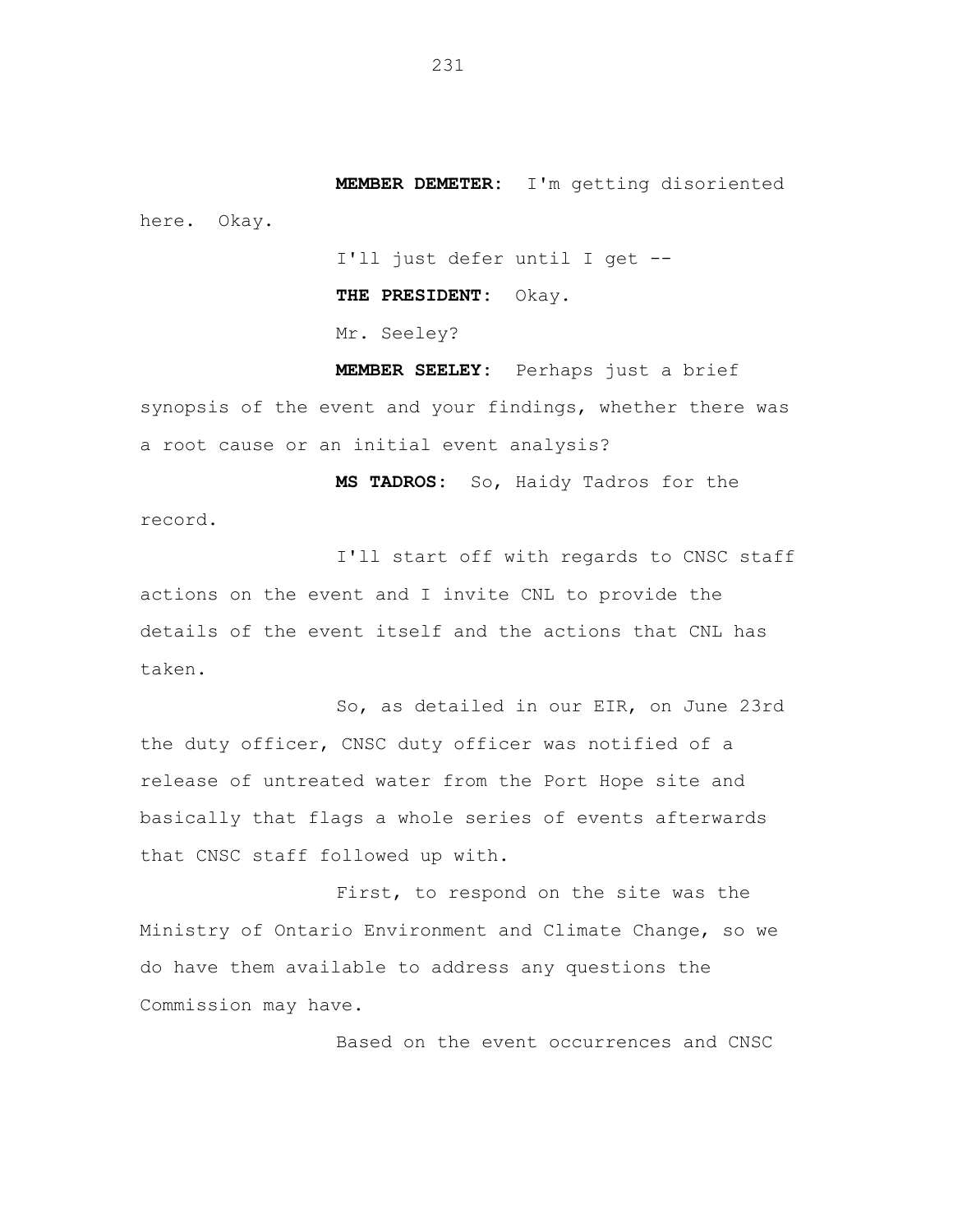staff later following up with an inspection on the Monday, the event happened on the Saturday, it was determined that CNL needed to respond to the untreated overflow of water that had occurred from the different treatment ponds and collection ponds that were in place.

And subsequently to that, again, another CNSC inspection to follow up on those actions provided the opportunity for the CNSC inspector, it was Mr. Robert Buhr at the time, to issue CNL an order of immediate health and safety to take further actions to ensure emergency measures were in place.

So with that, maybe I'll turn the mic over to CNL for their accounts of their actions on that event.

**MR. KEHLER:** Good afternoon, Mr.

President, Commissioners. Thank you for being here with us today.

My name is Kurt Kehler, I'm Vice-President Decommissioning and Waste Management with Canadian Nuclear Laboratories.

With me is Craig Hebert, he is the General Manager of the Hazardous Waste Program which includes both the Port Hope initiative and the low level radioactive waste management office.

Just to have an opening remark, we take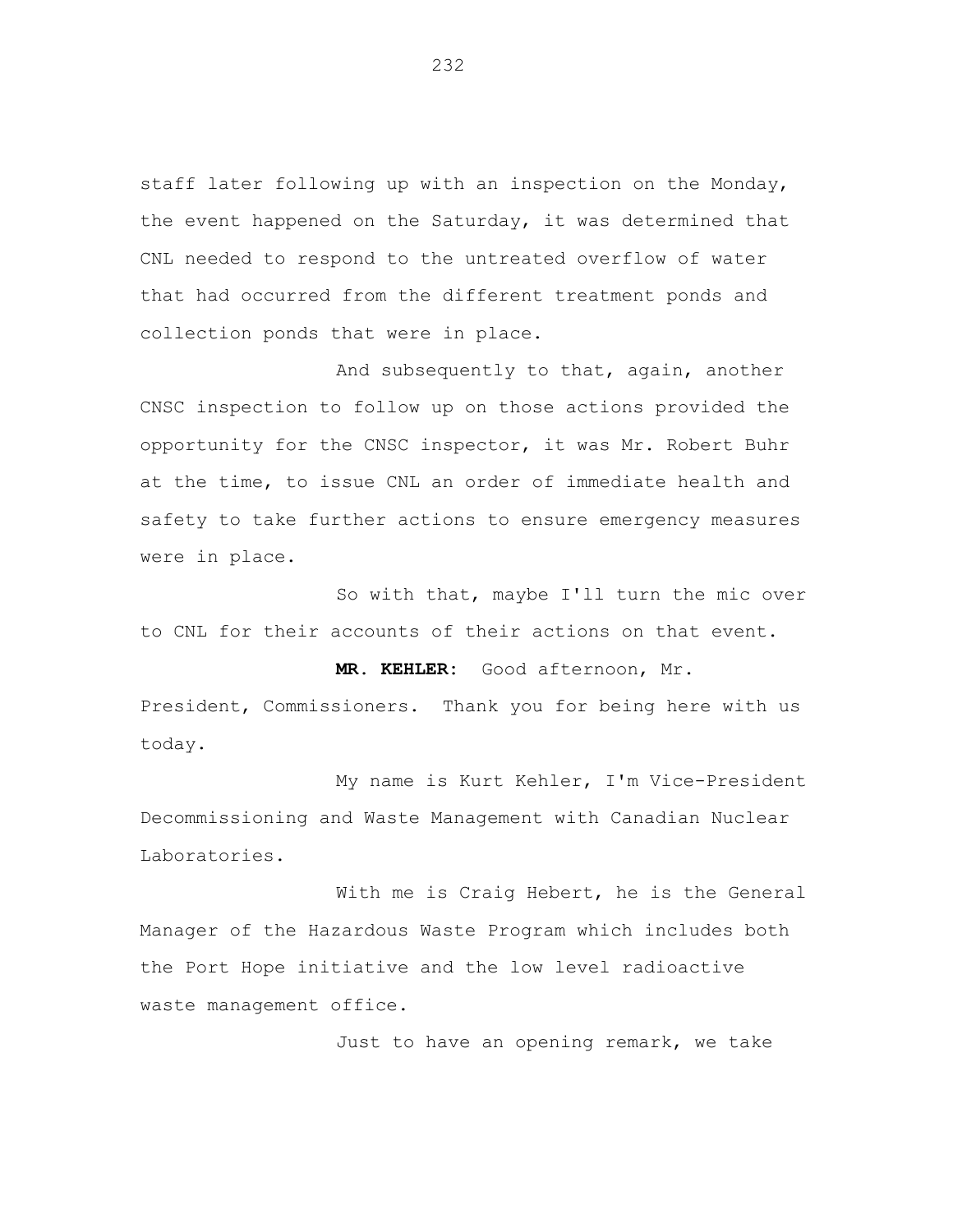this event quite seriously. Any release of materials in environment is unacceptable to us and we just want to make that clear in your minds, that we're taking all actions necessary to prevent this in the future and we should have prevented it from happening that day.

So, let's talk a little bit about the details of the actual event, and for that I'll turn it over to Mr. Hebert.

**MR. HEBERT:** Craig Hebert for the record.

First again, I want to reiterate what Mr. Kehler had indicated, we do take this matter very seriously, we were at the time of the event, before the event and following the event and to confirm, there were no threats nor impacts to health and safety of workers or the public related to these events, both at Port Hope and Port Granby.

Some other relevant information. The overflow was the result of the extremely heavy rains that occurred, record precipitation in the area on June 23rd, more than 60 mm of rain fell in a very short period of time.

That was much more rain than was in the forecast and what was predicted and reports of flooding throughout Northumberland County and that area were front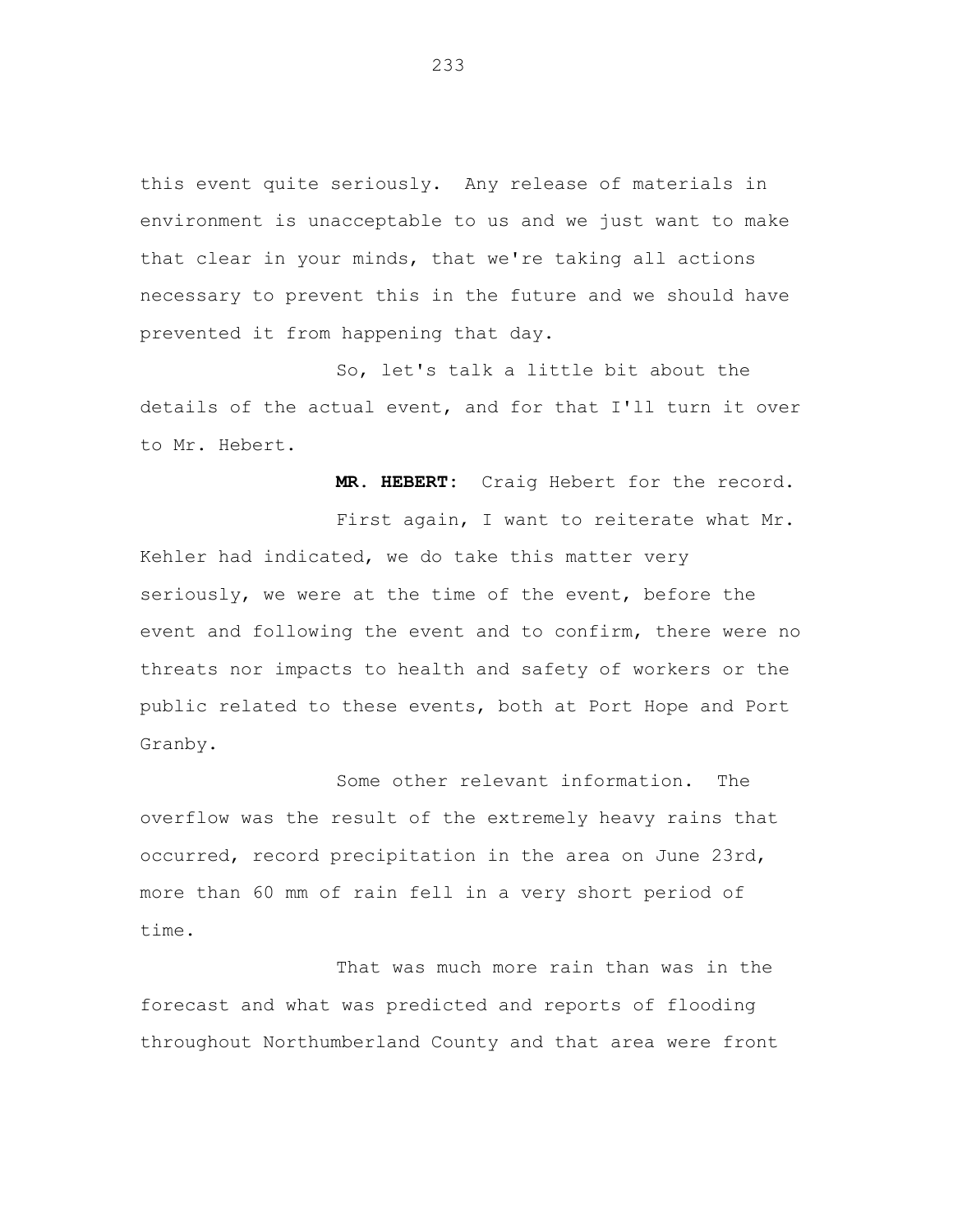page news that day.

In addition to the severe rainfall that day, the Port Hope and Durham area had been experiencing record precipitation since April according to Environment Canada's records and, despite this record precipitation, we'd been effectively managing the increased amount of water at our PHAI project sites for several months leading up to the event and plans were already in place to enhance those measures in order to manage the water and our efforts before, during and after the event significantly mitigated the degree to which that overflow did occur.

It was legacy treatment ponds that overflowed. They're part of the old waste water collection and treatment system at Port Hope constructed in the 1970s.

As part of the remediation and the Port Hope area initiative improvements, we are undertaking a number of significant improvements to site infrastructure in preparation for the delivery and storage of low level radioactive waste to the long-term waste management facility and those improvements include the decommissioning and removal of the legacy ponds that were the subject of the overflow, and that was always part of the Port Hope project plan.

New ponds will be constructed as part of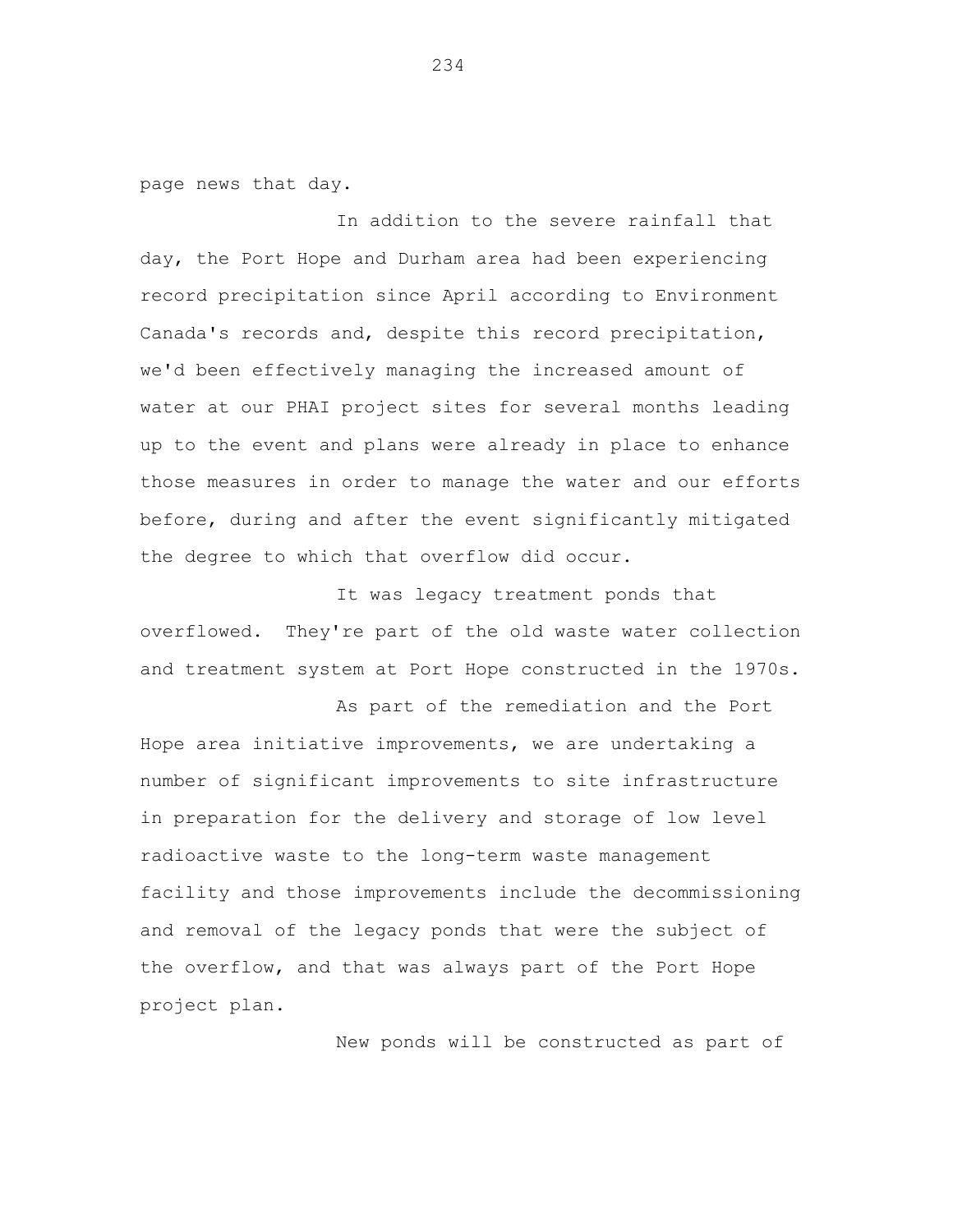the project that will more than double the current storage capacity of water on the site, and along with other improvements that are being implemented to address long-standing environmental issues related to this site that will improve the environmental integrity of the waste that has been there since the 1950s.

Immediately following the June 23rd events, we initiated a thorough review of all of our water management and related plans and procedures for PHAI remediation and construction to prevent a reoccurrence. This review was initiated before the Commission issued the order related to the event on July 7th.

And we now have, as Ms Tadros indicated, we submitted the enhanced revised CNL water management and contingency plans for the Port Hope site to staff and we will also be submitting revised plans similarly for the Port Granby project, even though not required by the order.

So, again, I would like to take this opportunity to ensure there was no threat to health or the environment as a result of these events. We take it very seriously and would certainly invite each of you, the Commissioners, to visit us in Port Hope and take a tour of our site at your convenience, we'd be happy to host you again.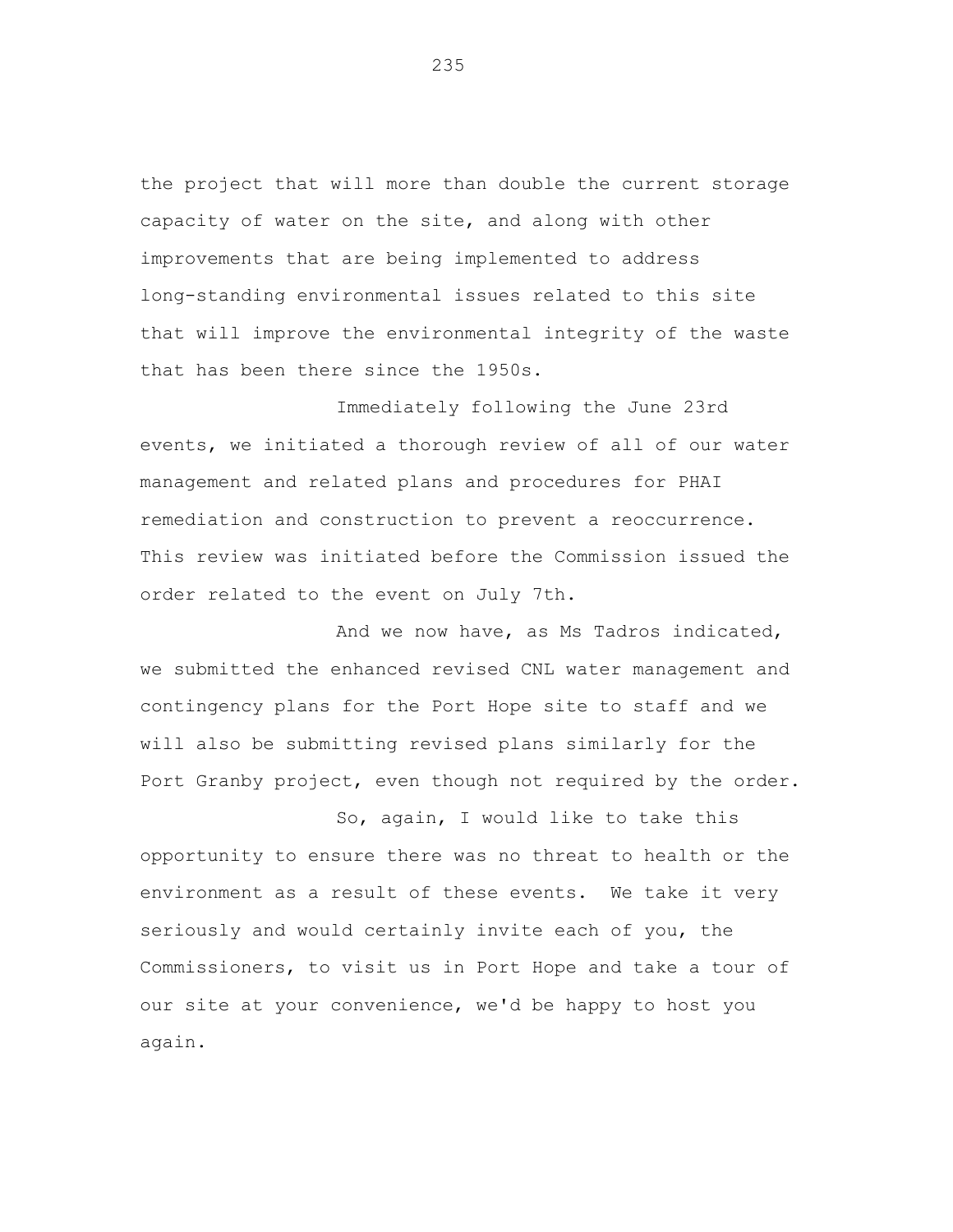Thank you.

**THE PRESIDENT:** Thank you. So, Dr.

Soliman?

**MEMBER SOLIMAN:** Thank you. I would like to ask a question about what lesson learned from this release of untreated water and what recommendation we put in place in order to avoid this from happening again?

**MR. HEBERT:** Craig Hebert for the record.

In terms of lessons learned, particularly over the months leading up to this event is, the weather forecasts these days aren't as reliable as we would expect and would have thought. The forecast rainfall amount prior to that day was 10 to 15 mm; we received in the 60 to 70 neighbourhood.

We have, as a result of the event and the onset of severe weather prior to it, increased the availability of supplies and equipment maintained on site for use in contingencies, things like pumps and sandbags and extra hoses and those sorts of things in order to manage water on the site.

As I mentioned earlier, we had been doing that for months leading up to that event and, as a result, realized we needed to re-double those efforts and increase those inventories and we have done that.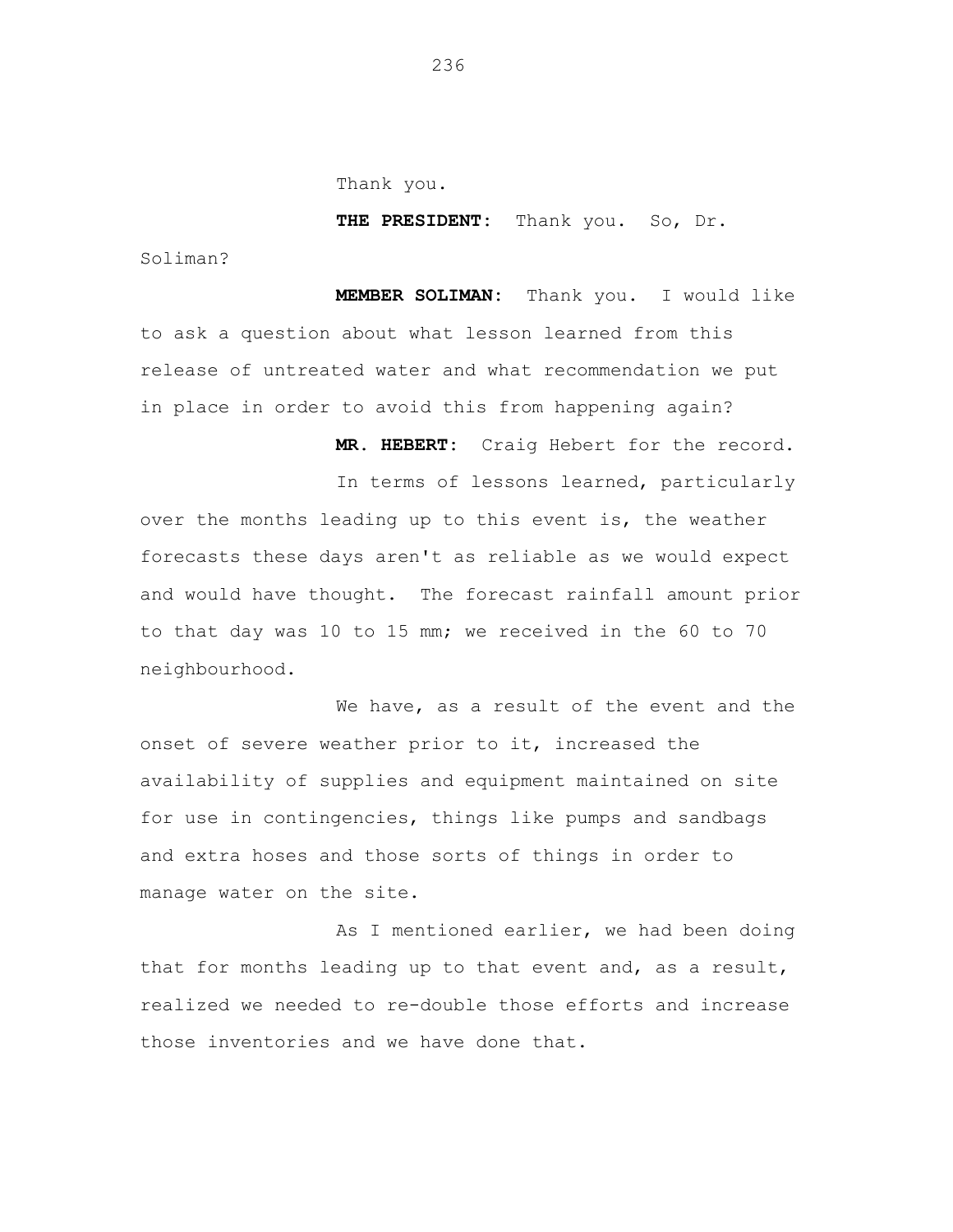#### **MEMBER SOLIMAN:** Thank you.

**MR. KEHLER:** I would like to add -- Kurt Kehler for the record -- add to Craig's comments.

The specific cause of the overflow at this site was a construction culvert which carried the water to the east collection pond; that culvert was overwhelmed by the silt and the volume of water that built up at the culvert which caused surface water then to re-flow across to the ponds adjacent to that.

And so part of the course to correction is to review and revise our site water management plans, increase the size of our water carrying capabilities and to address the silt-laden water in more appropriate measures.

**MEMBER SOLIMON:** Thank you.

**THE PRESIDENT:** You know, some of us have been around for a long time on this Port Hope, and the reason it started is because the overflow into the lake from the old kind of waste facilities that was to be fixed.

But I recall vividly that, I think we were discussing a Doomsday scenario, that you assured us that you had enough pumping and back-up to deal with any rain flow.

So, are you saying that this -- that really this was beyond design event on rain?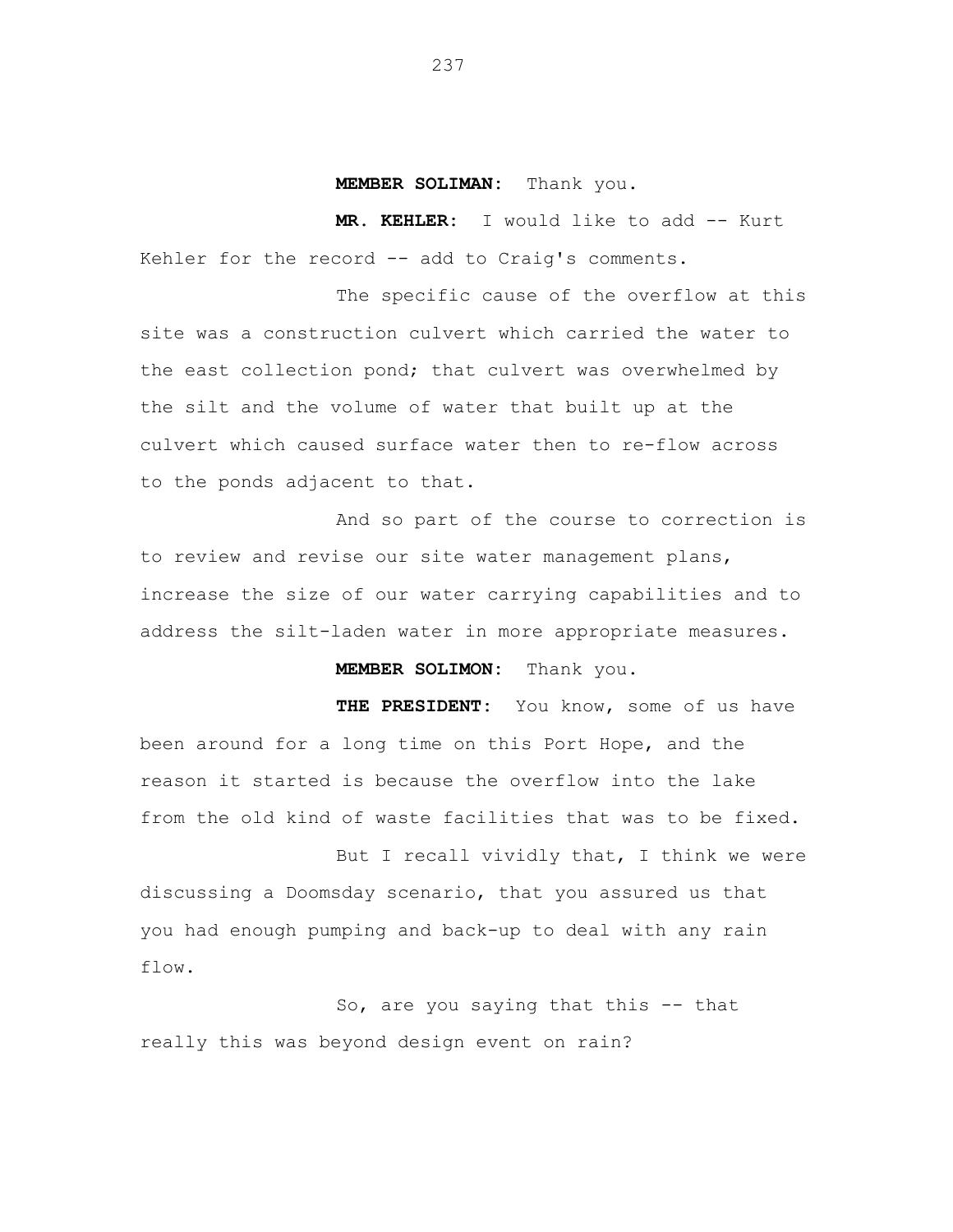**MR. HEBERT:** Craig Hebert for the record. And we did have sufficient pumping capacity on site. Referring to the figures in the EIR, the storage facilities known as the collection ponds are the ones that are intended to contain and retain significant storm flows.

They did do that, they did not overflow; it was the legacy treatment ponds that are designed as - they were, again, designed and constructed back in the 70s as part of the old waste water treatment system. Addition of chemical flocculants and sedimentation was the treatment technology of the day, and it was one of those ponds, as Mr. Kehler indicated, received an unintentional large amount of water due to the overwhelming of an upstream culvert.

So stormwater arrived in those treatment ponds in an unintended manner, and it was that treatment pond that overflowed.

Those treatment ponds are designed as in a cascading fashion, one overflows to the other. So they're normally full to begin with, they aren't intended to be stormwater containment points and obviously did not function as a stormwater containment pond hence the overflow. So it was an inadvertent overload of something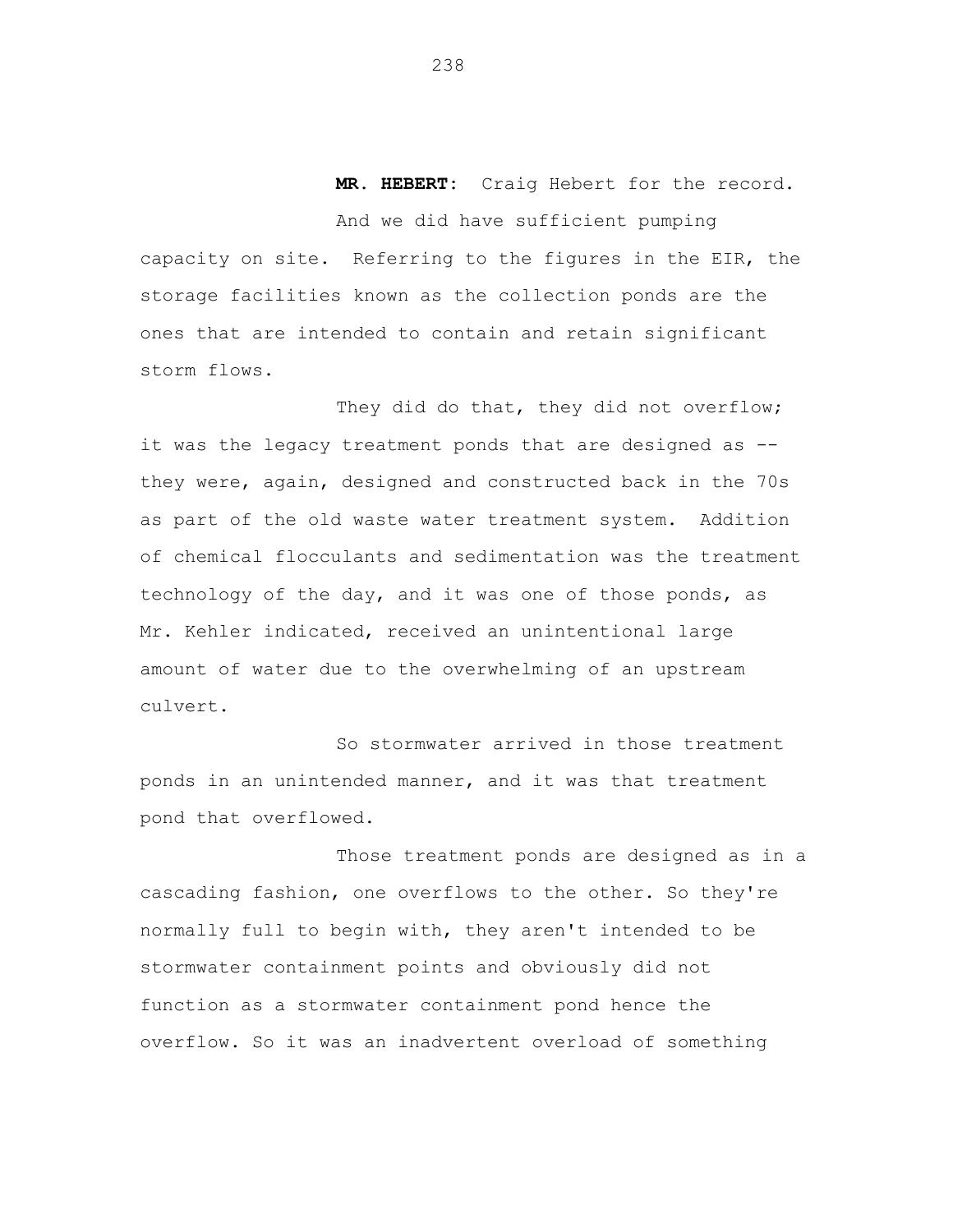that wasn't intended to manage stormwater.

The facilities that were intended to manage stormwater did do that.

 **THE PRESIDENT:** Okay, thank you. Dr. Demeter.

 **MEMBER DEMETER:** Thank you very much. At page 7 of the report, the EIR, the last sentence is: "The off-site samples from W01 and W02 show slightly elevated results to what is normally observed, however the sample results confirm that the evidence had no adverse environmental effect." (As Read)

Are these results for chemical or

radiological constituents? What are the results measuring?

 **MS TADROS:** Haidy Tadros, for the record.

So, as per the EIR, these samples were

collected both by CNL Staff as well as CNSC Staff, and I'll ask Mr. John Thelen to provide the details of what exactly the chemical nature or the radiological nature of those samples were.

 **MR. THELEN:** Good afternoon, John Thelen, for the record, Acting Director of CNSC's Health Sciences and Environmental Compliance Division. Yes, both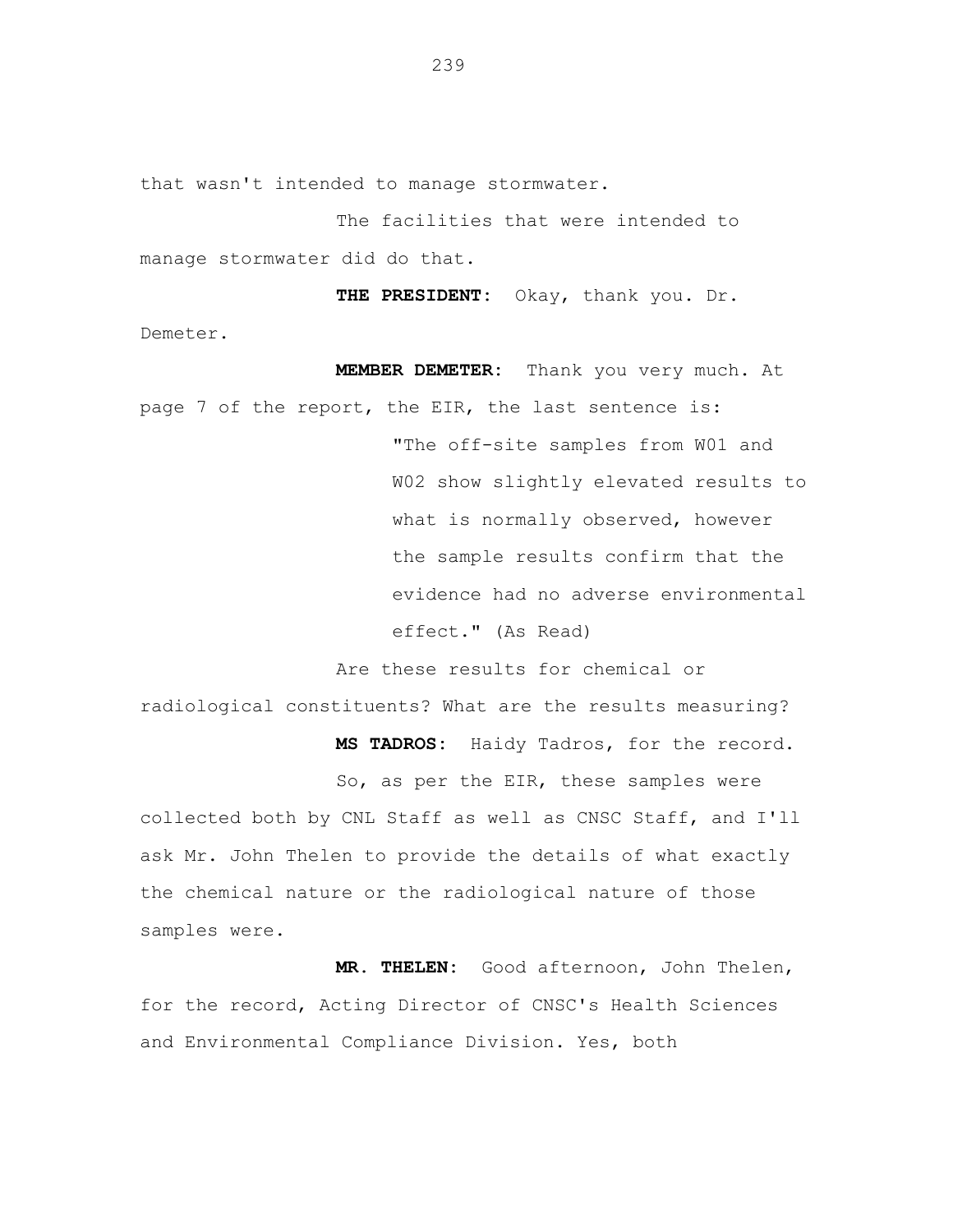radionuclide and non-radionuclide hazardous substances were analyzed for, that includes radium 226 as well as arsenic and uranium.

As mentioned, CNSC Staff independently sampled in those locations both on June  $27<sup>th</sup>$  and July  $20<sup>th</sup>$ , and over that sampling period results did return to background conditions for that area and results were within ranges known to be safe for protection of the environment.

# **MEMBER DEMETER:** Thank you.

 **THE PRESIDENT:** Just a follow-up. When you say the sample, did you sample of the lake water right beside where -- did anything go into the lake as a result of this overflow?

 **MR. THELEN:** John Thelen, for the record.

The ditch in question connects through water bodies, through Clark's Ditch, through Brand Creek, out to Lake Ontario. So both CNSC and CNL independently sampled that water body reaching out to Lake Ontario.

CNSC was not able to sample Lake Ontario. Actually, it was yesterday that Mr. Henry Zhang, Environmental Program Officer at CNSC was actually in Port Hope, was able to get into a boat and sample in Lake Ontario. Sampling in that area was prohibited because of the high water that we have had in that area. But again,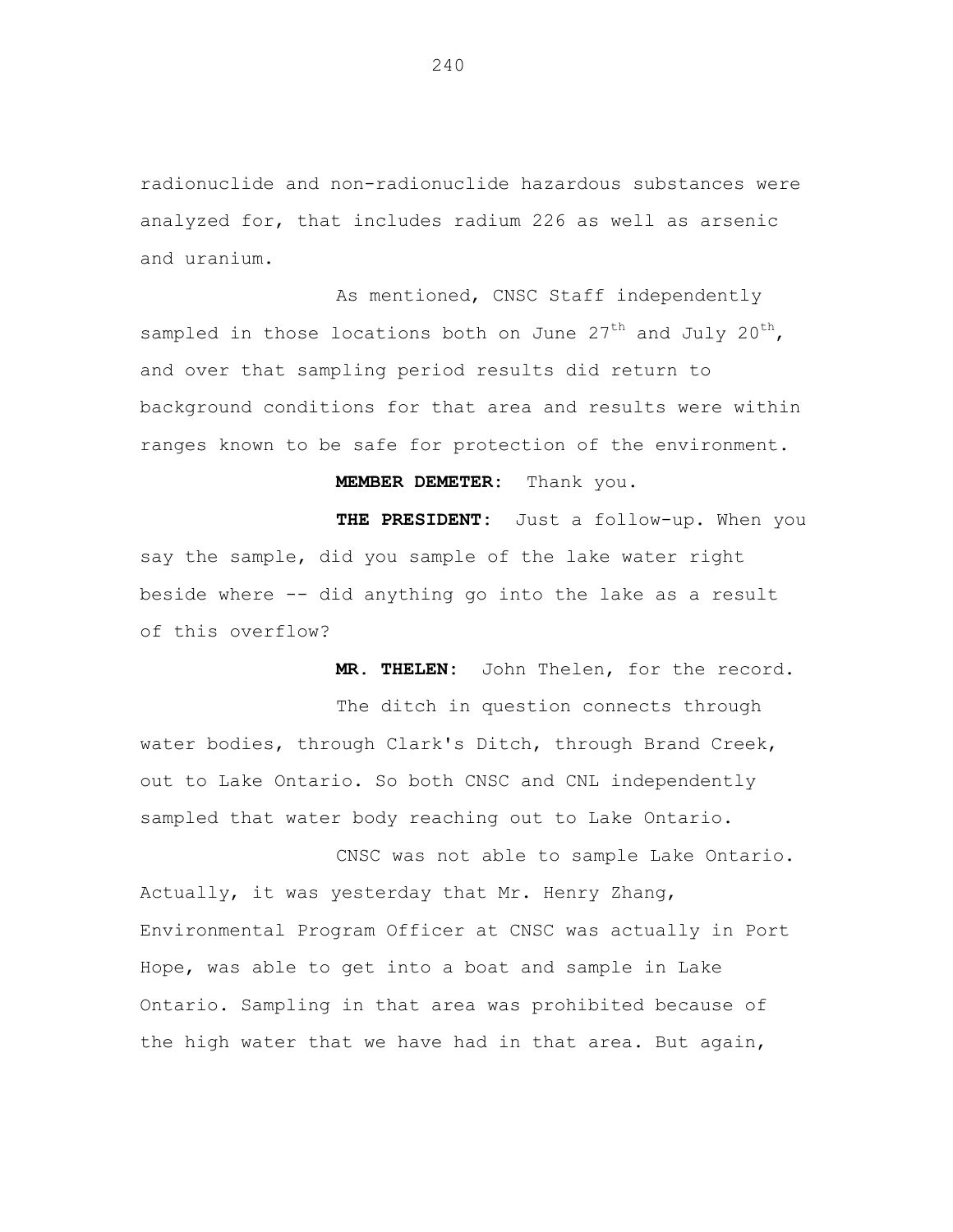the water pathway I just mentioned, all those samples were taken where you would see decreasing trends back to background before reaching Lake Ontario.

 **THE PRESIDENT:** Thank you.

I'd like to hear from the Ministry of Environment and Climate Change of Ontario. What's your assessment of this event?

 **MS REDMOND:** Courtney Redmond, for the record.

The Ministry is -- we're generally satisfied with the actions that were taken in response to the spill event. We also do concur with CNSC's assessment that no adverse environmental impacts resulted from the spill incident.

 **THE PRESIDENT:** So are we expecting kind of a root cause report on top of that, and when would that be available?

 **MS TADROS:** Haidy Tadros, for the record. As mentioned in my opening remarks, sir, we are currently going through the material that's been submitted by CNL to ensure it meets the conditions of the order by way of our regulatory oversight reports, and I

believe we've also indicated that in our EIR.

We are coming before you as a regular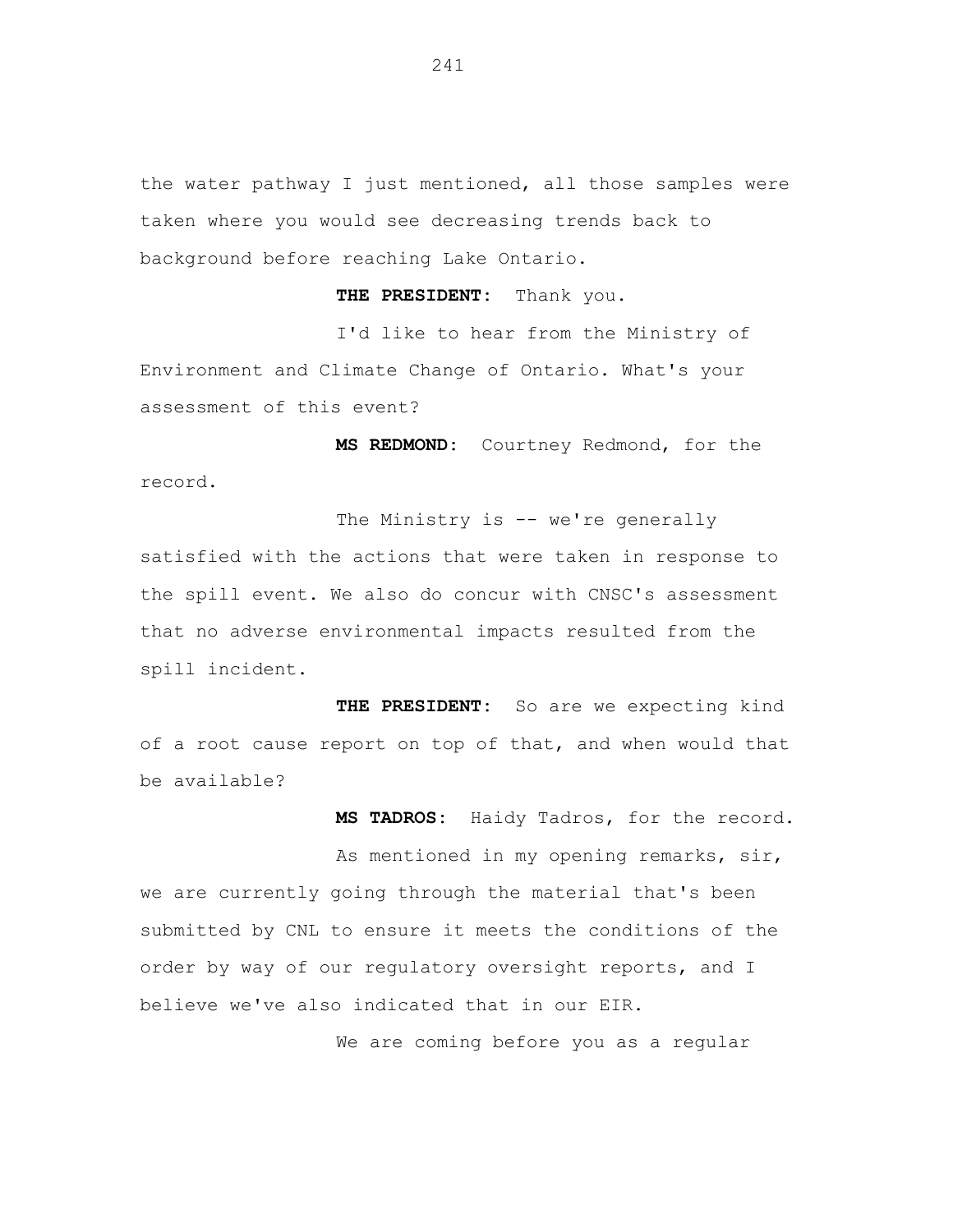update on the Port Hope Area Initiative and more information will be provided at that time based on the review of the material provided and CNSC Staff's oversight activities as the work progresses.

 **THE PRESIDENT:** Okay, thank you. I think we are now all lined up to do Port Granby, so over to you.

 **MS TADROS:** Haidy Tadros, for the record.

I will take my cue to Dr. McEwan's question with regards to the valve. Perhaps just a brief summary with regards to Port Granby, as mentioned. Due to the heavy rainfall in the area there was a similar situation at the Port Granby site whereby water, again, poured out of the location it was supposed to be in.

That event was determined to be because of human error. Certain valves need to be operated at certain times; opening one and closing the other, and based on an investigation that CNL had conducted it was determined that the operator had opened and closed the wrong valves in sequence.

So perhaps CNL can provide some details as to the valve.

 **MR. HEBERT:** Craig Hebert, for the record. That is essentially correct. The overflow is estimated to have lasted for about 20 minutes, a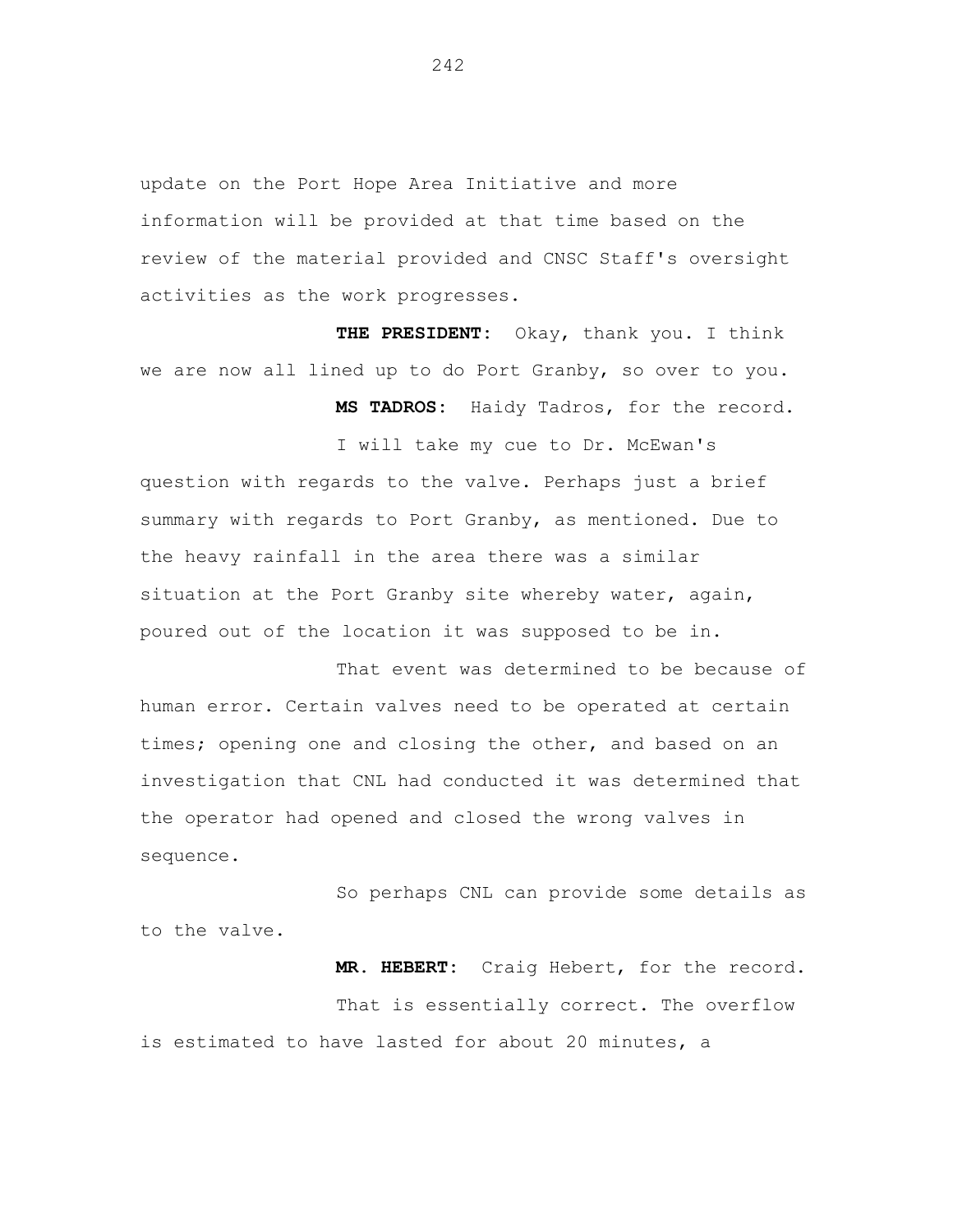relatively small volume. As indicated in Staff's update, it was estimated 2 to 5 cubic metres of water overflowed. To put that in perspective, that's about two to three hot tub volumes, so relatively small given the amount of stormwater that was retained and effectively managed on the site.

The valving in question was the valving to direct water out of the east gorge collection area that was, at the time, pumping directly to the waste water treatment plant, it was in full operation at the time in order to maximize the processing of that excess water. During the storm event when the capacity of the treatment plant was in danger of being exceeded, water was diverted to the equalization pond, and it was the changing over of those valves that caused a very short-term reduction in pumping capacity resulting in the overflow.

 **MEMBER McEWAN:** So you're confident that 20 minutes was in fact the time that the overflow was occurring, that there wasn't a significant period before that that it could have been occurring, presumably because you can time the valve change?

 **MR. HEBERT:** Craig Hebert, for the record. We're relatively confident in that estimate. It wasn't sort of stopwatch measured, as it were, it was based on observations by staff that were there,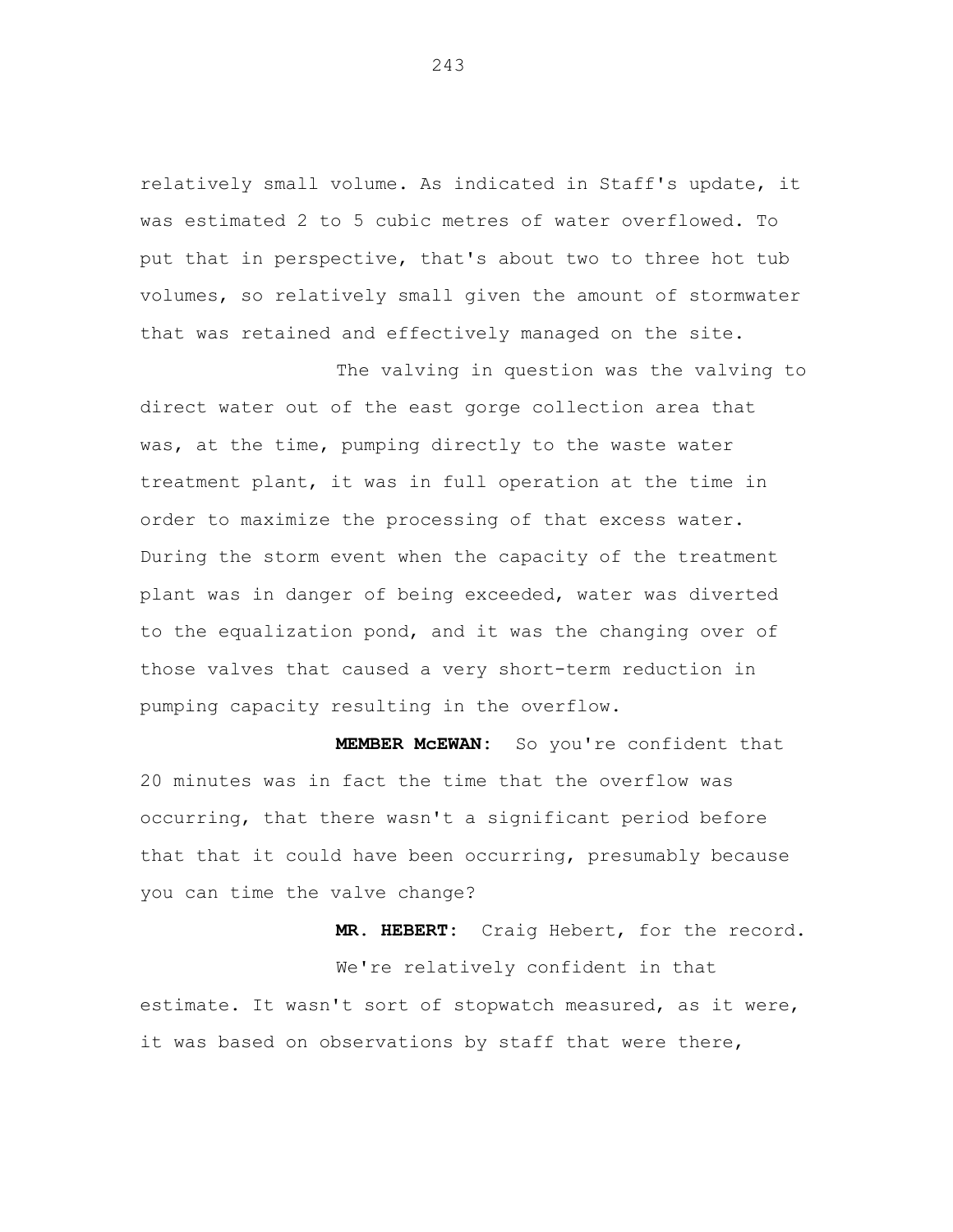contractor staff that were there at the time responding to the severe storm event and attempting to mitigate any overflows.

 **THE PRESIDENT:** Anybody else, comment? Mr. Seeley, comment?

 **MR. SEELEY:** Perhaps then to lessons learned from the event, and how to mitigate in the future?

 **MR. HEBERT:** Craig Hebert, for the record.

Similarly, to my earlier comments with

respect to reliance on weather reports and increases in contingency plans and supplies and equipment, in addition at Port Granby, that area of the site was an active construction area, unlike at the Port Hope site where, again, it was the legacy treatment plant -- or, sorry, treatment ponds that were the subject of the overflow.

So there are some lessons learned with respect to our interface with our staff and our contractor staff and the coordination communication between the folks on the pumps, as it were, and the folks in the treatment plant. So we've implemented more robust communication procedures in that regard as well.

 **THE PRESIDENT:** Okay. What worries me is on page 3 of 3 of the Staff document. The last sentence of the first paragraph: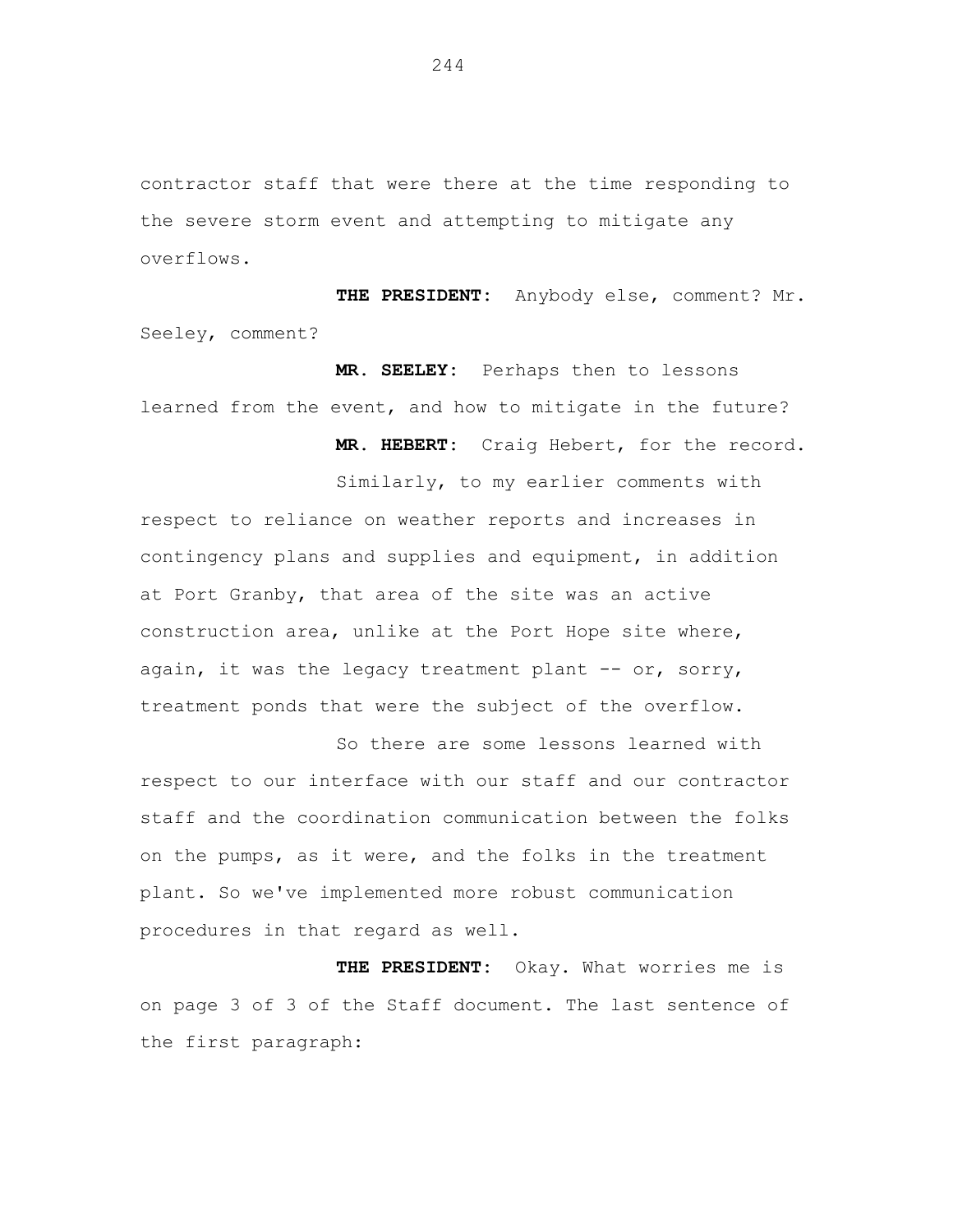"The investigation also identified that there are no operating procedures in place for non-routine conditions in the event of excessive rainfall." (As Read)

Again, you know, one of the questions we always ask, plan for the worst, hope for the best. So we've seen this facility. We toured Port Granby, big huge facility. I cannot believe there wasn't a doomsday scenario built in. What do you say to that?

 **MR. KEHLER:** Kurt Kehler, for the record.

Those procedures are being updated to address this specific situation. It is a short-term situation because the whole Port Granby, that area where this overflow occurred, is in line for remediation, and the pump being in the situation there is temporary, but it should have been taken into account as part of the operating procedures.

 **THE PRESIDENT:** Staff, do you want to comment?

 **MS TADROS:** Yes, thank you, sir. Haidy Tadros, for the record.

As CNL has pointed out, there will be procedures that are being put in place. Coming back to the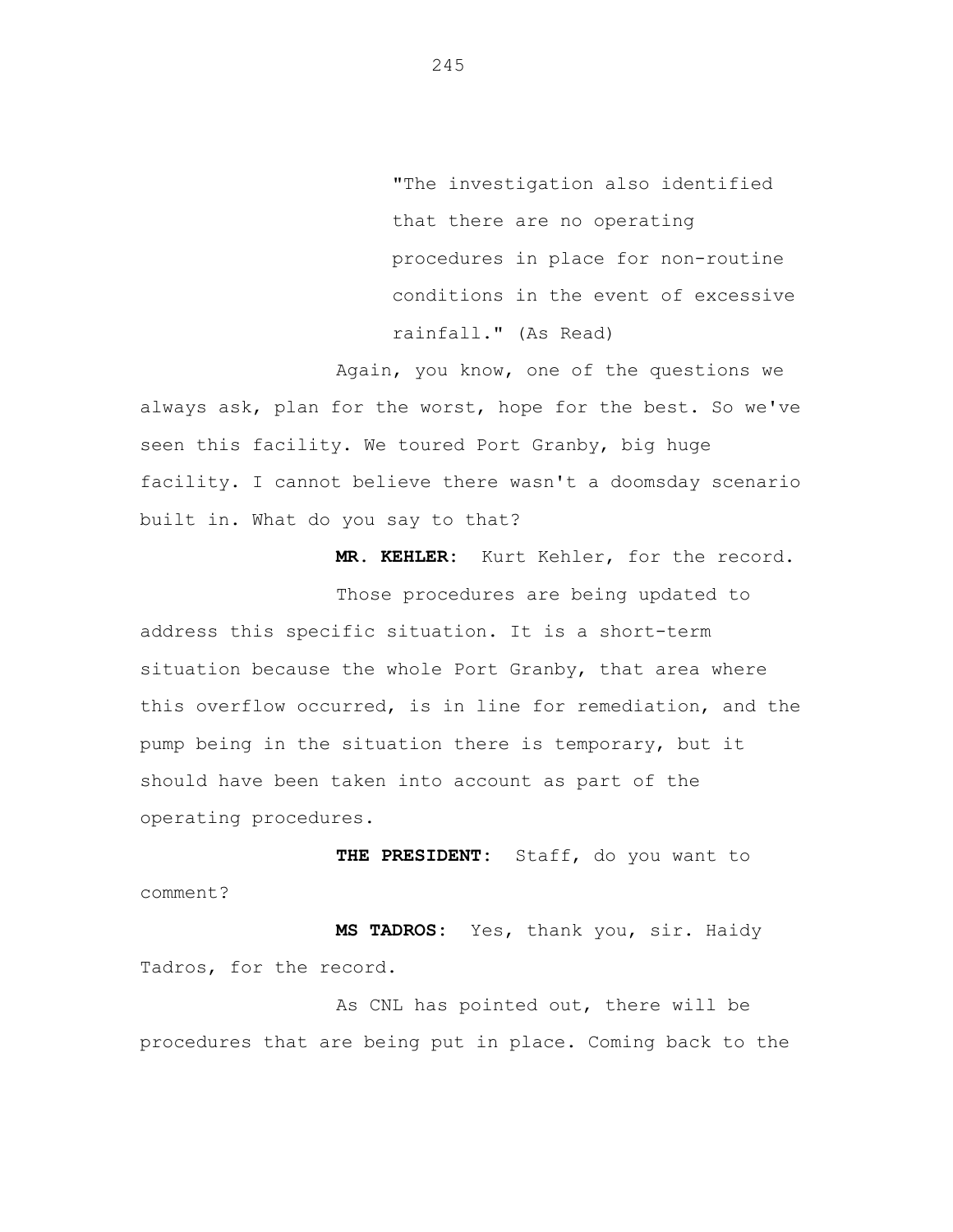previous question on lessons learned, and as a regulator we do take the opportunity to learn lessons for ourselves out of these events.

I think one of the things that the team has noted is that our focus, especially as the work is ramping up in the Port Hope and Port Granby areas, will be on emergency exercises related to environmental releases. We did conduct an emergency exercise in the Port Granby area, but it was more geared to worker safety. As the remediation work is happening, it was not focused on environmental upset conditions and conditions for excessive rainfall, for example.

So our lessons learned is we'll provide a bit more oversight in that area as the work in Port Hope Area Initiative progress.

 **THE PRESIDENT:** Thank you. So the next item, I'm told, is CNL is going to brief us on Class 4 power loss and small fire. Thank you.

 **MS TADROS:** Haidy Tadros, for the record. Maybe by way of sort of introducing this and to allow Mr. Cotnam a little bit of time to set himself up there. Again, as Mr. Leblanc had indicated, CNSC Staff had provided the status update to the Commission again because of a duty officer report, and noting that the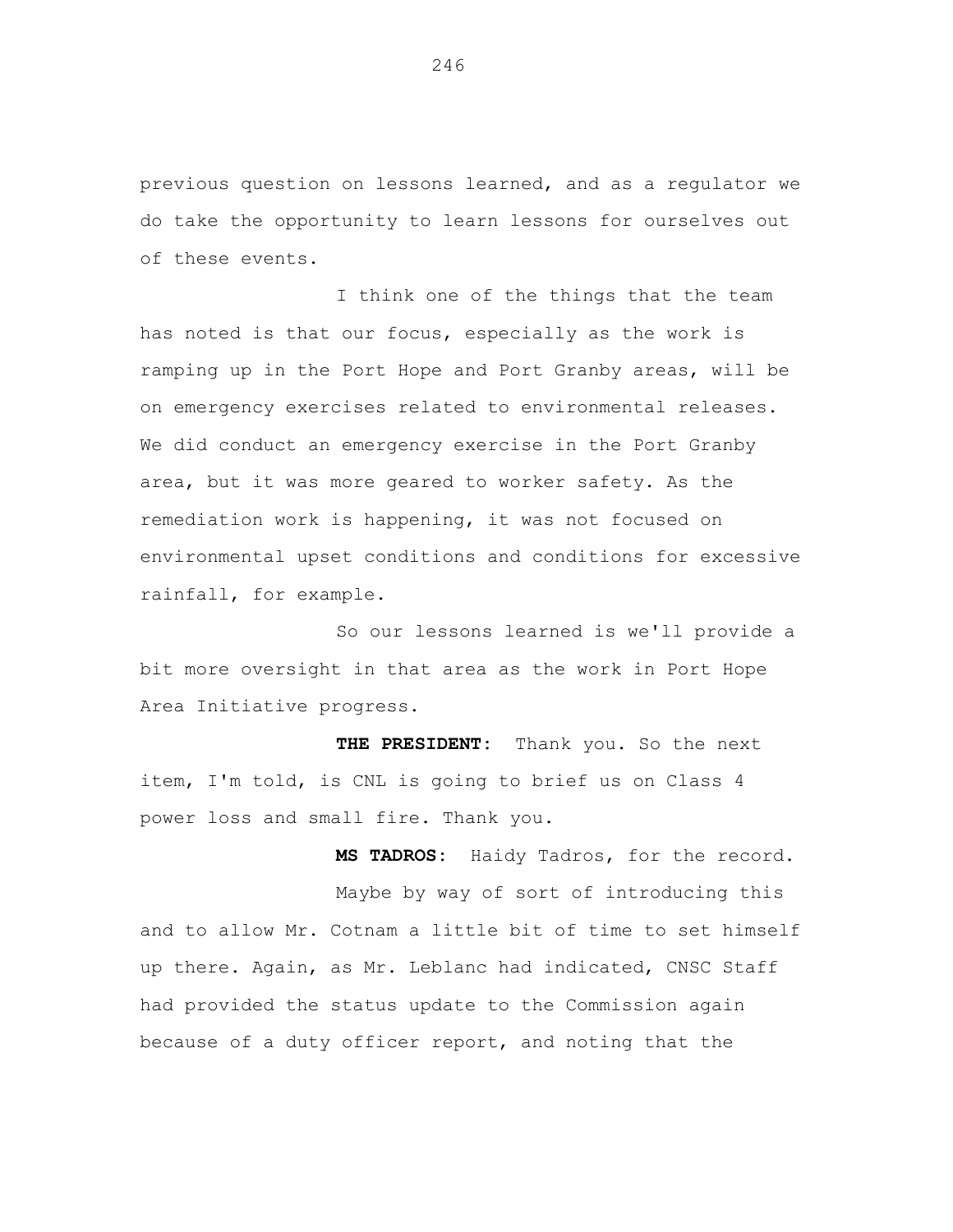Commission Members would be in the area of Chalk River to give you a feel for sort of the layout and what had happened.

I am joined by my colleague, Mr. Jean Leclair, whom you've met I'm sure. So we're here to answer any questions with regards to this loss of Class 4 power at the Chalk River site which coincidentally also caused a little bush fire to happen as well.

 **THE PRESIDENT:** So who's going to give us a brief?

 **MR. LECLAIR:** Mr. President, Members of the Commission, my name's Jean Leclair, I'm the Director of the Nuclear Laboratories Research Reactors Division.

So just to supplement what Ms Tadros has just said. So just so happens this week we had Dr. Demeter, Dr. Soliman, and Mr. Seeley on an orientation tour of the Chalk River property. While we were there we had the opportunity to visit the location of the proposed near-surface disposal facility, which is a project that's undergoing environmental assessment at this point in time. So while we were there CNL pointed out the actual location of this bush fire.

So just to summarize the event, Class 4 power -- just for everyone's benefit, Class 4 power is the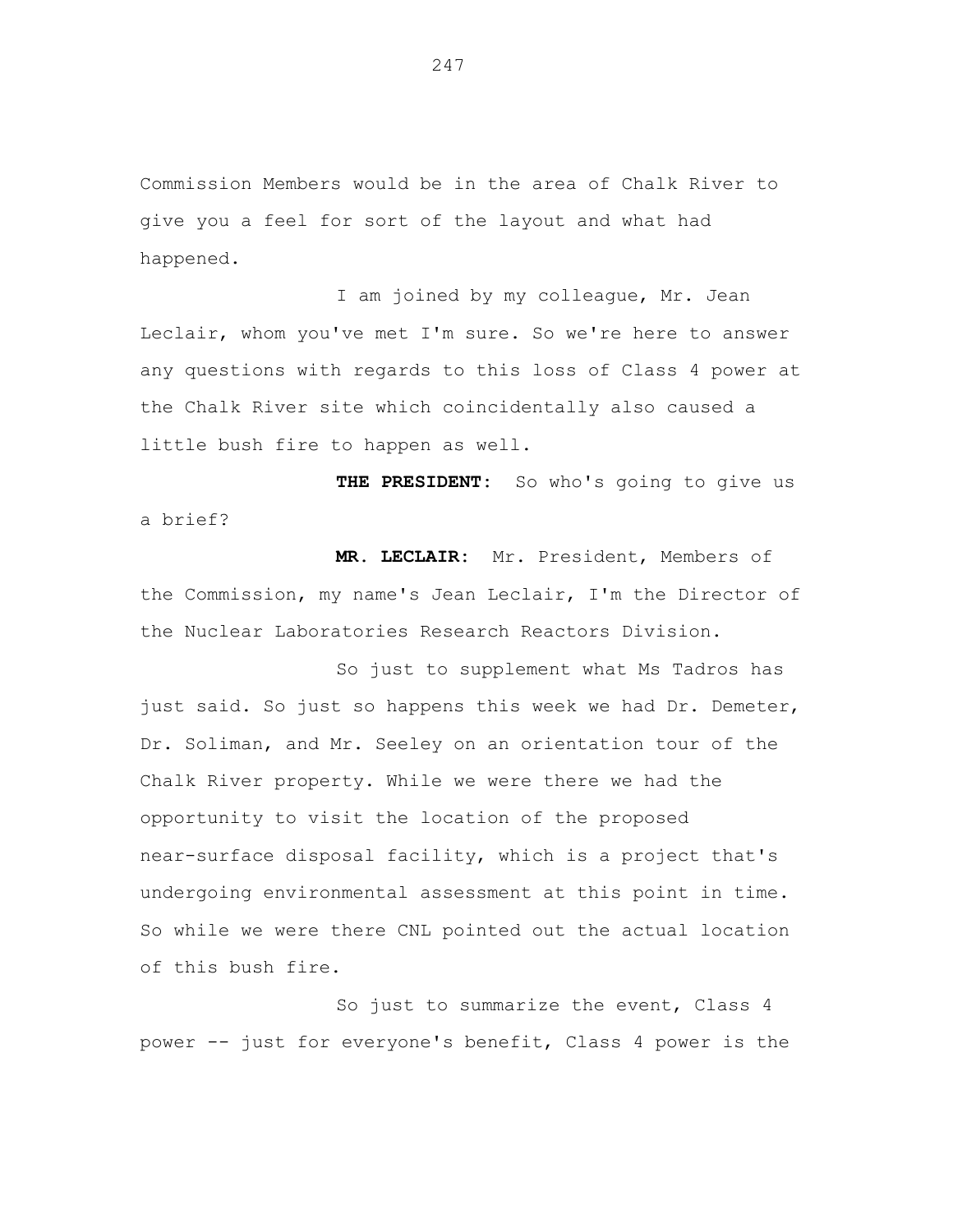main power that comes to the site, it's the power that's provided by Hydro One, which would be the same power that we receive to power our homes. So in this particular situation the loss of the Class 4 power occurred on the Chalk River site and that loss of that power also led to the loss of power in the Village of Petawawa, so there were residential customers that were also affected. That's what led to the potential for public interest.

As is normally done by CNL when a loss of Class 4 power happens it triggers a need for them to bring in their back-up power, which it did. The site then proceeded to initiate their emergency operations centre in case there were any issues, which there weren't. However, with doing that, they notified provincial agencies, Ontario Province Police and Deep River Police. So as a result of that it obviously indicates a potential for public interest.

So there's no EIR, it's not really an event. Class 4 power failures do occur, they do happen on occasion. But because of the public interest, the potential for public interest, CNL posted it on their website, CNSC Staff posted it on our website with a link to the CNL website to ensure that the information is out there so that there's some reassurances that it's not CNL that caused the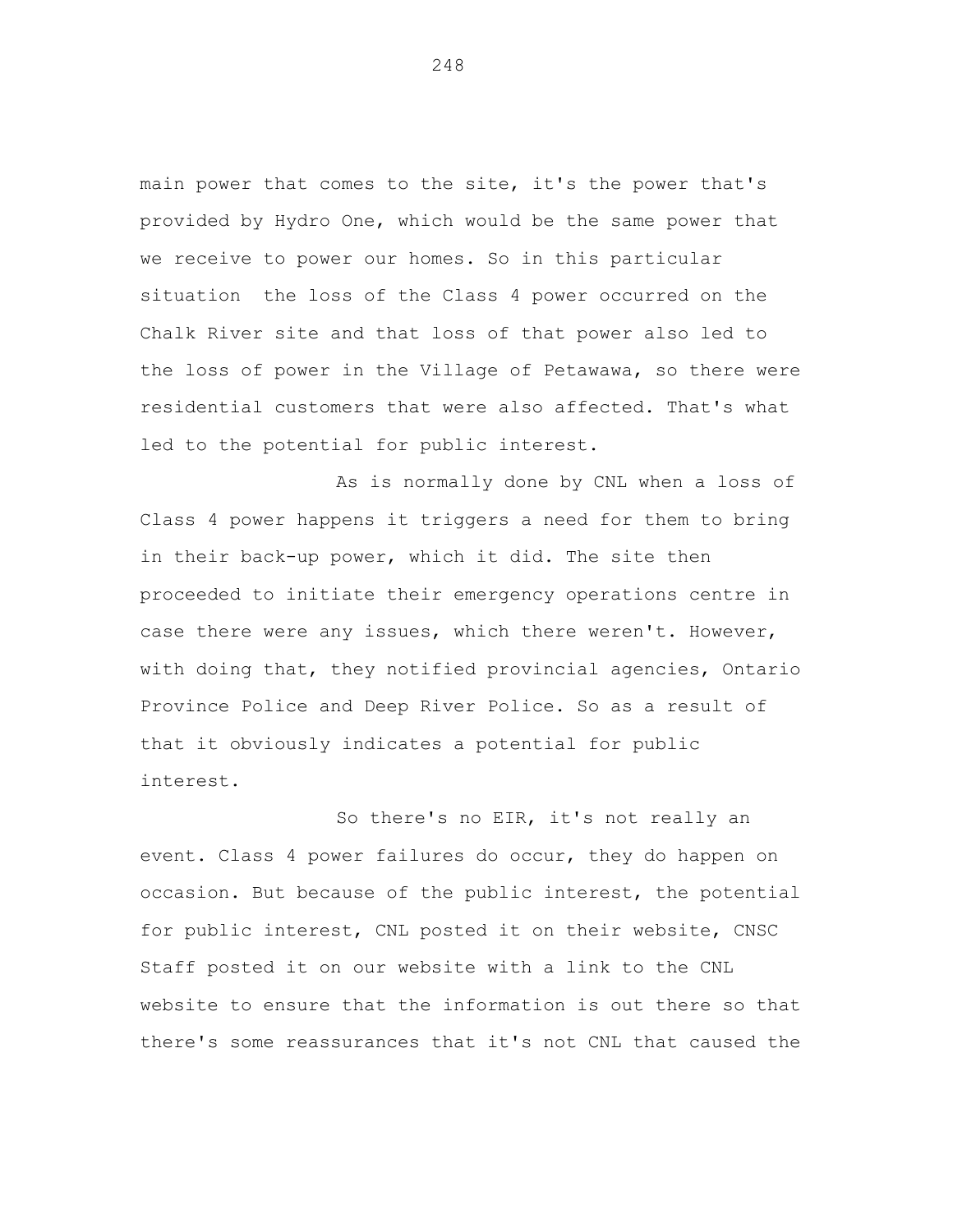Petawawa Community to lose power and, in fact, it was a Hydro One event.

Just to note the bush fire, so a long way from the site, it was a small fire and was immediately put out. So the site was never at risk, safety was never compromised, there were no impacts on health safety and environment.

 **THE PRESIDENT:** I just thought if you staged it for this team that came to visit the site to see how well you can manage it, no? Okay, questions?

 **MEMBER SEELEY:** What was the cause of power and how did that link to the forest fire?

 **MR. LECLAIR:** Jean Leclair, for the record.

Perhaps I'll ask Mr. Cotnam, seeing that he's here, I'm sure that he can answer the question and provide you that information.

 **MR. COTNAM**: Yes. Good afternoon, Commissioners. I haven't seen you in a couple hours. To your point, Dr. Binder, I wish we were that slick and organized that we could predict and use those events the way you said, in the tour.

To directly answer the question, it was a downed Hydro One line and that's what actually initiated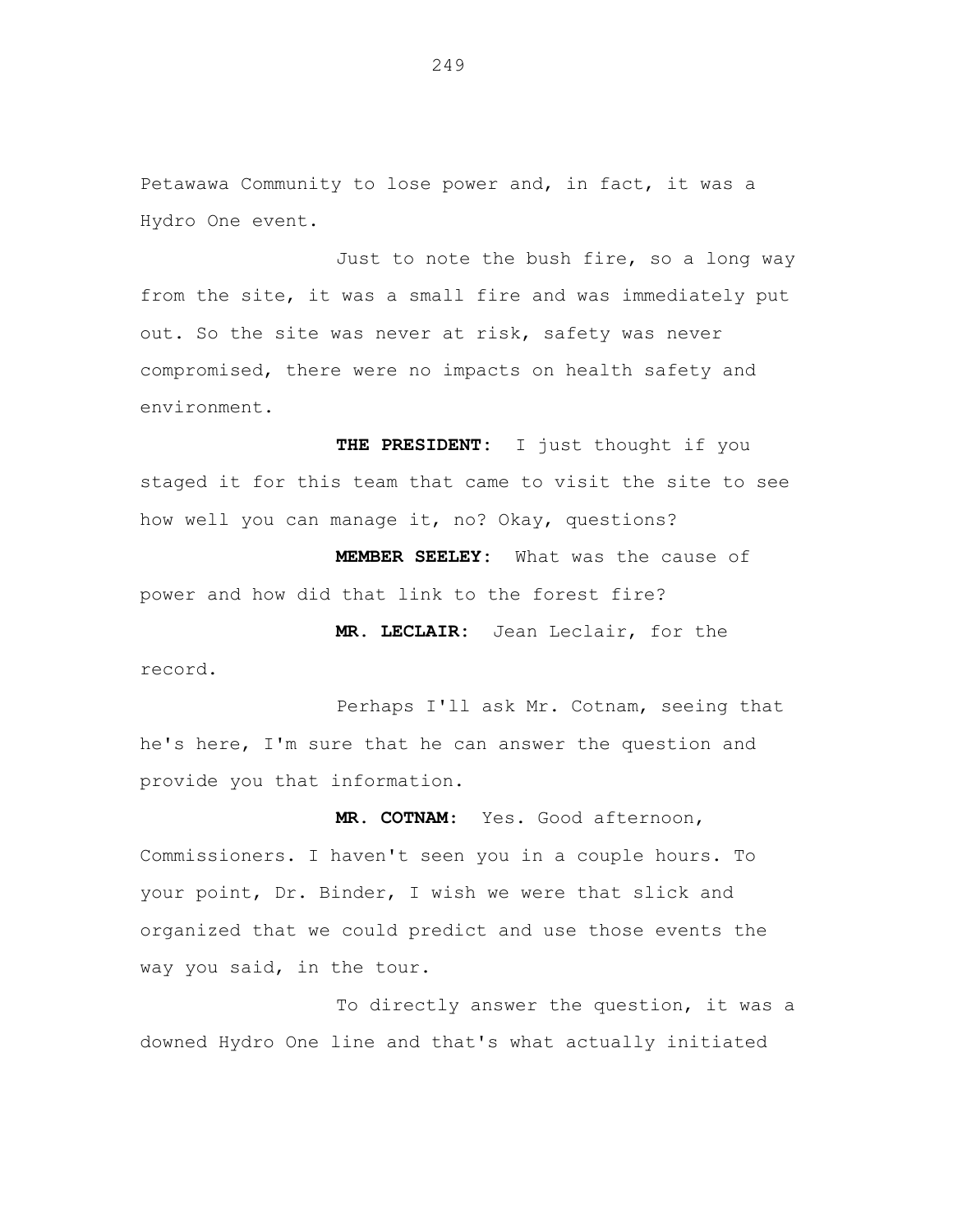the event. We have been working with Hydro One over many years. The Commissioners who've seen the regulatory oversight report know that we've actually made quite great strides in improving our Class 4 infrastructure. But, as Mr. Leclair said, and I do agree, it knocked out the power in actually both Deep River and Petawawa, so therefore it was -- you know, it was a known public event, it was a Sunday afternoon. I'm pleased to say that all the emergency ops response was just as you would have expected, including the proactive notification when you activate the emergency ops centre, the EOC as we call it.

We continue to work with Hydro One to improve the infrastructure and support they give to the Chalk River site.

THE PRESIDENT: Question? Dr. McEwan?  **MEMBER McEWAN**: How quickly can you move to your emergency power? Is it instant or is there a gap?

**MR. COTNAM:** We have several different back-ups. Of course, NRU is the most significant and it is instantaneous. In fact, the Commission is well aware in the past that we have both sized and re-qualified diesel generators, we have regular backup generators, and we also have -- post-Fukushima, we have some Fukushima diesel generators for the site. Then there's a series of Class 3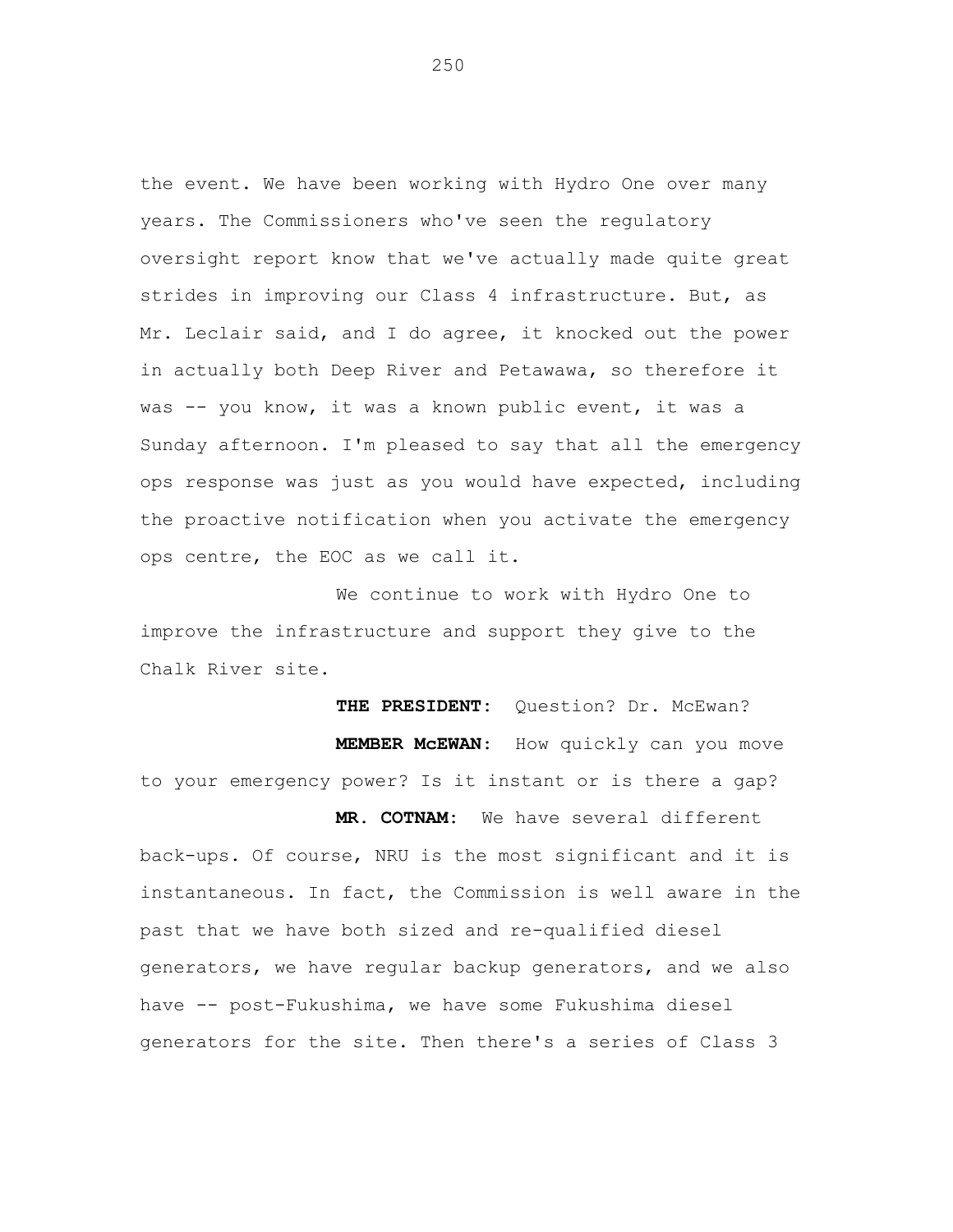diesel generators again that support other site infrastructure.

So it's a fast event. Mr. Leclair is correct, we do lose Class 4 power in the valley not on an infrequent basis, and so the focus back in 2013 has always been on improving that infrastructure, particularly starting with NRU, which we have achieved.

Maybe I should add that NRU was in a safe shutdown. It happened to be in its outage, its regular outage when this occurred, but nonetheless I personally shared the all clear that was sent by our staff at the EOC at approximately 1900 that Sunday evening, I sent it over to actually Mr. Leclair because I knew the duty officer had of course been contacted. That essentially said that all nuclear facilities were in a safe state, we were standing down the emergency op centre, that was done as well.

 **THE PRESIDENT:** Thank you. Questions?

 **MEMBER SOLIMAN:** I have a question, but I think you answered partially my question. I understand that Class 4 power operates some pumps on the reactor to remove the heat from the core. When you have Class 4 power loss, there is a certain period of time where you will run the generator to create equivalent power, which we call on the power plants Class 3 power.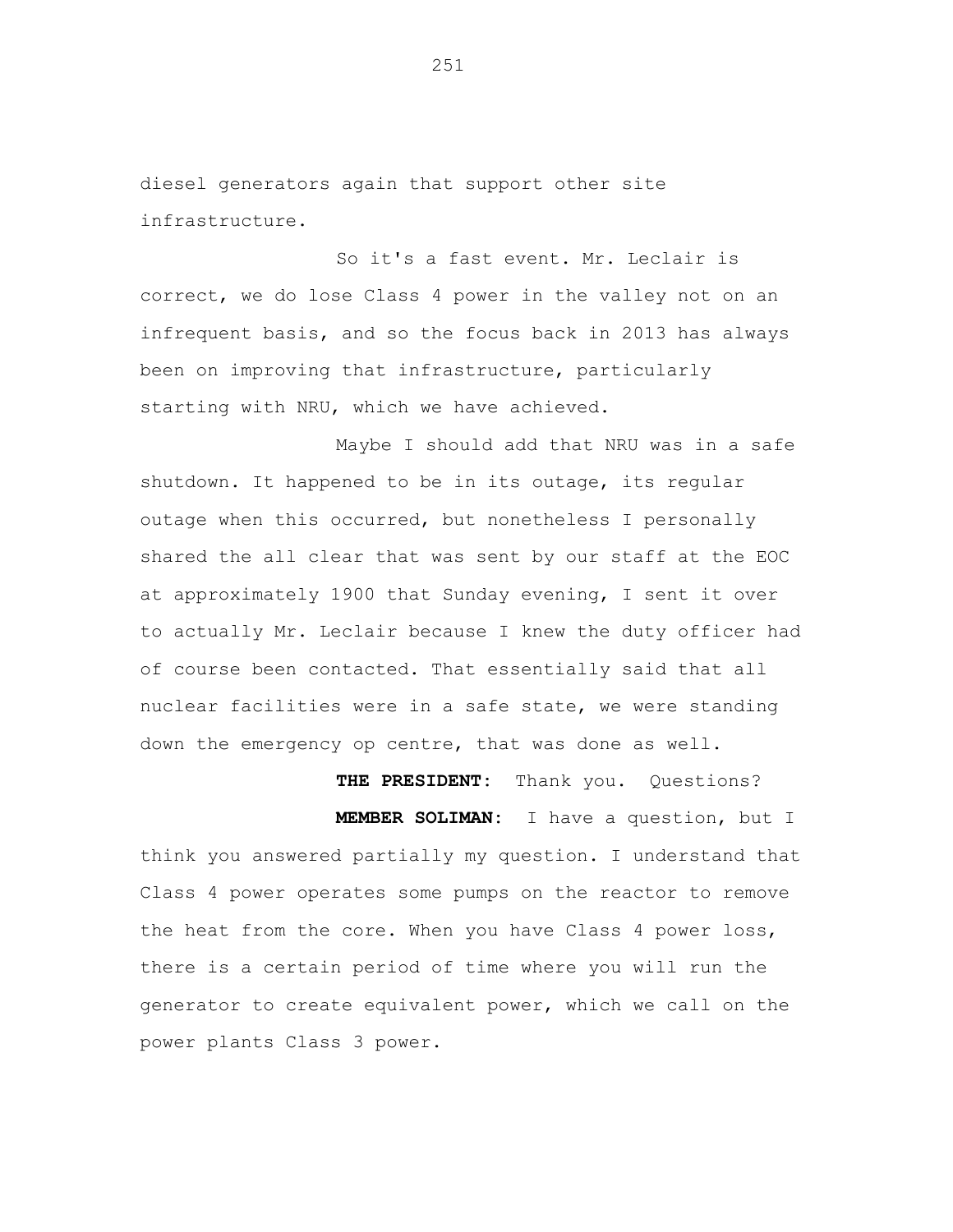So in this case, between these two there is a loss of equipment -- did any of the equipment experience failure?

 **MR. COTNAM:** No. Again, with NRU, we have made quite a bit of robust improvements over the years with its safety systems, including with what's called the IIP, the Integrated Implementation Plan, which was a 10-year plan as a basis of the ISR in 2011 relicensing, which was to take us out potentially 10 years, that will not occur now. So all the electrical equipment has been upgraded.

Maybe I should add, I didn't get into this, but of course there's Class 1 battery banks as well and there's multiple Class 1 battery banks which have been modernized because of course the original banks would not be appropriate now.

## **MEMBER SOLIMAN:** Thank you.

 **THE PRESIDENT:** Anything else on this? Okay, thank you.

I understand we're now going to hear from Cameco about a particular incident that occurred. Who wants to brief us on this? Go ahead.

 **MS TADROS:** Thank you, sir, yes. That would be me as well. It's been an exciting time in the fuel cycle area.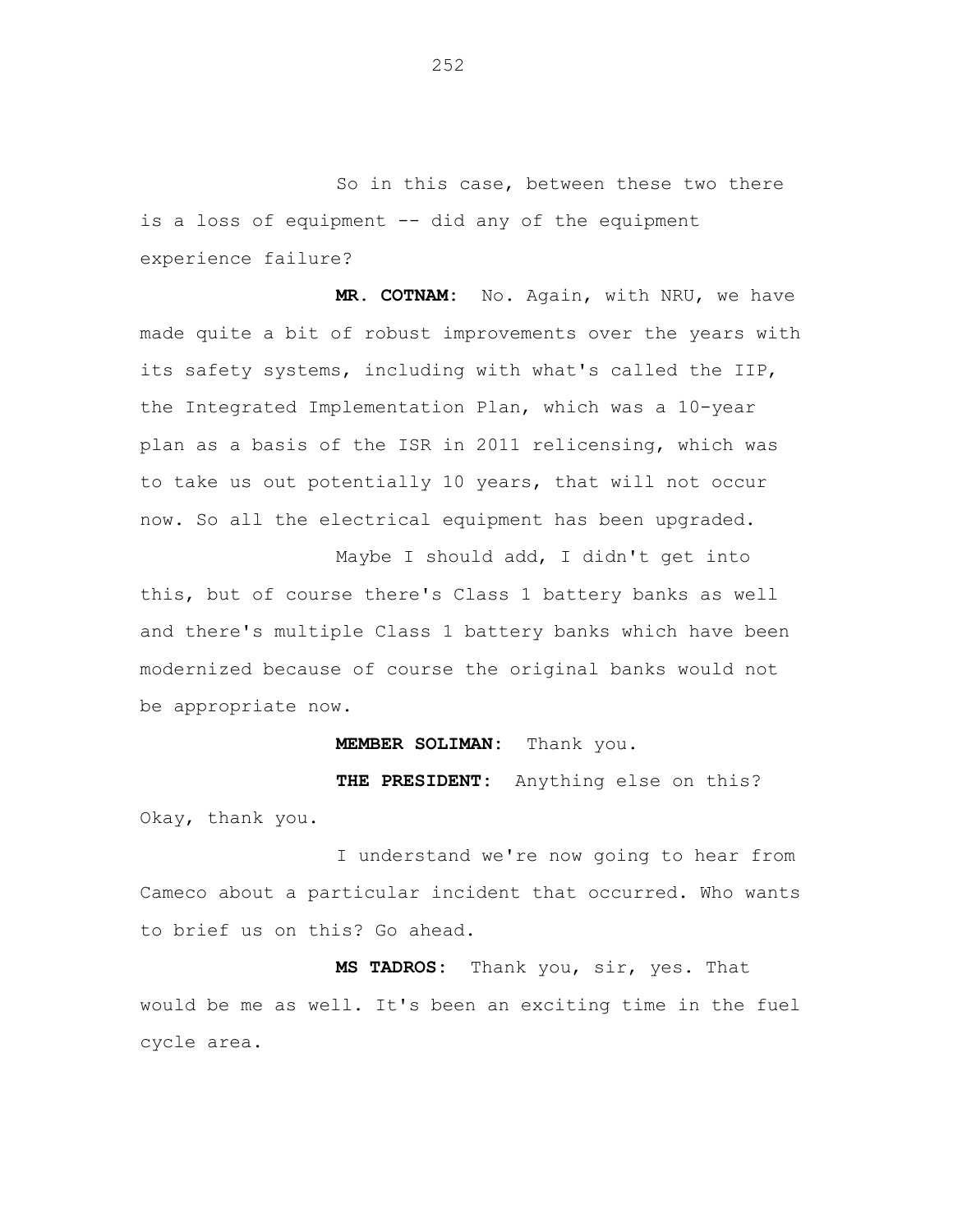So I do believe there are Cameco staff who have signed in and are available to provide additional information to this matter. I know the Commission Members do not have any written briefing on this and the timing of such didn't allow for us to put together a written briefing, so I just wanted to prepare a verbal briefing for today's proceedings and to notify the Commission of a recent incident that took place underground at one of our operating mines, the McArthur River Uranium Mine in Northern Saskatchewan.

The event occurred on the morning of August  $12<sup>th</sup>$  where a worker accidentally lost the distal phalanx of the fifth digit of his left hand, so basically the tip of the little finger from where the bone was, while installing piping underground.

So the worker was in the process of helping feed the piping through this piping installation machine from a crouched position. As he came to stand up and steady himself he placed his hand on the chain drive of the machine and, inadvertently of course, the machine caught his little finger and sort of amputated it at the bone.

The work was immediately stopped and the piping machine was out of commission. Cameco is looking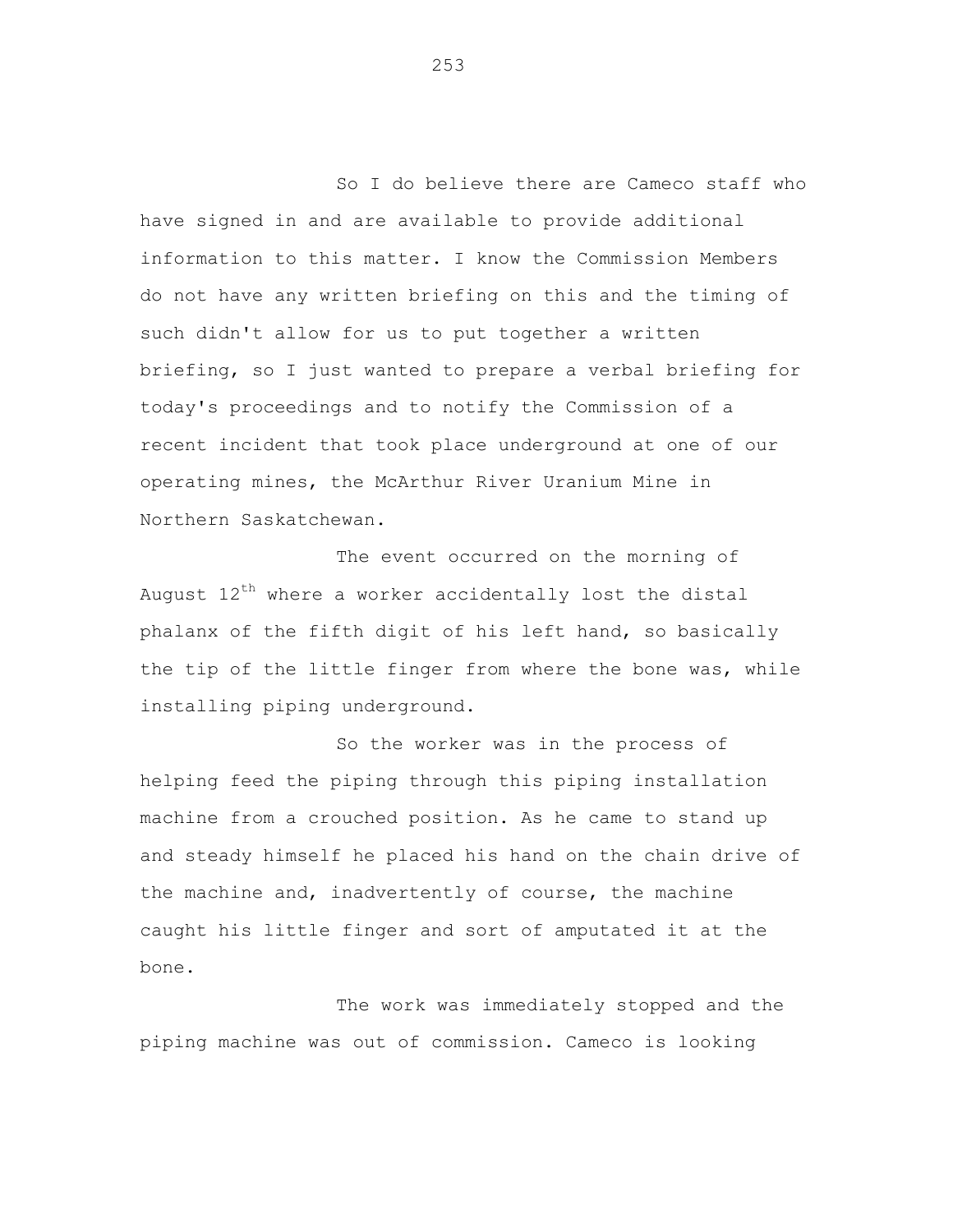into the machine and the functioning of the machine as part of their investigation report. But more importantly, the injured individual was brought to the surface, received medical attention right away. Only on the Monday, on a regular schedule, he was flown back to Saskatoon and was attended to in hospital. The worker is currently on modified work duties until further notice.

So just to say that although the event is not reportable under Saskatchewan's Occupational Health and Safety Regulations, the Saskatchewan Ministry of Labour Relations and Workplace Safety was notified by Cameco, and Cameco has posted the summary of the event on their website, and so have we.

Under Section 29 of the CNSC's *General Nuclear Safety and Control Regulations*, CNSC Staff have deemed this event to be reportable, so we are expecting a 21-day report from Cameco identifying all of the details of this event, where the machine will be looked at and seeing if it was functioning properly at that time.

We will review the report once we receive it and should there be any follow-up that needs to happen, any corrective actions, we will do so as part of our compliance inspections. We will follow-up also with the Commission if there is any significant findings to this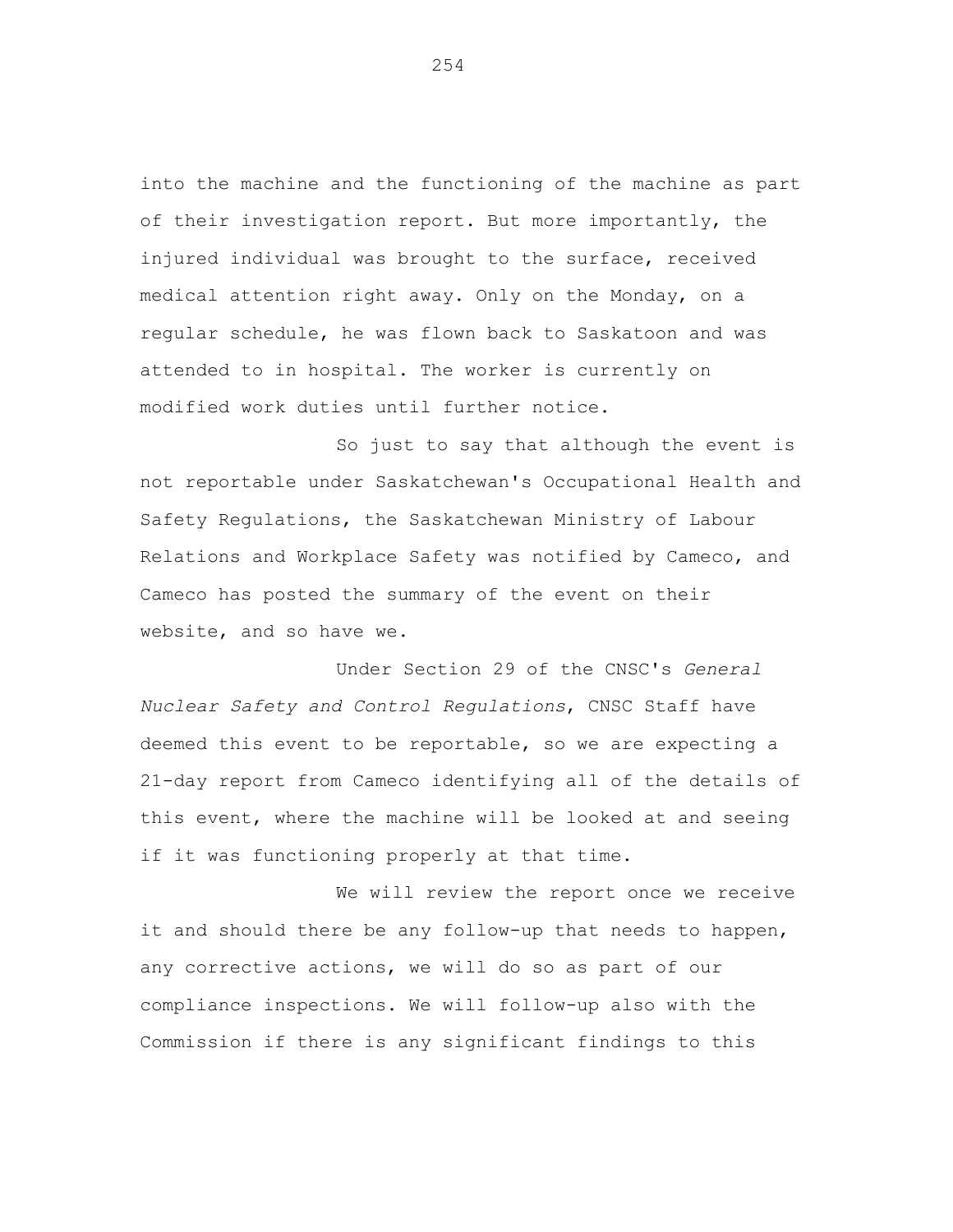event, either by way of a status update, as you've seen us do on other events, or through the regulatory oversight report if the event is not deemed to be as significant.

So Cameco, again, is available to add anything further and if you have any questions.

 **THE PRESIDENT:** Thank you. Cameco, do you want to add anything to this?

 **MR. MOONEY:** Liam Mooney, for the record.

Thanks. I think Ms Tadros covered it very well. I think I would add that in relation to that particular work this was an experienced employee who had been working with that piece of equipment and doing this task for a number of years. There was a safety card for the work and for the individual respectively that had been put in place.

As outlined by CNSC Staff, we will be providing additional details, the results of our investigation, and the implementation of corrective actions to CNSC Staff in accordance with the requirements of the *General Nuclear Safety Regulations*, Section 29.

 **THE PRESIDENT:** Thank you. Questions? Dr. McEwan?

**MEMBER McEWAN:** I'm just surprised that it's not reportable under Health and Safety Regulations,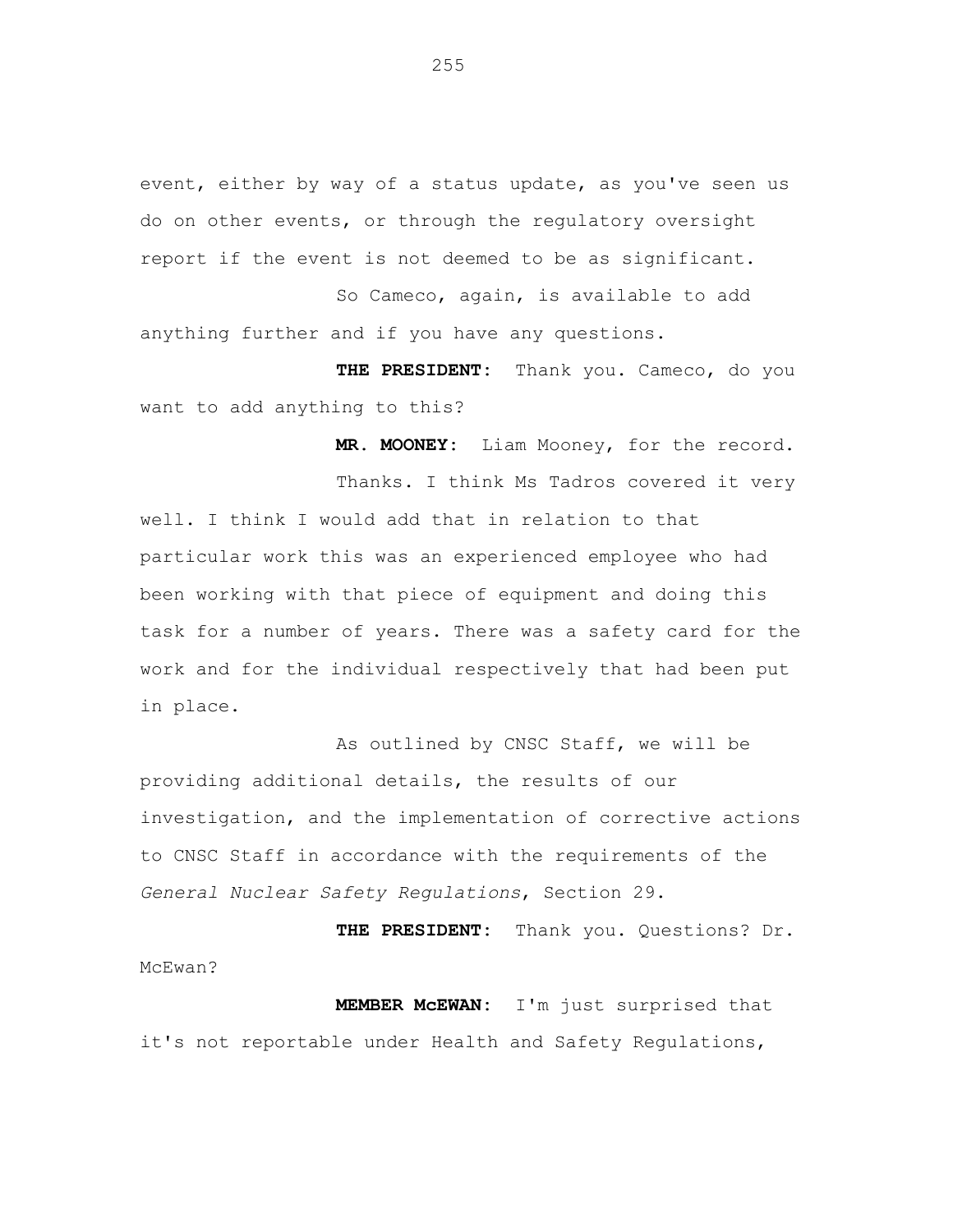that you lose a bit of a digit. I'm surprised.

**MS TADROS:** Haidy Tadros for the record. Perhaps Mr. Liam Mooney may add to this.

Again, this was our preliminary information from Cameco at the time, so that's why I believe we need to look into this a little further and find out sort of all of the legislative rules around this, have they been reported accurately.

**MR. MOONEY:** It's Liam Mooney for the record.

In our Occupational Health and Safety Regs and one specific to Mines Regulations there is a very prescriptive list around what leads to a reportable event as a dangerous occurrence, and in that conversation, this event, having regard to the fact that the employee returned to work the following Sunday and went out on his normally scheduled flight and was seen by a physician without any time required in a hospital, it doesn't trigger the reporting threshold. That's not to say that Labour Relations Workplace Safety isn't interested in the event and they have asked for some further information that was provided to them as well as to CNSC staff.

**THE PRESIDENT:** Thank you.

Questions?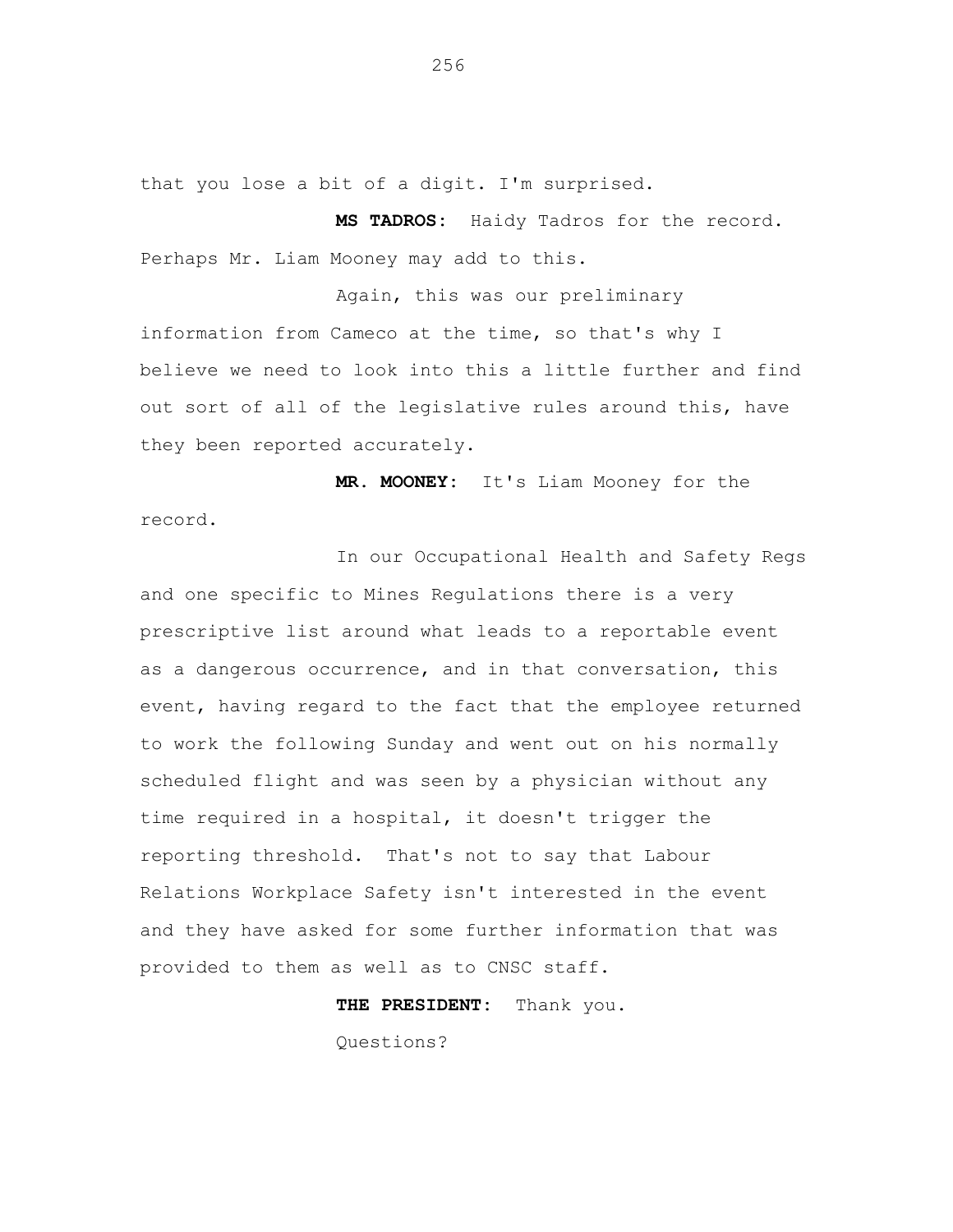Okay, thank you. Thank you very much.

## **Status Update on**

## **Discovery of Radioactive Material in North Bay**

 **THE PRESIDENT:** We have one more item which is a status update on the discovery of reactive material at a landfill site in North Bay.

--- Pause

**THE PRESIDENT:** Mr. Fundarek, go ahead. **MR. FUNDAREK:** Good afternoon,

Mr. President and Members of the Commission. My name is Peter Fundarek and I am the Acting Director General for the Directorate of Nuclear Substances Regulation.

With me today are Sylvain Faille, Director of Transport Licensing and Strategic Support Division; François Dagenais, a Transport Officer in the Transport Licensing and Strategic Support Division; and Mr. Simon Martel, an Inspector with the Eastern Regional Office in the Operations and Inspection Division, and he should be joining us by teleconference.

> Is he online? Simon, are you there? **MR. MARTEL:** Simon Martel, I'm here. **MR. FUNDAREK:** Okay.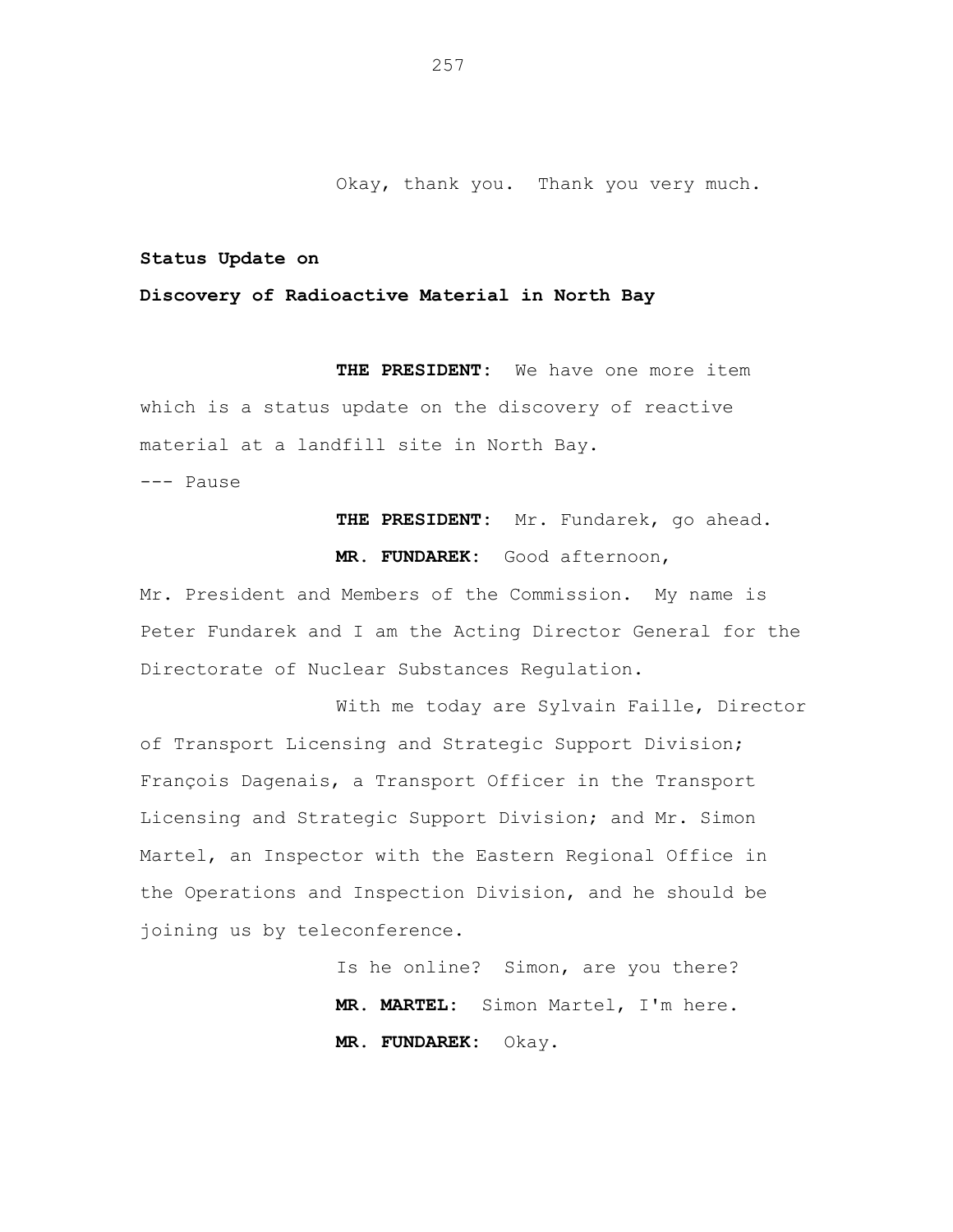So CNSC staff have provided a status update to the Commission regarding an incident at a North Bay landfill that occurred in July 14, 2017. We have provided the information that we have to date on this matter and we are available to answer any questions that the Commission may have.

**THE PRESIDENT:** Okay, thank you.

Why don't we start. Who wants to go first? Dr. Demeter...?

**MEMBER DEMETER:** Thank you. Based on the talk we just had on radium, it says in your conclusions that:

> "The source of the radiation is either an article containing radium or naturally occurring radioactive material. Due to the low risk associated with this material, these materials are not subject to CNSC regulatory oversight." [As read]

I thought we heard before that disposal of these items is still under CNSC regulatory oversight and that you should not dispose of them in this manner. So possession has been relaxed, but disposal or opening or repair still requires regulatory oversight. So I was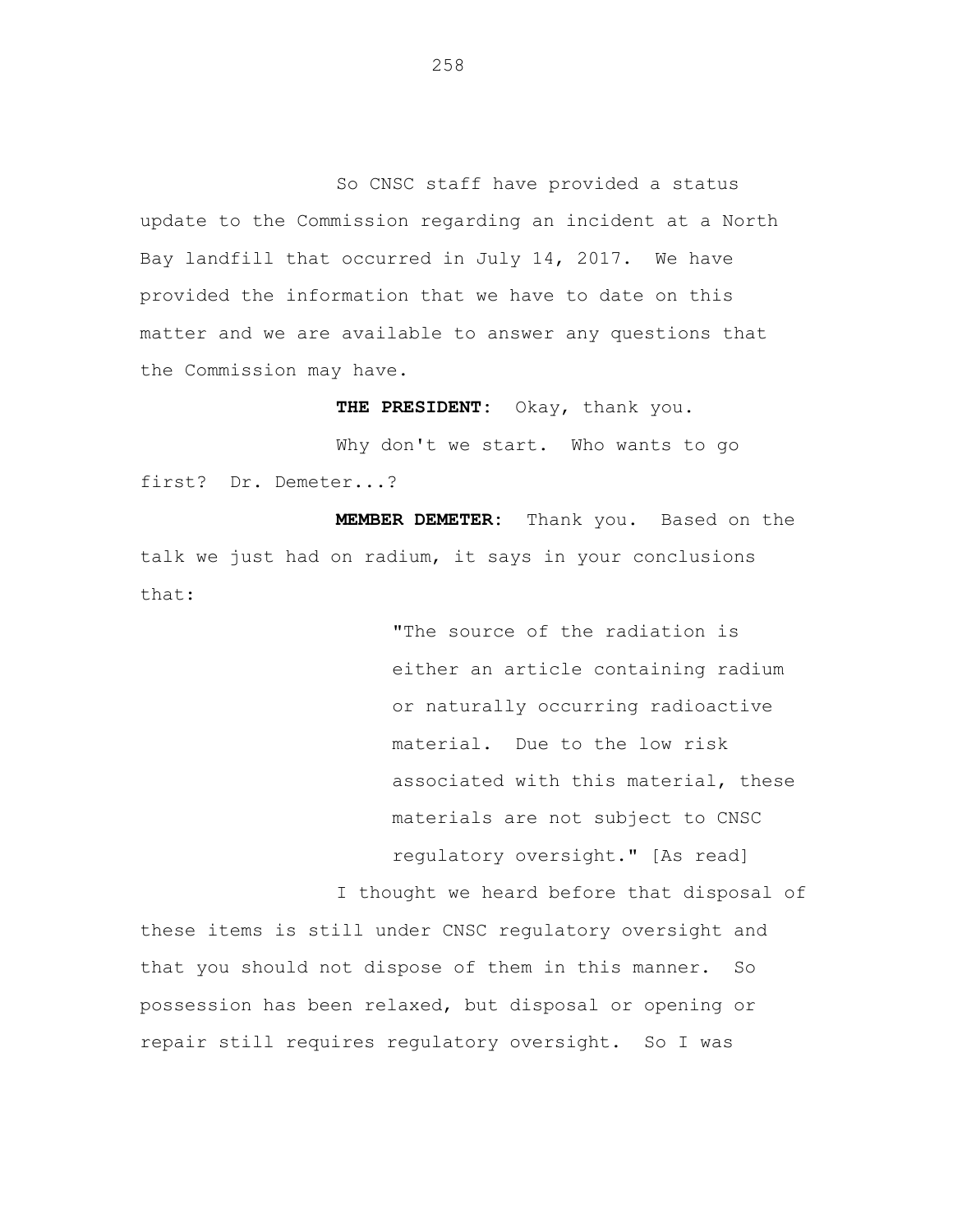confused with that.

**MR. FUNDAREK:** Peter Fundarek for the record.

It is correct that the radium luminous devices should not enter into the municipal waste streams. However, we are not sure what this is, this material. It could be just naturally occurring material or it could be a radium luminous device or something else. All we do know at this point in time is that it does contain radium-226, but it may not be a radium luminous device.

**THE PRESIDENT:** Okay, I can't -- this is one that is really -- you send two inspectors over there, you measure this thing, you saw it's microscopic in terms of its radiation and you didn't get into the bin, pick it out and determine what it is? Why not?

**MR. FUNDAREK:** Peter Fundarek for the record.

The normal procedure for such events like this is to have the landfill operator contract someone to come and do that work. CNSC staff are not set up to enter into bins to try and access the material because of other hazards that may be existing in the bin, and conventional occupational health and safety --

**THE PRESIDENT:** What other hazard? You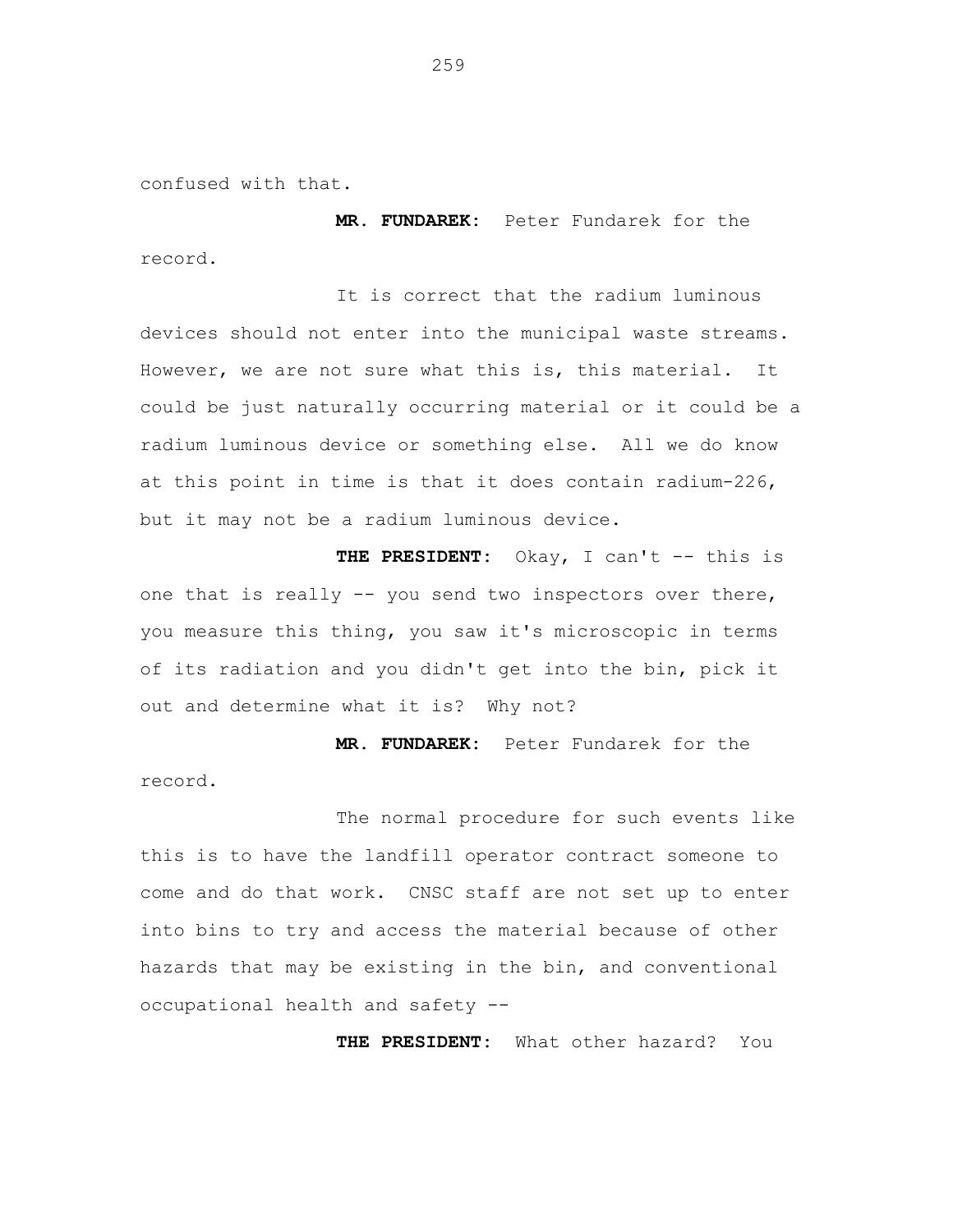just measure the thing, it's almost below background, you just said it may be NORM, you send two inspectors over there and you are wasting everybody's time. I cannot believe that we have a procedure that we send an inspector over there and we don't find what the device or piece of junk is.

**MR. FUNDAREK:** Peter Fundarek for the record.

The concern is that there may be other additional material in there, sharp material or other materials that could cause harm to the inspectors. They are not set up at that time to go in.

**THE PRESIDENT:** What, are you blind? I mean the thing is open. I saw the thing. You can look inside. You already measured there is no radiation, so what is the fear here?

**MR. FUNDAREK:** Peter Fundarek for the record.

If I can direct you to Figure 4 you will note that the inspector is at the base of the unit of the bin, and if you look at the picture in Figure 7 you can see that the material is located -- is piled up to the top of that bin. So it would require somebody to actually enter into the bin and sort through the material to try and find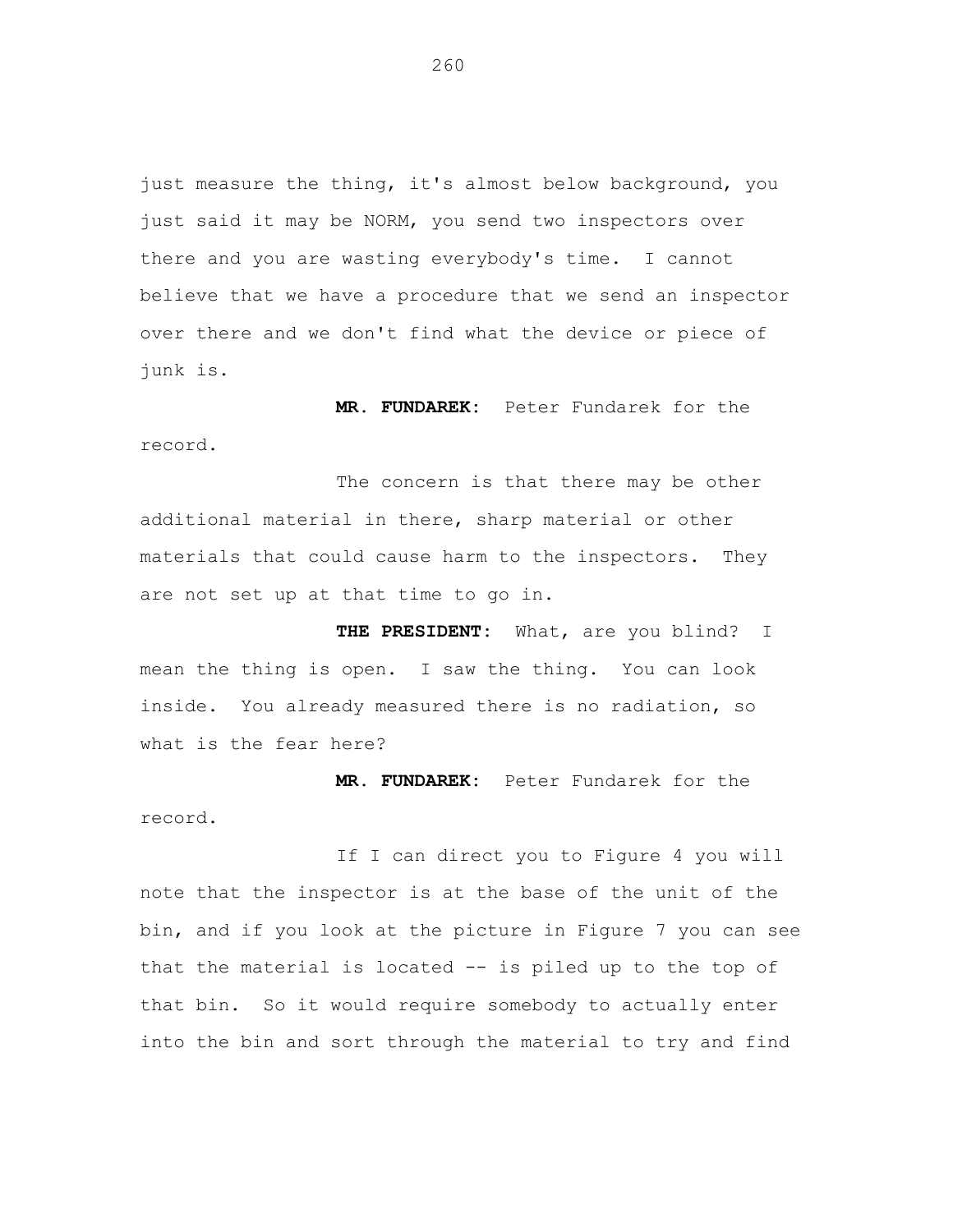it, and that could pose a health and safety hazard to the inspector, who wasn't prepared to undertake that at the time.

**THE PRESIDENT:** Well, again, I think that staff should review the *modus operandi* when we send somebody to do all this, particularly after spending too long to make a decision whether to send somebody over there and then sending somebody over there and not doing the job. I think it requires some serious rethinking about your function in sending an inspector to a particular place like that. Anyhow, enough of my rant. Who else wants to ask any questions?

**MEMBER McEWAN:** You have asked my

question.

**THE PRESIDENT:** Anybody? I thought there were a couple of other ones.

You are suggesting that you are going to have a lessons learned that's going to go back to the Director General. I beg to differ. This time I want to see the lessons learned and the recommendations. I would like it to go to either to EC or MC for discussion of exactly what I have just said.

And the other thing I want to know is, given that this is such a low reading, why does the portal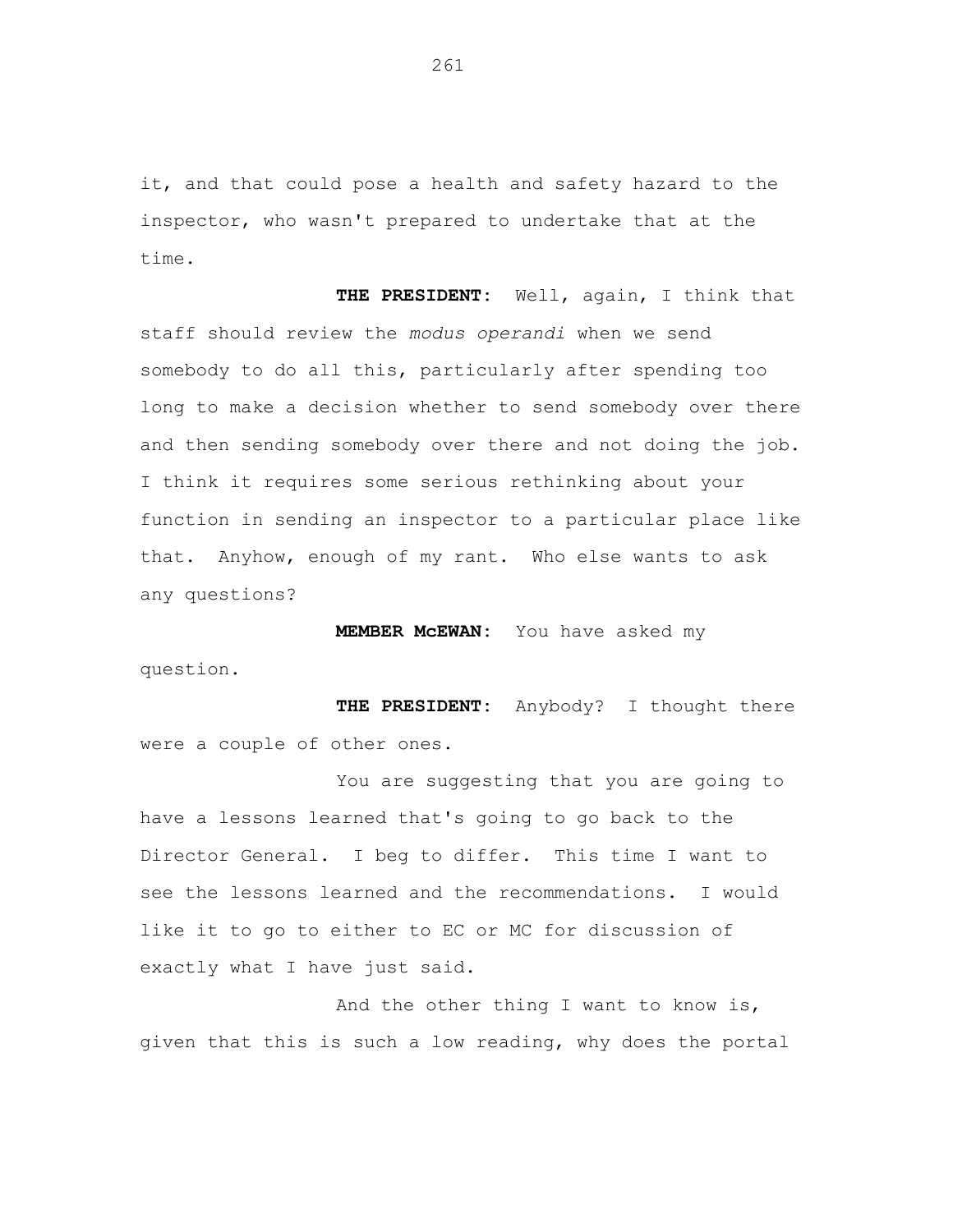at the waste facility get triggered by such low-level radiation?

**MR. FAILLE:** Sylvain Faille for the record.

Actually, for many of the radiation portable monitors, especially at metal recycling facilities and at facilities where they are melting steel, they are setting the portal at the minimum requirements because they don't want to see any radioactive material entering their facility. It's more for protecting their own processes as opposed to anything else and their policy is usually to refuse anything that triggers their portal monitor, irrespective of the amount that is found in the portal.

**THE PRESIDENT:** But this will even capture NORM material? It doesn't make sense. What are they going to do if they get NORM material? What are they going to do, they are going to send -- they are going to get somebody to come in and dispose of it?

**MR. FAILLE:** Sylvain Faille for the record.

That is typically what can happen depending on where it's going. For NORM material there are facilities that are especially dedicated for the material, where it could be sent for disposal. It really depends on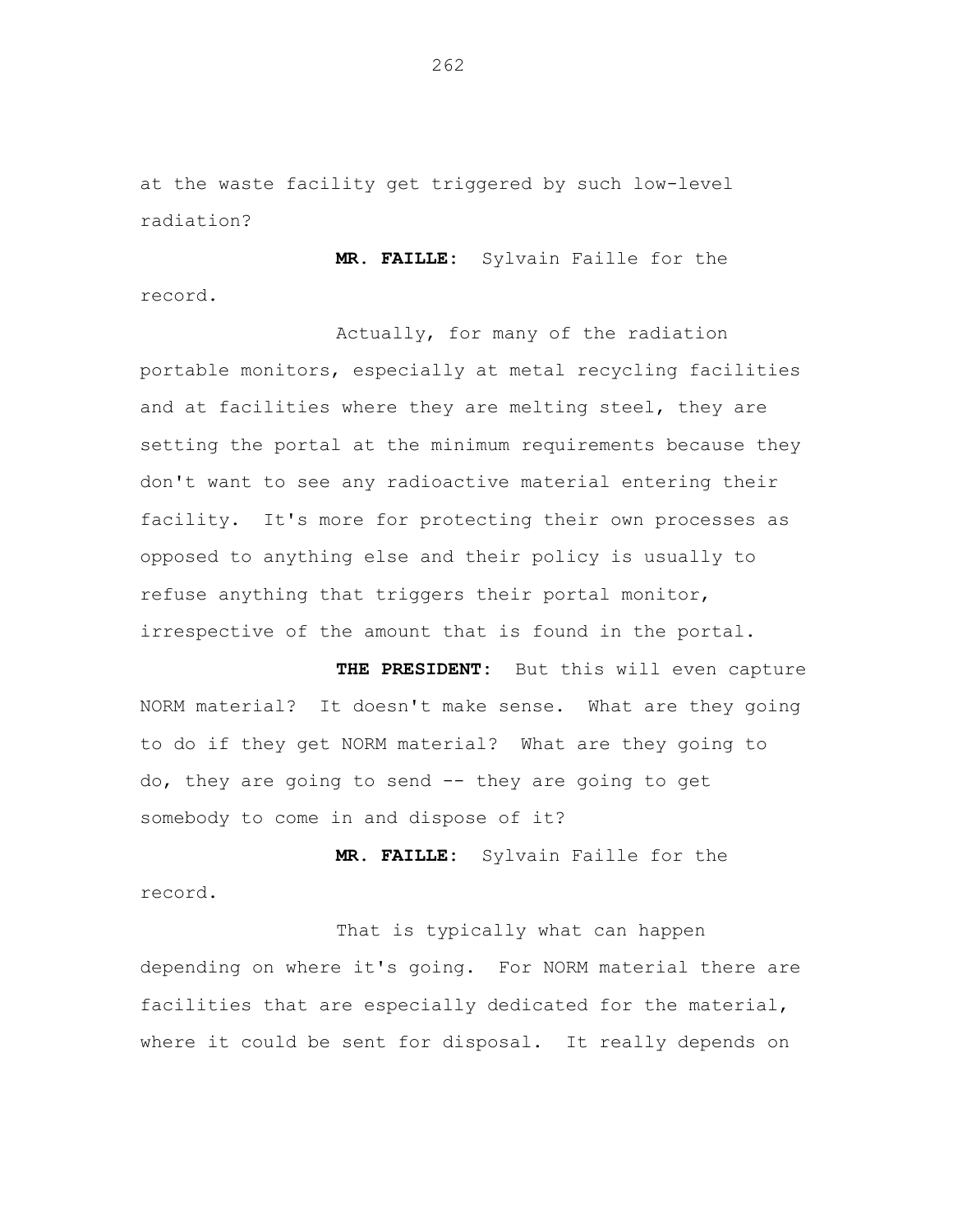the province and the requirements of each of the provinces. And the CNSC doesn't regulate that area, but that doesn't say that we are not aware of what's happening and we are trying to provide some guidance to landfill operators and metal recycling facilities on how to treat every single alarm. But at the same time, since it is not regulated by the CNSC per se, we don't have necessarily a say on if they can accept or not. It's really their own procedures and processes.

**THE PRESIDENT:** But we do have a limit for -- what is the correct terminology, that it can be disposed of? Somebody help me on this.

**MR. FAILLE:** There's conditional release limits.

**THE PRESIDENT:** Conditional release.

**MR. FAILLE:** Yes.

**THE PRESIDENT:** There is a parameter. Why don't we tell them, anything below conditional release, don't bother, on the portal.

**MR. FAILLE:** We set those limits as you mentioned, but it's up to each of the operators to decide if they want to accept those or not. But we certainly informed that we have our limits and when it's below those limits we don't really have any issues with the fact that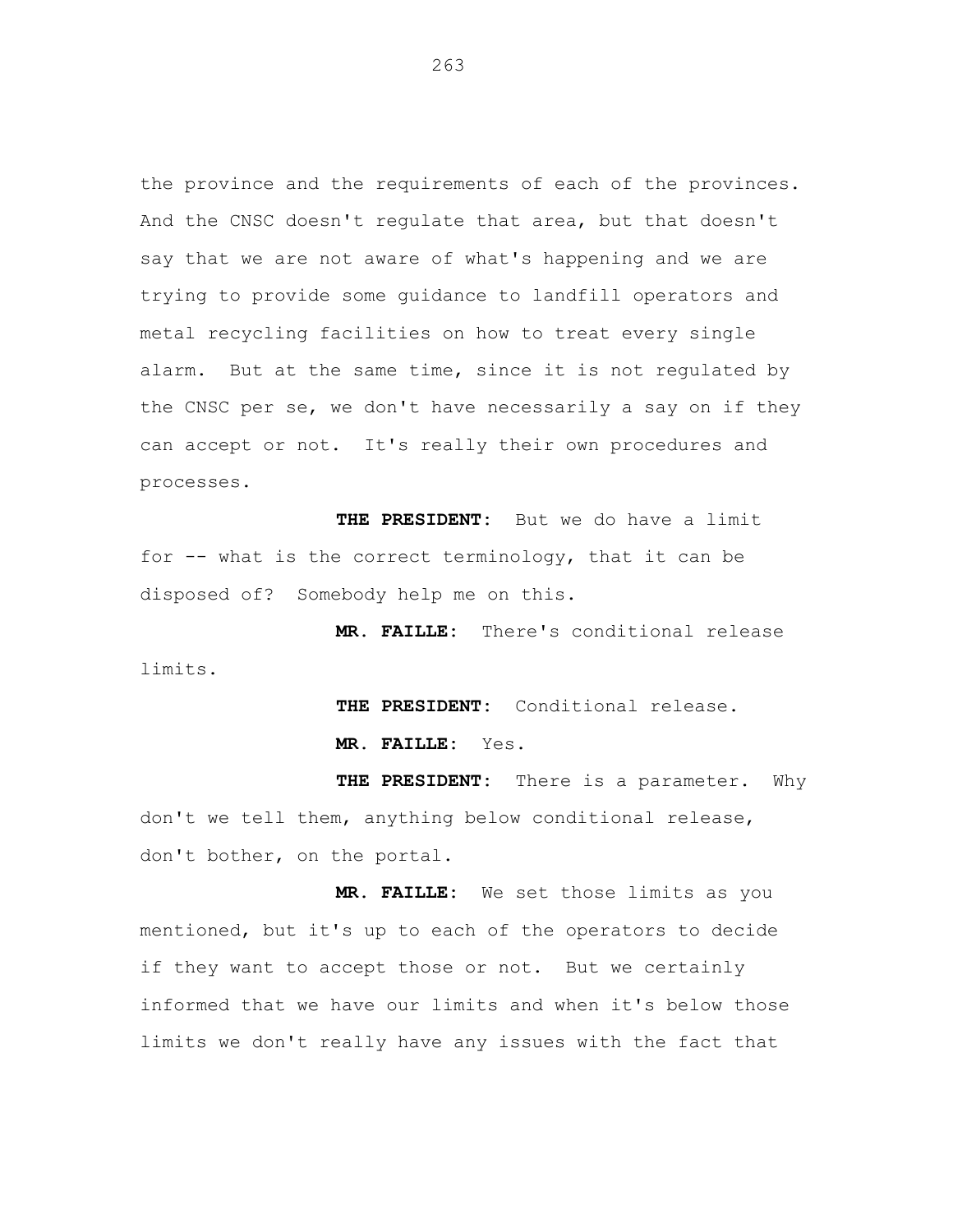it could enter any of the facilities, but it is really up to them to decide if they are willing to take it or not.

**THE PRESIDENT:** Yes. But the problem is that it causes undue public angst, press. You saw all the wrong measurement, people got excited, so we do have a stake in this. I don't know what we can do about this, but we sure should be aggressive in promoting the idea of don't set it below release limit.

**MR. FAILLE:** Sylvain Faille for the record.

We understand. We have been trying to find ways of making that publicly available and we are going to look at that also probably as part of our lessons learned, how we can better do that in the future.

**MEMBER DEMETER:** I was intrigued by the sequence of events. The initial exposure rate that was reported to the Duty Officer was 7 Sv per hour. Noting that the LD 50/60 for humans is between 4 and 6 Sv, that's extremely high, you know, and when I saw that initially I thought of other incidents such as cobalt units that had been put into scrap metal and there are industrial accidents that can achieve this. But have we done an analysis to figure out how they got that number because it went down to, you know, 1.3 µSv I think was the maximum.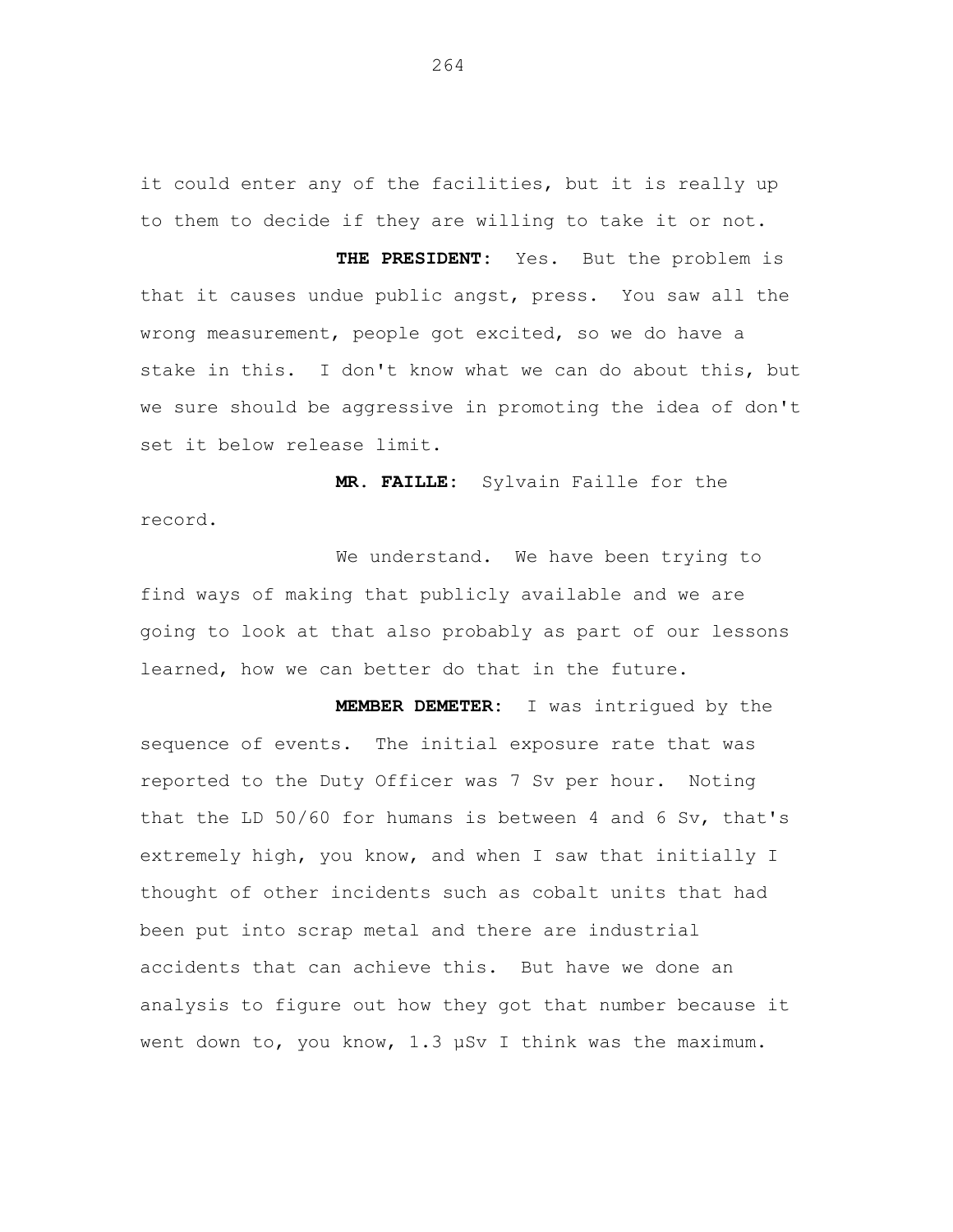So how did we go from 7 Sv to 1.3 µSv? That might help instruct lessons learned for whoever measured the 7 Sv.

**MR. FAILLE:** It's Sylvain Faille for the record.

Actually, as part of our review of the sequence of events and by going back with the inspectors going to the landfill site, also going back to the metal recycling facility and also talking to the fire department, it's unclear as to where that information came from as the metal recycler, they never provided any measurements to the driver who drove back to the landfill site. So it was kind of an error. We don't know where it came from initially and that's something that we couldn't figure out, how the 7 Sv came about in this particular case. But that is something that we are looking at as part of our lessons learned. We want to find ways of -- find other ways or a better way of confirming those values because, as you mentioned, those are very severe, like it was extremely high dose rates and there were some concerns about that and at the same time something that typically you see is much lower, so we were not sure there was a unit error in the transcription. But like I said, based on our review a little bit further down, we don't even know where that 7 Sv came about based on discussions with people that were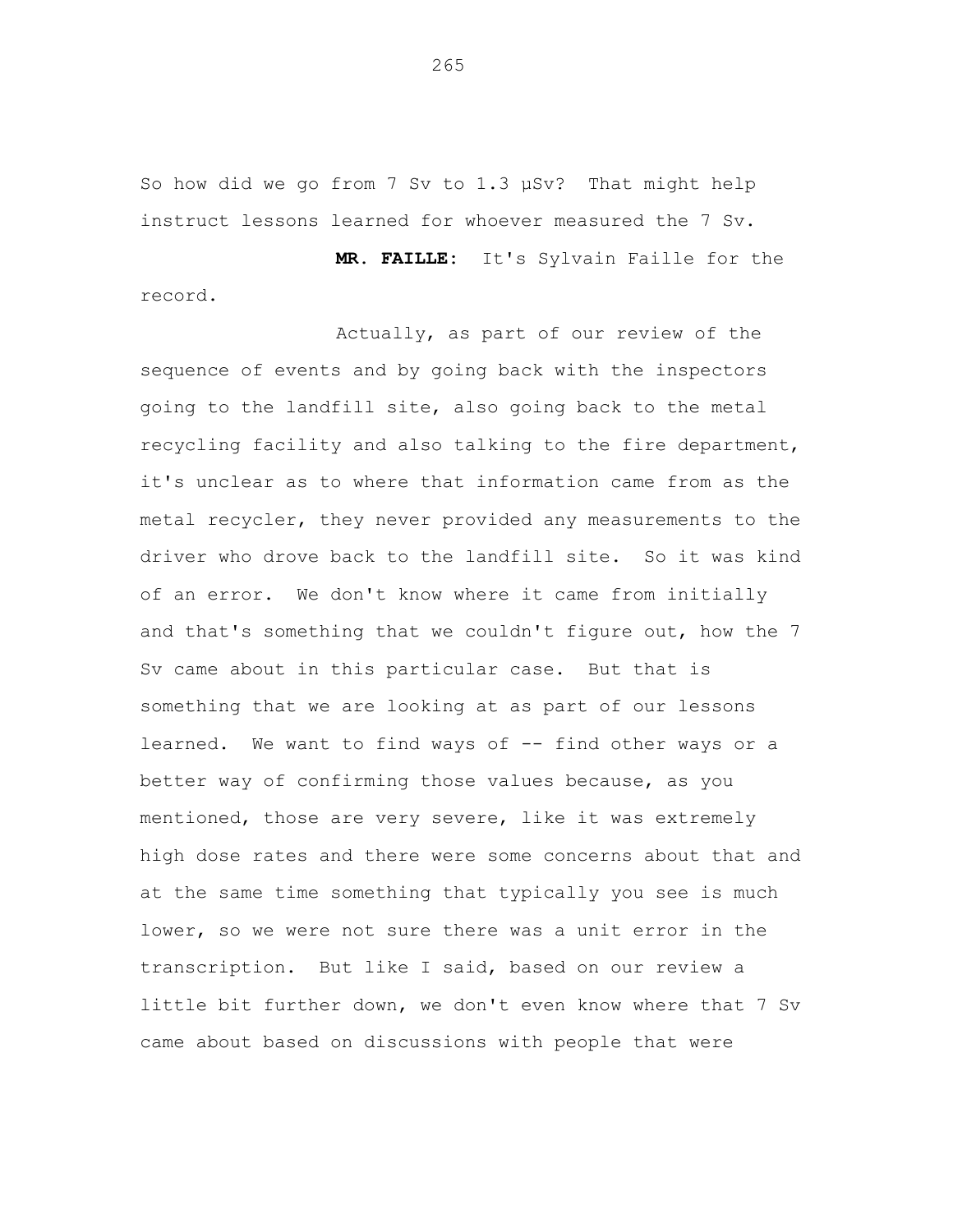involved.

**THE PRESIDENT:** But I have to tell you, if we ever in CNSC hear about 7 Sv, you don't need permission, you get into a car and you go and investigate. Us, not some contractor, not some local thing. 7 Sv, it's CNSC that should go in there and investigate immediately just in case they are right. And this again I hope that it will be described in the lesson that you don't spend a lot of time thinking about it when you hear a measurement of 7 Sv.

**MEMBER DEMETER:** That was the second part of my question, was that the -- it's probably not in the summary report, but the discussion between CNSC and the local fire department, I would hope there was a lot of precautionary such that if you are at a certain boundary and you get a reading you just stop and you isolate that area, if in fact it was 7 Sv and, you know, we need -- it would be a very different response if it was 7 Sv per hour and the local fire department, I'm not sure what their qualifications or their training or certification is to deal with that level of potential exposure. Sending the local people out to measure it if it was initially 7 Sv, I suspect or I hope there was a strong risk communication discussion before sending them out.

**MR. SIGOUIN:** Luc Sigouin for the record,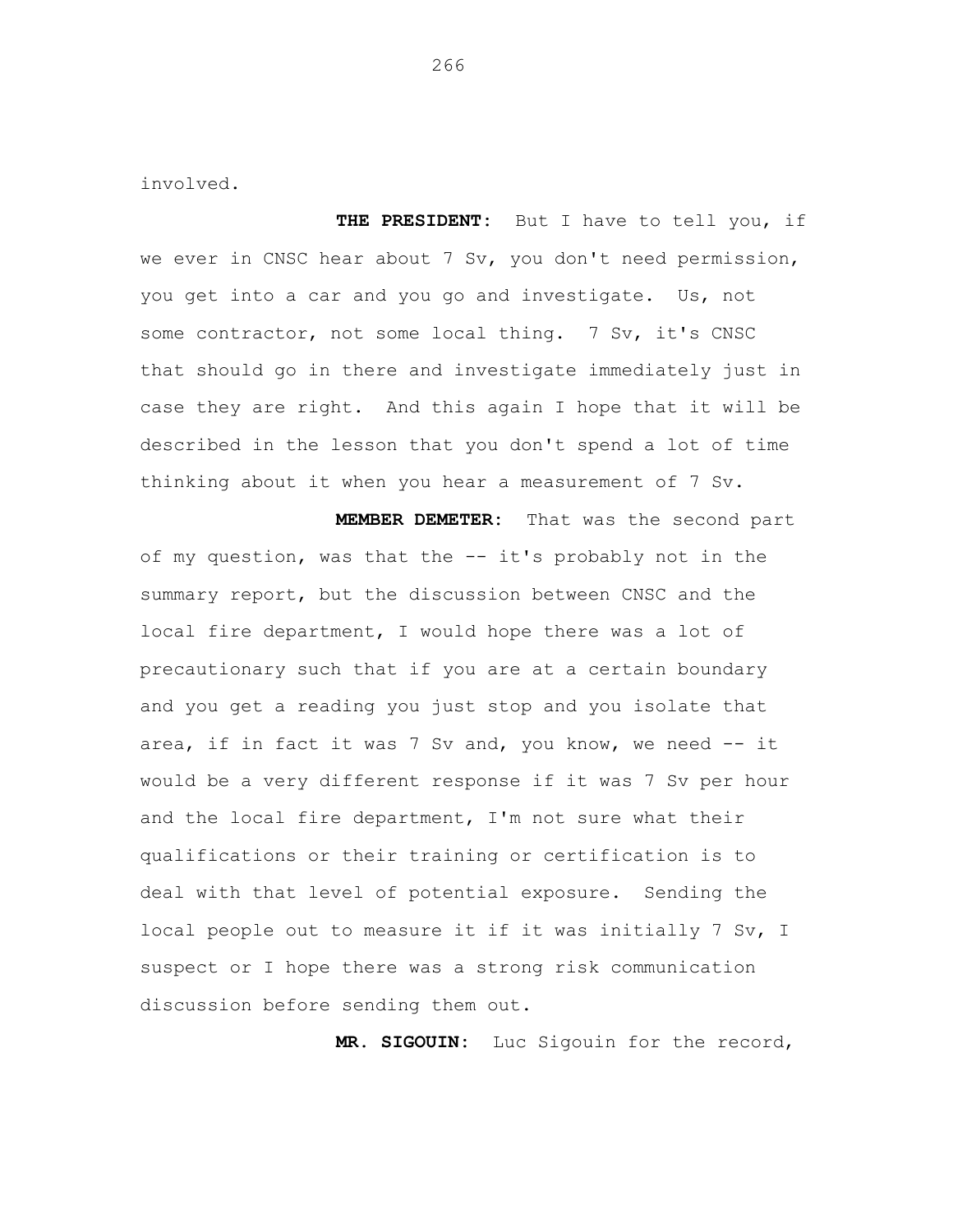Director of Emergency Management Programs.

I will give you some information from the standpoint that the Duty Officer program is one of the programs that our team administers.

So when the Duty Officer did in fact take that call, the caller had reported to them that they had a reading of 700 rads and they didn't quite know what they were talking about, and obviously 700 rads in SIs is 7 Sv per hour. So that was immediately recognized as potentially being a dangerous situation but with a possibility that there was some misunderstanding about the units.

The first thing that the Duty Officer did was contact the Director of the Operations Inspection Division and they discussed the situation and immediately recognized that there were no licensees in that area that would have any nuclear substances or devices in their possession that could lead to that, and a decision was made to see if the local first responders could support an investigation, an immediate investigation. The Duty Officer was in contact with the fire platoon chief and they did discuss the risks of that. They were aware of radiation risks. They had radiation instrumentation but it just happened that their gamma dose meter was out of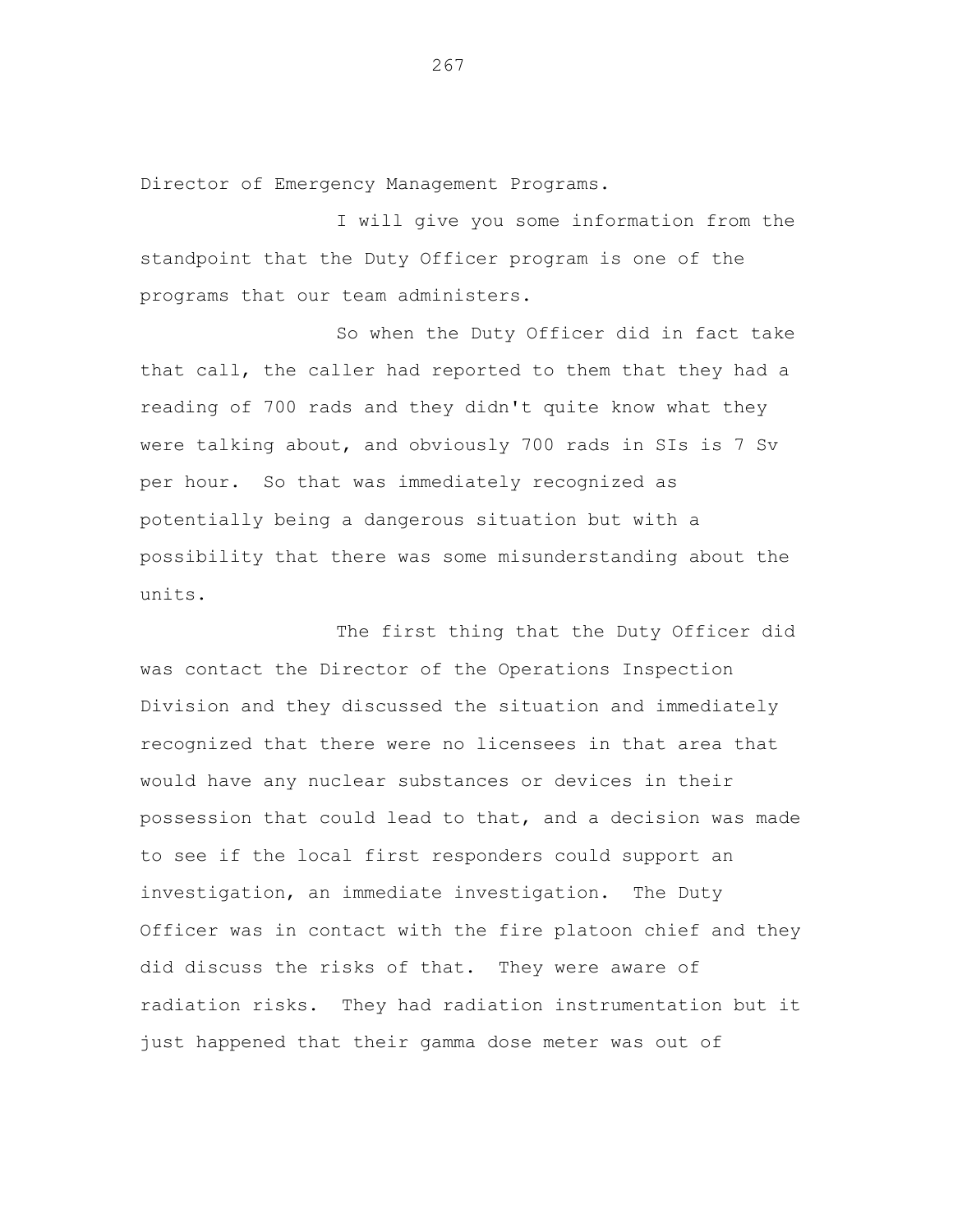calibration. They didn't want to use it. So they were coached, they were aware of the risk, they were coached on the risks. And the Duty Officer in fact was able to make contact with a local licensee, with the local hospital, and the Radiation Safety Officer from the hospital was able to provide instrumentation to allow them to safely evaluate the situation.

**MEMBER DEMETER:** Thank you very much. **THE PRESIDENT:** But, you see, there are two dimensions to this: (a) whether there is a safety issue, and second, all of a sudden it was spinning in the press that there was some radioactive material circulating around and nobody knew what to do. And also, I think somebody told them to put it away in a secluded place and put some parameters. So there is a visible fear factor that gets into the community. That's where CNSC has their role not only to ensure safety but calm the public.

Do you remember what happened in Fort McMurray where all of a sudden people got worried about some old burial material, radioactive material? We sent officers over there and the problem went away, it completely calmed down. That's the kind of thing that I think should be our function. That is my lesson learned from this.